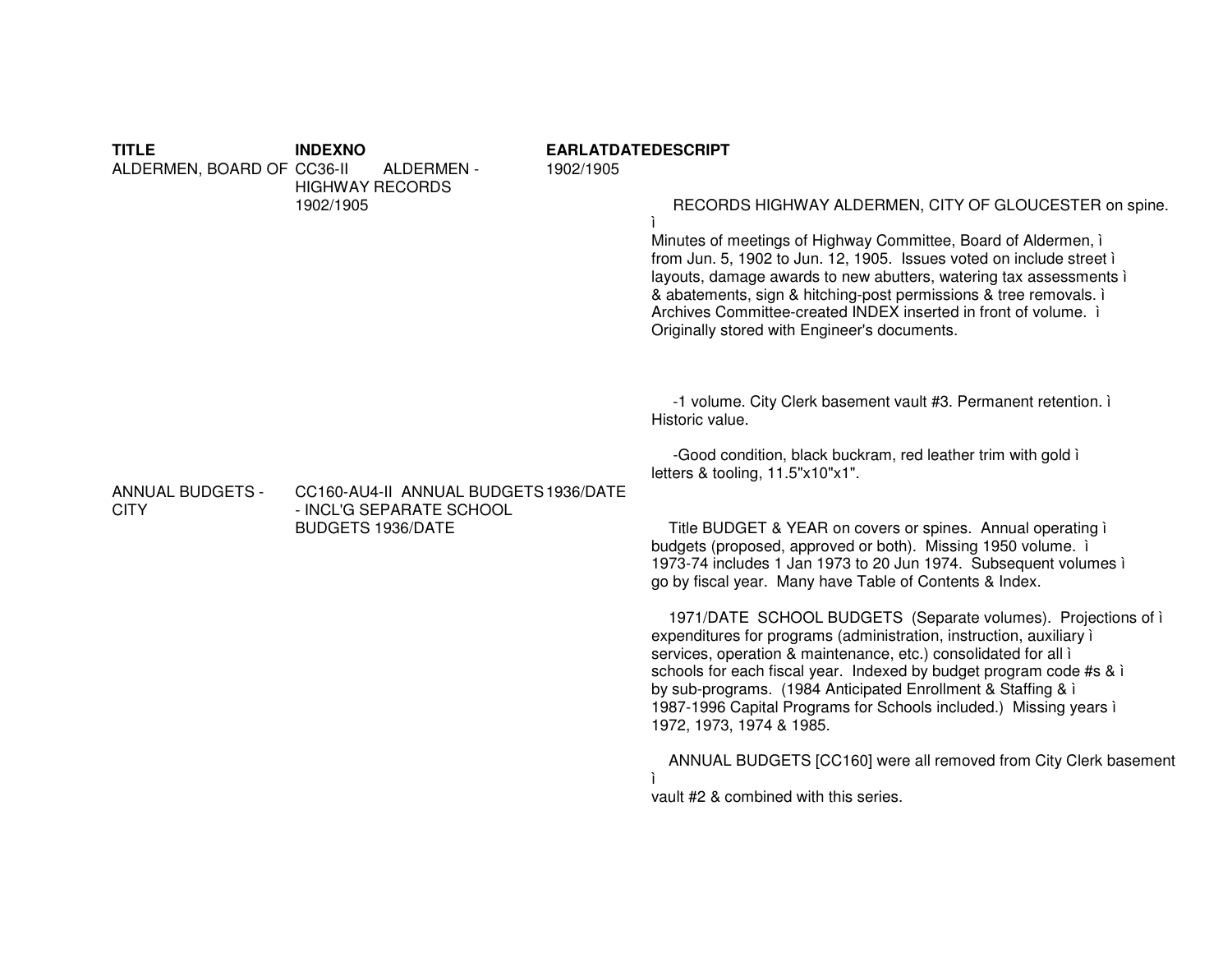ANNUAL BUDGETS 1956-DATE also at Sawyer Free Library.

-75+ volumes. Auditor's vault. Permanent retention.

-Poor condition, insufficient bindings, varied sizes.

Survey of architecture of houses & buildings carried out in ì 1978-1979 by Gloucester Development Team funded by grants from ì Mass. Historical Commission & City of Gloucester Community ì Development Block Grant Program. Area covered is downtown within ì Rte. 128 & East Gloucester to Rocky Neck.

Vols. I, II, III: Street Surveys with photographs, give ì percentages of houses in various architectural styles, their ì dates, physical features, condition of streets, map & plat no., &ì potential for designation as historic district. Additional ì comments on backs of sheets. INDEX in front of each volume.

Vols. IV, V, VI: Building surveys (including houses) with ì photographs, (Mass. Hist. Soc. Form B) give address, detailed ì description, sketch of location on street. Original owner, ì original & subsequent uses of buildings, bibliography & ì references noted on back of sheets. INDEX in front of each ì volume.

1985 Supplement (Copy): 2 volumes cover outlying areas in ì Gloucester (Eastern Point to Brier Neck to Folly Cove to ì Wheeler's Point to Magnolia Village). Mass. Hist. Comm. forms ì used for study of areas, houses, buildings, monuments, burial ì grounds, structures (such as lighthouses), & parks & landscape ì features. Detailed historical & contemporary information with ì bibliography & references for each entry. Many with photographs.

ARCHITECTURAL**SURVEYS** 

CC115-II ARCHITECTURALINVENTORY FILES 1978/19851978/1985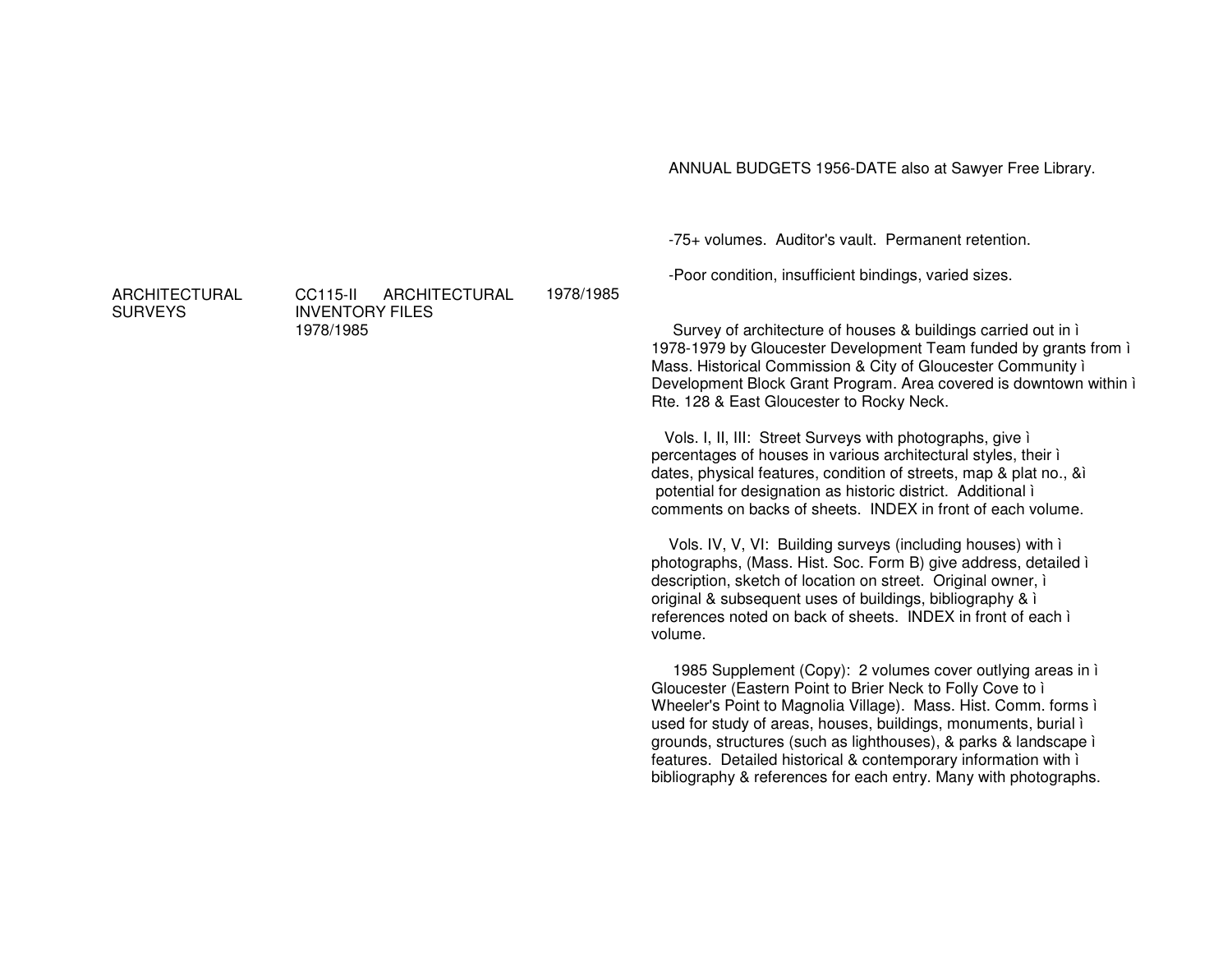Also, 2 file drawers of architectural inventory file ì folders, blue for Central Gloucester, yellow for E. Gloucester. ì Forms filed alphabetically by street have information that servesì as INDEX to photographic negatives. Other materials in these ì file drawers are historical maps, slides for <sup>a</sup> presentation, ì survey's photographic negatives & index, & original drawings for ì "Land Marks". Survey results were summarized in "Land Marks, Architecture ì & Preservation, Gloucester" at SFL (Glou. Shelf) & in Archives ì Committee Office (Studies & Reports). Original data also at ì Mass. Historical Commission & at Glou. Daily Times. -8 volumes & 2 file drawers. SFL Active Storage. Permanentì retention. Historic value. -Good condition, 3-ring binders,8.5"x11". Also, 4 volumes of xerox copies of surveys. Archives Officeì in City Hall. Black loose-leaf binders. CC139-II HISTORIC DISTRICT 1969/1975**STUDY** 1969/1975ARCHITECTURAL SURVEY, HISTORIC DISTRICT I, 1969-1975 on ì cover, prepared by GLOUCESTER HISTORIC COMMISSION. This was ì first survey of buildings on Middle, Main (West End), Dale & ì Washington Streets before drawing boundaries for proposed ì Historic District. Mass. Historical Commission Form B building ì survey inventory sheets were used, asking for address, age of i building, history, description of construction, with 1 or more ì photographs of each building attached. Forms numbered 1-96, with ì many gaps: 5, 6, 8, 9, 16-21, 23-26, 28-33, 39, 43, 46-51, 54-66, 69, ì 70, 76-87.

ARCHITECTURAL

**SURVEYS**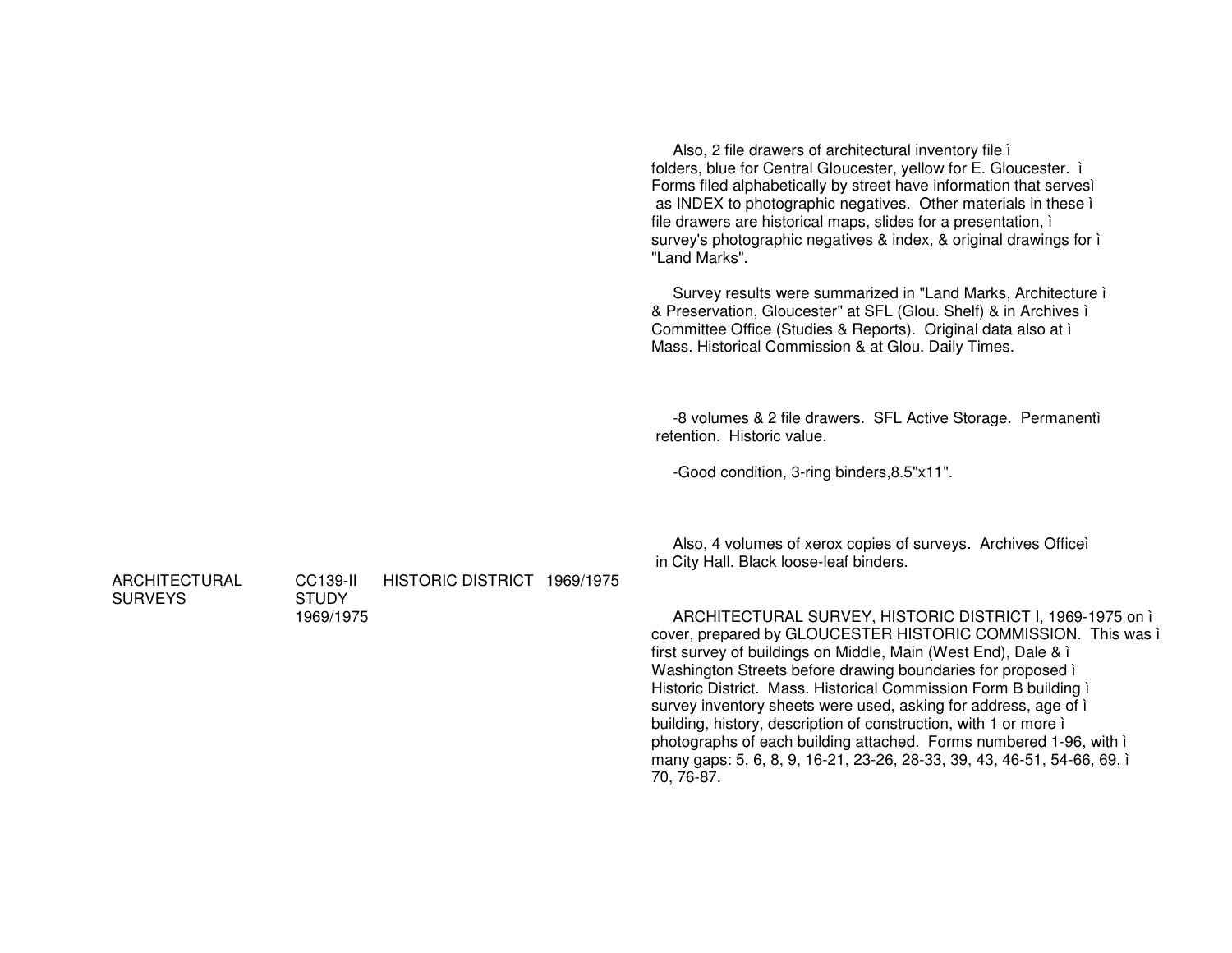| ARTS & HUMANITIES<br><b>COUNCIL</b> | M52-II<br>ARTS & HUMANITIES 1981/1989<br><b>COUNCIL RECORDS</b><br>1981/1989     |           | -1 volume. City Clerk basement vault #2. Permanent i<br>condition. Historic value.<br>-Good condition, white plastic 3-hole binder, each sheet in i<br>mylar page holder, photographs in pockets, 11"x12"x2".<br>Minutes of meetings, forms, correspondence re grants to i<br>individuals & organizations from funds disbursed by Mass. i<br>Arts Lottery Council. |
|-------------------------------------|----------------------------------------------------------------------------------|-----------|--------------------------------------------------------------------------------------------------------------------------------------------------------------------------------------------------------------------------------------------------------------------------------------------------------------------------------------------------------------------|
| <b>ASSESSOR</b>                     | AS245-98-II ASSESSORS'<br>RETURNS OF LISTED WOMEN<br>1922/1922                   | 1922/1922 | -2 storage cartons. Mayor's basement closet. Permanent i<br>retention.<br>-Good condition. 3-ring notebooks & file folders.<br>Cover: City of Gloucester ASSESSORS RETURNS of LISTED WOMEN<br>Apr 1, 1922. Unique list of women by street & street #, giving i<br>occupation, age & residence preceding year.                                                      |
| <b>ASSESSOR</b>                     | AS246-14-II ABATEMENTS -<br>PROPERTY, MOTOR VEHICLE,<br><b>BOAT</b><br>1980/DATE | 1980/DATE | -1 volume. Archives Office. Permanent retention, historic i<br>value. ONLY KNOWN COPY.<br>-Good condition, 8"x6"x.75".<br>ABATEMENTS on covers. Information includes some or all of i<br>following: certificate #, commitment #, page & line, date, i<br>year of abatement, property location, owner's name & address.<br>MOTOD VELUOLE ADATEMENTO 1001 DATE       |

MOTOR VEHICLE ABATEMENTS 1991-DATE.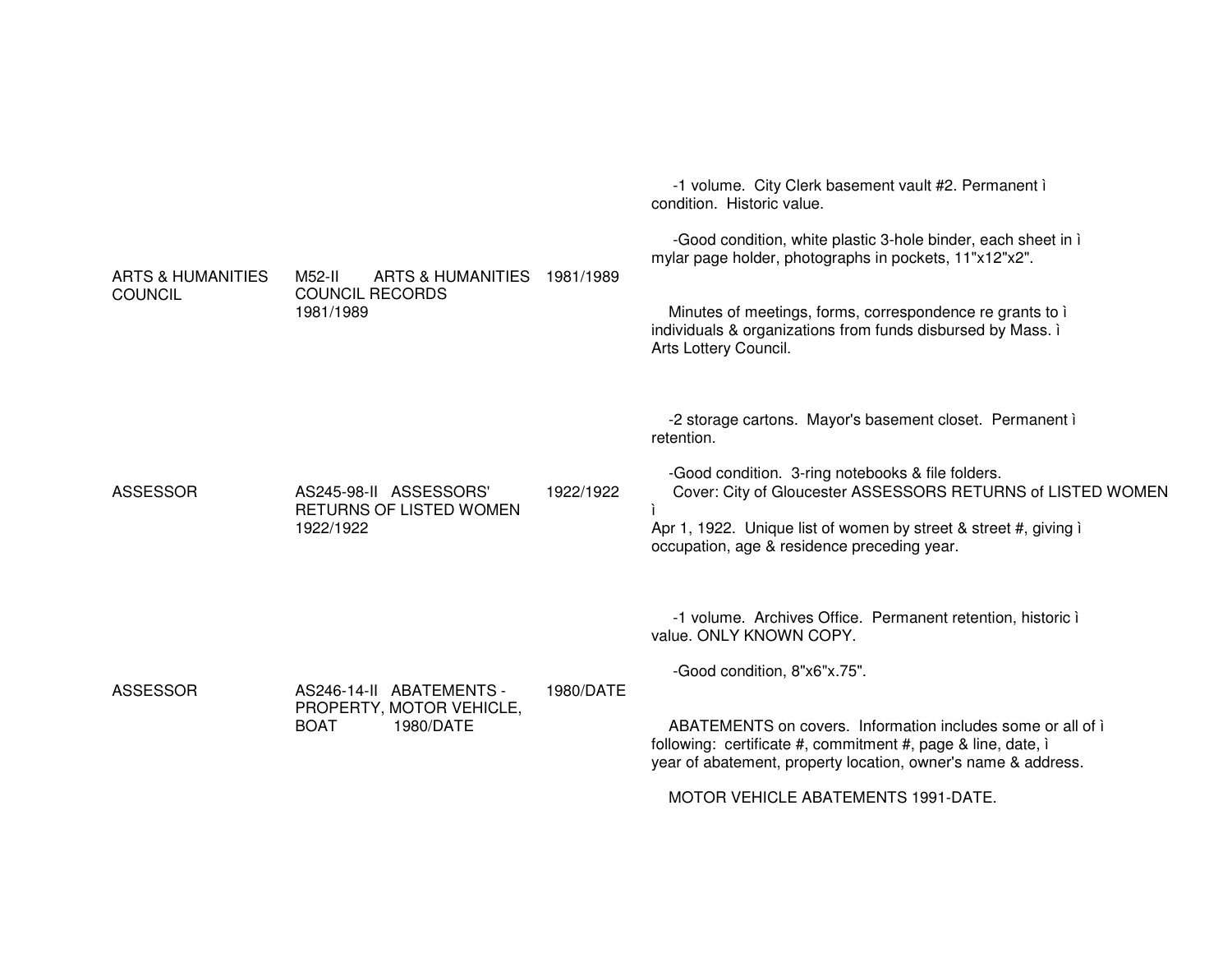|                |                                                                               |           | BOAT ABATEMENTS 1980-83, 1991-DATE.<br>PROPERTY ABATEMENTS 1982-83.<br>All ABATEMENTS moved from Personnel vault to Assessor's vault i<br>#2 in 1993. Latest vols. in ASSESSOR'S office.<br>See ABATEMENTS 1789/1991 in GLOUCESTER TOWN & CITY                                                                                                                                                                                                              |
|----------------|-------------------------------------------------------------------------------|-----------|-------------------------------------------------------------------------------------------------------------------------------------------------------------------------------------------------------------------------------------------------------------------------------------------------------------------------------------------------------------------------------------------------------------------------------------------------------------|
| <b>AUDITOR</b> | <b>AUDITOR'S</b><br>AU1-II<br><b>APPROPRIATION LEDGERS</b><br>1939/1985       | 1939/1985 | RECORD GUIDE VOL.I.<br>$-14+$ volumes. Assessor's vault #2. Permanent retention #1.6 i<br>& #1.9.<br>-Good condition, thin covers of various colors, 11"x8"x1".<br>APPROPRIATION LEDGER embossed on covers. Yearly summaries i<br>of weekly & monthly debits of monies disbursed by account. i<br>Missing years: 1947, 1952, 1958-59, 1963, 1969. Indexed.<br>1986/DATE merged with GENERAL LEDGERS [AU2].                                                  |
| <b>AUDITOR</b> | AUDITOR'S GENERAL 1938/DATE<br>AU2-II<br>& APPROPRIATION LEDGERS<br>1938/DATE |           | -24 volumes. Auditor's vault. Permanent retention #6.23.<br>-Good condition, handwritten entries, 2-post binders, leatheri<br>bound, edges slightly damaged, 16.25"x14.75"x~1.5".<br>Titles on covers GENERAL LEDGER. Yearly summaries of monthly i<br>debit & credit totals by account. Includes revenue cash, taxes, i<br>accounts receivable, revenue, reserve, deferred revenue, non i<br>revenue. Missing years: 1939, 1941, 1951, 1953, 1957, 1959. i |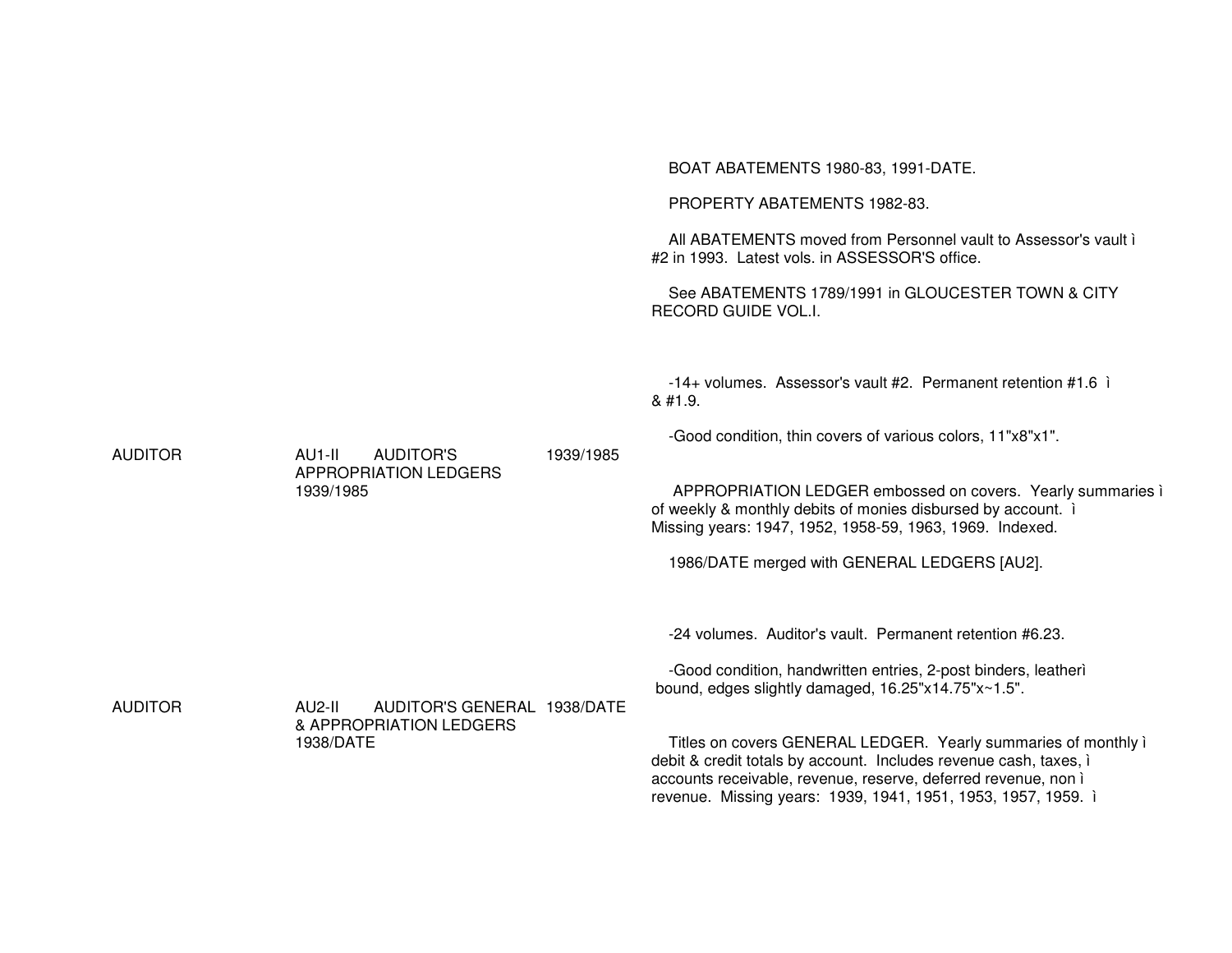|                |                                                                | Index sheet for each category.                                                                                                                                                                                                                     |
|----------------|----------------------------------------------------------------|----------------------------------------------------------------------------------------------------------------------------------------------------------------------------------------------------------------------------------------------------|
|                |                                                                | 1986/DATE includes APPROPRIATION LEDGERS [AU1-II].                                                                                                                                                                                                 |
|                |                                                                | -28+ volumes. Auditor's vault. Permanent retention #6.27.                                                                                                                                                                                          |
| <b>AUDITOR</b> |                                                                | -1939/1985 Good condition, handwritten entries, 2-post i<br>binders, covers grey, blue or green, ~16"x~15"x~2.5".                                                                                                                                  |
|                | AU3-II<br>AUDITOR'S JOURNALS 1944/DATE                         | -1986/DATE Poor condition, computer generated, flimsy i<br>bindings, $16"x15"x~4+".$                                                                                                                                                               |
|                | 1944/DATE                                                      | Titles on spines JOURNAL - AUDITOR - CITY OF GLOUCESTER. i<br>Yearly summaries of receipts & disbursements on daily basis i<br>without regard to account. Loose worksheets in back of FY 1986. i<br>Some books contain more than 1 year. No index. |
|                |                                                                | Missing years: 1948, 1950-1957.                                                                                                                                                                                                                    |
|                |                                                                | -19+ volumes. Auditor's vault. Permanent retention #6.21.                                                                                                                                                                                          |
|                |                                                                | -1944/1949 Good condition, red leather covers, gold tooling, i<br>11"x15.5"x.5".                                                                                                                                                                   |
|                |                                                                | -1958/1986 Good condition, handwritten & typed entries, ~300 i<br>pages each, black buckram covers, red leather spine & corners, i<br>15.5"x13"x~.75".                                                                                             |
|                |                                                                | -1987/DATE Good condition, brown & black buckram covers & i<br>spines with gold tooling, 8"x11"x~1.5".                                                                                                                                             |
| <b>AUDITOR</b> | AU5-II<br><b>AUDITOR'S COPIES</b><br>1960/DATE<br>OF CONTRACTS |                                                                                                                                                                                                                                                    |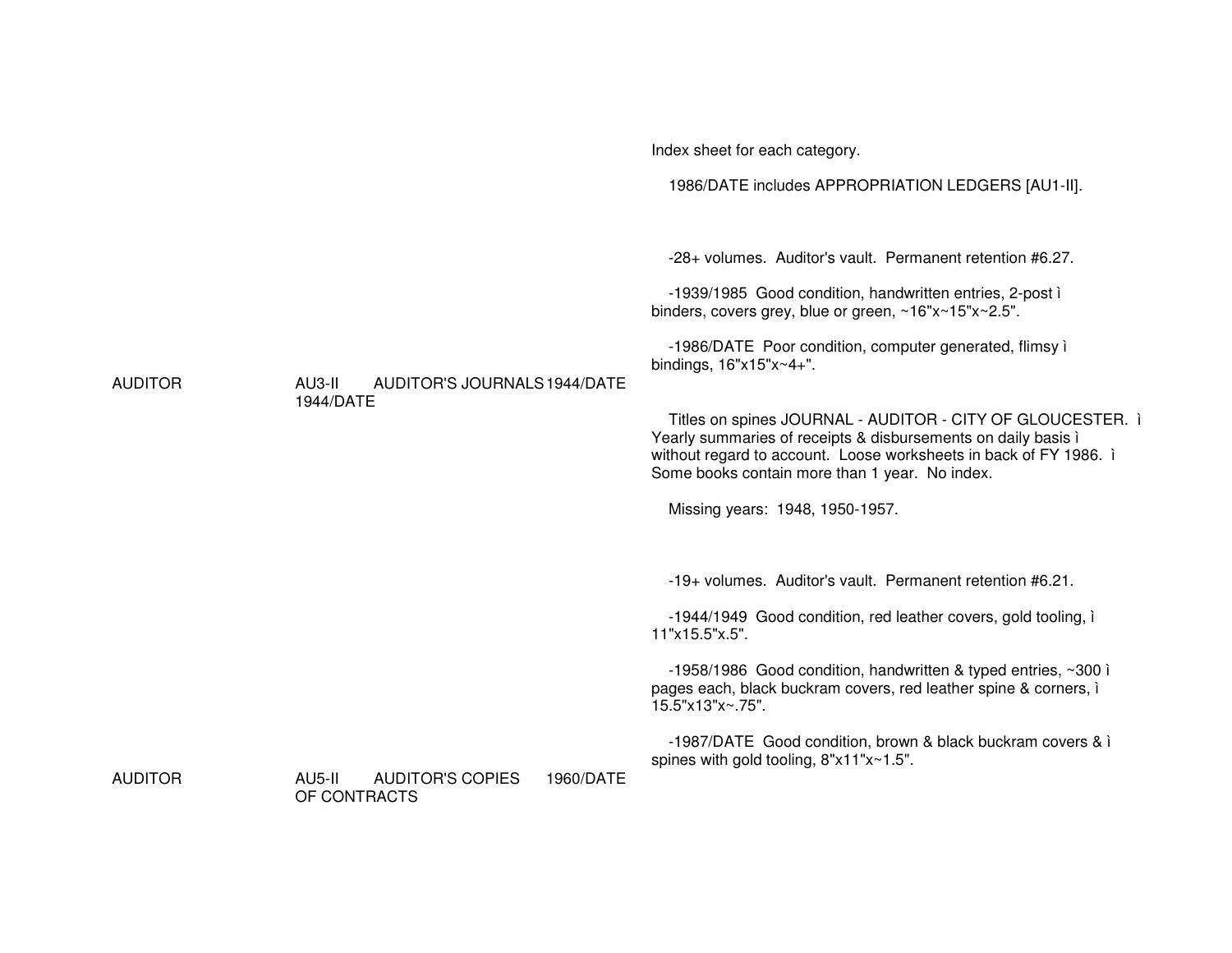|         | ~1960/DATE                                                                                  |           | Contracts for goods & services & records of payment. i<br>Included are additions, renovations & repairs to city buildings i<br>including schools. Of interest: St. Peter's Park, Urban Renewal i<br>projections, land acquisitions, Dogtown, Police, water systems i<br>rehabilitation, etc. Filed chronologically with related i<br>contracts & accounts payable vouchers.<br>See CONTRACTS [CC1] & DEVELOPMENT PLANNING [CC265] in i<br>GLOUCESTER TOWN & CITY RECORD GUIDE VOL.I.I                               |
|---------|---------------------------------------------------------------------------------------------|-----------|---------------------------------------------------------------------------------------------------------------------------------------------------------------------------------------------------------------------------------------------------------------------------------------------------------------------------------------------------------------------------------------------------------------------------------------------------------------------------------------------------------------------|
| AUDITOR | AU6-II<br><b>AUDITOR'S</b><br><b>SCHEDULE A &amp; ANNUAL</b><br><b>REPORTS</b><br>1960/DATE | 1960/DATE | -~19 storage cartons. Auditorium balcony storeroom. i<br>Retention 7 years #6.16 or longer as determined by Auditor.<br>-Good condition.<br>Annual reports of financial transactions of city submitted to i<br>Mass. Dept. of Corporations & Taxation. Schedule A.<br>Bureau of Accounts. Index of Schedule A.: Municipal i<br>Receipts & Payments.<br>Annual reports of City Auditor to City Council showing i<br>receipts & disbursements for financial year.<br>Filed chronologically. Missing years: 1962-1965. |
| AUDITOR | AU7-II<br><b>AUDITOR'S</b><br><b>VOUCHERS</b><br>1986/DATE                                  | 1986/DATE | -1+ storage carton. Auditor's vault. Retention i<br>determined by Auditor.<br>-Good condition, each carton 9"x13"x19".<br>Certifications with attached documents that serve as original i                                                                                                                                                                                                                                                                                                                           |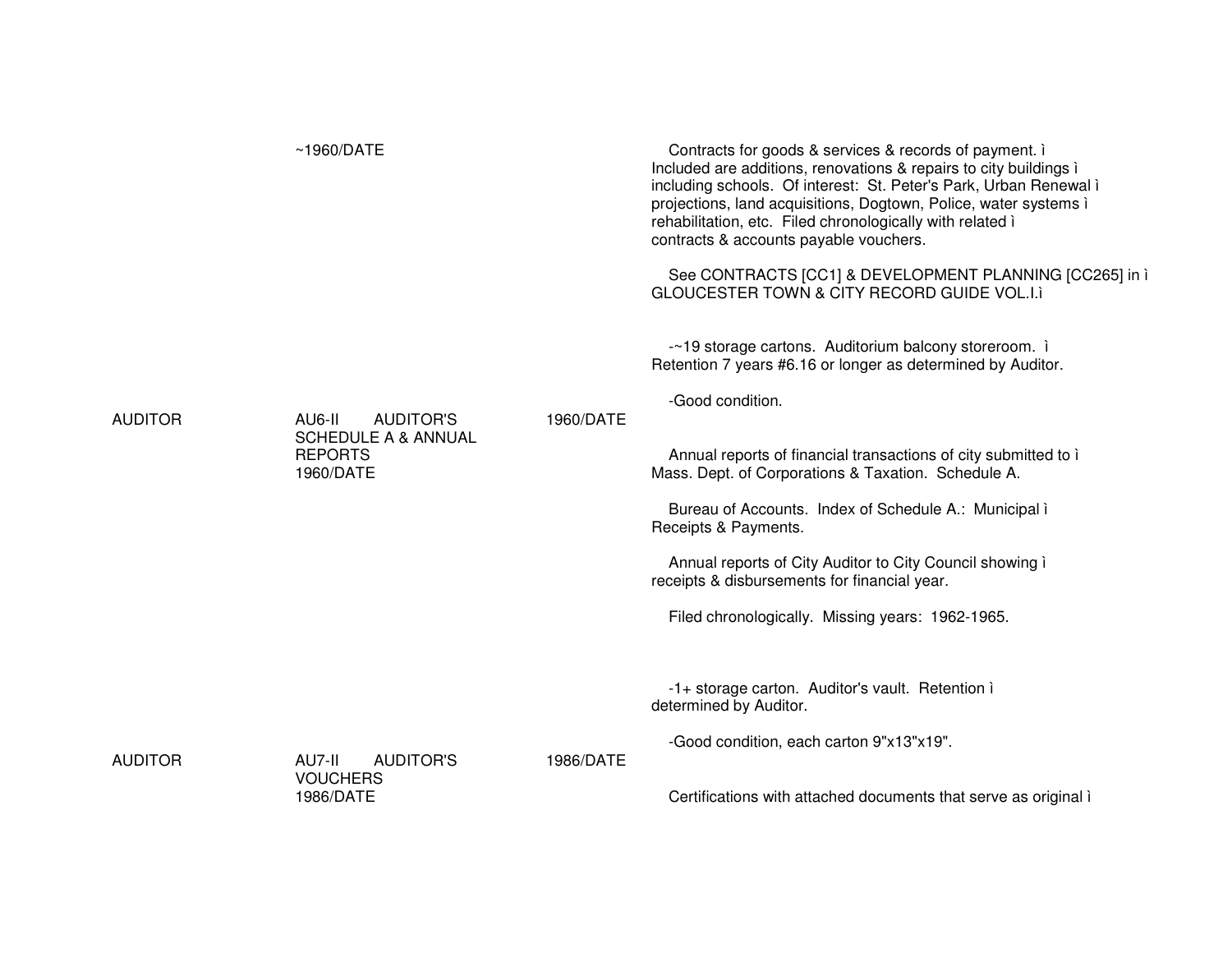|                        |                                                                                  |           | invoices for goods or services specified, which to extent of i<br>payment have satisfied expectations as to delivery, price, i<br>quantity & quality, & are lawfully chargeable to accounts i<br>listed. Grouped by fiscal year & filed alphabetically by i<br>vendor's name.                                                                                                                                                                                                                                                                                                                                  |
|------------------------|----------------------------------------------------------------------------------|-----------|----------------------------------------------------------------------------------------------------------------------------------------------------------------------------------------------------------------------------------------------------------------------------------------------------------------------------------------------------------------------------------------------------------------------------------------------------------------------------------------------------------------------------------------------------------------------------------------------------------------|
| <b>BOARD OF HEALTH</b> | <b>BH12-II</b><br><b>BOARD OF HEALTH</b><br><b>MEETINGS MINUTES</b><br>1874/DATE | 1874/DATE | -~54 storage cartons. Auditorium balcony storeroom. i<br>Retention 7 years or as determined by Auditor, #6.43.<br>-Good condition.<br>Minutes of meetings of BOARD OF HEALTH. BOARD OF HEALTH & i<br>VOL. # on spines. Handwritten & typed minutes of regular i<br>meetings, special meetings, hearings, inspections, licensing, i<br>complaints, bids, etc. No indexes. Vol. 1 - Vol. 10 (2 vols. i<br>labeled Vol. 7.)<br>Missing: Vol. 2 (Dec 20, 1892-Feb 1, 1903) & Vol. 4 (Nov 28, i<br>1904-Oct 3, 1909).<br>See BOARD OF HEALTH in GLOUCESTER TOWN & CITY RECORD<br><b>GUIDE</b> ì<br><b>VOLUME I.</b> |
| <b>BOARD OF HEALTH</b> | <b>BH56-II</b><br><b>SANITARY SURVEY</b>                                         | 1921/1921 | -12+ volumes. City Clerk basement vault #1. Permanent i<br>retention #7.31.<br>-Good condition, red leather covers & spines, ~13"x9"x2" i<br>each.                                                                                                                                                                                                                                                                                                                                                                                                                                                             |
|                        | 1921/1921                                                                        |           | Sanitary survey of city by H.R.H. Prince Mahidal of Songkla, i                                                                                                                                                                                                                                                                                                                                                                                                                                                                                                                                                 |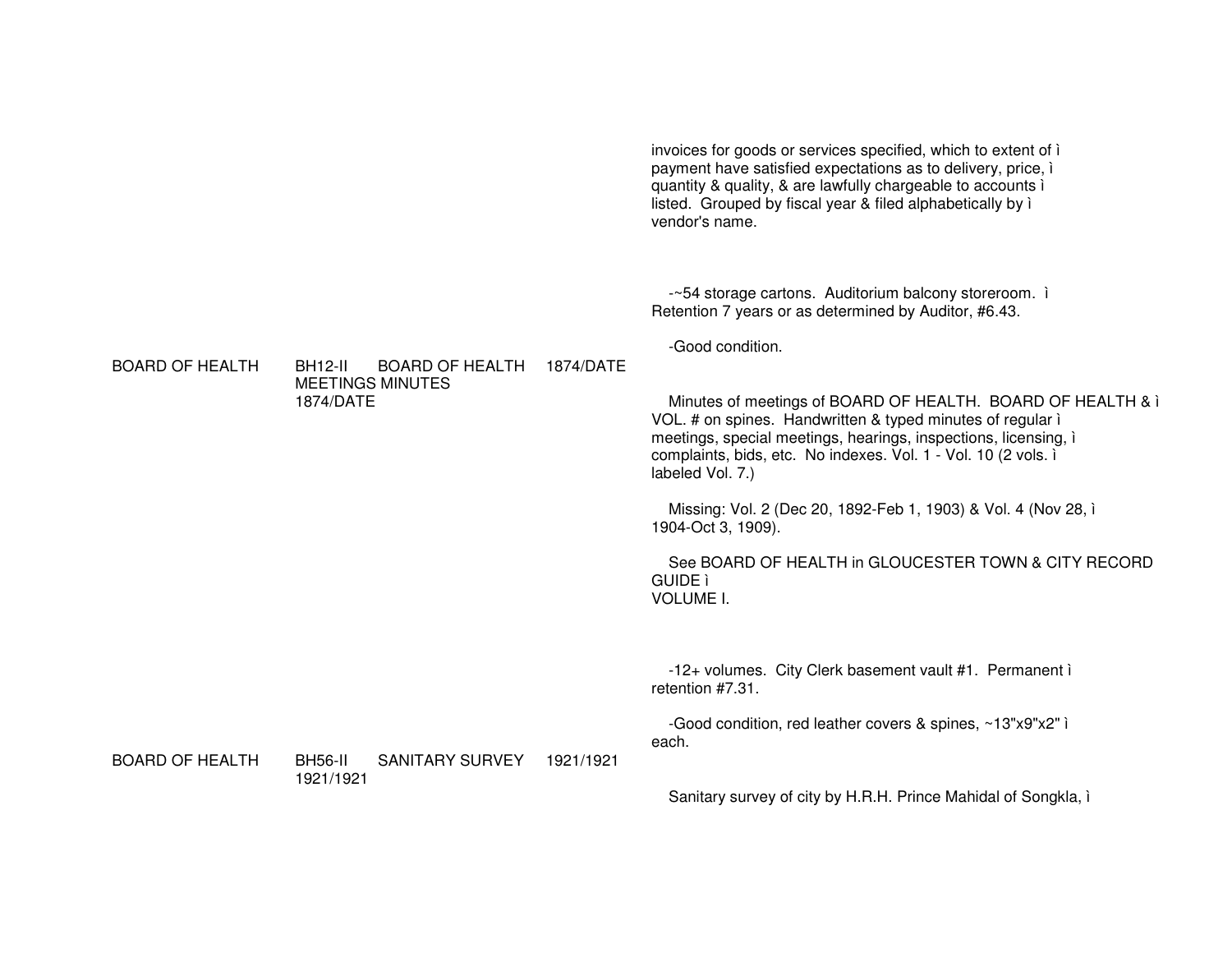|                        |                                                         |           | Thailand for Harvard Technology School of Public Health. Included are i<br>detailed historic reports on location & history, topography, climate, i<br>population, Board of Health organization, water supply, sewage i<br>disposal, garbage disposal, ashes & refuse, tuberculosis works, i<br>venereal diseases, procedures in case of epidemic, infant welfare, i<br>school health work, milk, housing, industrial hygiene, nuisances, i<br>hospitals & dispensary, public health nursing, social service & i<br>charitable works & health education. |
|------------------------|---------------------------------------------------------|-----------|---------------------------------------------------------------------------------------------------------------------------------------------------------------------------------------------------------------------------------------------------------------------------------------------------------------------------------------------------------------------------------------------------------------------------------------------------------------------------------------------------------------------------------------------------------|
|                        |                                                         |           | Also, loose paper pamphlet of programs honoring i<br>author at Harvard & Simmons Colleges in commemoration of 100th i<br>anniversary of his birth, Nov. 12-14, 1992. Also 2 loose sheets i<br>re Somsakdi Thongplengsri, MD.                                                                                                                                                                                                                                                                                                                            |
|                        |                                                         |           | -1 volume. City Clerk basement vault #3. Permanent i<br>retention. Historic value.                                                                                                                                                                                                                                                                                                                                                                                                                                                                      |
|                        |                                                         |           | -Good condition, purple cloth hard covers, gold lettering, i<br>12"x8.5"x1".                                                                                                                                                                                                                                                                                                                                                                                                                                                                            |
| <b>BOARD OF HEALTH</b> | <b>CC157-II</b><br><b>CONTAGIOUS</b><br><b>DISEASES</b> | 1884/1983 | RECORD OF CASES OF CONTAGIOUS DISEASES or RECORD OF<br><b>DISEASES</b>                                                                                                                                                                                                                                                                                                                                                                                                                                                                                  |
|                        | 1884/1983                                               |           | DANGEROUS TO PUBLIC HEALTH heading on each page. Chronological i<br>list of incidence of diseases, mostly among schoolage children, i<br>but of some adults. Earliest records for: smallpox, diphtheria, i<br>scarlet fever, typhoid fever, measles, & other; cumulative counti<br>of each disease by year, with "Lufkin acc[ount]" noted (Lufkin i<br>was the truant officer), with remarks, such as death date, i<br>hospitalization, or notification of School Committee.                                                                            |
|                        |                                                         |           | By 1950s, 32 diseases are followed: chicken pox, diphtheria, i<br>dog/animal bite; dysentery, encephalitis, German measles, i<br>hepatitis, lymphocytic-choriomeningitus, salmononellosis, scarletì<br>fever, septic sore throat, small pox, tetanus, trichinosis, i<br>tuberculosis, typhoid fever, typhus fever, undulant fever, i<br>whooping cough, yellow fever.                                                                                                                                                                                   |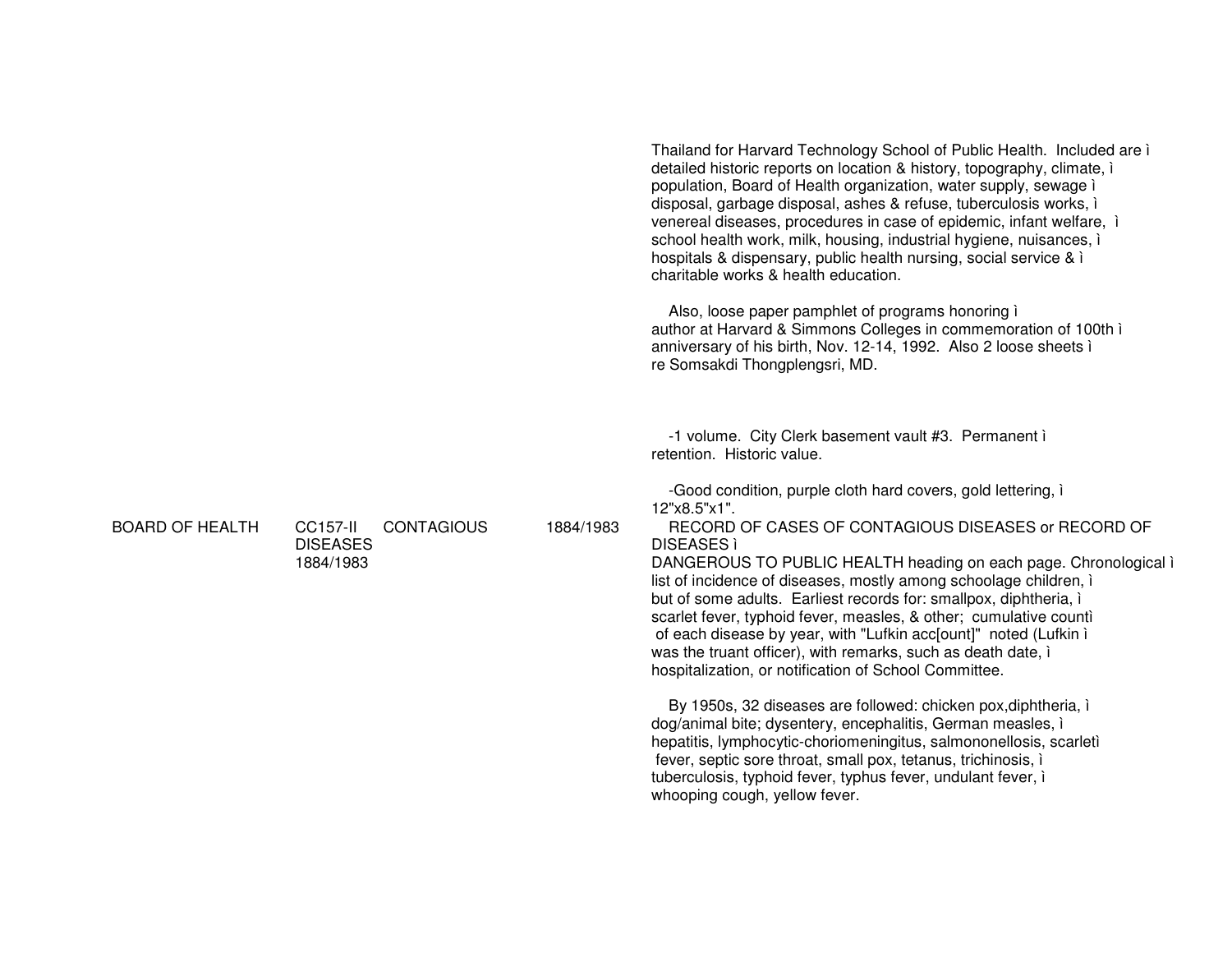In 1970s, some older diseases are lost & others added: i anthrax, gonorrhea, syphilis, food poisoning, strep throat.

Information includes date, cumulative account of cases, i certifying doctor, patient's name, address, age, (school or i occupation not filled in), & remarks.

Volumes cover the following years: 1884/1896; 1897/1905; i Sept.1903/Feb.1961 (sparse records for these years); i Sept.1951/July1963; July 1963/July 1972; July 1972/Sept.1979; i Sept.1979/Dec.1983.

-7 volumes, City Hall basement vault #2. Permanent retention i Board of Health #7.19.

-Poor/good condition, some covers loose, black buckram with i red corners & (missing) spine, 10.5"x15.25"x.75" to i  $15.5"x11.5"x1.5"$ 

**CELEBRATIONS** 

CC141-142-II GLOUCESTER 1923/1923 TERCENTENARY PAGEANT 1923 1923

Booklet of Gloucester Tercentenary Celebration in 1923, i containing programs of events, texts of pageants written by i James R. Pringle, to mark settlement of Gloucester & foundation of i Massachusetts Bay Colony. Presented at Stage Fort Parki Aug. 28-29, 1923. Pageants dedicated to Charles Albert Russell, Esq., of i Gloucester. Reproduction of painting of early sailing ship i entering Gloucester harbor by A.C. Tupper(?) on cover. Also i included: 1907 Tablet Rock dedication poem by Mrs. Elizabeth Stuart i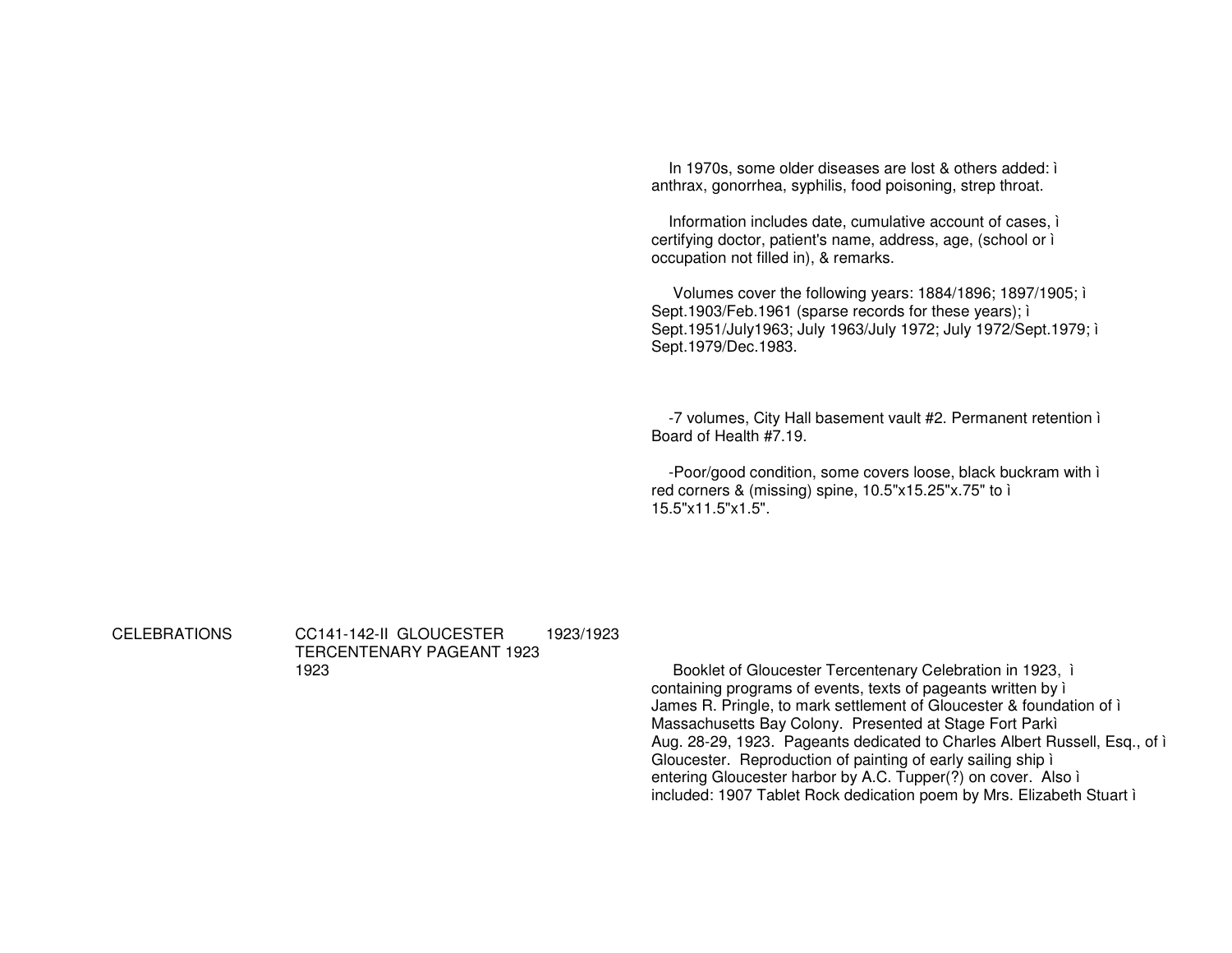|                     |                                                                                    | -1 volume. City Clerk basement vault #3, LDBox #4, FF5.i<br>Permanent retention. Historic value.<br>-Poor condition, paper covers, brittle and loose, i                                                                                                                                                                                                                                                                                                                                                                                                                                                                                                                           |
|---------------------|------------------------------------------------------------------------------------|-----------------------------------------------------------------------------------------------------------------------------------------------------------------------------------------------------------------------------------------------------------------------------------------------------------------------------------------------------------------------------------------------------------------------------------------------------------------------------------------------------------------------------------------------------------------------------------------------------------------------------------------------------------------------------------|
| <b>CELEBRATIONS</b> | CC57-II<br>300TH ANNIVERSARY 1923/1928<br><b>INVITED GUESTS</b><br>1923/1928       | 8.5"x11"x.25".<br>Register of invited guests to 300th anniversary of i<br>Gloucester, Aug. 25-30, 1923. Guest book for invited dignitaries i<br>with over 200 signatures including those of Thomas Lipton of Southgate, i<br>London; John F. Fitzgerald, Boston; Roger W. Babson, Wellesley; i<br>James M. Curley, Boston; Representatives, Senators, Mayors; i<br>Captains of US & British naval vessels & other state officers & i<br>dignitaries with some wives & children.<br>Page 15 has signatures of Vice Admiral J. A. Ferguson, i<br>British Royal Navy & Flag Lt. D. H. Everett from USS (sic) [HMS] Calcutta i<br>that visited Gloucester harbor on Sep. 21-28, 1925. |
| <b>CEMETERIES</b>   | <b>CC127-II</b><br><b>CHERRY HILL</b><br>1873/1994<br><b>CEMETERY</b><br>1873/1994 | -1 volume. City Clerk basement vault #3. Permanent i<br>retention. Historic value.<br>-Good condition, black buckram covers, red spine & corners, i<br>13.4"x8.5"x.8".<br>Record of ownership of lots at Cherry Hill Cemetery, i<br>with 4 numbered lots per page each naming purchaser in ink, & i<br>pencil notations for Old Deed Book (located at DPW) vol. #, page i<br>#, price & subsequent transactions: exchanged for, sold to, if<br>transferred to, etc. Loose plan (poor condition, fragile) i                                                                                                                                                                        |

Phelps-Ward.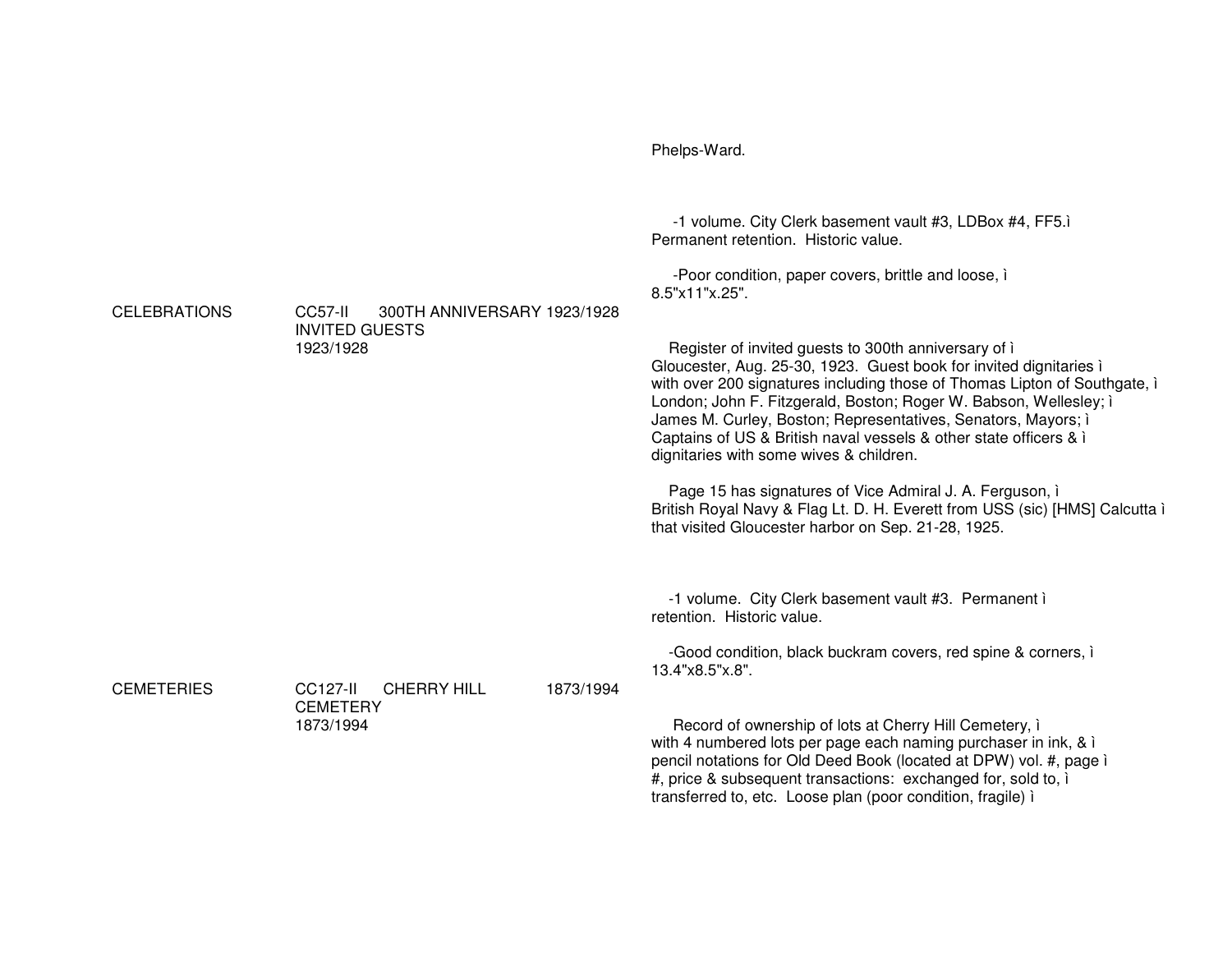|                   |                                                                              |           | inserted with owners' names & perpetual care listing. INDEX on pp. 345-<br>397.                                                                                                                                                                                                                                                                                                                                 |
|-------------------|------------------------------------------------------------------------------|-----------|-----------------------------------------------------------------------------------------------------------------------------------------------------------------------------------------------------------------------------------------------------------------------------------------------------------------------------------------------------------------------------------------------------------------|
|                   |                                                                              |           | -1 volume. City Clerk basement vault #3. Permanent i<br>retention. Historic value.                                                                                                                                                                                                                                                                                                                              |
|                   |                                                                              |           | -Poor condition, black buckram with broken red spine & corners, i<br>10.25"x8.5"x1.25".                                                                                                                                                                                                                                                                                                                         |
| <b>CEMETERIES</b> | CC244-176-II CEMETERY -<br><b>BEECHBROOK</b><br>1904/1928                    | 1904/1928 | RECORDS OF DEEDS, BEECHBROOK CEMETERY, VOL.1, CITY OF i<br>GLOUCESTER, 1904-. Bound volume of deeds, photocopy of same at i<br>Cemetery Office, DPW. INDEX pasted inside front cover.                                                                                                                                                                                                                           |
|                   |                                                                              |           | -1 volume. City Clerk basement vault #3, top i<br>shelf. Permanent retention #3.51.                                                                                                                                                                                                                                                                                                                             |
| <b>CEMETERIES</b> | CC252-175-II CEMETERIES -<br>BEECHBROOK, CHERRY HILL &<br>MAGNOLIA 1873/1901 | 1873/1901 | -Poor condition, beige suede with worn leather corners, spine i<br>missing, 14"x9"x2.75".<br>RECORDS OF DEEDS OF LOTS IN PUBLIC CEMETERIES on cover; i<br>VOL.A on spine. Bound volume of deeds, some for lots at Cherry i<br>Hill exchanged for lots at Park St. Cemetery in 1870s. i<br>Photocopied INDEX (created 1998) by owner's name inside front cover. i<br>Photocopy of deeds at Cemetery Office, DPW. |
|                   |                                                                              |           | -1 volume. City Clerk basement vault #3, top shelf. Permanent i<br>retention #3.51.                                                                                                                                                                                                                                                                                                                             |
|                   |                                                                              |           | -Poor condition, beige suede covers with worn leather i<br>corners, tooled, red title box with gold letters on cover, spine i                                                                                                                                                                                                                                                                                   |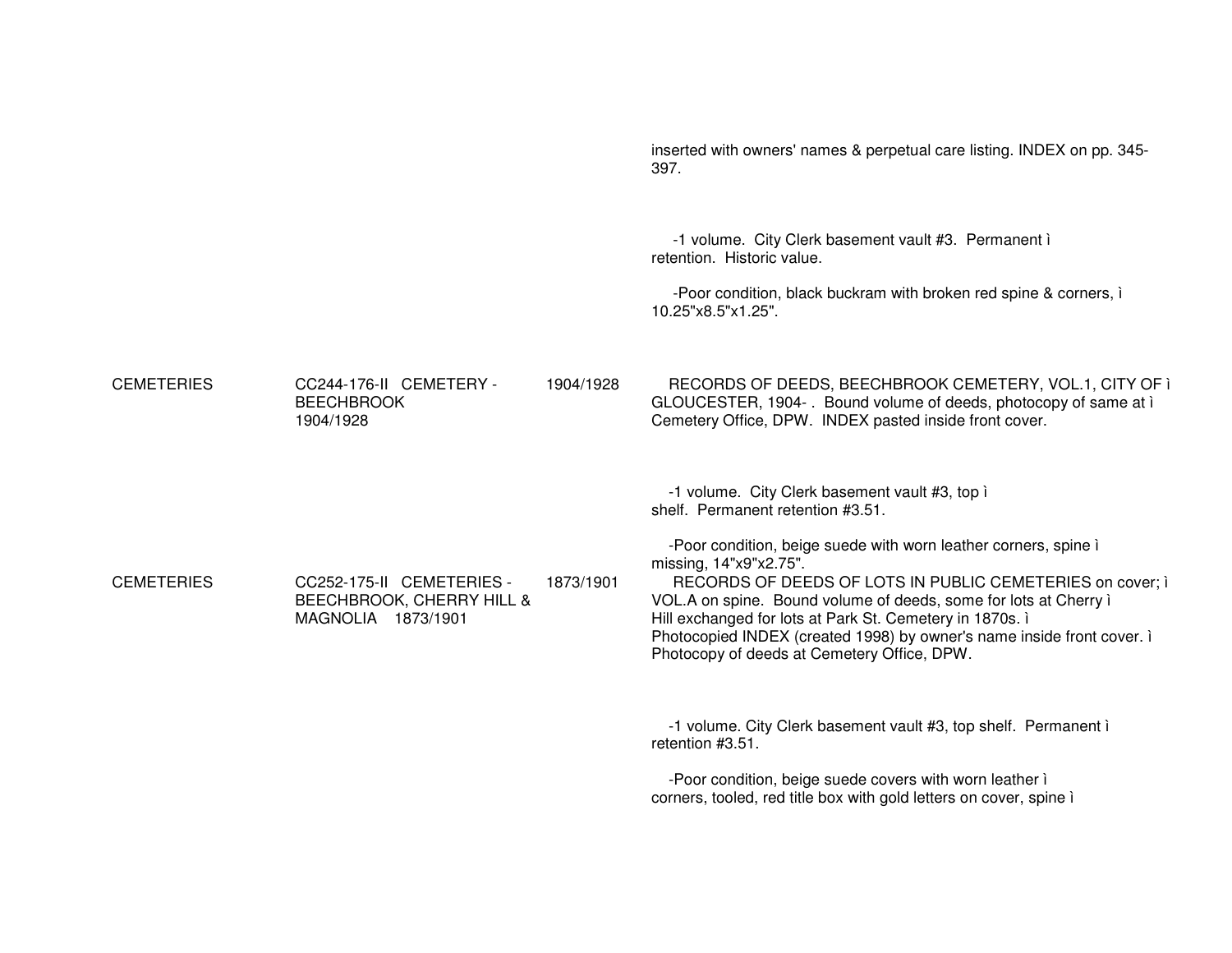| <b>CEMETERIES</b> | MAGNOLIA 1876/1953           | CC252-177-II CEMETERIES -<br>BEECHBROOK, CHERRY HILL & | 1876/1953 | missing, 14"x9"x2.75".<br>List of owners of cemetery lots, first by name, then by cemetery,<br>serving as an INDEX to DEED BOOK VOL A. Owners' names & page i<br>numbers in first index lead to ledger pages in same vol. entitled i<br>"Lots sold in cemeteries owned by City of Gloucester." i<br>Information given: date, to whom sold, cemetery lot #, page i<br>[in Vol.A.] & amount paid. Cherry Hill pages are arranged by i<br>lot #. Much update information added to deeds originally i<br>purchased ~1897-~1910.                                                                                                                                                  |
|-------------------|------------------------------|--------------------------------------------------------|-----------|------------------------------------------------------------------------------------------------------------------------------------------------------------------------------------------------------------------------------------------------------------------------------------------------------------------------------------------------------------------------------------------------------------------------------------------------------------------------------------------------------------------------------------------------------------------------------------------------------------------------------------------------------------------------------|
| <b>CEMETERIES</b> | CC258-15-II CEMETERY         |                                                        | 1731/1970 | -1 volume. City Clerk's basement vault #3, City Hall. i<br>Permanent retention. Historic value.<br>-Poor condition, torn beige canvas covers over tooled suede & i<br>leather ledger book, CEMETERIES in gold on red box on spine, i<br>12.5"x13"x1".                                                                                                                                                                                                                                                                                                                                                                                                                        |
|                   | <b>DIAGRAMS</b><br>1731/1970 |                                                        |           | FF #10: 10 outline diagrams of 11 City-owned cemeteries giving i<br>locations with adjoining streets & north indicator. Scale 1" i<br>$= 100'$ . Available spaces for active cemeteries & i<br>single spaces on multiple burial lots for Seaside, Beech Brook & i<br>Langsford St. cemeteries. Notations of closed historic cemeteries i<br>that are filled to capacity (Harvey's, High St., Blue Bridge [1st i<br>burial ground], Magnolia Point, Sumner St., Bay View). Bridge St. i<br>Cemetery & adjoining Clark Cemetery together on one page. Undated. i<br>Papers found in closet on 3rd floor behind auditorium in City Hall i<br>with other papers dated 1950-1970. |
|                   |                              |                                                        |           | FF #11: Diagram of lots in Universalist Cemetery off Church i<br>St., indexed by name & lot #, 1815-1892. Inscriptions sometimes i<br>incomplete.                                                                                                                                                                                                                                                                                                                                                                                                                                                                                                                            |
|                   |                              |                                                        |           | FF #12: Lanes Cove Cemetery 1731-1887. Booklet with plan & i                                                                                                                                                                                                                                                                                                                                                                                                                                                                                                                                                                                                                 |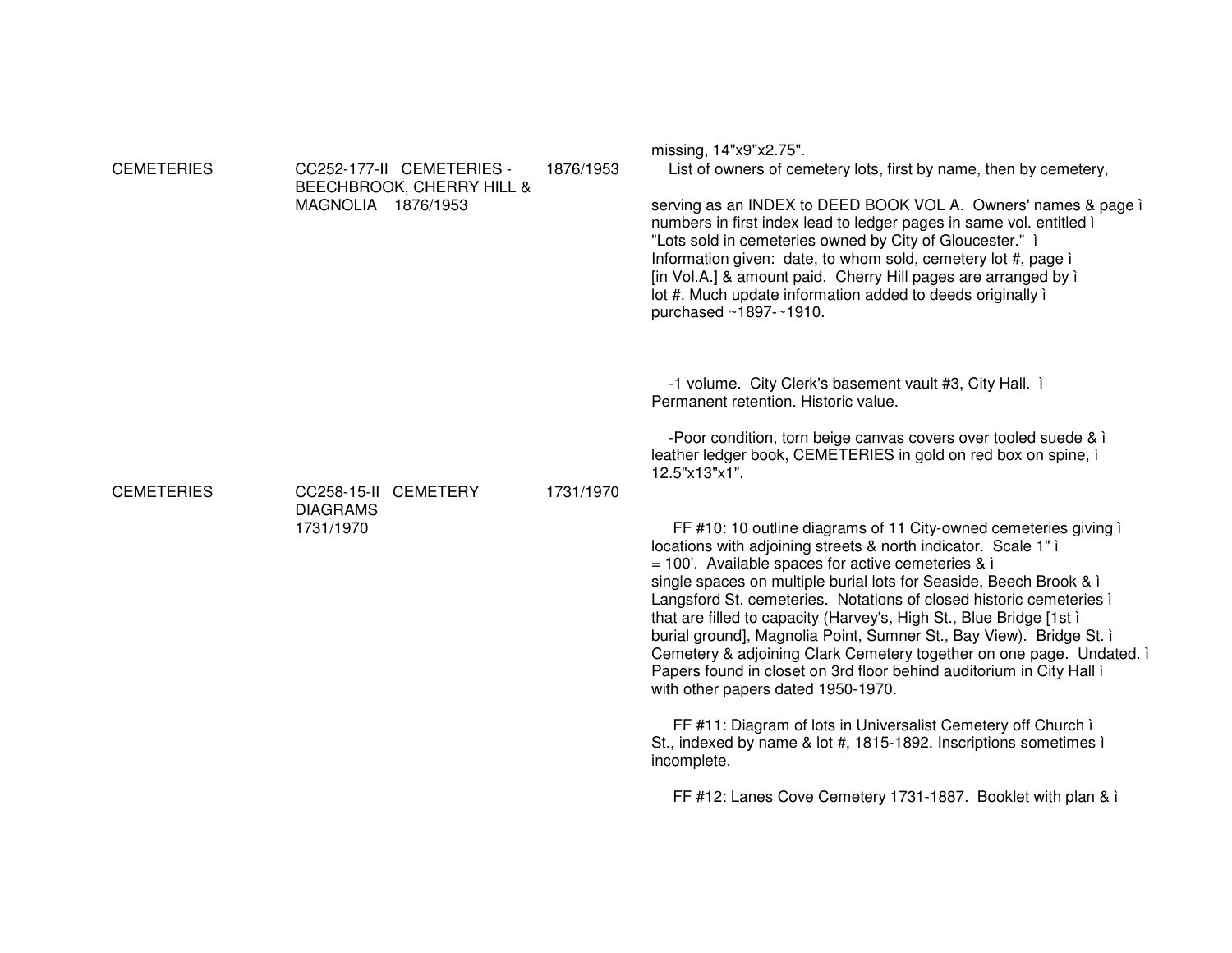|                   |                                                                                                |           | list of stones, including name, type of stone & date. Report i<br>by Gloucester Community Development & Project NUVA, Nov. 1976.                                                                                                                                                                                                                                                                                                                                                                                                                 |
|-------------------|------------------------------------------------------------------------------------------------|-----------|--------------------------------------------------------------------------------------------------------------------------------------------------------------------------------------------------------------------------------------------------------------------------------------------------------------------------------------------------------------------------------------------------------------------------------------------------------------------------------------------------------------------------------------------------|
|                   |                                                                                                |           | See CEMETERY RECORDS in GLOUCESTER TOWN & CITY RECORD<br><b>GUIDE VOLUME ì</b><br>ı.                                                                                                                                                                                                                                                                                                                                                                                                                                                             |
| <b>CEMETERIES</b> | CC258-86-II GRAVESTONE<br><b>INSCRIPTIONS</b><br>1711/1828                                     | 1711/1828 | -3 file folders. City Clerk basement vault #3, LDBox #5, i<br>FF #10-12. Permanent retention #16.25.<br>-Good condition, 8"x11".<br>Xerox copies of pre-1800 gravestone inscriptions, transcribed i<br>& published in 1905 ESSEX ANTIQUARIAN, from Ancient, Church St. ì<br>(to 1828), Lanesville, Bay View, Bray, West Gloucester & Essex i<br>Cemeteries. Also 1937 list of graves of Revolutionary War i<br>veterans, giving regiment, date of death & place of burial.                                                                       |
| <b>CEMETERIES</b> | CC70-II<br><b>DOLLIVER'S</b><br><b>CEMETERY GRAVESTONE</b><br><b>INSCRIPTIONS</b><br>1711/1897 | 1711/1897 | -City Clerk basement vault #3, LDBox #5, various file i<br>folders.<br>-Good condition, 8"x11".<br>Tombstone inscriptions from 8 old burial grounds. In 1895 City i<br>assigned William Henry Dolliver task of copying inscriptions from i<br>gravestones. He worked from 1895 to 1897 locating & i<br>numbering headstones, footstones & fragments with white paint. i<br>Each inscription was copied & locations of stones given in i<br>margins, as well as comments about condition of stones. Dolliver i<br>was paid \$183.20 for his work. |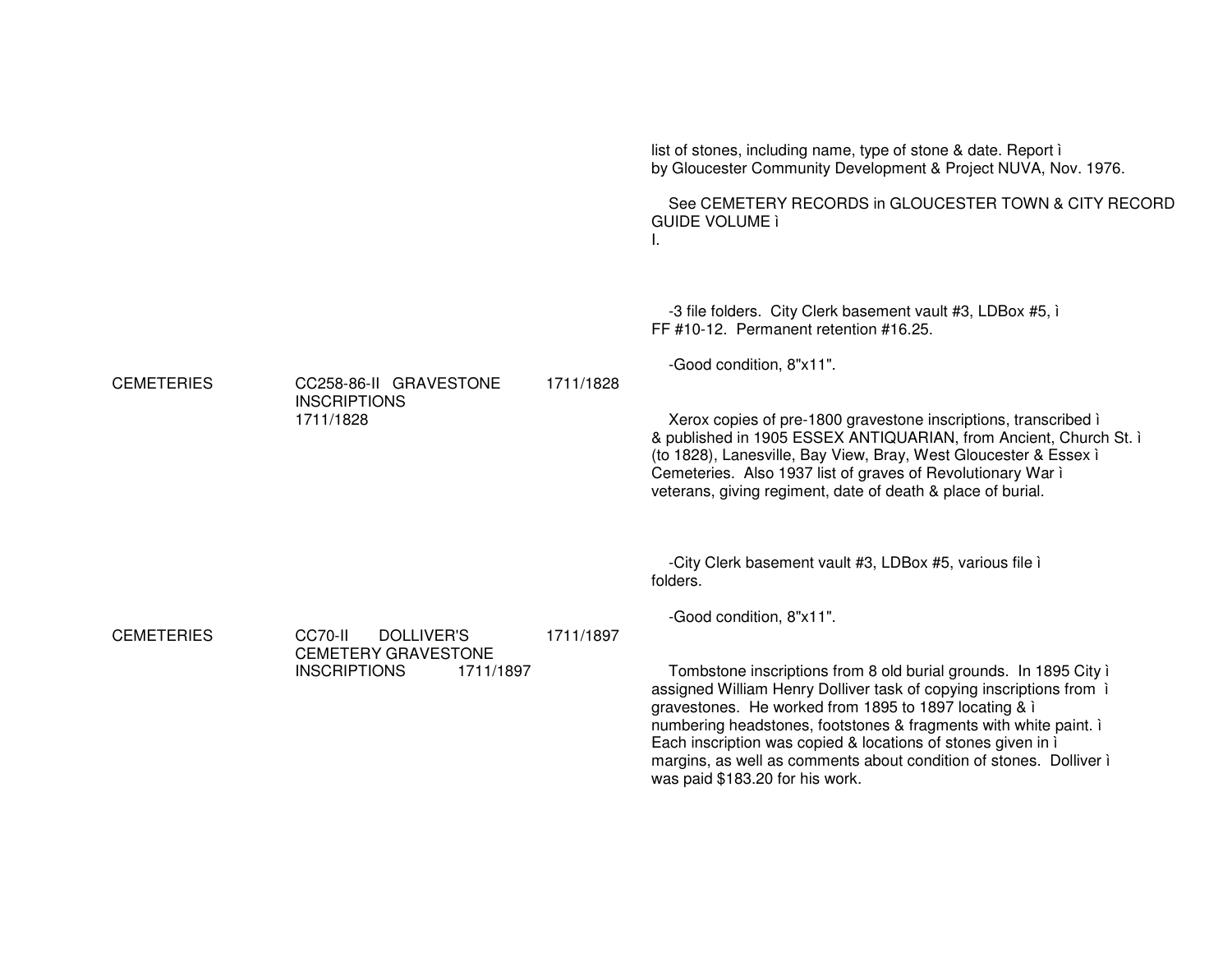Office & SFI **CEMETERIES CE184-II FIRST PARISH** 1987/1995 **BURIAL GROUND RESTORATION** 

PROJECT 1987/1995

Included are Bridge Street Burial Ground 1643/44 ì (Centennial Ave., now called First Parish Burial Ground), Old i Thompson Street 1700 (West Gloucester), Folly Cove (now i Rockport's Locust Grove Cemetery), Annisquam Yard 1720s (Bay ì View), Harvey's Stables 1720s (Old Lanes Cove Cemetery), i Unitarian Yard 1837 (Prospect St. opposite Church St.), i Universalist Yard 1807 (Church St. landlocked with right of way i in rear of Col. Pearce House), & Sandy Bay Yard (Rockport).

Arranged by individual cemeteries & alphabetical by last name i of deceased. Photocopies of volumes at Archives Office, City Hall, i SFL, & CAHA. INDEX compiled by Archives Committee in Archives i

-2 volumes. City Clerk basement vault #3. Permanent i retention. Historic value. Archives Office photocopies in 3 volumes.

-Poor condition, tan cloth-covered hard covers with red & i black fields, gold & black lettering on spines, bindings loose, i ink faded, pages brittle, each 8.75"x14"x1".

-- 2 volumes of Kodak Ektachome slides of Old Burial Ground i (1640+) gravestones taken between 1987 & 1995 by Bruce D. i Campbell for First Parish Burial Ground Restoration [& i Preservation] Project, Centennial Avenue, Gloucester, MA. Each ì slide is labeled with date taken, marker #, name on tombstone or i subject of image, & coordinate on cemetery map (location of i map?). 20 slides per plastic sheet with pockets. Oldest stone is i perhaps that of Capt. James Davis, d.1715. Slides in mylar pages i in 3-ring binders (vol.1, black, vol.2, blue),  $8.5"x11"x2"$ .

--5 black 3-ring binders with grid diagrams and field sheet i originals [NW1-NW4 missing]:

a. N5W1-N8W12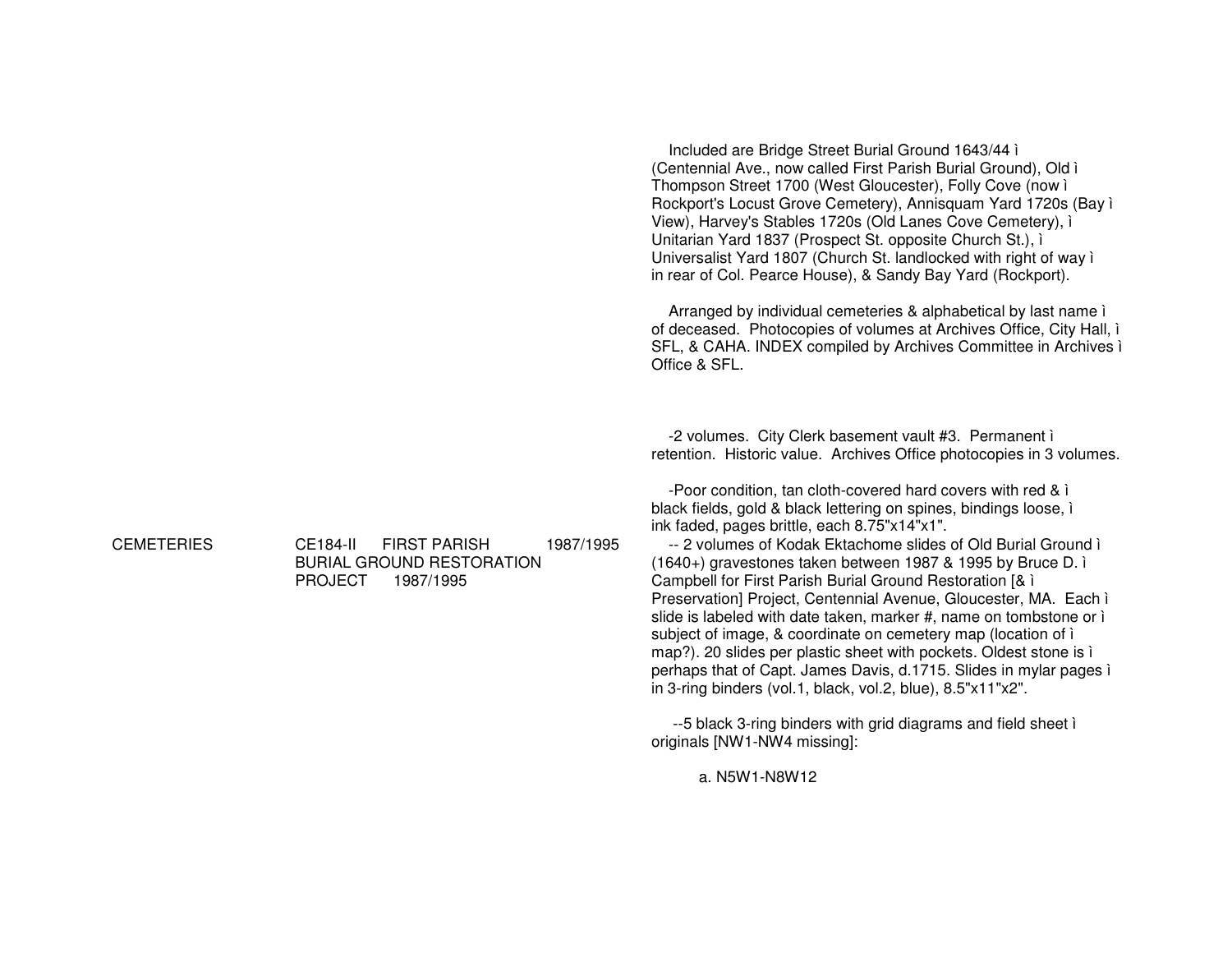|                   |                                             |           | b. N9W2-N12W11                                                                                                                                 |
|-------------------|---------------------------------------------|-----------|------------------------------------------------------------------------------------------------------------------------------------------------|
|                   |                                             |           | c. NE & SW quadrants                                                                                                                           |
|                   |                                             |           | d. SE quadrant                                                                                                                                 |
|                   |                                             |           | e. copies & random sheets                                                                                                                      |
|                   |                                             |           | $-2$ metal card files, 5" or 4.5" x 8.5 x 5.25, alphabetical i<br>order by name, with genealogical details, stone drawings, i<br>inscriptions. |
|                   |                                             |           | -- 1 folded plan of cemetery with grid layout                                                                                                  |
|                   |                                             |           | -- fragment of Sam York stone (1718)                                                                                                           |
|                   |                                             |           | -- packet of papers: yellow legal pad pages with statistics i<br>of stones & graves.                                                           |
| <b>CEMETERIES</b> |                                             | 1980/2007 | - 1 storage box, 2 file boxes, 2 binders of slides. City i<br>Engineers Vault. Permanent retention. Historic interest.                         |
|                   | CE185-II SPARLING'S PAPERS - 1980/2007      |           | -Good condition.                                                                                                                               |
|                   | <b>BURIAL GROUND</b><br><b>RESTORATIONS</b> |           | EDITH SPARLING'S PAPERS: BURIAL GROUND RESTORATION<br><b>PROJECTS</b>                                                                          |
|                   |                                             |           | FIRST PARISH BURIAL GROUND (Bridge Street/Centennial Avenue)                                                                                   |
|                   |                                             |           | FF1-A Stenographer's notebooks and papers, notes 1985-2002                                                                                     |
|                   |                                             |           | FF1-B Photos                                                                                                                                   |
|                   |                                             |           |                                                                                                                                                |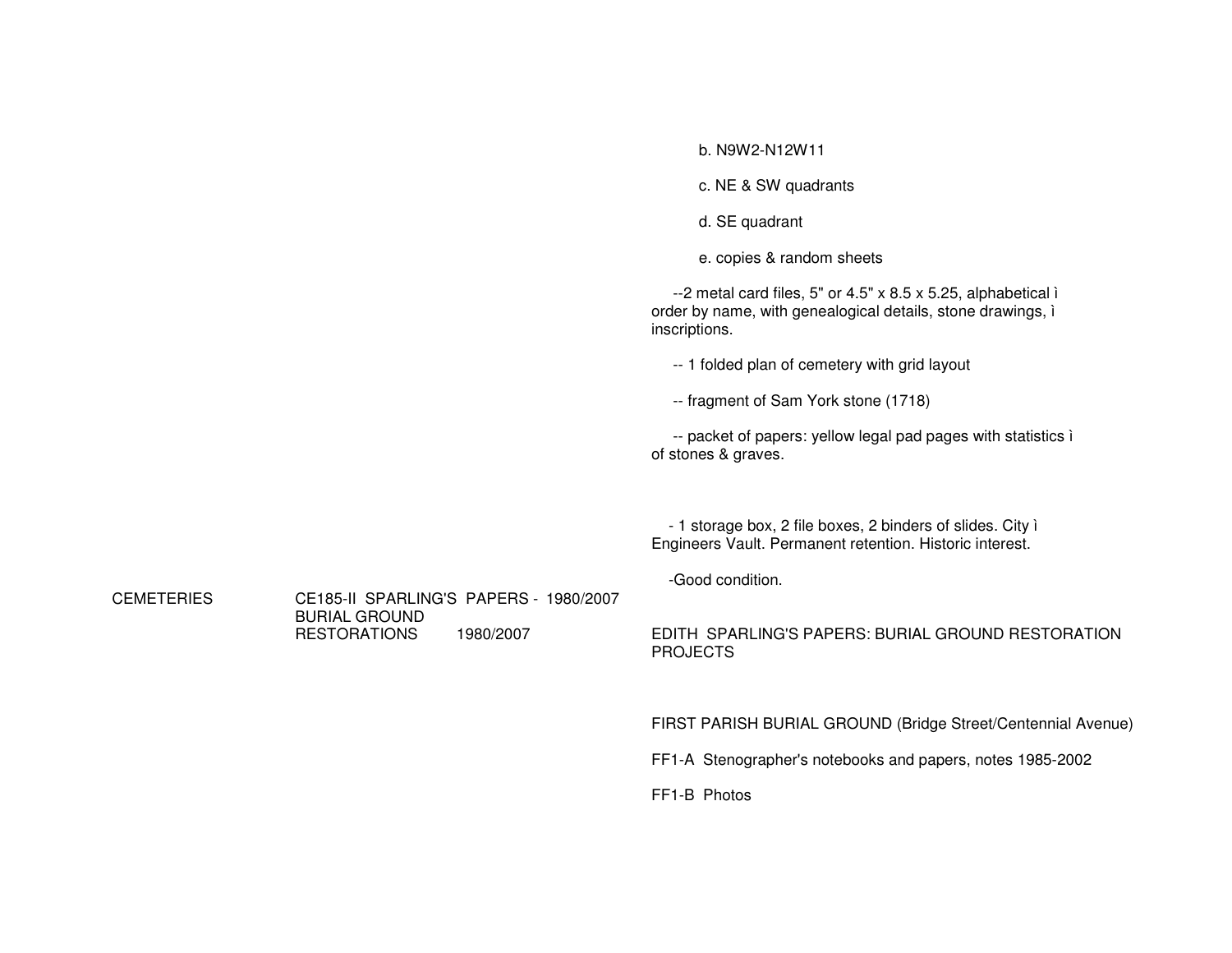FF2 Field Notes

FF3 Lists of Photographs (of gravestones) [See CE184-II: ì Slides]

FF4 First Parish Burial Ground Committee papers

FF5 Dolliver Gravestone inscriptions, annotated

FF6 Grid forms (mostly NE & NW grids, no SE grids)

FF7 Three plans of cemetery

FF8 Hartshorn stones, York graves

OTHER CEMETERIES

FF9 Clark Cemetery - field notes, grid plans, photos

FF10 Unitarian Cemetery (Prospect St.) - photos, plans, notes

FF11 Lanesville, Bay View & Annisquam Cemeteries -- photos, ì notes

FF12 Park St. Cemetery (Pleasant St.) - notes

FF13 Seaside, Oak Grove & Cherry Hill Cemeteries - photos, ì notes

FF14 Universalist Yard (Church St.) - photos, plans, notes

FF15 West Gloucester Cemeteries: Beechbrook, Second Parish ì (Thompson

St.), Bray, Magnolia Pt. - photos, ì

maps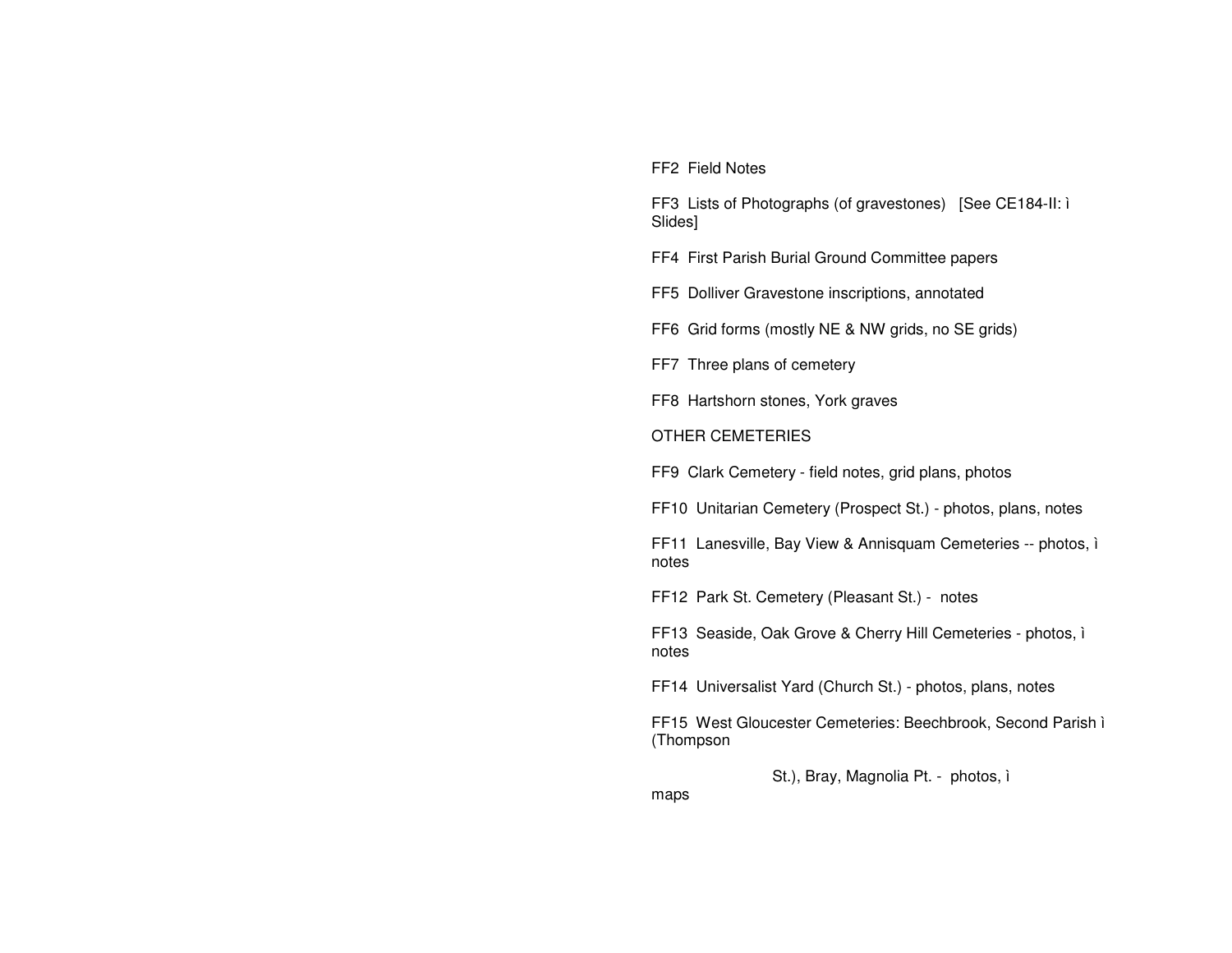## MISCELLANEOUS SUBJECTS

FF16 Genealogy - notes on a few early settlers: Somes, Babson, i Rogers,

## Eben Parsons' land purchase

FF17 Cemeteries in general, "The Persecution of Caroline Brown,"ì Riggs land,

## miscellany

FF18 Poor Farm - deaths, history, photo

FF19 Newpaper articles - not Cape Ann

FF20 Association for Gravestone Studies (AGS) Conference Notes,ì 1987.

BarNorth Gloucester Villages Association was formed in response to i court order for sewering to this part of Gloucester.

FF1-7 Correspondence, newspaper clippings, miscellaneous i papers, 1986-1997

FF 8 Minutes of NGVA 1987-1995

FF 9 Legal papers, GoodwinProctor&Hoar and Wright&Moehrke i 1991-1993

FF10 Legal papers, Anderson&Kreiger 1992-1995

FF11 Sewer systems

FF12 No. Glou. Public Participation Advisory Committee papers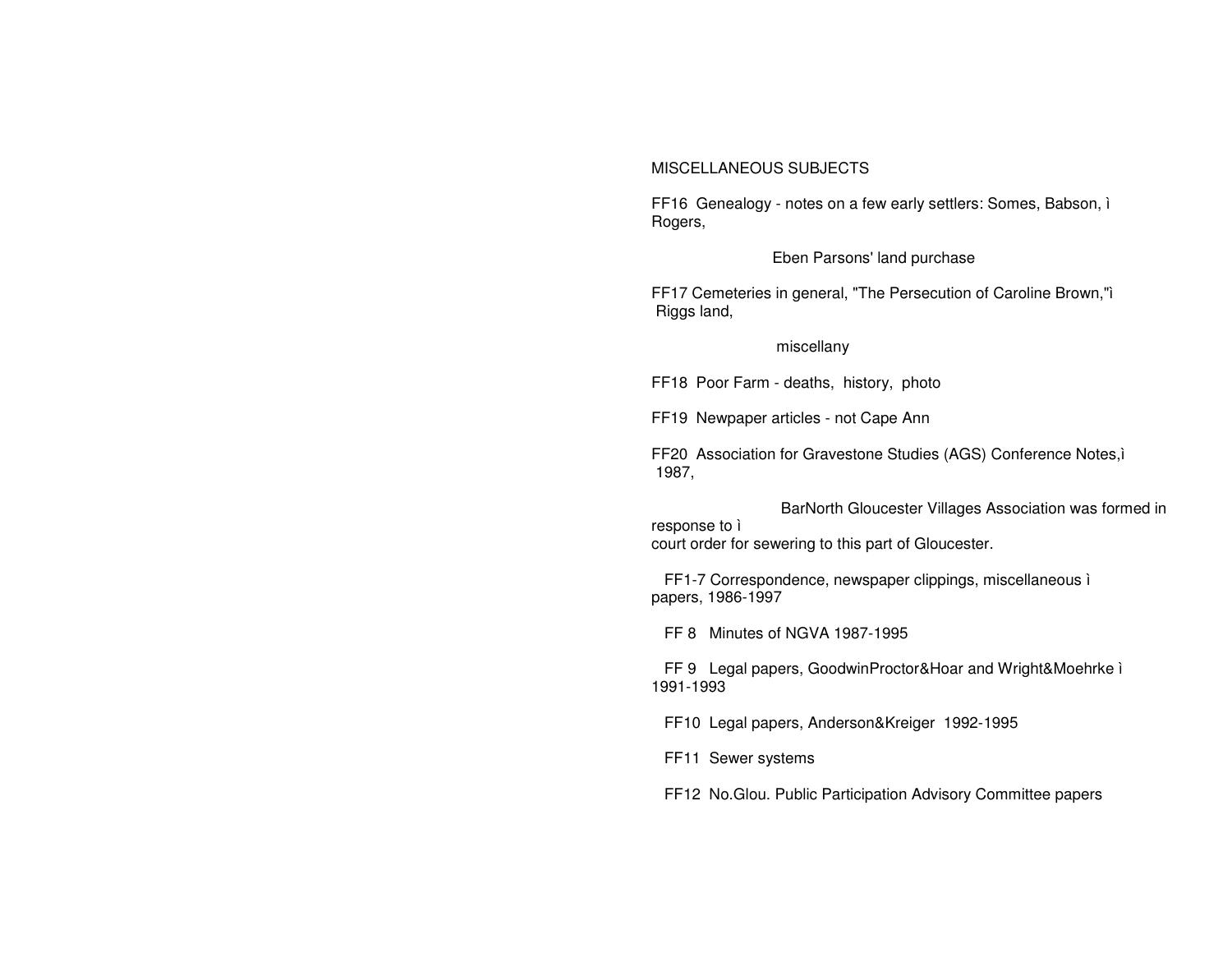|                                       |                                                                     |           | FF13 Ordinances (sub-divisions, tidal waters, etc.)                                                                                                                                     |
|---------------------------------------|---------------------------------------------------------------------|-----------|-----------------------------------------------------------------------------------------------------------------------------------------------------------------------------------------|
|                                       |                                                                     |           | FF14 Public hearing transcript, Plum Cove School, Dec. 12, i<br>1978                                                                                                                    |
|                                       |                                                                     |           | FF15 NGVA Mailing lists                                                                                                                                                                 |
|                                       |                                                                     |           | FF16 Financial statements, expenses, etc.                                                                                                                                               |
|                                       |                                                                     |           | FF 17 NGVA Bank statements                                                                                                                                                              |
|                                       |                                                                     |           | FF 18 2 videos: Ward meeting Oct. 14, 1992; Ward Engineering i<br>technical presentation, City hall, July 28, 1992                                                                      |
| <b>CEMETERIES -</b><br><b>PRIVATE</b> | <b>CC197-II</b><br><b>OAK GROVE</b><br><b>CEMETERY</b><br>1867/DATE | 1867/DATE | Burials at Oak Grove Cemetery from May 1, 1867 to the i<br>present. Xerox copy of original in possession of Oak Grove i<br>cemetery committee (George Belezos). Map inside front cover. |
|                                       |                                                                     |           | Also, 2 file boxes of original cards in lot # order, with i<br>names of people buried in each lot.                                                                                      |
|                                       |                                                                     |           | 4 vols. of other Oak Grove Cemetery records (deeds, etc.) at i<br>SFL.                                                                                                                  |
|                                       |                                                                     |           | -1 volume & 2 card files, City Hall basement vault #2. i<br>Private record, historic interest.                                                                                          |
| <b>CITY CLERK</b>                     | CC103-20-II BUSINESS                                                | 1922/DATE | -Good condition, large xerox copy in blue with black plastic i<br>binding, 11.5"x14"x1.25"; also 2 card files, slightly rusted.                                                         |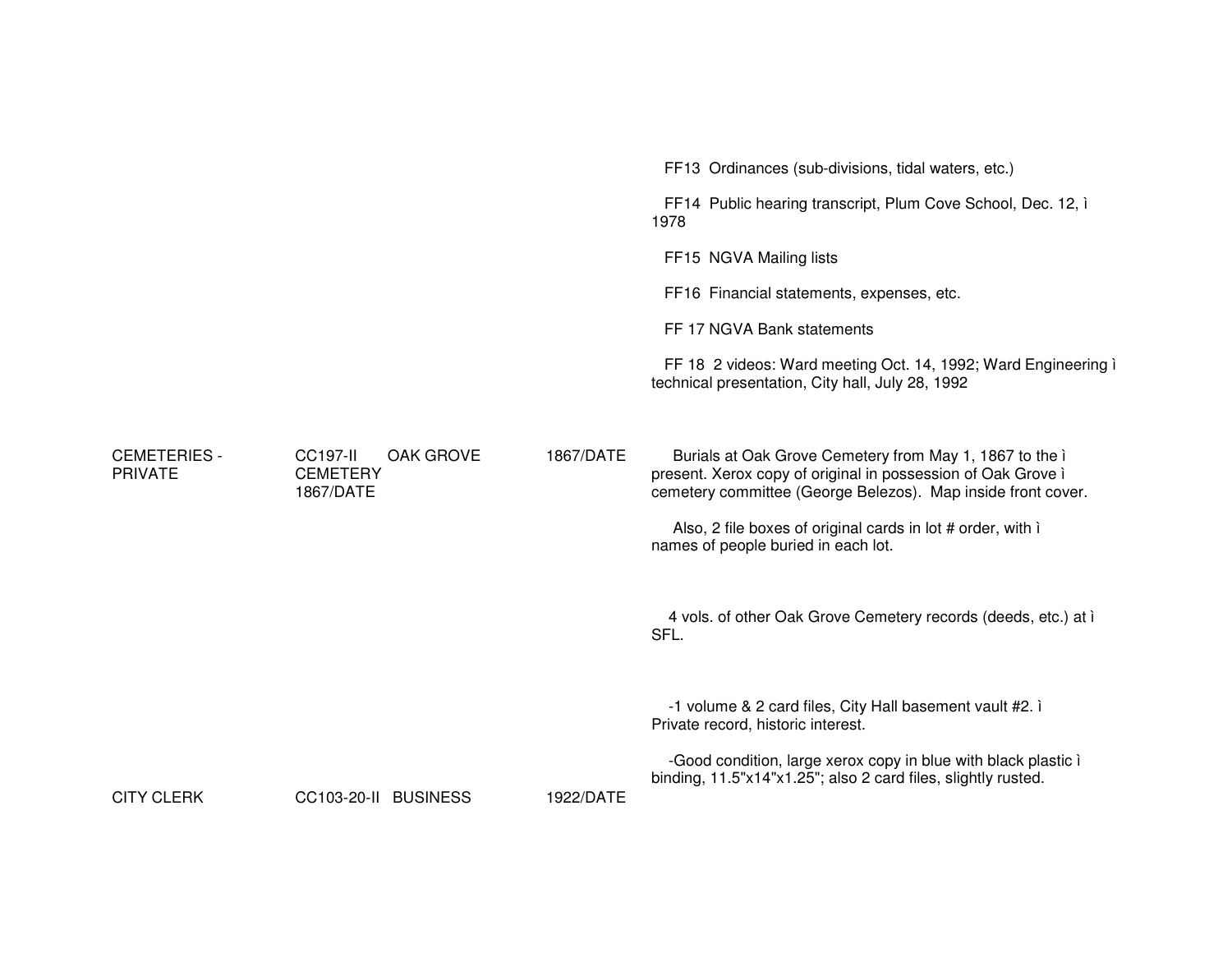|                   | <b>CERTIFICATES</b><br>1922/DATE                                                             |           | Forms required by Chapter 110, Section 5 of General Laws, i<br>attached to account books by cellophane tape. Filed alphabetically i<br>by business name. Labels pasted on spines. Most recent 5-6 vols. in City i<br>Clerk's Vault. See BUSINESS CERTIFICATES [CC103] in GLOUCESTER<br>TOWN & CITY RECORD GUIDE VOLUME I.                                                                                                                                                                                                                                                                                                                                                            |
|-------------------|----------------------------------------------------------------------------------------------|-----------|--------------------------------------------------------------------------------------------------------------------------------------------------------------------------------------------------------------------------------------------------------------------------------------------------------------------------------------------------------------------------------------------------------------------------------------------------------------------------------------------------------------------------------------------------------------------------------------------------------------------------------------------------------------------------------------|
| <b>CITY CLERK</b> | CC123-II<br><b>NEWSPAPER</b><br><b>CLIPPINGS -- NOTEWORTHY</b><br><b>EVENTS</b><br>1888/1906 | 1888/1906 | -11+ volumes. Archives storage area. 5 years retention #3.9 but retain all<br>for reference.<br>-Good condition, black covers, 14.25"x8.25"x~2.75".<br>Collection of clippings, saved by Ella Friend, of news column i<br>originally entitled "Current Events of Local Interest" in ì<br>Weekly Advertiser, later "Noteworthy Events Happening During the Year i<br>-----", and then "Gleanings from the Times File" from Gloucester i<br>Daily Times. Chronological lists of deaths, accidents, fires, i<br>crimes, shipping & fishing news, weather, political appointments, i<br>birthdays, sports, etc., most of which occurred in Gloucester, i<br>some elsewhere. Not indexed. |
| <b>CITY CLERK</b> | CC131-II<br><b>Babson's EARLY</b><br><b>SETTLERS</b><br>1629/1701                            | 1629/1701 | -1 volume. Archives Office. Permanent retention. Historic i<br>interest.<br>-Fair condition, some items loose. Blue hard-covered 3-ring i<br>binder. 9"x12"x1".<br>Title on cover: HISTORY OF GLOUCESTER, NOTES & ADDITIONS, i<br>EARLY SETTLERS. John J. Babson's genealogical notes on pre-1701 i                                                                                                                                                                                                                                                                                                                                                                                  |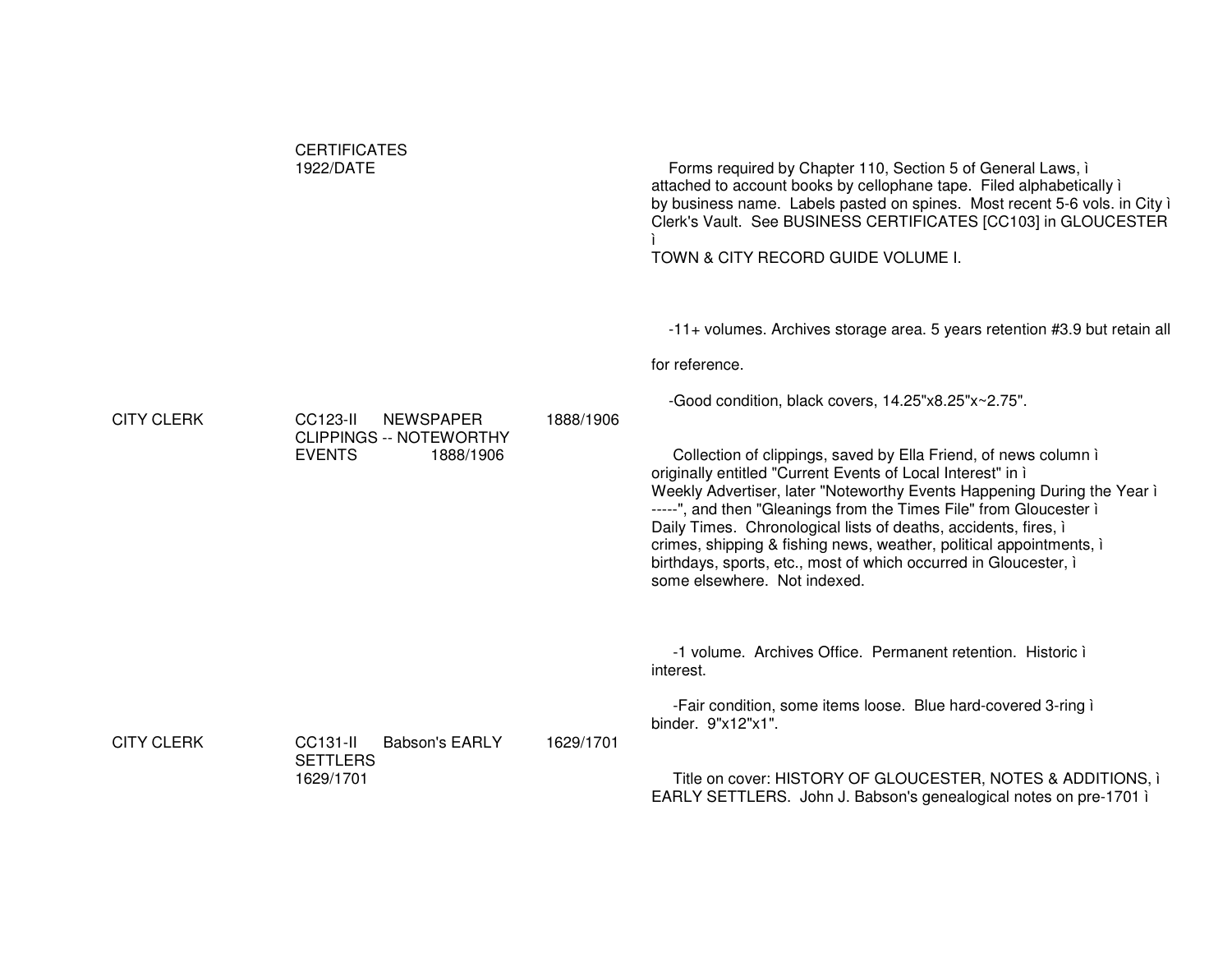|                   |                                                                    |           | Gloucester ancestors of 19th c. local families. Republished by i<br>GLOUCESTER TELEGRAPH in book form after originally appearing as<br>installments ì<br>in newspaper in 1872. First ed., 94 pp., no index. Title page missing.<br>Vol. donated to Archives Committee by Charlotte Powers, July i<br>1997.                                                                                                                                                                                                                                          |
|-------------------|--------------------------------------------------------------------|-----------|-----------------------------------------------------------------------------------------------------------------------------------------------------------------------------------------------------------------------------------------------------------------------------------------------------------------------------------------------------------------------------------------------------------------------------------------------------------------------------------------------------------------------------------------------------|
| <b>CITY CLERK</b> | <b>CC255-143-II CITY</b><br><b>GOVERNMENT MANUALS</b><br>1886/1898 | 1886/1889 | -1 volume. City Clerk basement vault #3. Permanent i<br>retention. Historic value.<br>-Poor condition, spine loose, covers worn & torn faded black i<br>buckram, gold lettering; in acid-free manila jacket; 7"x10.5"x.5".<br>City Government Manuals for years 1886-1889, 1891-1894, i<br>1898. Give names of City office holders, commissioners, rules & i<br>orders, fire alarm locations, school enrollment figures & i<br>government employee salaries. Last four years' manuals listed inì<br>GLOUCESTER TOWN & CITY RECORD GUIDE Vol.I.      |
| <b>CITY CLERK</b> | CC83-II<br><b>NATURALIZATION</b><br><b>PAPERS</b><br>1885/1906     | 1885/1906 | -16 volumes, counting duplicates in LDBox C. City Clerk i<br>Basement Vault #3. Permanent retention. Historic interest.<br>-Good condition, though delicate; red or brown leather i<br>covers, 5.5"x3"x.25".<br>Applications for citizenship made between Sep. 5, 1885 & i<br>Sep. 26, 1906. There were five different forms: Declarations of i<br>Intentions, Petitions for Naturalization (to Glou. Police Court), i<br>Notices of Application for Naturalization, Applications to i<br>District Court of Eastern Essex, & Final Applications & i |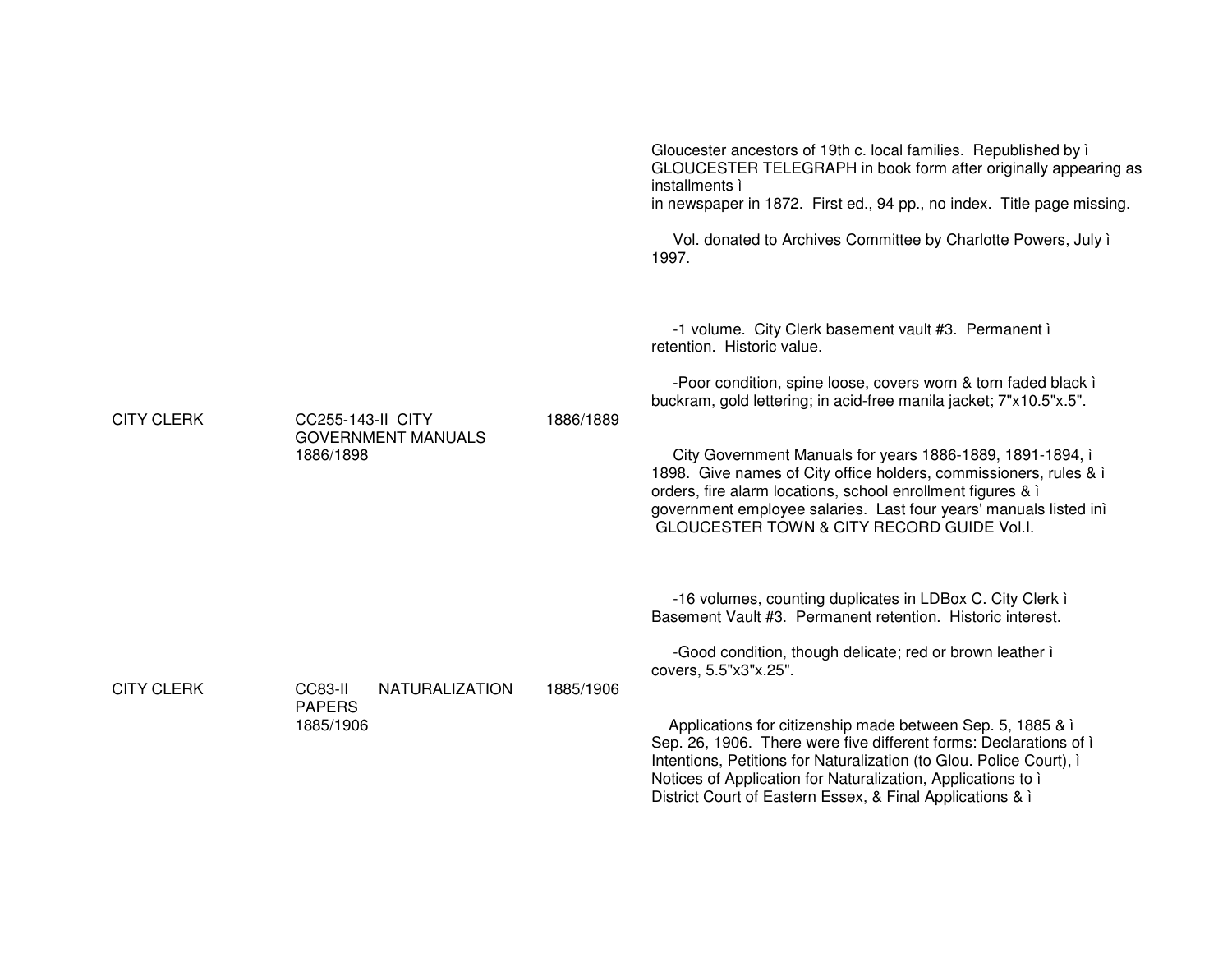Naturalizations. Some or all of following information is ì found: serial number, date of application, name, age, occupation, ì city & country of origin, current address, place & date of ì birth, when & where arrived in US, when & where first applied ì for citizenship, names & addresses of two witnesses, renunciation ì of fidelity to foreign prince, military service record & ì signature. Some ì gaps in collection. Applicants all adult males.

-6 storage cartons of acid-free file folders, some in mylar. City Clerk basement ì vault #1. Permanent retention. Historic value.

-Poor condition, paper fragile & brittle.

INDEX TO NATURALIZATION PAPERS, created by Archives

Committee, ì of over 3000 names arranged alphabetically, includes year of ì birth, country or town of birth, year & location of entry to US, & occupation.

-1 volume. Archives office. Copy at SFL.

-Good condition, photocopy in 3-holed binder.

HISTORY OF THE TOWN AND CITY OF GLOUCESTER, CAPE ANN, MASS., ì

by James R. Pringle, published by author, Gloucester, Mass., ì 1892. Narrative history from early voyagers to incorporation of ì city, arranged chronologically & including discussions of: ì fisheries, churches, schools, industry, crime & prominent ì

**CITY CLERK** 

 CLERK CC85-II Pringle's HISTORY OF 1623/1892 **GLOUCESTER** 1623/1892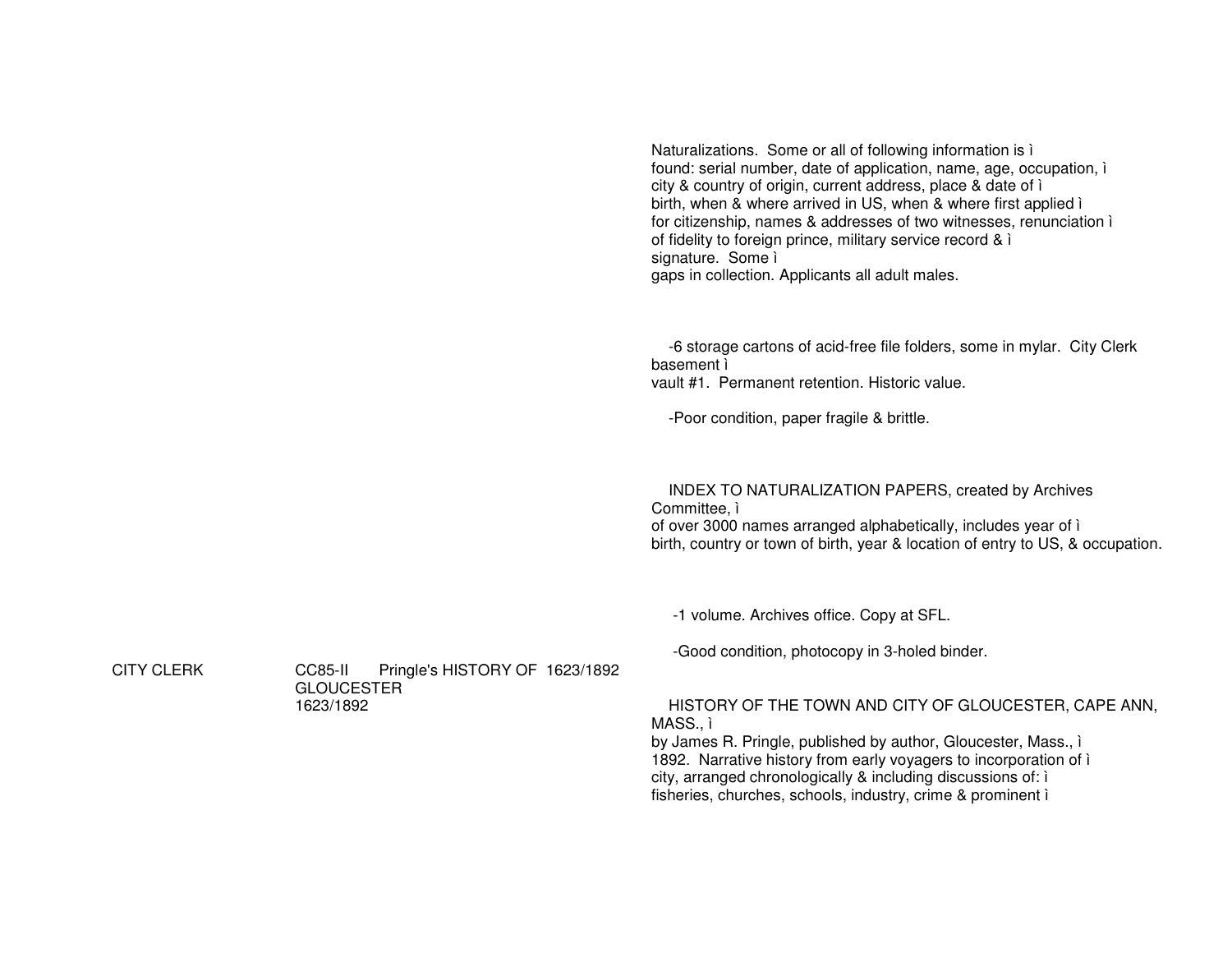Gloucester servicemen. Also, reprint with INDEX, paperback, i published by Archives Committee, 1997. -1 volume. City Clerk basement vault #3. Historic value. -Good condition. Brown cloth cover. 9.5"x6.25"x1". **CITY ENGINEER CC134-II CITY ENGINEER -**1642/1880 **MILLS & HIGHWAYS** 1642/1880 On 1st page: COPIES MADE FROM THE RECORDS RELATING TO THE MILLS ì FORMERLY JOHN BENNETTS AND RINGS. RINGS MILL NOW OWNED BY ALBERT ì DODGE. ALSO SEVERAL HIGHWAYS LEADING TO SAME. Handwritten by ì City Clerk John J. Somes, 1881. Each entry's source in Town Record noted. Pp.53-55: list of sources. Pp.117-123: opinion of Judge John J. Babson. **INDEX** created by Archives Committee inserted at front. -1 volume in LDBox T. City Clerk basement vault #3. Permanent i retention. Historic value. -Poor condition, spine gone, binding loose, paper fragile. i Black buckram with red leather corners & spine. Oak tag jacket. i 8"x10.25"x.5". **CITY ENGINEER CC162-II CITY ENGINEER -**1823-1926 **INDEX TO PLANS (LINENS) -**1823-1926 **OBSOLETE** Two copies of basically same INDEX to linens, including A-1 series, arranged alphabetically by street. Vol.1: 1823-1924, i W. L. Webber 1901 on first page; Vol.2: 1823-1926, with reference to (missing) 1741 plan of Dogtown. i Both indexes give brief description of plan, year & engineer who drew it.

leaders. Excellent source of Civil War Army & Navy records of i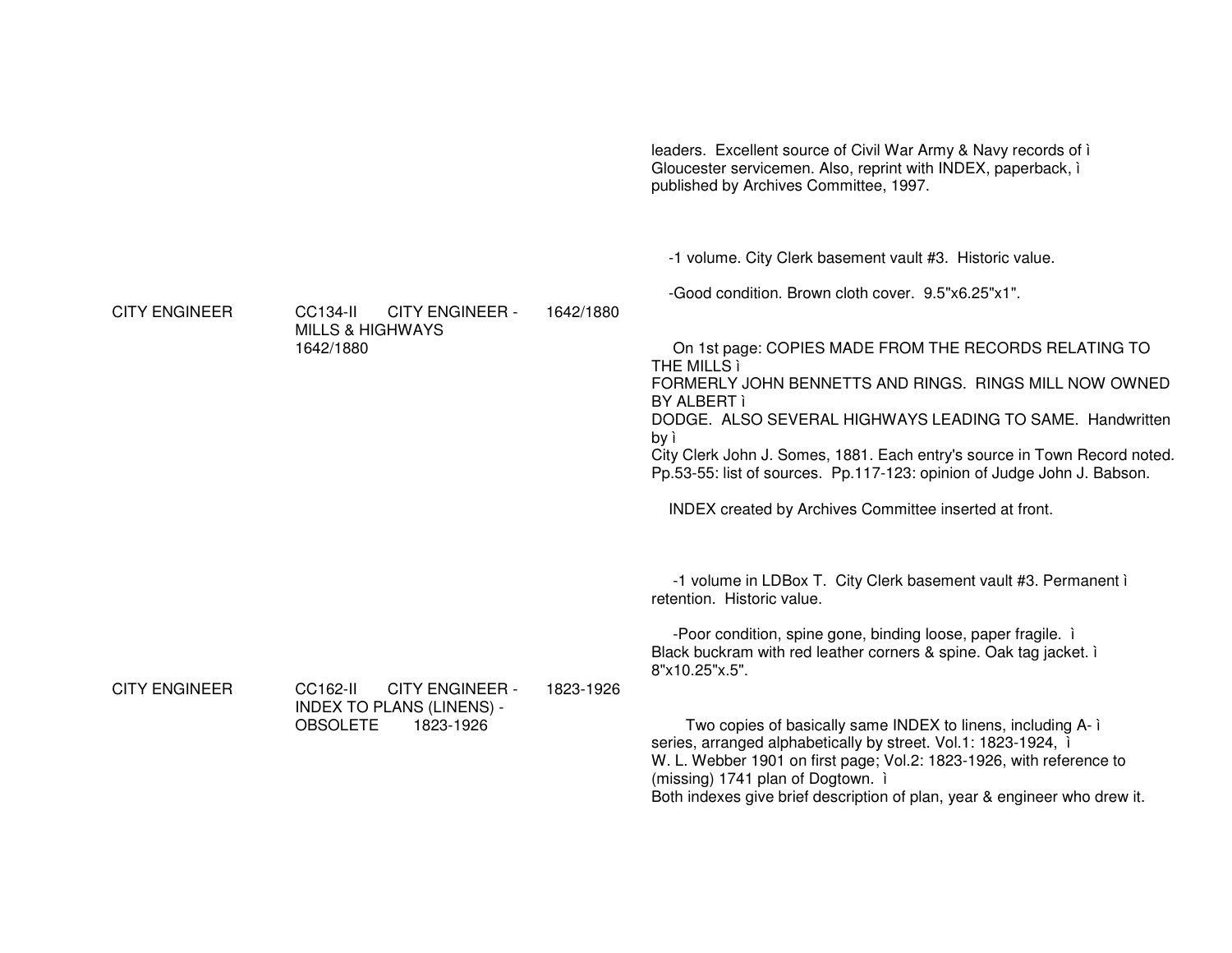|                      |                                                                                                              | For more i<br>complete information of plans, see Archives Committee's GUIDE TO MA ì<br>PS & PLANS (2002).                                                                                                                                                                                                                                                                                                           |
|----------------------|--------------------------------------------------------------------------------------------------------------|---------------------------------------------------------------------------------------------------------------------------------------------------------------------------------------------------------------------------------------------------------------------------------------------------------------------------------------------------------------------------------------------------------------------|
| <b>CITY ENGINEER</b> | <b>CE114-II</b><br><b>CITY ENGINEER -</b><br><b>EAST GLOUCESTER LIST OF</b><br><b>LOTS</b><br><b>NO DATE</b> | -2 volumes. Engineers vault. City Hall basement. Historic value.<br>-Poor condition; volume 1: black buckram with torn, ragged red leather<br>spine<br>& corners, 22.5"x14"x1.25"; volume 2: black buckram with torn, i<br>ragged tan spine & corners, loose bindings, 19"x15"x1.5".<br>List of lots in East Gloucester, giving lot #, property i<br>owners, street, sheet #, land area above or below high-water i |
|                      |                                                                                                              | mark, frontage & book/page record in either Registry of Deeds or i<br>Probate. Undated, but perhaps early 1900s.<br>-1 volume in LDBox B-1. City Engineer's vault, City Hall. i<br>Permanent retention. Historic value.                                                                                                                                                                                             |
| <b>CITY ENGINEER</b> | <b>CITY ENGINEER -</b><br>CE116-II<br>$17 - 18 -$<br>PROCTER'S NOTEBOOKS, INDEX<br>& PAPERS 17--/18--        | -Poor condition, black covers with red trim, spine broken, i<br>pages loose, 43 of 144 pages used, 13.5"x8.5"x12".<br>Nine 1936 notebooks of George H. Procter, researcher & i<br>mapper for City who collected & indexed real estate data i<br>concerning deeds for sales & grants of West Gloucester woodlots. i                                                                                                  |
|                      |                                                                                                              | Some information copied from Registry of Deeds. INDEXED. See i<br>also City Engineers Field Book INDEX, CE122-II. Also, tied i<br>bundle with green bookcovers, from envelope entitled OLD DEEDS i<br>COPIED BY GEORGE PROCTOR (sic) that contains papers & booklets (1)<br>on Woodlots 88-98, West Gloucester).                                                                                                    |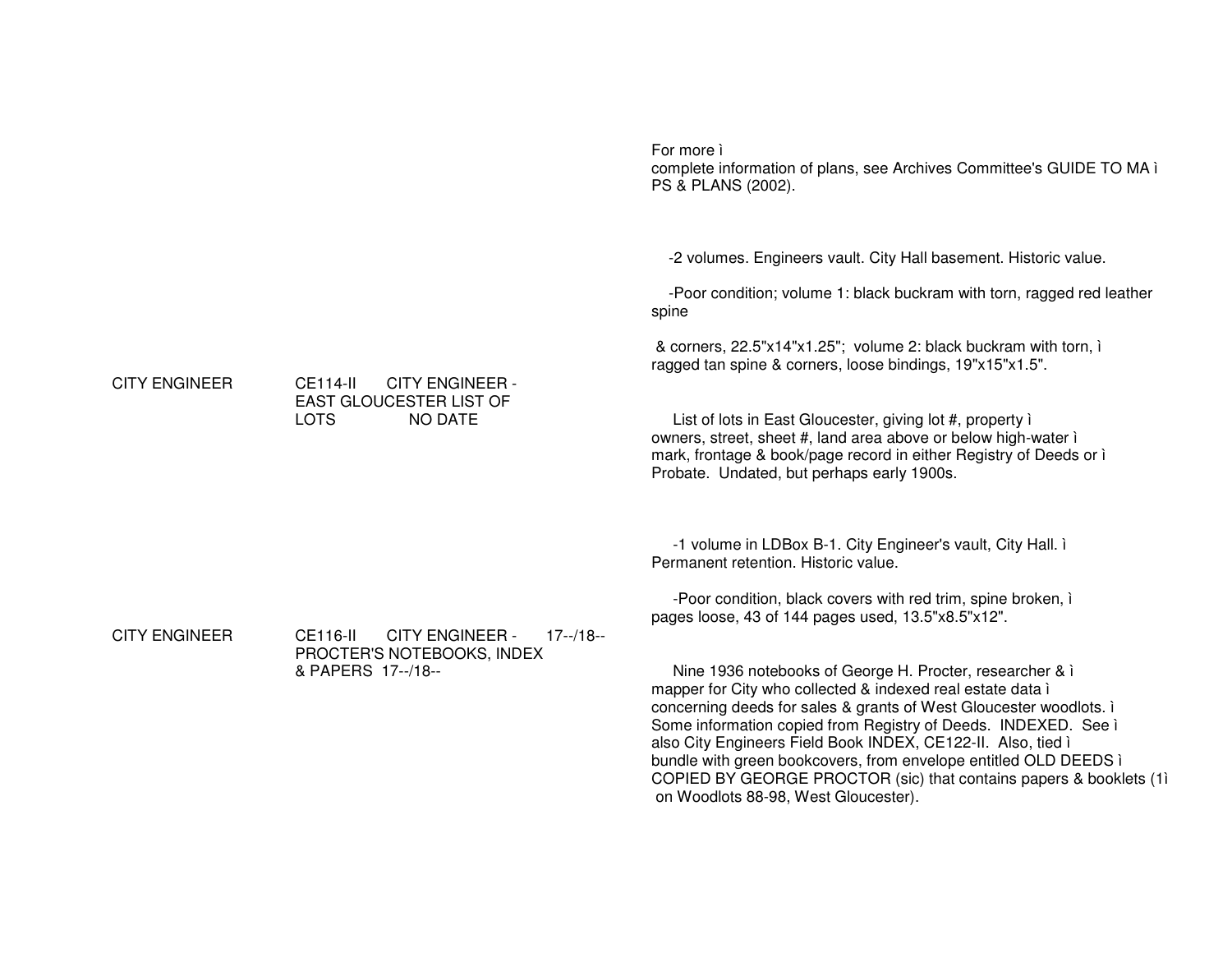| <b>CITY ENGINEER</b> | <b>CE117-II</b><br><b>CITY ENGINEER -</b><br><b>TRAVERSE TABLES &amp;</b><br><b>COMPUTATIONS</b><br>1902/1903 | 1902/1903 | -9 booklets, Index, tied bundle LDBox B-2& 5 FF in LDBox i<br>B-1. City Engineer's vault, City Hall. Permanent retention. i<br>Historic value.<br>-Poor condition, light-weight booklet cardboard covers i<br>variously colored with red or black trim or tape, sizes vary fromì<br>4"x6.5"x.5" to 7"x8.25"x.5".<br>TRAVERSE TABLES created from TRAVERSE COMPUTATIONS using<br>surveyor's field notes. This 1902 set is of Old Ward 3, done by i<br>Griffin ("C.L.Carpenter 1902" on cover), & Old Ward 5 by Griffin i<br>& Drummond. One book of TRAVERSE COMPUTATIONS for Old Wards<br>1-6 made ì<br>between Dec. 1902 & Mar. 1903. One volume has miscellaneous i<br>streets in city, with INDEX inside front cover. |
|----------------------|---------------------------------------------------------------------------------------------------------------|-----------|--------------------------------------------------------------------------------------------------------------------------------------------------------------------------------------------------------------------------------------------------------------------------------------------------------------------------------------------------------------------------------------------------------------------------------------------------------------------------------------------------------------------------------------------------------------------------------------------------------------------------------------------------------------------------------------------------------------------------|
| <b>CITY ENGINEER</b> | <b>CE118-II</b><br><b>CITY ENGINEER -</b><br>PLAN OF HOUSES YEAR 1902<br>1902/1904                            | 1902/1904 | -4 volumes. City Engineer's vault, City Hall basement. i<br>Permanent retention. Historic value.<br>-Good to poor condition, writing barely legible, one spine i<br>loose. Board covers, black or mottled, with maroon cloth spines, i<br>3 vols. 8.5"x10.5"x.75", 4th vol. 7.5"x9"x.75".<br>PLAN OF HOUSES, YEAR 1902, FIELD NOTES BY WILLARD W.<br><b>CLARK</b> ì<br>on cover. Wards 4 & 5, & portions of Wards 3 & 6, covered. i<br>Surveys done by Willard Marston Clark, Norman R. Willard, Ralph C. i<br>Bryant, Thomas F. Whearty, Griffin & Griffin. Streets, i<br>footprints of houses & other buildings, property lines, curbs, i                                                                              |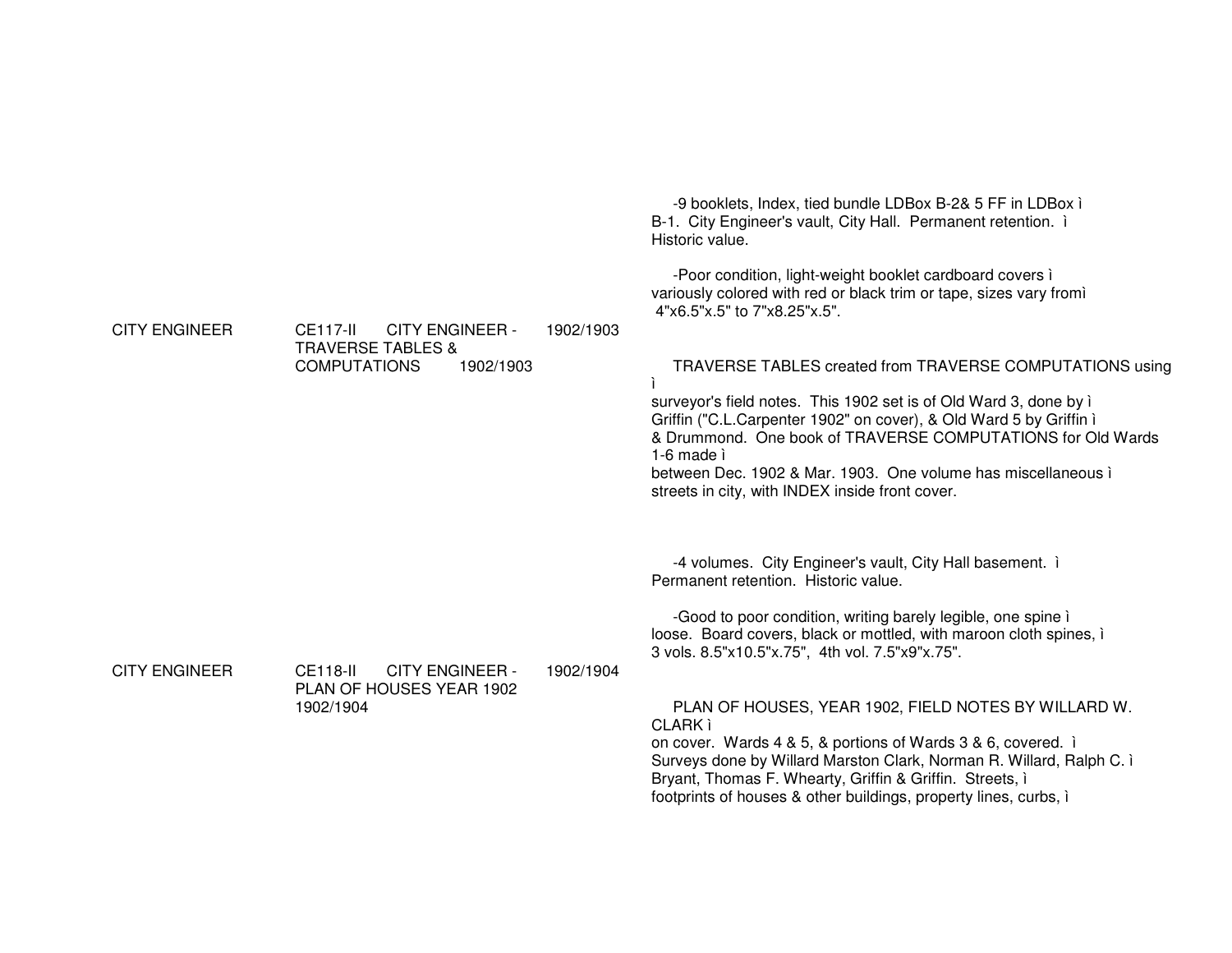sidewalks & walls all drawn in detail with pencil, distances given ì in feet & inches. Very few property owners named. Also shown ì are cemeteries, schools, banks & <sup>a</sup> few businesses (drop forge, ì net & twine, "Seven Sisters").

Archives Committee-created INDEX inserted in front cover.

-1 volume. LDBox A. City Engineer's vault, City Hall basement. ì Permanent retention. Historic interest.

-Poor condition, marbled brown & tan heavy cardboard cover, black ì tape on broken spine, pages loose & brittle, 9.5"x11.75"x.75".

PARTIAL INDEX OF PRIVATE SURVEY RECORDS by John Griffin, ì "Bass Rocks" on cover -- undated, but John Griffin was City ì Engineer about 1900. Alphabetical (by street) index to ì envelopes #26-36 in City Engineer's trailer.

-1 volume. City Engineer's vault, City Hall basement. ì Permanent retention. Historic interest.

-Poor condition, black cover, loose cloth spine, ì 6.75"x8.75"x.5".

INDEX to BOOKS 1-13 OF PLANS at Registry of Deeds in Salem, ì giving date of deed record; description of property with owner; ì location & perhaps Reg. of Deeds Bk. & Lf.; date of plan; ì surveyor; book & no. of plan. Plans are of wharf extensions (accompanying ì

licenses), commercial properties, subdivisions for sale & street ì relocations. Covers all Gloucester.

CITY ENGINEER

 CE119-II CITY ENGINEER - INDEX OF SURVEY RECORDS - BASS ROCKS ~1900 1900~

CITY ENGINEER

 CE120-II CITY ENGINEER - INDEX TO BOOK OF PLANS 1860/1902

1860/1902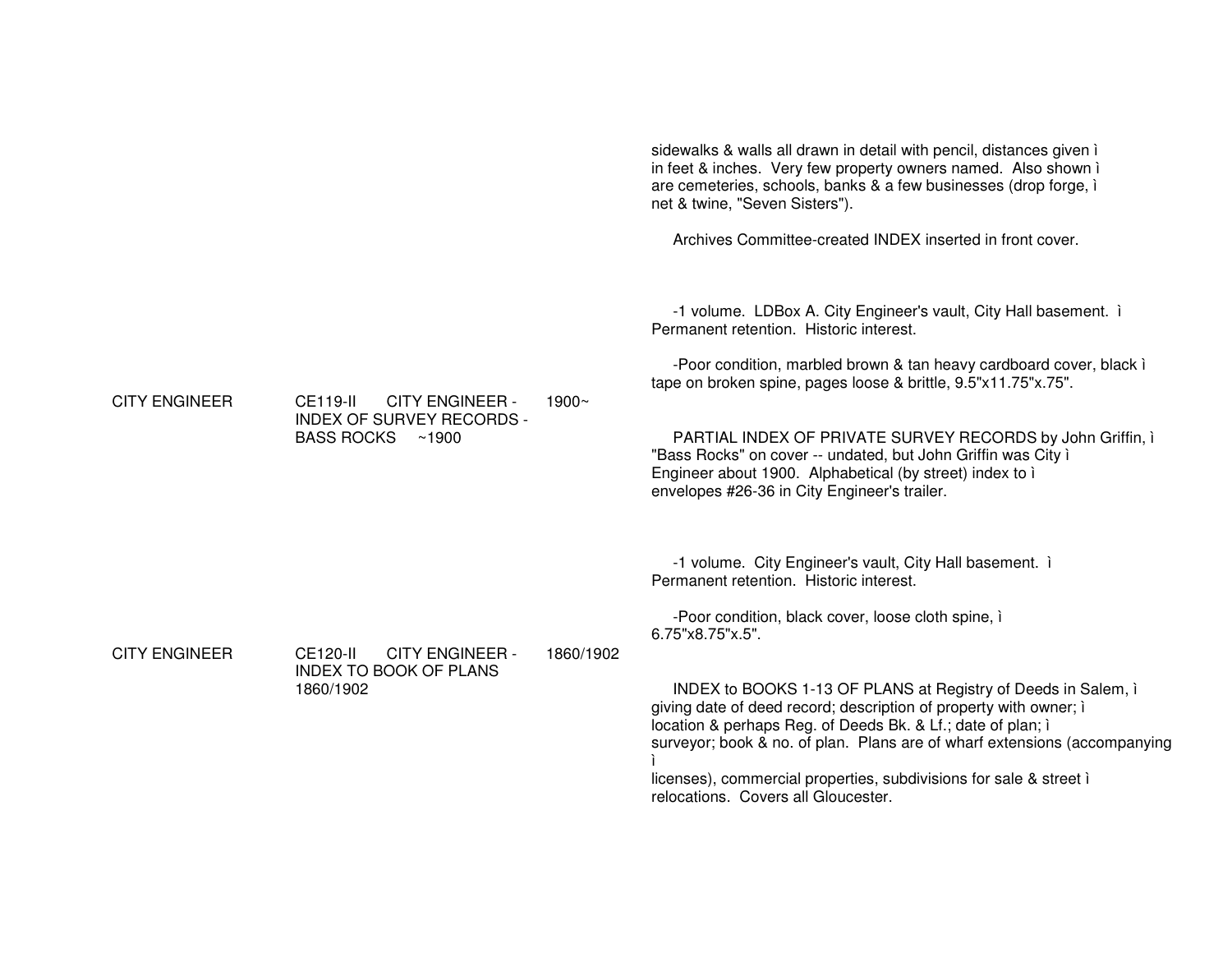| <b>CITY ENGINEER</b> | CE121-II<br><b>CITY ENGINEER -</b><br>DEED BOOK NO. 3, EAST<br><b>GLOUCESTER</b><br>1852/1904 | 1852/1904 | -36 pp. LDBox A. City Engineer's vault. Permanent retention. Historic i<br>value.<br>-Poor condition, beige cardboard folder, brass fasteners along i<br>top, first page torn, lined paper worn on edges, 8.5"x11.25"x.25".<br>Information about ownership of several lots in East Gloucester, i<br>with data from Registry of Deeds giving Book, Leaf & Year. Covers i<br>Chapel St., East Main St., Traverse St., Beach Rd., Moorland Rd., Rogers i<br>farm area, Gloucester Seashore Co. & others. |
|----------------------|-----------------------------------------------------------------------------------------------|-----------|-------------------------------------------------------------------------------------------------------------------------------------------------------------------------------------------------------------------------------------------------------------------------------------------------------------------------------------------------------------------------------------------------------------------------------------------------------------------------------------------------------|
| <b>CITY ENGINEER</b> | <b>CE122-II</b><br><b>CITY ENGINEER -</b><br><b>FIELD BOOKS INDEXES</b><br>1881/1962          | 1881/1962 | -1 volume & typewritten transcript. City Engineer's vault, i<br>City Hall. Permanent retention. Historic interest.<br>-Good condition, black buckram hard cover, red spine & i<br>corners, gold trim & RECORD on spine, 10.5"x8.5"x1". Transcript i<br>in looseleaf notebook, 11.5"x9.5"x1.5".                                                                                                                                                                                                        |
|                      |                                                                                               |           | INDEX by street name to FIELD BOOKS housed in metal file drawers in<br>CE vault, City Hall basement. INDEXES to 4 sets of field books: CE i<br>Field Books #95-261, WPA books #1-44, Old Books #60-94 (all CE178-1)<br>II) & Procter's Books in LDBox B, #A1-A5 (CE116-II). i<br>Xerox copy of original INDEX in Engineer's Office.                                                                                                                                                                   |
|                      |                                                                                               |           | Also binder of (1940?) working copies of INDEX with first pages charting<br>which ì<br>streets have gas, electricity, telephone, water, sewer, sidewalks i<br>or profile information. FIELD BOOKS 3 & 5 at end, elevations & ì<br>slope measurements after 3/1/1940.                                                                                                                                                                                                                                  |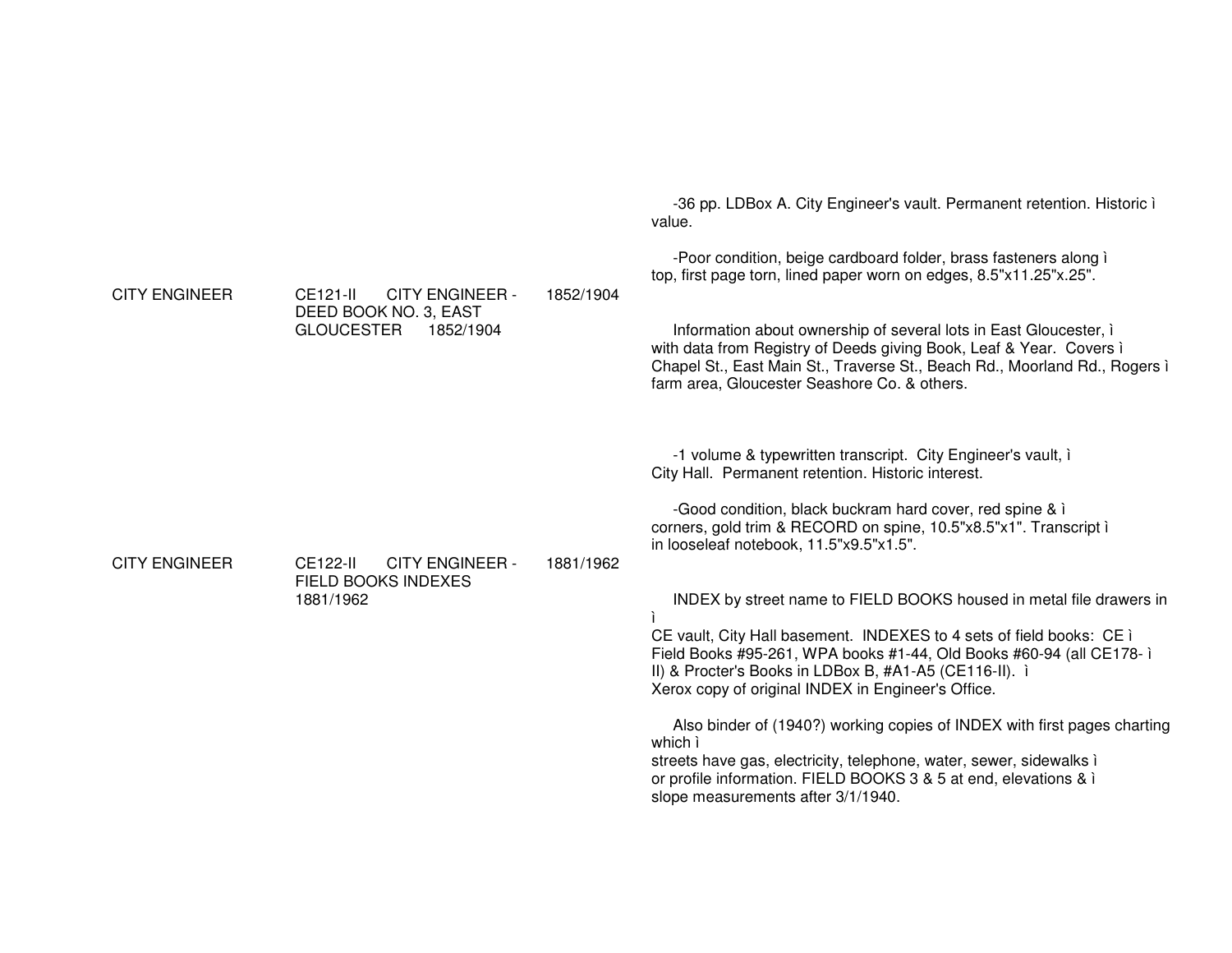-2 volumes. City Engineer's vault, City Hall. Permanent retention.

-Good condition, 3-post green binder & 3-ring black folder. 11.5"x9"x.5".

CITY ENGINEER CE124-II CITY ENGINEER - REVALUATION 1920: **COMPUTATIONS**  1902/1928 1902/1928TRAVERSE COMPUTATION BOOK made by W.W. Drummond (instrument man) & ì J.H. Griffin (note-keeper). Surveying begun in 1902 as project by ì City Engineer for revaluation of downtown Gloucester; completed in ì 1930s by WPA. Computation books show work done to create Traverse ì Tables from field notes. -1 volume. LDBox A. City Engineer's Vault, City Hall basement. ì Permanent retention. Historic value. -Poor condition, mottled cardboard cover, ragged red spine broken, ì paper dry & fragile, 9.5"x10.75". CITY ENGINEER CE125-II CITY ENGINEER - BOUNDARY LINE **COMPUTATIONS** 1903/1934?1903/1934COMPUTATIONS OF GLOUCESTER & ROCKPORT LINE. MAGNOLIA ìhandwritten on label on cover. Computations for City boundary ì lines with Rockport & with Manchester, although areas surveyed extend beyond ì those lines & cover much of Lanesville & Magnolia. Surveyed sites include: Webster Farm, Wolf Hill, O'Connell's ì estate, yacht club, Brier Neck, Mussel Point. Many old streets & ì locations named, such as Joppy Road, Hankerchief Lane, Bishop Stone ì Road, Beach Rock & Bald Knob. Computations based on City Engineer's field books, WPA & private ì surveys. Archives Committee-created INDEX inserted in front of volume.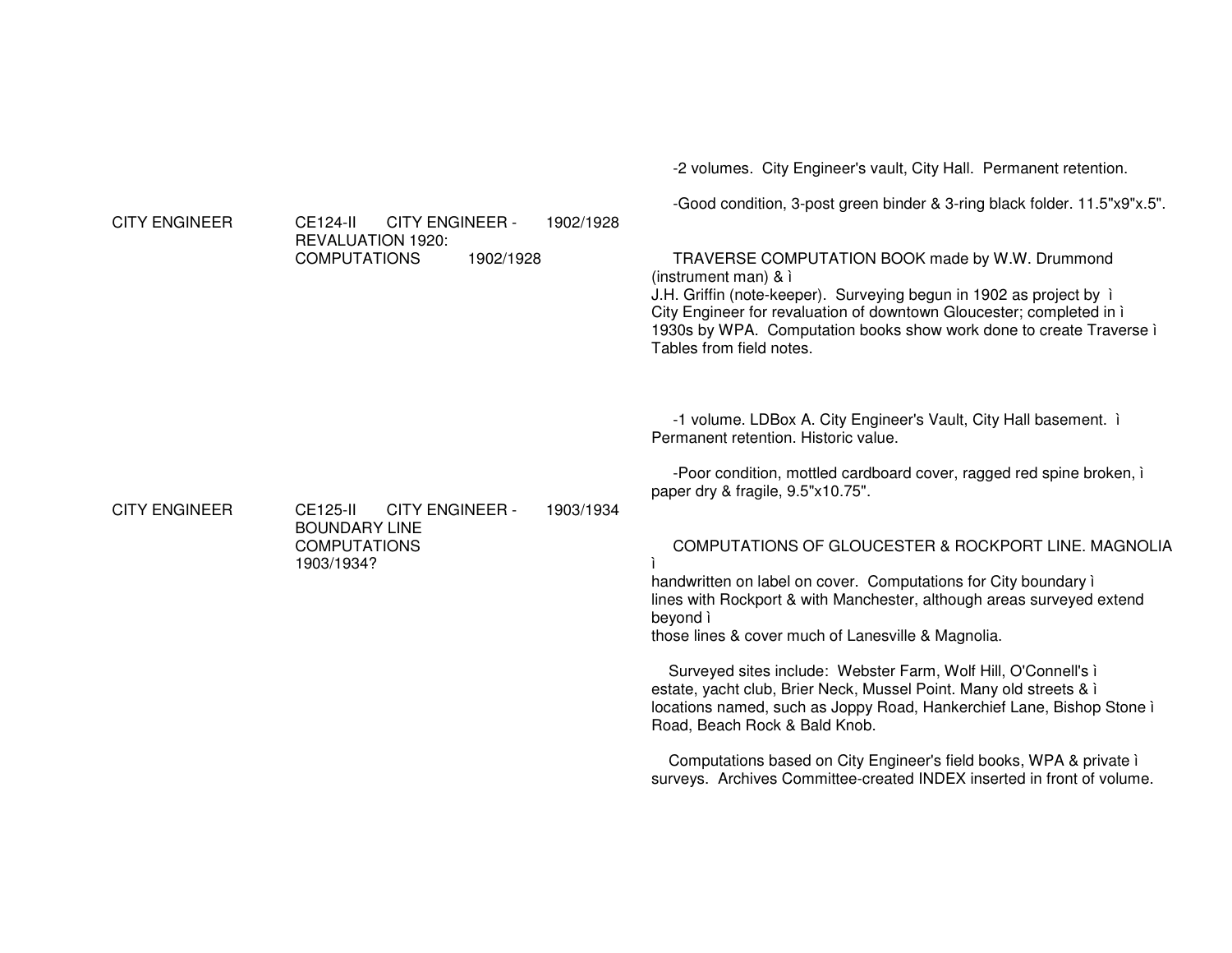-1 volume. LDBox A. City Engineer's vault, City Hall basement. ì Permanent retention. Historic value. -Poor condition, tan/brown cardboard cover, black tape on ì broken spine, paper dry & fragile, 9"x11.5". CITY ENGINEER CE126-II CITY ENGINEER - STREET MONUMENTS ETC. 1894/19271894/1927This volume, entitled STREET MONUMENTS AND BENCH MARKS 1894, ì contains 2 distinct subjects: <sup>a</sup> 1927 Board of Sewerage Survey of ì Intercepting Sewer Bench Marks with elevation & description (on 2 ì pages in front of book); & <sup>a</sup> 1894/1904 alphabetical list, by street, ì of stone (drillhole) or iron bolt markers, telling what side of ì street they are on, description of location of marker with some adjacent ì owners' names, date established, sometimes elevation, & remarks ì with cross-references. INDEX inside front cover. -1 volume. City Engineer's vault, City Hall basement. ì Permanent retention. Historic value. -Poor condition, black buckram cover with worn red spine, trim ì & corners, 19"x12"x1". CITY ENGINEER CE128-II CITY ENGINEER - WHITINGS FIELD NOTES 1938 1915/19381915/1938Label on cover: Raymond C. Allen, Civil Engineer, ì Manchester, Mass., BASS ROCKS, WHITINGS FIELD NOTES [ETC]. ì Photocopies of R.H. Whiting's 1938 field notes (from FIELD BOOKS ì 60-75) of Bass Rocks, Little Good Harbor Beach, Salt Island, to ì High Popples Road. Noted as landmarks or references are Beacon ì Hill, granolithic walk, Twin Lights, (trolley) car track on ì trestle, hydrants, lamp posts & walls. No Index.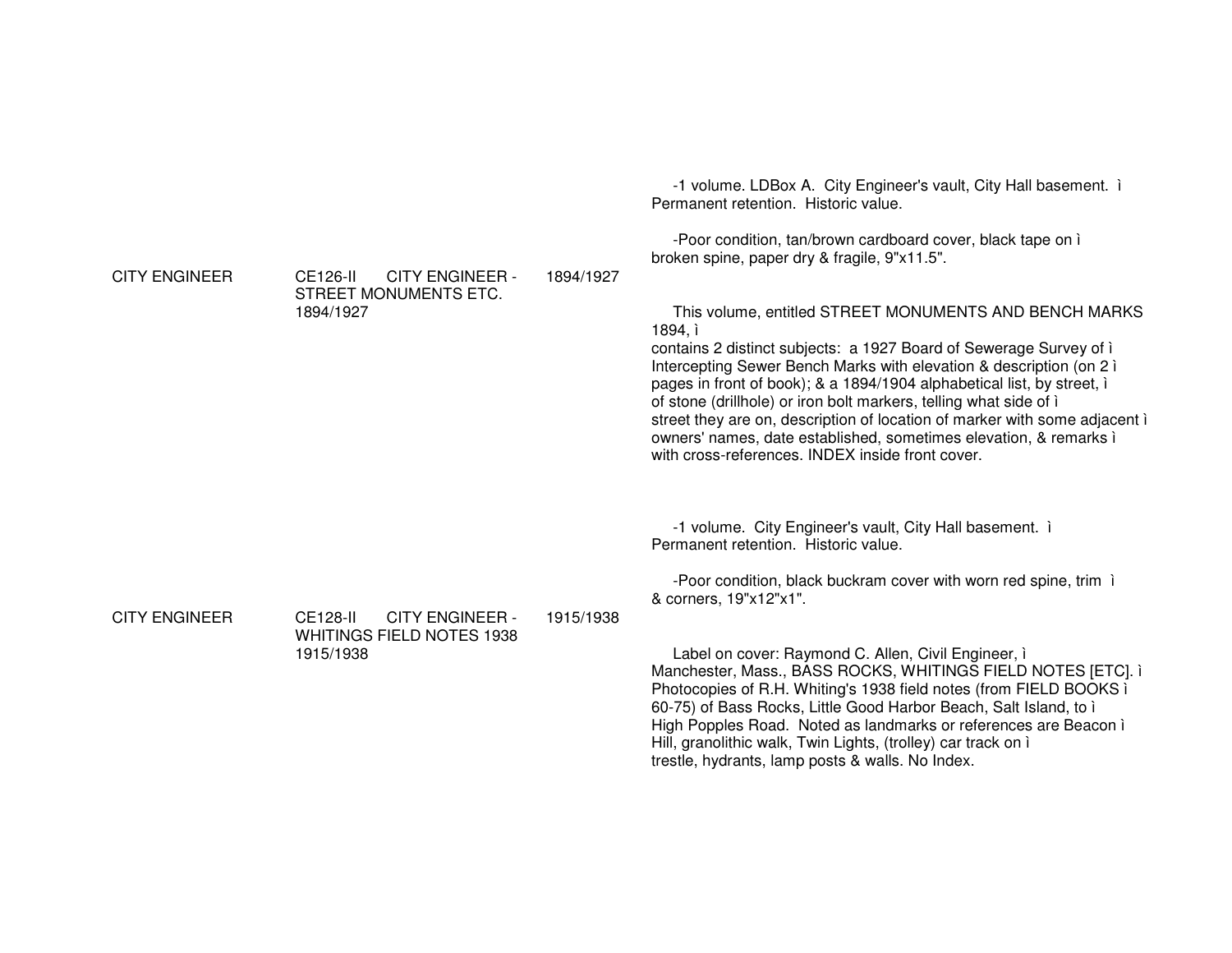|                      |                                                                                                    |           | -1 volume. LDBox B-1. City Engineer's vault, City Hall. i<br>Permanent retention.                                                                                                                                                                                                                                                                                                                                                                                                                                                                      |
|----------------------|----------------------------------------------------------------------------------------------------|-----------|--------------------------------------------------------------------------------------------------------------------------------------------------------------------------------------------------------------------------------------------------------------------------------------------------------------------------------------------------------------------------------------------------------------------------------------------------------------------------------------------------------------------------------------------------------|
| <b>CITY ENGINEER</b> | <b>CITY ENGINEER -</b><br>CE129-II                                                                 | 1910/1924 | -Poor condition, no cover, hand-made pamphlet made of 4 i<br>folded sheets, 9.5"x7"x.25".                                                                                                                                                                                                                                                                                                                                                                                                                                                              |
|                      | <b>TRIANGULATIONS: SHEPHERD</b><br>FARM, ETC. 1910/1924                                            |           | TRIANGULATION SURVEY ADJUSTED ANGLES - SHEPHERD FARM<br>SURVEY ì<br>1910 on cover. Shepherd Farm survey on pp. 1-33, then 1911 i<br>survey of Hovey Estate, Western Ave., pp. 40-58. Rest of book i<br>has 1924 plans of private houses & lots in East Gloucester with i<br>owners' names & footprints of houses along East Main St., Bass i<br>Ave., Haskell St., Bass Rocks Golf Assn., Traverse St., Chapel i<br>St., Davis St., Mt. Pleasant Ave., etc. Also plans of i<br>Starknaught & Rockport/Gloucester line at Rockport Road. No i<br>Index. |
|                      |                                                                                                    |           | -1 volume. LDBox B-1. City Engineer's vault, City Hall. i<br>Permanent retention. Historic value.                                                                                                                                                                                                                                                                                                                                                                                                                                                      |
| <b>CITY ENGINEER</b> | CE158-II<br><b>CITY ENGINEER -</b><br><b>SEWERS &amp; DRAINS IN</b><br>MUNICIPAL COUNCIL 1874/1923 | 1874/1923 | -Poor condition, faded marbled tan cover with loose black i<br>buckram spine, yellowed paper, 10"x8"x.5".                                                                                                                                                                                                                                                                                                                                                                                                                                              |
|                      |                                                                                                    |           | "True copies of all Orders, Communications, Opinions i<br>heard in Council & on file in Clerk's Office". Subjects cover i<br>sewerage & drainage of entire city, with correspondence & i<br>complaints of sewer service & bills, assessments, orders for i<br>abatements, petitions & referrals.                                                                                                                                                                                                                                                       |
|                      |                                                                                                    |           | vol.1: 1878 - 1923, earliest documents at back.                                                                                                                                                                                                                                                                                                                                                                                                                                                                                                        |
|                      |                                                                                                    |           | vol.2: 1874 (1875) -1898, earliest documents at back. (Given)                                                                                                                                                                                                                                                                                                                                                                                                                                                                                          |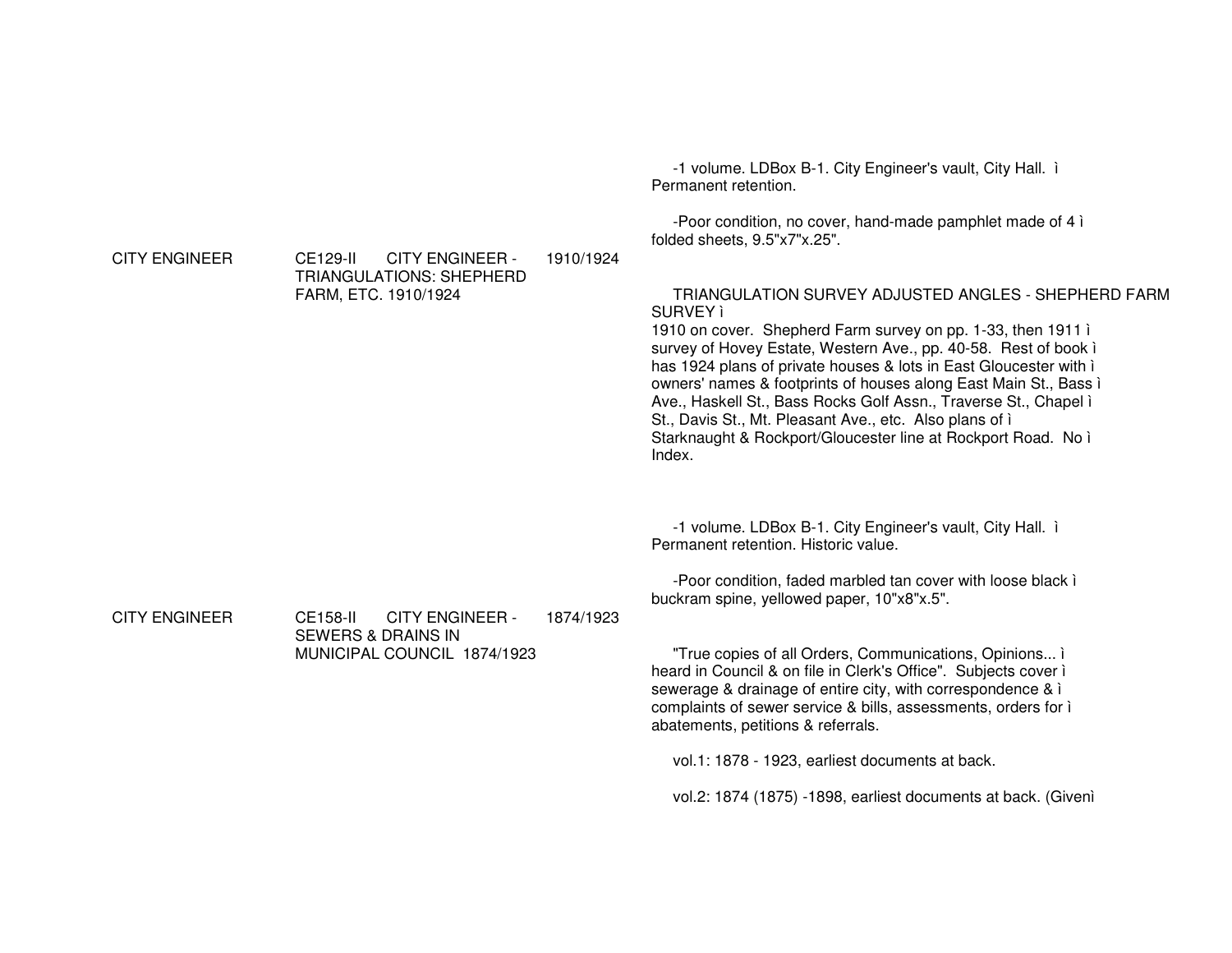|                      |                                                                          |           | to Archives by Steve Elwell, 2005)                                                                                                                                                                                                                                                                                                                                                                                                                                                                                                                                                                                                                                                                        |
|----------------------|--------------------------------------------------------------------------|-----------|-----------------------------------------------------------------------------------------------------------------------------------------------------------------------------------------------------------------------------------------------------------------------------------------------------------------------------------------------------------------------------------------------------------------------------------------------------------------------------------------------------------------------------------------------------------------------------------------------------------------------------------------------------------------------------------------------------------|
| <b>CITY ENGINEER</b> | CE161-II<br><b>CITY ENGINEER -</b><br>PROFILES OF SEWERS<br>1958/1958    | 1958/1958 | -2 volumes. City Clerk basement vault #2. Permanent i<br>retention. Historic value.<br>-Vol.1, poor condition, front cover & spine missing, back i<br>cover detached, badly water- & mold-damaged, wrapped in oaktag, i<br>11"x8.5"x5". Vol.2, black buckram with red corners, spine gone i<br>11"x9"x.75".<br>Book of blueprints, entitled PROFILES OF SEWERS, GLOUCESTER, i<br>MASS. created by Whitman & Howard, February 1958. Catalogued by CE i<br>as SE-17c. Sewered areas were downtown to Gloucester Ave., East i<br>Gloucester to Grapevine Rd., & west beyond Cut. Table of Contents by<br>street.                                                                                             |
| <b>CITY ENGINEER</b> | CE164-II<br><b>CITY ENGINEER -</b><br><b>DEED ABSTRACTS</b><br>1806/1924 | 1806/1924 | -1 volume. City Engineers vault. Permanent retention i<br>#16.35.<br>-Good condition, blue-gray cardboard 3-holed folder with posts, i<br>8.5"x11"x1".<br>Abstracts of deeds of sale for various properties of public i<br>interest, arranged loosely by neighborhood, copied for special i<br>City Engineer project. Grantees/grantors include churches, YMCA,<br>Overseers ì<br>of the Poor & Alms House, Cape Ann Anchor & Cape Ann Drop Forge,<br>railroad ì<br>companies, Tenement Association, Town & City of Gloucester, i<br>wharves, Gloucester Fish Drying Co. & Gorton Pew Co.<br>About 2100 deeds or abstracts of deeds, giving grantor, i<br>grantee, location, book, page & date. No Index. |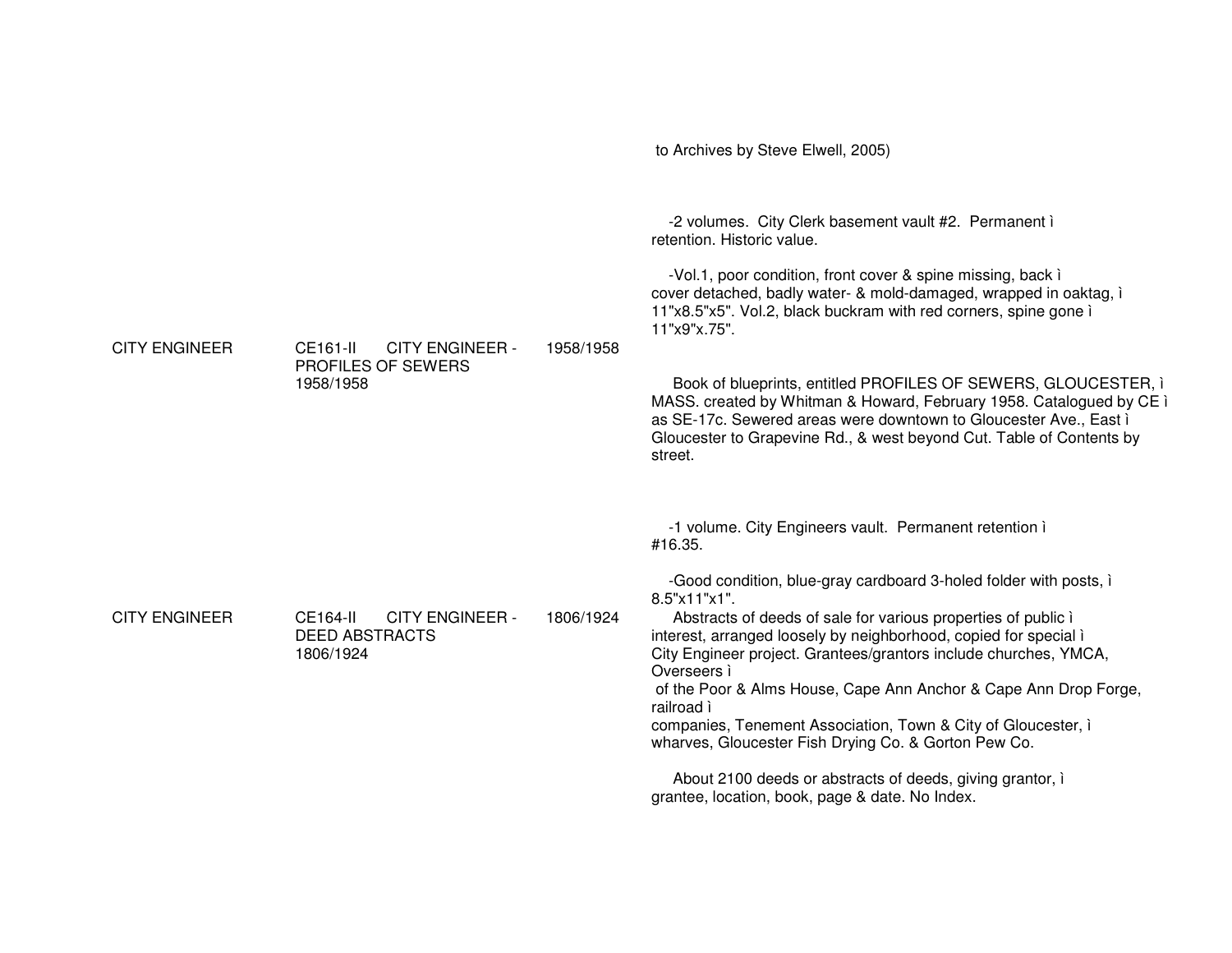-5 LDB. City Engineer's vault, City Hall. Historic interest. -Good condition, papers in numerical order. CITY ENGINEER CE165-II CITY ENGINEER - INDEX TO PLANS (DRAWERS) - OBSOLETE 1823/1924 1823/1924 Index to Plans (in drawers) in Engineers Vault, Winslow L. ì Webber, July 1901 on ì front flyleaf. Plans identified by single letter & number, & so filed. Does not include indexes to plans labeled by two letters. ì For complete index to all plans, see Archives Committee's GUIDE TO ì MAPS & PLANS (2002). -1 volume. Engineer's Vault City Hall basement, Index drawer. ì Permanent retention. Historic value. -Poor condition, binding gone, black buckram with red leather ì corners & spine, gold lettering on front cover, 23"x18"x1.5". CITY ENGINEER CE166-II CITY ENGINEER - URBAN RENEWAL DOCUMENTS 1961/19701961/1972 Maps & documents relating to Waterfront Urban Renewal by ì Gloucester Housing Authority, Project #R33. Box 1: plans, drainage 1967/1968, contracts, correspondence ì 1961, requisitions, invitations for bids, site preparations, ì funding, land takings & miscellaneous notes. Box 2: Engineer's daily reports, surveys, site preparations ì (Feb. 1965) & appraisals. Box 3: Engineer's daily reports 1967, agreements, parking, siteì specifications, correspondence. Box 4: Plans, profiles, boring logs & proposals for Rogers St. ì extension, retaining walls, abandonments of streets, demolitions,ì

traffic control, storm drains & sanitary systems.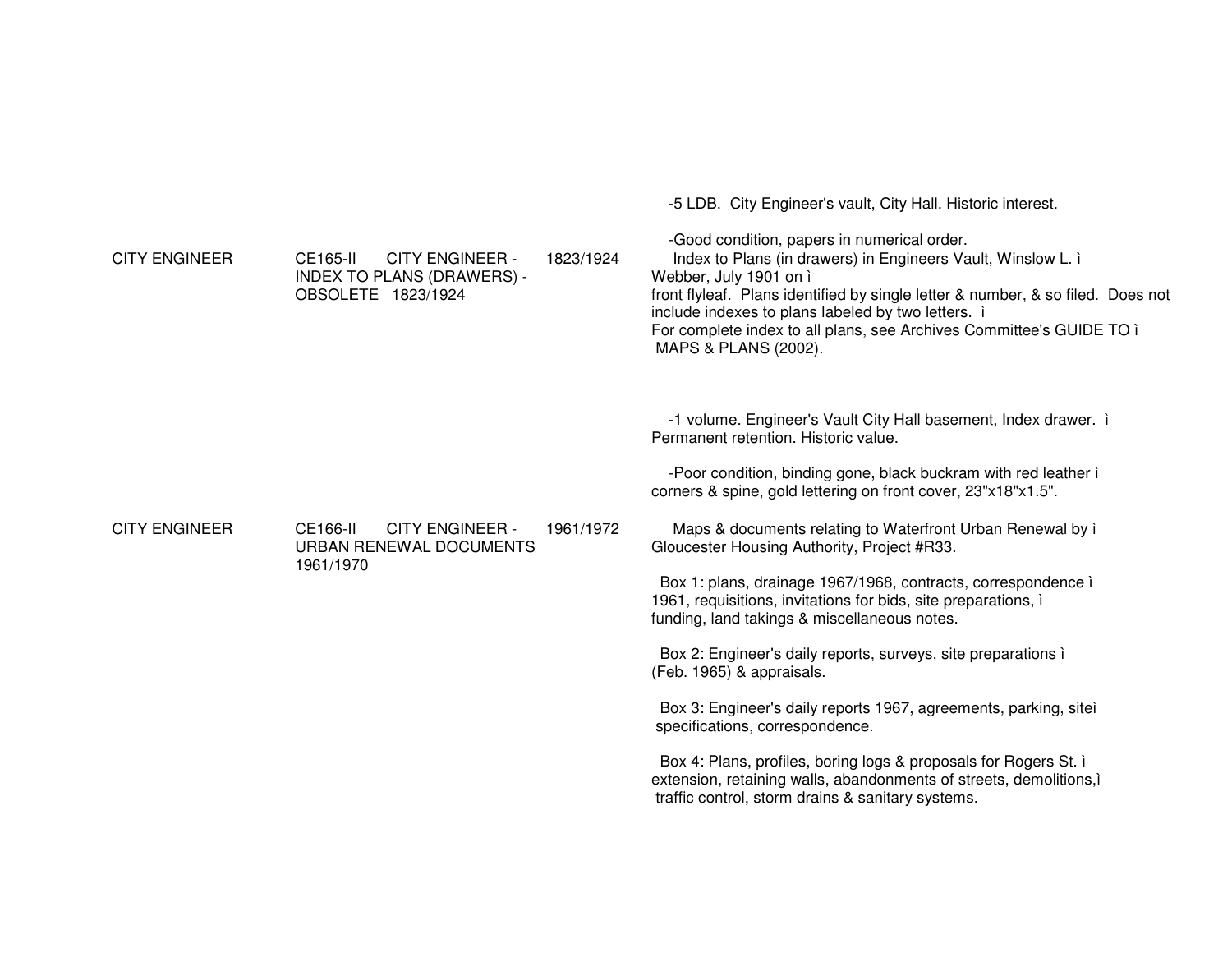Box 5: 5 Plans of Harbor Loop (1965/1972) from Goodwin papers. --5 LDB. City Hall engineer's vault. Permanent retention. i Historic value --Good condition, file folders with printed & handwritten i papers, booklets & maps. **CITY ENGINEER CITY ENGINEER -**Miscellaneous collection of binders & folders: CE167-II 1913/1972 **REPORTS, WPA TRAVERSES &** MISCELLANY 1913/1972 WPA traverse data includes: 1938 Little Good Harbor Beach i computations, 1939 WPA traverse & triangulation stations, i hydrants & 1939/1940 WPA finals A & B (central Gloucester areas i from Rail Cut to Western Ave., Poplar to Middle Sts.). Annual Reports of City Engineer 1913/1954. Missing: i 1914-25, 1927-30, 1932-33, 1937, 1942-45, 1950, 1952. Specifications for maintenance dredging, Gloucester Harbori & Annisquam River (1972). 1972 Smith Cove dredging papers from i Veteran's Barn. -3 binders & 5 FF (one of ANNUAL REPORTS), in LDBox C. City i Engineer's vault. City Hall basement. Permanent retention. -Good condition, 2 black ring-binders & 1 gray paper-binder, i  $9"x11-12".$ **CITY ENGINEER CITY ENGINEER -**1923/1958 CE170-II Outdated index by street name to maps in City Engineer's vault in City i **INDEX TO PLANS - OBSOLETE** Hall. Superseded by later indexes, but this i volume may give additional information of date, author & existence of i 1923/1958 plans. Some plan numbers agree with current system. See Archives i Committee's GUIDE TO MAPS & PLANS (2002).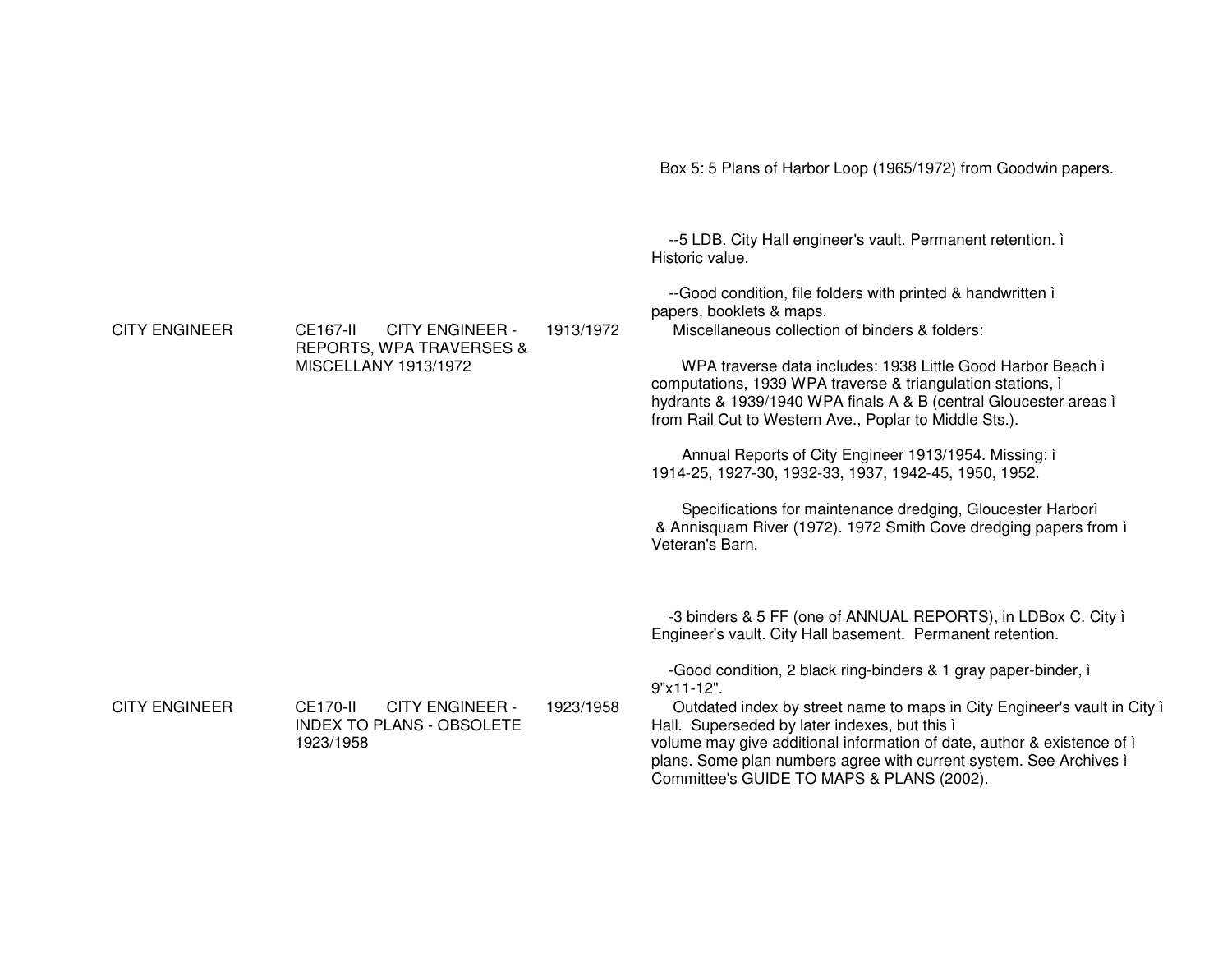| <b>CITY ENGINEER</b> | <b>CITY ENGINEER -</b><br>CE178-II<br><b>FIELD BOOKS</b><br>1881/1975                   | 1881/1975 | 17.5"x14.5"x1.5".<br>Notebooks (#1-273) of surveyors measurements of streets, private i<br>property, benchmark levels, transits, sewers & general i<br>surveys. Special subjects for some: rezoning (#223A), WPA i<br>surveys (#5-44). Engineer's name usually given. Seventeen miscellaneous<br>vols. at end include Boulders, Level Books, i<br>West Gloucester surveys & Procter's surveys of private property i<br>1905/1913. Missing volumes: 1-4, 6, 96, 149, 222, 235, 265. i<br>INDEXED (CE122-II).                                                                                                                                                                                                                 |
|----------------------|-----------------------------------------------------------------------------------------|-----------|-----------------------------------------------------------------------------------------------------------------------------------------------------------------------------------------------------------------------------------------------------------------------------------------------------------------------------------------------------------------------------------------------------------------------------------------------------------------------------------------------------------------------------------------------------------------------------------------------------------------------------------------------------------------------------------------------------------------------------|
| <b>CITY ENGINEER</b> | <b>CE179-II</b><br><b>CITY ENGINEER -</b><br><b>INDEXES, OBSOLETE</b><br><b>NO DATE</b> | ----/---- | -277 volumes in 4 file drawers. Engineer's vault. City Hall. i<br>Permanent retention.<br>-Poor condition, leather bindings loose & worn; black, brown i<br>or yellow covers, leather, suede or cloth; 5"x7" to 7"x8", all about i<br>.75" thick.<br>Obsolete INDEXES of items in Engineer's Vault, some of whichì<br>point to unknown collections, some superceded by Archives i<br>Committee's GUIDE TO MAPS & PLANS (2002) & other indexes.<br>Vol. 1: INDEX OF PLANS, TRACINGS on cover. "From John H. ì<br>Griffin. Gloucester, Mass." stamped on inside cover. Entries by i<br>streets & resident's name, by initial letter in order of envelope)<br>#1-32 (without #26-30, see vol.3), each envelope with up to 69 i |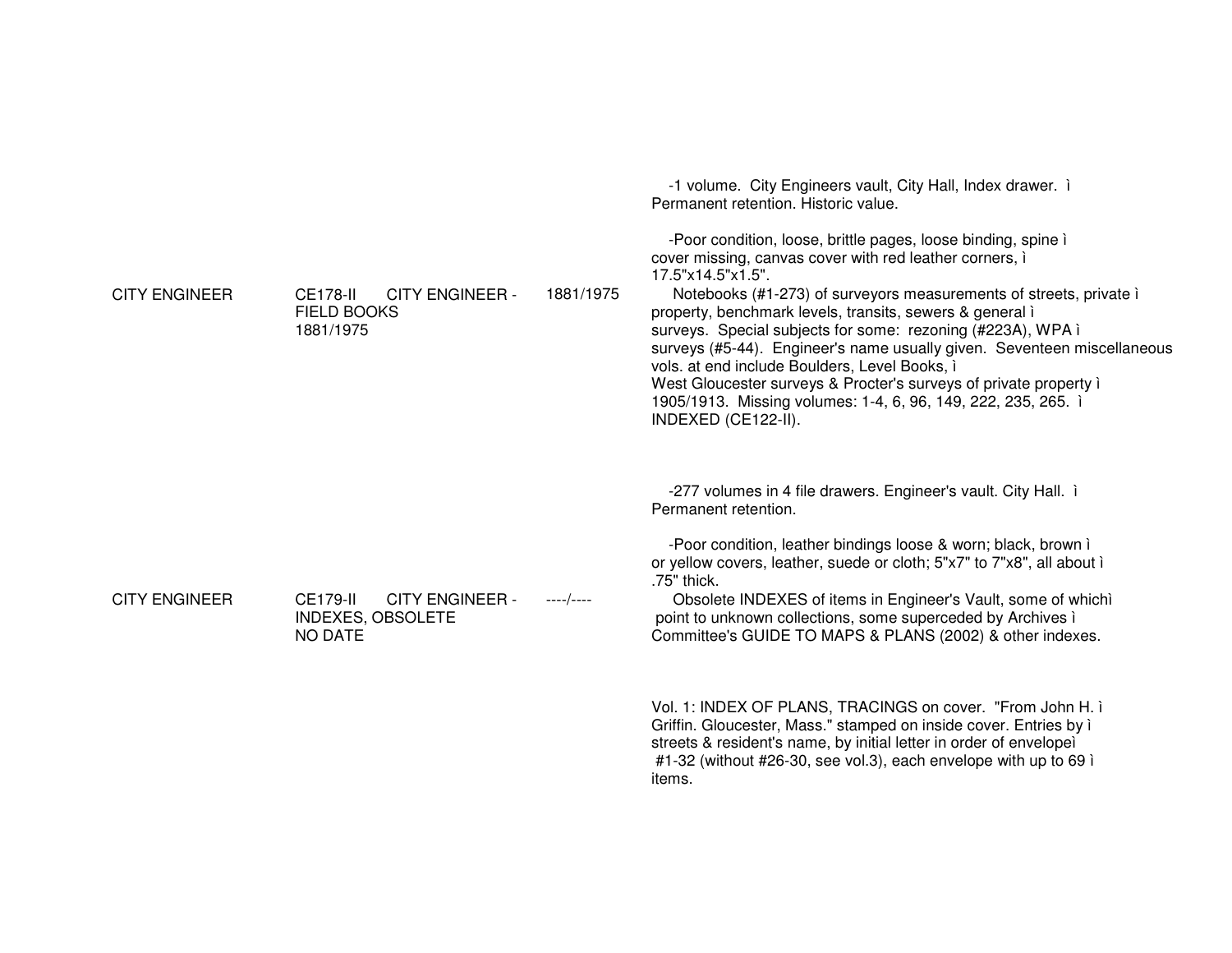-Poor condition, black cloth, suede corners & spine (missing)ì loose pages, 7.25"x13.75"1".

Vol. 2: Similar subject to Vol. 1., but Vol. 2 has "Index - Largeì envelopes, Misc. plans, Inner Office" taped on cover, envelope ì nos. extend #1-39 (without #26-30, see vol.3).

-Good condition, 8.3"x10.5"x1".

Vol. 3: Bass Rocks, envelopes #26-30 (ie. missing envelopes <sup>o</sup> f ì vols. 1 & 2).

-Good condition, black with beige cloth spine & corners, ì 7"x8.3"x.5".

Vol. 4: Index to plans, code #1-54 single items. Perhaps survey ì work of Malcolm Rich.

-Poor condition, black leather cover, maroon spine, broken & ì loose pages, 6.75"8.5".5".

7 FF: Envelopes 1-22; Karen's Vault Plan; Index to Sewerage Dataì & Miscellaneous 1874-1898 & other lists of plans in Vault; Indexì to Field Books (working copies); Karen Andrews' (DPW, Engineers ì Office) list of maps once in Forbes building; & WPA Inventory of ì Vault, 1942.

Envelope 23: Index to deeds, 1845/1902; with book & ì page from Salem? Registry of Deeds. Private property owners ì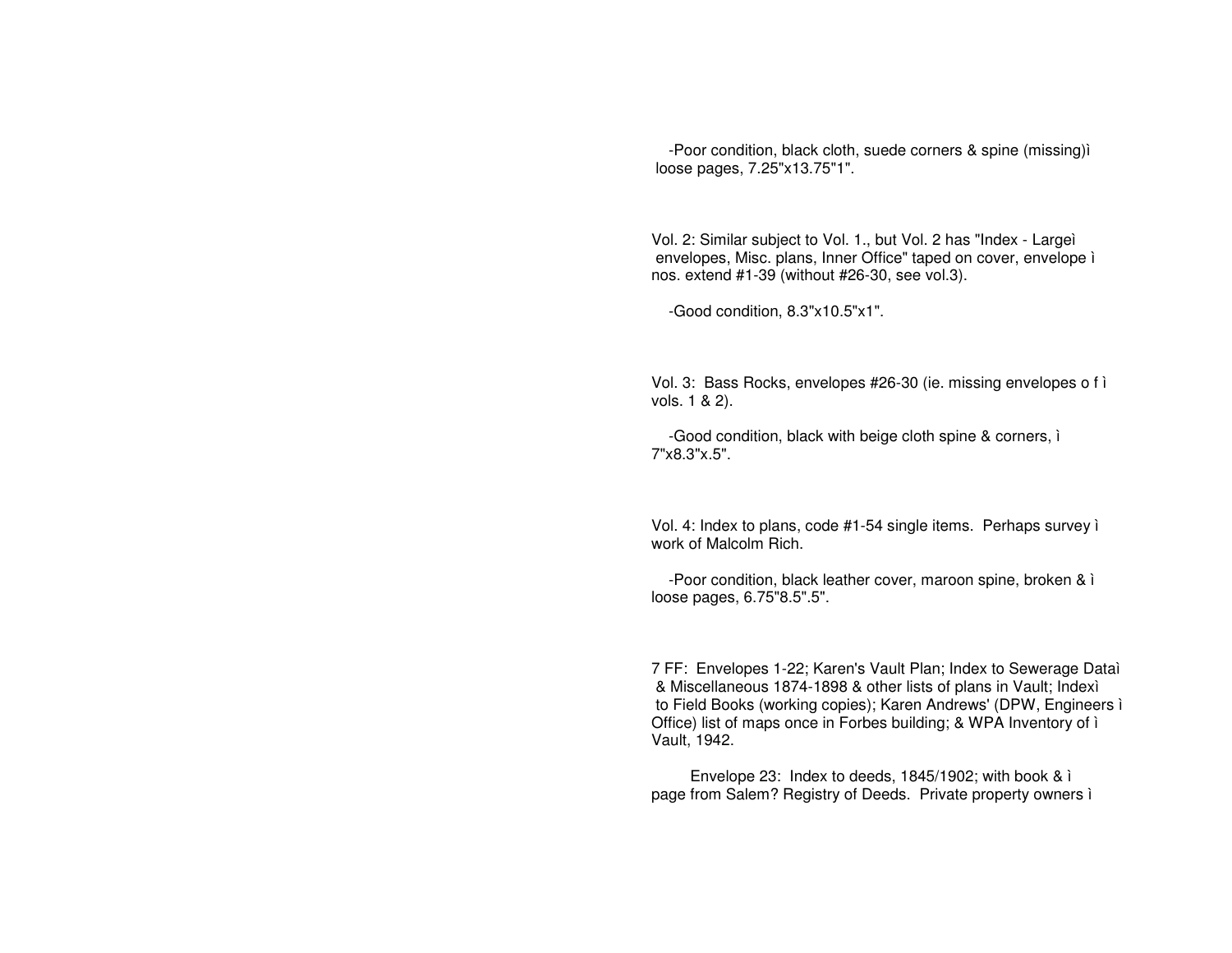|                      |                                                |                          |           | include Knowlton, Eben Dale, John Mason, D.L. Emerson, Hough, i<br>Rogers, Addison Gilbert, & many areas of City (Bass Rocks, i<br>Annisquam, 'Old Orchard' at Fresh Water Cove, etc.)                                                                                                                                                                                                                                    |
|----------------------|------------------------------------------------|--------------------------|-----------|---------------------------------------------------------------------------------------------------------------------------------------------------------------------------------------------------------------------------------------------------------------------------------------------------------------------------------------------------------------------------------------------------------------------------|
|                      |                                                |                          |           | -4 volumes & 7 FF in LDBox D. Engineer's vault, City Hall. i<br>Permanent retention. Historic value.                                                                                                                                                                                                                                                                                                                      |
| <b>CITY ENGINEER</b> | <b>CE180-II</b><br><b>DIARIES</b><br>1967/1970 | <b>CITY ENGINEER -</b>   | 1967/1970 | Record of each engineer'sì<br>research & map-making activities, surveying & daily chores. i<br>Missing: 1968.                                                                                                                                                                                                                                                                                                             |
|                      |                                                |                          |           | -3 volumes. Engineers vault, City Hall. Permanent retention. i<br>Historic value.                                                                                                                                                                                                                                                                                                                                         |
|                      |                                                |                          |           | -Good condition, pre-printed diary pages, two with "National i<br>Diary for YEAR" on cover. Various bindings, 8.3"x10.3" or i<br>$12.5"x~1"$ .                                                                                                                                                                                                                                                                            |
| <b>CITY ENGINEER</b> | <b>CE198-II</b><br>1698/1988                   | GOODWIN PAPERS 1698/1988 |           | John Goodwin was engineering aide & surveyor in DPW, i<br>1963/1980. He, like Procter before him, accumulated deeds & i<br>plans. It is unclear what work was personal interests & what was i<br>for City projects. They both traced ownership of land in West i<br>Parish, water supply (especially Haskell Pond are), Brier Neck, i<br>Salt Island; Boston & Maine affairs, public landings, waterfront i<br>& wharves. |
|                      |                                                |                          |           | Goodwin Papers were returned to City in 2004. Many original i<br>documents in collection were returned to appropriate Town or Cityì<br>collection. These CC198-II records are residual. Lists of i<br>contents found in each LDBox, as well as list of deeds removed i<br>from Goodwin collection & moved to Deeds, CC10 (Box 11, Vault 3).                                                                               |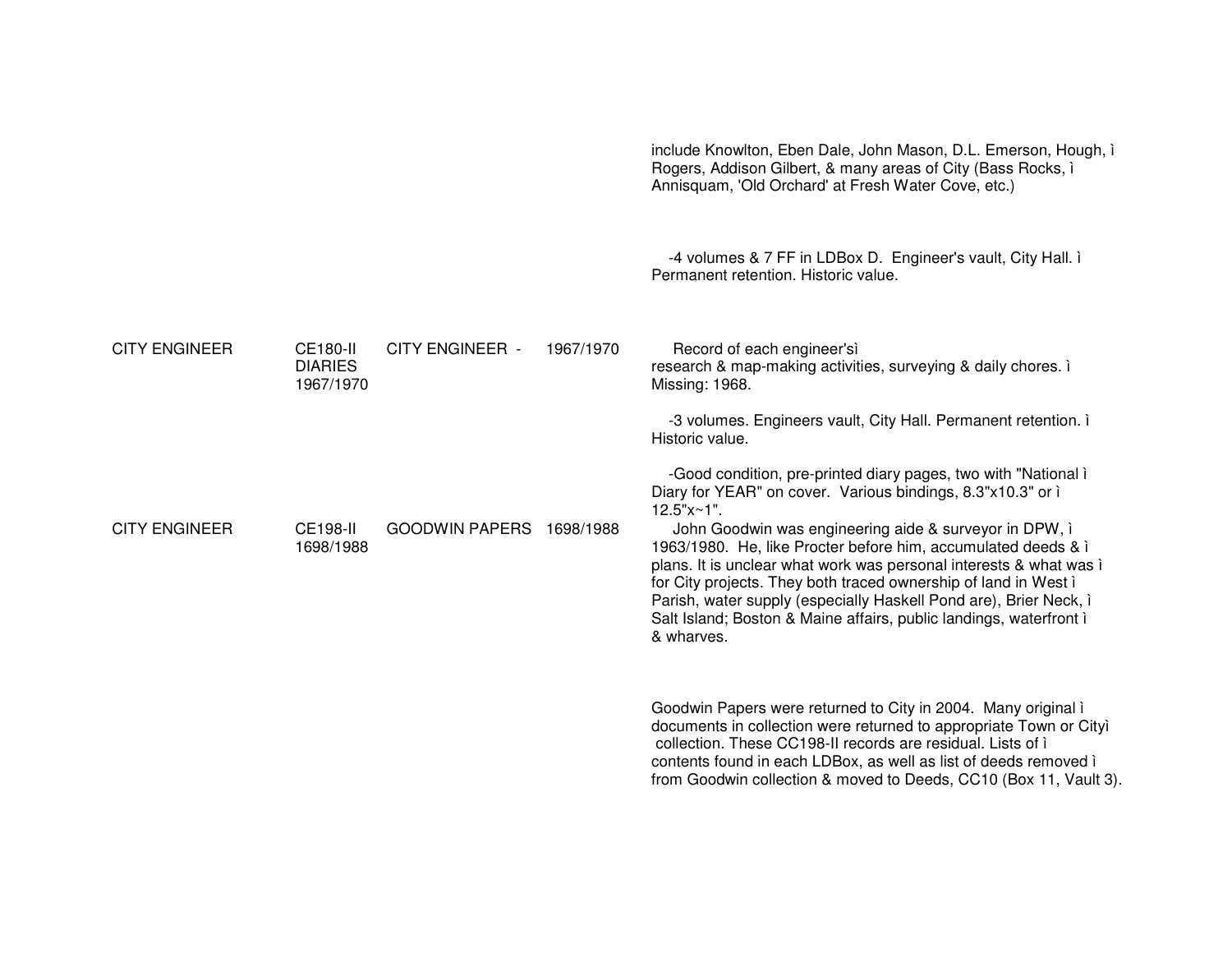See also: CE20 & CE166-II

Box 1: 9 FF - Town landings, Vincent's Cove, Gorton Pew & Canal i Corporation. 1698/1979. List of i Deeds moved to CC10.

Box 2: 9 FF - Brier Neck, Bay View, Bennett St., Street Railways, i Cross St., deeds, agreements, house moving i notes & miscellaneous correspondence. 1706/1981.

Box 3: 15 FF - Magnolia & West Gloucester: Stage Fort Park, i Kettle Cove, Magnolia Community ì Organization, Master Moore Trust, Boston & Maine i. agreements, Haskell Pond & Bond Hill deeds,i **Willoughby Park, Rust** Island, ì Presson estate, Fuller land, Rafe's Chasm, Procter Plan, j. miscellaneous deeds & notes. i

1736/1988.

-3 LDBoxes, 33 FF. City Engineers vault. Permanent i retention. Historic value.

-Good condition.

**CITY HALL** 

**CC55-II REPORT ON CITY** 1866/1978 **HALL** 1866/1978

Report prepared by North Shore Design Associates for City i Hall Development Project, Gloucester Community Development i Program C-11, 1975-76, under sponsorship of Mass. Historical i Commission, Project No. 25-76-00470-00.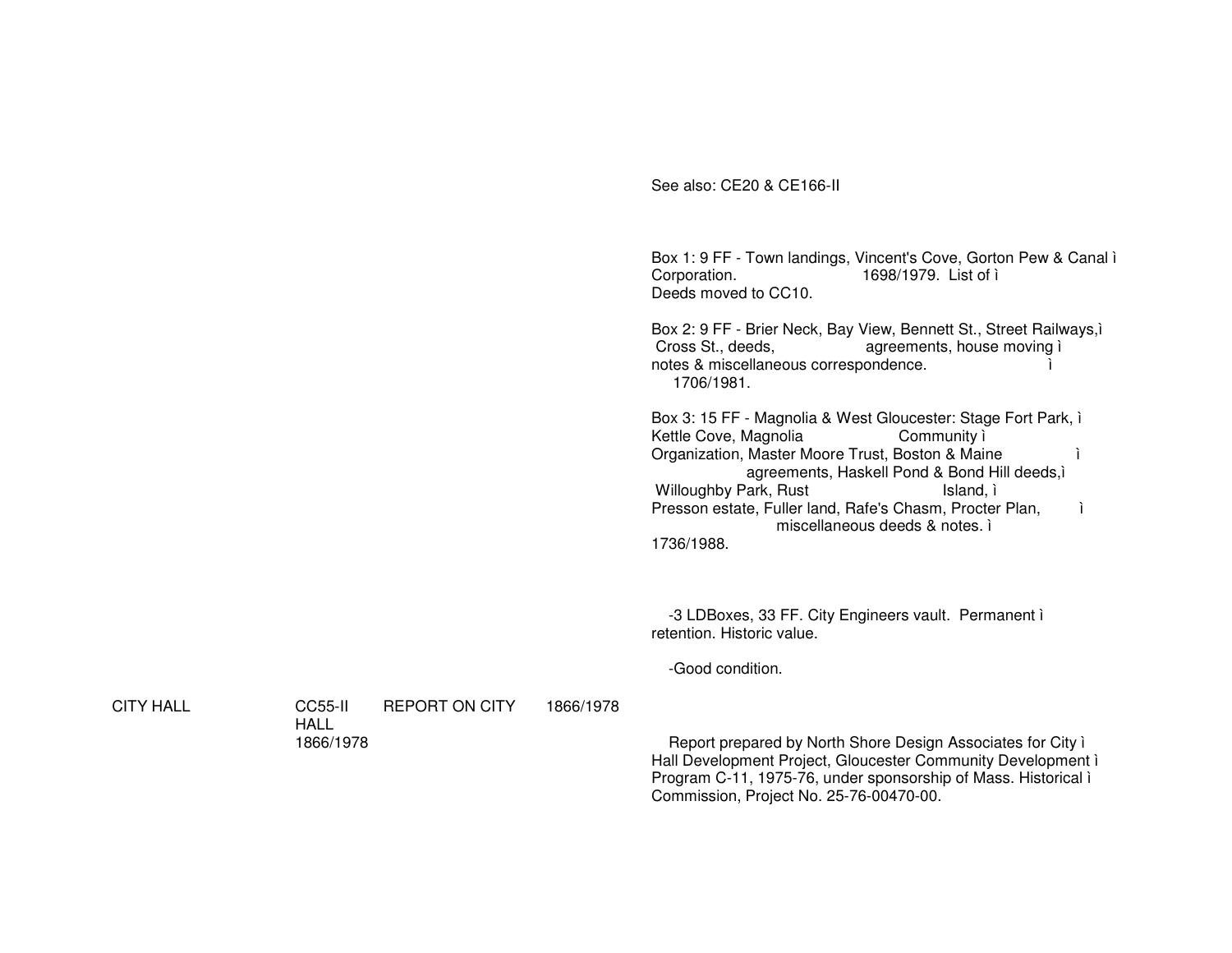Contents include history of "Town House" & "City Hall" ì 1866-1871; records of alterations, repairs, renovations & ì architectural studies from city & town records 1868-1976; ì documentation for inclusion of City Hall in National Register of ì Historic Places; agreements on preservation restrictions with ì Mass. Historical Commission; list of drawings; object ì identification of murals, paintings, plaques, etc.; structural, ì mechanical & electrical reports; budget estimates for repairs, ì replacement preservation, rehabilitation, restoration & ì reconstruction; 140 colored photographs from slides to document ì architectural & engineering conditions.

See also ARCHITECTURAL SURVEYS.

-1 volume. City Clerk basement vault #3. Permanent ì retention. Historic value. Copy in Active Storage at SFL.

-Good condition, paper covers, plastic ring-binding, ì 11"x9"x1.25".

Official communications to & from City Council. Reports of ì City Manager to Council & background documents re administrative ì duties. Invaluable historical record of workings of city ì government & development of various aspects of city life.

See MAYOR [M58-II] INDEX TO MAYORS' & CITY MANAGERS' REPORTS.

-29 acid-free file folders in 3 storage cartons. Mayor's ì basement closet. Permanent retention. Historic value.

CITY MANAGER

 M43-II CITY MANAGERS' REPORTS TO CITY COUNCIL 1955/19671955/1967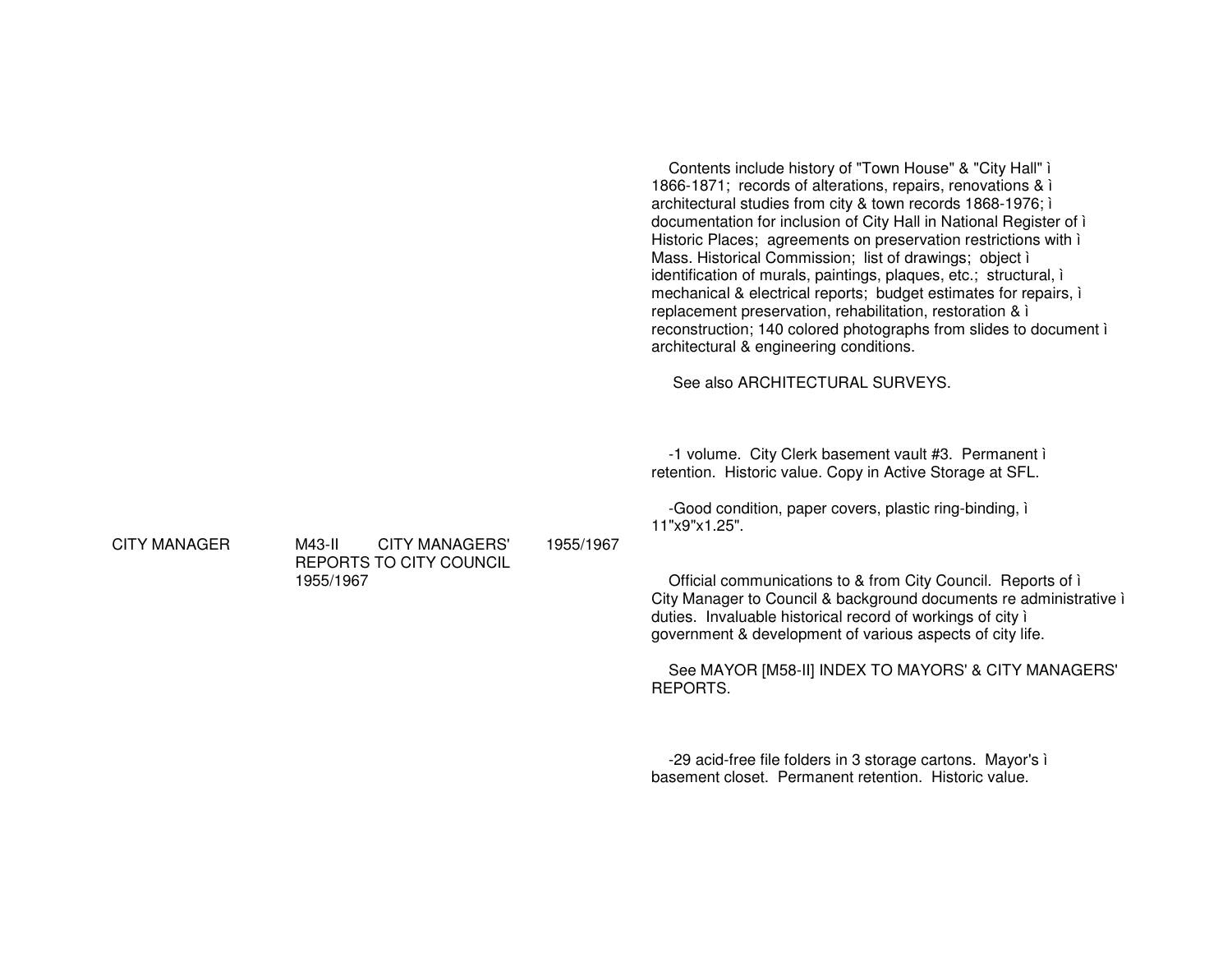#### CITY MANAGER'S FILES CC206-II CITY MANAGER1954/1971

1929/1974

-Good condition.

 Gloucester had <sup>a</sup> series of City Managers from 1954 to 1971. ì Their records were sorted, culled & reduced from over 40 boxes ì to these 9 cartons. Files folders contain papers, reports, ì contracts, complaints, letters (some from well-known ì politicians), telegrams, advertisements, work orders, & <sup>a</sup> varietyì of other items. All aspects of City government: Assessor's, ì Fire, Police, DPW, Bd. of Health, schools. Of interest are ì papers on Civil Defense & fallout shelters, emerging technology ì of computers, growth of industrial parks, drought of 1965 & waterì supply, reservoirs, plans for airport & nuclear power plant, ì dredging of harbor & Annisquam, public property, conservation, ì ferries, public landings, pest control and Dutch elm disease, ì welfare & zoning. Folders in alphabetical order by subject, ì internally chronological. INDEXED on LotusWordPro: ì CityManagerFiles.lwp. Printout in Archives Office.

-9 storage cartons. City Hall basement, Kippy's closet.

-Good condition,

City Manager's working files of communications & memos to ì departments, correspondence, papers, etc., stored by year & ì arranged alphabetically by subject in file folders.

Subject INDEX folder in Mayor's & City Clerk's offices & in ì storage carton #1.

-26 storage cartons. Auditorium balcony central store room. ì Permanent retention. Historic value.

-Good condition.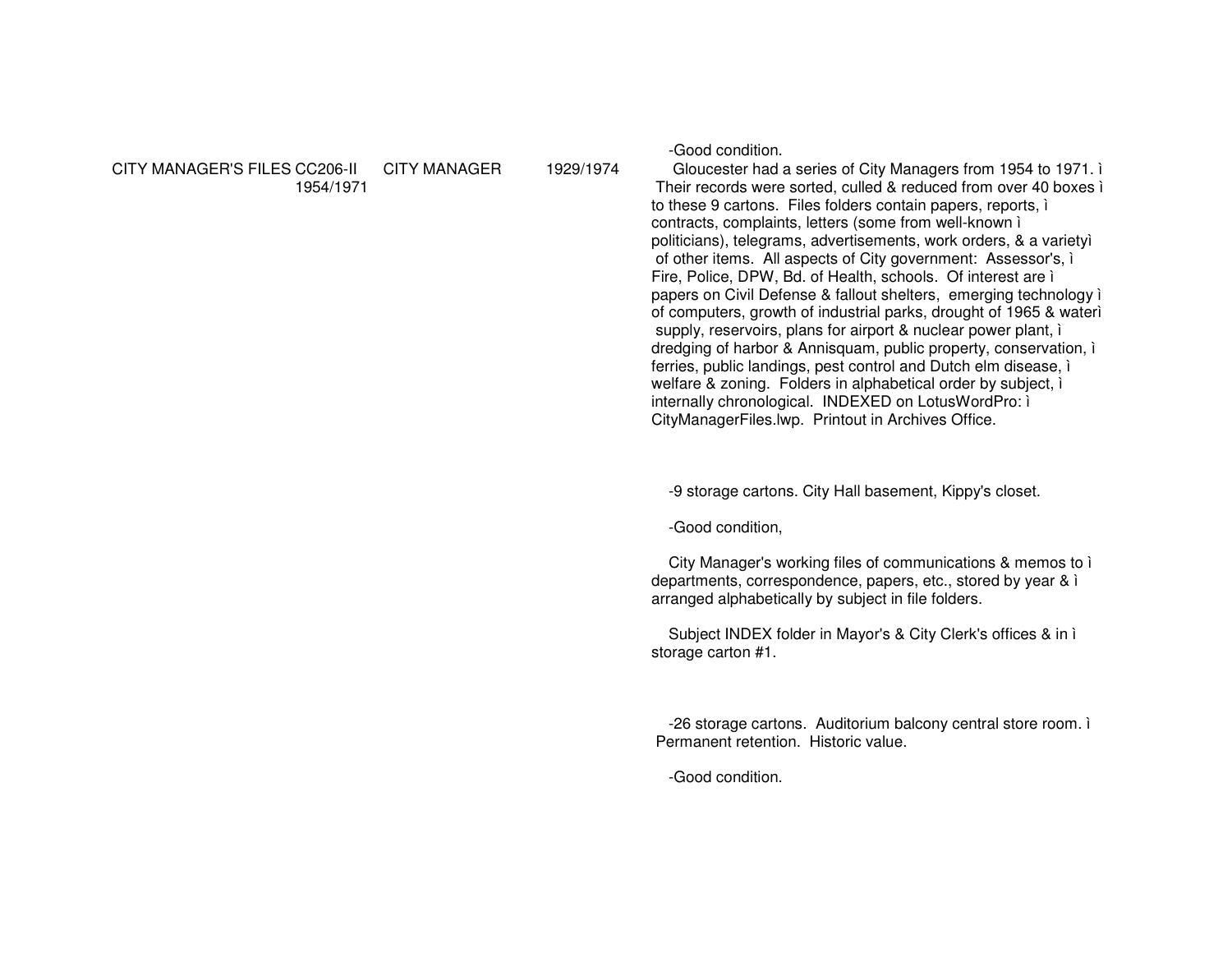# **GLOUCESTER**

# **CITY MANAGER'S FILES**

December 2005

Accelerated Public Works Programs (APW) 1961-1967

Water Quality improvement, Sanitary Sewer extentions, Reservoir i improvements: Goose Cove, Babson Reservoirs water mains, i Highway resurfacing, street repair, Metcalf & Eddy contracts, i Housing & Home Financing Agency, Whitman & Howard, R. Zoppo.

Action, Inc. Huntress Home 1965-1971

Community Action, Inc., Red Cross Building, job creation, Port i o' Gloucester Sea Products.

See also: Youth

Advertising 1957-1965

Brochures, newspaper accounts, budget, tourism

Aerial Survey 1957-1958

See also: Assessor's 1963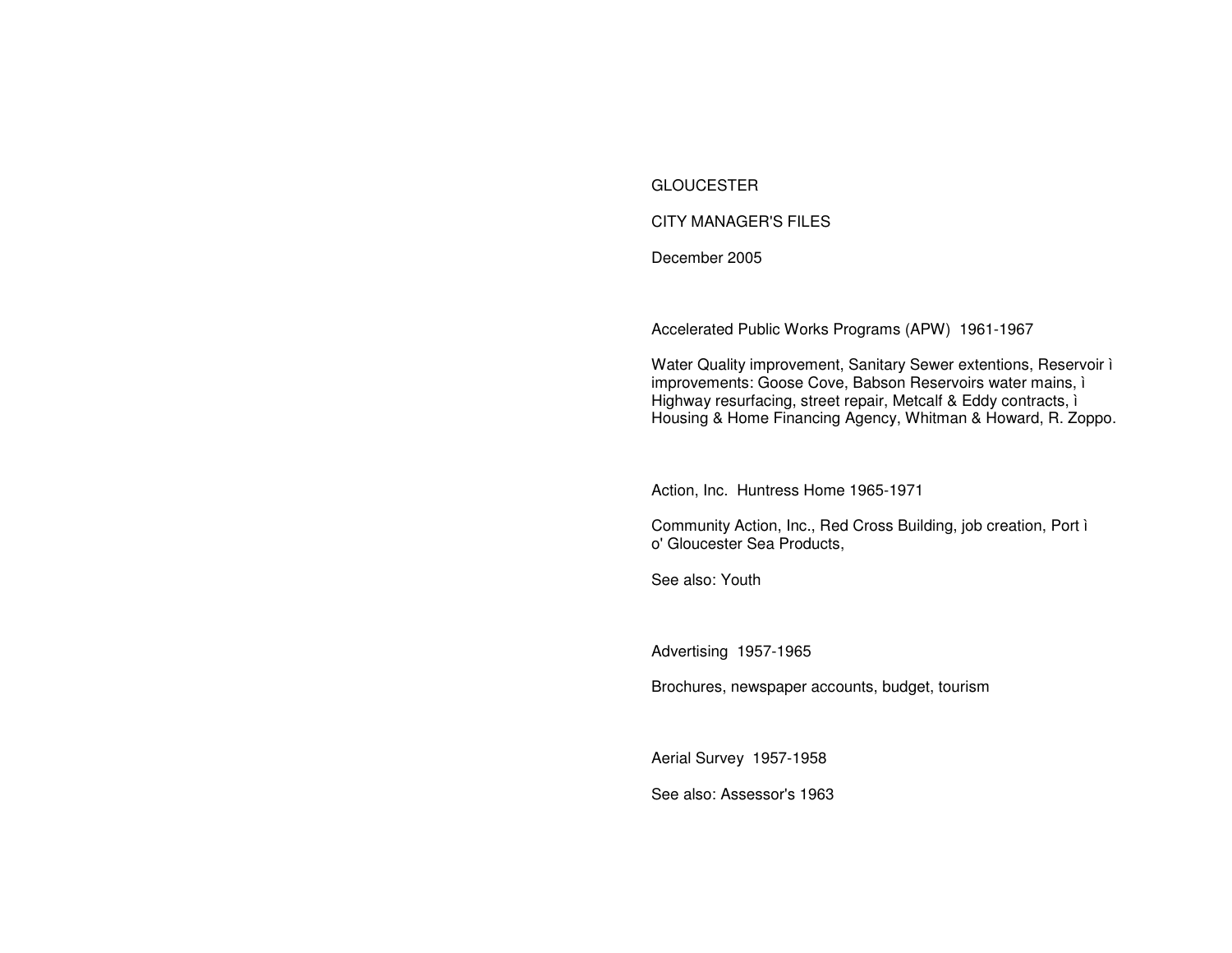Airport 1954-1961

Ambulance 1961-1968

American Legion 1953-1969

Annisquam 1956-1970 See also: Dredging, Lobster Cove

Annisquam Bridge 1957-1970 Relacement/repair See also: Chap. 91

Annual Report 1969

Appointments 1964-1965 See also: City Clerk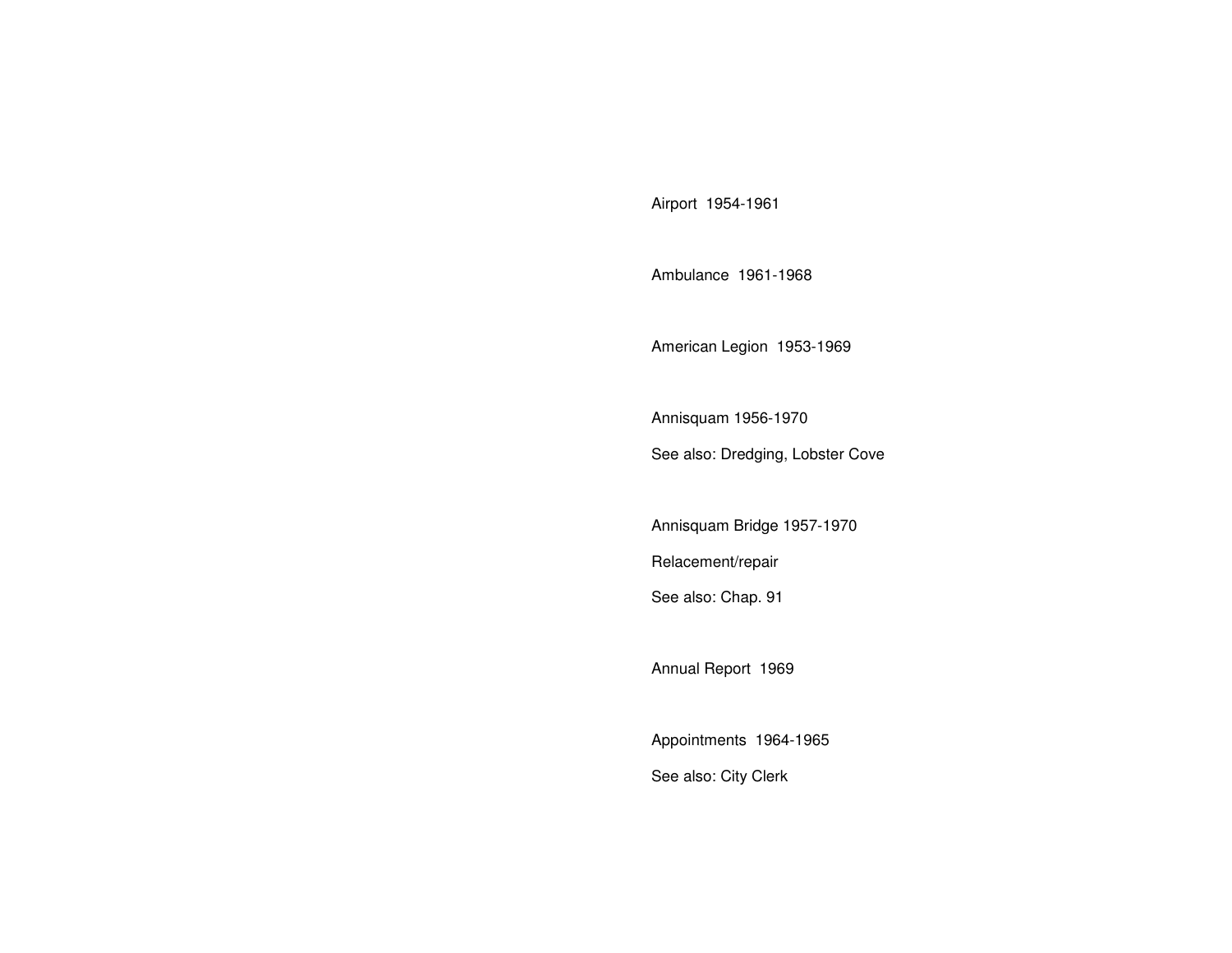Appraisal of Property, re Eminent Domain takings 1967

59 Holly St., 79-85 Commercial St., 54 Fort Sq., Gloucester ì Ave., Rte 128, etc.

Area Re-Development Act, 1961, Fed. Aid to areas of chronic ì unemployment 1961-1962

Essex County Area Redevelopment Act

Assessors 1955-1967

List of Exempts

Auditor's report, etc. 1963-1970

Babson Reservoir 1957-1958

See also: APW

Band Concerts 1967 - 1970

Beaches 1954-1971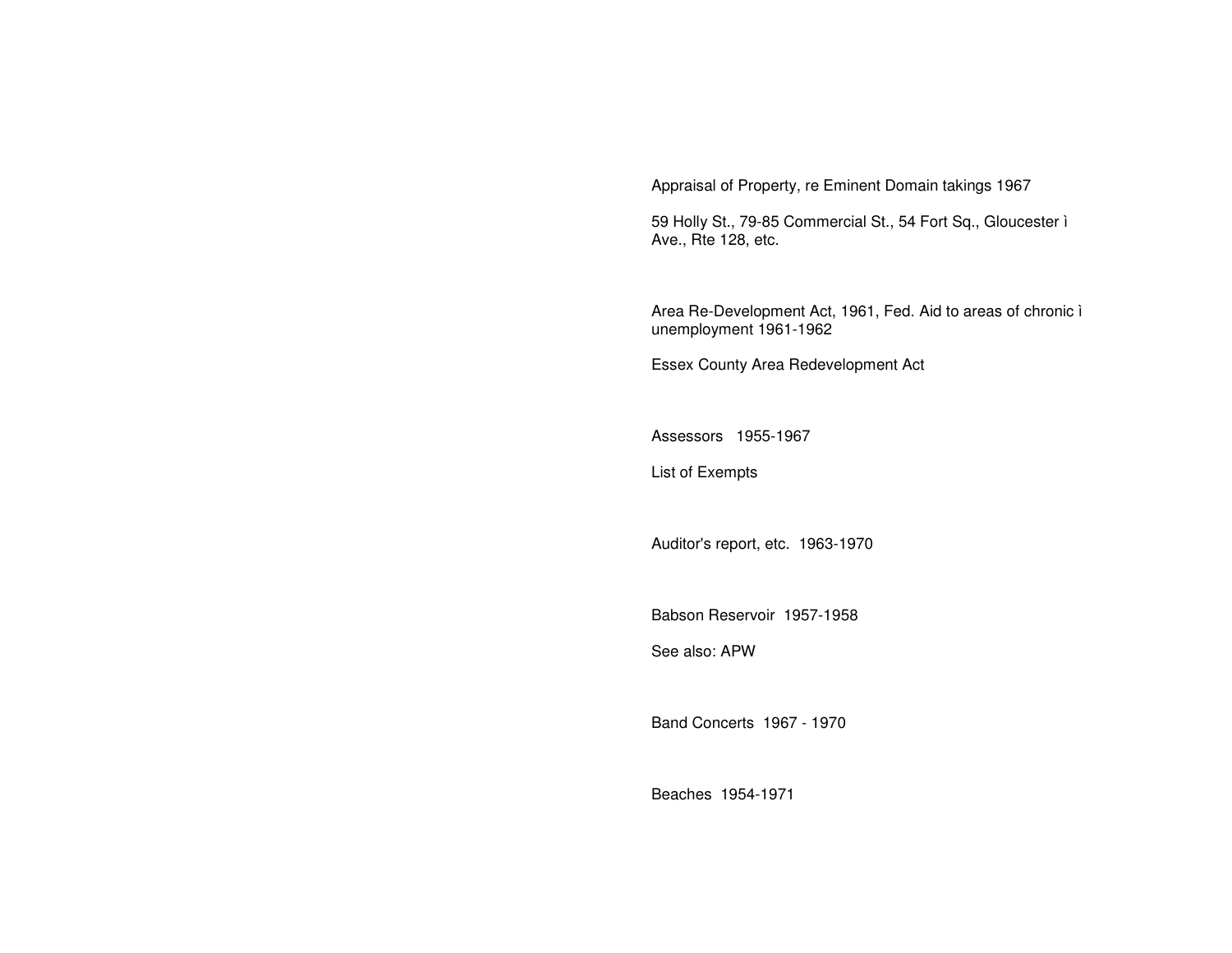Parking permits, facilities, concessions, petitions, complaints,ì beach stickers, dune stabilization, eminent domain takings. ì Folder: Niles Beach.

Beautification Program 1969

Plan for First Parish Burial Ground; billboards, Annisquam.

Bells (Plum St., Sawyer & Collins School, City Home) 1957-1960

Blackburn Industrial Park see: Industrial Parks

Blynman Bridge 1957-1973

Openings, cut, seawalls, Annisquam River, traffic

See also: Chap. 91

Board of Health

Odor control, sewage & septic problems, sanitary inspections, ì water sampling, harbor sampling, fish plant problems, ì vaccinations, mosquitoes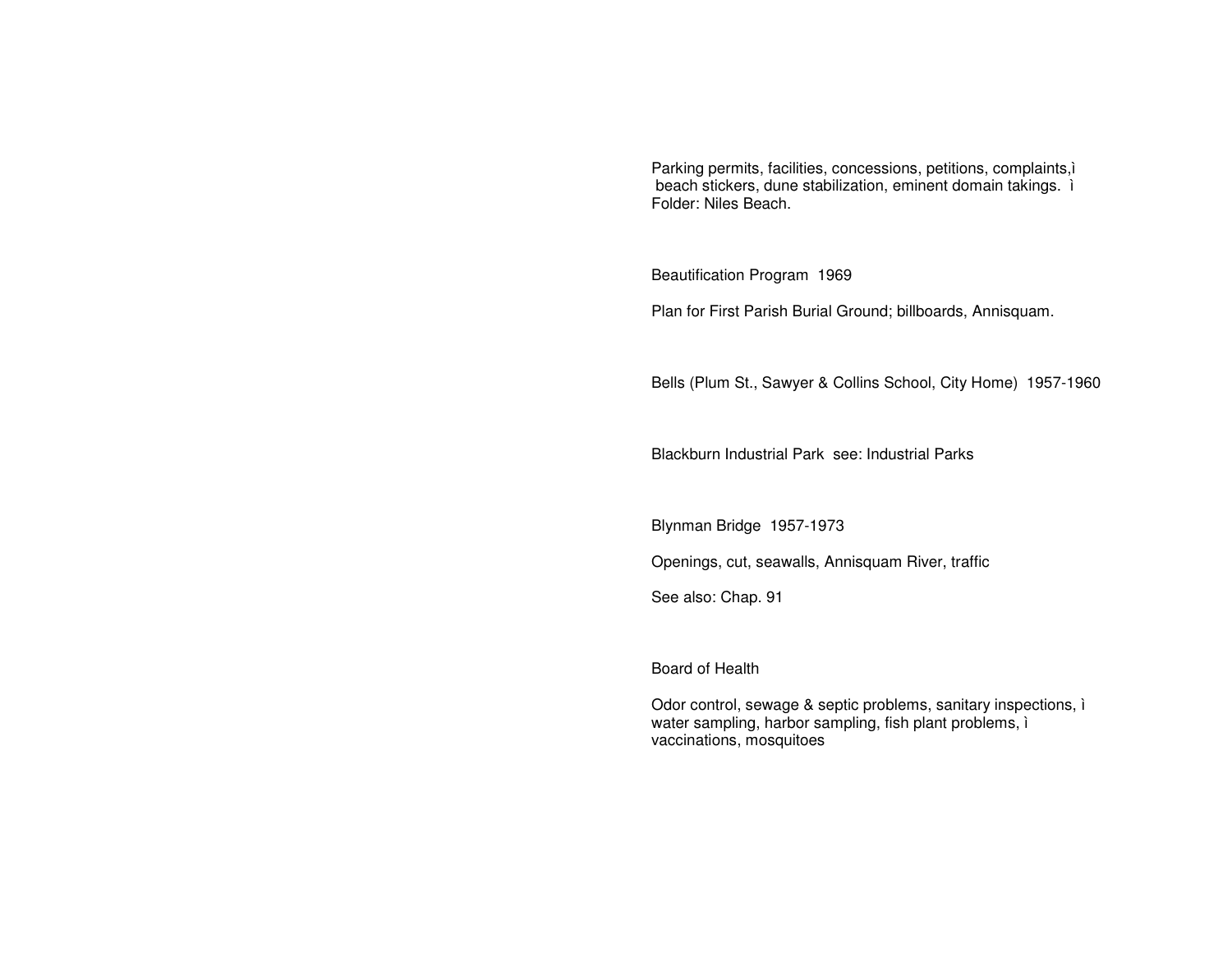#### Boards

See also: Commissions and Boards

Bomb Shelter: See Fallout Shelter

Bonds, proposal to terminate tax-exempt state and local bonds ì 1969

Letter from Ed. Brooks

Boston & Maine Railroad 1955-1974

Railroad crossings, curtailment of service, parking, vandalism, ì property, maps, petitions.

Bowling, see: Parks and Playgrounds

Boy Scouts 1957-1969

Brazil, sister city 1964

Building Inspector 1957-1970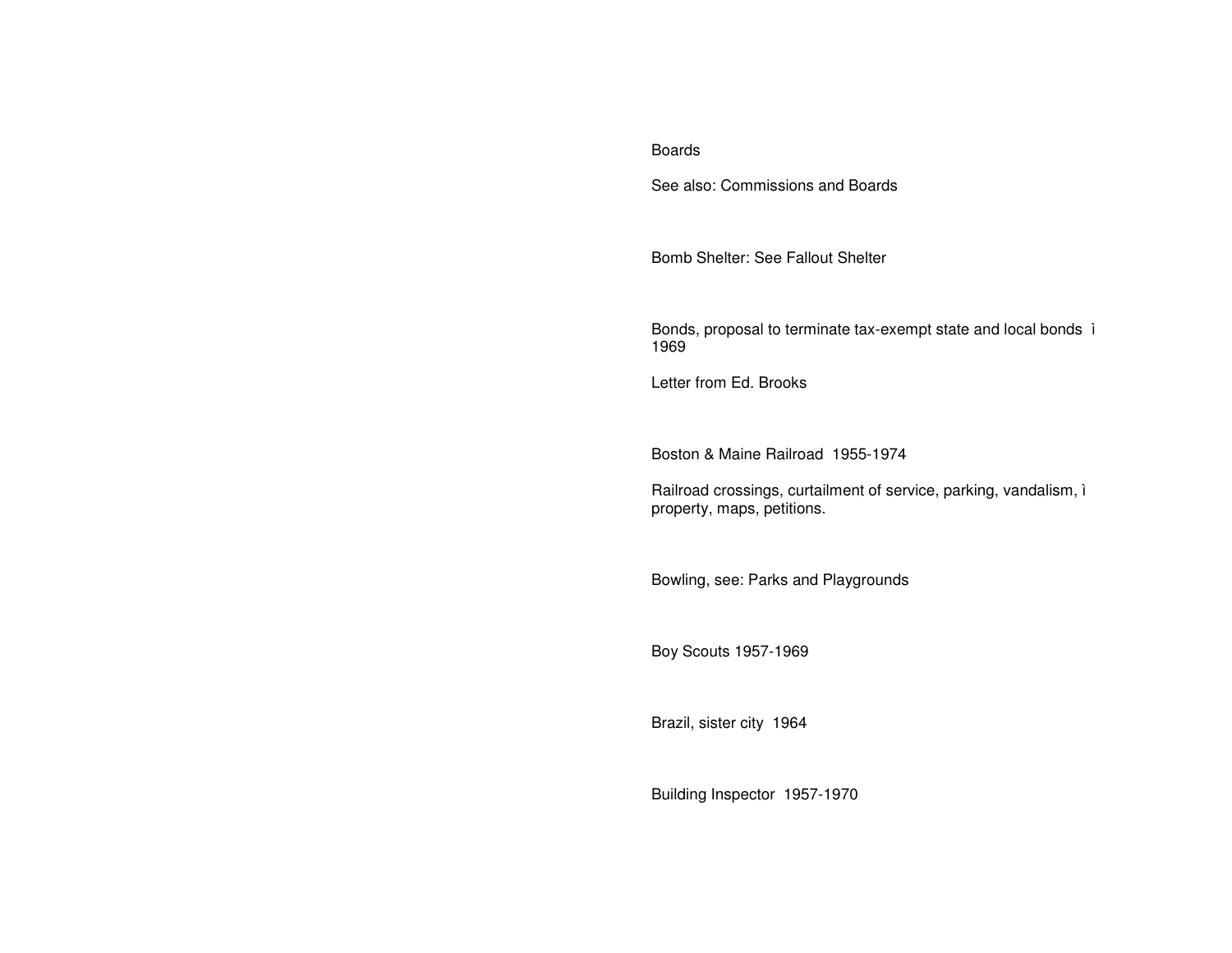Goose Cove Mill, inspections, Magnolia Oceanside Hotel, Fernald ì St., Union Jack Balloon.

Buildings, dilapidated 1959-1970

Burnt, dangerous buildings, Petitions, lists, Gorton's Smoke ì House, Old Point Primary School, Magnolia Manor, Merchant Box ì Co., 282 Main St., 10 Stanley Ct., &c.

Budget 1959-1960

Buses, public, survey 1968-1970

MTA, McNiff-Dominick, Michaud, Mass Transit, Bus Transportation ì Survey, Dec. 1969.

CAMPS, See: Action, Inc.

Campsite, Bray St., hearing 1968-1970

Correspondence, petition.

Cape Ann Historical Association 1958-1965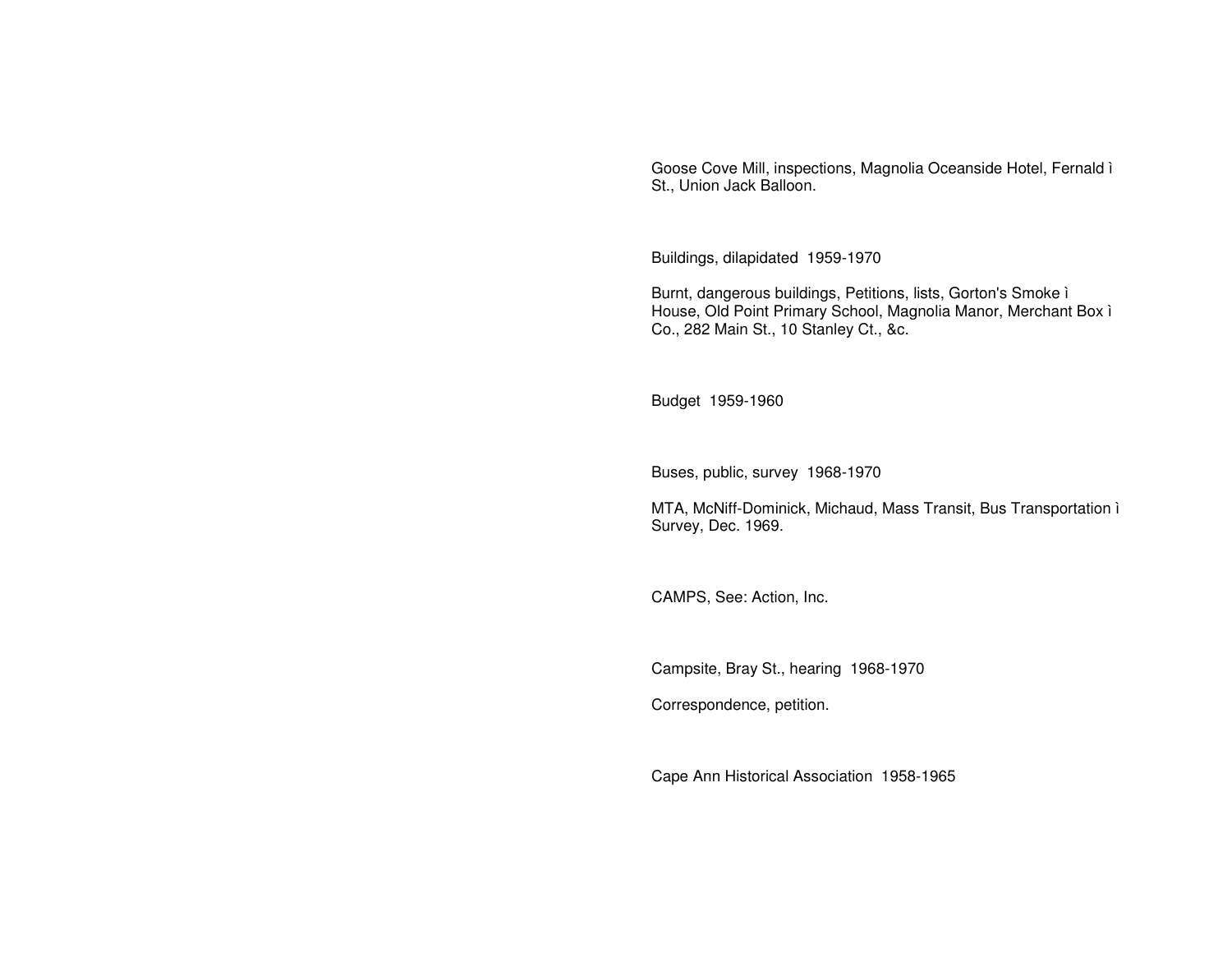Transfer Ellery House from City (map), permission to clean Fitz ì H. Lane paintings, Gunboat Gloucester.

Cape Ann Industrial Park, See: Industrial Parks

Cape Ann Medical Group, see: Industrial Parks, Blackburn

CATV 1968-1970 Cable Antenna TV System

Carillon 1959-1964

Carnivals 1956-1959

Cemeteries 1957-1971

Census, letter from Dept. of Commerce 1960

Chamber of Commerce 1957-1970

Visitors' Center records, surveys of visitors, calendars of ì events.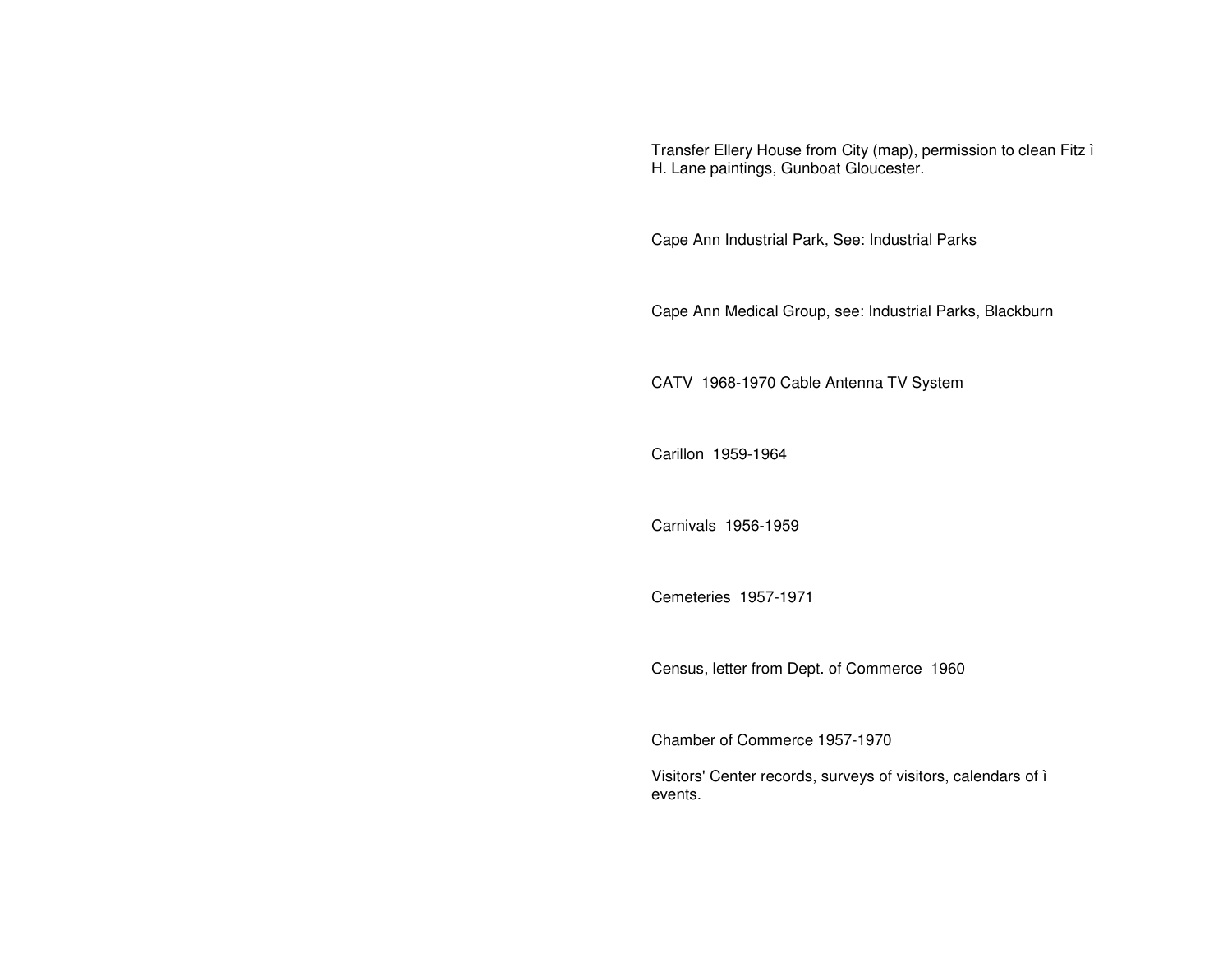Chap. 90, Comm. of Mass. 1956-1972

Street repairs & construction, Rogers St., Atlantic Rd., & ì others, drainage.

Chap. 91, Comm. of Mass. 1957-1961

Dredging, Harbor, Hulks, petitions, Blynman Canal, Mill River, ì Annisquam Bridge.

Children, retarded 1969-1970

Shelter at Stage Fort Park, programs.

Citizens' Advisory Committee 1964-1969

Members

City Clerk 1956-1969

Appointments.

City Engineer 1956-1957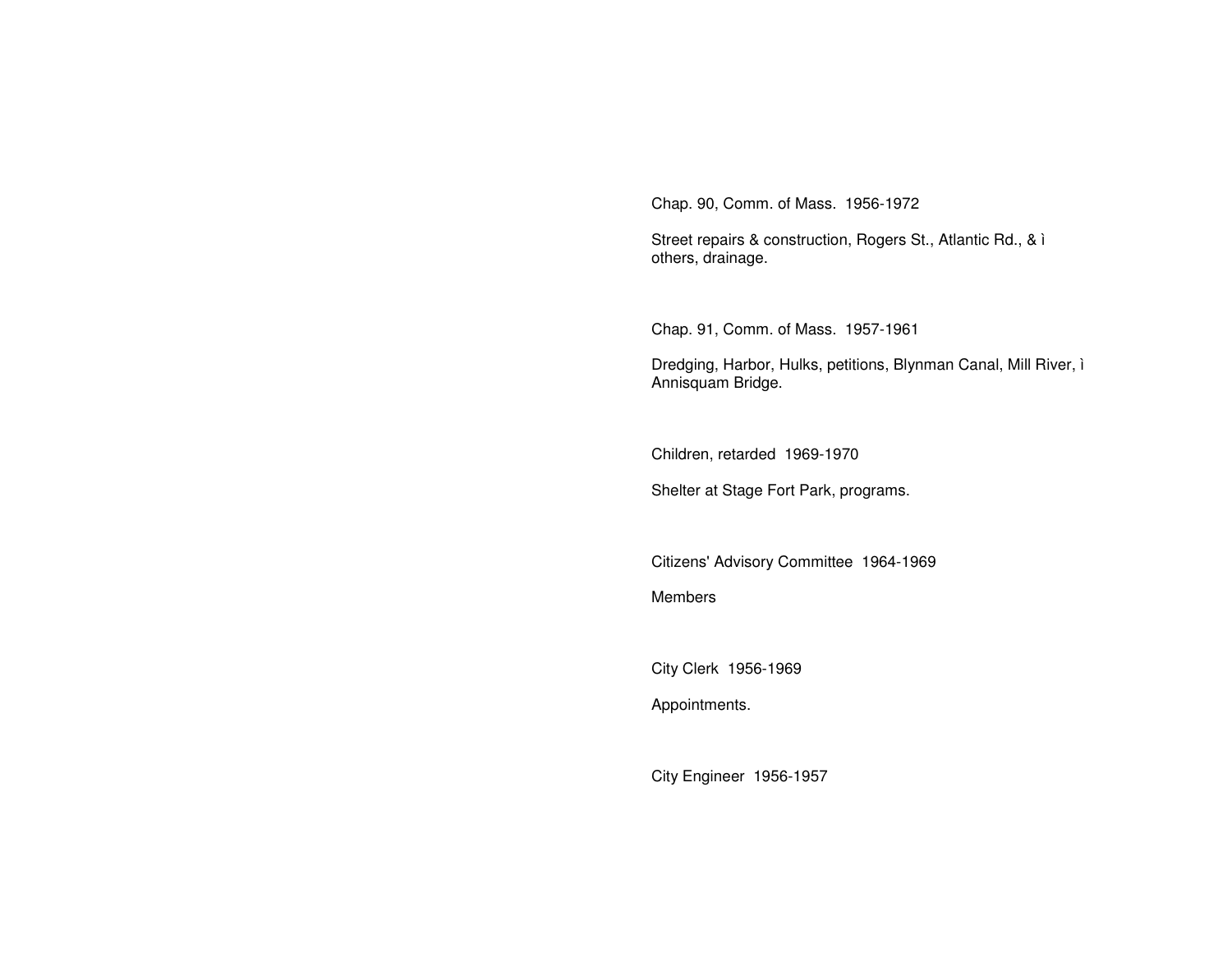Eugene Lent complaint.

City Hall 1956-1970

auditorium use, repairs, analysis, Paint color, parking permits i (license plates)

City Manager 1956, 1969, 1974

Cape Ann Manufacturing, City Farm, Parker St., the CAVIARE, i letters from Christian Herter, White House, of appreciation andì concern, condolence, A.M.Brooks, Civil Defense, Nova Scotia ì Plaque, Clara Friend.

City Physician 1956-1957

Medical staff

City Solicitor 1949-1969

1949-1959

Plan E, Town Landings, sewers, Eastern Point Boulevard, Concord i St/128 lands, dredging, Ten Pound Island sale, Gravel Pit, i Girl Scouts, Red Cross, playgrounds, Huntress Home, easements, i Sawyer Free Library, Linen Thread, Masons, public property i sales, Mt. Vernon School sale, Zoning, Cape Ann Historical i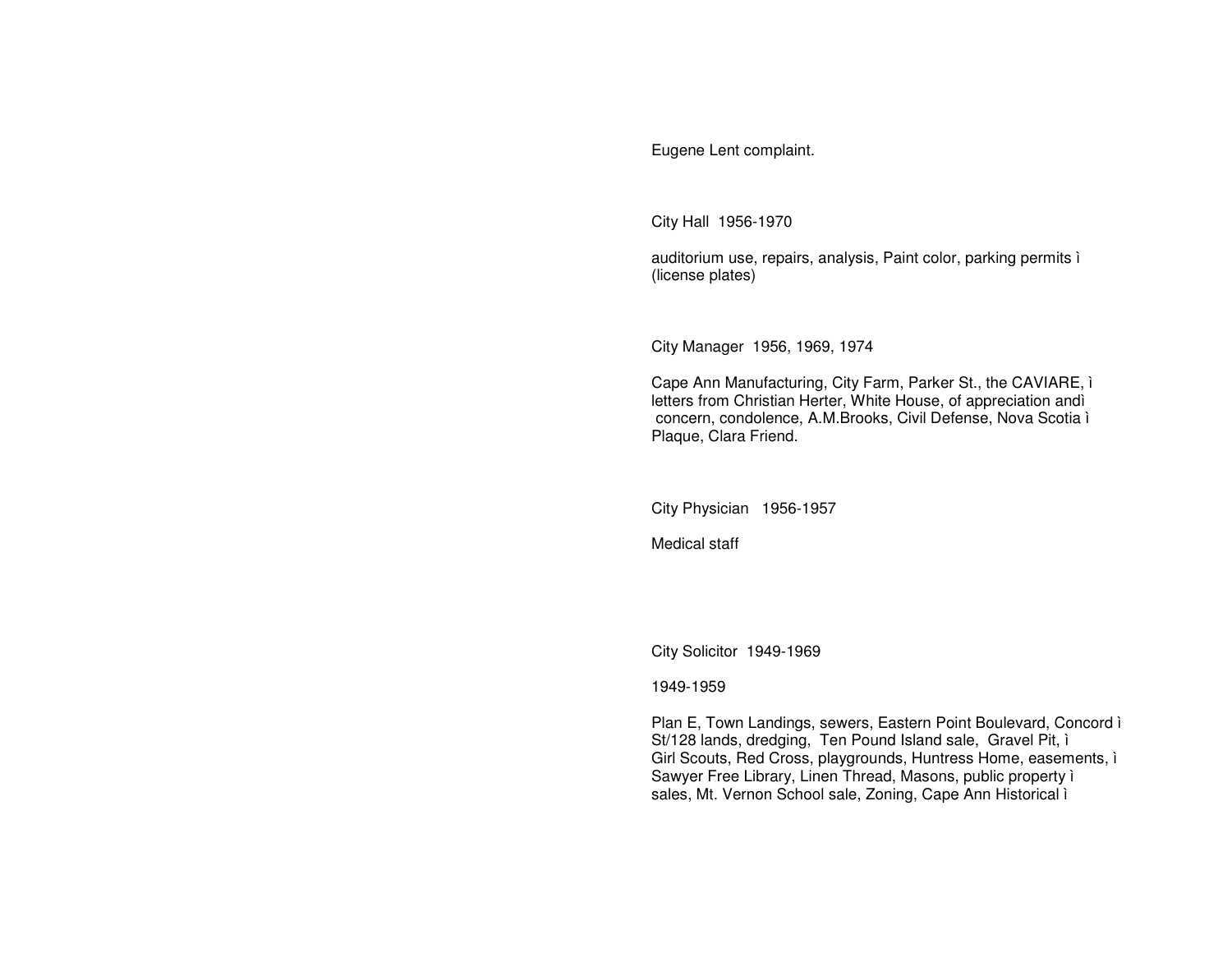Association, Souther Land Trust, Rockport Rd., water pipes, i Walker St.,, petitions

#### 1960-1969

Tax-taking, Sherman Ruth property, Burnham St. Playground, i taxis, Waterman/Wingaersheek, Landings, 1961 suits pending, i playgrounds, land disputes, Stephen Morse, Court Cases, Goose i Cove, Lanes Cove, Stoney Brook, Blood Ledge Quarry, Klein ì papers, Gorton's property, Shermerd Land, Gas pipeline, Long i Beach, Rocky Neck, Linsky land, Samuel Sawyer will, Ravenswood, i Freshwater Cove. 1968 appellate tax board docket, etc.

Civil Defense 1955-1970

Organization chart, Mass. & Fed. Material, procedures, i radiological apparatus, Civic Defense News, brochures, Federal i Disaster Assistance, sirens, Map:1960 Glou quadrangle Geological i Survey Decibel signal maps, shelters.

See also Fallout shelters

Civil Service reclassification 1955-1968

Employees requesting reclassification.

Claims 1960-1969

Land taking, injuries, damage to property, lists, E. Cuthbert, i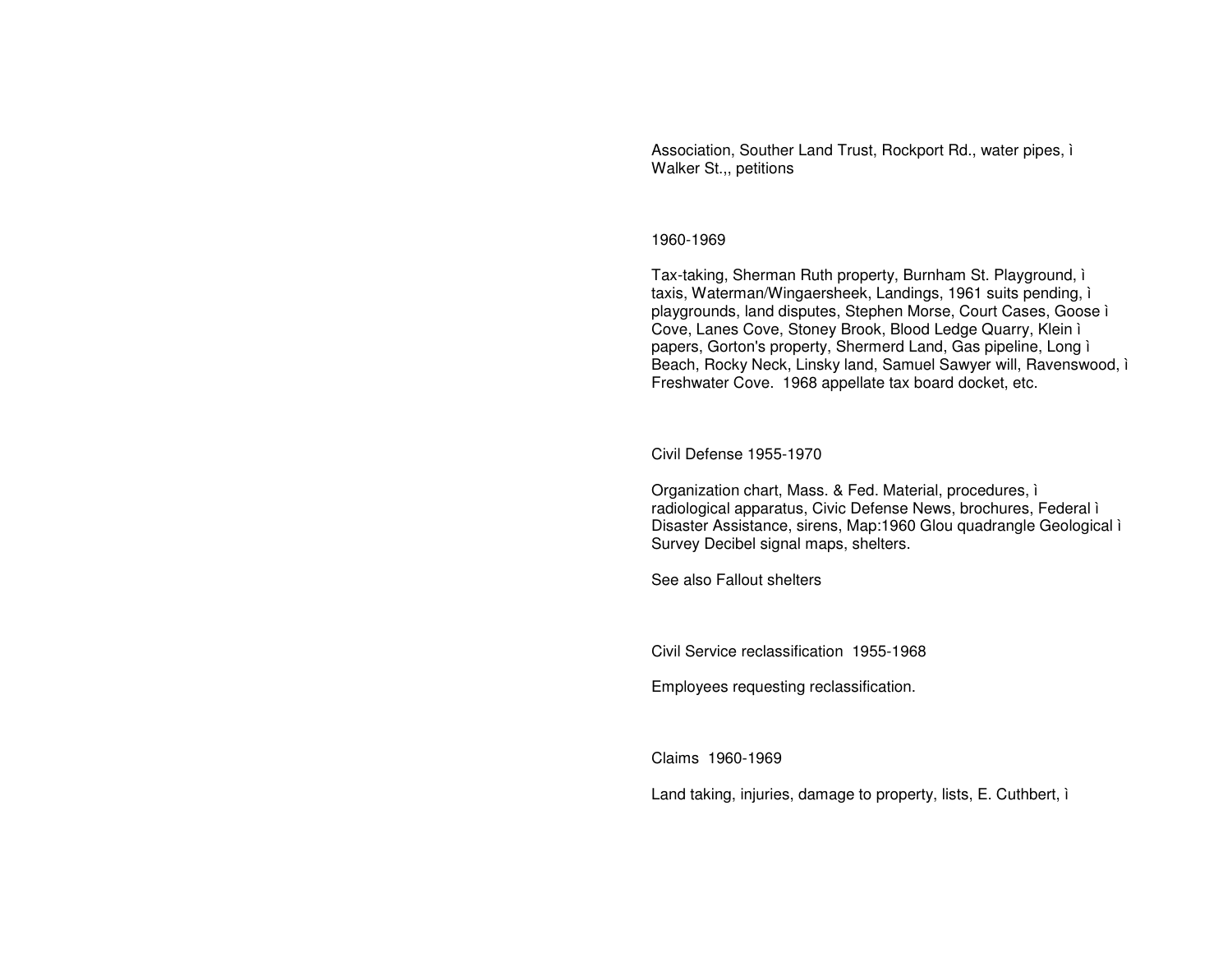C. Davis.

See also: Appraisal...

Coast Guard 1960-1967

General Greene cutter, Dory races, channel maintenance, ice ì breaking, relocation in Urban Renewal, Dolliver's Neck Marine ì Station, Ten Pound Island.

Coastal Zone 1970

Talbot's report on coastal land & beach problems, legislation, ì citizen's seminar, community leaders conference, wetlands, ì fillings, dredging.

See also: Wetlands

Code Enforcement 1970

Workshop

Collective Bargaining Agreements 1951-1972

Police, Fire, petitions. Employment guidelines for urban ì administrators.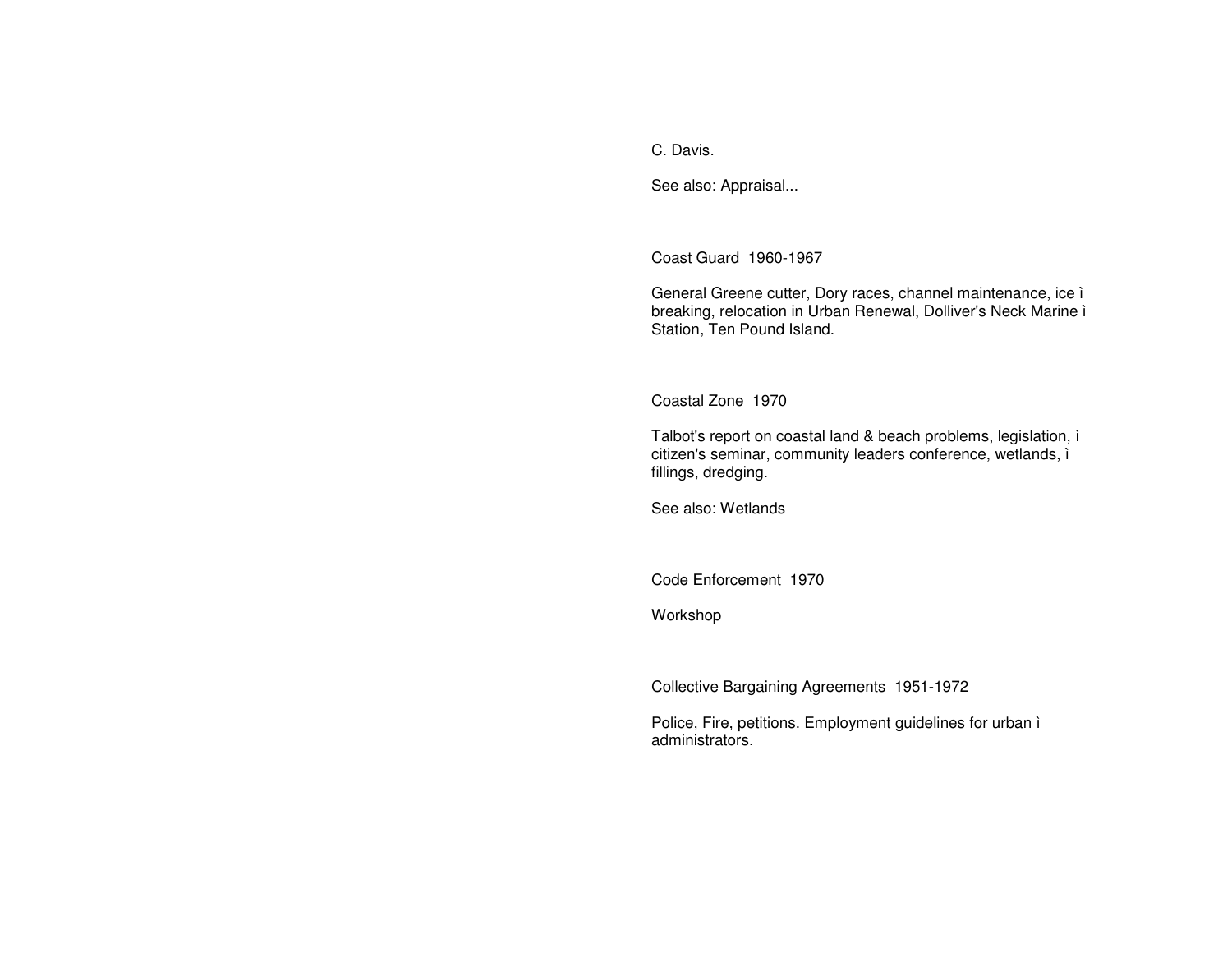Commissions and Boards 1954-1967

Members, terms.

Community Action -- see Action

Community Development 1969-1971

Glou. General plan, Taliadoris land, Main St. Business Report, ì Jos. Salah resume.

See also: Area Redevelopment Act 1961-1962;

Workable Program; Community Development &...

OEDP; Housing

Complaints 1957-1971

Anonymous letters, petitions, retaining walls, drive-in theater,ì Vernon's Pit, Rowe Sq., Cedar Swamp pumps, Kasbah, Fosters, B.ì Gordon, smoking, Trioli, Melanson, Atlantic St., Abandoned ì vehicles, rubbish, sidewalks, campgrounds, drainage, rubbish, ì vandalism, odors, litter, parking, Herdman marine, Butman Ave.,ì Magnolia, Sunset Pt., etc.

See also by subject.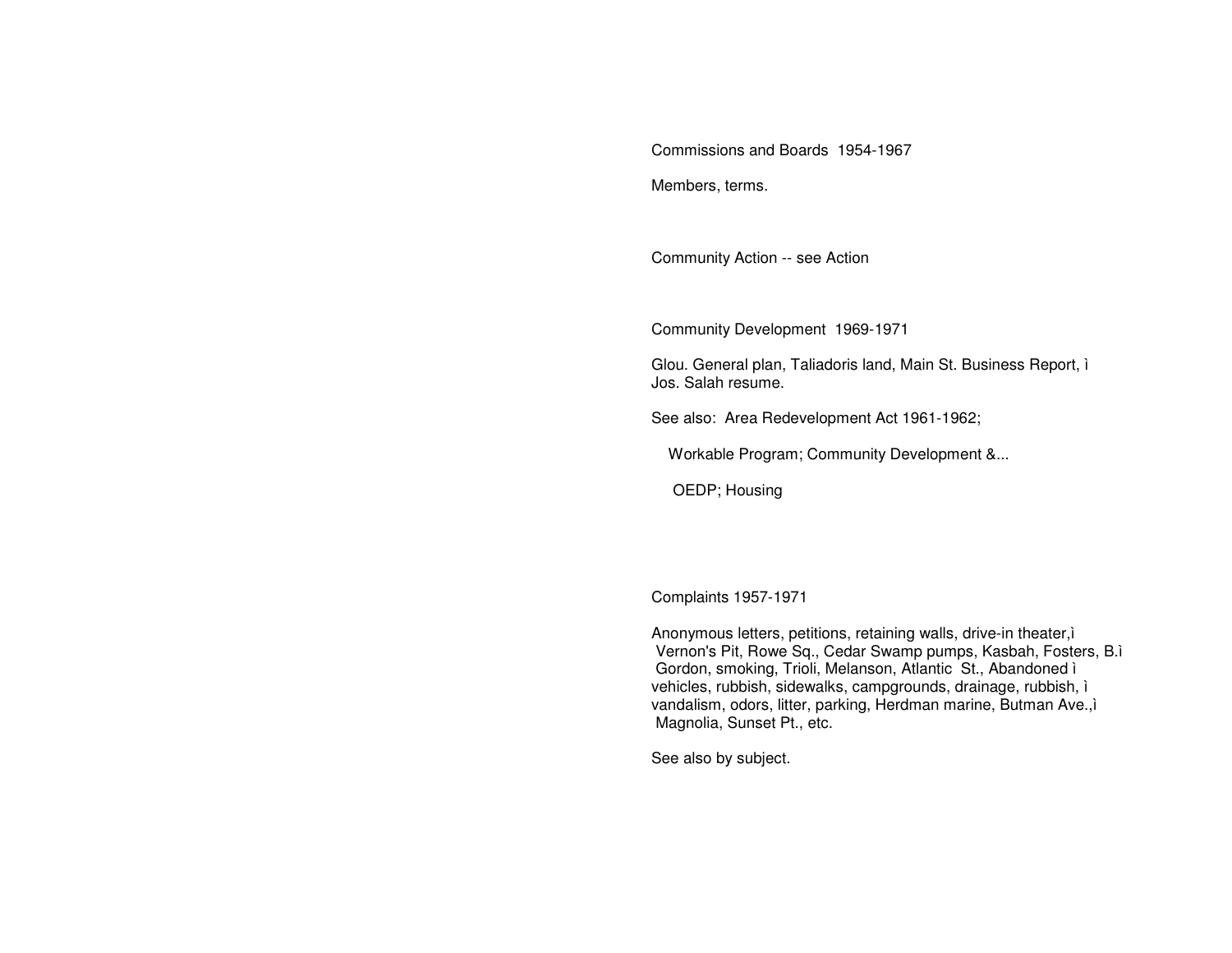Computers 1960-1971

Proposals, tax uses, advertisements

See Also: Action, Inc., 1971 (fishing industry model)

Conservation Commission 1957-1962

Establishment, Lanes Cove 1959-1971, Great Ponds, Essex ì Greenbelt, Open Space Land program, Top soil removal, forest ì fires, tax title land sales, marshes, Dogtown, Stony Brook, ì water supply, Capital Construction Fund for fishing vessels.

Constables 1955-1971

Appointments (15 folders - 1962, 1965 & 1966 missing)

Contracts & Awards 1952-1969

Garbage removal, water meters, uniforms, traffic lights

Council for Aging 1959

Gilbert Home, Huntress Home, Magnolia

County Commissioners 1957-1967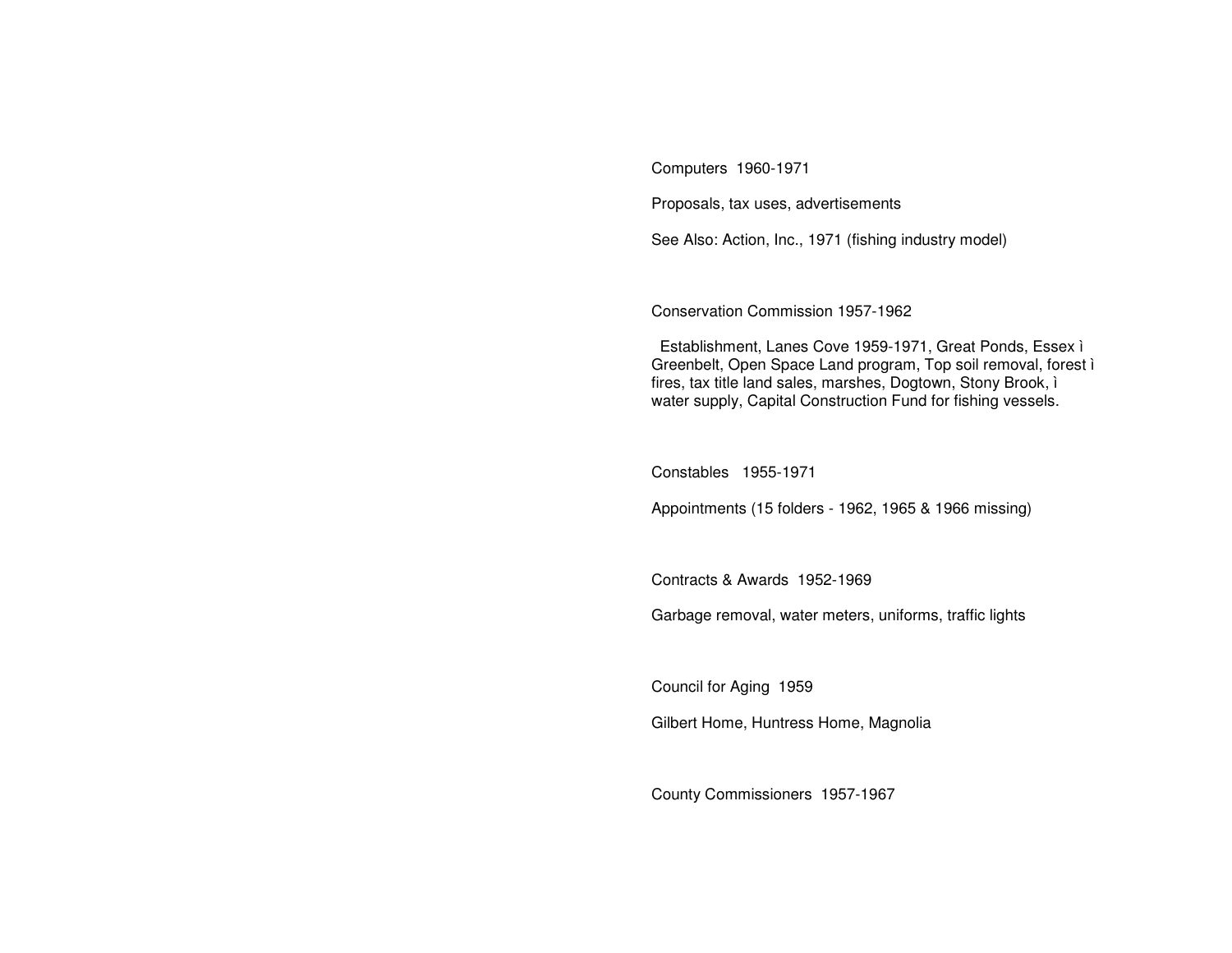Chap. 90, Farrington Ave., Court House, Sanitorium, Concord St. ì Goose Cove, Abolishment of County Commissioners

Cut, see Blynman Bridge

Data Processing see Computers

Dehydrating Process see Fish Pier

Desalination 1960-1967

Dilapidated Buildings, see Buildings, dilapidated

Dogs & Leash Law 1962-1970

Dogtown Common Reservation 1958-1968 Land purchases, Mass General Laws re., eminent domain takings

Dory Races 1959-1969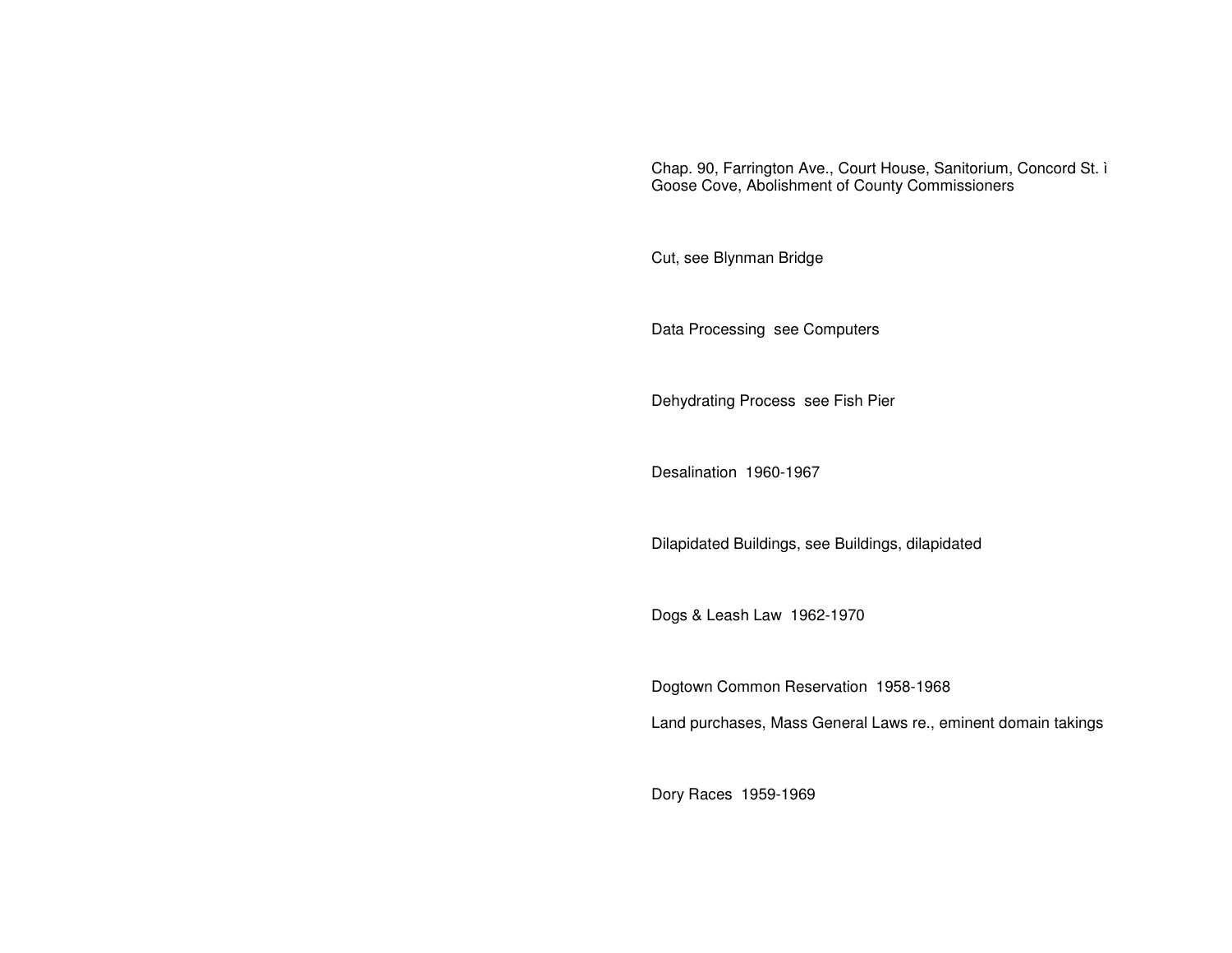USS Miller, Lunenburg

Drains 1955-1974

Projects, Claims, Mr. Barratt, Marina Dr., Mr. Lust, Beach Road,ì Maplewood, Washington, Langsford, Ronna Rd., Eastern Ave., ì East Main St., Grapevine, Duley Sts.

See also: Chap. 90

Dredging 1955-1971

Harbor, Annisquam River, Folder: Lobster Cove 1957-1958

See also: Chap. 91

Dump see Landfill

Easements 1955-1968

Drains, electric & telephone wires, sewers, Northeastern Gas ì Transmission Co., Linen Thread Co., Whittemore prop., Merchant ì Bros., Fisherman's Memorial Park, East Main & Main St., ì Gloucester Ave., Grafley/Drummond property, West Gloucester, ì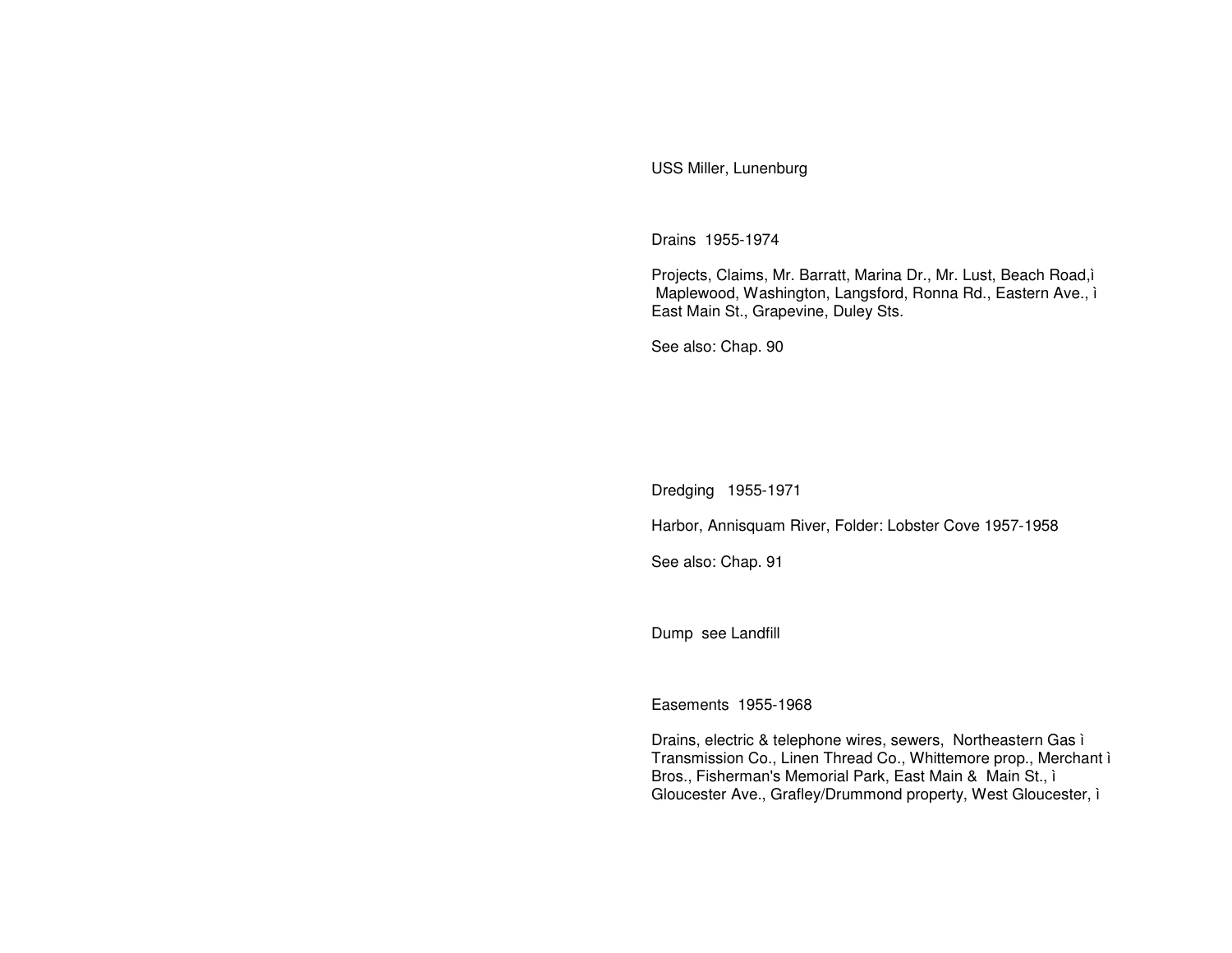Rogers St., Ronna Rd.

E.D.A. Economic Development 1968-1970

HUD grants, for Industrial Parks, Babson Reservoir

See also: Area Redevelopment Act.

E.D.I.C. - I.D.C. 1961-1969

Area Action Program, Oct.1968; Economic Development & Community ì Renewal in Massachusetts, Economic Opportunity Act, HUD, water ì filtration, industrial parks, Old Mother Hubbard Co., Boston & ì Maine, B&M

Economic Survey 1966-1967

Bids & proposals

Electricity, Electric Companies 1960-1970

Submarine power cable, Merrimack-Essex Electric Co., New Englandì Power Co., Nass. Electric Co.,

**Easements** 

See also: Telephone Poles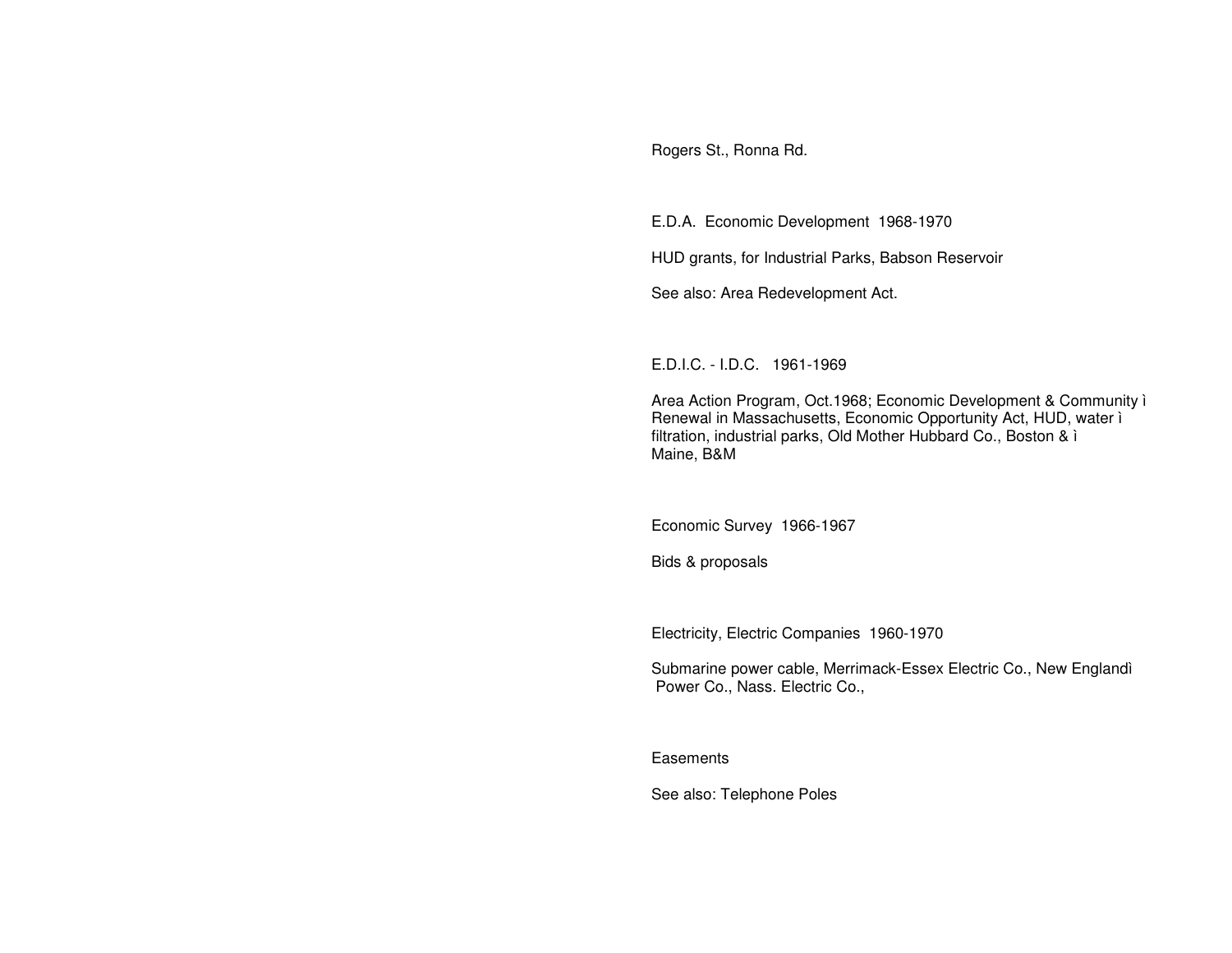Eminent Domain, see Appraisal of Property, Land, Dogtown

Engineering see City Engineer

Essex Gravel Pit 1957

Bids

Fallout shelters 1969

43 Langsford St. (denied)

See also Civil Defense

Fees 1956-1969

Fence Viewers 1957

98-100 Prospect St.

Ferry, Gloucester to Nova Scotia 1962-1971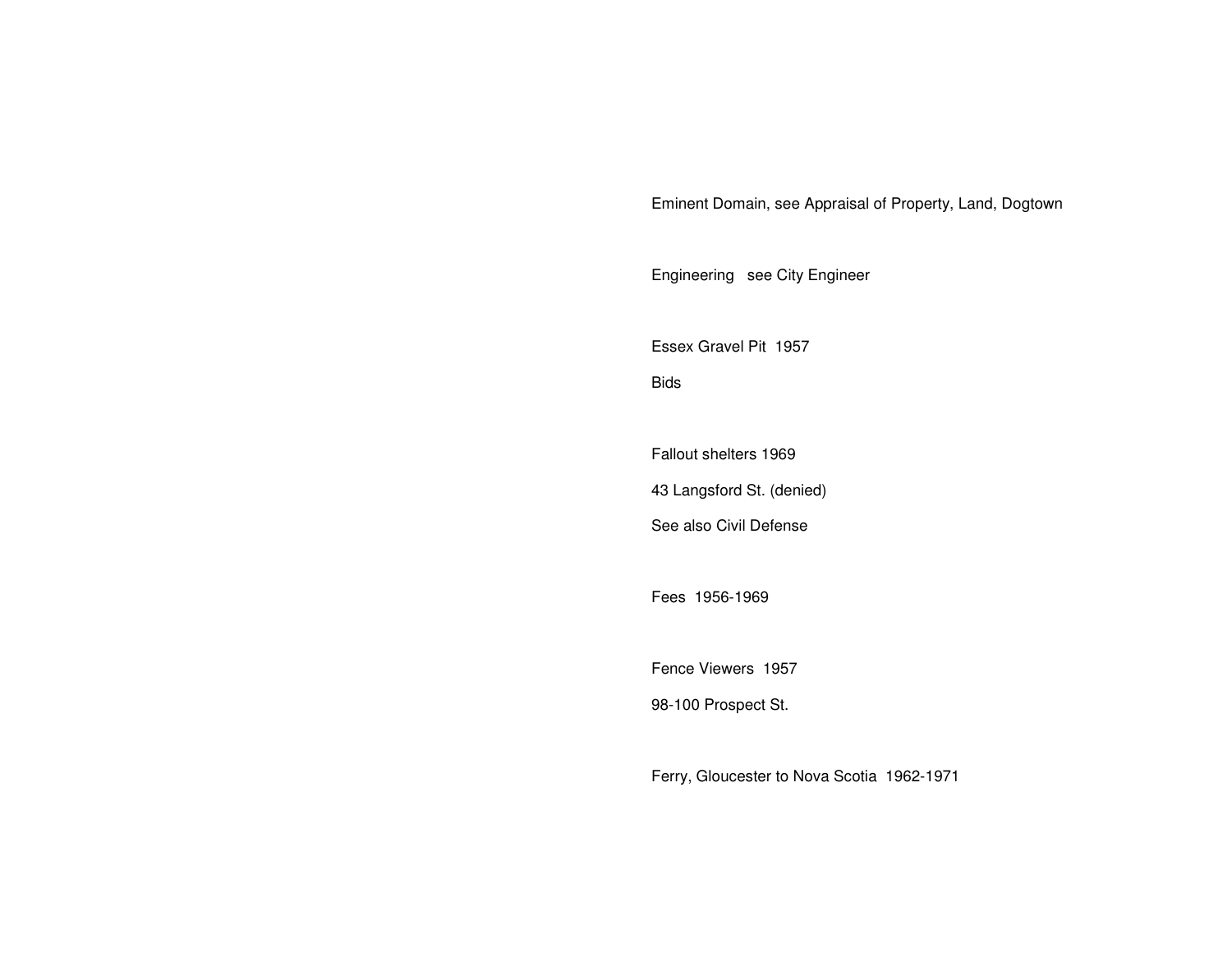Advertisements, brochures, petitions, studies, surveys, ì newspaper articles

Festival of the Arts 1955-1961

Programs, Cape Ann Symphony Orchestra

See also: Carillon

Films, see Motion Pictures

Fire Alarm 1963-1965

Fire whistles

Fire Department 1955-1971 (2 folders)

Chester Wonson, Carlton Ekborg, Forest Wardens, Scuba Diving & ì Boat, appointments, hydrants, inspections, forest fires, ì Dogtown, fire prevention, West Gloucester, Bay View, Linsky ì Brothers.

Fire Towers

Riverview 1961; Mt. Ann 1965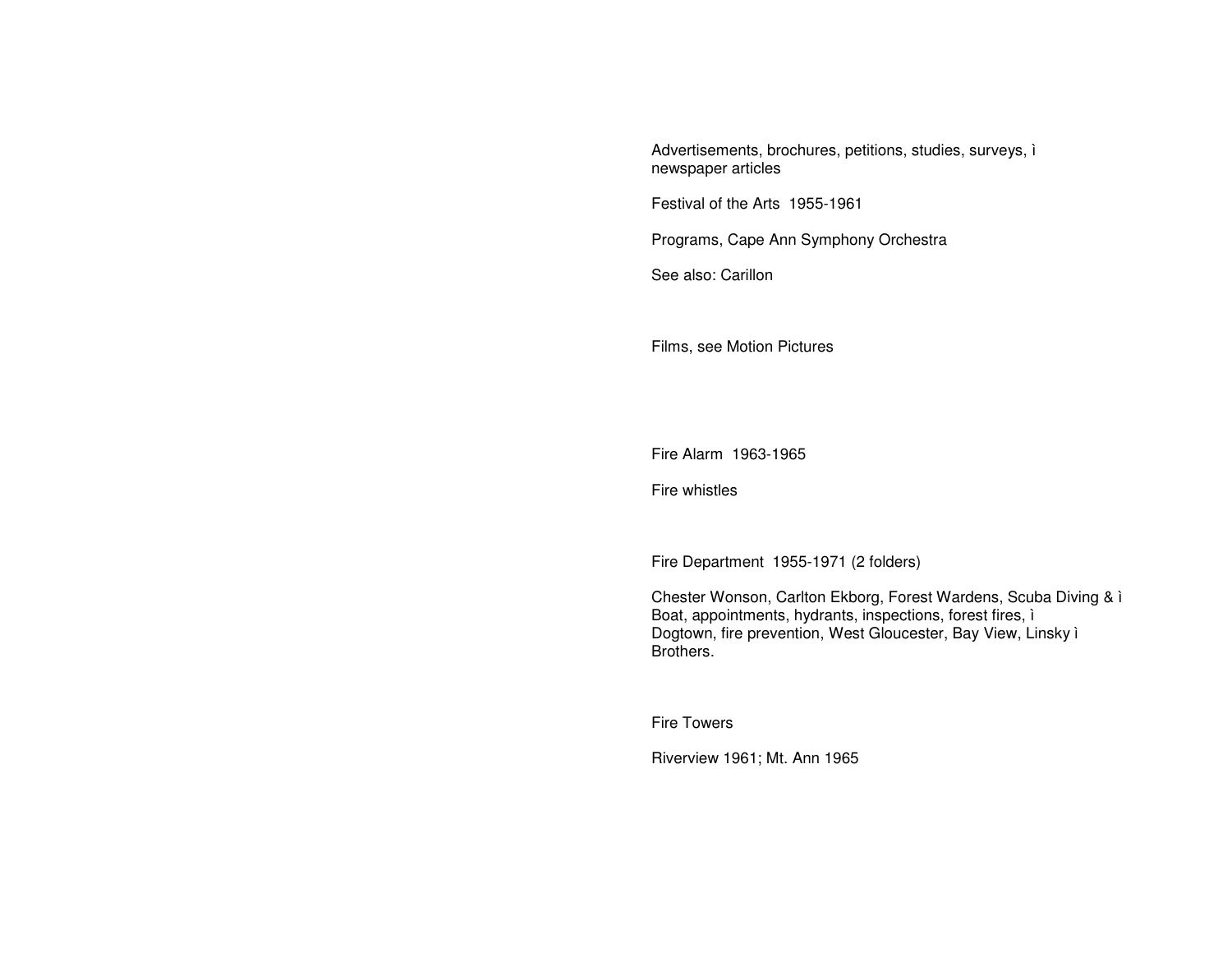Fireworks, see Parks & Recreation

Fish Pier 1952-1970

Odors, Dehydrating Process Co. Court case

Fisheries, legislation 1955-1970

Fisheries Commission 1955-1971 (3 folders)

Correspondence, surveys, some minutes, Fish Expositions, fish ì auction, Russian trawlers, catches.

Fishing Boats & Captains 1956

Flume Road 1970

Apartment, housing.

Forestry, Trees, Forest Warden 1954-1968

Dutch Elm Disease, planting trees, pest control spraying, ì ragweed.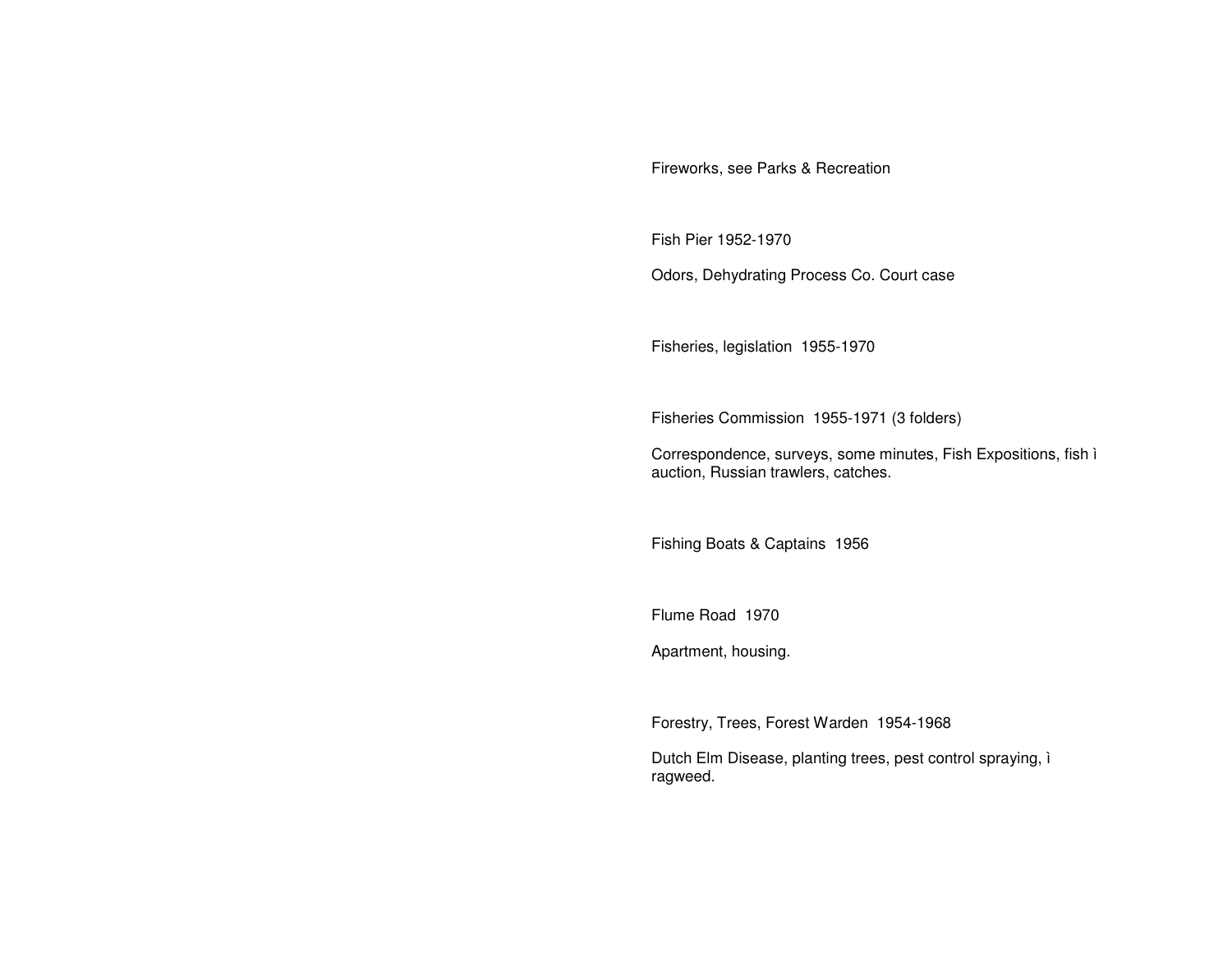See also: Pest Control

Fort Square 1962 Traffic, congestion, Commercial St.

GAR Hall 1956-1971

Girl Scouts 1956-1969

Parsons School, Camp at Lily Pond, Drum & Bugle Corps.

See also: Scouts

Gloucester Autobus Co. 1954-1964

Gloucester Housing Authority 1954 - 1971?

Land takings: Maplewood Ave, Riverdale Park, Urban Renewal, slumì clearance, Lincoln Ave., Oval, Burnham St., bulldozers, i Elderly, Annual report 1959-1960, Contracts, proposals, Poplar i St., Connector road - 128 Circle - Poplar St., correspondence, i Vincent Cove, agreements, grants, Workable Program, Mass. i Housing Finance Authority HFA, Citizens Advisory Committee, i Operation Breakthrough.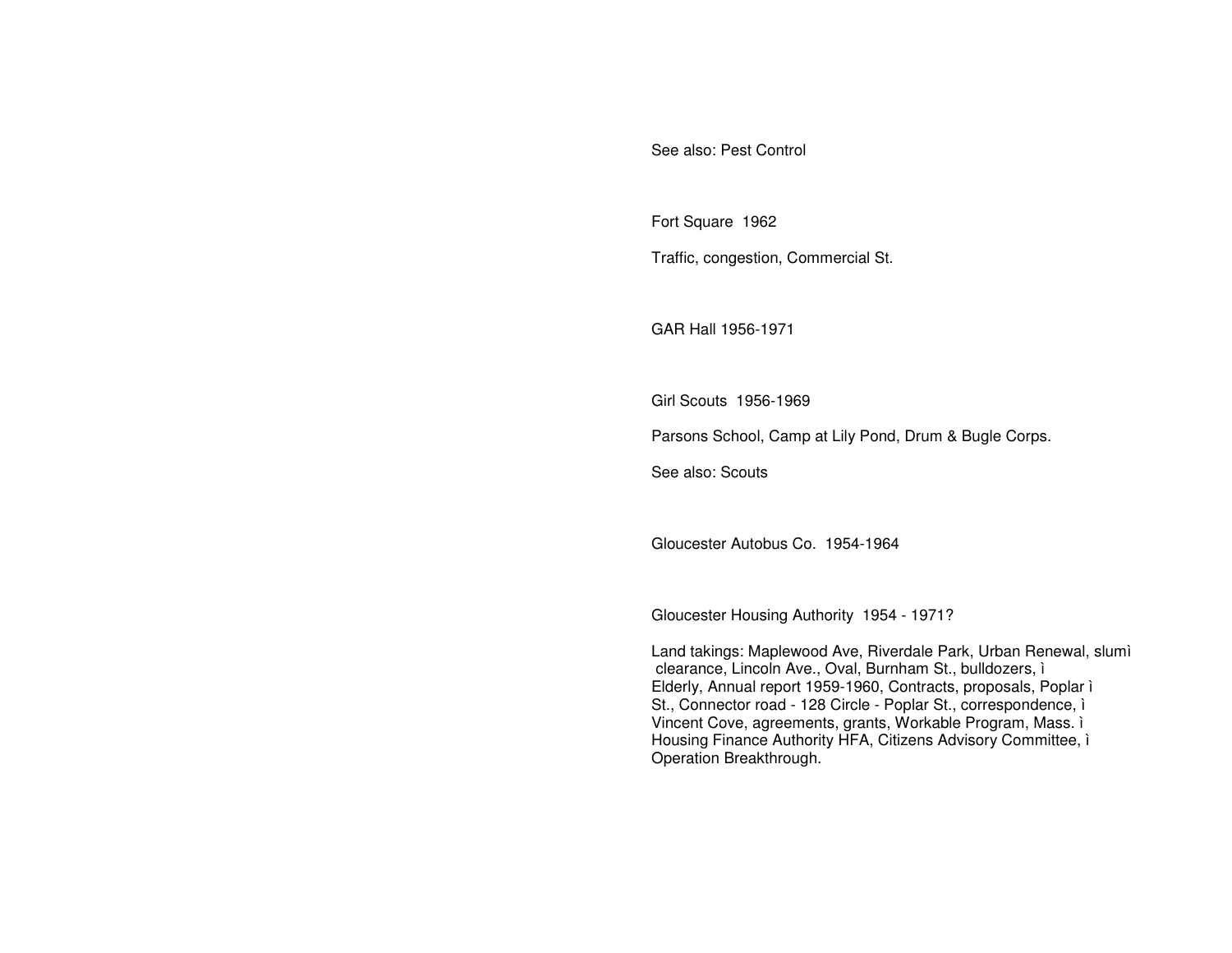Goose Cove Reservoir 1963-1971

Project APW Mass 14-9, stocking with fish, Peter Lurvey ì property.

Goose Cove Causeway 1960-1962

Gorton Corporation 1969-1970

Rogers St. Buildings

Grant Circle see: Rte 128 & Extension

Greenheads, see Pest Control

Grove St. 1971

Harbor 1955-1979

Maps, Dog Bar Breakwater, Dredging, State Fish Pier, IDC, ì Tariffs, Annisquam, Lobster Cove, Moorings, Shipping Terminal, ì Chap.91, hulks, National Rivers & Harbors Congress, Harbor ì Rehabilitation, Desalination, Navigation Survey, Army Corps ofì Engineers, Port Authority Study Committee, Flood Control, ì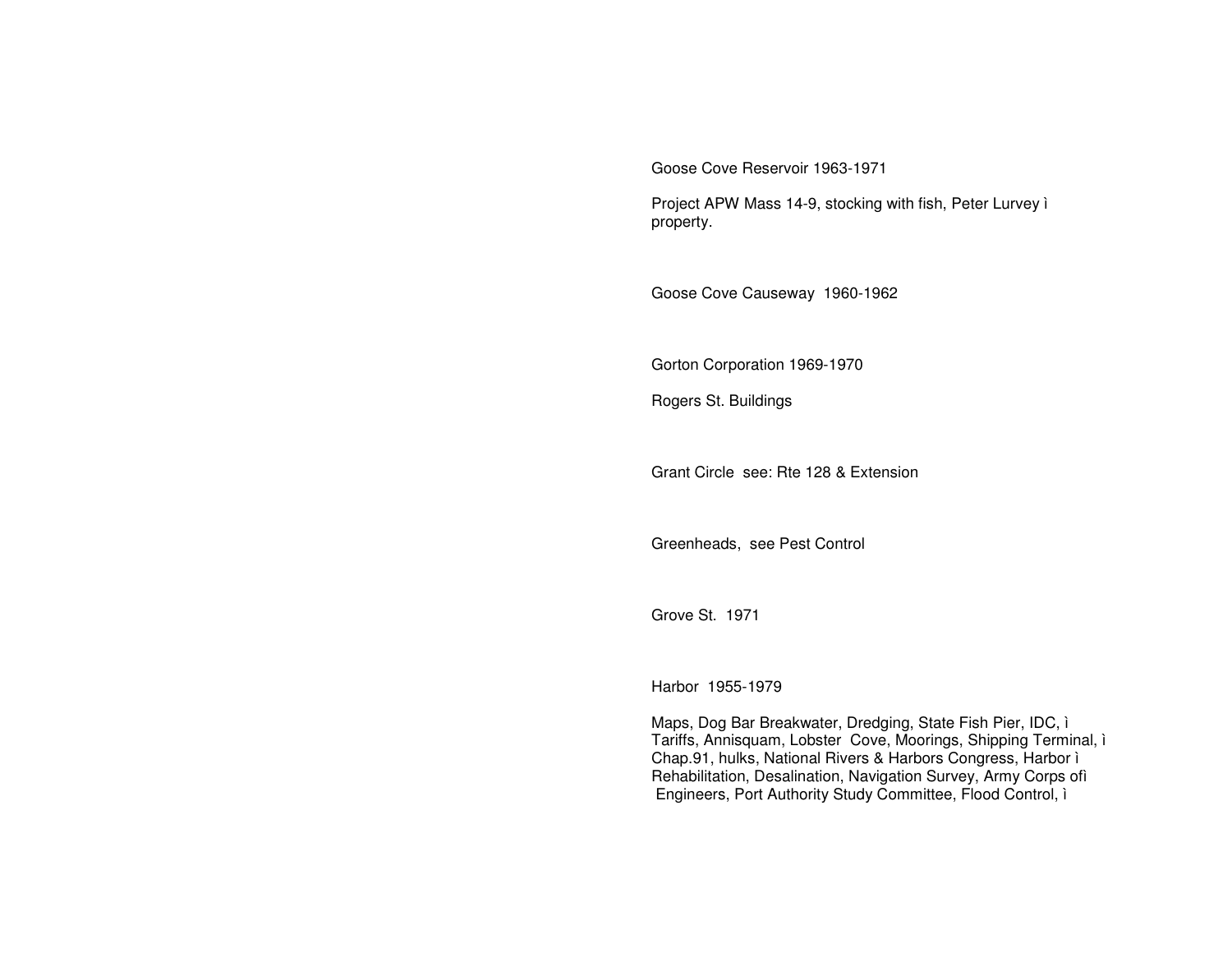Yachts (lists of), ordinances, Harbormaster, waterfront ì properties.

See also: Blynman Bridge, Chap. 91, Dredging, Seawalls, Hulks

Harbor Police 1965

Police boats.

Harbor Pollution 1954-1971

Dumping, air pollution, odors, fish scales, property owners, ì Harbor sanitation, complaints, legislation, incinerator, fish ì processing, Gloucester Harbor Rehabilitation Committee, sewers, ì seagulls, Lipman Marine Products, fishmeal, police reports.

Highways 1953-1971 3 folders

Petitions, repairs, signs, public & private ways, drains, ì sidewalks, reprimand, discontinuances, legislation, maps.

see also: Street, .Chap. 90

Historical Commission 1968-1970

Minutes, correspondence.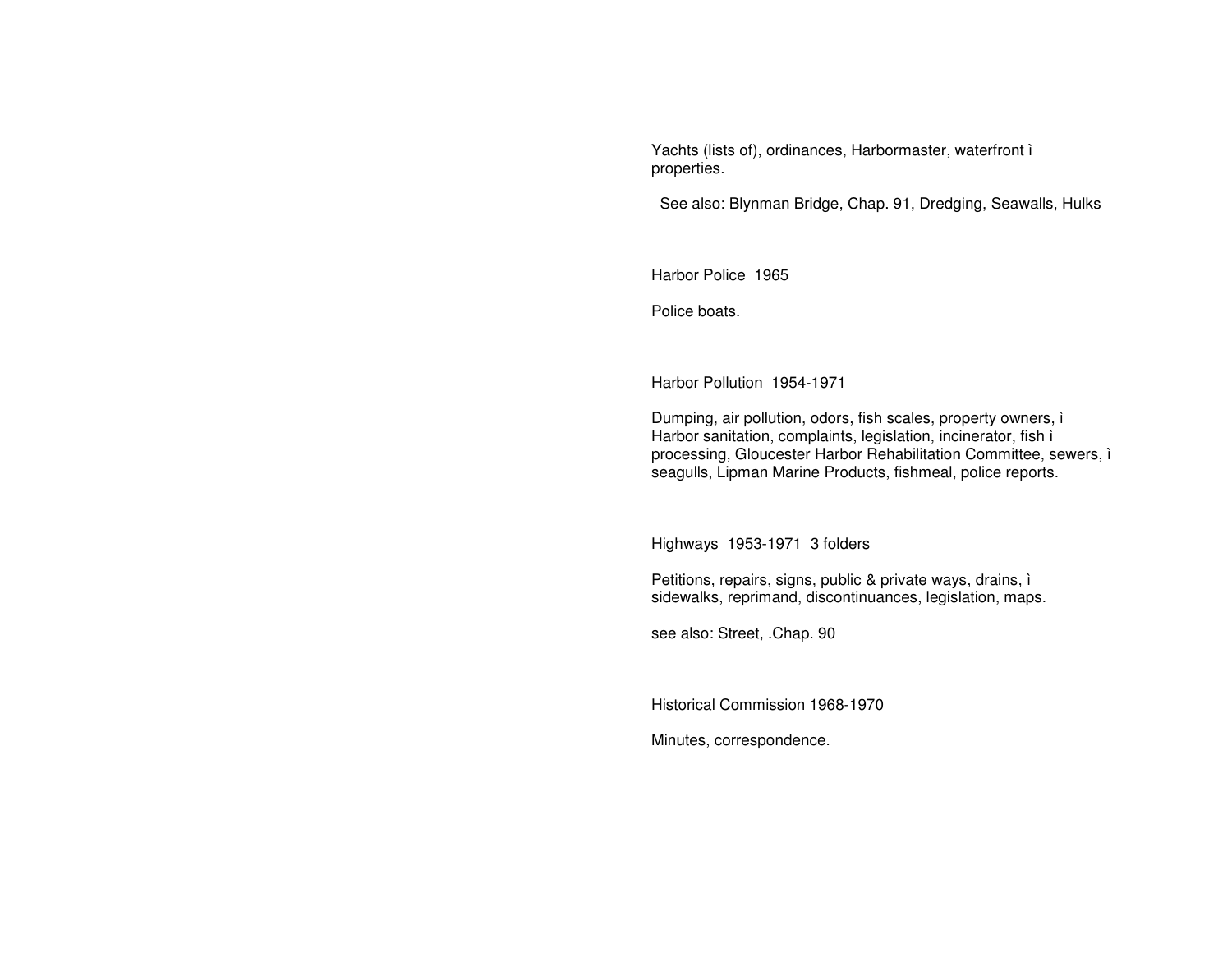Hulks 1956-1962, 1971

Removal of hulks, sunken vessels, often listed by name, from i harbor.

see also Harbor, Chap. 91

Hunting 1954

Letter about statues and penalties.

Huntress Home 1874-1970

See also: Action Inc.

Industrial Parks 1952-1974 (4 general folders; 7 individual i folders)

Rules and regulations for land subdivision, Industrial i Development Commission, Capital Improvement Program, minutes i correspondence, IDC, E.D.A.

1. BOMCO

2. Blackburn (and Cape Ann Medical Group)

3. Causeway St.

4. Fernwood

5. Kondelin (Cape Ann Industrial Park, Lily Pond, Magnolia ì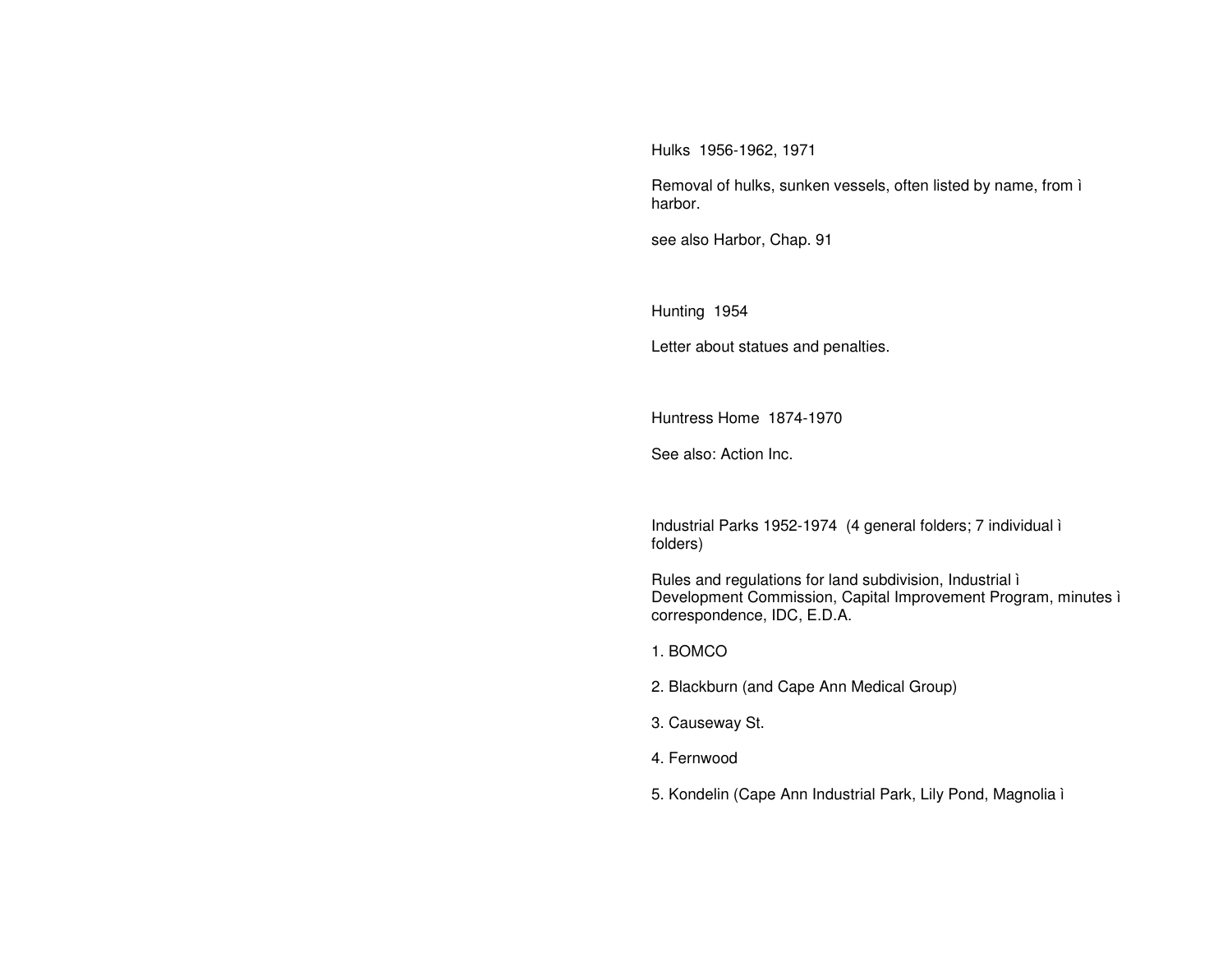Avenue, Boston & Maine sales)

6. Morse (Pond Road)

7. Ideas for other parks: Helioport, Cherry St., Concord St., ì Sargent St., Gloucester Ave., Park land near Blackburn ì Circle, etc.

See also: Land sales

**Incineration** 

Brochures, plans

Insurance 1956-1970

Public property, medical, inspections, City Hall

Job creation, see Action Inc.

Juvenile Delinquency 1968

Land Sales 1954-1970

Morton Land, Rosenbloom, Magnolia Ave., East Gloucester, High ì Popples Road, O'Donnell-Usen, Colby Land, Poplar St., Davis ì Bros., Grove St. (Nally), Al Chisholm, Mt. Pleasant, & others ì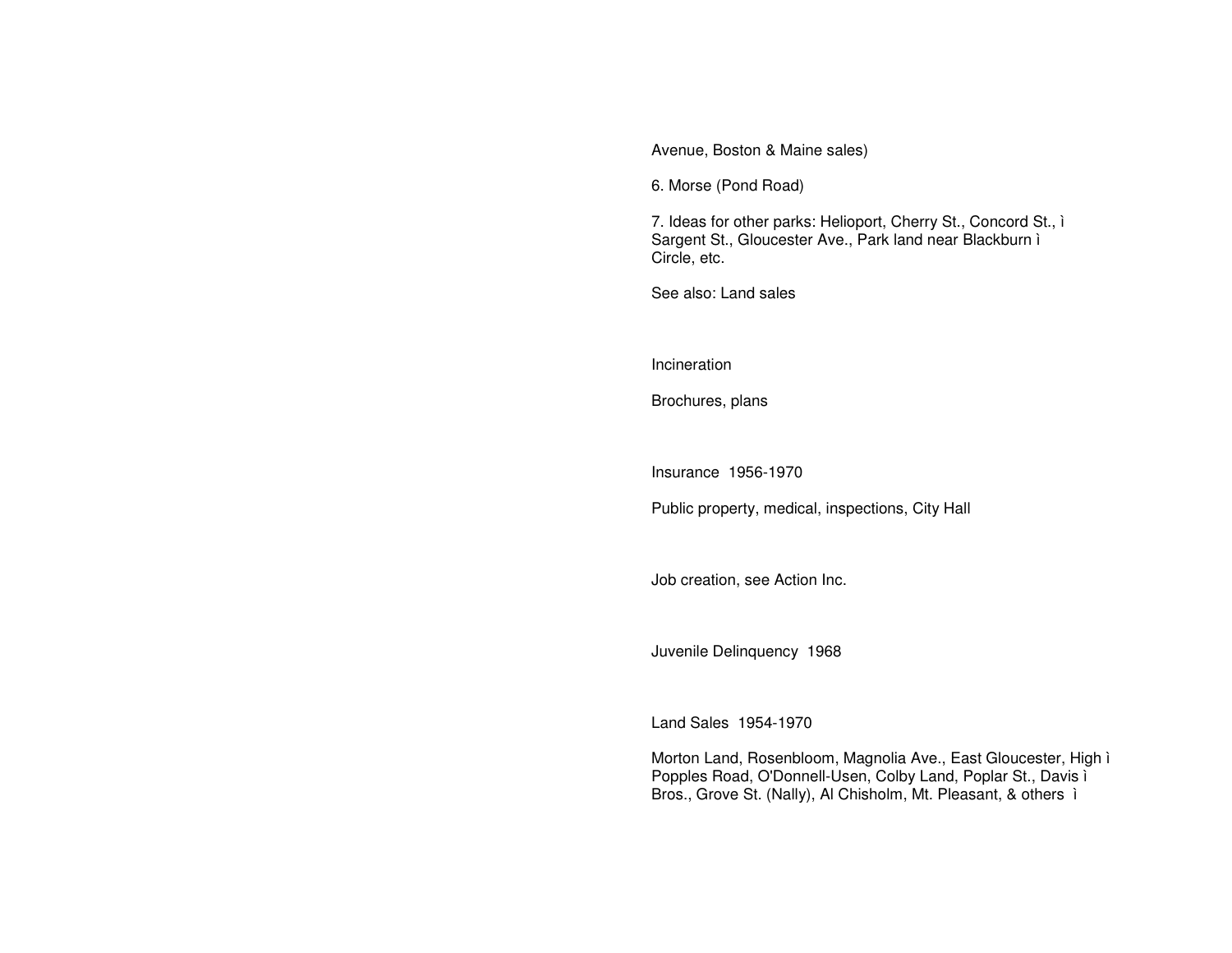Sale of City-owned lands, eminent domain, takings, public ì auctions, unknown-owner property list.

See also: Appraisal of Property; Essex Gravel Pit, Land Taking,ì Eminent Domain, Public Property, Industrial Development ì Commission

Landfill 1957-1974

Dump, sanitary landfill, rubbish, contracts, ordinances, ì complaints, rats.

Landings, Public, 1957-1969

Folly Cove, Hodgkins, Cove, leases, Skindiving, complaints.

Lanes Cove 1962-1969

Lane's Cove Pier Co., Public access.

Leases, 1968-1969

Commercial St., Gloucester House Restaurant.

Legislation, 1969-1971

Tax reform, autographs of legislators.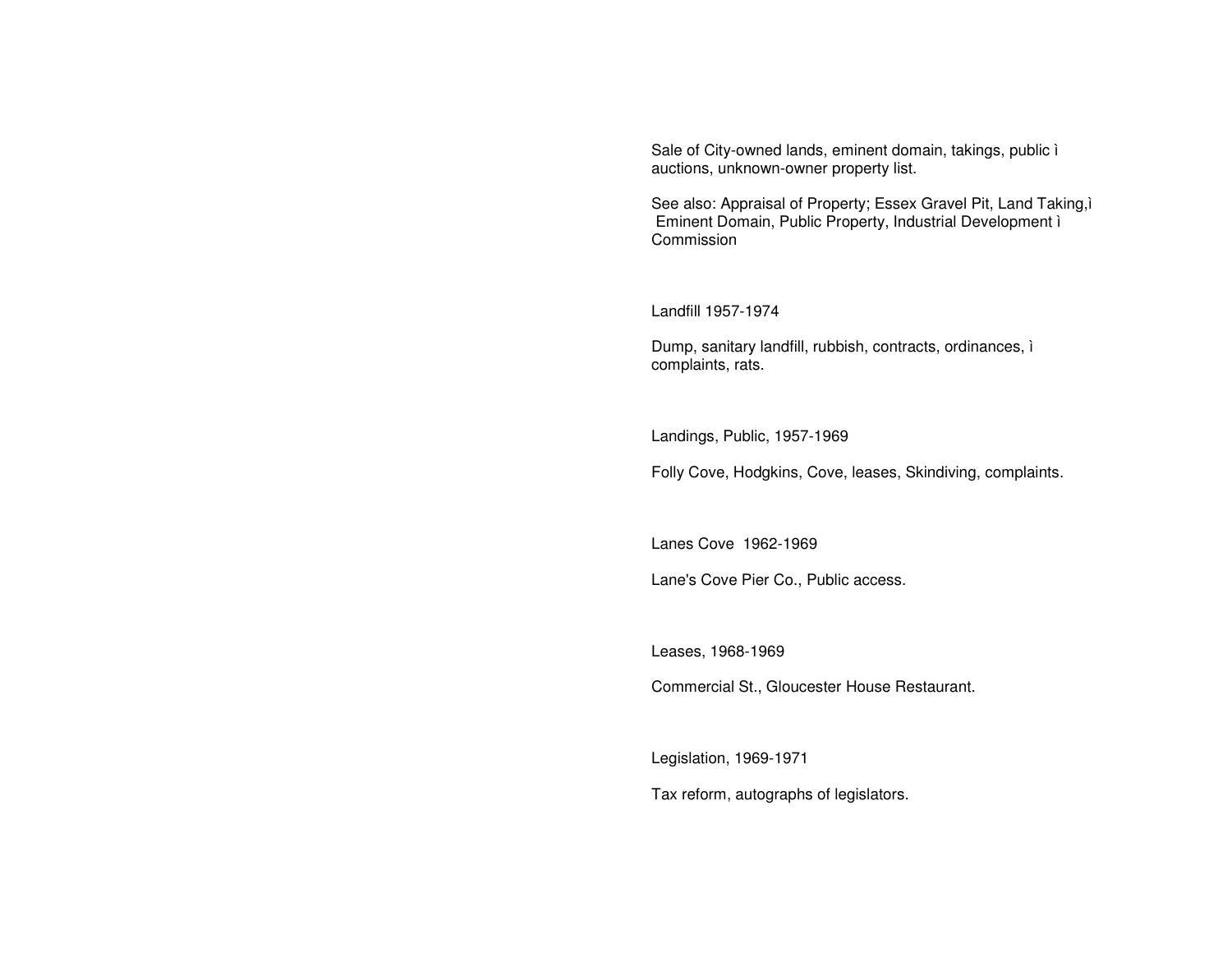Library, see Sawyer Free Library

Licences, see Fees

Licensing Board, 1954-1968

See also Fees.

Private Clubs, Fish traps, liquor, gaming & amusement devices, ì business, ordinances, complaints (Shore Manor), minutes ì 1965-1964.

Lipman Marine, see Harbor Pollution; IDC, Magnolia.

Litter, 1968-1972

Rubbish removal, containers, cleanups, Dogtown.

Lobster Cove Bridge, see Annisquam Bridge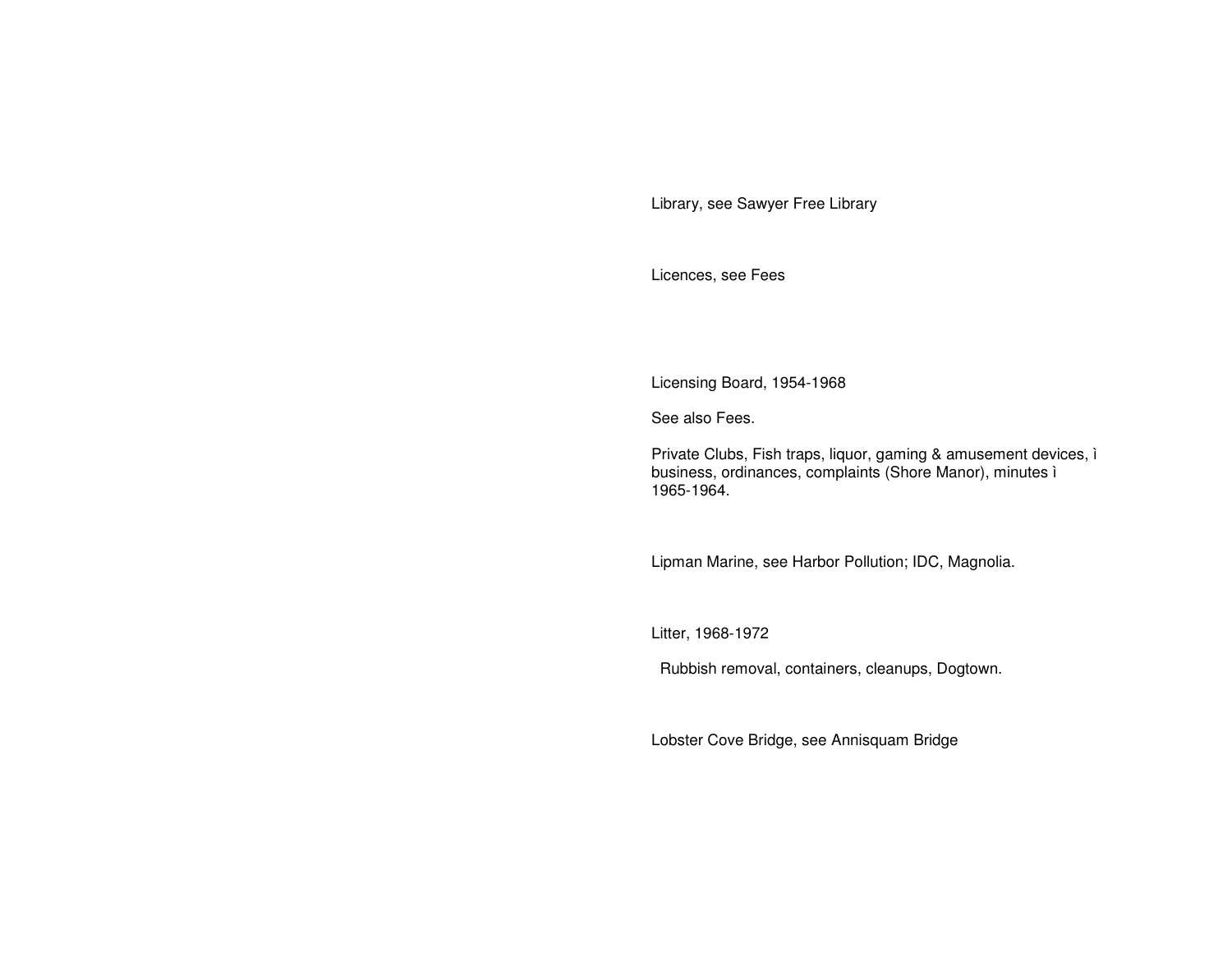# Magnolia Community Association 1962

Magnolia Industrial Park, see IDC

Main Street Business Reports 1970

Manpower Act 1969-1971

Mapping, 1958

The 40,000 series maps.

See also: Aerial Survey

Marshlands, see Wetlands

Massachusetts, Commonwealth of, 1960

Antitrust actions. Asphalt, electrical companies, retail price ì index, HUD, local aid, tax program.

MBTA, 1964-1971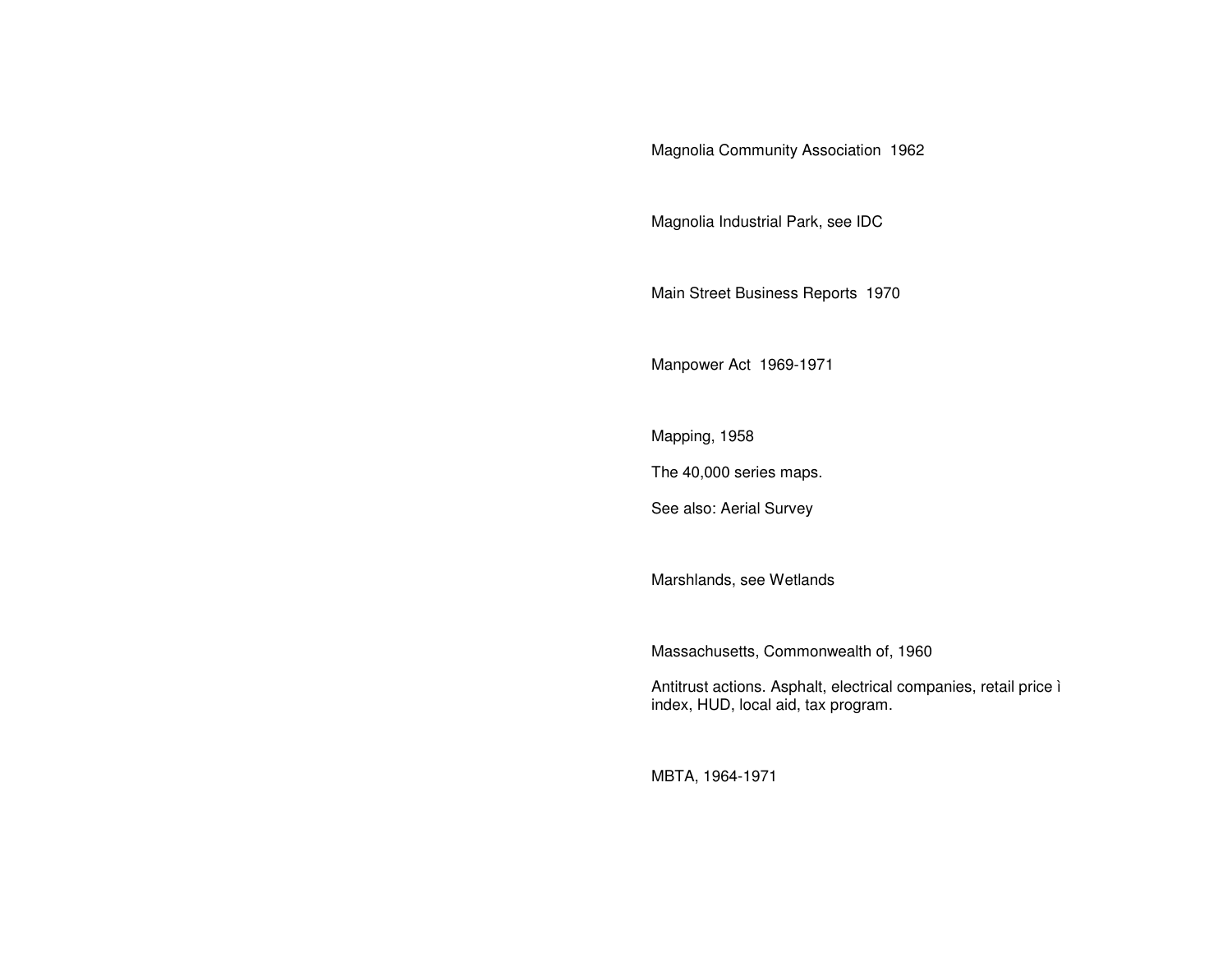See also, Boston & Maine

Bus routes, public transportation, train service, ordinances, ì agreements.

Mass. DPW, 1969

Highway and transit program.

Massachusetts Electric -- See Electric

Mass. League of Cities & Towns, 1957-1971

Public authorities, report by H. J. Lewandowski, Acts, ì Constitution, newsletter.

Mass. Mayors Association, 1959-1971

Newsletters.

Mayor, 1962-1963

Correspondence, USS Joseph K. Taussig, requests, invitations.

Metropolitan Area Planning Council, 1969-1971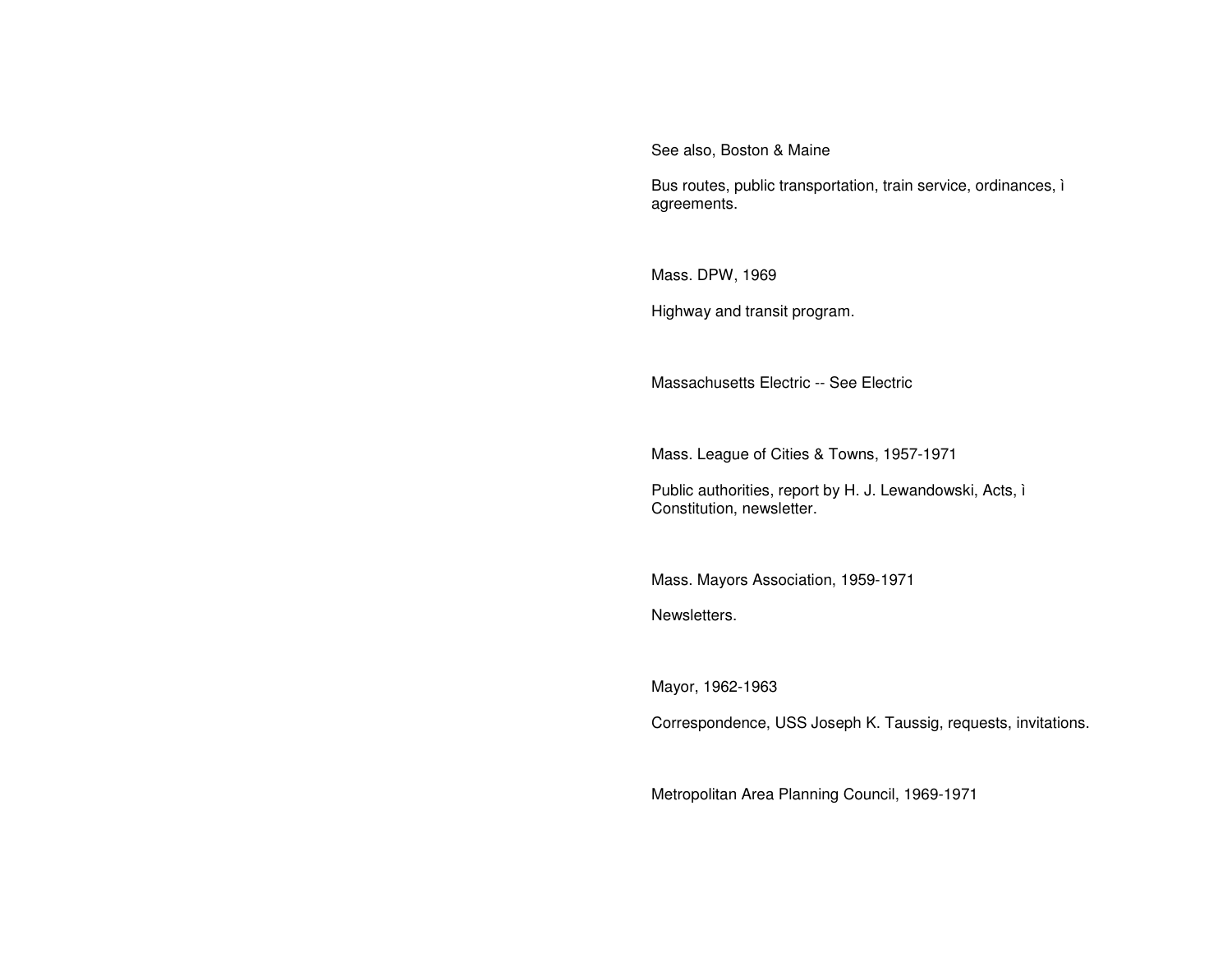Newsletters, papers, legislation, housing, census, solid waste ì disposal, Federal funds for development.

Mileage Allowance Study, 1970

Milestone Foundation 1967

Alcoholism.

Mill River, 1962-1970

Sluice gate, waterways, Mill Pond, Bridges.

See also: Waterways

Mobil Oil Corp. 1968.

Washington, Rogers & Main St.

Mosquitoes, see Pest Control

Motion Pictures, 1971 Wingspan Productions, Good Harbor Beach.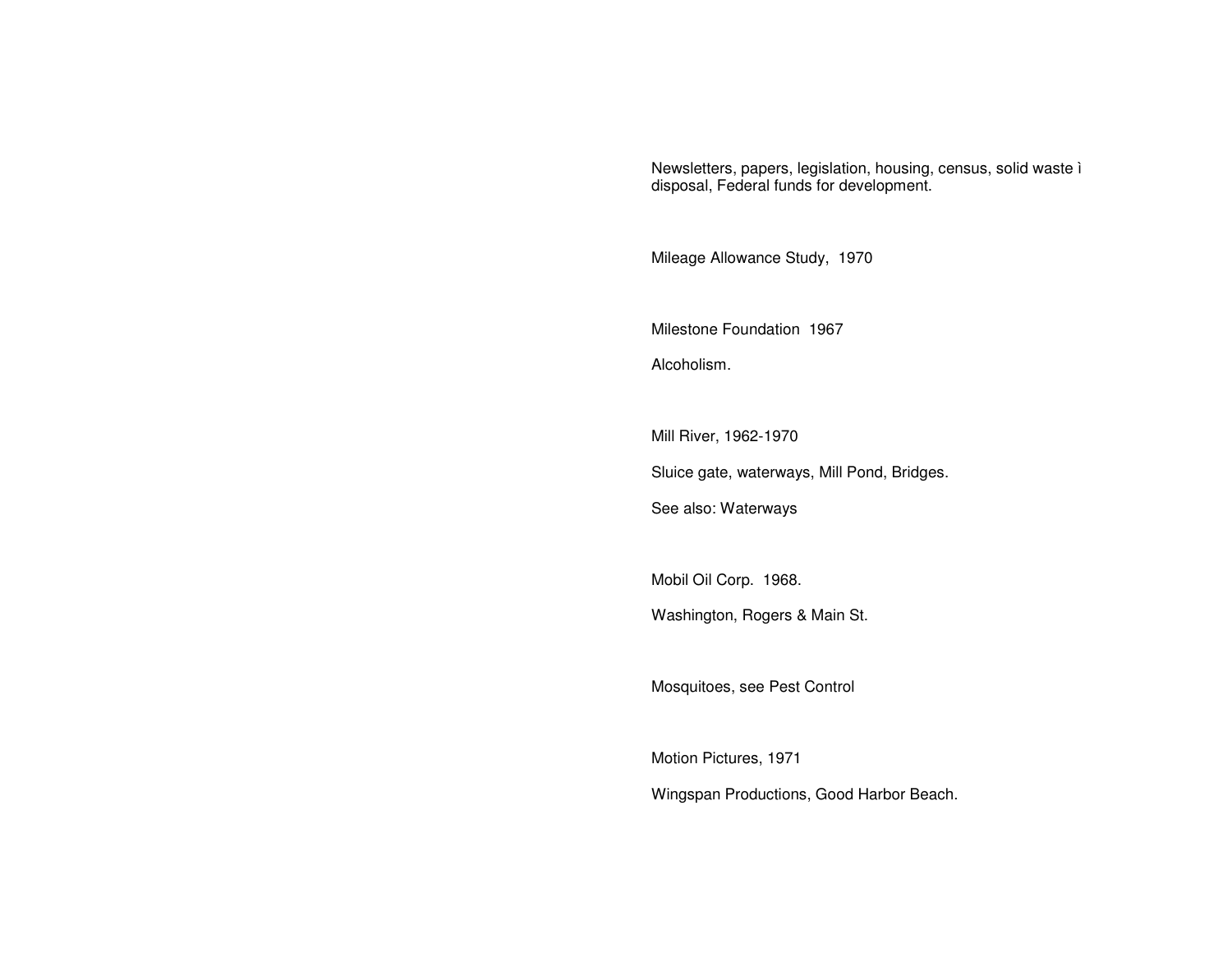Motor Vehicles, 1957-1971 Lists of City vehicles.

Movies, see Motion Pictures

Municipal Bonds, see Bonds

Municipal Needs, 1961 Lists, Act for Regional Municipal Federations.

NASA Space Center, 1965 Magnolia Industrial Development.

Newell Stadium, 1960-1970

Bandstand, baseball, stands & bleachers.

Niles Beach, 1962-1969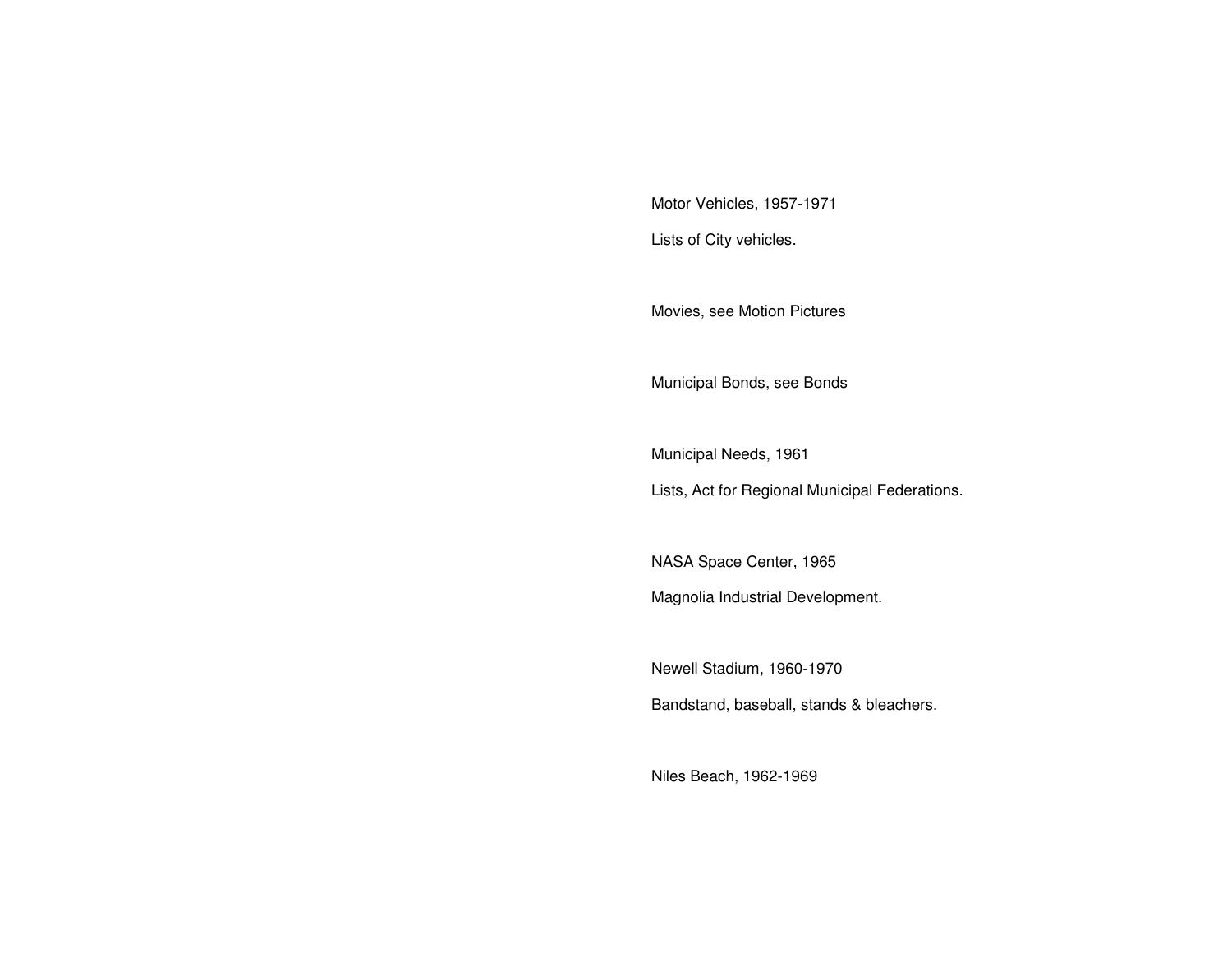#### see Beaches

Niles Pond, 1956

Public use.

Nuclear Power Plant 1959-1971

Nuclear reactor, West Gloucester, Thompson St., Bray St., ì Questionnaires.

NUVA 1969-1972

Cape Ann Children & Family Center, Drug Rehabilitation, drug ì abuse programs.

Off-Street Parking: see Traffic & Parking

Open-Space Land 1961-1970

Urban Renewal, acquisition, laws, community development

Overall Economic Development:

see EDA, IDC, EDIC, Industrial Development & Area ì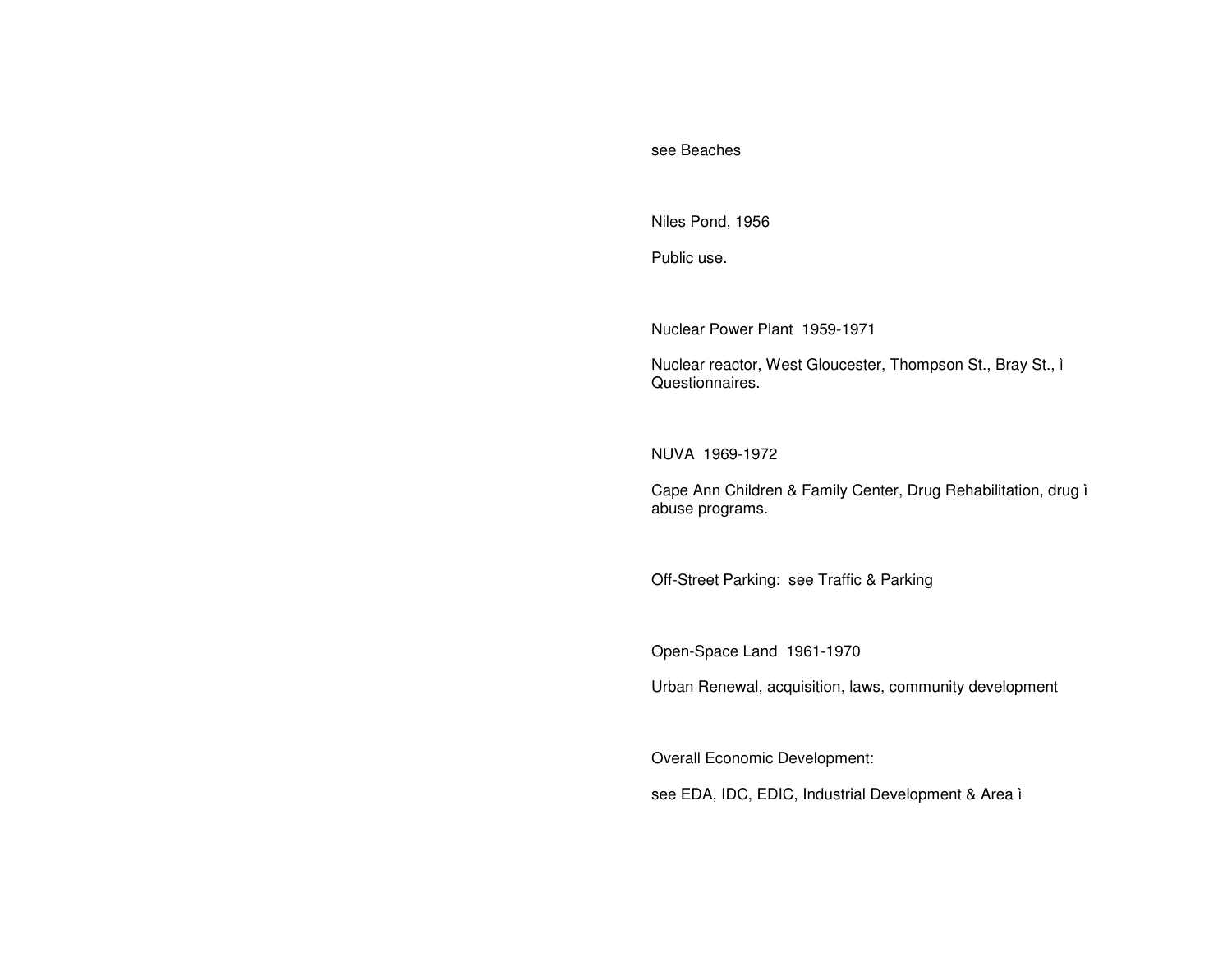# Re-Development.

Parking: see Traffic, Parking & Safety

Parks, Playgrounds 1954-1971

Coasting, sledding, ballparks, baseball, basketball, football, ì roller & ice skating, concessions, correspondence, ì complaints, specifications, regulations, petitions, Lanesville ì Community Center, fireworks, fishing on Stacy Boulevard, ì tennis courts, bowling alleys, Billy Graham crusades, sailing, ì Fitz H. Lane park, Study of Fields and Playgrounds.

Separate folders: Stage Fort Park, Ravenswood Park.

Peace Corps 1967

Pensions 1964

Five individual's records: Amaral, Bauman, Dunn, Mehlman, Shaw.

Perambulations 1956-1964

Essex boundary.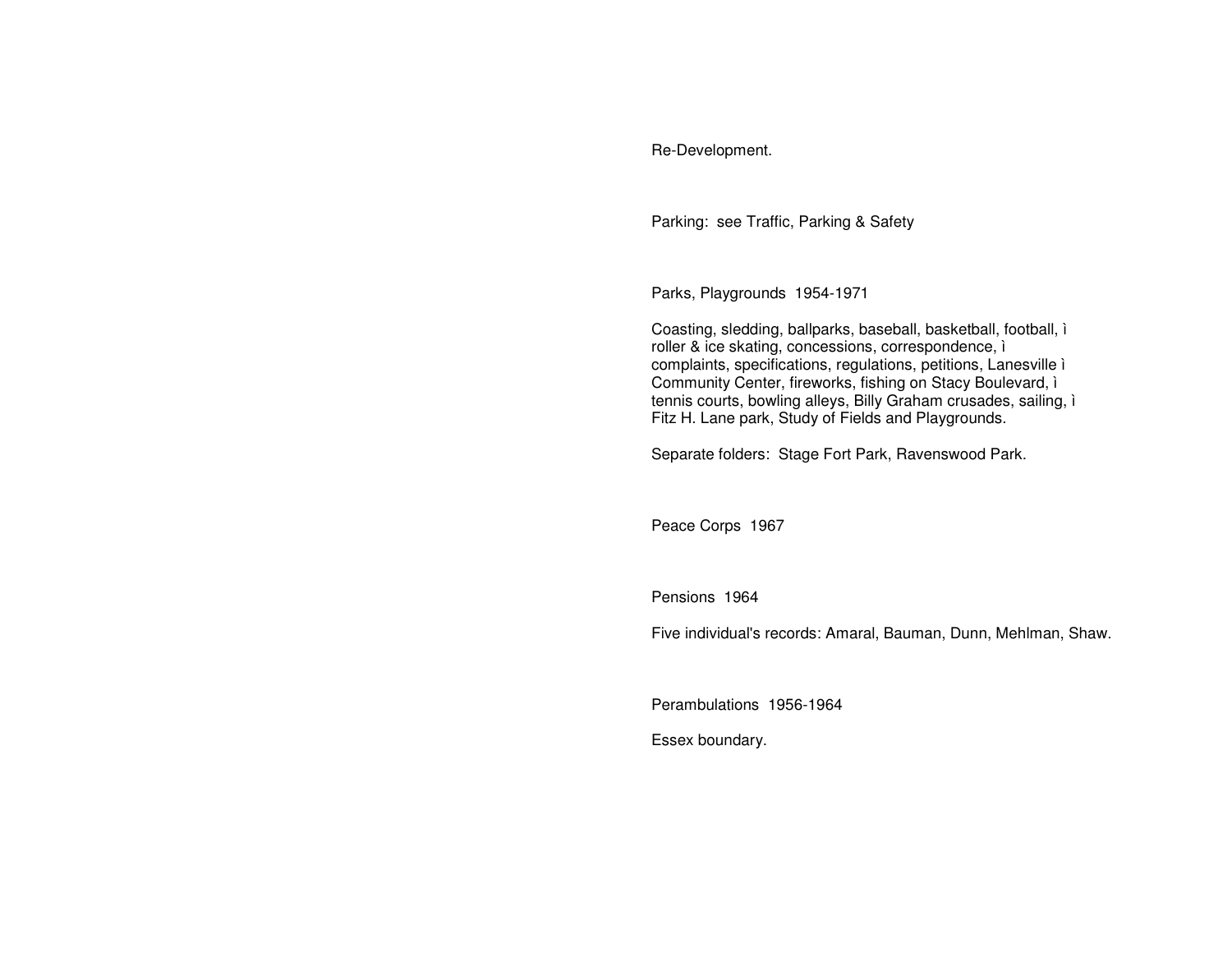Pest Control 1954-1971

Spraying, mosquitoes, gypsy moths, tree wardens, greenhead fly, ì ditches, Wingaersheek, Dutch elm disease, insects, Baytex, ì legislation, weeds.

Planning Board (3 FF)

1957-1961 Minutes, reports, Plan E., Safford, Lamb, master ì plan, subdivision rules, zoning.

1963-1964 minutes, appointments, Boston Regional Planning ì Project, zoning, maps.

1968-1971 zoning, Philip B. Herr, Some Effects of Gloucester's ì Resistance to Change, Three-year comprehensive planning ì program draft, Open Space & Recreation Study, Action Inc., ì proposed subdivision regulations, mobile homes, soils survey, ì Arnold L. Morton, Industrial parks, trailer trucks.

Police Boat, see Harbor Police

Police Dept. (7FF) 1954-1974

1954-1956 Rules & regulations, reports, informers, suspensions,ì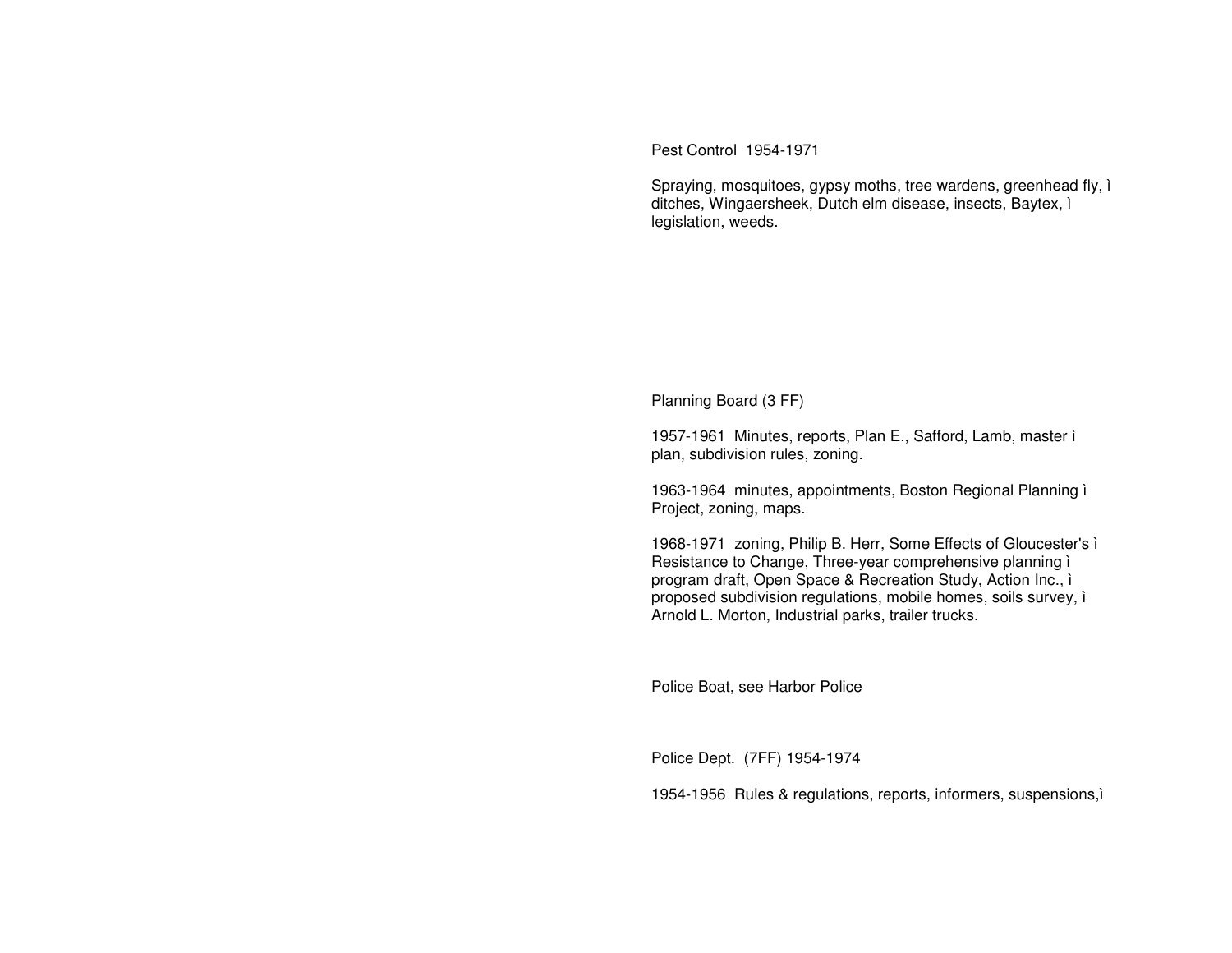complaints, cat clubs, rumors, pistol range, hearings i (Coull), letters from Mrs. Lemuel Firth.

1957 officers, deaths, cases, vacations, complaints, juveniles, i Donald M. Powers case, Robert E. Cronin case/petition, i police station report, Duncan St., gambling.

1958-1962 officers, gambling, firth, Cape Ann Manufacturing i Co., theft, petitions, taxis, Lanesville, Lanes Cove, Mehlman, i Charles A. Lindberg case, Plum Cove ice skating, Edward L. Rowe,i Richard Dench, complaints, Roy G. Coull.

1963-1964 Dench, bomb calls, stones, Civil Service forms.

1965-1968

1969-1969: Collective bargaining, uniforms, salaries, Cape Ann ì Sportsmen Club, Inventory, Pistols, Omnibus Crime Control, i Bomb scare - Beeman school, Activity reports, vandalism (E. i. Glou), Scrambler.

1970-1974: Ambulance accident Concord St., Highway safety i Project Grant, K-9, Selective Enforcement Project, Radar, i narcotics squad, firearms, Mormons, Accident Lanesville, Stolen i goods, secondhand shops, rape case, DelTorchio case, Vietnam i Vets, Mobile radios, Frances Johnson case, reports of crimes, i grants (police & sewer).

See also: Traffic & Parking

Police Reports (crimes) 1956-1970

Monthly crime statistics (some weekly)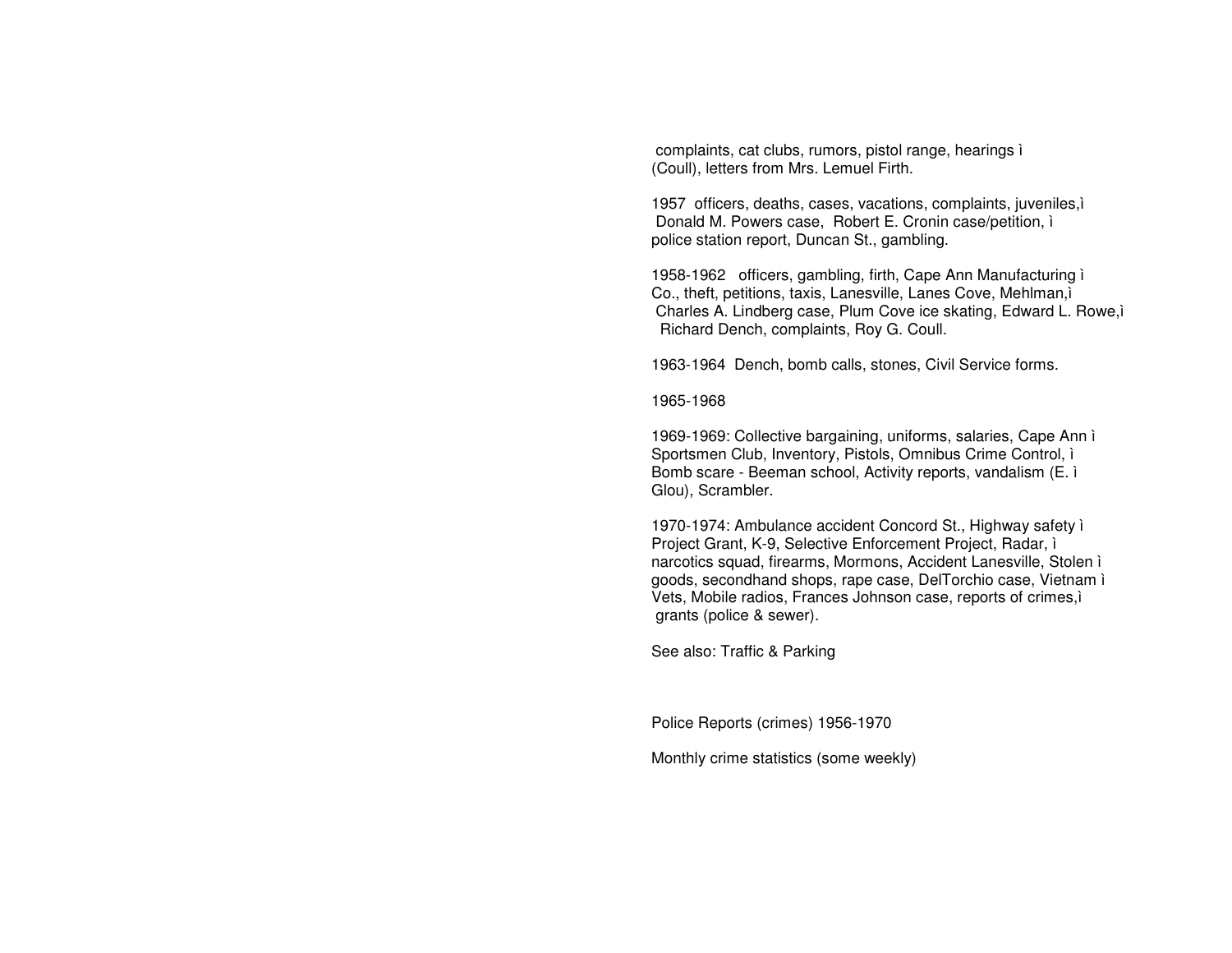Police Station (old & new) 1962-1971 Plans, drafts, legislation.

Pollution, see Harbor Pollution, Air Pollution, Water Pollution

Port o' Gloucester Sea Products Corp., see Action, Inc.

Post Office, see also Annisquam

Poverty Programs, 1959-1965

Telegram, War on Poverty

See also: Community Action

Private Ways, see Highways

Project NUVA: see NUVA

PTA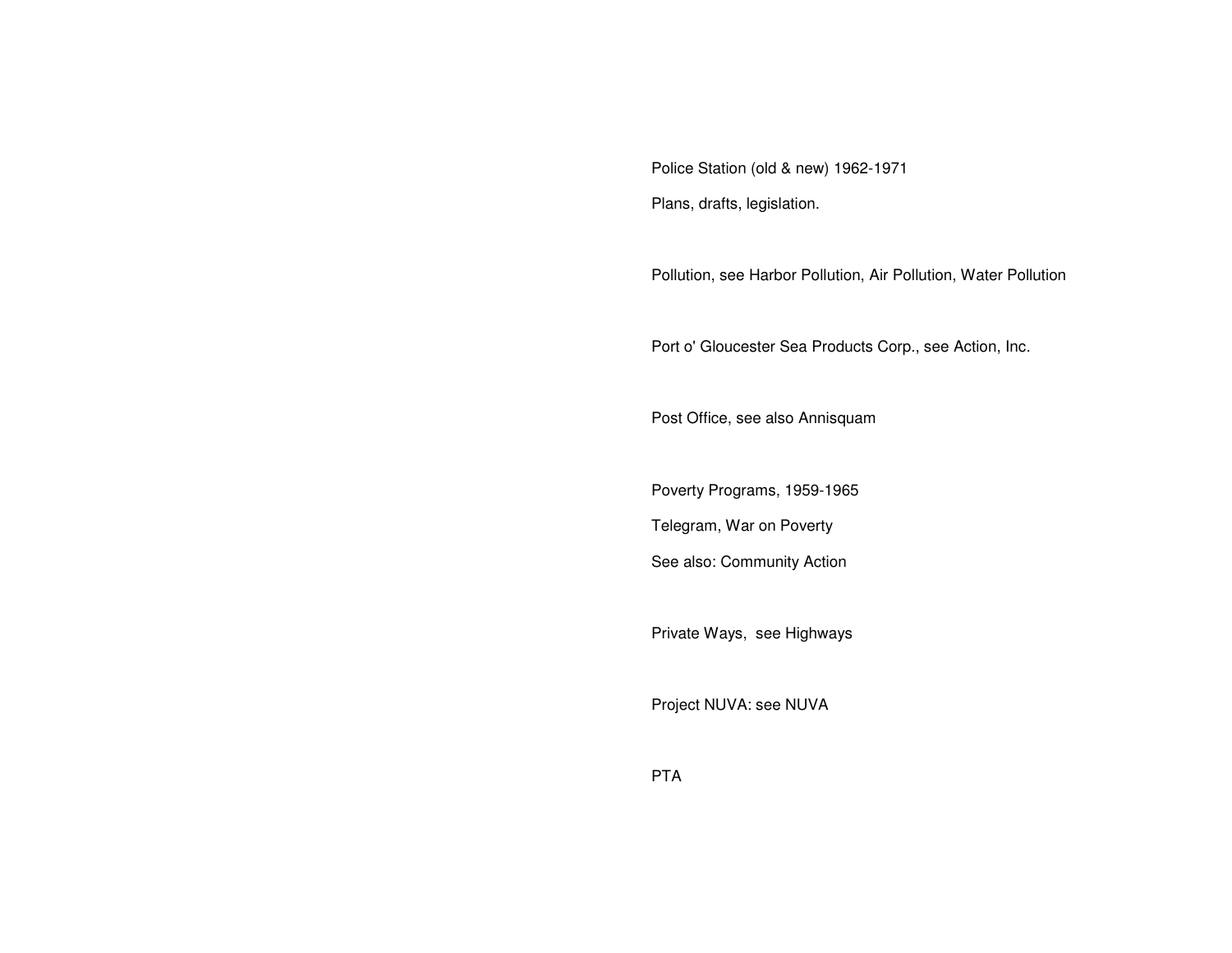Parent Teacher Association, Ipswich Bay PTA, Summer program, i youth, Lanesville, crossing guards.

Public Landings: see Landings; Annisquam.

Public Property, 1954-1974

Public buildings, junk, tax possession sales, Riverdale Athletici Club, Engine House, Plum St. School, Spanish War Hall, DAV, i GAR, Painting, Legion Hall, Fitz H. Lane, 46 Taylor St., CA i Pigeon Racers, Riverdale Community bldg, 24 Elm St., Essex ì County property, Land near City Hall, Walker Hancock, Pearce, i Mallochs, Tidewater, Railroad&Maplewood, Red Cross, Poplar St., i National Guard, Hodgkins Cove, Committee on City-owned Land i report 1967, 54 Fort Sq., 11-85 Commercial St., Bomco, Grant i Circle, Linsky, Mill Pond School, Mass Electric, Wallace Pond, i Addison Bray, Frontiero-Commercial St., Strong, Perkins St., i 45-49 Concord St., 69 E. Main St., Reeds, Emergency lights in i City buildings, Linwood Place, Emerson Ave., Infirmary, i Almshouse, CA Manufacturing So., City Farm, Cleveland Place, i Water Department Building, 10 Procter St., New Way Lane, Garvey, i Hartz St., Main St. Planters, Garden Council, Hesperus, i Manchester line, off Mt. Pleasant, Schools, 4 Bass Ave., Arnold i Morton, 128 Extension, Poplar Park, St. Pierre, Smith St., i Section E, O'Donnell, G.V. Cream jr., Clayton Brooks, Hilltop, i Valley, Dykes, Haskells, Neptune Place, 582 Essex, Pond skating, i Gale Rd., Nipnet, Waban Rd., Oliver Lane, Uncas Rd., Stacy i Boulevard, Lighting, Insurance for City Buildings (list), i Inventories of equipment, Marble Rd., Bernard Sova, Glenmere i Ave., 342 Essex Ave., Bradley Thurston, Leonard Crask painting.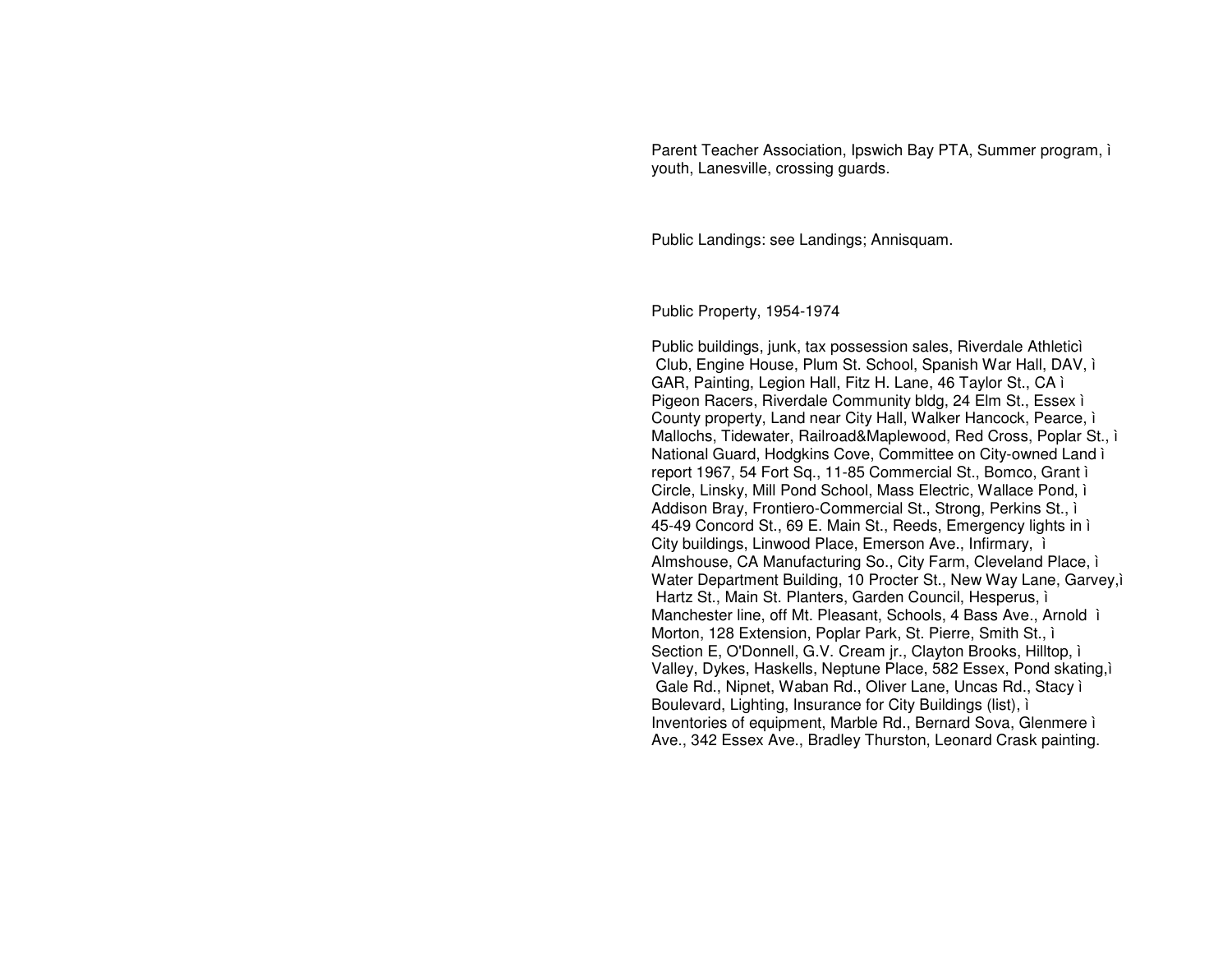Public Works 1956-1971

Job descriptions, sewers, union negotiations, weekly work i schedules, parks, playgrounds, highways, maintenance and work i schedules, cemeteries, water, drains, highways, dredging, i parking, eminent domain, budget, hydrants, injury (carrying i books from basement to City Clerk), skating, City Hall, rubbish, i snow removal, engineering personnel, motor equipment repair, i projects, Fish & Wildlife, Emerson Ave., signs, legislation, i ordinances, sidewalks, forestry, floats, Dogtown Common, Lanes i Cove, windshield stickers, 1st Baptist church, resignations, i dead animals, sanitary engineer, employees, injuries, safety.

Purchasing, 1957-1971

Procedures, accounts payable study, handwriting analysis letter, forgery? Job descriptions, bidding, police radio and radar i case, reprimands, fuel oil costs.

Rafe's Chasm 1927-1964

Easements, casino, Old Gloucester Path, Trustees of i Reservations, deeds, Stage Fort

Park, fatalities, Bernard Gordon, Del Monte.

Rail Freight Service 1971

Reassessments, see Assessor's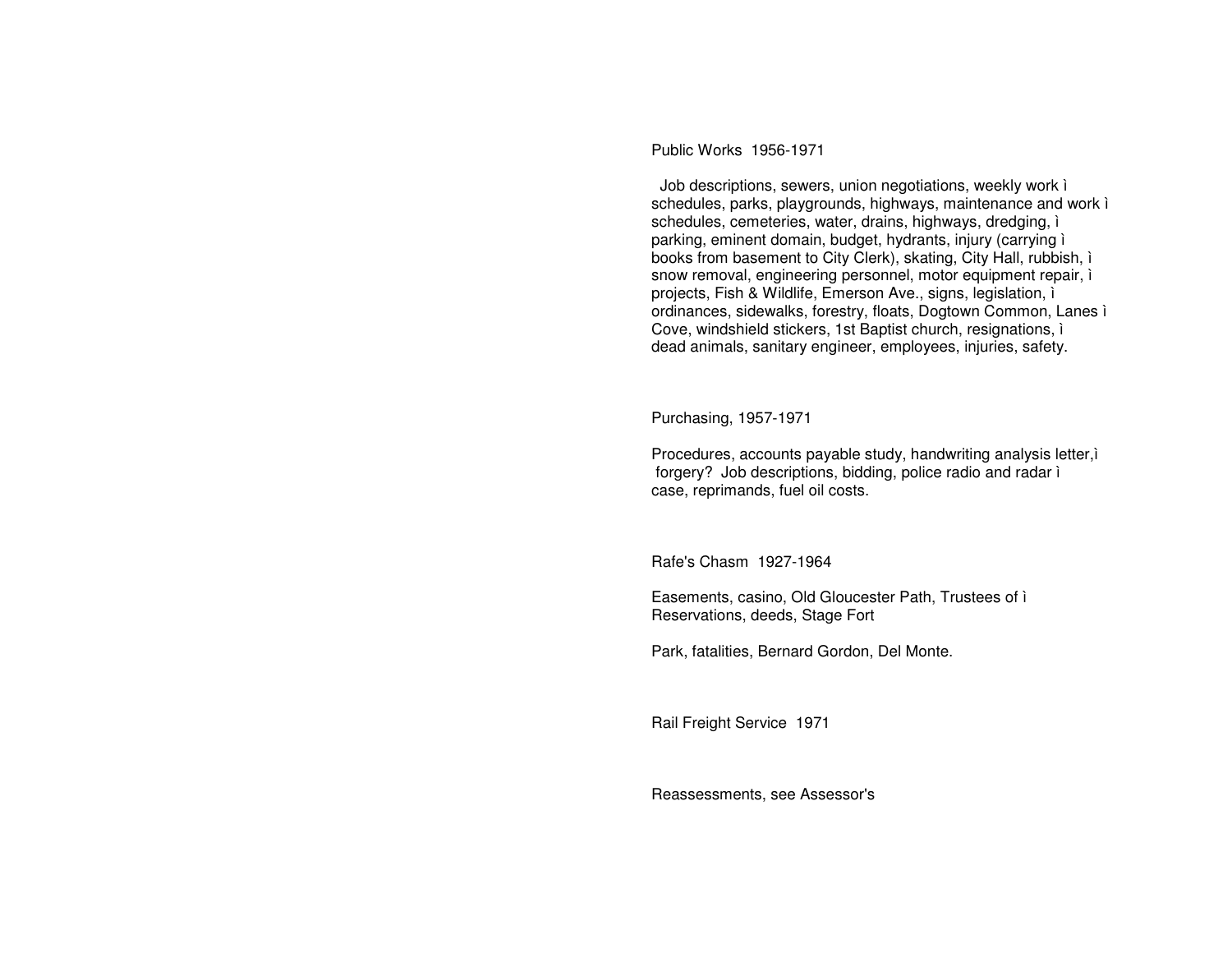Reclassification, see Salaries

Recreation, see Parks and Playgrounds

Recycling 1971-1972

Proposals.

Red Cross 1967-1968 Deed, Elm St., heating bid.

See also Action Inc.

Releases 1956-1967

CA Manufacturing Co., Marion McFarland, Macomber Rd.

Retirement 1957-1968

Legislation, annual report of earnings, personal records.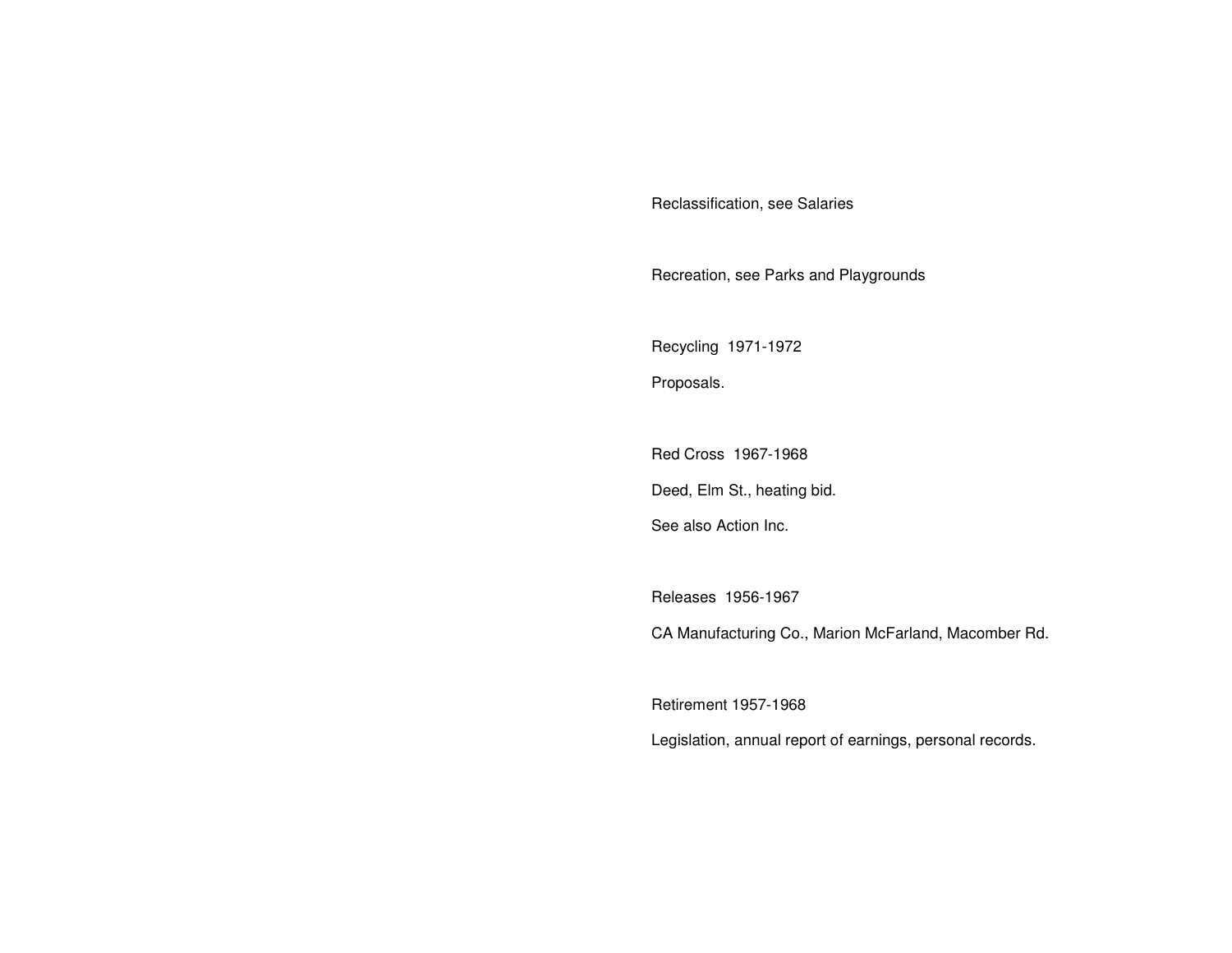## Revaluation, see Assessor's

Roads, see Highways

Rocky Neck Improvement Association

Letter re Times article

Rte 128 & Extension 1954-1971

Grant Circle, maps and property owners, land development, Old ì Rockport Rd., Gloucester Ave., Eastern Avenue overpass and ì pedestrian underpass, fire road access, Marsh St., rotary, ì sewers, sidewalks, Rockport connector, Bass Ave., supermarket, i shopping center, signage, traffic, flagpole, Hodgkins Pier, RR ì Bridge, Rte 133, bus shelter, The Green, parking lot, Arnold ì Morton.

See also Industrial Parks

Rubbish, see Landfill

Salaries 1954-1970

Schedules, studies, classification, water pumping station, ì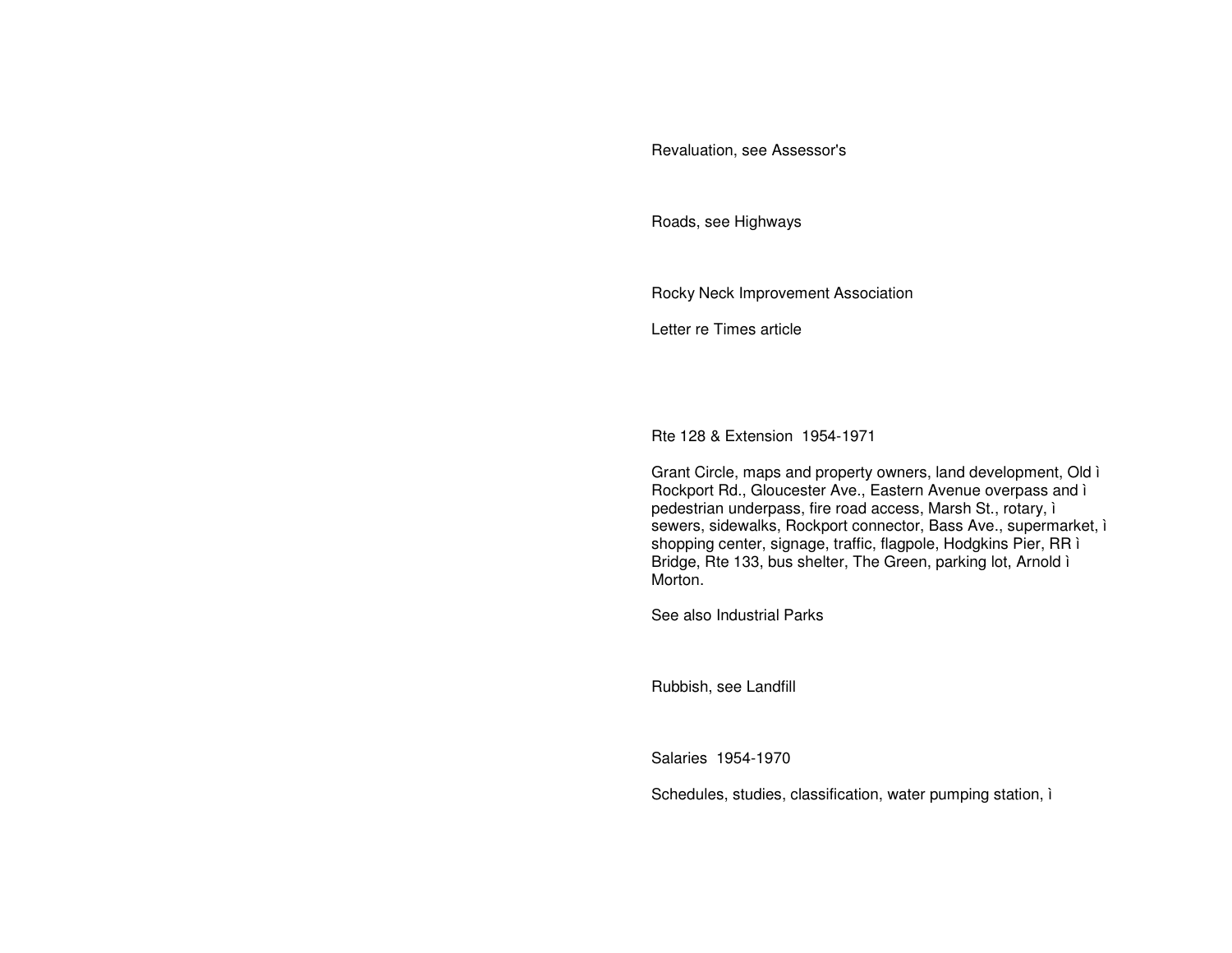appeals, hearings, wages.

Sawyer Free Library 1954-1968

Personnel, history, Lyceum, bookmobile, addition, Civil Service,ì legal questions.

Schools, 1954-1974

Union agreements, new schools construction, vocational regional ì high school, bus contracts, Burnham Field, junior high school, ì budgets, bonds, prayer, salaries, classroom specifications, ì Swinson farm (also Parks & Playgrounds), Magnolia School ì proposed on Western Ave., Minutes 1969-1970, nursery for ì retarded, Plum Cove School, school crossing zones.

Schools, Beacon St. 1964

Sale.

Schools, Blynman 1963

Renovation.

Schools, Central Grammar 1968-1972

Soft coal, disposition.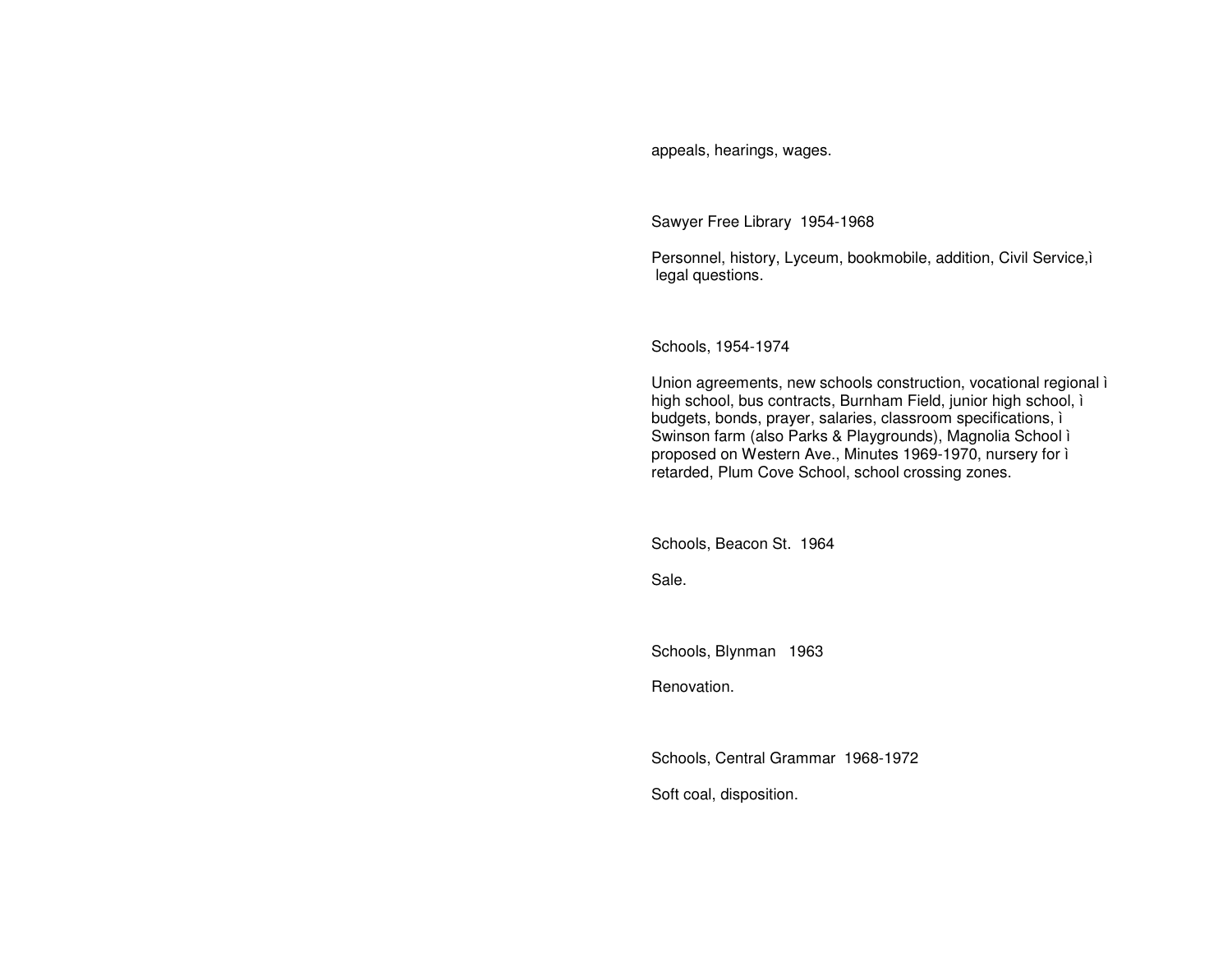Schools, Collins 1960 Carpenter's shop.

Schools, East Gloucester 1956-1970 Point Primary, Plum St., New East Gloucester school, traffic.

Schools, Eastern Avenue 1956 Concrete tests.

Schools, Fuller 1970-1971 Plans, St. Peter's, flow test.

Schools, High 1960-1968. Vocation, additions, specifications, contracts. High School Bids, 1966.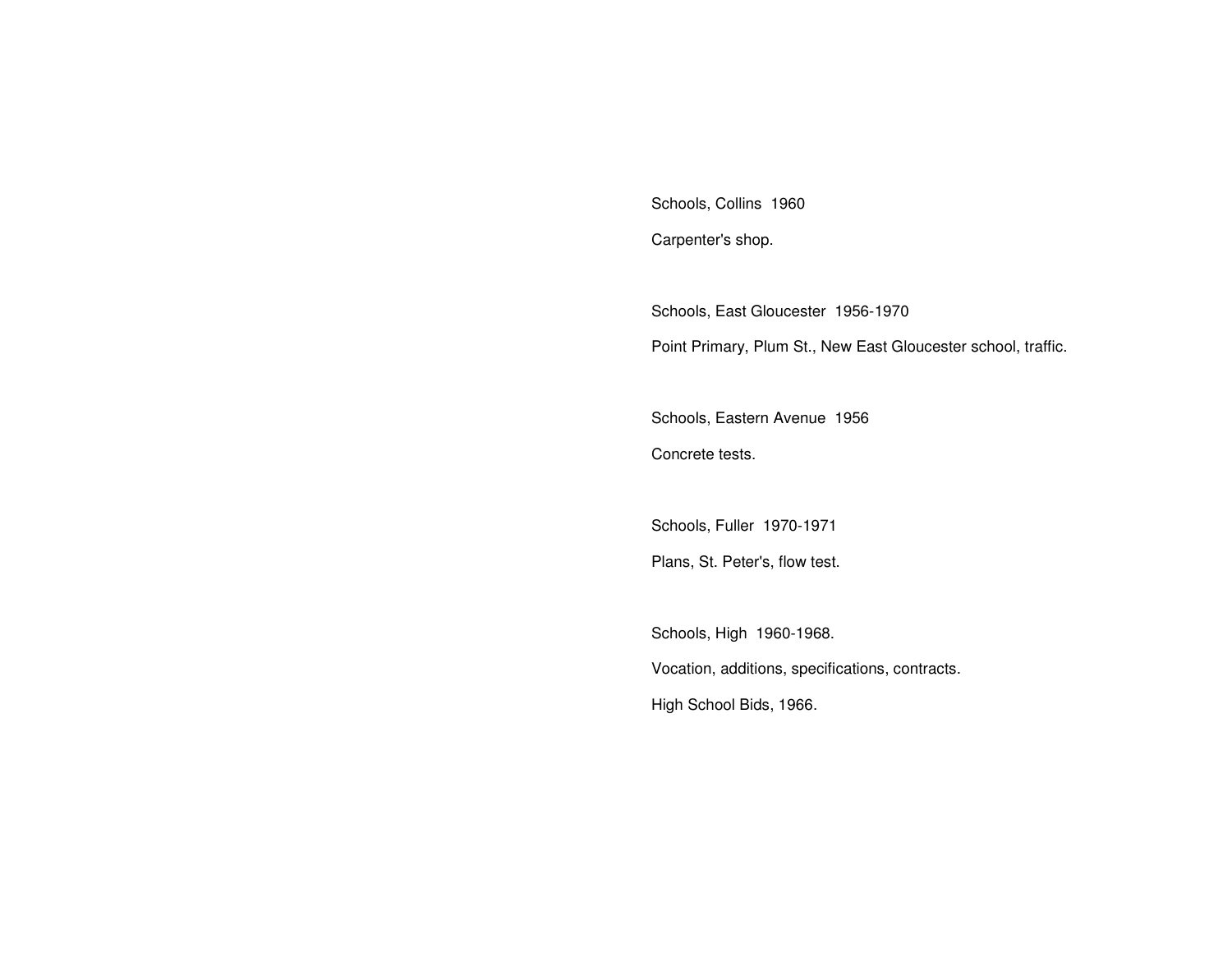Schools, Hildreth 1957-1958

Masonic Building.

Schools, Leonard, see Annisquam

Schools, Mt. Vernon 1957

Our Lady of Good Voyage

Schools, O'Maley 1964-1970

Test bores, soil, classroom design, Mill Pond, plans, reports, ì land taking, marshland, filling, fallout shelter, sewer, ì eminent domain, school values, reports, hot lunch, Natural ì Resources.

Schools, Plum Cove 1959-1964

Ipswich Bay PTA, Ward 7, postcards, plan, Natti, Peter Smith, ì contracts, land taking, insurance.

Schools, Riggs 1960

Radiators, sale, Corliss Bros.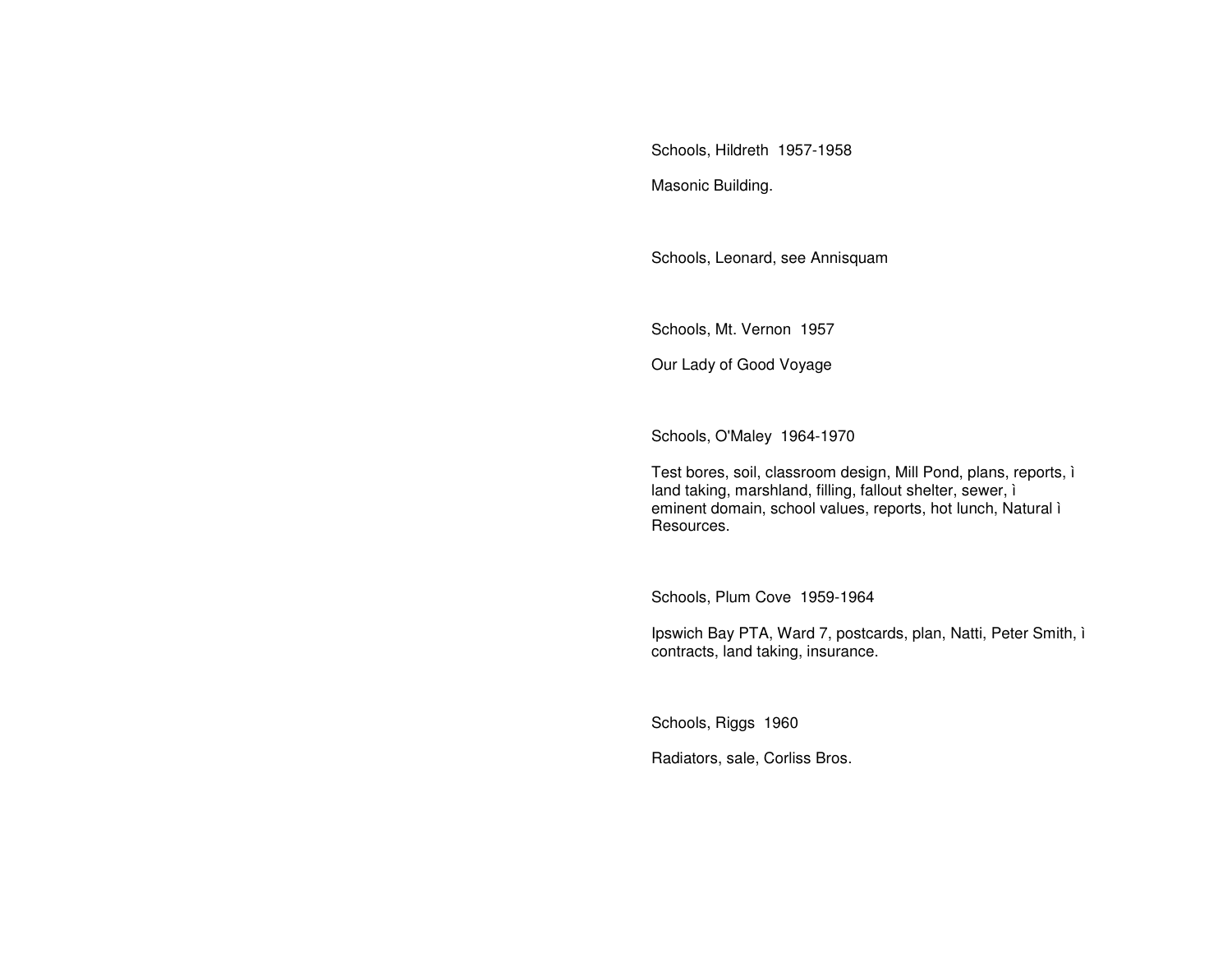Schools, West Parish 1954-1964

Arthur Brown's land, plan, deed, construction, specifications.

Sea Scouts, see Boy Scouts, see also Girl Scouts.

Sealer of Weights and Measures 1960-1970

Job description

Seaport Festival 1969-1970

Committees, budgets.

Seawalls 1957-1971

Magnolia, Wonson's Cove, Rocky Neck, Smith's Cove, Blynman ì Canal, Newell Stadium, Hesperus Ave., Nautilus Rd., Rogers & ì Washington, Town landing, Harbor Cove, Cut Bridge, Mill River, ì Stacy Boulevard, Fort Playground.

See also: Chap. 91, Harbor

Seniors, Senior Home Care Services, Inc. 1961-1976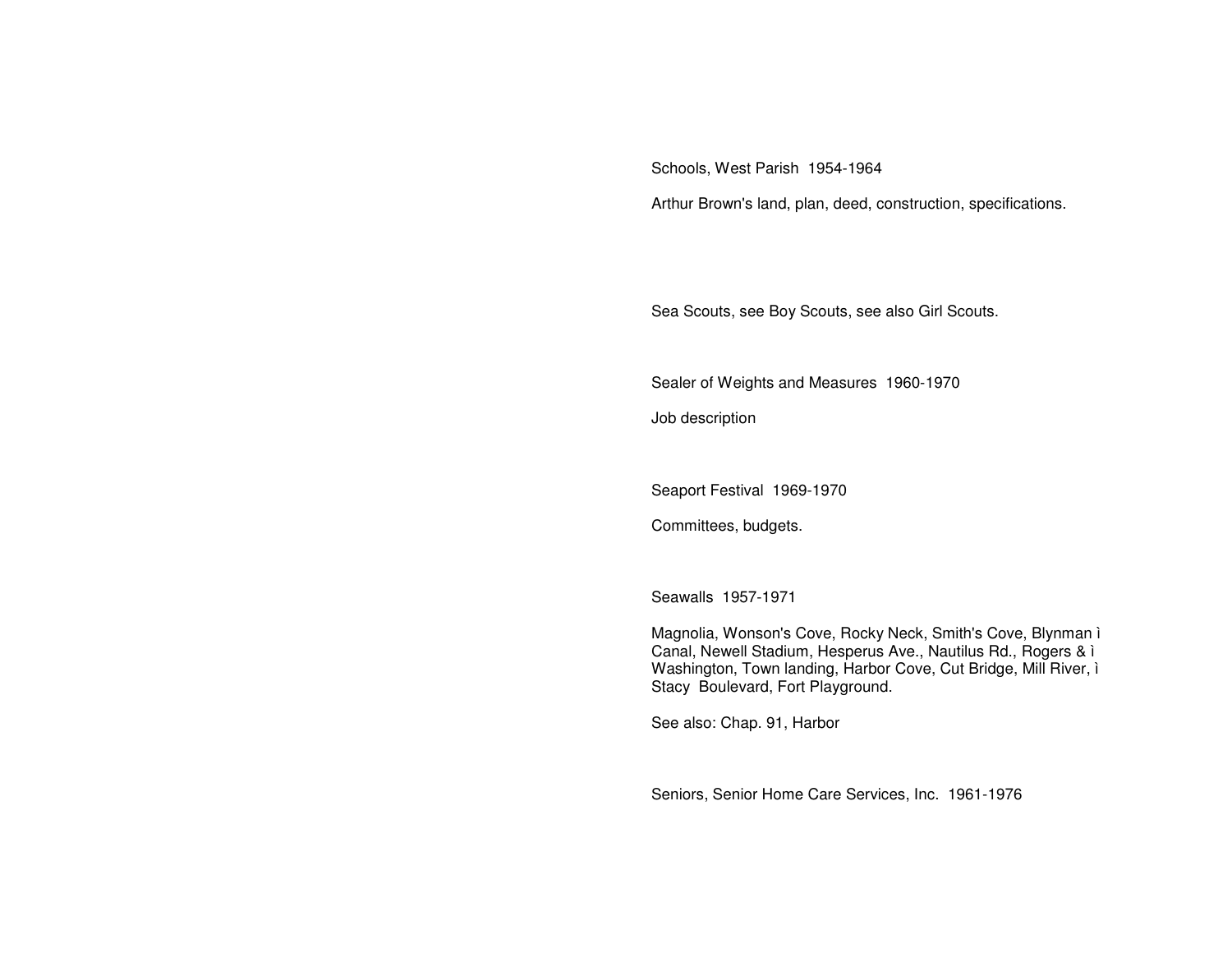Senior Center proposal 1961; Meetings, finances, nutrition ì project.

Sewer Contracts 1957-1966

Whitman & Howard, Lateral construction, existing sewer system ì report.

Sewer Treatment Facilities 1966-1974

Legislation, water pollution control, Whitman & Howard, ì applications, PL83-560, HUD, P-Mass-3419, Planning, UNOX, ì Environmental Impact report.

Sewers 1925-1967

Legislation, petitions, meetings, letters, Whitman & Howard, ì survey, contracts and bids, tie-ins, reports, specifications.

1968-1971 Vista Motel, extensions, backups, Eastern Point, ì sewer/storm drain, Hawthorne Inn, inventory, sewer betterment ì assessments (rules & regs) Blackburn Industrial Park, water ì pollution control, Lanesville, petitions, Magnolia/Manchester,ì Cherry St., Whitman & Howard.

Shell Oil 1971

Map, Rogers St.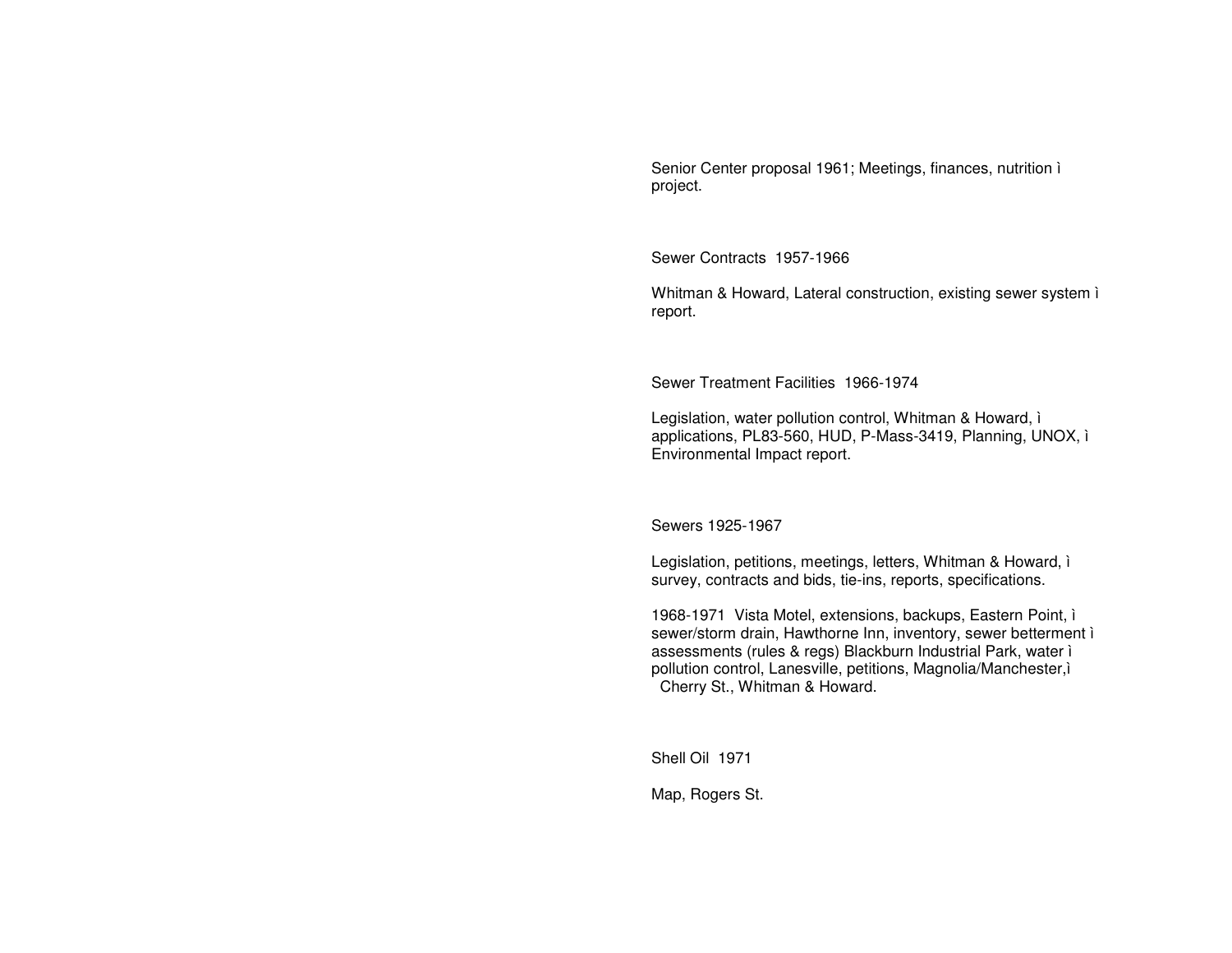Shellfish 1961-1983

Legislation (historic 1641 - ) and ordinances, warden's duties, i George Gleason, shellfish laboratory, sanitation research ì center, Newburyport purification plant, flats, shrimp, oysters, ì property rights.

Sister Cities, 1962

Pohang, Korea

see also Brazil

Skating, see Parks and Playgrounds

Snow Removal 1957-1971

Plows, salt, schedules, parking, towing.

See also Highways.

Stage Fort Park, see Parks & Recreation; see Children, retarded.

Stop&Shop 1958-1960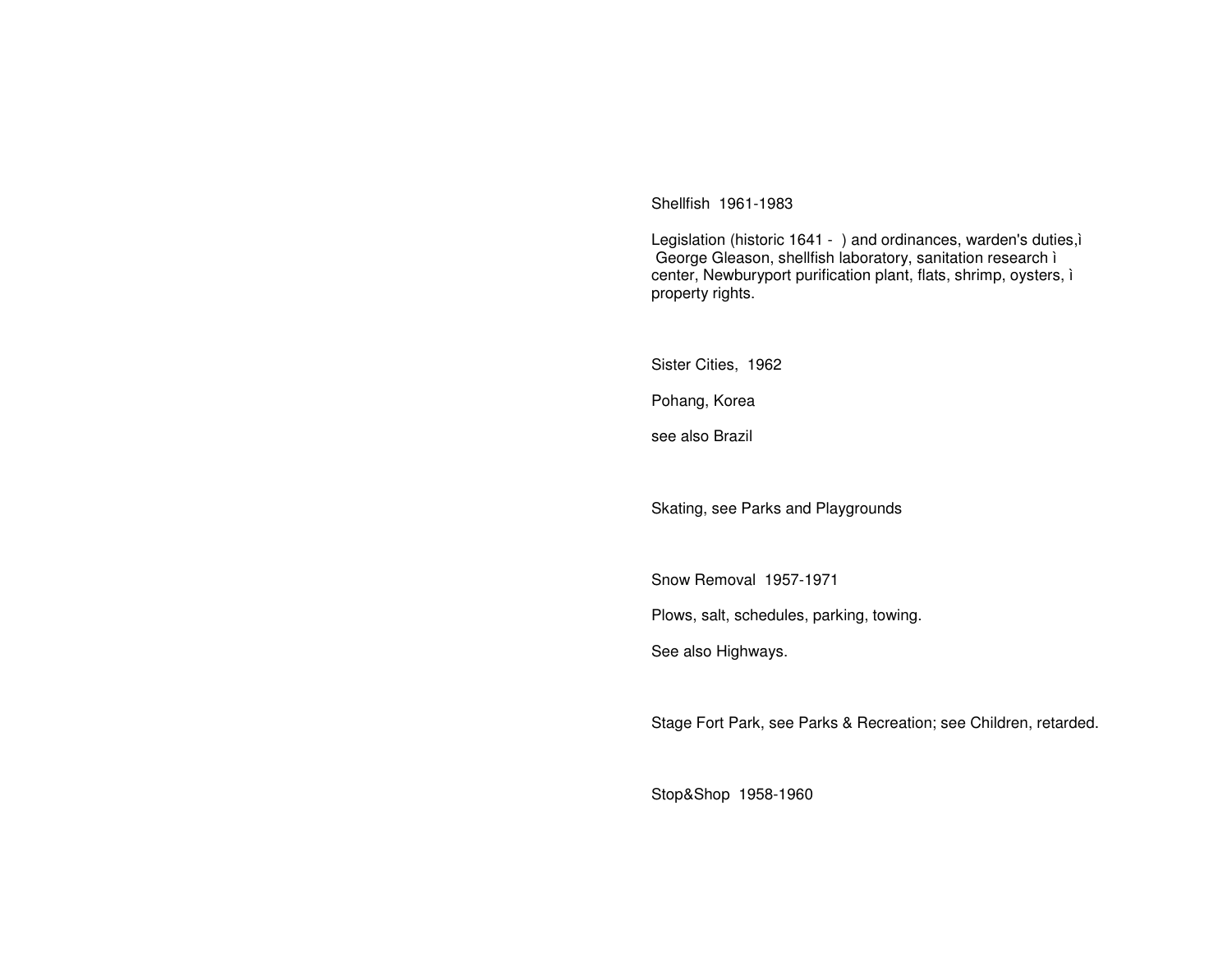Ribbon-cutting, soil.

Storm drains, see Drains

Street Lights 1957-1970

New England Power Service Co., Merrimac-Essex Electirc Co., ì electric loads, petitions, summer lights, skating ponds ì lighting, proposals and requests, underground wiring, Stage Fort ì Park, Mass. Electric Co., Installations, Middleton play ground.

See also Telephone Poles.

Street Naming, Numbering 1968-1970

Name changes, Vietnam soldiers killed, squares, Harbor ì Loop/FitzHughLane.

Streets - Releases 1957-1958.

Alphabetical by Street.

Subdivision Control 1959-1961

Rules & regulations.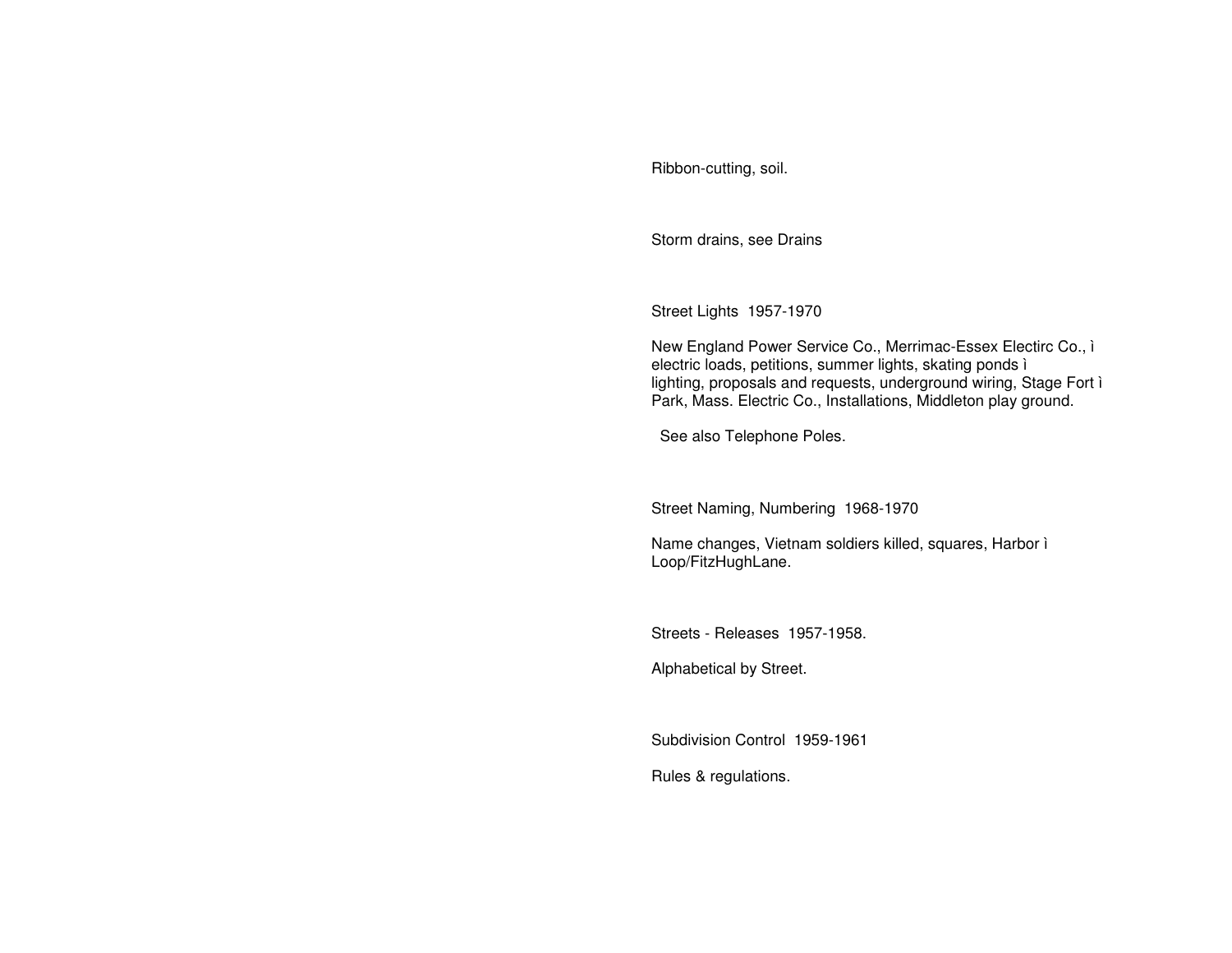Tax Title Sales 1954-1966

Lists, foreclosures, auctions.

Telephone Poles 1969-1971 Electric poles, removals, signs, double poles. See also: Electricity

Telephones 1970-1971

Pay phones, WATs line, answering service, bill payment site.

Television, see Cable Antenna CATV

Ten Pound Island 1957-1966

Legislation, conveyance from US Government to City, maps, ì letters from Hyde Cox, deeds, boilers, lease, motel, removal ofì shack, vandalism, purchase of buildings, inspection, uses, fish ì culture station, Coast Guard, Conservation Committee.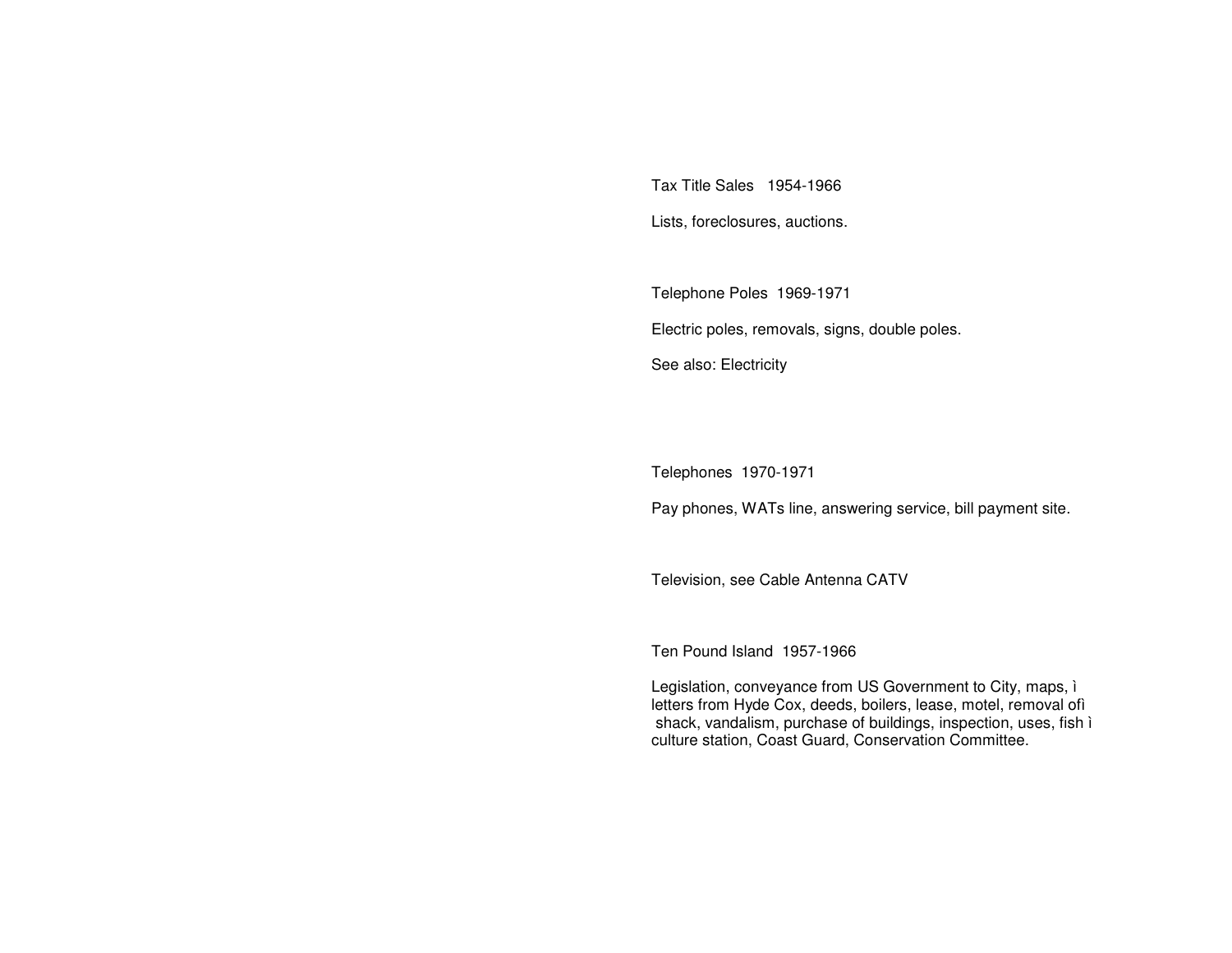Thorwald 1969

Apartments, sewer.

Tourism 1957-1964

Information booth reports, statistics.

see also Advertising

Town Landings, see Landings

Traffic & Parking 1954-1970 2 FF (1954-1957; 1958-1970)

Lights, safety, meetings, trucks, tickets, petitions, reports, ì beach parking, police, school children, crossing guards, Rotaryì (E. Main St.), Flannagan Square, meters, peripheral, traffic ì safety, Davis Bros. Property, 49 Rogers St., Whitman & Howard, ì demolition contracts, Baptist Church sale and demolition, DPW ì yard, Urban Renewal.

Trail trucks, see Traffic, Parking & Safety

Trees, see Forestry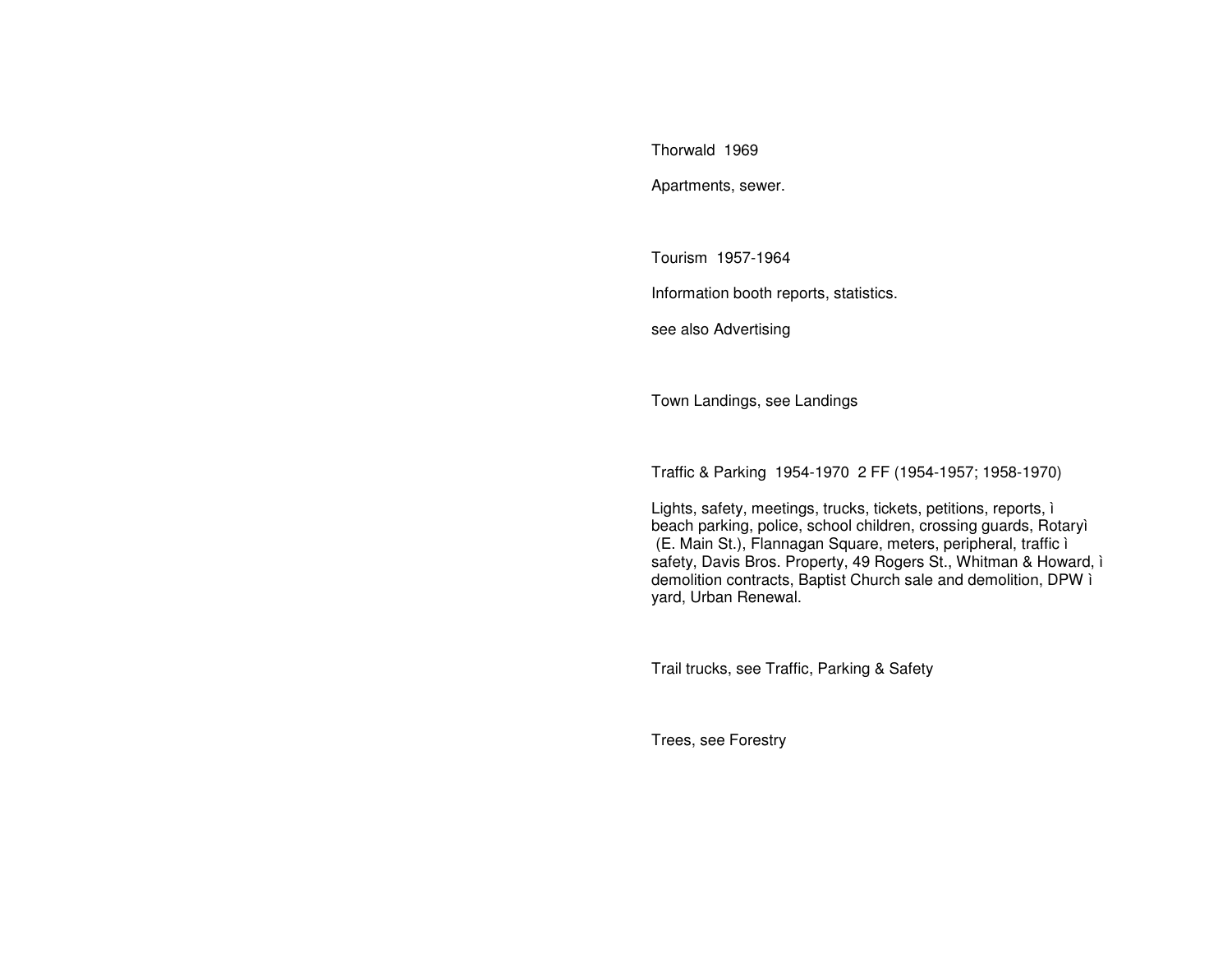|               |                         |                 |           | Trust Funds 1923-1971                                                                                                                                                                                                                                                                                                                                                                                                                                                                     |
|---------------|-------------------------|-----------------|-----------|-------------------------------------------------------------------------------------------------------------------------------------------------------------------------------------------------------------------------------------------------------------------------------------------------------------------------------------------------------------------------------------------------------------------------------------------------------------------------------------------|
|               |                         |                 |           | Sawyer Library, R                                                                                                                                                                                                                                                                                                                                                                                                                                                                         |
|               |                         |                 |           | Cash Record, Call firemen's cash record for Defiance 5 i<br>Engine House, with fines for missed calls, dues, assessments & i<br>payments recorded. This engine company existed from 1884 until i<br>station (located on site now occupied by DES Club) burned in i<br>1955. Each fireman's record includes name, chronological list ofì<br>missed calls by date, call box & run number. Some entries i<br>conclude with note of fireman's death. INDEX to names at front in<br>of volume. |
|               |                         |                 |           | -1 volume. City Clerk basement vault #2. Permanent i<br>retention. Historic interest.                                                                                                                                                                                                                                                                                                                                                                                                     |
|               |                         |                 |           | -Good condition, ledger book, black with red spine & corners, i<br>gold lettering & lines, 150D43, 94 of 129 pp. used, i<br>8"x10.5"x.5".                                                                                                                                                                                                                                                                                                                                                 |
| <b>CLAIMS</b> | CC90-16-II<br>1887/1889 | <b>EVIDENCE</b> | 1887/1889 |                                                                                                                                                                                                                                                                                                                                                                                                                                                                                           |
|               |                         |                 |           | EVIDENCE TAKEN AT HEARINGS 1887-1888 on cover, VOL I on spine.                                                                                                                                                                                                                                                                                                                                                                                                                            |
|               |                         |                 |           | Evidence taken from witnesses at hearings of Committee on Claimsì<br>(against City for various types of damages). Indexed by i<br>claimant's name. Typewritten in chronological order.                                                                                                                                                                                                                                                                                                    |
|               |                         |                 |           | See CLAIMS 1874/1908 [CC90] in GLOUCESTER TOWN & CITY<br><b>RECORD</b> ì<br><b>GUIDE VOLUME I.</b>                                                                                                                                                                                                                                                                                                                                                                                        |
|               |                         |                 |           | -1 volume. City Clerk basement vault #3. Permanent i<br>retention. Historic value.                                                                                                                                                                                                                                                                                                                                                                                                        |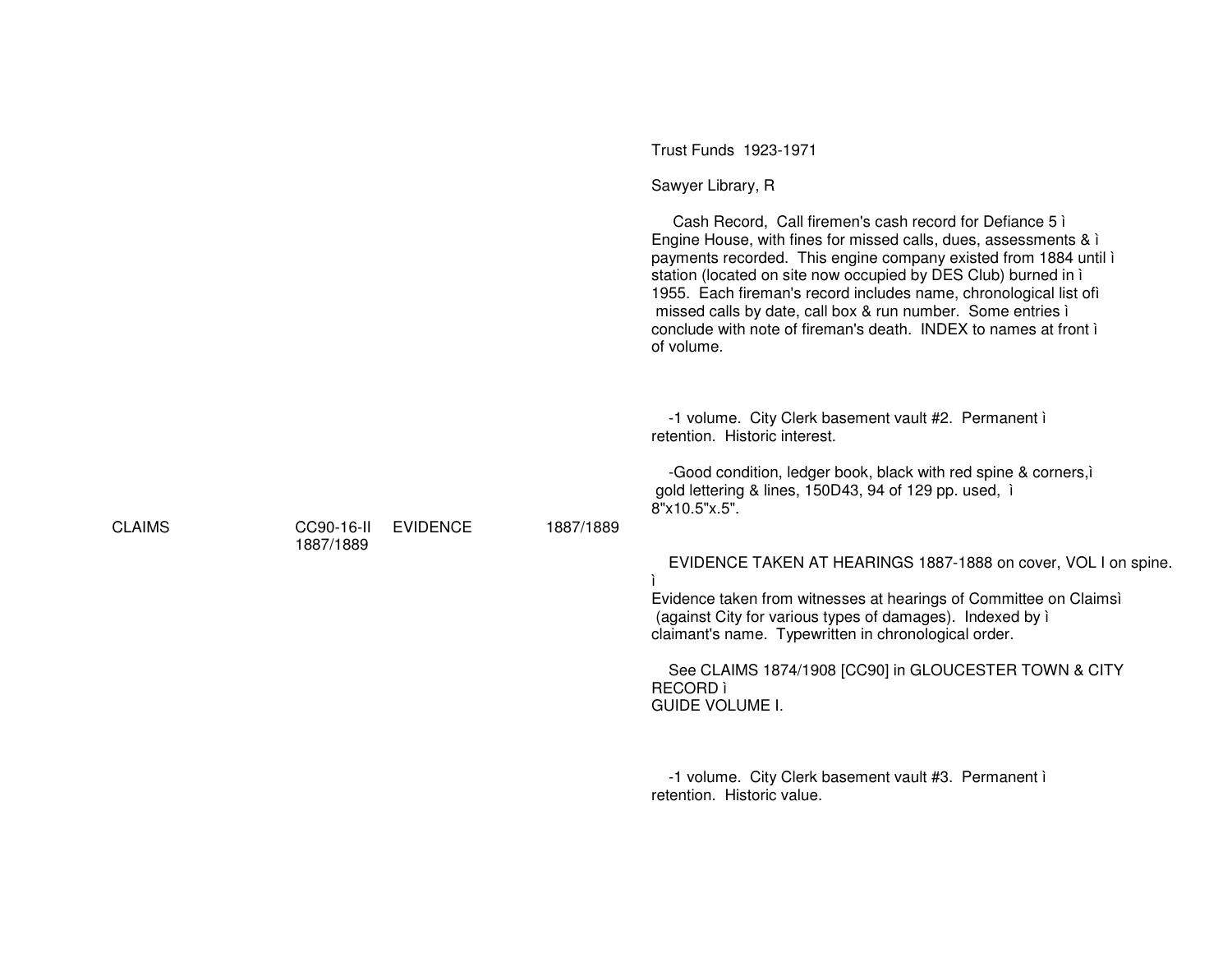|                                                                                                     |           | corners, gold lettering, 327 numbered pages used, 9"x11.5"x1.5".                                                                                                                                                                                                                                                                                                                                                                                                                                                                                                                                                                                                                                                                                                                             |
|-----------------------------------------------------------------------------------------------------|-----------|----------------------------------------------------------------------------------------------------------------------------------------------------------------------------------------------------------------------------------------------------------------------------------------------------------------------------------------------------------------------------------------------------------------------------------------------------------------------------------------------------------------------------------------------------------------------------------------------------------------------------------------------------------------------------------------------------------------------------------------------------------------------------------------------|
| COMMITTEES, BOARDS CC136-II<br><b>PARK</b><br>& COMMISSIONS<br>COMMISSIONERS, BOARD OF<br>1910/1955 | 1910/1955 | Minutes & communications of meetings, monthly in winter, i<br>weekly in summer, (not same as Recreation or Playground i<br>Commission.) Subjects of concern are Stage Fort Park buildings & i<br>playgrounds, new Esplanade, banks of Cut & sea walls, i<br>Governor's Hill, High School cadets, games & field days. This i<br>Board was incorporated into DPW in 1955.<br>Archives Committee INDEXES inserted in front of each volume.                                                                                                                                                                                                                                                                                                                                                      |
| COMMITTEES, BOARDS CC137-II<br><b>RECREATION OR</b>                                                 | 1922/1940 | -3 volumes. City Clerk basement vault #1. Permanent i<br>retention. Historic value.<br>-Good condition, paper yellowing, tan canvas covers on 3-post i<br>binders, no writing on spines, volumes 2 & 3 with red leather corners, i<br>10.5"x12.5"x1.75".                                                                                                                                                                                                                                                                                                                                                                                                                                                                                                                                     |
| & COMMISSIONS<br>PLAYGROUND COMMISSION<br>1922/1940                                                 |           | Minutes, correspondence & annual reports of RECREATION OR i<br>PLAYGROUND COMMISSION from its inception by Mayor Percy W.<br>Wheeler i<br>on Nov. 27, 1922 to Dec. 6, 1940. Mention of missing "new book" i<br>started Jan. 3, 1941. Issues of concern are Beaches (Coffins, i<br>Wingaersheek, Good Harbor); Playgrounds (Burnham's Field, i<br>Webster's Pond, Shepherd & Sargent St., West Gloucester/ Wingaersheek,<br>Joseph S. Mattos jr., Maxwell Parsons, i<br>Plum Cove, Magnolia, State Armory, Mansfield Hall); Activities i<br>(WPA projects, arts & crafts, lifeguarding, skating, ballgames); i<br>Personnel, Equipment, Land & Budgets. Last few pages filled with i<br>articles from 1938 GLOUCESTER DAILY TIMES dealing with City's title to i<br>Little Good Harbor Beach. |

-Good condition, black hard cover, red leather spine & ì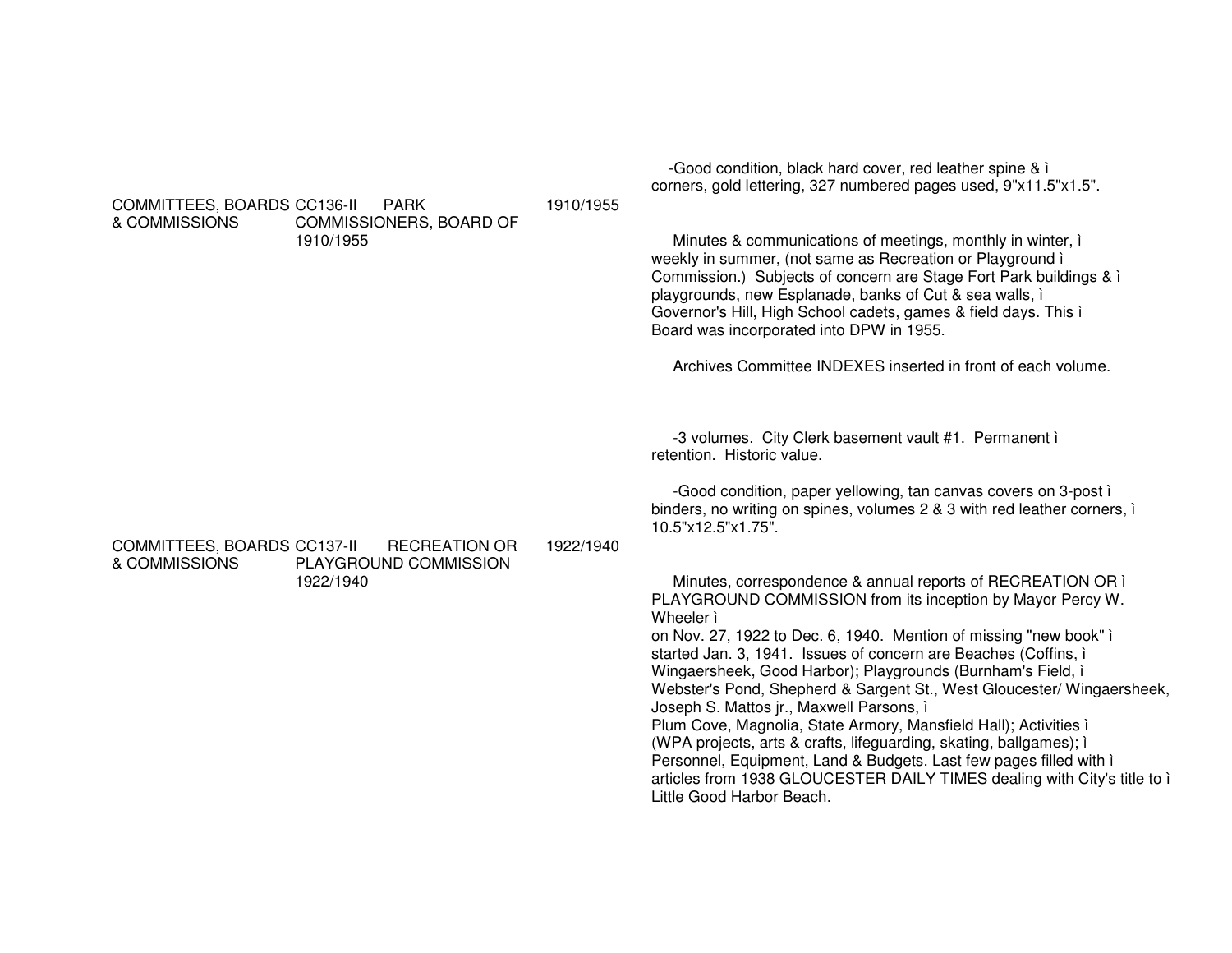Archives Committee INDEX (partial) inserted in front. -1 volume. City Clerk basement vault #1. Permanent ì retention. Historic interest. -Poor condition, black buckram with red spine (loose ì & taped, RECORD in gold) & worn red corners, many paper ì inserts, paper yellowing, 8.5"x4.5"x1.5". COMMITTEES, BOARDS CC204-II MINUTES OF & COMMISSIONS MEETINGS1978/19871978/1987 Minutes, with agendas, correspondence and some certificates, ì for following groups: --DOWNTOWN DEVELOPMENT COMMISSION, Aug 1980/1986: minutes on ì traffic & parking, signs & Harbor Cove. 5FF. --GLOUCESTER REDEVELOPMENT AUTHORITY (Aug 1981): minutes on ì Head of the Harbor. 1FF. --HISTORIC DISTRICT COMMISSION (1978/1987): minutes on oral ì history 1978; City Hall 1979; listing in National Register of *i* Historic Places & Independent Christian Church 1982; 23 Dale Ave.ì lawsuit 1983/4; also First Parish Burial Ground, signs & ì alterations to historic buildings, with some certificates for ì same. 20 FF-1 storage carton. City Hall basement vault #2. -Good condition. COMMITTEES, BOARDS CC227-18-II NOTICES OF & COMMISSIONS MEETINGS1980/19911980/1991COMMITTEE, BOARD & COMMISSION meeting notices alphabetical byì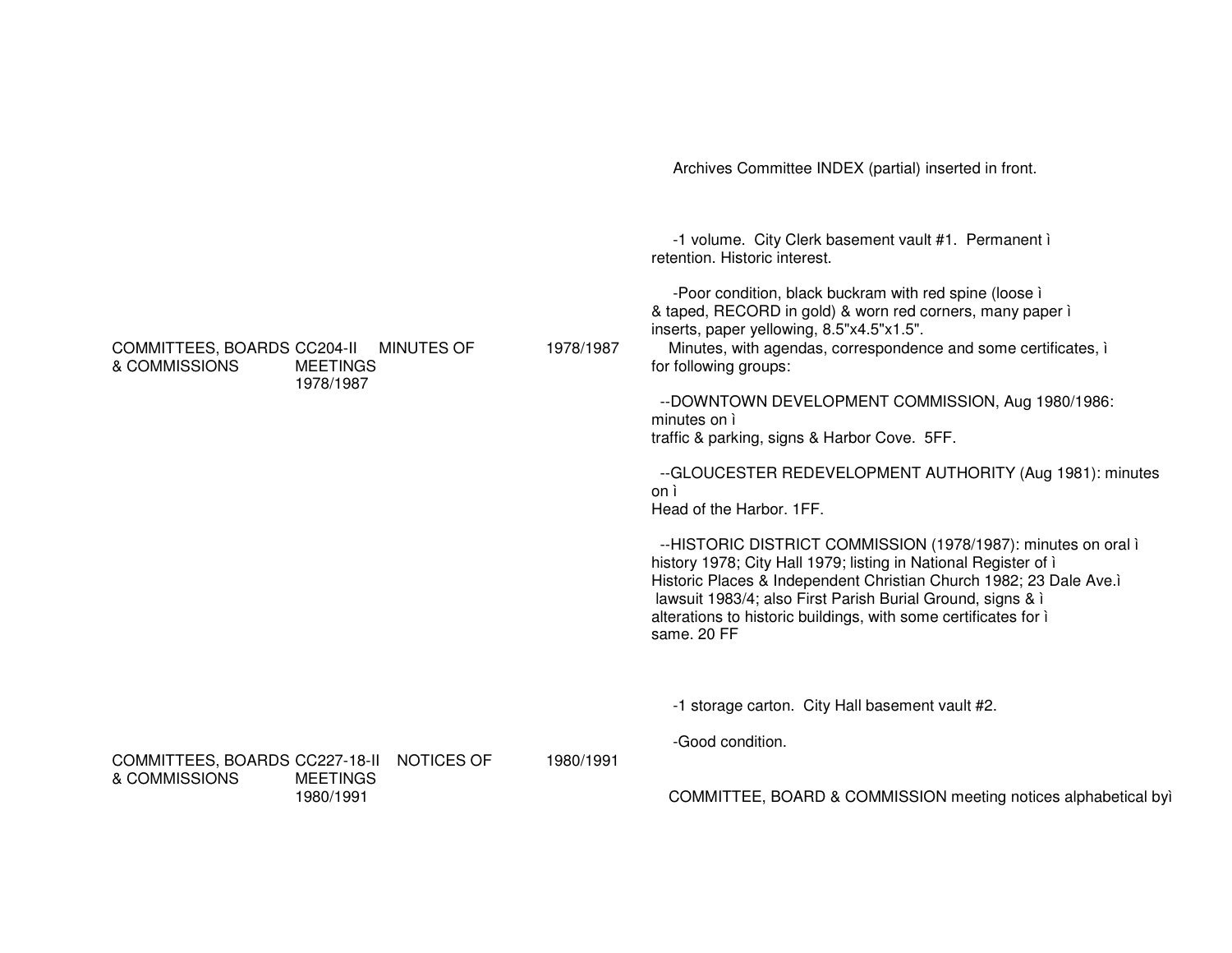year. INDEXED. Transferred from City Clerk vault. See ì COMMITTEES, BOARDS & COMMISSIONS meeting notices [CC227] in ì GLOUCESTER TOWN & CITY RECORD GUIDE VOLUME I.

-9 volumes. Archives office storage. One year retention ì #3.59 but retain all for reference.

-Good condition, marbleized pressboard covers, 10"x14"x.5".

COMMITTEE RECORDS [YEARS] CITY OF GLOUCESTER on spine. ì Typewritten reports for Committees on Accounts, Administration, ì Braewood Hospital, Cemeteries, Claims, Clough Fund, Finance, Fire, ì Highways, Hovey Fund, Huntress Home, Licenses, Ordinances, Police, ì Public Hearings, Public Property, Public Safety, Public Works, ì Sanders Temperance Fund, State Aid & Soldiers Relief, & Street Lights.

Of special interest:

Vol.1: 1917/18 -- Administration: charges against caretaker of ì Cherry Hill Cemetery; military aid. Highways: E. Glou. ferry. ì Licenses: 1917 list of junk dealers. Public Property: 1917 City ì Hall renovations; Cherry Hill, Seaside, Magnolia & Beechbrook Cemeteries.

Vol.2: l919/22 -- see TOWN & CITY RECORDS GUIDE VOL.1, p.18.

Vol.3: 1923/32 -- Public Works: Highways & horses. Public property: ì cemeteries. 1923 school children's health examination ì statistics; Gloucester Anti-Tuberculosis League clinic & camp reports.

Vol.4: 1933/40 -- Finance: WPA projects & new High School. Public ì Hearing: Maurice A. Dunn's suspension as Sealer of Weights & ì Measures. Public Property: stone crusher, War Memorial tablets in ì

COMMITTEES, BOARDS CC91-130-II COMMITTEE & COMMISSIONS REPORTS1917/1940

1917/1940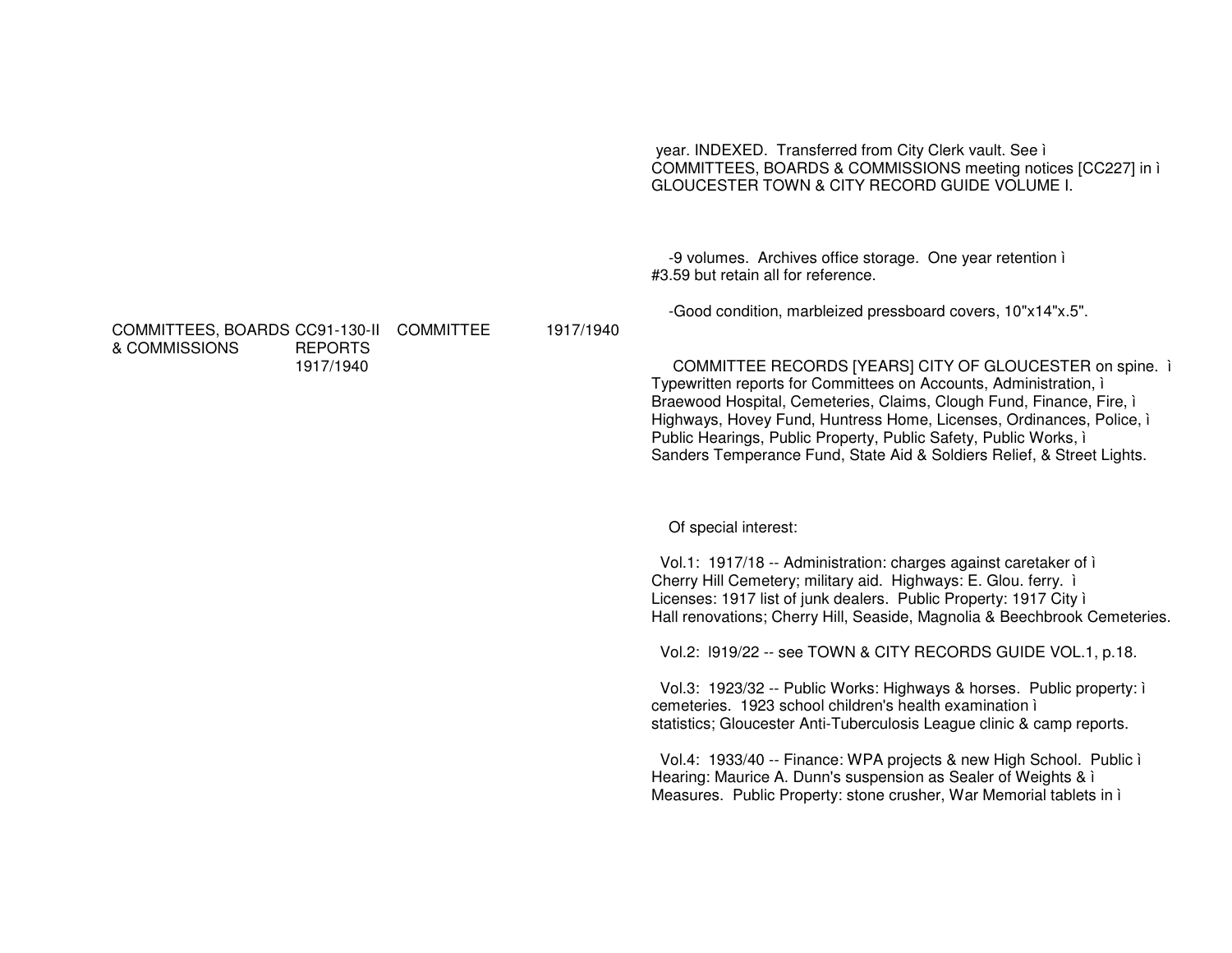City Hall, cemeteries, Bond's Hill Reservoir. Public Works, Highways: 1933 congestion at Blynman Bridge.

Archives Committee INDEXES inserted in front of each volume.

-4 volumes. City Clerk basement vault #2. Permanent i retention. Historic value.

-Good condition, volumes 1 & 2 tan canvas covers & spine, red leather i corners; volumes 3 & 4 black with gold lettering on spine; all 10.5"x12.5"x1.5".

Minutes of meetings conducted by Mayor & committee dealing i with sewering of central Gloucester & Rocky Neck. Only pp.1-25 i used. (Introductory lines: "For matters relative to Sewerage i previous to 1889 see City Records vol.3 pages 394, 395, 396, 427. i For Main Drain, Washington St., see City Records of 1886 & 1887, i also records of Highway Committees for those years.")

-1 volume. City Engineers vault. Permanent retention. i Historic value.

-Good condition, black buckram originally with red leather i spine & edges, gold lines; leather spine gone, leather on corners i of cover worn off in patches, canvas spine has "Sewers comm. on Sewers" i written on it. 11.5"x9"x1.5".

Incomplete collection of permits, bonds, deeds, agreements, i takings, blasting damage assessments, insurance policies, plans, i claims, easments, for Fort, Main St., Grove St. & Gorton's. Listi

COMMITTEES, BOARDS CE160-II COMMITTEE ON 1889/1897 & COMMISSIONS **SEWERAGE 1889/1890** 1889/1897

**ENGINEERING** 

CE209-II SEWER - BONDS, 1885/1967 DEEDS, AGREEMENTS, ETC. 1885/1967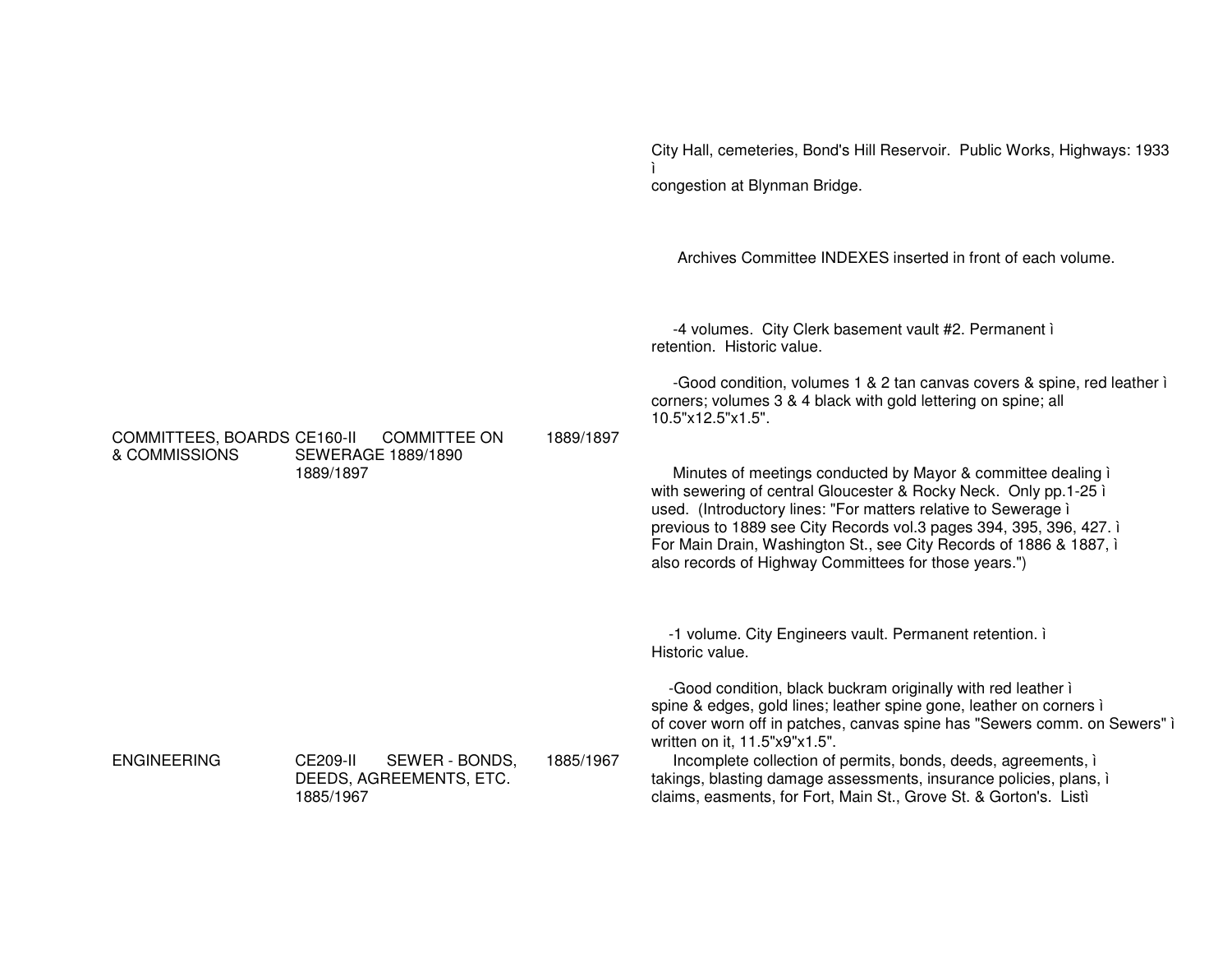Elwell, 10/23/2008. -2 FF, Engineer's Vault, George Riley Papers, Box I. -Good condition ENGINEERING CE210-II SEWER - PHOTOS 1900/1996OF SEWERS. RESERVOIRS, ETC. 1900/1996 2 white 3-ring binders of photographs, delivered to Archivesì by Steve Elwell 10/23/2008. -Bond Hill Reservoir - photos of construction; also ì portraits of people, mostly unnamed, workers in Blynman Tunnel ì (Spooner) & engineers. -Adams Hill & Squam Rock, underground electrical systems,ì with houses & yards, color photos 1995/1996 - 2 binders, Engineers vault, George Riley Papers, Box I. - Good condition. ENGINEERING CE211-II SEWER - HARBOR 1988/1997SWAMP DRAIN, STEP, ETC. 1988/1997 Three 3-ring binders, delivered to Archives by Steve Elwell ì 10/23/2008.1. Blue: STEP land - 1997 color photos of drilling, pipes,ì trenches, old stone slab culverts, relays, in Fort Sq., ì Lanesville, Folly Point, Wasnington St., Franite St., E.Main St.,ì Haskell St. & Maplewood Park. Most photos labeled on back. 2. Blue: Photos of Squam Rock Rd. & Walnut St, Lanesville,ì Washington & Andrews St. water main break, Merchant St., Beach ì Rd. Also Viking, Rockwood, Don Johnson's on Wheeler Pt., and ì

of contents in front of folder. Delivered to Archives by Steve ì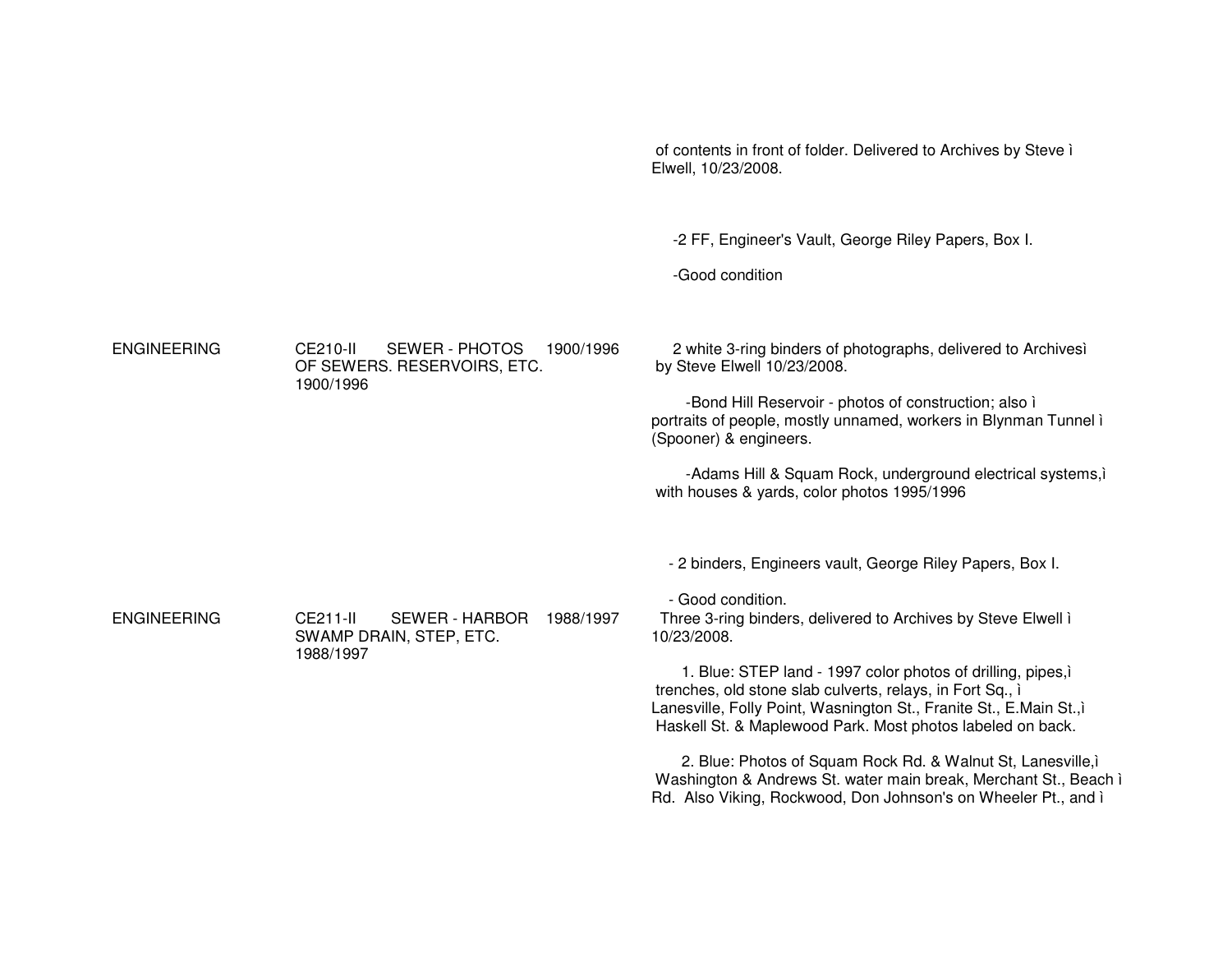SFLibrary Bookmobile. 3. Green: photos and plans made in response to 1988 i explosion in sewer at intersection of Gould & Washington, depict i damage to cars, foundations, sidewalks; photos of Harbor Swamp i drain with stone slabs, brick, iron & cement pipes. Photos i labeled on back. Plan of drains, with path of drain under i Universalist Church. -3 binders. Engineers Vault. George Riley's Papers Box II. -Good condition. FIRE DEPARTMENT **FD140-II GLOUCESTER** 1904/1931 STEAM FIRE ASSOC. CASH **BOOK** 1904/1931 Detailed record of all cash payments, naming payers & i recipients. -1 volume. City Clerk basement vault #2. Permanent i retention. Historic value. -Poor condition, black buckram with red leather spine & i corners, spine detached, covers & pages loose & dry, i 10.25"x8"x.75". FIRE DEPARTMENT **FD45-II FIREMEN'S RELIEF** 1888/1936 ASSOC. MEETINGS 1888/1936 Records of annual meetings, trustees' meetings, rosters of i members, financial reports, by-laws, constitution, etc.

-6 volumes in storage carton. City Clerk basement vault #2. i Permanent retention. Historic value.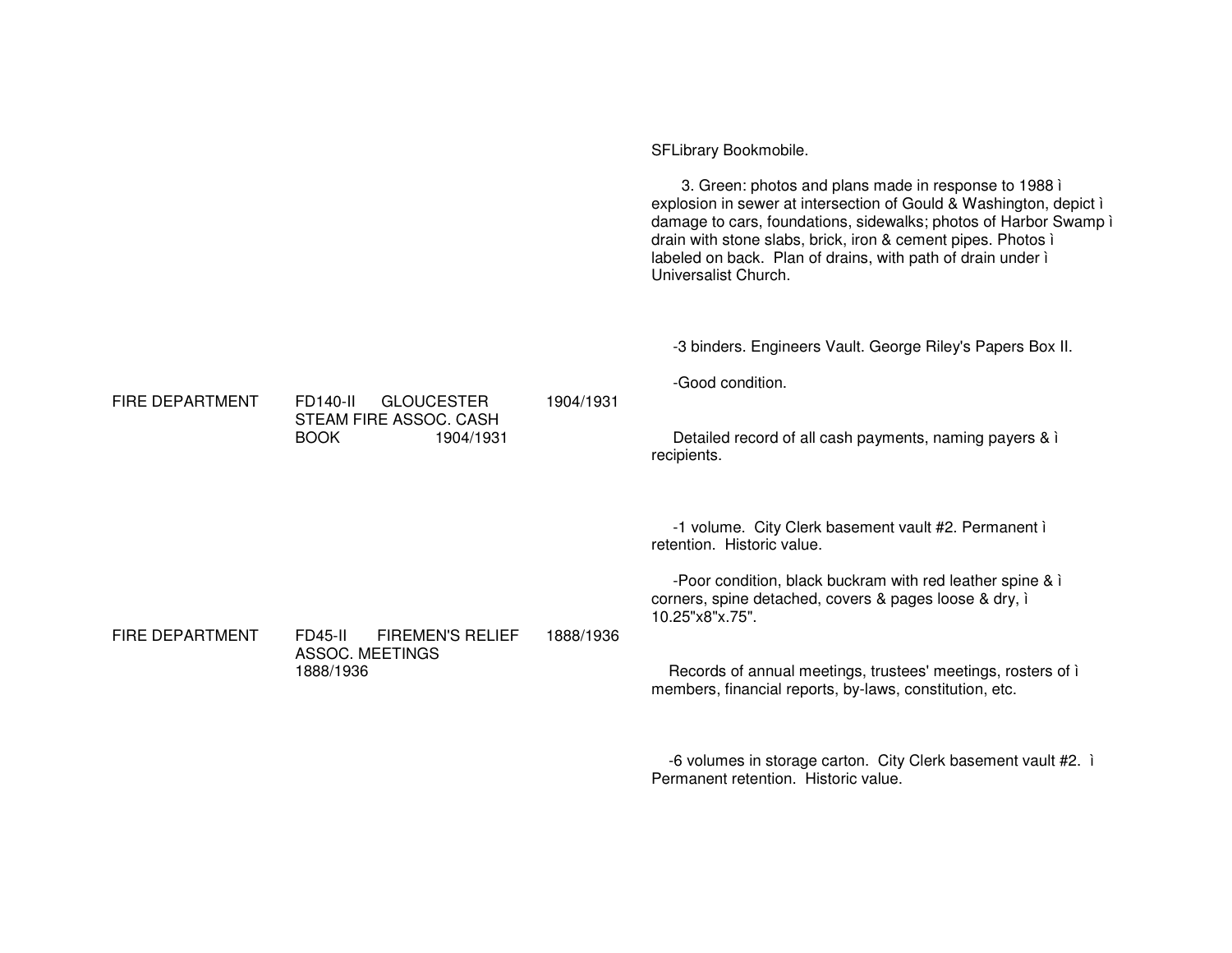8.25"x7"x.5".FD48-II FIREMEN'S RELIEF ASSOC. FINANCIAL RECORDS1888/19801888/1980RECORDS OF DUES paid 1888/1980 include members' death dates & ì cemeteries. 4 vols. black covers, red spines, ì 10.5"x8"x1". 1 vol. "Day Book" on cover, 1965/1983, chronological list of dues ì paid, blue book with red corners. TREASURERS' REPORTS 1927/1944. 2 vols. black covers, red spines, 12.5"x10"x.5" & ì 14"x8.5"x.75".RECORDS OF ANNUAL FIELD DAYS. 1 vol. Minutes of Meetings ì 1921, 1922, 1924, black covers, red spine, 14"x8.5"x.75". 2 ì vols. RECORDS OF SHOWS (Star Spangled Review) with list of ì donors & tickets sold 1967/1969, black covers, red ì spines with single sheet report of dance Nov. 30, at Armory, ì 8"x5"x.5".-10 volumes in storage carton. City Clerk basement vault #2. Permanent ìretention. Historic value. -Good condition, one cover detached.

FIRE DEPARTMENT FD53-II PERMANENT FIREMENS BENEFIT ASSOC. 1923/19671923/1967

**FIRE DEPARTMENT** 

Records include minutes of regular & special meetings, roll book, ì financial records, treasurer's record & check record, uniform ì payments, constitution & by-laws, sick days, ledger, cash ì receipts & expenditures, dues, etc.

-Good condition, some bindings frayed, marbleized or black ì

covers, 3 vols. 10.5"x8"x1", 2 vols. 14"x8.5"x1", 1 vol. ì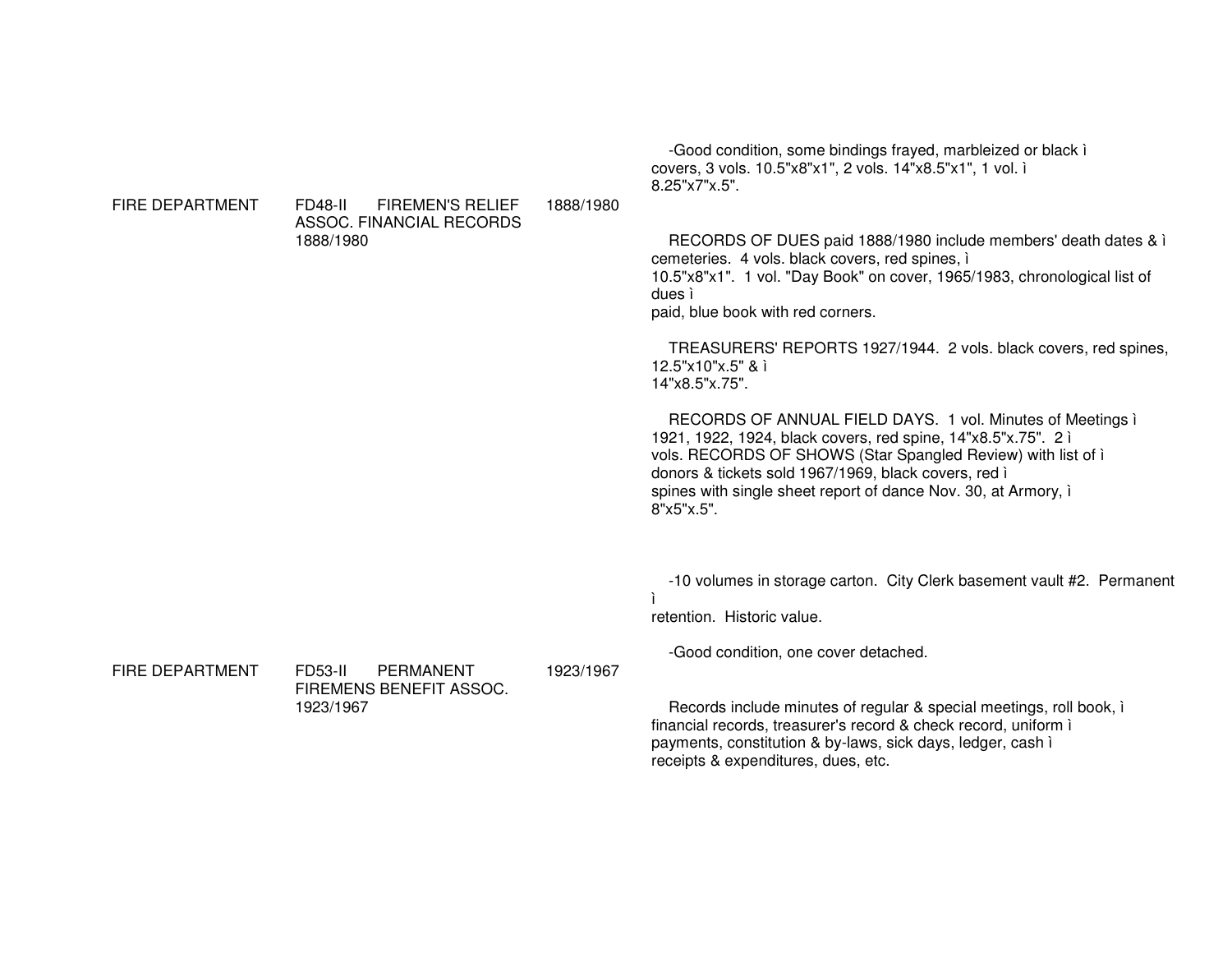|                        |                                       |                             | -13 volumes in storage cartons. City Clerk basement vault #2. i<br>Permanent retention. Historic value.                                                                                                                                                                       |
|------------------------|---------------------------------------|-----------------------------|-------------------------------------------------------------------------------------------------------------------------------------------------------------------------------------------------------------------------------------------------------------------------------|
| <b>FIRE DEPARTMENT</b> | <b>GLOUCESTER FIRE</b><br>FD62-II     | 1948/1958                   | -Good condition, 3-ring binder & volumes.                                                                                                                                                                                                                                     |
|                        | <b>FIGHTERS ASSOC.</b><br>1948/1958   |                             | Local 762, Book 2. Day book of receipts & expenditures, record i<br>of members' dues paid & miscellaneous expenses.                                                                                                                                                           |
|                        |                                       |                             | -1 volume in storage carton. City Clerk basement vault #2. i<br>Permanent retention. Historic value.                                                                                                                                                                          |
| <b>FIRE DEPARTMENT</b> | <b>INSPECTION LOGS</b><br>FD72-II     | 14"x8.5"x.33".<br>1968/1985 | -Poor condition, binding loose. Black with red spine & i<br>corners, "Expense & Income" in chalk on cover, pages pre-printed, i                                                                                                                                               |
|                        | 1968/1985                             | ter i                       | Chronological handwritten logs for inspections by East Glouces i<br>Fire Station of commercial buildings, hydrants, call boxes, schools, i<br>streets, etc. Safety hazards & infractions of safety standards & i<br>laws were reported to Fire Inspector's office for action. |
|                        |                                       |                             | -6 volumes in storage carton. City Clerk basement vault #2. i<br>Permanent retention #10.27.                                                                                                                                                                                  |
| <b>FIRE DEPARTMENT</b> | FIRST GLOUCESTER 1766/1801<br>FD73-II |                             | -Good condition, black buckram covers, red spines or i<br>paper-bound, 5"x8"x.5" or 4"x6.5"x.5".                                                                                                                                                                              |
|                        | FIRE CLUB RECORD BOOK<br>1766/1801    |                             | Book opens with rules & orders adopted at first meeting i<br>held Jan.10, 1766. Includes minutes of meetings (first three i                                                                                                                                                   |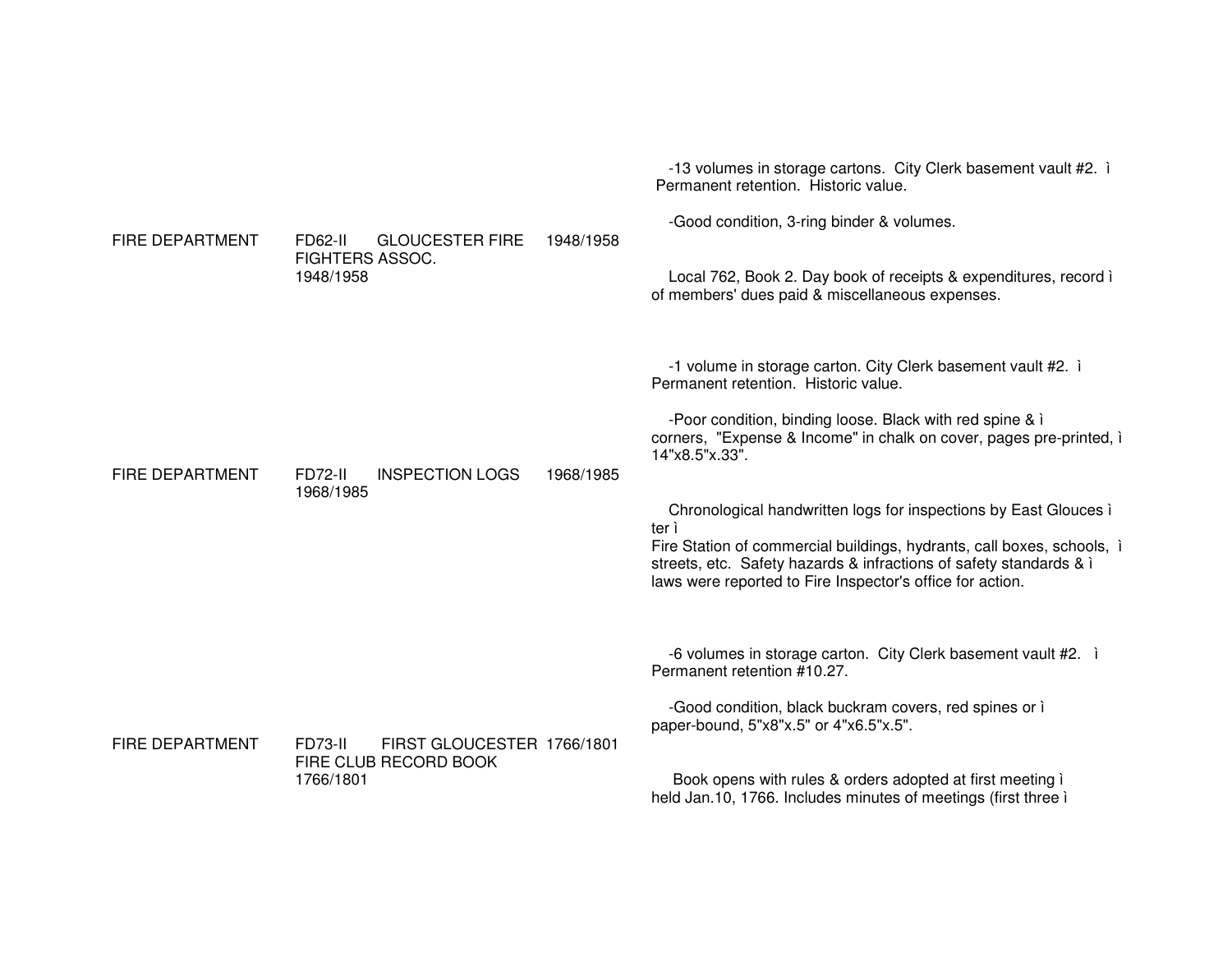|                                      |                                                                           |           | were monthly, thereafter quarterly) with names of members, i<br>location of meetings (viz. Bunch of Grapes, Halfmoon or i<br>Prentice's Taverns or homes of members), & fines assessed for i<br>reasons such as absence, lacking buckets & bags, not knowing i<br>watchword. In 1785, voted to raise money to purchase "Injion" i<br>(engine). In 1786, bought Hooks & Ladders. Collaborated with i<br>Masonick Fire Club to celebrate 4th of July in 1796 at Stage i<br>Fort where they drank 13 toasts & discharged 13 cannon. Last i<br>record in book Oct. 6, 1801. |
|--------------------------------------|---------------------------------------------------------------------------|-----------|-------------------------------------------------------------------------------------------------------------------------------------------------------------------------------------------------------------------------------------------------------------------------------------------------------------------------------------------------------------------------------------------------------------------------------------------------------------------------------------------------------------------------------------------------------------------------|
| <b>FIRE DEPARTMENT</b>               | <b>FIRE RECORDS</b><br>FD84-II<br>1919/DATE                               | 1919/1989 | -1 photocopy volume. Archives Office & SFL. Location of i<br>original unknown.<br>-Good condition, 8.5"x11"x1".<br>Bound volumes of typed-in printed forms for each run in i<br>entire city, giving all or some of following: date, time of i<br>call, departure & arrival, address of incident, cause of call, i<br>mileage, squad crew & officer in command, source of fire, i<br>value of property, amount of damage & insurance, & equipment i<br>used. Annual & monthly statistics also included in volumes.                                                       |
| FIRE DEPARTMENT -<br><b>BAY VIEW</b> | FD112-II<br><b>BAY VIEW FIRE</b><br><b>STATION DAY BOOKS</b><br>1927/1960 | 1927/1960 | -114+ volumes. Located at Fire Dept. Headquarters. Permanent i<br>retention #10.1.<br>-Good condition. Off-white canvas covers, various thicknesses. i<br>8.75"x11.25".<br>Date & time record of all station activities, giving shift i<br>roster, phone calls, alarms with box # (in red). Missing: 1930-1957 & i<br>1961-DATE.                                                                                                                                                                                                                                        |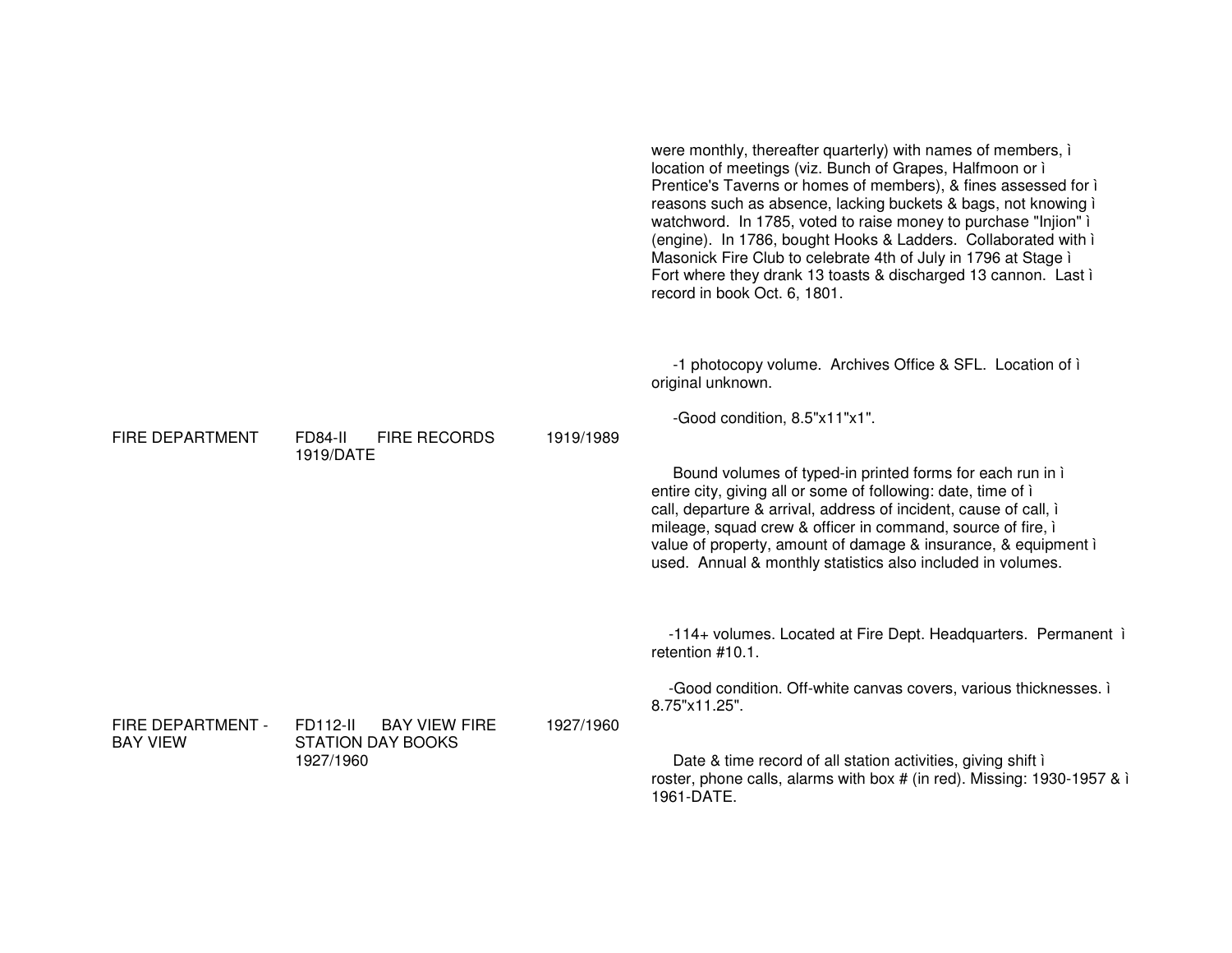| FIRE DEPARTMENT -<br><b>BAY VIEW</b> | <b>BAY VIEW FIRE</b><br>FD113-II<br><b>STATION CASH BOOKS</b><br>1907/1930 | 1907/1930 | -3 volumes in storage cartons. City Clerk basement vault #2. i<br>Permanent retention #10.1&2.<br>-1927/1928 vol. in good condition; 1928/1929 vol. in very i<br>poor condition, spine gone, heavy water & mildew damage; 1958/1960 i<br>vol. in good condition. Black buckram with red spines & corners, i<br>9.5"x14"x1.5".<br>Three volumes running concurrently from 1907-1929 (mention of i<br>Feb. 1930 at end). First volume [1910/1930] records fines for missed fires<br>or ì<br>meetings & official expenditures for bouquets, clerk's salary, i<br>DAILY TIMES & Sunday papers. Second volume [1910/1930] records dues<br>& ì<br>entertainment expenditures for food & drink. Third volume, CALL i<br>FIREMEN'S CASH BOOK [1907/1929], with INDEX, records dues & i<br>assessments (fires & meetings), cigars & dime funds. |
|--------------------------------------|----------------------------------------------------------------------------|-----------|----------------------------------------------------------------------------------------------------------------------------------------------------------------------------------------------------------------------------------------------------------------------------------------------------------------------------------------------------------------------------------------------------------------------------------------------------------------------------------------------------------------------------------------------------------------------------------------------------------------------------------------------------------------------------------------------------------------------------------------------------------------------------------------------------------------------------------------|
| FIRE DEPARTMENT -<br><b>BAY VIEW</b> | FD39-II<br><b>BAY VIEW FIRE</b><br><b>ENGINE CO. RECORDS</b><br>1899/1930  | 1899/1930 | -3 volumes in storage cartons. City Clerk basement vault #2. i<br>Permanent retention. Historic value.<br>-Poor condition, spines loose, black cloth covers with red i<br>leather spines & corners, CASH on spine in gold, 10.5"-13.5"x8.5"x.75".<br>Engine Co. #6 (a steamer) organized Nov. 24, 1899. Succeeded i<br>by Combination B, then Engine Co. #4. Vol.1 (1899/1915) & Vol.2 ì<br>(1915/1930) cover meetings held, officers' & members' names, i<br>committees organized, votes taken on company business, as well asì<br>alarms responded to, location, nature of fires, equipment used, i<br>time spent.                                                                                                                                                                                                                   |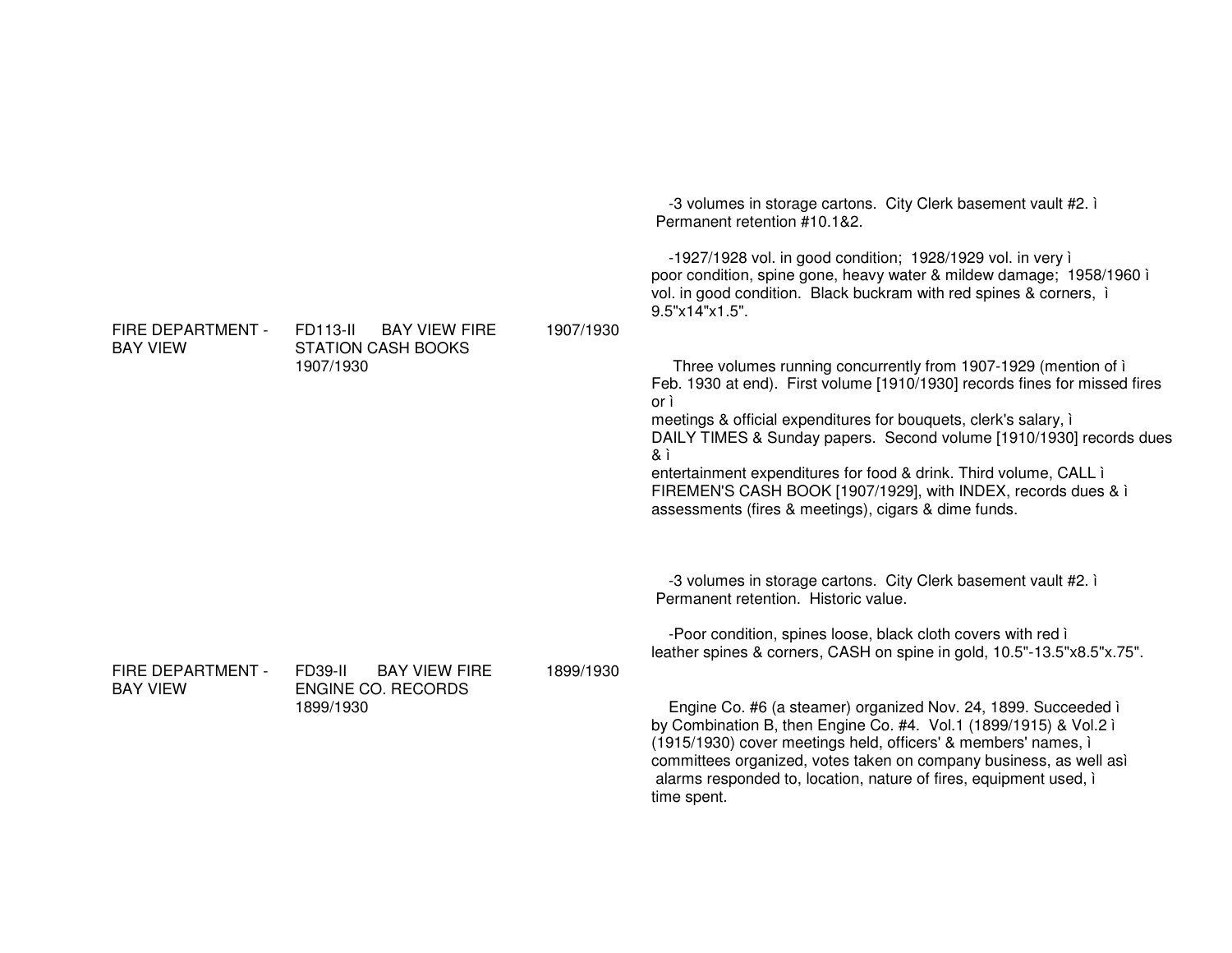|                   |                                                             |           | Also ATTENDANCE RECORDS of Company, 1899/1928.                                                                                                                                                                        |
|-------------------|-------------------------------------------------------------|-----------|-----------------------------------------------------------------------------------------------------------------------------------------------------------------------------------------------------------------------|
|                   |                                                             |           | Also NIGHT ALARMS, Engine #6, 1904/1912, rosters of firemen'sì<br>attendance at alarms.                                                                                                                               |
|                   |                                                             |           | Valuable historic documents with names, places & activities i<br>which give contemporary insight into way of life early in i<br>century.                                                                              |
|                   |                                                             |           | -4 volumes in storage carton. City Clerk basement vault #2. i<br>Permanent retention #10.1.                                                                                                                           |
| FIRE DEPARTMENT - | <b>BAY VIEW FIRE</b><br>FD74-II                             | 1966/1967 | -Poor condition, leather on spines broken, black buckram i<br>covers, red leather corners & spine, ATTENDANCE record has "1899"ì<br>red plastic label on cover, 10.5"x8"x1". ALARMS w/o binding, i<br>8.5:x13.5"x.5". |
| <b>BAY VIEW</b>   | STATION ENGINE #4 LOG BOOK<br>1966/1967                     |           | Vehicle log book for Bay View Engine #4, giving daily account i<br>of activities, engine crew, mileage, equipment used & maintenance.                                                                                 |
|                   |                                                             |           | -1 volume in storage carton. City Clerk basement vault #2. Permanenti<br>retention.                                                                                                                                   |
| FIRE DEPARTMENT - | FD81-II                                                     |           | -Good condition, light brown cloth, RECORD on spine & i<br>cover, 5.5"x8"x.5".                                                                                                                                        |
| <b>BAY VIEW</b>   | <b>BAY VIEW FIRE</b><br><b>STATION JOURNAL</b><br>1986/1990 | 1986/1990 | Daily log of events with runs in red, personnel & activities i<br>in blue or black ink. Appendices for laundry, fuel oil deliveries, i<br>personal injuries, supplies & equipment, bedding inventory, etc.            |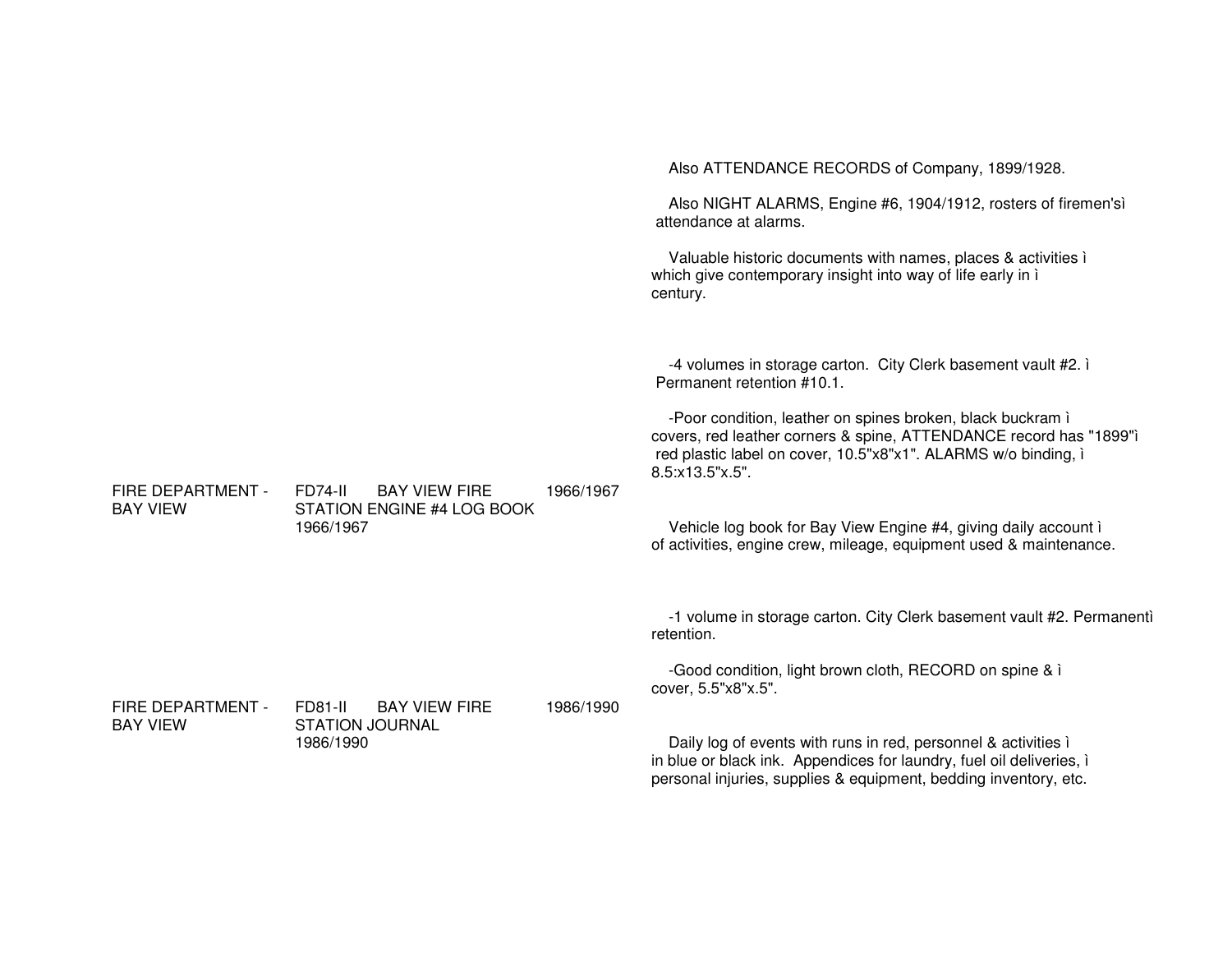-1 volume in storage carton. City Clerk basement vault #2. i Permanent retention #10.2. -Good condition, black leather with red spine & corners, RECORD 9-500 ì. REC on spine, 14"x9"x2". FIRE DEPARTMENT -FD159-II DEFIANCE FIRE 1910-1924 **DEFIANCE 5 ENGINE** ASSOC'N & # 5 ENGINE HOUSE **HOUSE** Cash Record -- Call firemen's cash record for Defiance 5 i 1903-1925 Engine House, with fines for missed calls, dues, assessments & i payments recorded. This engine company existed from 1884 until i station (located on site now occupied by DES Club) burned in i 1955. Each fireman's record includes name, chronological list off missed calls by date, call box & run number. Some entries i conclude with note of fireman's death. INDEX to names at front i of volume, 1910/1924. Defiance Fire Association -- Minutes, constitution, i membership, & fire reports for Defiance Fire Association i (including Defiance Engine Co. No. 5 & Defiance Hook & Ladder i Co. No.5 (formed June 30, 1883), house on Prospect St. Vol.1: i 1903/1914; Vol.2: 1915/1925. -3 volumes. City Clerk basement vault #2. Permanent i retention. Historic interest. -Poor condition, ledger books, black with red spine & i corners, gold lettering & lines, Cash: 8"x10.5"x.5"; Minutes: i 8"x13.5"x1". FIRE DEPARTMENT -FD111-II E. GLOU. ENGINE 1873/1896 **EAST GLOUGESTER** COMPANY<sub>#2</sub>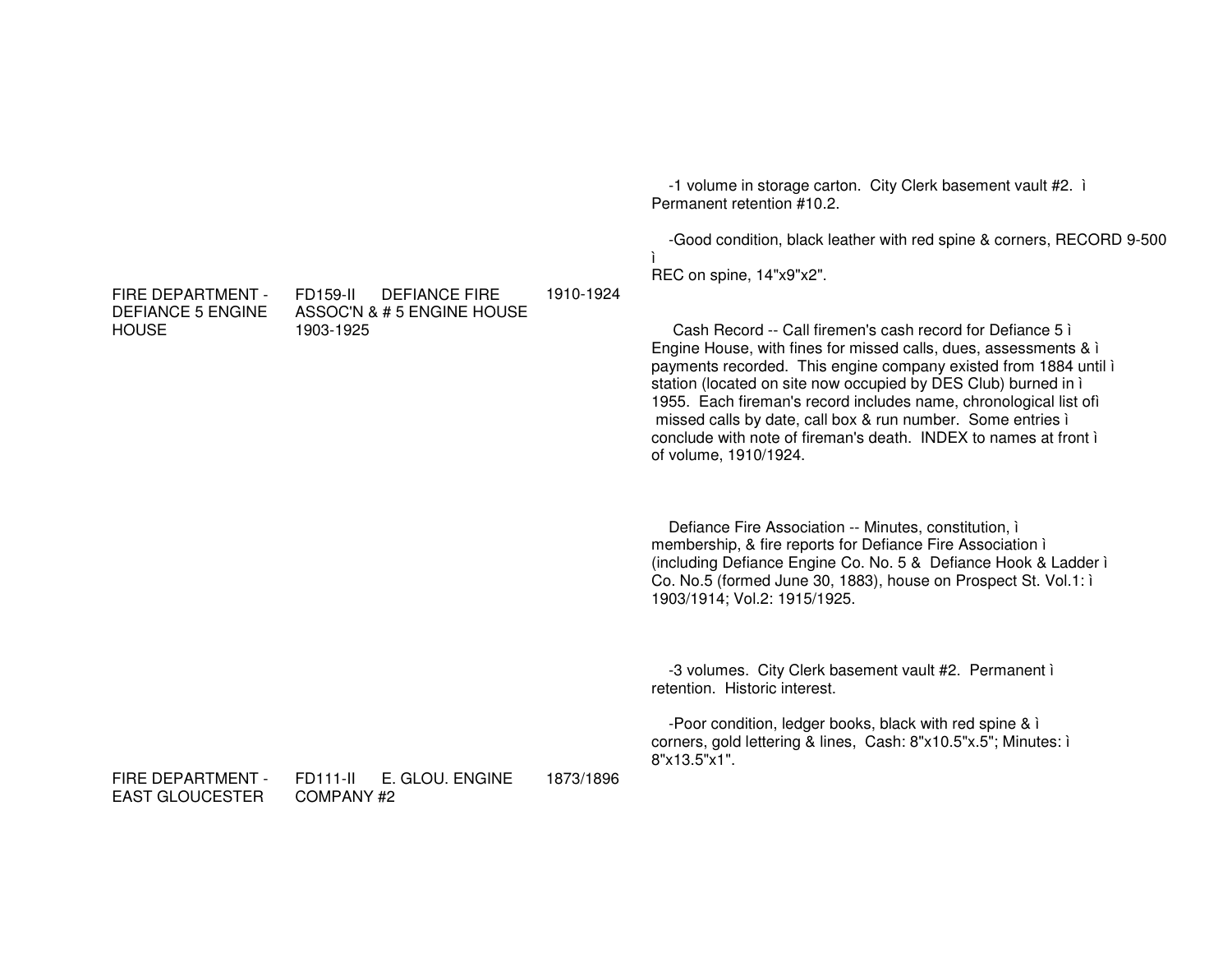|                                             | 1873/1897                                                                 |           | Record & log book for East Gloucester Engine Company No.2, Dec. i<br>3, 1889 to Dec. 1, 1896. Includes minutes of meetings, records of i<br>alarms with members' attendance records & fines for non-appearance i<br>at alarms; business of meetings mostly social events, parades, etc. Some i<br>pages from earlier record books, inserted in front cover, date back i<br>to Company's formation in May 1873.                                                                                                                                                                                                                                  |
|---------------------------------------------|---------------------------------------------------------------------------|-----------|-------------------------------------------------------------------------------------------------------------------------------------------------------------------------------------------------------------------------------------------------------------------------------------------------------------------------------------------------------------------------------------------------------------------------------------------------------------------------------------------------------------------------------------------------------------------------------------------------------------------------------------------------|
| FIRE DEPARTMENT -<br><b>EAST GLOUCESTER</b> | E. GLOU. FIRE<br>FD46-II<br><b>STATION DAY BOOKS</b><br>1930/1989         | 1930/1989 | -1 volume in storage carton. City Clerk basement vault #2. i<br>Permanent retention. Historic value.<br>-Poor condition. Black buckram with remains of red leather i<br>corners & spine, binding & spine gone, paper dry & brittle, i<br>cloth coming off cover, 8.5"x13.75"x1".<br>Date & time record of all station activities including i<br>alarms, drills, inspections, etc. Also personnel on each shift i<br>with signatures. Records of supplies at end of volumes. Indexed i<br>appendices for injuries, supplies, deliveries, repairs & work i<br>assignments 1982-1989. Sometimes called STATION i<br>JOURNALS. Station closed 1993. |
| FIRE DEPARTMENT -<br><b>EAST GLOUCESTER</b> | E. GLOU. FIRE<br><b>FD47-II</b><br>STATION VEHICLE LOG BOOKS<br>1965/1980 | 1965/1980 | -23 volumes in storage cartons. City Clerk basement vault #2.<br>Permanent retention #10.1&2.<br>-Good condition, black covers, red spine & corners, RECORD in i<br>gold on spine, 9"-10"x14"x1.25"-2".<br>Record of runs by date, with time, location, cause, equipment i<br>used, personnel, gas, repairs, etc. Engine 1 log 1976/1979 in 2 ì<br>volumes, Engine 3 log 1965/1975 in 3 volumes, Engine 4 log i<br>1976/1980 in 1 volume, Engine 5 log 1965/1966 in 1 volume.                                                                                                                                                                   |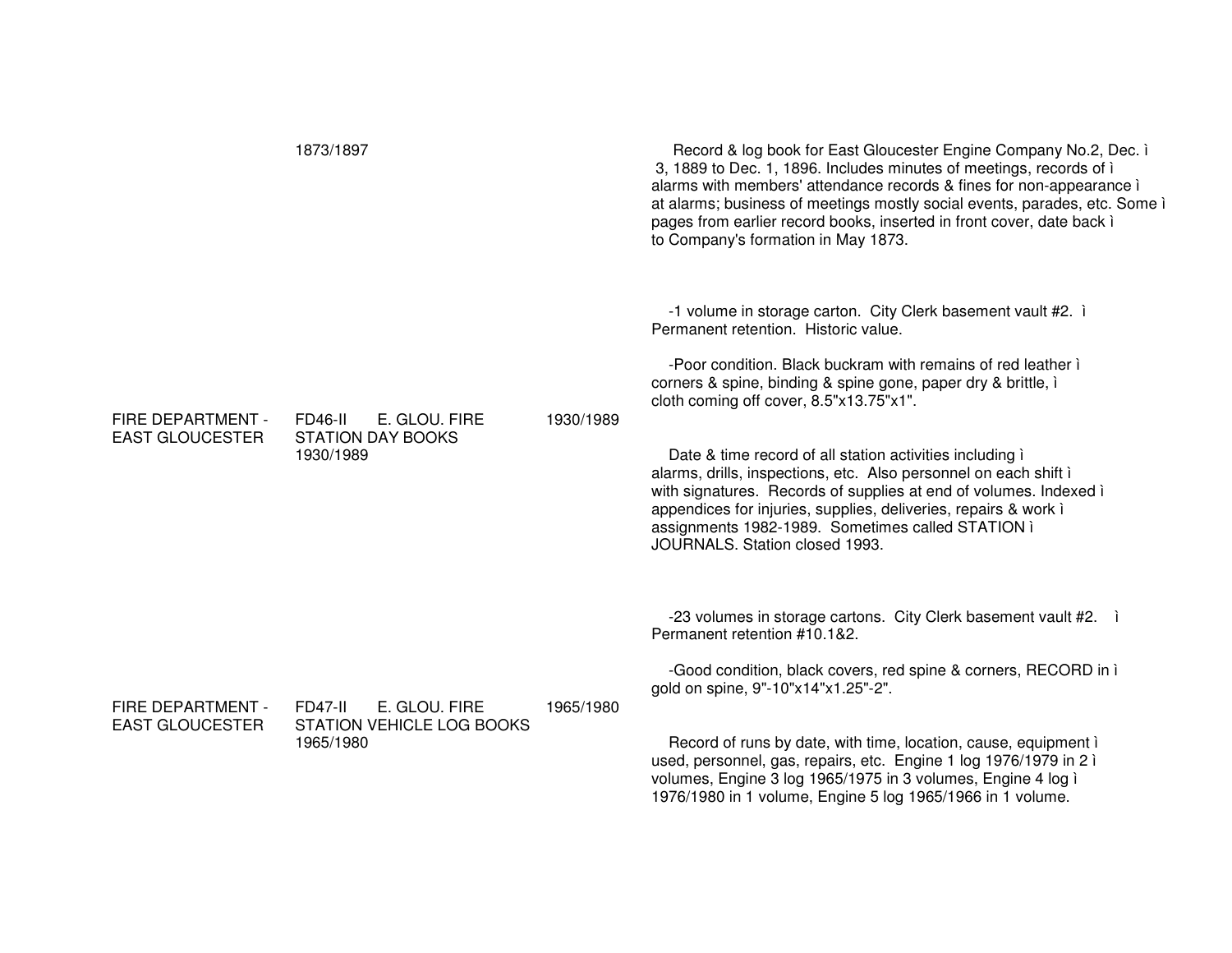-7 volumes in storage cartons. City Clerk basement vault #2. Permanent ìretention. Historic value.

-Good condition, 3 vols. 8"x5"x.5", 3 vols. 10.5"x8.25"x1", 1 ì vol. 9.75"x8"x.75".

Consolidation of records found elsewhere but containing items not ì found elsewhere. Included are personnel records of men assigned ì to East Gloucester Fire Station, station repairs, equipment, supplies, police ì boat monthly check, inventory of fire equipment Engine 5 & Engine 3, hose ì records, data on alarms answered, station activities, hydrants, ì general orders received, etc.

-2 volumes in storage cartons. City Clerk basement vault #2. Permanent ì

retention #10.2.

-Good condition, black covers, red spine & corners, 14.5"x9"x2".

Minutes of meetings including lists of honorary members & ì collection & expense accounts for various activities & good ì causes. On flyleaf: Records/ Fire Headquarters Social Club/ ì Central Fire Station/ School St./ Gloucester Mass.

-1 volume in storage carton. City Clerk basement vault #2. ì Permanent retention. Historic value.

FIRE DEPARTMENT - EAST GLOUCESTERFD49-II E. GLOU. FIRE STA. PERSONNEL ROSTER/SUPPLIES 1965/19771965/1977

FIRE DEPARTMENT - HEADQUARTERS

FD141-II FIREHEADQUARTERS SOCIAL CLUB 1928/19321928/1932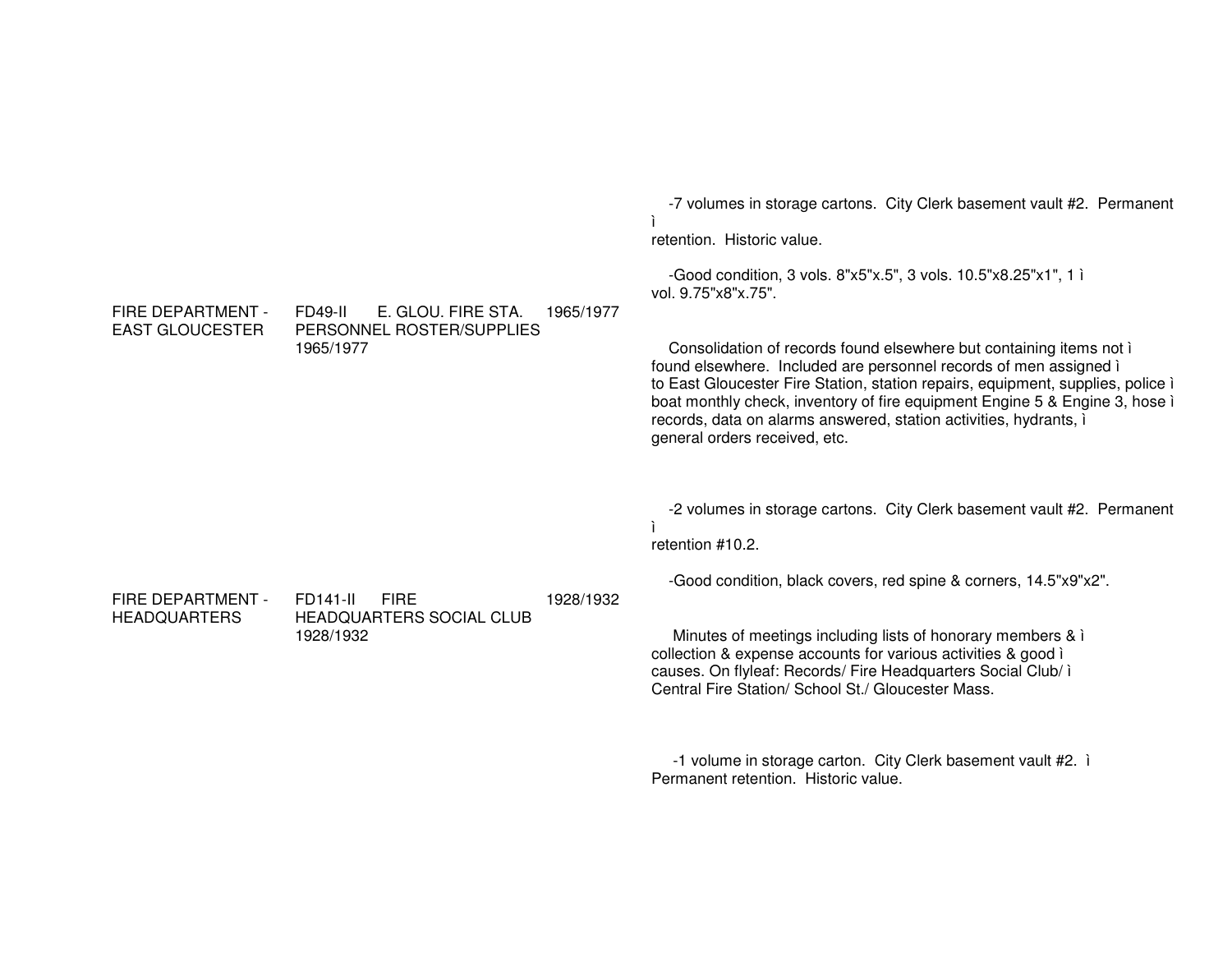| FIRE DEPARTMENT -<br><b>HEADQUARTERS</b> | FD79-II<br><b>HEADQUARTERS</b><br>JOURNALS, LOGS, DAY BOOKS<br>1934/2005 | 1934/2005 | -Good condition, black buckram with red leather spine & i<br>corners, 10"x8"x.75".<br>Daily log of events everywhere in city with runs entered in i<br>red. Gives exact time, telephone or box number of call, very i<br>brief description of event, run number, engine number, location, i<br>& signature of man on watch. Missing years: 1938-39, 1941, i<br>1943-44, 1947-50, 1952-53, 1955, 1962-63, 1969-70, 1994-1995.                                                              |
|------------------------------------------|--------------------------------------------------------------------------|-----------|-------------------------------------------------------------------------------------------------------------------------------------------------------------------------------------------------------------------------------------------------------------------------------------------------------------------------------------------------------------------------------------------------------------------------------------------------------------------------------------------|
|                                          |                                                                          |           | -55+ volumes in storage cartons labelled CENTRAL. City Clerk i<br>basement vault #2. Permanent retention #10.2.<br>-Good condition except 1960-1972 which are badly mildewed. i<br>Black buckram with red leather spine & corners or edges, some i<br>with handmade labels for title on front or spine "[Year] Watch i<br>Book", some with RECORD on spine, ~14"x~9"x~2".                                                                                                                 |
| FIRE DEPARTMENT -<br><b>HEADQUARTERS</b> | FD80-II<br><b>HEADQUARTERS</b><br>APPARATUS LOG BOOKS<br>1972/1996       | 1972/1996 | 9/17/98 - 9/10/99 delivered to Archives 6/5/2003<br>Vehicle log books record date, crew, destination, time out i<br>& time in, total miles, as well as remarks & repairs for each i<br>apparatus: Ladder 1 (1976/1984), Ladder 2 (1975/1983), Engine 1 i<br>(1980/1985, 1989/1996), Engine 2 (1972/1985), Engine 3 ì<br>(1976/1982), Engine 4 (1980/1988), Engine 16 (1973/1986), Attack I i<br>(1976/1987), Combination A (1974/1975, 1996), & Rescue Squad ì<br>(1976/1984, 1994/1995). |
|                                          |                                                                          |           | -31 volumes in storage cartons. City Clerk basement vault i<br>#2. Permanent retention #10.2.                                                                                                                                                                                                                                                                                                                                                                                             |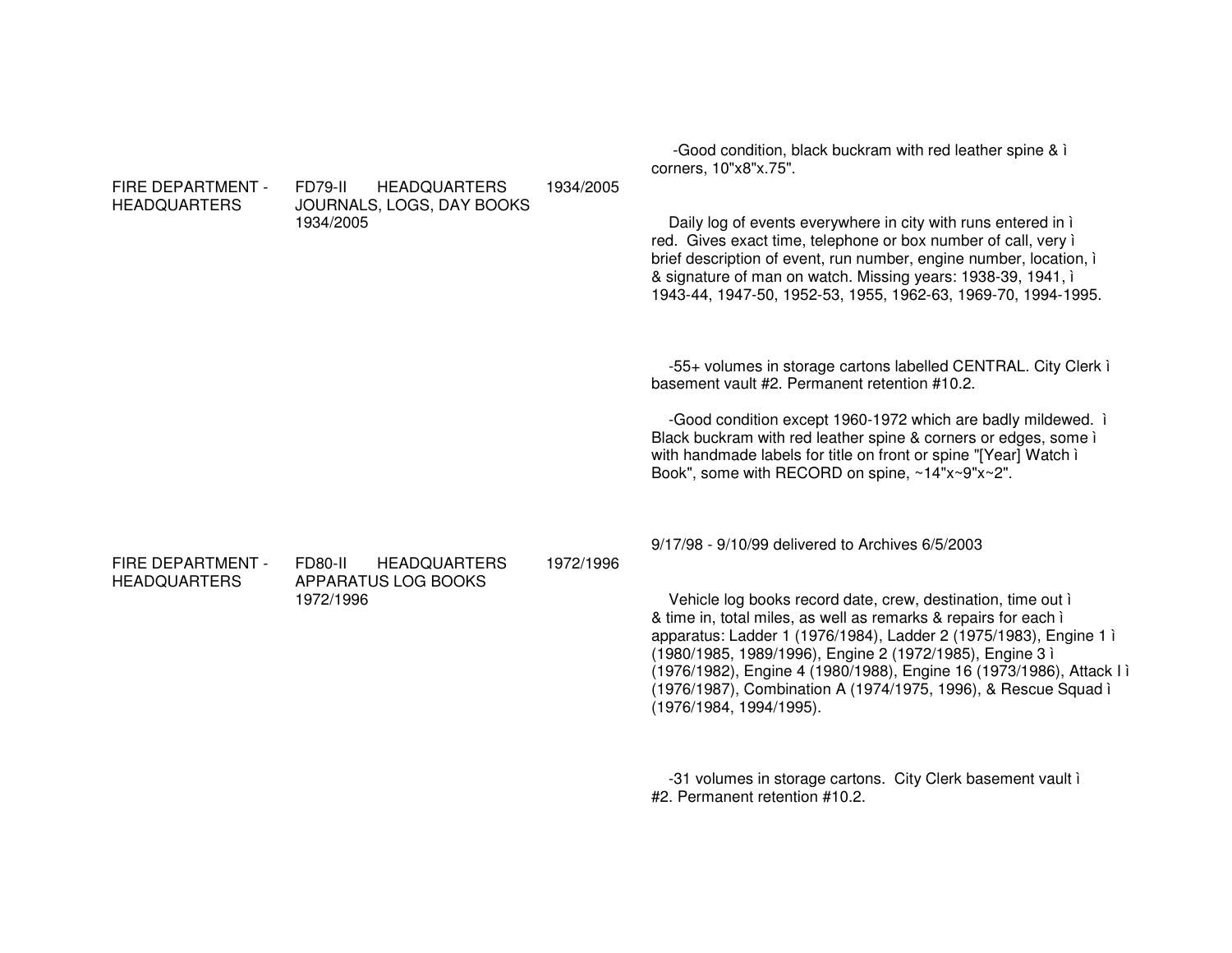FIRE DEPARTMENT - MAGNOLIA

FD71-II MAGNOLIA FIRE STATION VEHICLE LOGS (RUN BOOKS) 1951/1976 1951/1976

-Poor condition, black buckram with red spines & corners, ì various markings; Engine 1 (1989/96) with red plastic cover, ì spines & pages loose, 8-10"x8-10"x1-1.5".

Individual handwritten chronological logs for each piece of ì equipment at Magnolia Fire Station.

Information includes some or all of following: date, time in ì & out, location, cause, description of occurence, hose & gallons ì used, equipment used, telephone or box alarm, miles, time pumped, ì & personnel. Also recorded are calls for first aid or assistance, ì parades, inspections & out for repair.

Maintenance records in back of volumes include gas, oil & ì water checks, repairs, batteries, tires, hose changes, new ì equipment & accumulated mileage.

Ladder II 1951/1957Engine I 1951/1956, 1956/1957 CD Pump 1958/1959 Engine 2 1953/1959, 1962/1964, 1965/1966, 1966/1968, 1988/1995 Engine 4 1967/1976, 1976/1976

-11 volumes in storage cartons. City Clerk basement vault #2. ì Permanent retention. Historic value.

-10 vols. in good condition, black buckram covers, red ì spines; Engine 2 1965/1966 vol. missing ì covers; 1988/1995 red vinyl ì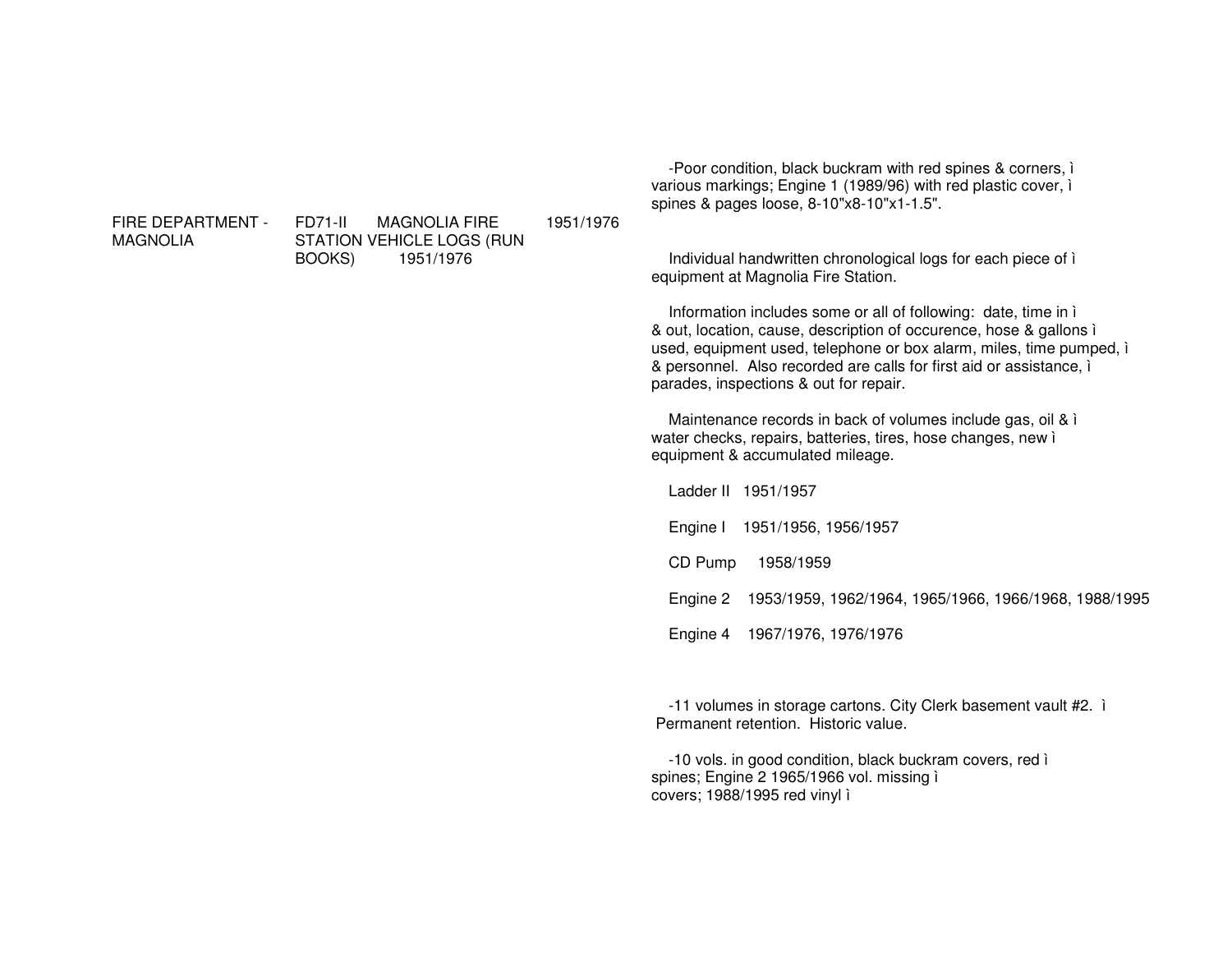| FIRE DEPARTMENT -<br><b>MAGNOLIA</b> | FD78-II<br><b>MAGNOLIA FIRE</b><br><b>STATION JOURNALS</b><br>1928/1995 | 1928/1995 | covers, 8 vols. 5"x8"x1/2", 2 vols. 8"x10"x1".<br>Daily accounts (also called Daily Watch Entries or Patrol i<br>Books) with runs entered in red. Data include persons on duty, times i<br>of calls, dispatches & returns of engines with locations, as i<br>well as other events & activities. At end of each volume, i<br>appendices of specific subjects such as deliveries, repairs, i<br>injuries, inventories, inspection schedules, equipment usage, i<br>etc. Gaps in series from May 1930 to Jan. 1944, & from Jan. 1947 i<br>to Dec. 1952. |
|--------------------------------------|-------------------------------------------------------------------------|-----------|------------------------------------------------------------------------------------------------------------------------------------------------------------------------------------------------------------------------------------------------------------------------------------------------------------------------------------------------------------------------------------------------------------------------------------------------------------------------------------------------------------------------------------------------------|
| FIRE DEPARTMENT -<br><b>MAGNOLIA</b> | FD82-II<br><b>MAGNOLIA FIRE</b><br><b>STATION COMPANY ROSTERS</b>       | 1965/1975 | -18 volumes in storage cartons. City Clerk basement vault #2. i<br>Permanent retention #10.2.<br>-Poor condition, black buckram covers, red i<br>spines (some broken) & corners, "RECORD 9-500 Rec" on spines, i<br>pencil entries somewhat smudged, 9"x14"x1-2".                                                                                                                                                                                                                                                                                    |
|                                      | 1965/1975                                                               |           | Company Rosters are records of absences, sick leaves, i<br>replacements for each firefighter, as well as inventories, some i<br>runs & alarms answered, repairs made or supplies received & i<br>general orders.                                                                                                                                                                                                                                                                                                                                     |
|                                      |                                                                         |           | Vol. 1, Jan. 1965/Dec. 1971. Also data on alarms answered i<br>Feb. 1965/12 May 1969, general orders & notices received Mar. i<br>1965/Jan. 1967, lists of hydrants & sprinklers in district, as i<br>well as inventories for all equipment & furnishings, laundry, i<br>engines & apparatus, & station repairs, fuel oil & supplies i<br>delivered. Table of contents typed, loose in front of volume.                                                                                                                                              |
|                                      |                                                                         |           | Vol. 2, Dec. 1971/Dec. 1975. Also data on runs, pp.80-81, Jan. i<br>3, 1972/May 31, 1972, inventories of hose, laundry, oil & i<br>pyrofax, & orders pasted or copied in.                                                                                                                                                                                                                                                                                                                                                                            |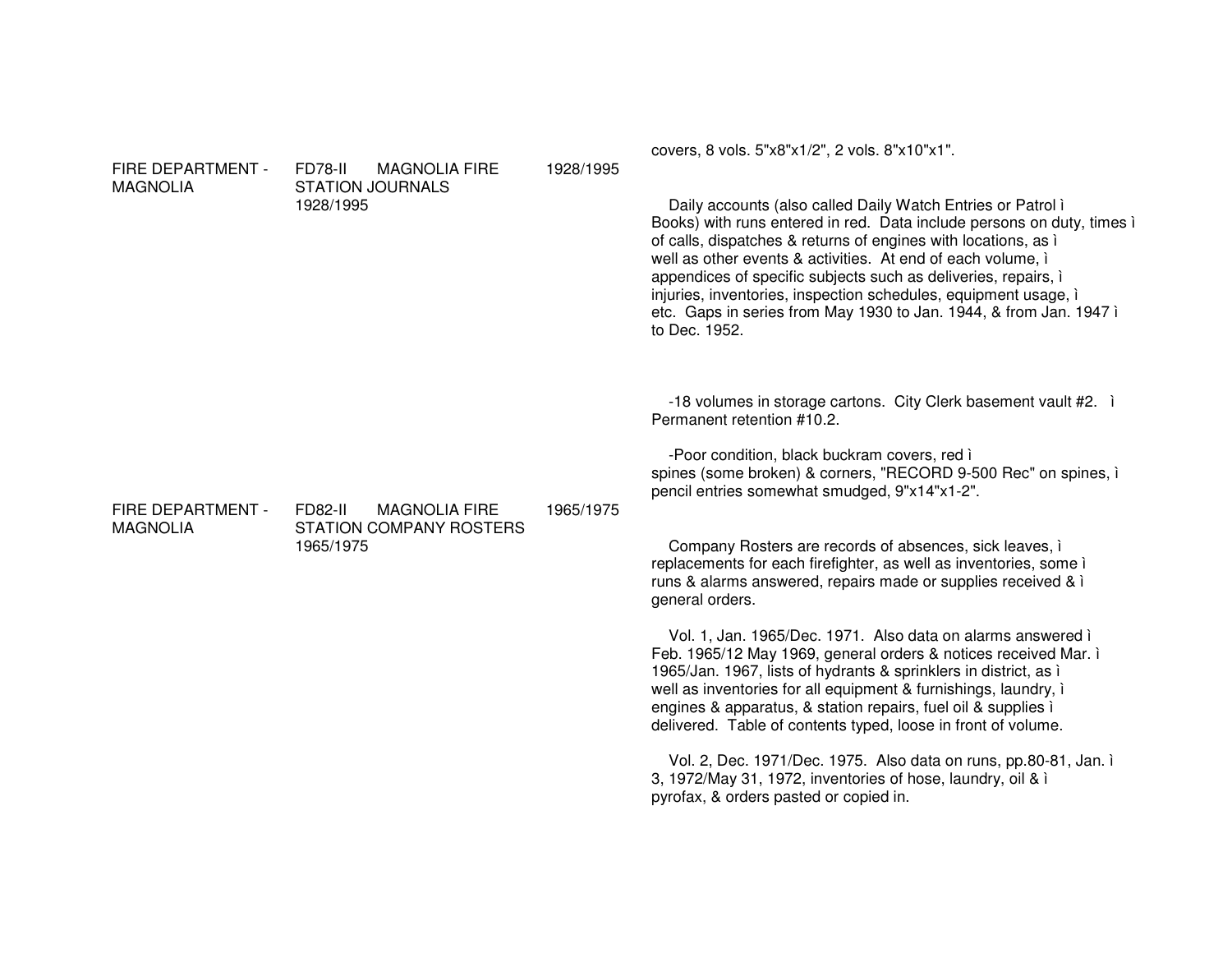Permanent retention, various #s. -Good condition, black buckram with red spines & corners, ì vol.1 has RECORD 28 R500, vol.2 has RECORD 9-500 REC, 9"x14"x2". FIRE DEPARTMENT - WEST GLOUCESTERFD105-II W. GLOU. FIRESTATION JOURNALS/DAY BOOKS 1967/1995 1967/1995Record of runs by date & time, with runs from any station that ì might affect West Gloucester. Includes shift on duty, names, box # if ì applicable, where engine went & time of return. Emergencies in ì red. Appendices of laundry, supplies, fuel oil records, air ì tanks, building & equipment maintenance, etc. -8 volumes. City Clerk basement vault #2. Permanent ì retention #10.2. -Good condition, journal books with black buckram covers: 6 ì vols. (1967-1986) with red spines & corners, RECORD 9-500 in gold ì on spine; 2 vols. (1987-1995) dark red strip at top & bottom, RECORD ì in gold on spine, 14.5"x9"x2". FIRE DEPARTMENT - WEST GLOUCESTERFD106-II W. GLOU. FIRESTATION VEHICLE LOG BOOKS 1971/19941971/1994Record of runs for Engines #1, #5 & #6, Tanker #1 & Forest Fire ì #1, & Diesel Fuel, with some or all of following: date, time out & i back, elapsed time, run #, location, mileage, type & length of ì hose used, water used, other equipment used, & crew. Checks & ì repairs of equipment at end. -6 volumes. City Clerk basement vault #2. Permanent ì retention. Historic value.

-2 volumes in storage carton. City Clerk Basement Vault #2. ì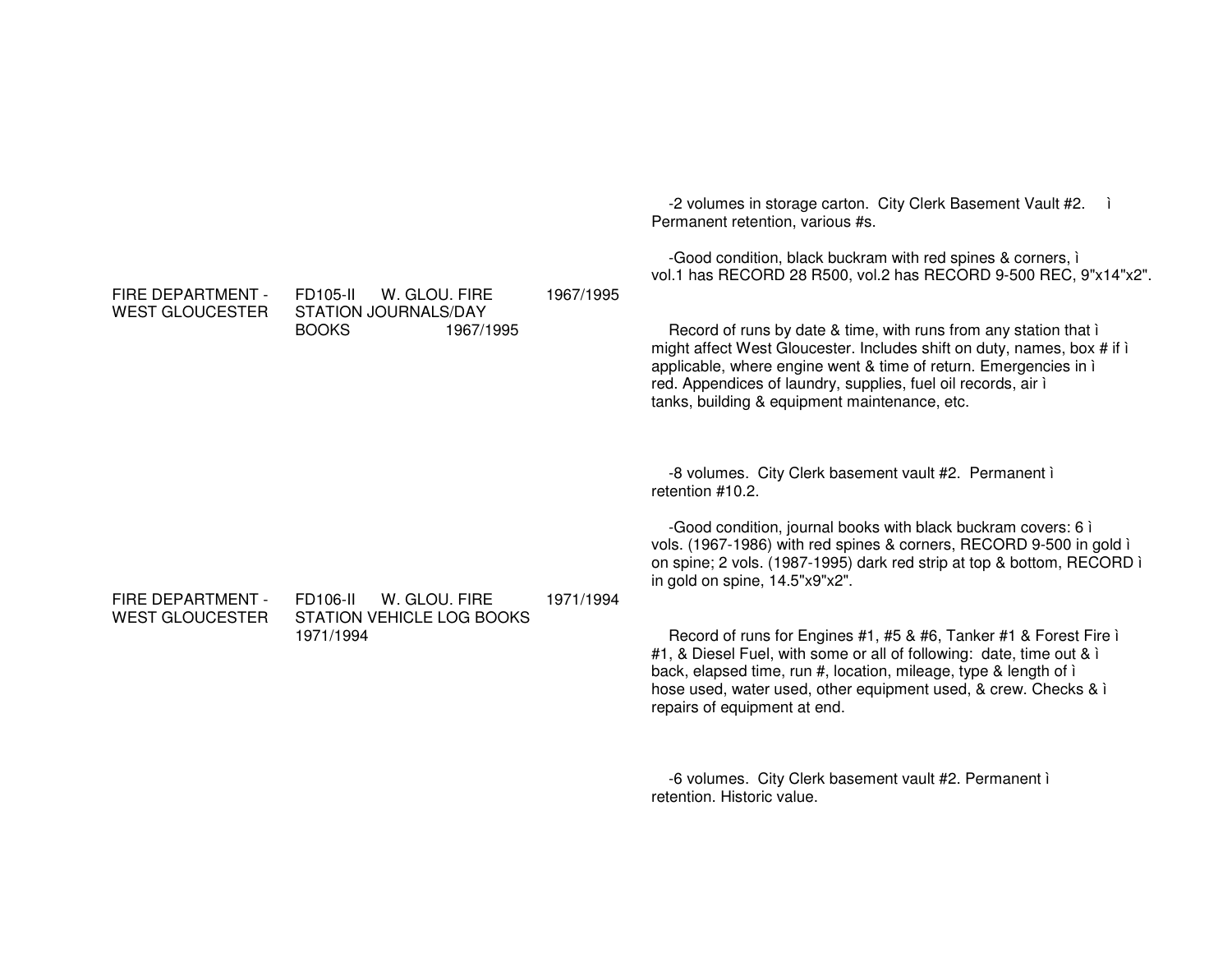|                                                |                                                                                |           | Engine #1: Jan. 1967-Apr. 1989, poor condition, 8"x5.25"x1".                                                                                                                                                                                                                                                                                                                                                                                                                                                                                                                                      |
|------------------------------------------------|--------------------------------------------------------------------------------|-----------|---------------------------------------------------------------------------------------------------------------------------------------------------------------------------------------------------------------------------------------------------------------------------------------------------------------------------------------------------------------------------------------------------------------------------------------------------------------------------------------------------------------------------------------------------------------------------------------------------|
|                                                |                                                                                | 1967/1976 | Engine #5: Apr. 1989-Jun. 1994, good condition, 10.5"x8"x1".                                                                                                                                                                                                                                                                                                                                                                                                                                                                                                                                      |
|                                                |                                                                                |           | Engine #6: Sep. 1976-Mar. 1983, poor condition, 10.5"x8"x1".                                                                                                                                                                                                                                                                                                                                                                                                                                                                                                                                      |
|                                                |                                                                                |           | Tanker #1: Mar. 1979-Jul. 1988, good condition, 8"x5"x.5".                                                                                                                                                                                                                                                                                                                                                                                                                                                                                                                                        |
|                                                |                                                                                |           | Forest Fire #1: Jun. 1971-Apr. 1979, good condition, 8"x5"x.5".                                                                                                                                                                                                                                                                                                                                                                                                                                                                                                                                   |
| FIRE DEPARTMENT -                              | <b>FD107-II</b><br>W. GLOU. FIRE<br><b>STATION COMPANY ROSTER</b><br>1967/1976 |           | Diesel Fuel: Apr. 1977-Apr. 1989, good condition, 7.5"x9.75".                                                                                                                                                                                                                                                                                                                                                                                                                                                                                                                                     |
| <b>WEST GLOUCESTER</b>                         |                                                                                |           | Company roster records sick leaves, vacations & other absences i<br>for each firefighter. Also recorded are: station repairs, bedding i<br>inventory, in & out laundry inventories, supplies, i<br>gasoline/motor/fuel oil, receipt of fire equipment, lengths of hose i<br>laid at fires, mask/cannister/resuscitator tank use, & apparatus i<br>repairs. Also data on runs including date, time in & out, elapsed i<br>time, location & cause of fire, amount of hose & water used, as i<br>well as list of hydrants in district, general orders & notices i<br>received, & miscellaneous data. |
|                                                |                                                                                |           | -1 volume. City Clerk basement vault #2. Permanent i<br>retention, various #s.                                                                                                                                                                                                                                                                                                                                                                                                                                                                                                                    |
|                                                |                                                                                |           | -Good condition, journal book with black buckram cover with i<br>red spine & corners, Record 28 R 500 in gold on spine, i<br>14.5"x9"x2".                                                                                                                                                                                                                                                                                                                                                                                                                                                         |
| <b>FIRE DEPARTMENT-</b><br><b>HEADQUARTERS</b> | <b>FD199-II</b><br><b>BOARD OF</b><br><b>ENGINEERS</b><br>1831/1924            | 1831/1924 | Minutes, by-laws, regulations, ordinances, personnel & i<br>membership data, expenses, petitions, some reports of fires & i<br>alarms. Early volume entitled Engineers Records. 5 vols.: i                                                                                                                                                                                                                                                                                                                                                                                                        |

-Journal books with black buckram covers.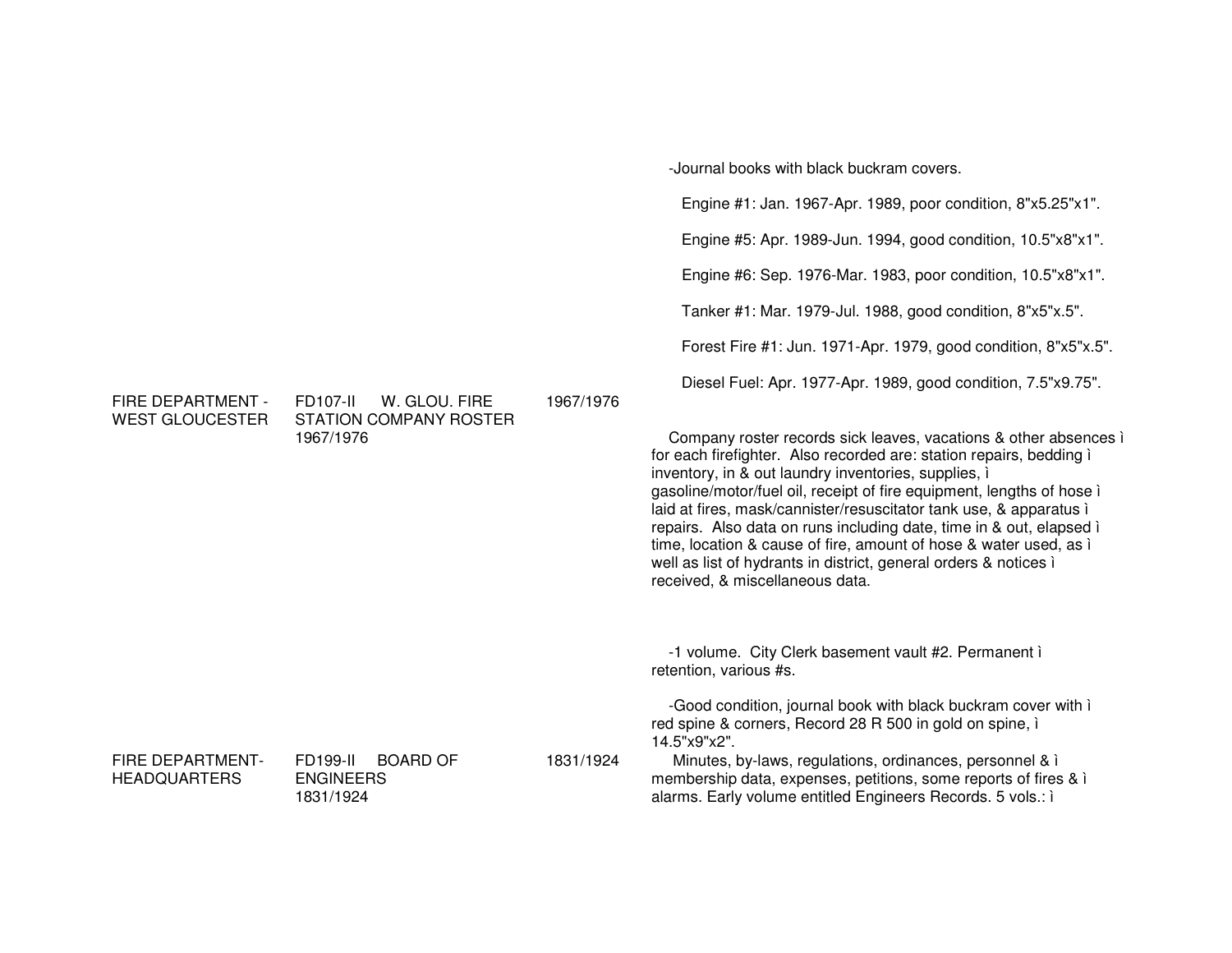|                               |                                                                                                    |           | 1831-1862, 1874-1882, 1884-1889, 1901-1923, 1923-1924. i<br>1863-1873, 1890-1900 MISSING.                                                                                                                                                                                                                                                                                                                                                                                         |
|-------------------------------|----------------------------------------------------------------------------------------------------|-----------|-----------------------------------------------------------------------------------------------------------------------------------------------------------------------------------------------------------------------------------------------------------------------------------------------------------------------------------------------------------------------------------------------------------------------------------------------------------------------------------|
|                               |                                                                                                    |           | See also: CC14, Fire Dept. Committee, Bd. of Engineers, etc., i<br>1803/1910.                                                                                                                                                                                                                                                                                                                                                                                                     |
| GLOUCESTER,<br><b>ENGLAND</b> | CC132-II<br>GLOUCESTER,<br><b>ENGLAND, GUIDE</b><br>1155/1909                                      | 1155/1909 | - 5 volumes. City Hall basement vault #2. Permanent retentioni<br>- historic interest.<br>- Poor condition, buckram ledgers with leather corners & i<br>missing spines, 8.5"x13.5"x1".<br>Title page has ILLUSTRATED GLOUCESTER HISTORY & GUIDE<br>1909, ì<br>running title is JENNINGS ILLUSTRATED GLOUCESTER HANDBOOK. i<br>Published & printed by John Jennings. Official guide to city, i<br>with history, description, many photographs, maps & i<br>advertisements. 176 pp. |
|                               |                                                                                                    |           | -1 volume, in oak tag jacket. City Clerk basement i<br>vault #3. Permanent retention. Historic value.<br>-Poor condition, front cover missing, back black i<br>leather cover loose, end papers marbleized red/blue/black, paper i                                                                                                                                                                                                                                                 |
| GLOUCESTER,<br><b>ENGLAND</b> | <b>CC144-II</b><br><b>CITY OF</b><br><b>GLOUCESTER ARCHIVES</b><br><b>PHOTOGRAPHS</b><br>1879/1960 | 1879/1960 | good, 5.75"x8.5"x.5".<br>Archives Photographs series publication of historic i<br>photographs of Gloucester, England. Includes photo of Howard i<br>Blackburn's Great Western in Gloucester (England) Harbour. i                                                                                                                                                                                                                                                                  |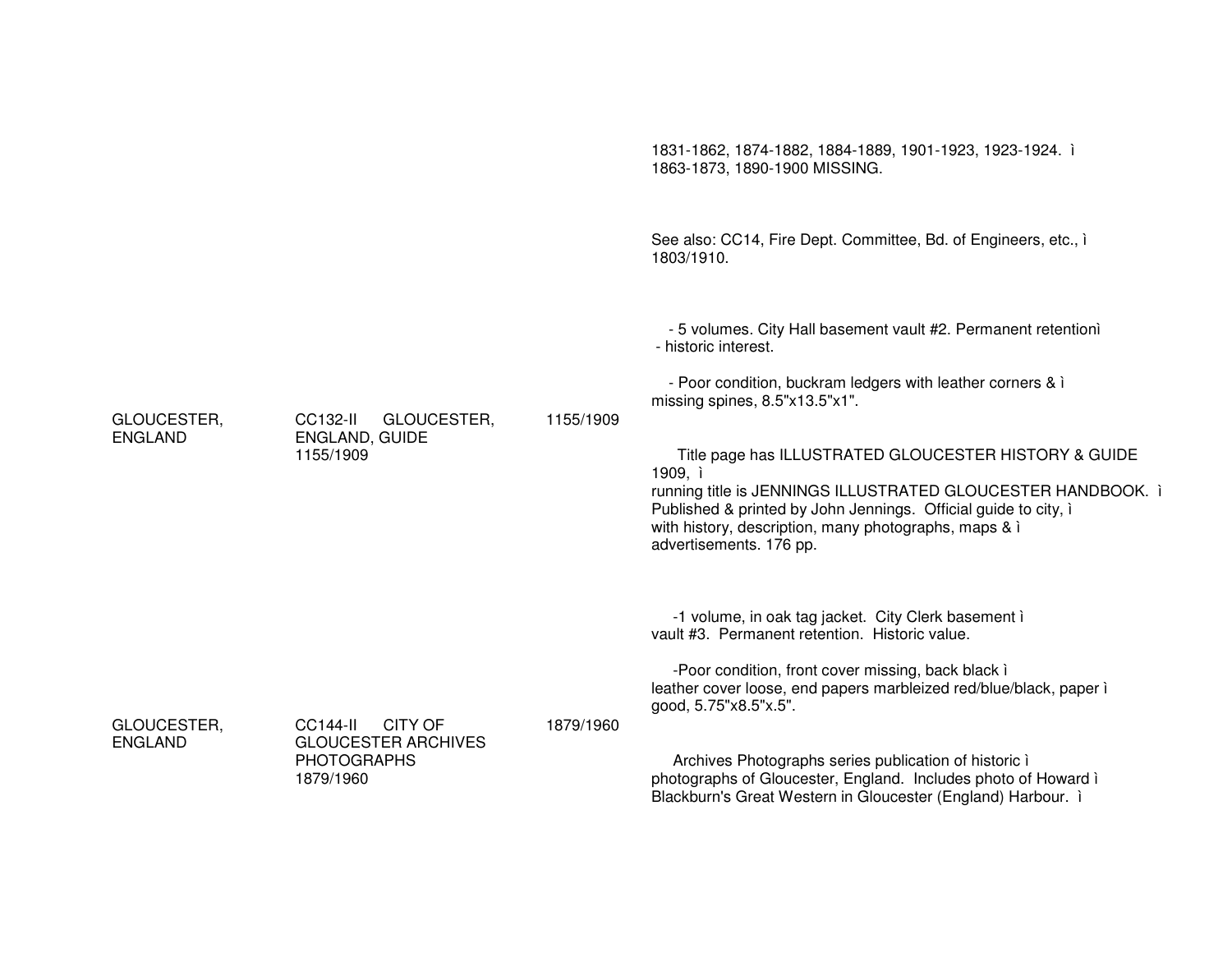|                               |                                                                             |           | Compiled by Jill Voyce & published in 1995 by Chalford i<br>Publishing Co., St. Mary's Mill, Chalford. ISBN 0 7524 0306 0. i                                                                                                                                                                                                                          |
|-------------------------------|-----------------------------------------------------------------------------|-----------|-------------------------------------------------------------------------------------------------------------------------------------------------------------------------------------------------------------------------------------------------------------------------------------------------------------------------------------------------------|
|                               |                                                                             |           | -1 volume. City Clerk Basement Vault #3. Permanent i<br>retention. Gift to Archives Committee from Gloucester (England) resident i<br>& private citizen, John E. Pearce, 1998.                                                                                                                                                                        |
| GLOUCESTER,<br><b>ENGLAND</b> | <b>HISTORY &amp; GUIDE</b><br>CC200-II<br>OF GLOUCESTER, ENGLAND<br>51/1894 | 51/1894   | -Good condition, paperback, i<br>9.25"x6.5"x.5".<br>"HISTORY & GUIDE of the CITY of GLOUCESTER & the CATHEDRAL, i<br>compiled by John Jennings. Contains eight full page i<br>illustrations, and sixteen others, also a map of Sharpness & i<br>Gloucester docks. Gloucester: John Jennings, "City" Steam i<br>Printing Works, Brunswick Road, 1889." |
|                               |                                                                             |           | On flyleaf: "Presented by John Jennings to the City of i<br>Gloucester, Mass. 1894."                                                                                                                                                                                                                                                                  |
|                               |                                                                             |           | History of churches, institutions and commerce, with short i<br>tours and biographies of prominent citizens.                                                                                                                                                                                                                                          |
|                               |                                                                             |           | Returned to City by Fred Buck, who purchased it at a i<br>Gloucester rummage sale in the 1980s.                                                                                                                                                                                                                                                       |
|                               |                                                                             |           | -1 volume. City Clerk basement vault #3. Permanent retention i<br>- historic interest.                                                                                                                                                                                                                                                                |
|                               |                                                                             |           | -Good condition, red leather with gold "Gloucester, England" i<br>on front cover, illustrated, 108 pp., 5.5"x8.5"x.5".                                                                                                                                                                                                                                |
| <b>LEGAL</b>                  | <b>CC194-II</b><br><b>RELEASES &amp;</b><br><b>AGREEMENTS</b><br>1929/1981  | 1929/1981 | Legal documents covering: releases & settlements for damages)<br>from accidents or injuries, some from Water Board; releases to i<br>Northgate Construction for water reservoir & to Samuel Riggs i<br>estate; leases (American Legion, Armory, Huntress, Disabled i<br>American Veterans, Cape Ann Adult Activity Center, Cape Ann Food ì            |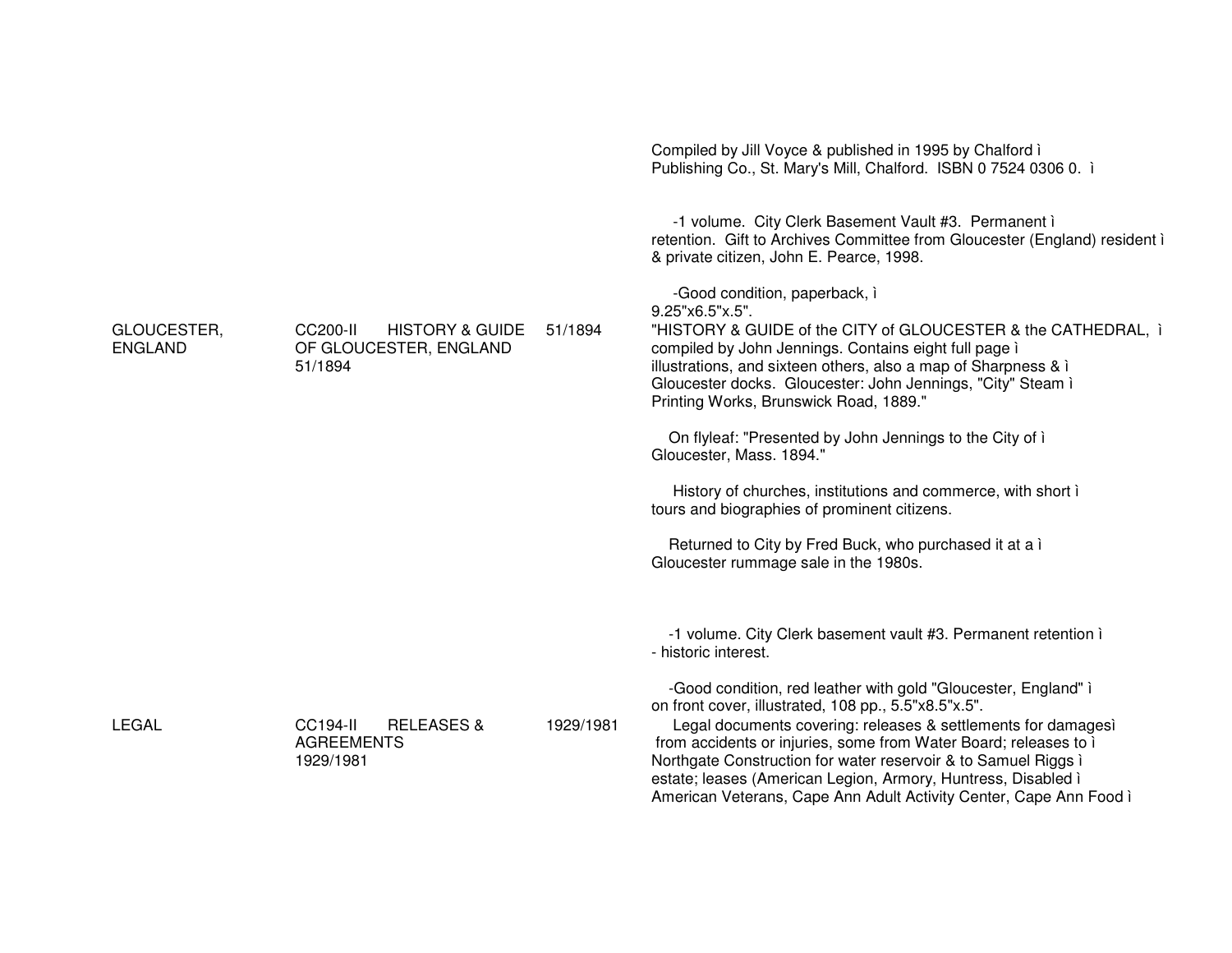|              |                                                                                             |           | Coop, Fitz Hugh Lane House, Central Grammar, Good Harbor Beach, i<br>Gloucester House Restaurant, etc.); takings by eminent domain forì<br>highways & drainage easements; agreements (with Michie City i<br>Publications for City ordinances, Mass. Electric Co., Producer's i<br>Fish Co.); sales of Collins School, Lane's Cove Pier Co., i<br>Gloucester Conservation Commission; & executions of judgments i<br>without arrests (fines). Most drawn up by private lawyers, with i<br>signatures of principals. |
|--------------|---------------------------------------------------------------------------------------------|-----------|--------------------------------------------------------------------------------------------------------------------------------------------------------------------------------------------------------------------------------------------------------------------------------------------------------------------------------------------------------------------------------------------------------------------------------------------------------------------------------------------------------------------|
| LEGAL        | <b>CC195-II</b><br><b>DEEDS</b><br>1829/1975                                                | 1829/1975 | -2 document boxes. City Clerk basement vault #2. Permanent i<br>retention, historical interest.<br>-Good condition, tri-folded legal papers & random papers, i<br>filed alphabetically by plaintiff or owner.<br>Private & City deeds, from Legal Dept., most with blue cover i<br>paper, for watersheds, West Glou. woodlands, Rockport, Babson i                                                                                                                                                                 |
|              |                                                                                             |           | Reservoir, Dogtown, Cut, Goose Cove Bridge, Rocky Neck, Bass ì<br>Rocks, railroad, some downtown streets, Essex Ave. etc. INDEXED i<br>by M. Sibbalds, Approach file DEEDS.APR.                                                                                                                                                                                                                                                                                                                                    |
|              |                                                                                             |           | -6 file folders in LDBox D1. City Engineers vault. Historic i<br>interest.                                                                                                                                                                                                                                                                                                                                                                                                                                         |
| <b>LEGAL</b> | CC5-203-II CITY SOLICITOR<br><b>OPINIONS, APPEALS &amp;</b><br><b>LAWSUITS</b><br>1953/1977 | 1953/1977 | -Fair condition.<br>West Gloucester Shopping Center case: Cape Ann Land i<br>Development Corp. vs City, City Council & individuals. Contains i<br>papers of City Solicitor H. Sage Walcott from initial request forì<br>zoning variance. 1976 judgment by Superior Court judge Herbert i<br>F. Travers Jr. against City, subsequent appeals & ultimate i<br>dismissal of Hale & Dorr appeal in 1977.                                                                                                               |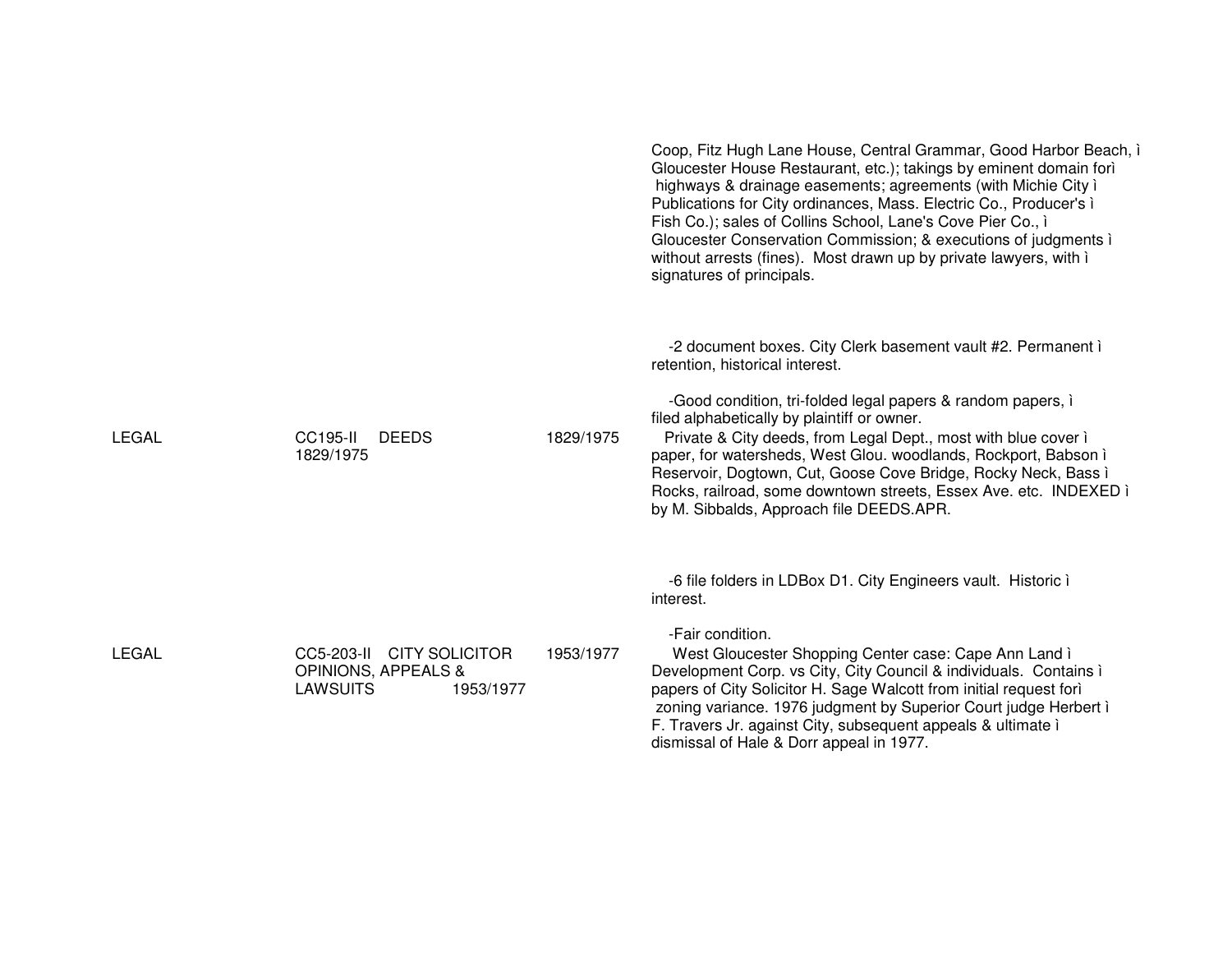-1 storage carton. City Clerk basement vault #2. -Good condiditon. LEGAL DEPARTMENT L63-II LAWS OF THE UNITED 1789/1797 Title Page: The laws of the United States of America, in i three volumes, published by authority, Philadelphia, Printed by i **STATES OF AMERICA** Richard Folwell, No.33, Mulberry-Street, 1796. 1789/1797 Contains Constitution & Amendments, Acts passed from first session of i First Congress through second session of Fourth Congress. Includes Declaration of Independence, Articles of i Confederation & Ordinance for government of U.S. northwest of Ohio River. Also included are treaties with i foreign countries & with Indian tribes. Table of contents or i index at end of each volume. Vol. 3 has index to all 3 volumes. Each volume has note on flyleaf: The Property of the town of i Gloucester recd by I. R. vol.1-Feb. 7, 1798; vol.2-Jan. 1798; vol.3- i 1798. Vol.3, p.437 - 500 copies printed with list of officials receiving copies. -3 volumes in LDBox #74. City Clerk basement vault #3. Permanent i retention. -Poor condition, brown leather bindings very scuffed, Vol. I has i red title field on spine: Laws of U. States; covers off & i spines missing from vol. 2 & 3, paper yellow & foxed, 8.25"x4.74"x.75". **LEGAL DEPARTMENT**  $\overline{64}$ -II ACTS & LAWS OF THE 1780/1781 COMMONWEALTH OF MASS. 1780/1781 Title page: Acts & laws of Commonwealth of i Massachusetts. [Reprinted under Chapter 104 of Resolves of i 1889.] Contains Constitution for Commonwealth of Massachusetts & i Acts & Laws of Commonwealth of Massachusetts in i

chronological order. Indexed.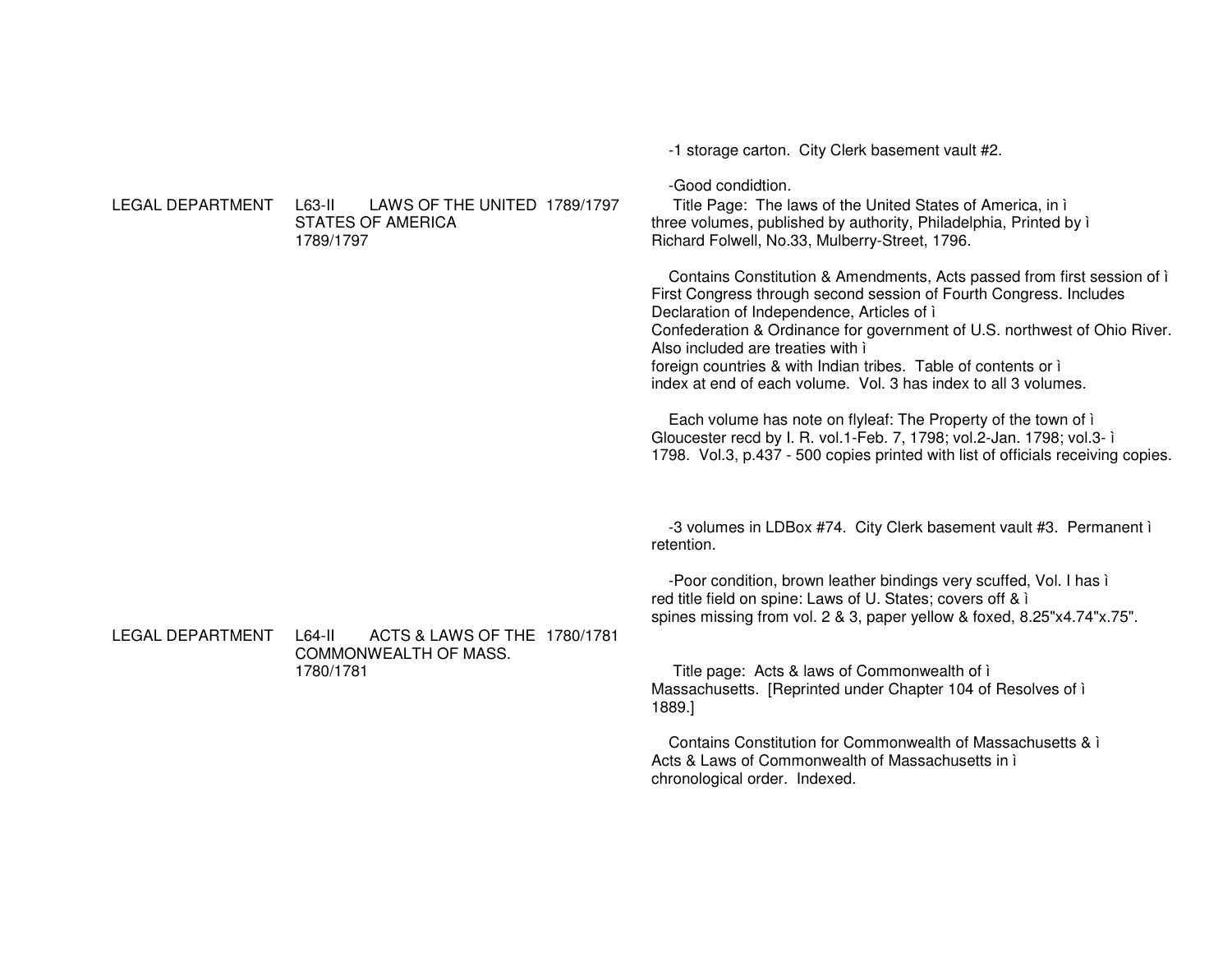|                 |                                                                             | Boston: Reprinted by Wright & Potter, 1890, 30+1070 pp. i<br>Reprint of 1781 edition, Benjamin Edes & Sons, Boston.                                                                                                                                                                                                                                                                                                                                                                                                                                                                                                                                                                                                                   |
|-----------------|-----------------------------------------------------------------------------|---------------------------------------------------------------------------------------------------------------------------------------------------------------------------------------------------------------------------------------------------------------------------------------------------------------------------------------------------------------------------------------------------------------------------------------------------------------------------------------------------------------------------------------------------------------------------------------------------------------------------------------------------------------------------------------------------------------------------------------|
| <b>LICENSES</b> | CC105-17-II LICENSING BOARD 1934/1956<br><b>CASH BOOKS</b><br>1934/1991     | -1 volume in LDBox #74. City Clerk basement vault #3. i<br>Permanent retention. Historic value.<br>-Good condition, light brown leather cover; red spine title field: Laws i<br>and Resolves of Massachusetts; black spine field: 1780-81; paperì<br>yellow, 9.25"x6"x2.75".<br>No titles on covers or spines. Chronological record of cash i<br>receipts includes licensing fees paid & by whom. Categories i<br>include Common Victualers, Inns, Sunday, Lodging House, Music i<br>Box, Dancing Privileges, Adv., Special, Beer & Wine, All i<br>Alcoholic. Columns totalled. Last page has receipts summary. i<br>Of interest are many old & well-known inns, hotels & eating i<br>places now gone. No addresses listed. No index. |
|                 |                                                                             | -3 volumes (1934/1943, 1944/1956, [1957/1971 missing], i<br>1972/1991). City Clerk basement vault #3. Permanent retention. i<br>Historic value.                                                                                                                                                                                                                                                                                                                                                                                                                                                                                                                                                                                       |
| <b>LICENSES</b> | <b>CC190-II</b><br>LIQUOR LICENSING 1941/1979<br><b>BOARD</b><br>~1964/1979 | -Good condition, black hard covers, leather spine & corners, i<br>gold trim, spine loose on 1934-1943 vol., each 15.5"x13"x.75".<br>List of 1262 people (18 years & older) signing up for i<br>identification cards allowing them to buy alcohol. Entries i<br>include signature, address, some with birthdate & current date i<br>(up to March 1979). The law of April 16, 1979, raised drinking i<br>age to 20 & allowed Registry of Motor Vehicles to issue cards forì<br>this purpose.                                                                                                                                                                                                                                            |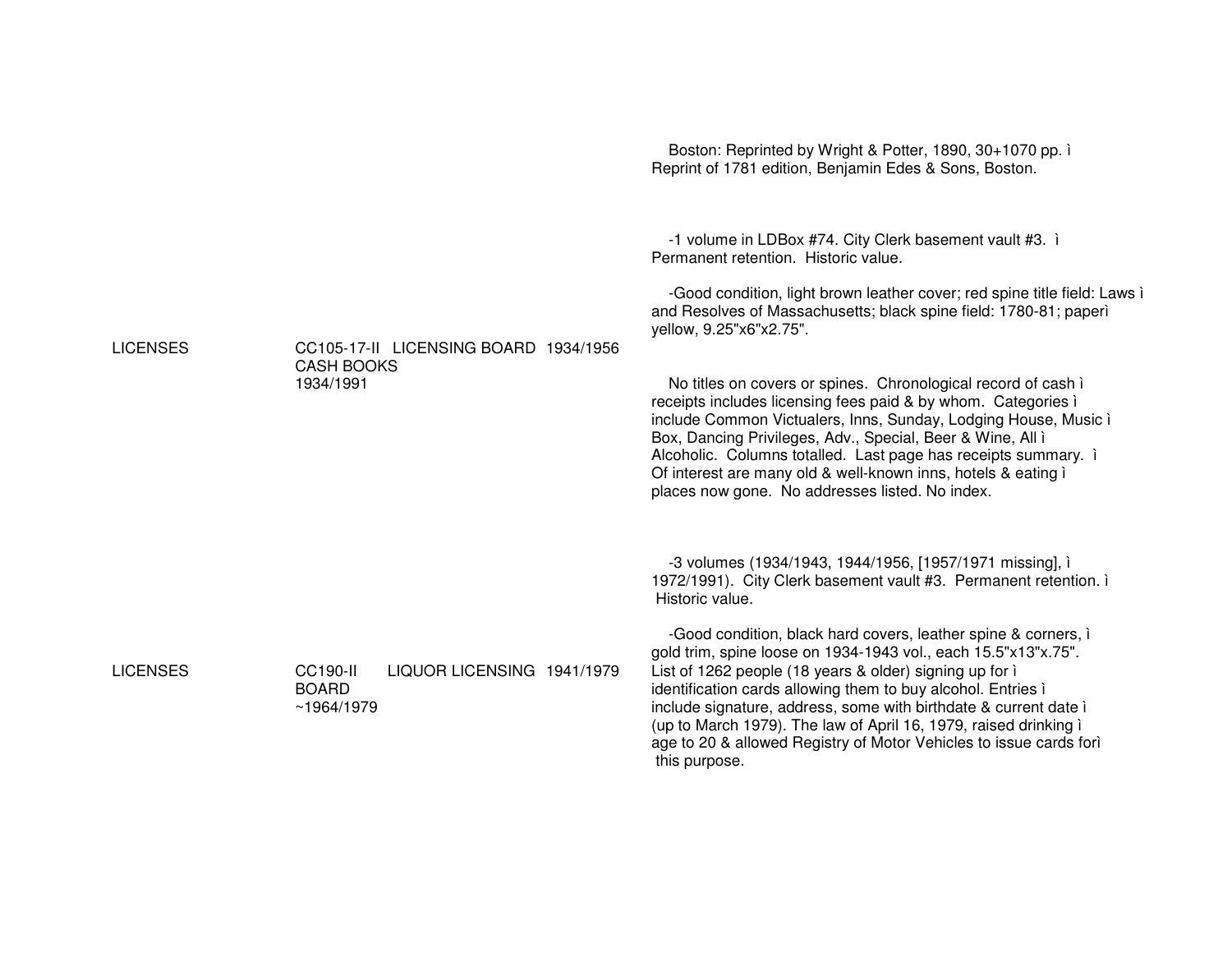| <b>LICENSES</b> | CC63-67-II LICENSES ISSUED, 1901/1916<br><b>ILLEGAL LIQUOR SALES</b><br>1901/1916 |           | -Good condition, black buckram with red spine & corners, goldi<br>tooling, G295/R/150 on spine, 43 pp. used of 152, i<br>8.25"x10.5"x.75".<br>Names, addresses & dates of joints, slot gambling machines in<br>& places suspected of illegal liquor sales. Also liquor, i<br>innholder, common victualer & auctioneer licenses granted. i<br>Pool, scipio, billiard tables & bowling alleys included. i<br>Licenses granted to carry loaded pistols, etc. Many other i<br>categories. 288 pages, many blank & skipped pages.                                                                                                                                                                                                                                                                                                                                                                                                   |
|-----------------|-----------------------------------------------------------------------------------|-----------|--------------------------------------------------------------------------------------------------------------------------------------------------------------------------------------------------------------------------------------------------------------------------------------------------------------------------------------------------------------------------------------------------------------------------------------------------------------------------------------------------------------------------------------------------------------------------------------------------------------------------------------------------------------------------------------------------------------------------------------------------------------------------------------------------------------------------------------------------------------------------------------------------------------------------------|
| <b>LICENSES</b> | CC82-68-II<br><b>LICENSES &amp;</b><br><b>LICENSING</b><br>1933/DATE              | 1933/DATE | -1 volume in LDBox #30. City Clerk basement vault #3. Permanent i<br>retention #15.<br>-Poor condition, binding broken, loose i<br>pages, missing back cover, 6"x15"x1".<br>Records relating to liquor & alcoholic beverages licensing & i<br>other licensing. Included are applications i<br>(state form 985), approvals (state form 43), permits, general i<br>correspondence, copies of advertisements published, receipts for fees, i<br>rejections, withdrawals, etc. for clubs, veterans' organizations, i<br>common victualers, drug stores, innholders, package (retail) stores, i<br>taverns, including seasonal licenses. Also Sunday licenses; i<br>lodging house, soft drink, dance privileges, music box, radio i<br>permits; special beer permits, mechanical amusements permits, etc. i<br>Arranged chronologically by year.<br>Licensing commission in city of Gloucester was established by MGL i<br>in 1956. |

-1 volume. City Clerk basement vault #3. Historic value.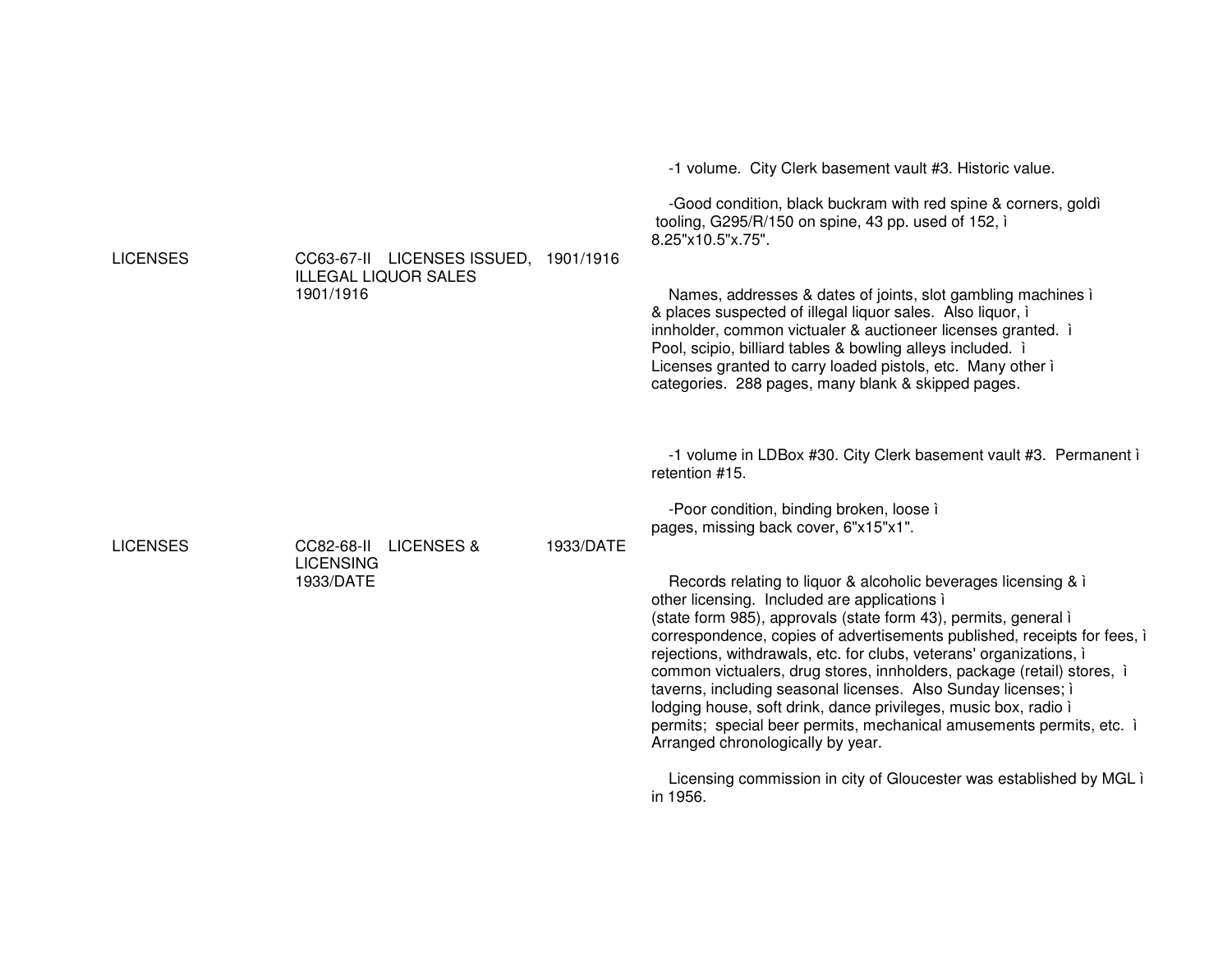|             |                                                                             |           | Clerk's office. Permanent retention #15.1-15.40.                                                                                                                                                                                                                                                                                                                |
|-------------|-----------------------------------------------------------------------------|-----------|-----------------------------------------------------------------------------------------------------------------------------------------------------------------------------------------------------------------------------------------------------------------------------------------------------------------------------------------------------------------|
| <b>MAPS</b> | <b>FIRE INSURANCE</b><br>CC182-II<br><b>MAPS OF GLOUCESTER</b><br>1917/1947 | 1917/1947 | -Good condition.<br>Maps of inhabited Gloucester with colored footprints of i<br>buildings & detailed keys to construction, height, location of water,<br>flammable substances, elevators, etc. Updated maps pasted i<br>over earlier ones. INDEXED by street & special subjects.                                                                               |
| <b>MAPS</b> | <b>CC183-II</b><br><b>SANBORN MAP</b><br>1962/1972                          | 1962/1972 | -1 volume. Archives Office. Permanent retention. Historic i<br>interest.<br>-Poor condition, beige covers with broken red leather spine i<br>& corners, binding loose, 26"x23"x2".<br>Black & white plans of built-up portions of city, with i<br>footprints, details of buildings, water mains, fire hydrants. i<br>Partial INDEX of businesses, schools, etc. |
|             |                                                                             |           | -1 volume. City Engineer's vault. Permanent retention. i<br>Historic interest.<br>-Poor condition, pages acidic & worn, black i<br>covers & spine (loose) with 4-post binding, 28"x24"x1".                                                                                                                                                                      |
| <b>MAPS</b> | <b>MAPS OF EARLY</b><br>CC93-II<br><b>GLOUCESTER</b><br>1606/1946           | 1606/1946 | Photocopies of maps of Gloucester, 1606 to 1946, compiled i<br>by Archives Committee.                                                                                                                                                                                                                                                                           |

-21+ storage cartons. City Clerk basement vault #2 & City ì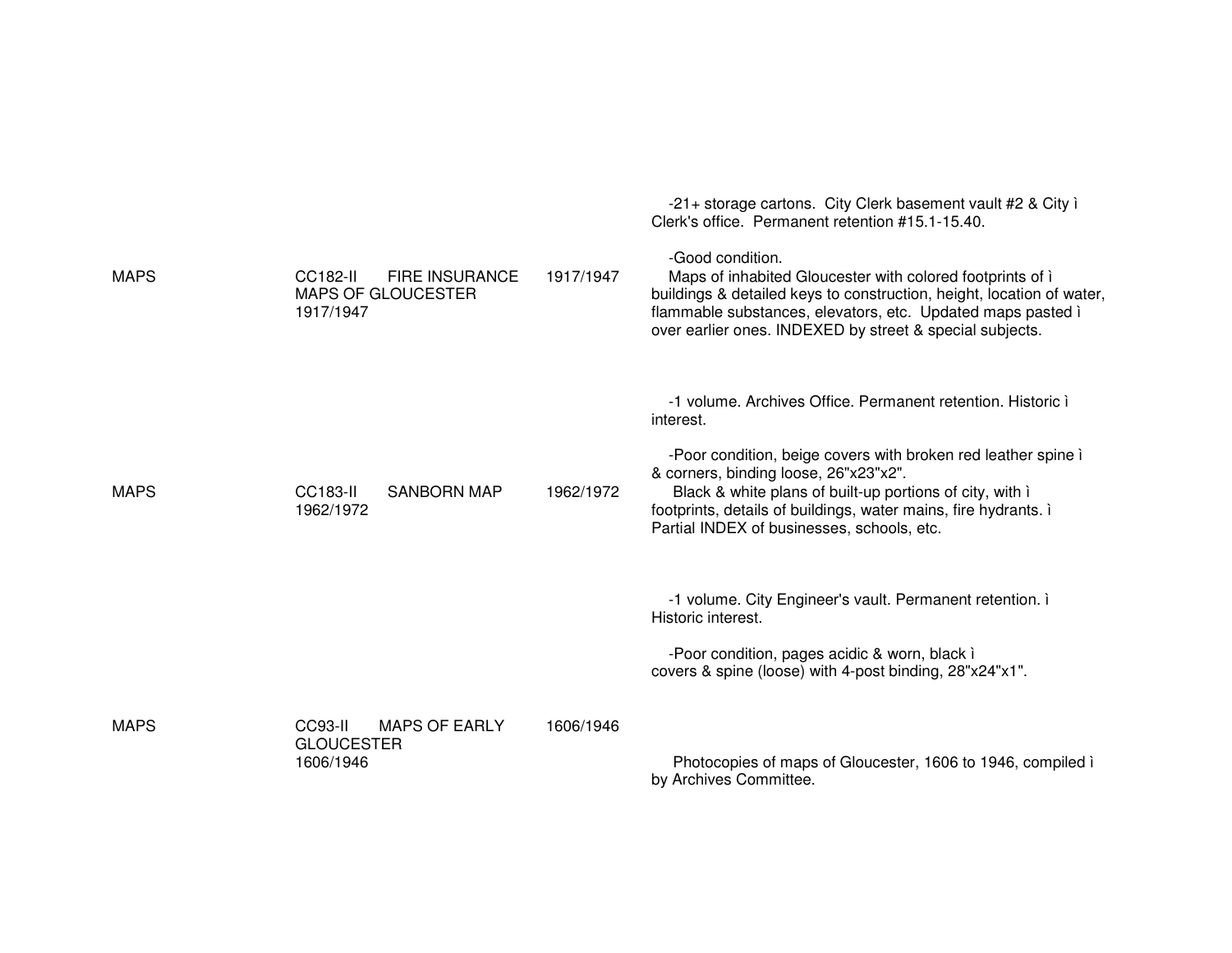-1 volume. Archives office. Copy at SFL. -Good condition, photocopy in 3-ring binder, 9"x12"x.25". MAPS CE168-II GUIDE TO MAPS & 1786/1997PLANS - CITY ENGINEER'S VAULT 1786/1997 Archives Committee-created INDEX & guide to maps & plans in ì Engineer's vault in basement of City Hall. Included in this ì collection are assessor's maps, base maps of City, plans of sewers, public ì & private buildings & estates, streets, old roads, harbor & ì wharves, water systems & reservoirs, schools, walls, public i landings, woodlots, cemeteries; also urban renewal papers & surveyor's field ì books. Index is by location or subject, giving date, ì description, engineer & scale. Copies at Engineer's Office, ì Archives Office, Engineer's Vault & SFL. -1 volume. -Good condition, 3-ring binders, 8"x11". MAPS FD51-II BUILDING COMPLEX 1972/1982MAPS & FLOOR PLANS 1972/1982Floor plans & building complex maps found at East Gloucester ì Fire Station. Included are Addison Gilbert Hosp., Brier Neck, ì Central Grammar Apts., Fuller School, Lincoln Park, Maplewood ì Park, Poplar Park (new section), Riverdale Park, Thorwald Apts., ì Top of the Harbor showing numbering of apartments or buildings, ì hydrant locations, alarm boxes, sprinkler connections, etc. -1 spiral binder in storage carton. City Clerk basement vault #2. ì Permanent retention. Historic value. -Good condition, photocopies, 11.5"x10"x.5". **MAYORS** M44-II MAYORS' REPORTS 1985/DATE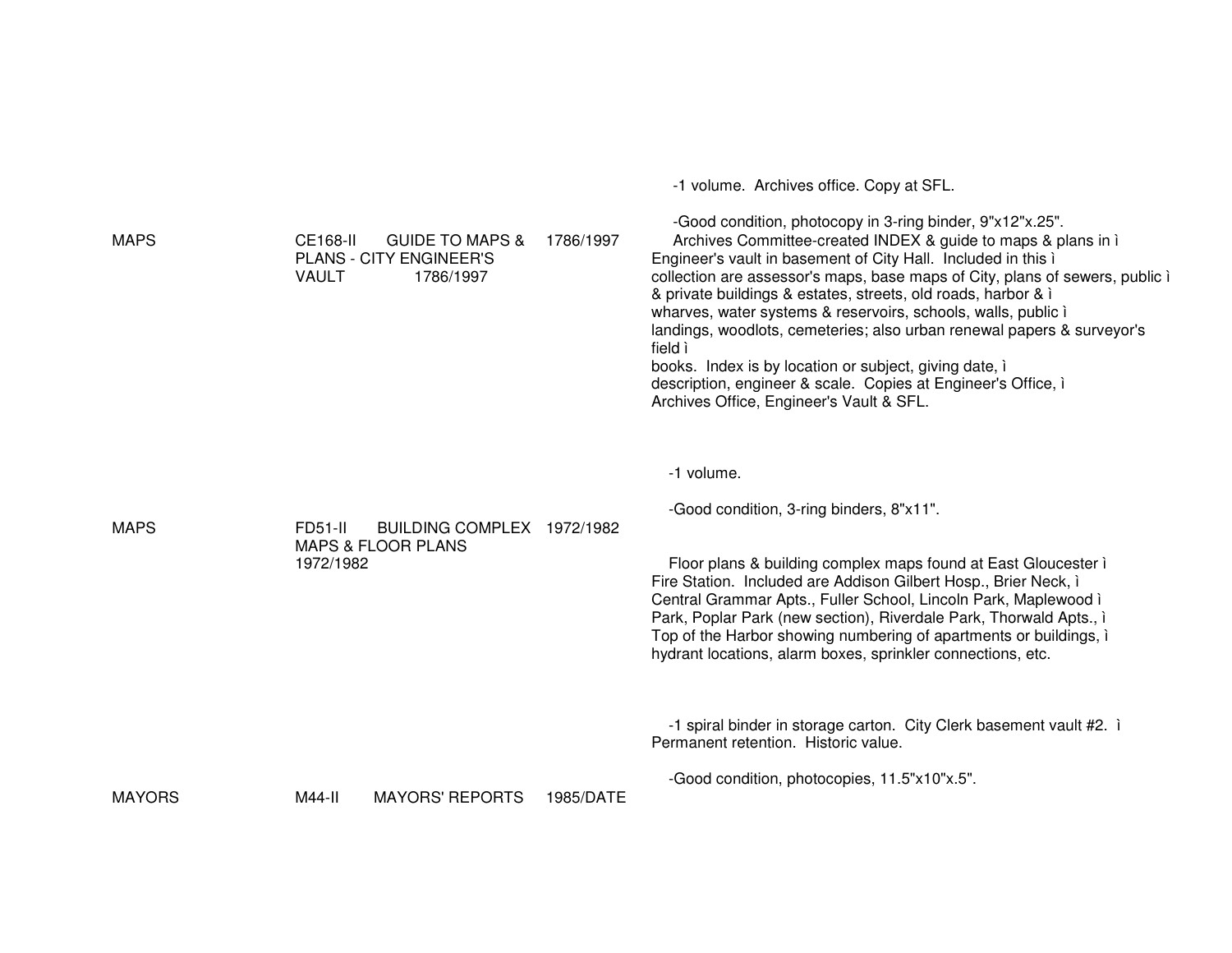|               | TO CITY COUNCIL<br>1985/DATE                                                         |           | Mayors' reports to City Council with calendars of business & i<br>minutes of City Council meetings sent to Mayor from City Clerk. i<br>Also included are background documents for some year's city business i<br>transacted. Very useful in showing day to day workings of i<br>city government with background information on various city i<br>problems & developments. Recent years located in Mayor's i<br>Secretary's office.<br>Apr-Sep 1986 missing. See City Council minutes.<br>See MAYOR [M58-11] INDEX TO MAYORS' & CITY MANAGERS'<br>REPORTS. |
|---------------|--------------------------------------------------------------------------------------|-----------|-----------------------------------------------------------------------------------------------------------------------------------------------------------------------------------------------------------------------------------------------------------------------------------------------------------------------------------------------------------------------------------------------------------------------------------------------------------------------------------------------------------------------------------------------------------|
| <b>MAYORS</b> | M58-II<br><b>MAYORS' &amp; CITY</b><br><b>MANAGERS' REPORTS - INDEX</b><br>1958/1983 | 1958/1983 | -20+ file folders in 2 storage cartons. Mayors' basement i<br>closet. Permanent retention. Historic value.<br>-Good Condition.<br>Card file subject index to Mayors' & City Managers' reports to City i<br>Council showing date of Council meeting for which it was i<br>submitted with occasional "addenda" to those reports. Useful in i<br>supplementing calendars & minutes of Council meetings, i<br>post-meeting "City Clerk's reports" to Mayor or Manager & as i<br>pointer for searches of Council annual indexes.                               |
| <b>MAYORS</b> | <b>MAYORS' FILES</b><br>M59-II<br>1986/DATE                                          | 1986/DATE | -1 metal file box with 3" x 5" cards. Mayors' i<br>basement closet. Permanent retention. Administrative value.<br>-Good condition.                                                                                                                                                                                                                                                                                                                                                                                                                        |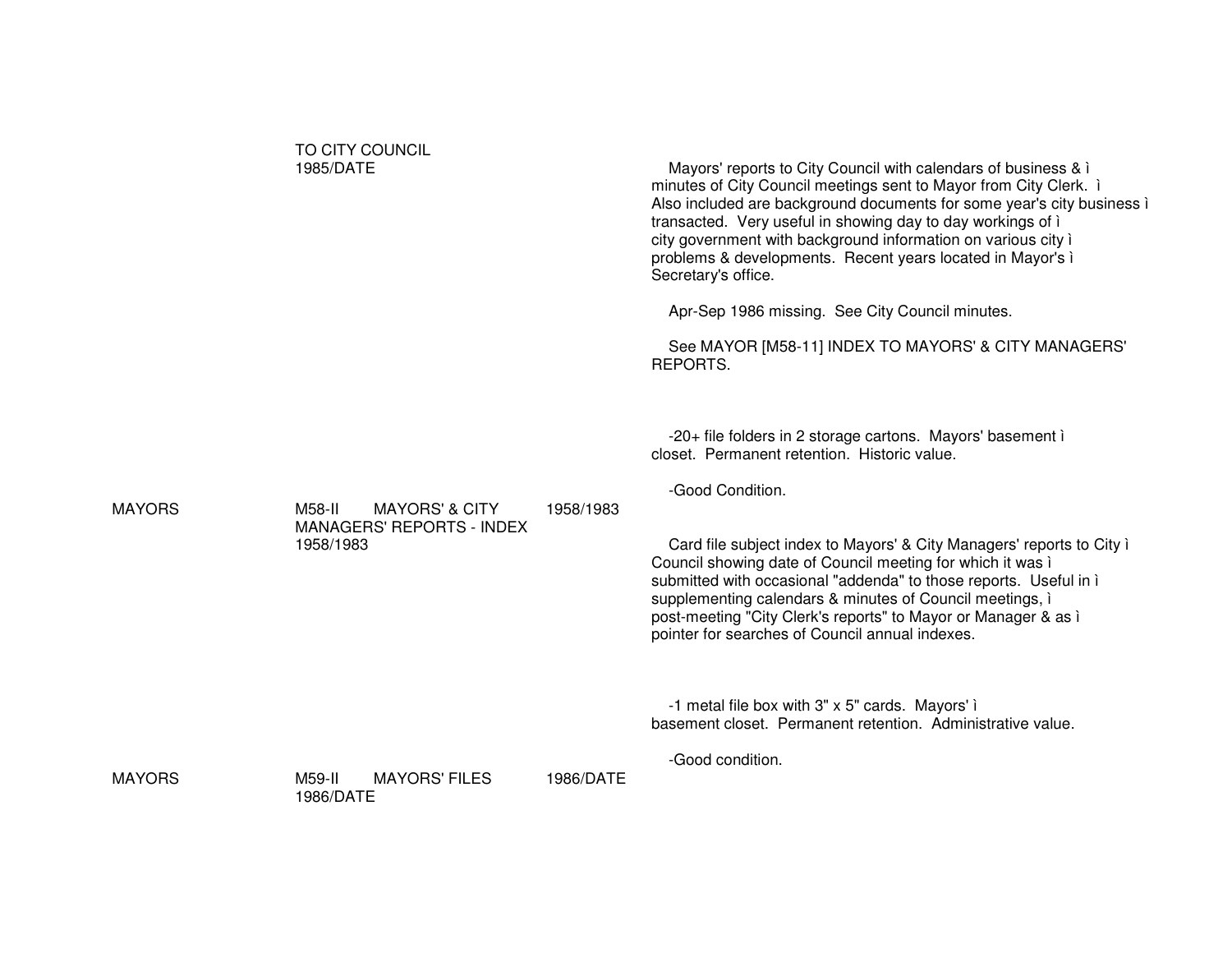Mayors' working files of communications & memos to departments, i correspondence, papers, etc., stored by year & arranged i alphabetically by subject in file folders. Subject index folder in Mayor's & City Clerk's offices & in ì storage area. -30+ storage cartons. Mayor's basement closet. Latest years i in Mayor's office. Permanent retention. Historic value. -Good condition **MILITARY RECORDS** CC109-II GLOU. SOLDIERS IN 1675/1728 KING PHILIP'S WAR 1675/1728 Photocopy of relevant pages of: "SOLDIERS IN KING i PHILIP'S WAR, being a critical Account of that War with concise i history of the Indian Wars of New England from 1620-1677." i Official lists of soldiers of Massachusetts Colony serving in i Philip's War, & sketches of principal officers, copies of i ancient documents & records relating to the war...3rd edition. i Compiled by George Madison Bodge, AIS. Boston, Mass, Printed for i the Author, 1906." 6 pages copied: 156, 167, 370, 420, 422 & 444. Original at SFL. See GLOU. TOWN & CITY RECORD GUIDE, p.41, i CC131 & 132. -1 file folder. City Clerk basement vault #3. Box M. -Good condition, photocopies of 6 pages & title page. **MILITARY RECORDS** CC248-94-II REVOLUTIONARY 1775/1776 **WAR ROLLS** 1775/1776 Photocopy of COPIES OF ROLLS RE TO GLOUCESTER, SEACOAST i DEFENSE (& FOOT REGIMENTS) (CC248), with 2-page introduction by i Archives Committee. Original at Massachusetts Archives.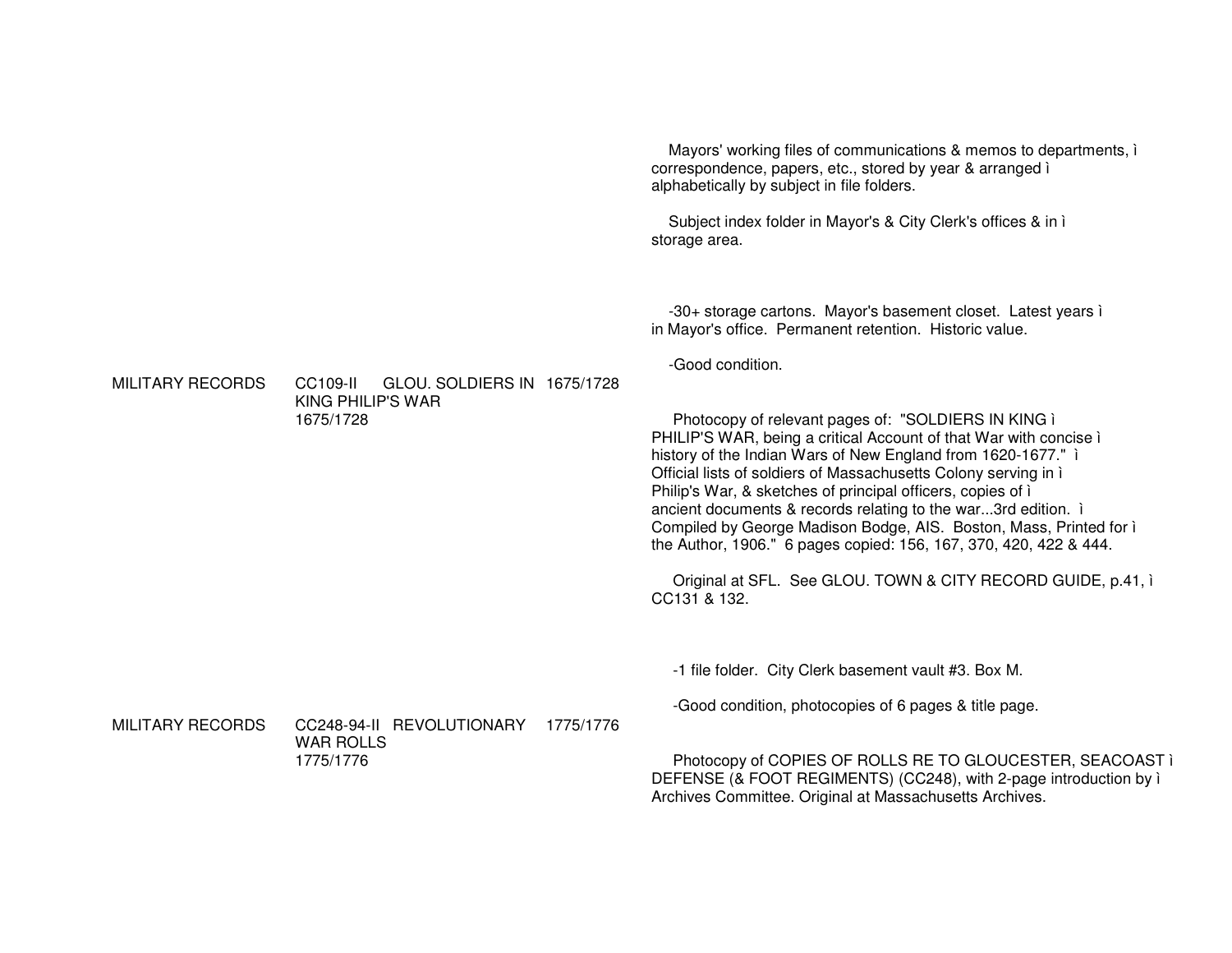-1 volume. Archives office.

| <b>MILITARY RECORDS -</b><br><b>MILITIA</b>                        | CC220-181-II ROLLS, LISTS,<br>RETURNS, ABATEMENTS, ETC.<br>1815/1845 | 1815/1845 | -Good condition, photocopy in 3-ring binder, 9"x12"x.5".<br>Nine papers from private estate of Isaac Tucker, re 1st Regt. i<br>Infantry, 1st Brigade, 2nd Division, Mass. Militia; Town i<br>Parish Company; printed General Orders re court martial of Col. i<br>Ephraim Ward (4th Regt., 1st Brig., 5th Div.) Gift of Judy i<br>Peterson to City Archives.                                                                                                                                                                                                                                                                                                                                                                                                                                                                                                                                        |
|--------------------------------------------------------------------|----------------------------------------------------------------------|-----------|-----------------------------------------------------------------------------------------------------------------------------------------------------------------------------------------------------------------------------------------------------------------------------------------------------------------------------------------------------------------------------------------------------------------------------------------------------------------------------------------------------------------------------------------------------------------------------------------------------------------------------------------------------------------------------------------------------------------------------------------------------------------------------------------------------------------------------------------------------------------------------------------------------|
| <b>MILITARY RECORDS -</b><br><b>SPANISH AMERICAN</b><br><b>WAR</b> | CC212-II<br><b>SPANISH WAR</b><br><b>VETERANS</b><br>1948/1948       | 1948/1948 | -FF #0.5 in LDBox #36. City Clerk basement vault #3. i<br>Permanent retention. Historic value.<br>-Good condition, papers in mylar.<br>"Official Report of the Proceedings of the Stated Convention of i<br>the Forty-Ninth Department Encampment, Department of i<br>Massachusetts United Spanish War Veterans, June 18, 19, 20, 1948,<br>hield in Gloucester, Massachusetts. Approved by William E. i<br>McCann, Jr. Edited by George S. Hazlett and Mrs. James C. Carr.i<br>Doc. 600-10-48-24671." Held at the Tavern, Western Ave. i<br>Includes address by Hon. Weston U. Friend; mayor; prayers by Rev.i<br>Edward J Jones of Trinity Congregational, Rev. Maurice J. i<br>O'Brien of St. Ann's, & Rev. Oscar Ford or Prospect i<br>St. Methodist; deaths in William McKinley Camp No. 26 of Gloucesteri<br>(and other camps since last meeting as well). Part of estate of i<br>Roger Davis. |
|                                                                    |                                                                      |           | $-1$ vol., CCBV#1, Box 40. 9"x5.75".33", red hard cover, gold i<br>lettering.                                                                                                                                                                                                                                                                                                                                                                                                                                                                                                                                                                                                                                                                                                                                                                                                                       |
|                                                                    |                                                                      |           | -Good condition. Historical interest.                                                                                                                                                                                                                                                                                                                                                                                                                                                                                                                                                                                                                                                                                                                                                                                                                                                               |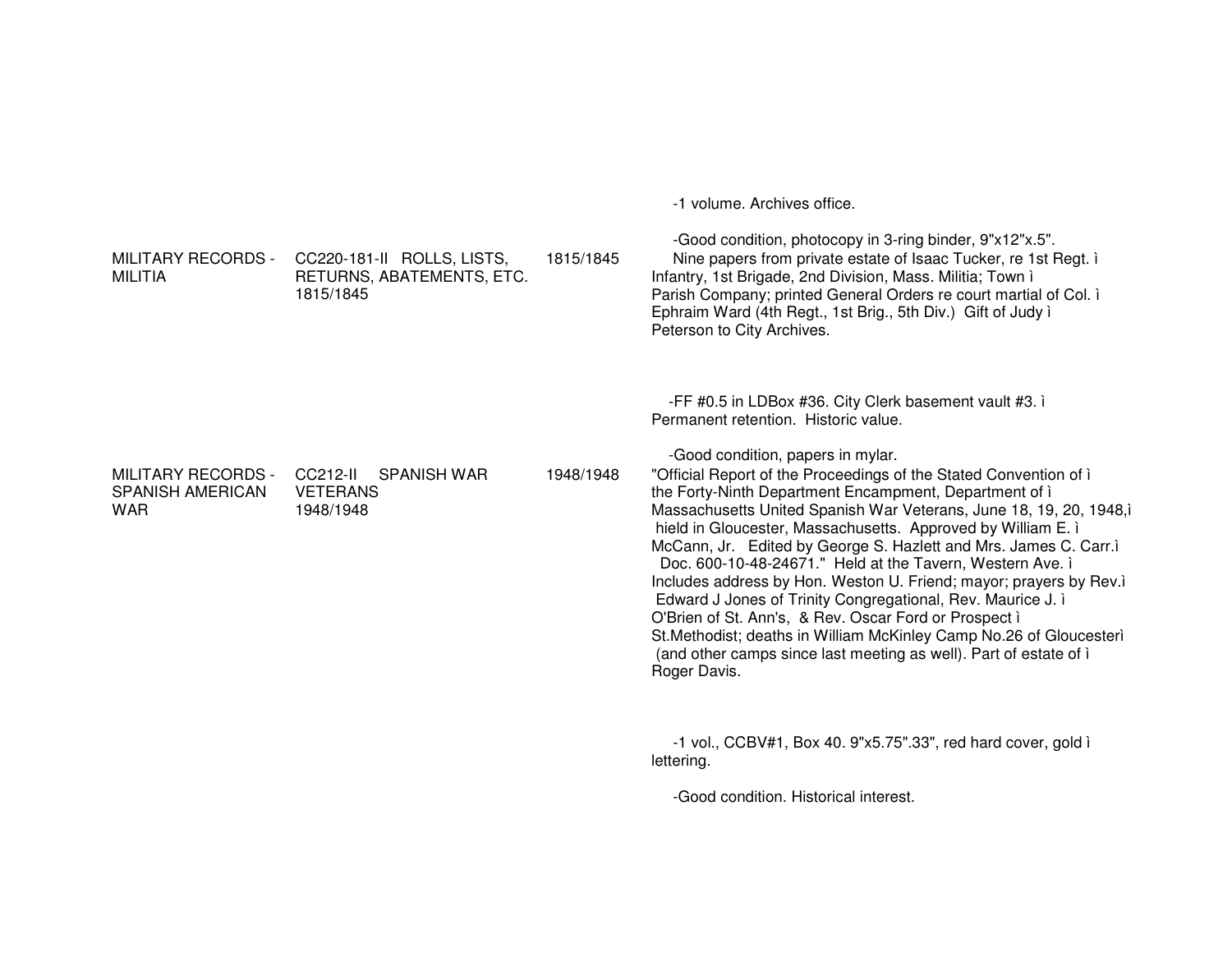| <b>MILITARY RECORDS -</b><br><b>WORLD WARS I &amp; II</b> | <b>SERVICE MEN'S</b><br>CC163-II<br><b>RECORDS</b><br>1917-1999             | 1941/1999 | Postcard returns, postmarked Feb.-Sep. 1943, of men & women i<br>in all branches of military. Data includes some or all of: i<br>Army/Navy/Coast Guard serial no., home address, date & place of i<br>enlistment/induction/commission, date of beginning active duty, i<br>place & date of birth, ranks achieved, organizations joined i<br>(replies range from church & club membership to military i<br>assignments & regiments), name & address of next of kin. About i<br>850 cards, sorted alphabetically.<br>Also, booklet "Record of Our War Heroes: Soldiers & i<br>Sailors," by John J. Somes, City Clerk, explaining various plans i<br>for War Memorial.<br>Also, records of 22 veterans granted Gloucester High School i<br>diplomas, Oct. 16, 1999.                                                                                                                                                |
|-----------------------------------------------------------|-----------------------------------------------------------------------------|-----------|-----------------------------------------------------------------------------------------------------------------------------------------------------------------------------------------------------------------------------------------------------------------------------------------------------------------------------------------------------------------------------------------------------------------------------------------------------------------------------------------------------------------------------------------------------------------------------------------------------------------------------------------------------------------------------------------------------------------------------------------------------------------------------------------------------------------------------------------------------------------------------------------------------------------|
| <b>MILITARY RECORDS -</b><br><b>WWI</b>                   | <b>CC185-II</b><br>JOAN OF ARC<br><b>STATUE &amp; MEMORIAL</b><br>1862-1921 | 1862/1921 | -1 LDBox 40A, City Clerk basement vault #3. Permanent i<br>retention. Historical & genealogical interest.<br>-Good condition, slightly worn card stock, ~850 cards wrappedì<br>in 3 acid-free paper packets; gray paper ~5"x8", in folder; i<br>diploma records 8"x11" xeroxes of originals & paperwork.<br>Album prepared by Cadette/Senior Girl Scout Troop #137 for i<br>rededication of Joan of Arc Statue, Sept. 2, 2001. Names of men i<br>who died serving in the US Military during World War I are taken i<br>from statue. Each man has one page, with some or all of i<br>following: birth & death dates, address, cause of death, i<br>photographs, telegrams & newspaper accounts. German War Records i<br>[CC183] was used in gathering data. Also, information about i<br>statue, photo of Frank the horse, program for 2001 rededication i<br>ceremony & articles on influenza epidemic of 1918. |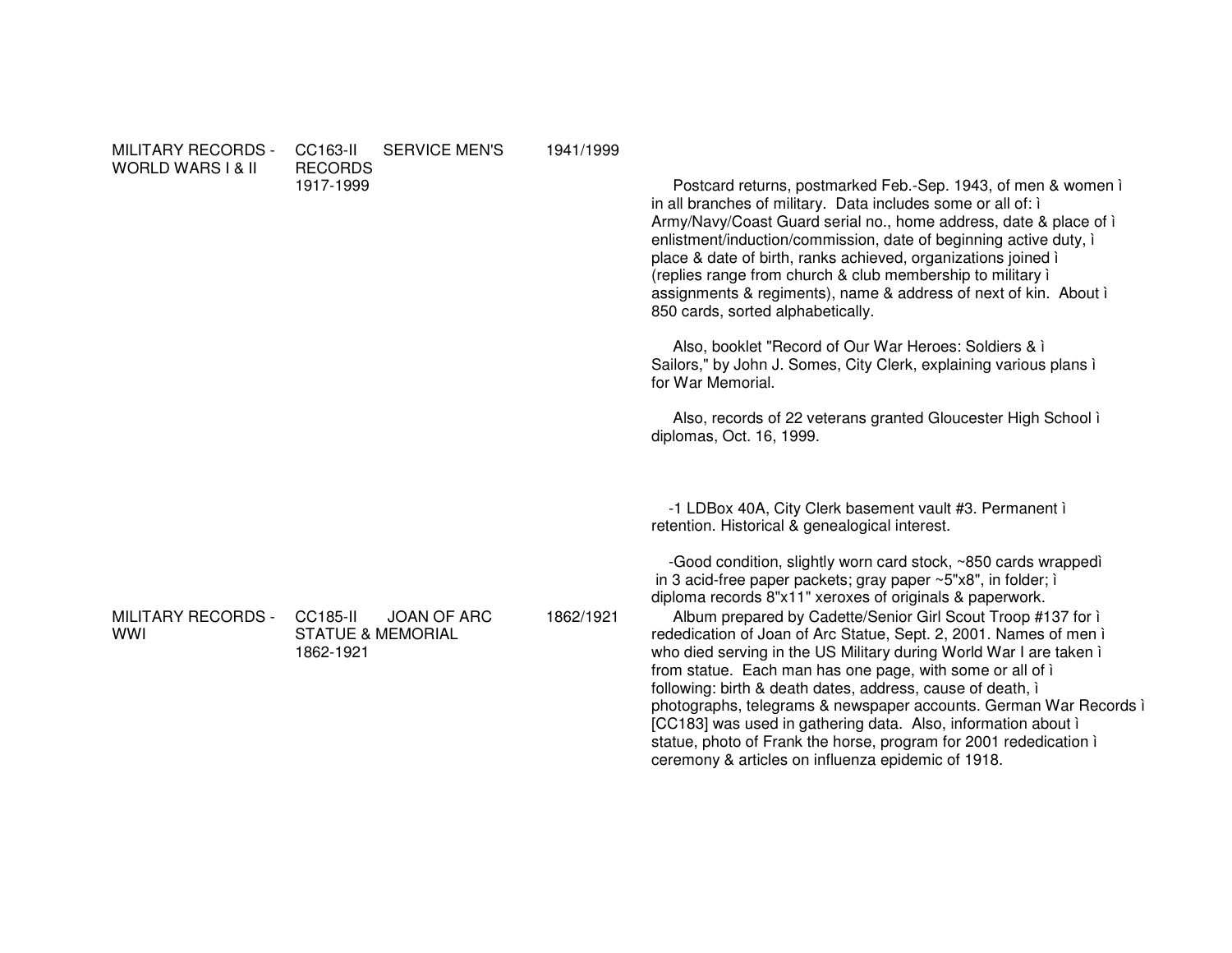|                                                           |                                                                  |           | -1 volume. City Clerk basement vault #3. No retention i<br>schedule. General interest.                                                                                                                                                                                                                                                                                                                                                   |
|-----------------------------------------------------------|------------------------------------------------------------------|-----------|------------------------------------------------------------------------------------------------------------------------------------------------------------------------------------------------------------------------------------------------------------------------------------------------------------------------------------------------------------------------------------------------------------------------------------------|
| <b>MILITARY RECORDS-</b><br><b>WORLD WAR II</b>           | CC208-II<br>HATCH, NORMAN<br><b>THOMAS PAPERS</b><br>1943/2008   | 1943/2008 | -Good condition, plastic-covered photo album red with gold i<br>tooling, pages in plastic sleeves, 12.5"x13"x1.5.<br>2 DVDs & collection of copies from Leatherneck Magazine, i<br>Marine Corps Gazette, Fortitudine, and other articles dealing i<br>with Hatch, Iwo Jima/Tarawa, and collection of Hatch photographsi<br>of raising of flag thereon. Donated for safe keeping by Arley i<br>Pett, Veteran's Administrator, Sept. 2008. |
|                                                           |                                                                  |           | -1 FF, CCBV#3, Box 40A, containing 2 DVDs and xerox copies i<br>of articles and other papers.                                                                                                                                                                                                                                                                                                                                            |
|                                                           |                                                                  |           | -Good Condition                                                                                                                                                                                                                                                                                                                                                                                                                          |
| MINUTES OF THE<br><b>COMMITTEE ON</b><br><b>SIDEWALKS</b> | <b>COMMITTEE ON</b><br>CE205-II<br><b>SIDEWALKS</b><br>1906/1908 | 1906/1908 | Minutes of unnamed committee, but presumably Committee on i<br>Sidewalks. Matters covered include petitions for use of i<br>sidewalks, laying edgestones & concrete sidewalks, repair & i<br>payments. Given to Archives by Steve Elwell, 2005.                                                                                                                                                                                          |
|                                                           |                                                                  |           | -1 volume. City Hall basement vault #2.                                                                                                                                                                                                                                                                                                                                                                                                  |
|                                                           |                                                                  |           | -Fair condition, black buckram with red corners, spine gone.ì<br>11.75"x9.25"x1".                                                                                                                                                                                                                                                                                                                                                        |
| NO. GLOU. VILLAGES<br>ASSOC.                              | CC207-II<br><b>PAPERS</b><br>1978/1997                           | 1978/1997 | North Gloucester Villages Association was formed in response to i<br>court order for sewering to this part of Gloucester.                                                                                                                                                                                                                                                                                                                |
|                                                           |                                                                  |           | FF1-7 Correspondence, newspaper clippings, miscellaneous i<br>papers, 1986-1997                                                                                                                                                                                                                                                                                                                                                          |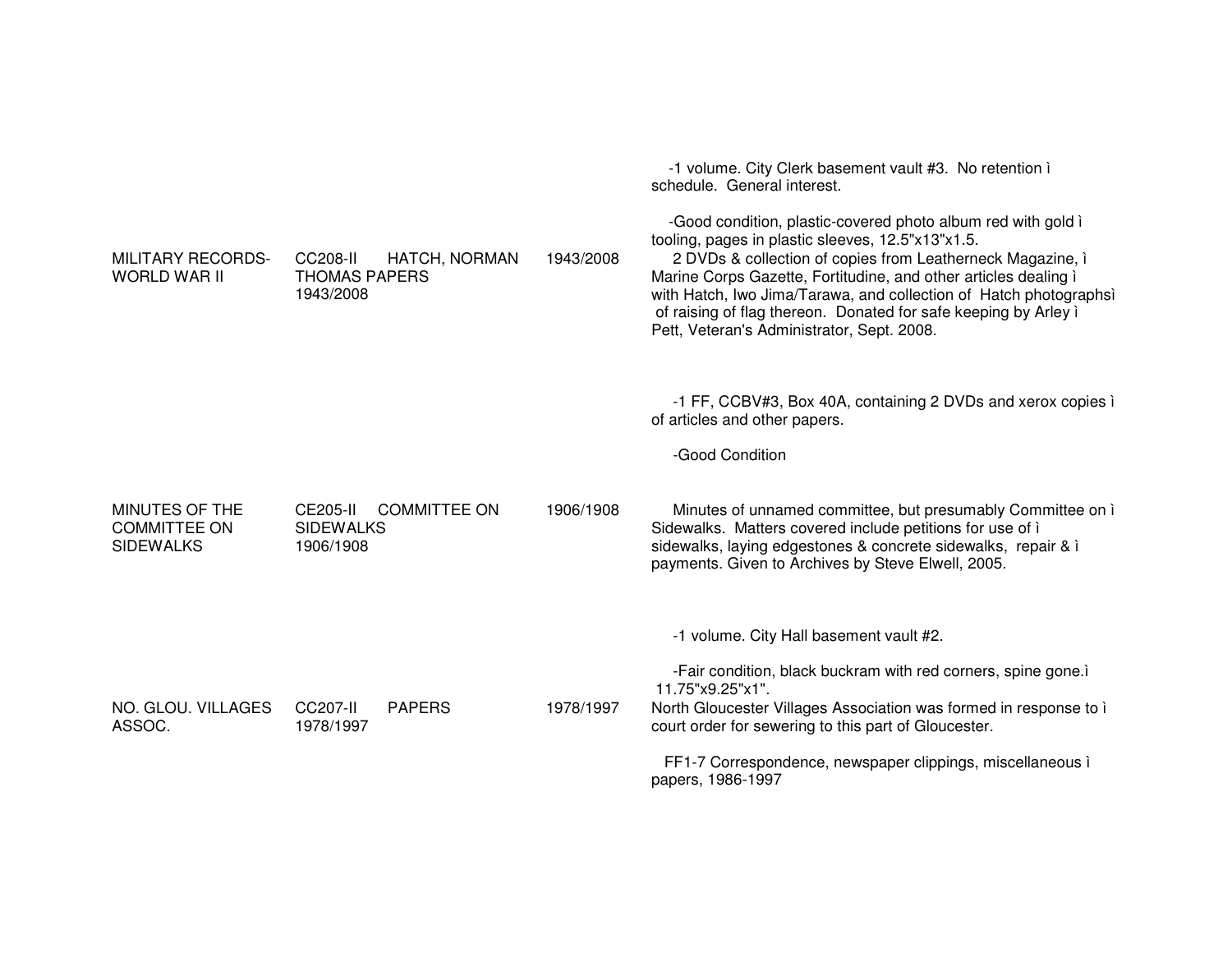FF 8 Minutes of NGVA 1987-1995

FF 9 Legal papers, GoodwinProctor&Hoar and Wright&Moehrke ì 1991-1993

FF10 Legal papers, Anderson&Kreiger 1992-1995

FF11 Sewer systems

FF12 No.Glou. Public Participation Advisory Committee papers

FF13 Ordinances (sub-divisions, tidal waters, etc.)

FF14 Public hearing transcript, Plum Cove School, Dec. 12, ì 1978

FF15 NGVA Mailing lists

FF16 Financial statements, expenses, etc.

FF 17 NGVA Bank statements

FF 18 2 videos: Ward meeting Oct. 14, 1992; Ward Engineering ì technical presentation, City hall, July 28, 1992

-1 storage carton. Kippy's closet, City Hall basement

-Good condition.

**ORDINANCES** 

 CC234-50-II ORDINANCES OF CITY 1954, 1970, 1977 REVISION 1954/19771954/1977

1954 revised ordinances for City, printed by Michie City ì Publications, Charlottesville VA, 1955; 348 pp. Includes index ì & appendices.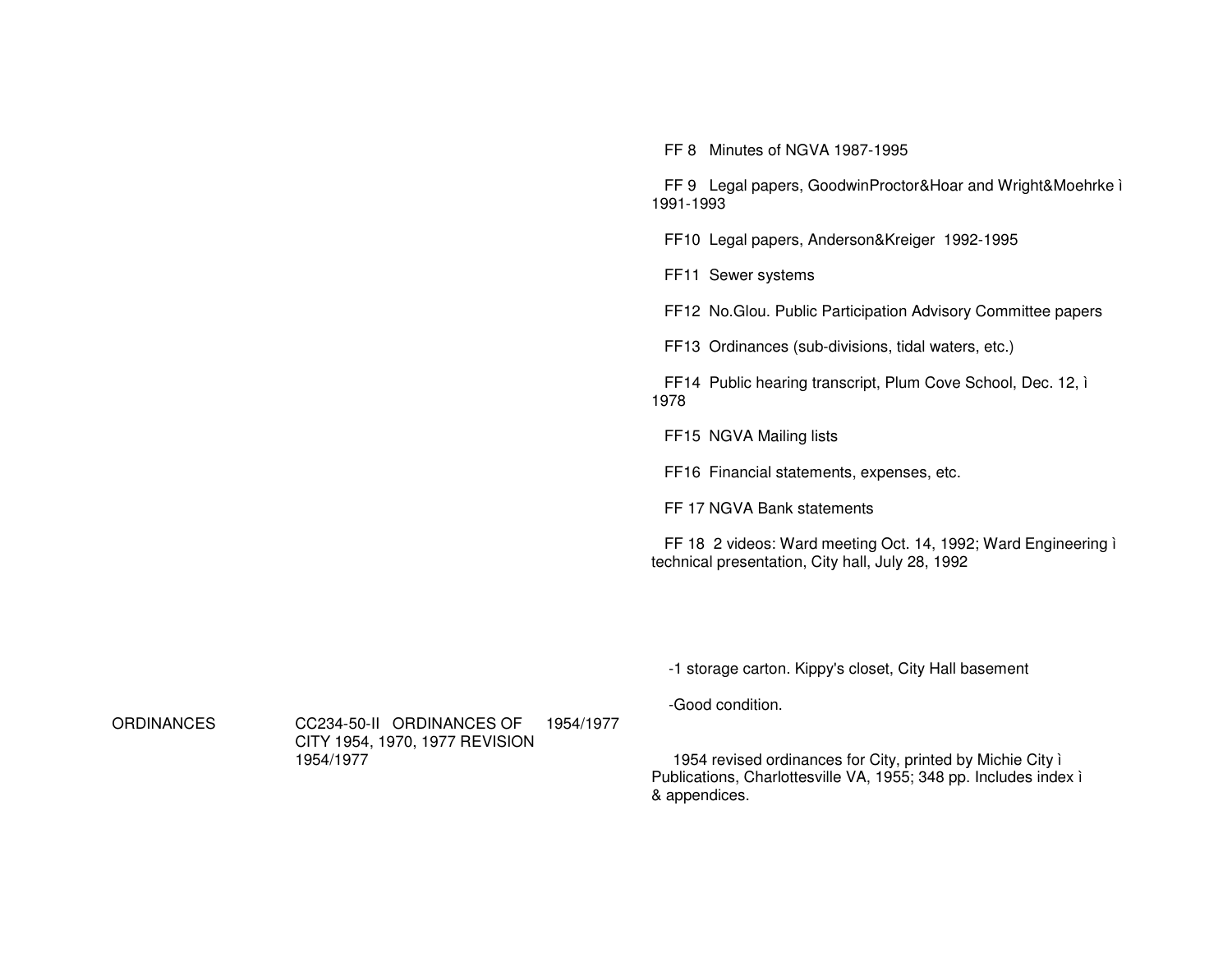|                                        |                                                                       |           | 1970 CODE OF ORDINANCES, City of Gloucester, adopted Apr. 2,<br>1970, effective May 4, 1970. Printed by Municipal Code Corp., i<br>Tallahassee FL, 1970. Includes 1977 updated version.<br>For other ordinances, see STUDIES & REPORTS, ARCHIVES OFFICE.                                                                                                                                                                                                                                                                                                                                                                                                                                                                                                                                                                                                                                   |
|----------------------------------------|-----------------------------------------------------------------------|-----------|--------------------------------------------------------------------------------------------------------------------------------------------------------------------------------------------------------------------------------------------------------------------------------------------------------------------------------------------------------------------------------------------------------------------------------------------------------------------------------------------------------------------------------------------------------------------------------------------------------------------------------------------------------------------------------------------------------------------------------------------------------------------------------------------------------------------------------------------------------------------------------------------|
| <b>OVERSEERS OF THE</b><br><b>POOR</b> | CC186-188-II RETURN OF THE 1832/1834<br><b>POOR 1833</b><br>1832/1834 |           | -2 volumes. City Clerk basement vault #3. Permanent i<br>retention. Historic value.<br>-Good condition, vol. 1 green with gold lettering 6.5"x9.3" & i<br>vol. 2 3-post binder black with gold lettering 7"x9.5".<br>One large sheet: RETURN OF THE POOR, for Town of GLOUCESTER, i<br>1833. Both sides used. Form perhaps sent into State. Lists 63 ì<br>inhabitants of Almshouse, all white, all born in Gloucester. i<br>Columns for name, age, sex, marital status, trade, literate?, i<br>temperate?, occupation, disease or infirmity, length of time in i<br>almshouse, discharge date, etc. Three workhouse employments i<br>were farming, spinning wool & making shoes. Item purchased by i<br>Judy Peterson (City Archivist) on e-Bay and presented to City in i<br>March 2003. Archives Committee's transcript of list and text i<br>(with column totals) accompanies original. |
| OVERSEERS OF THE<br><b>POOR</b>        | <b>INDENTURED</b><br>CC89-91-II<br><b>CHILDREN</b><br>1739/1852       | 1739/1852 | --1 sheet. City Clerk basement vault #3, Box 44, FF 8. i<br>Permanent retention. Historic value.<br>--Poor condition, paper fragile & torn, folded in mylar, i<br>22"x33".<br>Compilation by Archives Committee of APPRENTICES BOUND OUT by<br>Overseers of the Poor, with brief introductory explanation of i                                                                                                                                                                                                                                                                                                                                                                                                                                                                                                                                                                             |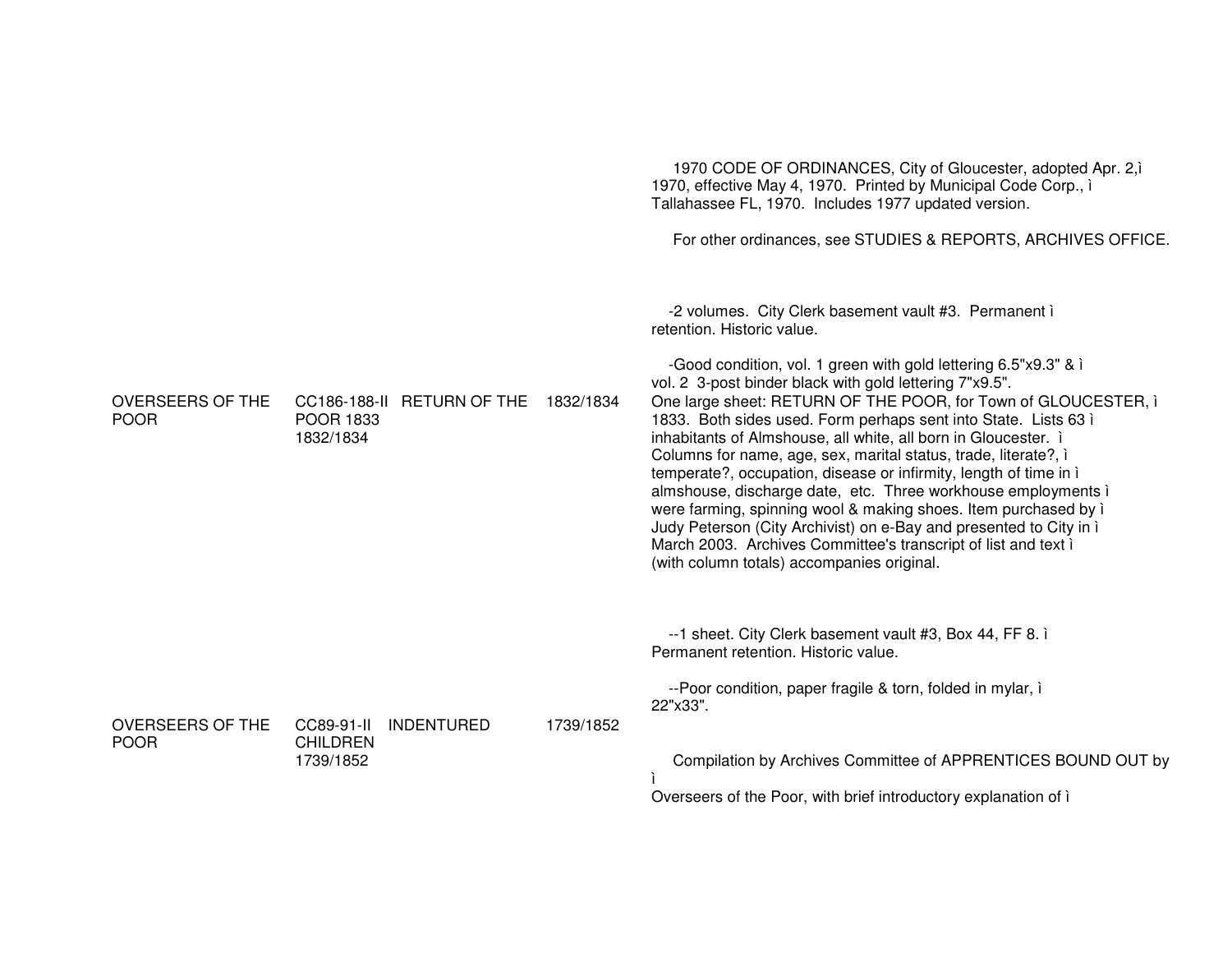apprenticeship system as first established in England & as carried ì over to Massachusetts.

Section I: alphabetical list by child with excerpts from ì agreements;

Section II: alphabetical list by trade, with master's name & date;

Section III: alphabetical list by parent, with children & date;

Section IV: alphabetical list by master, with children & trade;

Section V: chronological list by year, with trades & names of children.

See also OVERSEERS OF THE POOR - APPRENTICES BOUND OUT in ì GLOUCESTER TOWN & CITY RECORD GUIDE VOL.1.

-1 volume. Archives office.

-Good condition, photocopy in 3-ring binder, 9"x12"x.5".

1955/1977 23 volumes of weekly employee payrolls with summaries of ì spending by departments or division (e.g. Water, Pensions, *i* Sundry, etc.) under which employees are listed. Loose leaf forms i include name, year to date earnings, tax, total earnings, date, ì weekly earnings, deductions (e.g. Retirement Fund, Tax), net ì weekly pay, amount paid by bank & check #. Some months & weeks ì missing.

1978/1982 54 volumes of monthly computer print-outs with weekly ì employee payroll records divided into following categories: ì Untitled (city), Special, & School Dept. Information includes ì name, regular hours, overtime hours, other hours, total earnings, ì

PERSONNEL

 PSL10-II PAYROLL REGISTERS & JOURNALS 1955/1982

1955/1982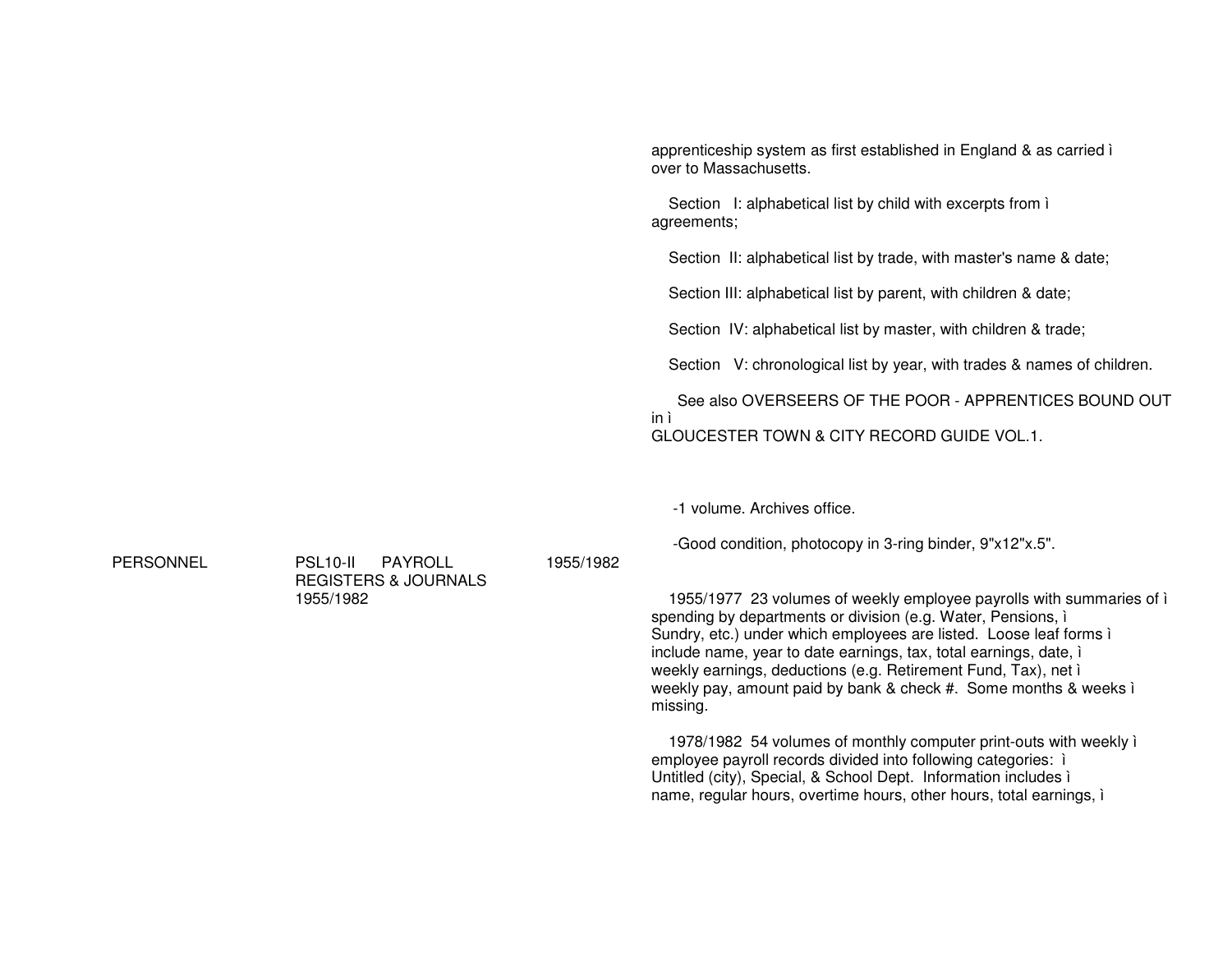|                  |                                                                                   |           | federal tax, F.I.C.A., state tax, city taxes, total deductions, i<br>net, check amount & #. Also figures for current week & year-to-date.<br>Signed by Dept. head & Auditor.                                                                                                                                                                                                                                                                                                                         |
|------------------|-----------------------------------------------------------------------------------|-----------|------------------------------------------------------------------------------------------------------------------------------------------------------------------------------------------------------------------------------------------------------------------------------------------------------------------------------------------------------------------------------------------------------------------------------------------------------------------------------------------------------|
| PERSONNEL        | PSL <sub>11</sub> -II<br><b>PAYROLL FROM</b><br><b>BILLS PAYABLE</b><br>1942/1961 | 1942/1961 | -77 volumes. Personnel vault. 60 years retention #23.22.<br>-Good condition, 1955/1977 various oversize heavy 2-post i<br>binders, 1978/1982 15.5"x12" bound computer print-outs.<br>Weekly typewritten PAYROLLS removed from Bills Payable i<br>volumes. Chronological forms include department, name of i<br>employee, job title, annual salary, amount of pay, deductions & i<br>amount of check. Some weeks & months missing.                                                                    |
| <b>PERSONNEL</b> | <b>PSL19-II</b><br><b>QUARTERLY TAX</b><br><b>REPORTS</b><br>1982/DATE            | 1982/DATE | -32 acid-free storage cartons. Personnel vault. 60 years i<br>retention #23.43. No Earnings Records or Payroll Registers found for i<br>this time period.<br>-Good condition, 16"x14" sheets housed in 20"x16"x5" acid-free i<br>cartons.<br>Chronological quarterly lists of employees' wages. Includes i<br>Social Security #, Employee #, Name, Gross Wages, Workmen's i<br>Compensation (some years), TSA (tax shelter annuity), Federal i<br>Wages, State Wages, Federal Income Tax, State Tax. |
|                  |                                                                                   |           | -7+ volumes. Personnel vault. 60 years retention #23.21.<br>-Good condition, bound computer printouts, 15"x11.75"x~1.5-2".                                                                                                                                                                                                                                                                                                                                                                           |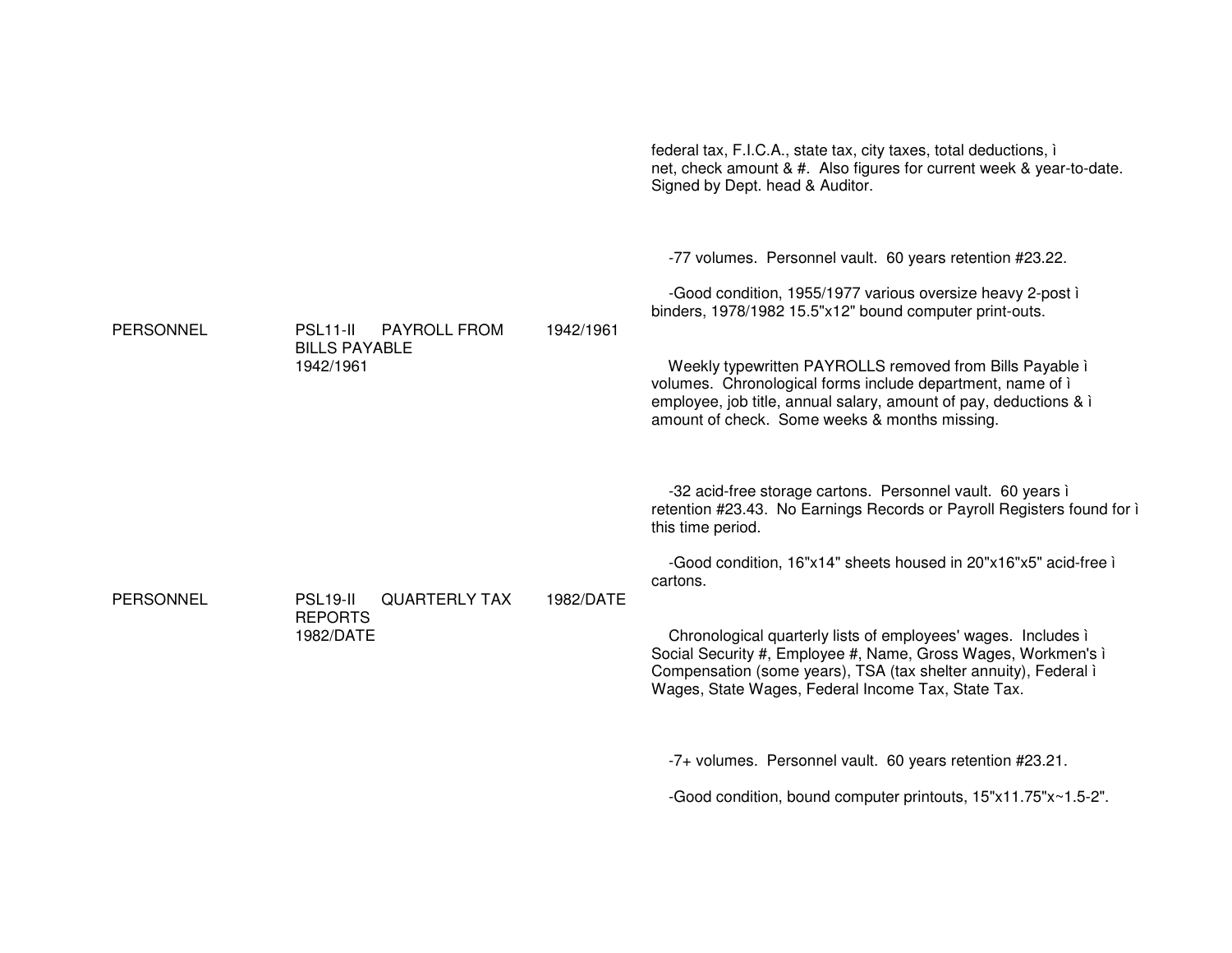| <b>PERSONNEL</b>      | <b>EMPLOYEE</b><br>PSL9-II<br><b>EARNINGS RECORDS</b><br>1957/DATE     | 1957/DATE | Information includes some or all of following: name, i<br>address, year to date earnings, tax, deductions, department & i<br>position.<br>1957-1977 cards in storage cartons in alphabetical groups. i<br>Names within groups not always in alphabetical order. Missing i<br>years 1960, 1965, 1978-June 1982.<br>1982-DATE are monthly bound computer print-outs.                                                                              |
|-----------------------|------------------------------------------------------------------------|-----------|-------------------------------------------------------------------------------------------------------------------------------------------------------------------------------------------------------------------------------------------------------------------------------------------------------------------------------------------------------------------------------------------------------------------------------------------------|
| <b>PLANNING BOARD</b> | CC201-II<br><b>MINUTES &amp;</b><br><b>AGENDAS</b><br>1987/1988        | 1987/1988 | -24 storage cartons & 42+ volumes. Personnel vault, 60 years i<br>retention #23.43.<br>-Good condition, storage cartons 9"x13"19", print-outs i<br>12"x16"x~5".<br>Minutes of Planning Board, with site visit and meeting i<br>agendas. Records once stored in Veteran's Barn.                                                                                                                                                                  |
| PLANNING BOARD        | CC202-II<br><b>SUBDIVISION</b><br>APPROVALS & ENDORSEMENT<br>1972/1979 | 1972/1979 | -2 file folders. City Clerk basement vault #2. Permanent i<br>retention 22.18.<br>-Good condition, xeroxes of computer printouts, 8"x11".<br>Maps, plans, decisions & correspondence concerning various i<br>subdivisions: Big Rock, Blackburn Park, Brazier Ct., Corliss i<br>Hts., Dolliver's Neck, Dune Circle, Evergreen Acres, Reservoir i<br>Hill, Sanderson Ct., & The Sands (Wingaersheek). Records once i<br>stored in Veteran's Barn. |

-10 file folders. City Clerk basement vault #2. Historic i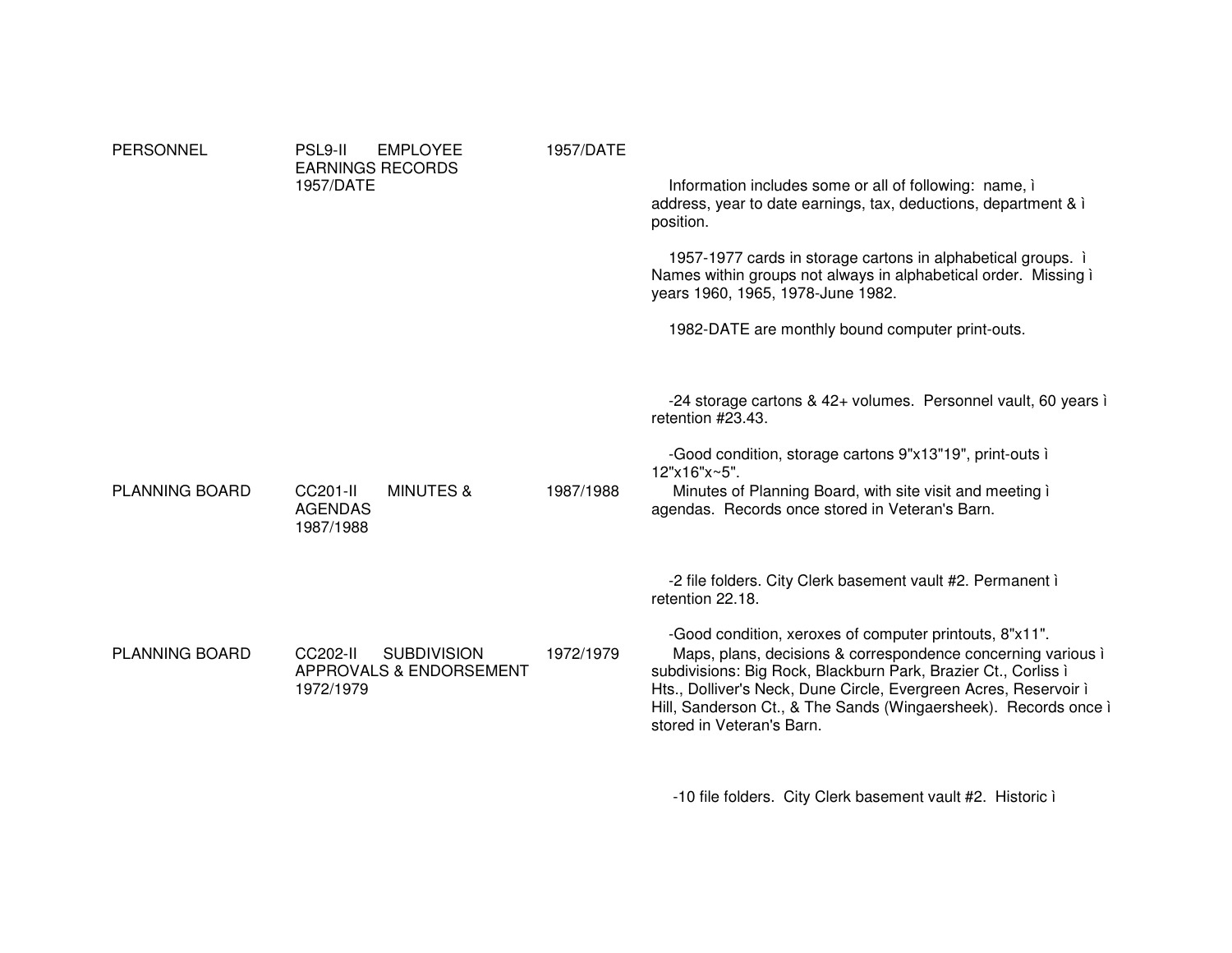interest.

-Fair condition, 8"x11".

**POLICE** 

 PD61-II POLICE - MISCELLANEOUS VOLUMES I 1885/1977

# 1885/1977

### PROPERTY STOLEN, PROPERTY RECOVERED

Chronological handwritten entries include when reported, when ì stolen, from whom stolen & where, property description, value, & ì remarks. No indexes.

### 1885/1919 STOLEN PROPERTY

-1 volume black buckram covers, maroon ì leather spine & corners. 10.25"x14.5"x1.5".

### 1939/1954 STOLEN PROPERTY

-1 volume black buckram covers, maroon leather spine ì & corners. 8"x10".

1941/1947 STOLEN PROPERTY Label "Assignment of Cases" on front ì cover. Journal of breaks & larcenies with date, name & address of ì person robbed, stolen article description, recording officer, ì officer assigned to case, recovery date of stolen article & value ì of article. No index.

-2 volumes black, red corners & spine, ì "Journal" in gold on spine. 8"x10" & 10.25"x8.25"x.75".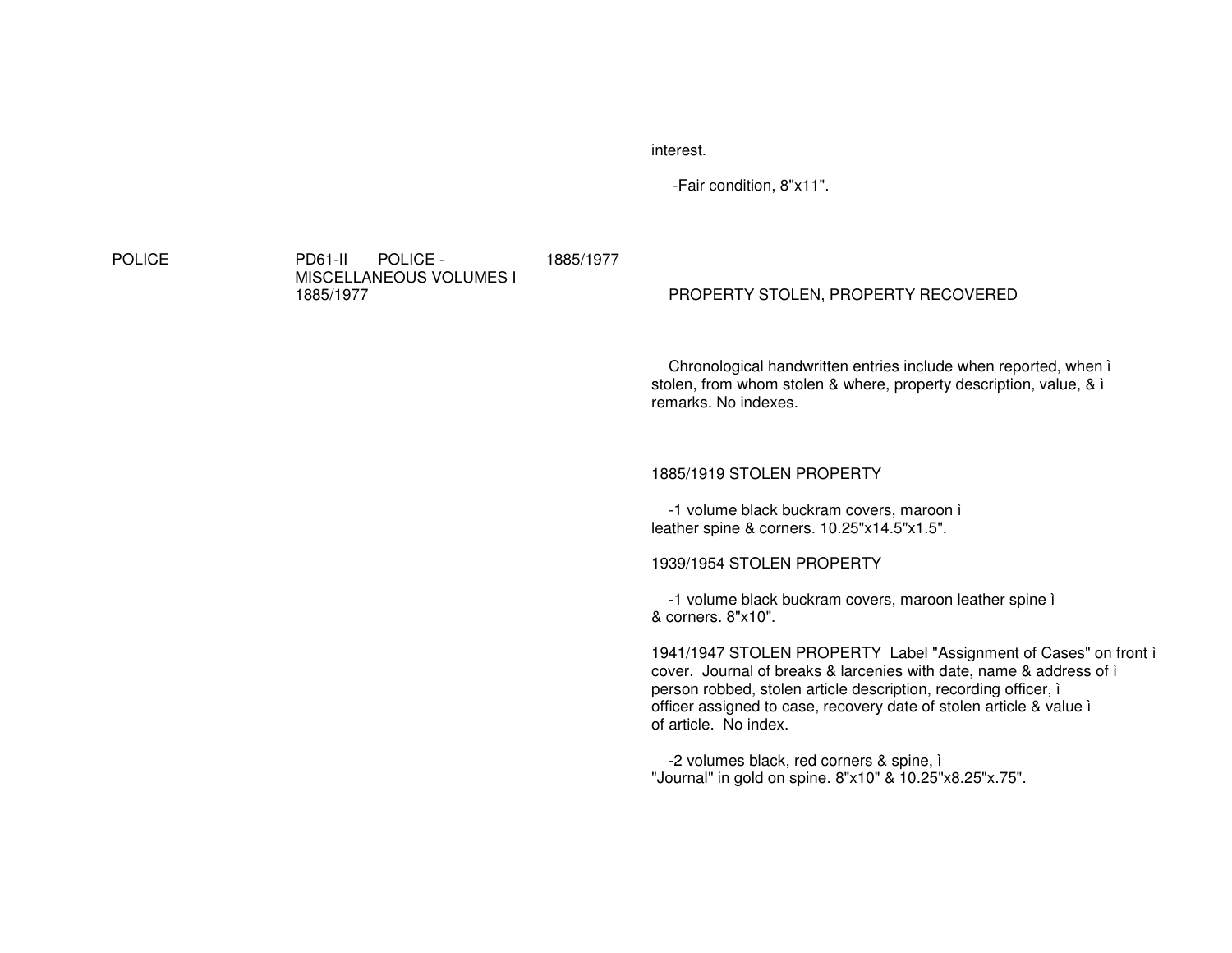1939/1954 STOLEN PROPERTY RECEIPTS for return of stolen property ì to owners. Includes date, description of property, value & ì signature.

-1 volume black buckram covers, red leather ì corners & spine. 8.5"x12"x1".

# STOLEN VEHICLES & BICYCLES

1960/1976 Chronological handwritten entries include ì date, short account of loss or recovery.

-1960/1965 1 volume poor condition, grey buckram covers, black lettering

 "RECORD" in cover, spine broken, loose pages. ì 12.25"x7.5"x1".

-1965/1969 1 volume good condition, black buckram covers, ì maroon spine & corners, gold decoration. ì 10.25x8.25"1.25".

-1970/1971 missing.

-1972/1976 1 volume very poor condition, black buckram covers, maroon ìspine & corners, masking tape over spine. ì

14.5"x9"x2".

ì

EXPENSES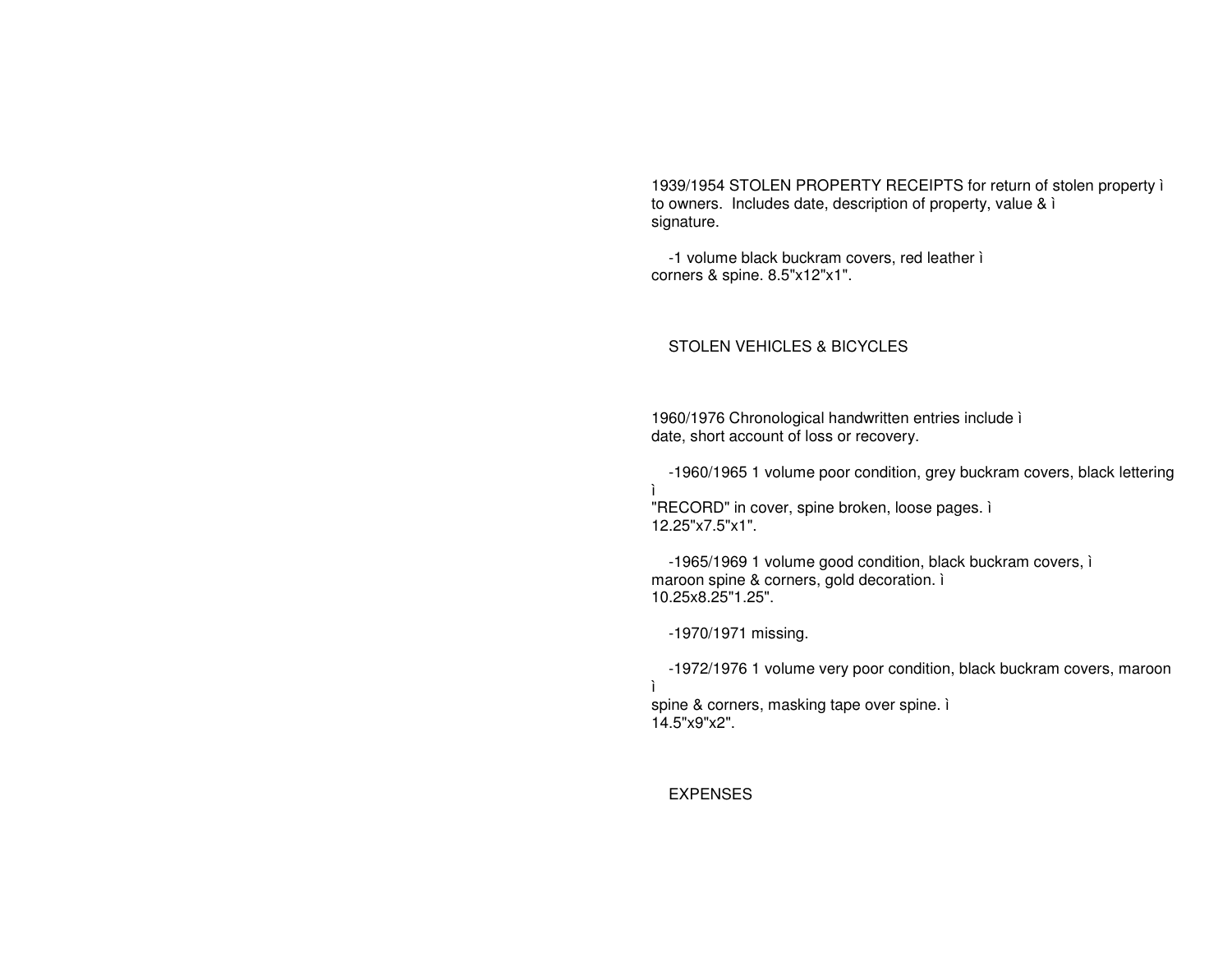1888/1908 PAYROLL Chronological handwritten entries include name ì & weekly amount paid with page & year-to-date totals. Also total annual ì payroll for City Marshal, Captain, Regular Keeper of Lockup & ì Constable.

-1899/1894 1 volume, 143 pp.; 1895/1900 missing; 1900/1904 1 volume, 300 ì

pp.; 1904/1909 1 volume, 400 pp. Poor condition, black ì buckram covers, maroon corners & spines, dates in black on bottom ì pages, 2 volumes spines & covers detached. All ì volumes 8"x15"x3".

1903/1913, 1954/1955 Chronological handwritten entries of expenses ì incidental to running department excluding wages.

-1903/1913 1 volume poor condition, black buckram ì covers, red leather corners & spine, 152 pp. 14"x8.5"x.5".

-1954/1955 1 volume good condition, gray buckram ì covers, 296 pp. 14"x9"x.5".

1924/1943 Meals for prisoners. Included are date, time & where ì obtained (Cameron's, lunch cart, Hesperus Diner, etc.)

-1 volume poor condition, black buckram covers, maroon trim, 199 ì pp., binding loose. 8"x10".

1938/1941 RESERVE OFFICERS TIME BOOK Time record by shift.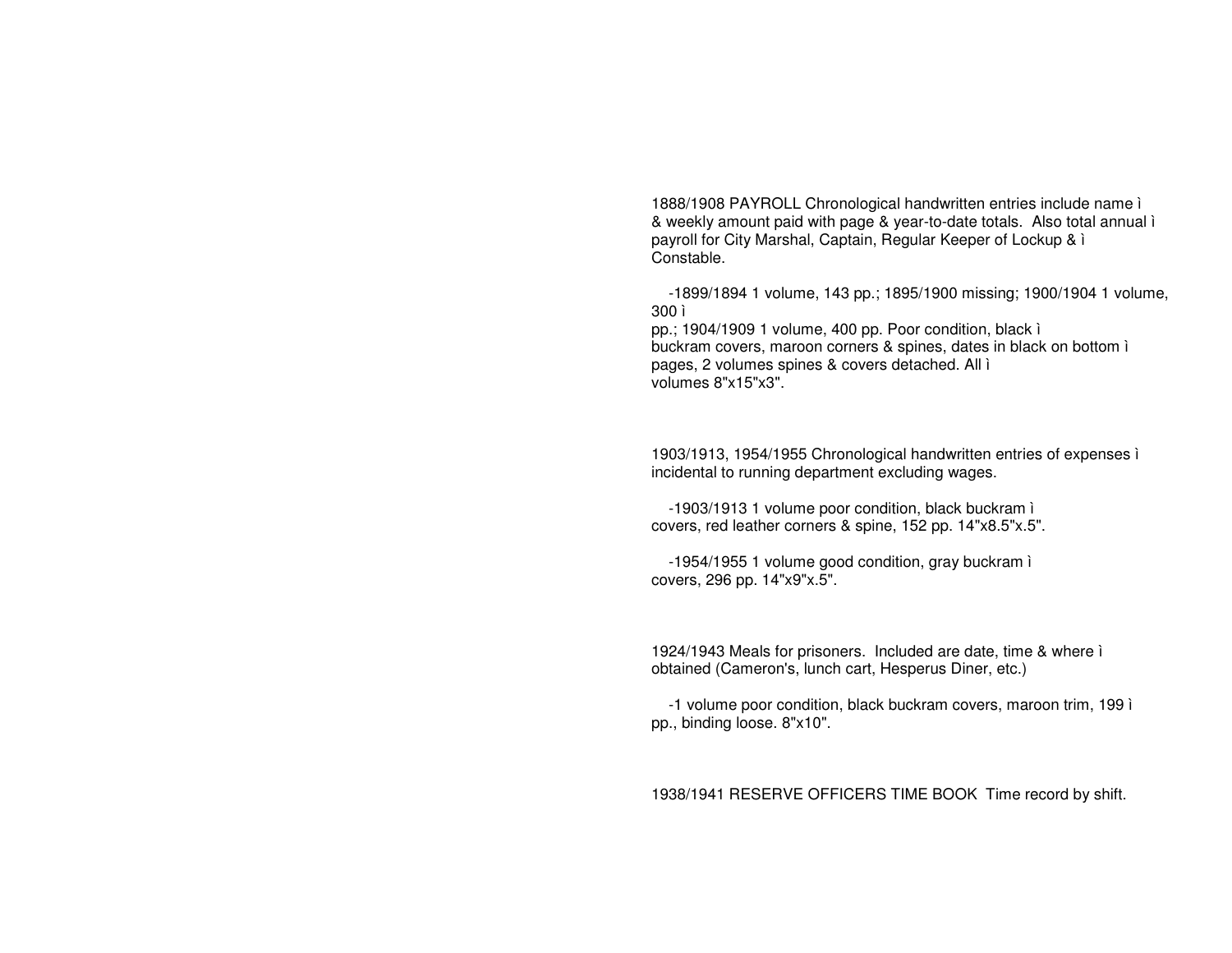-1 volume poor condition, beige buckram. 4.5"x7.25".

1943, 1953, 1971/1977 Notebooks of expenses for various items ì such as automotive maintenance, food for prisoners, fuel, laundry, ì oxygen, matron, medical services & photographer. Budgeted ì amounts for year given for each item & totals of amounts actually ì spent. No indexes.

-1943 1 volume, POLICE MAINTENANCE inside cover, ì black, 36 pp. 10.75"x8.25"x.5".

-1953 1 volume, BUDGET CONTROL BOOK on cover, black, red ì corners & spine, "Ledger" & 59 SLU 150 in gold on spine, 136 ì pp. 10.5"x8.3"x.75".

-1971/1977 1 volume lists payroll week, amount ì spent, budget, balance, black buckram covers, red spine. ì 5.25"x8"x.5".

1969/1974 CLOTHING BOOK on cover. Record of each ì officer's clothing expenses from \$125 allowance with date, item ì purchased, spent, & balance. No index.

-1 volume black, red corners & spine, ì 21-300-REC in gold on spine. 10.75"x8.5"x1".

1971? Undated. CLOTHING - UNIFORM LAUNDRY RECORDS No title on ì

cover. Officers listed non-alphabetically, 1 page/officer, date, ì item cleaned by #, & cost. No index.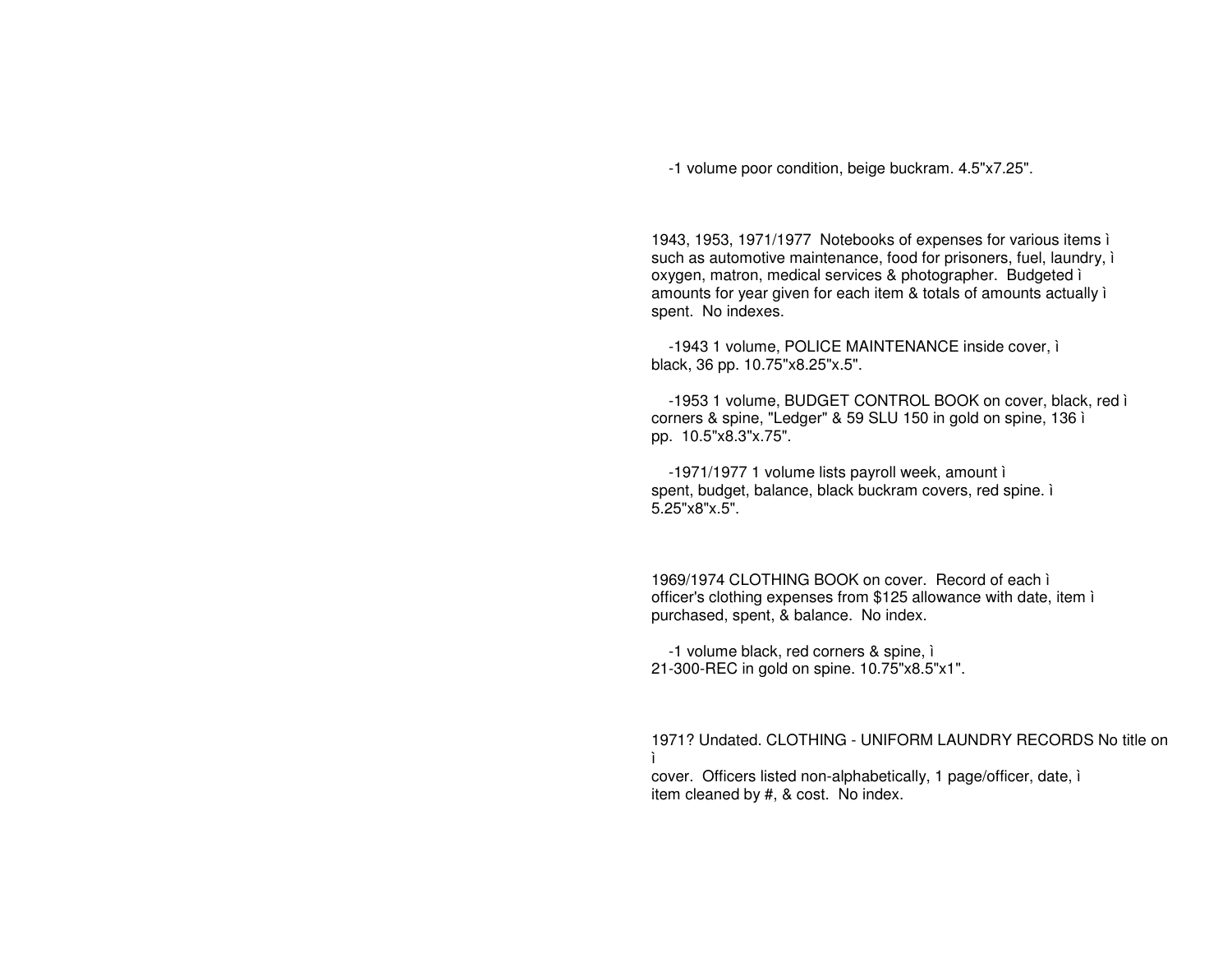-1 volume black, red corners & spine, 21-300-REC in gold on ì spine. 10.75"x8.25"x1.25".

-All volumes located in 1 storage carton in City Clerk Basement ì Vault #2. Permanent retention. Historic value.

1886/1961 LODGERS (Persons detained overnight) Chronological ì handwritten entries include date, name, no. of cell, sex, color, birthplace, ì nationality or where born, age, height, complexion, residence (town, city ì or ship).

-1886/1930 3 volumes good condition, ì black buckram covers, maroon leather spine & corners. ì 15.5"x11"x1.5".

-1931/1940 missing

-1941/1961 3 volumes poor condition, brown or ì black buckram covers, gold lettering on covers. 8"x10.5".

1926/1978 TRIP BOOKS Chronological handwritten entries of ì traveling patrol, ambulance, etc.

-18 volumes, some poor condition, various sizes & colors.

1943/1948 APPEAL CASES & WITNESSES No title on cover. ì Chronological notebook of cases with name & address of person ì appealing, charge, results of case & sentence, names of judges, ì witnesses & police officers, security or bail. No index

**POLICE** 

 PD66-II POLICE - MISCELLANEOUS VOLUMES II 1886/1978

1886/1978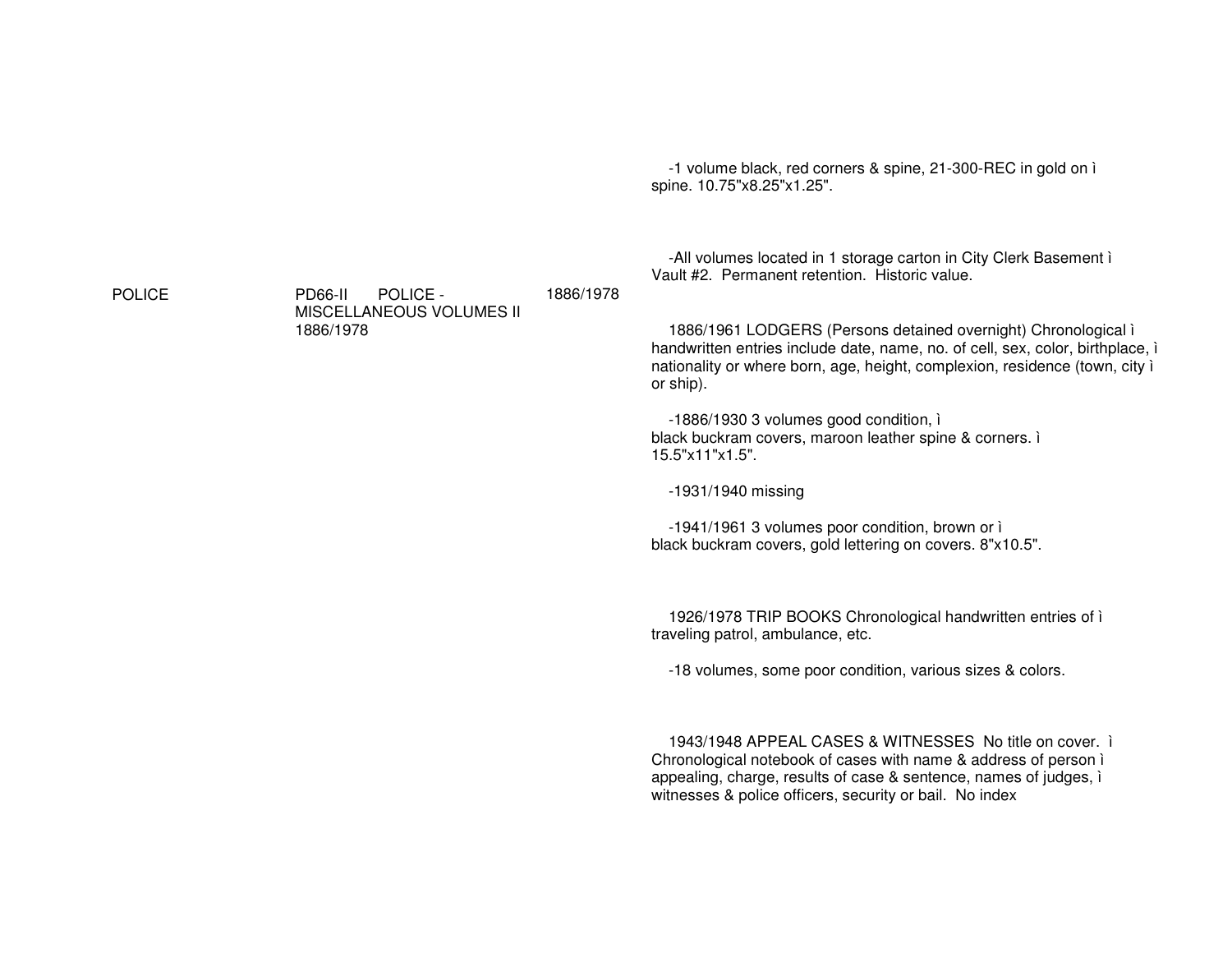-1 volume black, red corners & spine, ì "Record" in gold on spine. 10.25"x8.25"x.75".

1954/1975 WARRANTS & SUMMONSES Chronological handwritten ì entries include date, capias, etc., name, forwarded to, court ì date, officer on complaint, & type of charge.

-1954/1965 1 volume poor condition, gray buckram. 12"x7.5"x1".

-1965/1975 1 volume good condition, black buckram. 10.2"x1.25"x8".

1963/1965 REGISTRY BOOK Chronological entries of suspensions ì & reinstatements of licenses, registrations & 'right' include ì name, address, birth date of offender, length of suspension & ì date of reinstatement. No index.

-1 volume black red corners & spine, RECORD ì in gold on spine, REGISTRY BOOK 1963 taped on cover. ì 10.25"x8.5"x1".

1965/1975 No title on cover. Chronological entries of WRITS ì sent to other police departments to be served on accused include ì name, court date, complaint (by), charges, writ #, & date mailed.

Dec.17, 1973-Dec.29, 1975 included at end "other P.D.s & courts, ì warrants, summons," etc.-ret'd. Includes court, name of ì defendant, Gloucester address, offense, date served or not ì served, officer & date mailed back. No index.

-1 volume black, red corners & spine, 5295 R300 in gold on ì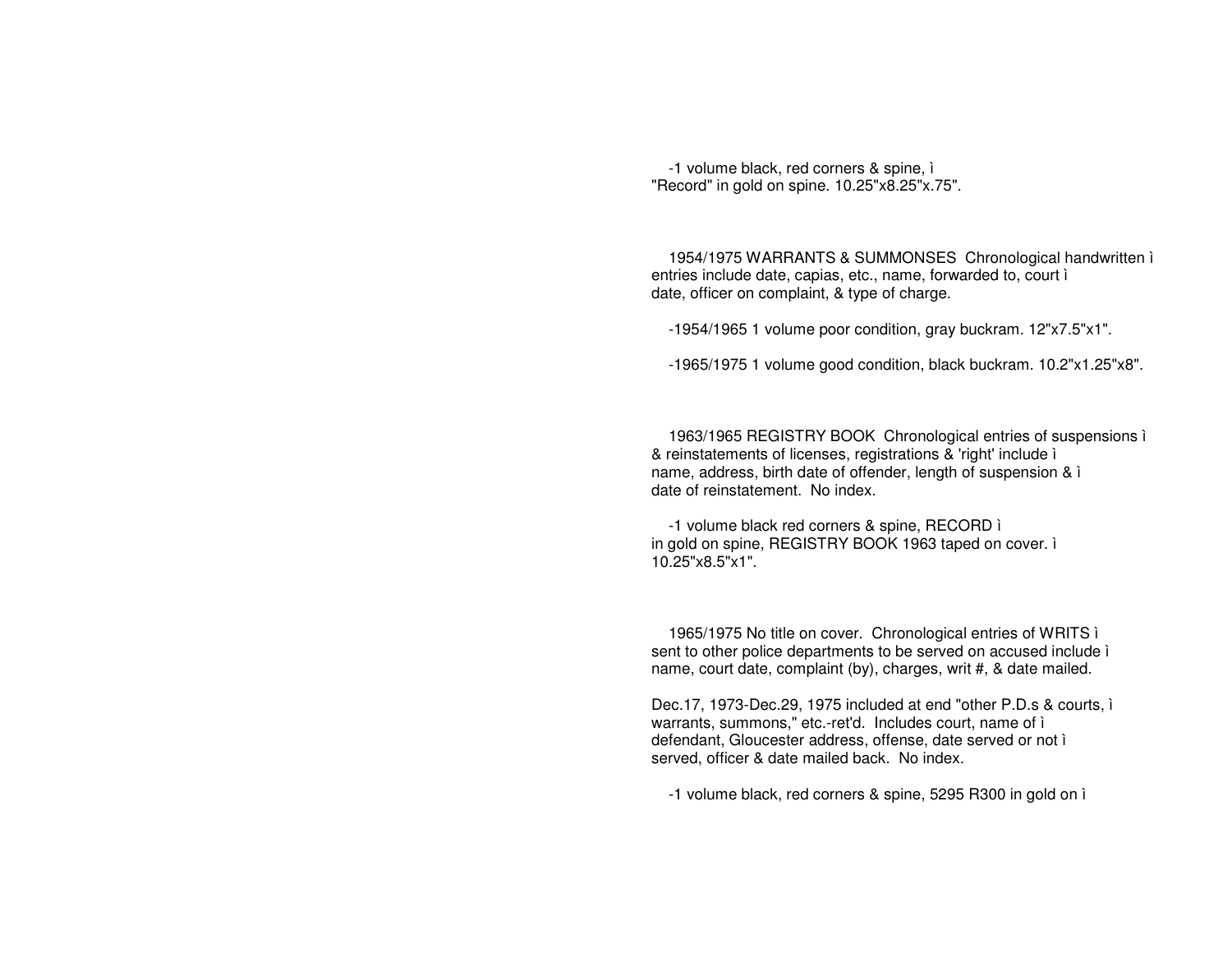spine. 10.5"x8.5"x1".

All volumes located in storage cartons in City Clerk basement i vault #2. Permanent retention. Historic value. PORT OF GLOUCESTER CC143-135-II DEATHS OF MEN 1850-1901 **LOST AT SEA** 1850-1901 Two partial lists of men lost in fishing industry. FF9 Undertakers John Tucker & John Davis's lists for i 11 years between 1850-1869 of deaths in fisheries, giving i name, vessel, date of death, marital status, age, residence, i where lost, cause of death, place of birth, parents & sometimes burial i information. FF10-13 Cards, one per man, handwritten or typewritten, giving similar information i for years 1891-1901, with gaps. See also GLOUCESTER TOWN & CITY RECORD GUIDE, VOL.1, p. i 58 & INDEX, Deaths at Sea. [CC143] -5 FF #9-13 in LDBox #48. City Clerk basement vault #3. Permanent retention. Historic value. -Good condition, FF9 paper in mylar, FF10-13 cards 7"x4.5" PUBLIC PROPERTY CC138-II HISTORIC 1991/1991 **RESOURCE PROTECTION SURVEY** HISTORIC RESOURCE PROTECTION SURVEY & PLANNING 1991 PROJECT's ì

survey of City property with view to restoration, preservation & i re-use of old buildings. Buildings: City Hall, Forbes, i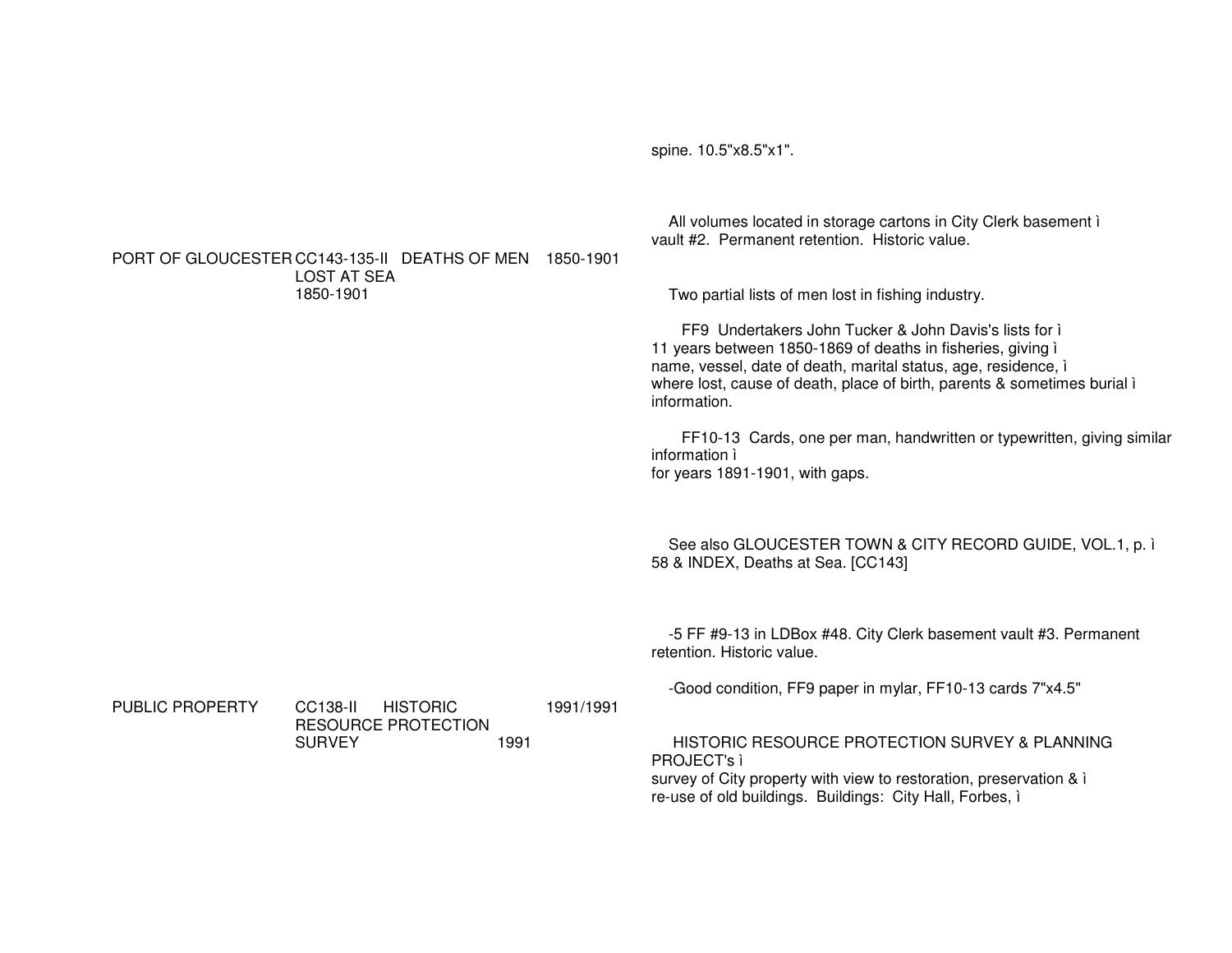Maplewood School, Action Inc. (Rogers School), Fitz Hugh Lane i House, & Magnolia, Central, & E. Glou. Fire Stations.

Statues: Fisherman's Memorial, Joan of Arc, Lady Liberty i (City Hall), Civil War (Annisquam).

Landings: Cripple Cove, Robinson's, Town (Samuel Gilbert's), i Wonson Cove.

Cemeteries: Fisherman's Rest, Cherry Hill, Langsford St., i Clark's, Magnolia, Mt. Adnah, Old Bridge St., Old 2nd Parish, i Prospect St., Seaside & Sumner St.

Also: Stage Fort Park, Stacy Blvd., Ten Pound Island i Lighthouse.

Reports prepared by Goody, Clancy & Associates, Inc., i Daedalus, Inc. & Preservation Technology Associates. Location of i original document with photographs unknown to Archives Committee. No INDEX but Table of Contents for Phase 3.

-1 volume. City Clerk basement vault #1. Permanent i retention. Historic interest.

-Good condition, xerox copy in 3-post black binder, open i spine, 8.5"x11.5"x1.8".

Daily records of Sewer Divison of the DPW, detailing work i accomplished each day, giving weather conditions, foremen, i locations of problems or job (laying and clearing sewers, plowing) snow, etc.), vacation & sick leaves, job injuries, i administrative meetings & decisions. Volumes consulted by DPW i workers for information on age & construction of various sewers. Missing: Feb 1927/Mar 1933; May 1935/Dec 1937. One volume i undated.

**PUBLIC WORKS** 

**CE191-II** SEWER DIVISION, 1927/1986 **DAILY RECORDS** 1927/1986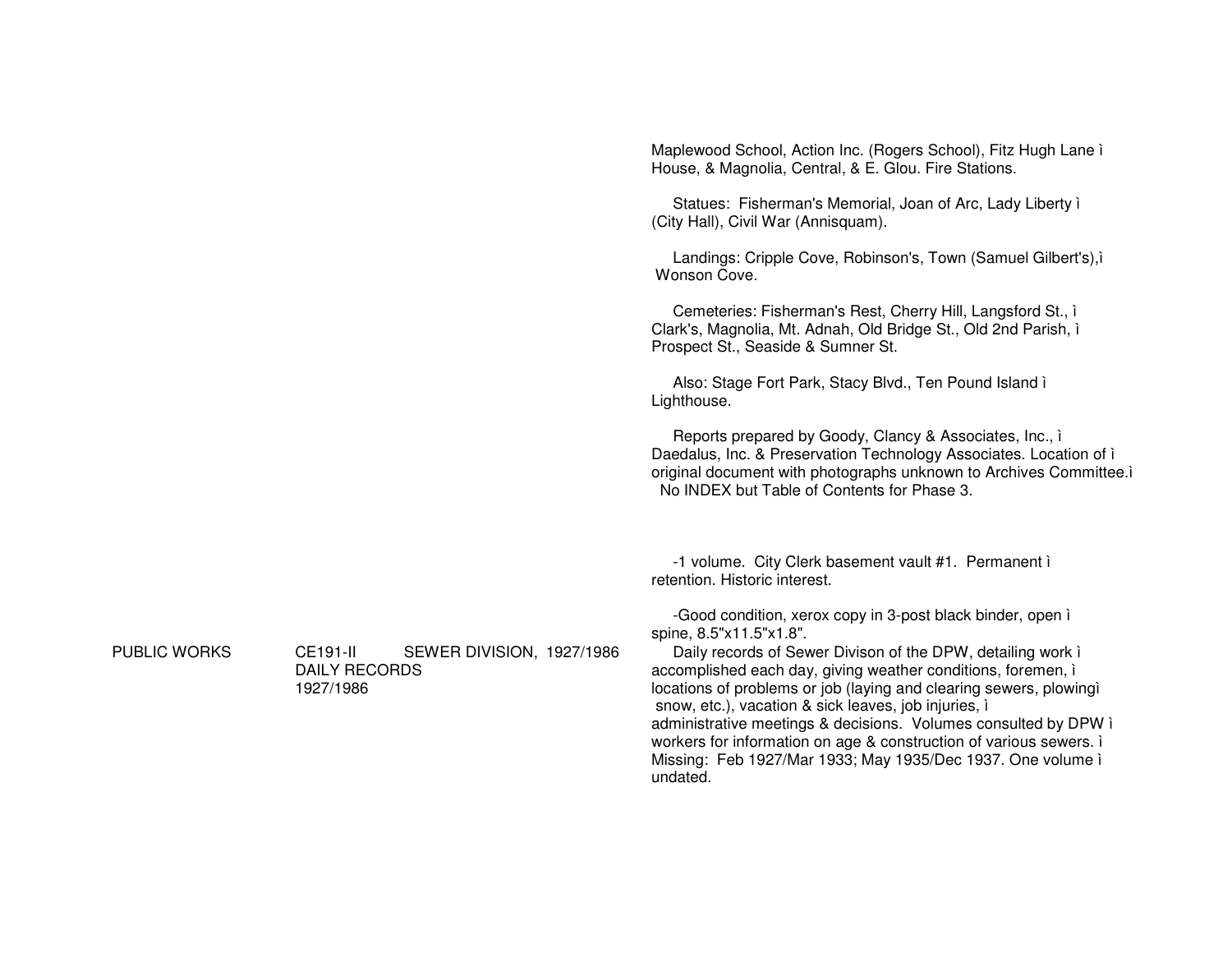PUBLIC WORKS CE192-II SEWER CONNECTIONS1935/1959

1935/1959

74 volumes. City Engineer's vault. Historic interest.

-Good condition; most are dark red buckram RECORD books; ì cloth binding: 2 pale green, 11 pale yellow; numbered ì consecutively; earliest: 1928/29 by JosephA.Peters, 8"x9.75"x.5";ì others 4"x7"x~.5" to 5"x7.35"x~.5".

 Sewer connections by street, as of January 1959, giving ì street no., owner & <sup>a</sup> few other notes (if connected to brook, to ì dock, etc.).

- 1 volume, type/handwritten in 2-post binder, green cloth ì with red corners, metal hardware, 9"x11.5"x1".

Applications for connection with sewerage system, booklets ì of one copy of forms, giving date, name & address, no. of water ì closets, sinks, bathtubs, lavatory bowls, set tubs, urinals, ì garage & wash, as well as signatures of owners, agents & DPW ì official who approved the connection. Certificates #245-845.

INDEX separate, with name, address & application #; key to ì map & street with map # in middle of notebook; key to letters in ì minutes of 1934 meeting & notes of 1933 annual report at end.

-19 volumes, reddish pressboard with black tape spines, ì 9"x7"x.25".

-INDEX, black 3-ring binder, 6"x8"x.75".

-21 volumes in all. City Engineer's vault. Permanent ì retention. Historical interest & continuing use. Retention ì schedule: 7 years, #16.44.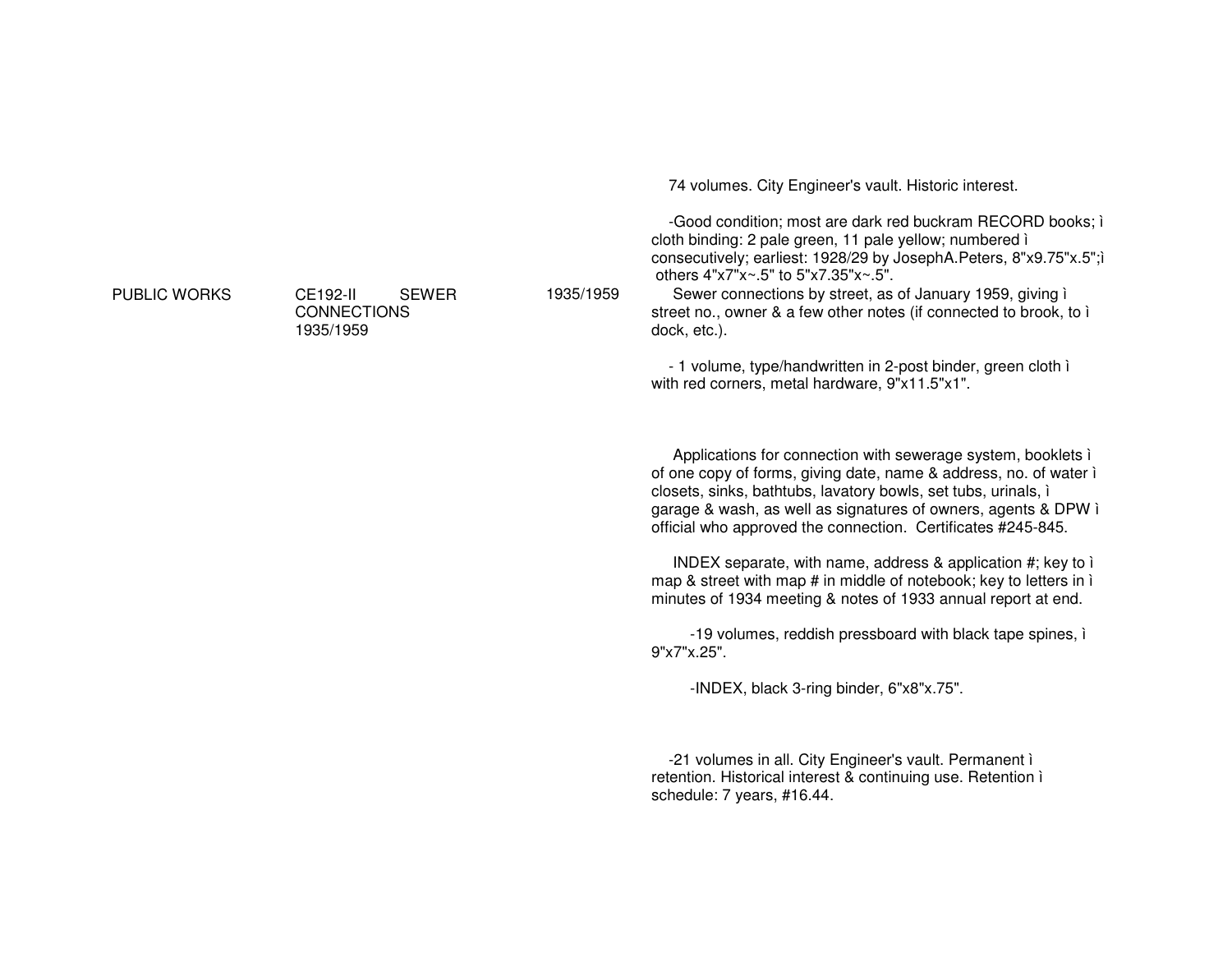PUBLIC WORKS CE193-II SEWER NOTEBOOKS - MISCELLANEOUS 1937/19641937/1964 Miscellaneous notebooks of DPW foremen, with diagrams, notesì of work, boulders, storms, dates & locations: --Flushing, stoppage calls for flushing (of drains), Mar. ì 1985 - Dec. 1987. Saunders, foreman; 1 volume. --Drains & catch basins, work & materials pertaining to, Jan.ì - Jun. 1955; 1 volume --28 small spiral notebooks (3.5" by 5" or 6") in 3 series: a. Poplar St.# 2-8, 1953 -1954; b. East Main St. (George Riley's) #1-5, 1952-1953; c. by year: 1937-#1-2; 1942-#1-2; 1942/1943 - 3 notebooks; ì 1945/1947-2 notebooks; 1950-Jan/Apr Riley, E. Main St.; 1954-#1 ì Oct/Nov Cunningham Rd.; 1956-2 notebooks (Exchange St.); 1957 1 ì

2 undated notebooks (Dec/Apr; Apr/Aug).

-30 volumes in all. City Engineer's vault. Permanent ì retention, historic value, current use.

-Good condition, various colors & sizes.

RETIREMENT BOARD RB26-II RETIREMENT BOARD 1937/DATEACCOUNTS JOURNAL 1937/DATE

Monthly income entries & transfers.

notebook; 1964 1notebook, Apr/Oct.

-2 volumes. Book I in Personnel Vault, Book II in Retirement ì Board office. Permanent retention #17.1.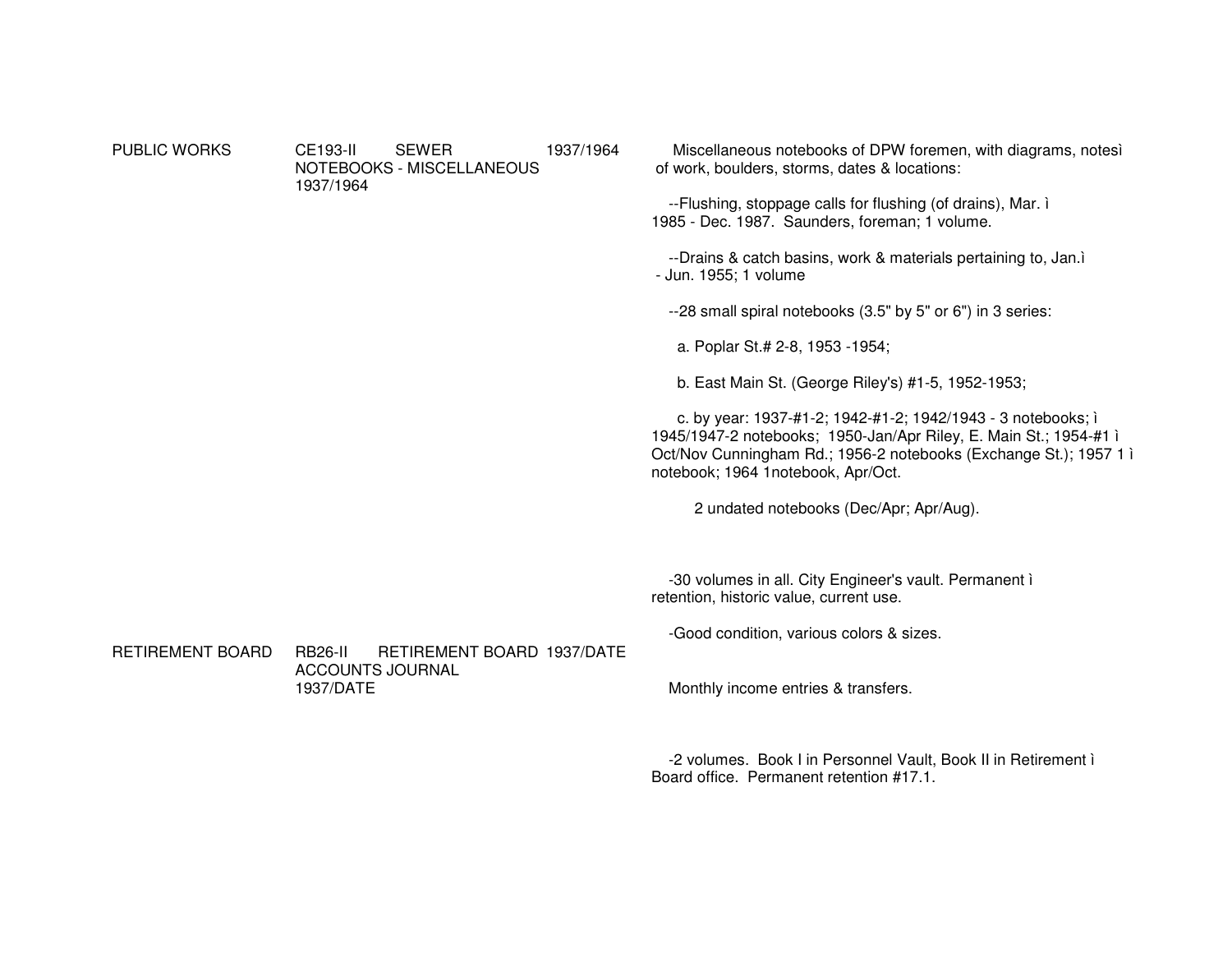-Good condition, 1937-1976 black buckram hard cover, maroon i corners & spine, 8.75"x13.5"x.75, 1977-DATE black 2-post binder, 8. i  $5"x11"$ . RETIREMENT BOARD **RB27-II** RETIREMENT BOARD 1961/DATE ANNUAL REPORT TO PERA Annual report to Public Employees Retirement Administration. i 1961/DATE Financial reports for income & disbursements of bonds & stocks, i assets & liabilities, changes in fund balances, investment i earnings, interest earnings, income (from contributing i membership) plus changes in active/inactive membership, retirees i receiving benefits & requests for filing extentions. i Supplementary schedule of members' balances in Annuity Savings i Fund. -13+ booklets. 1961-1974 in storage carton in Personnel i vault. 1975-DATE in Retirement Board office. Permanent retention i per Retirement Board. -Good condition, 1961-1974 ANNUAL STATEMENT printed in black i on heavy bone-colored paper covers, 19"x12"x2.5"; 1975-DATE legal i size beige booklet, ANNUAL STATEMENT OF FINANCIAL CONDITION i printed in black on paper cover. **RETIREMENT BOARD** RETIREMENT BOARD 1989/DATE **RB28-II ACTUARIAL VALUATION** Assets & liabilities of system with projection of demand. i **STUDIES** 1989/DATE PERA requires report every 3 years. -Retirement Board office. Permanent retention #17.2. -Good condition, 1 loose-leaf notebook & 1 with plastic i spiral, 9"x12". RETIREMENT BOARD RETIREMENT BOARD 1959/DATE **RB29-II EARNINGS, ANNUAL REPORT**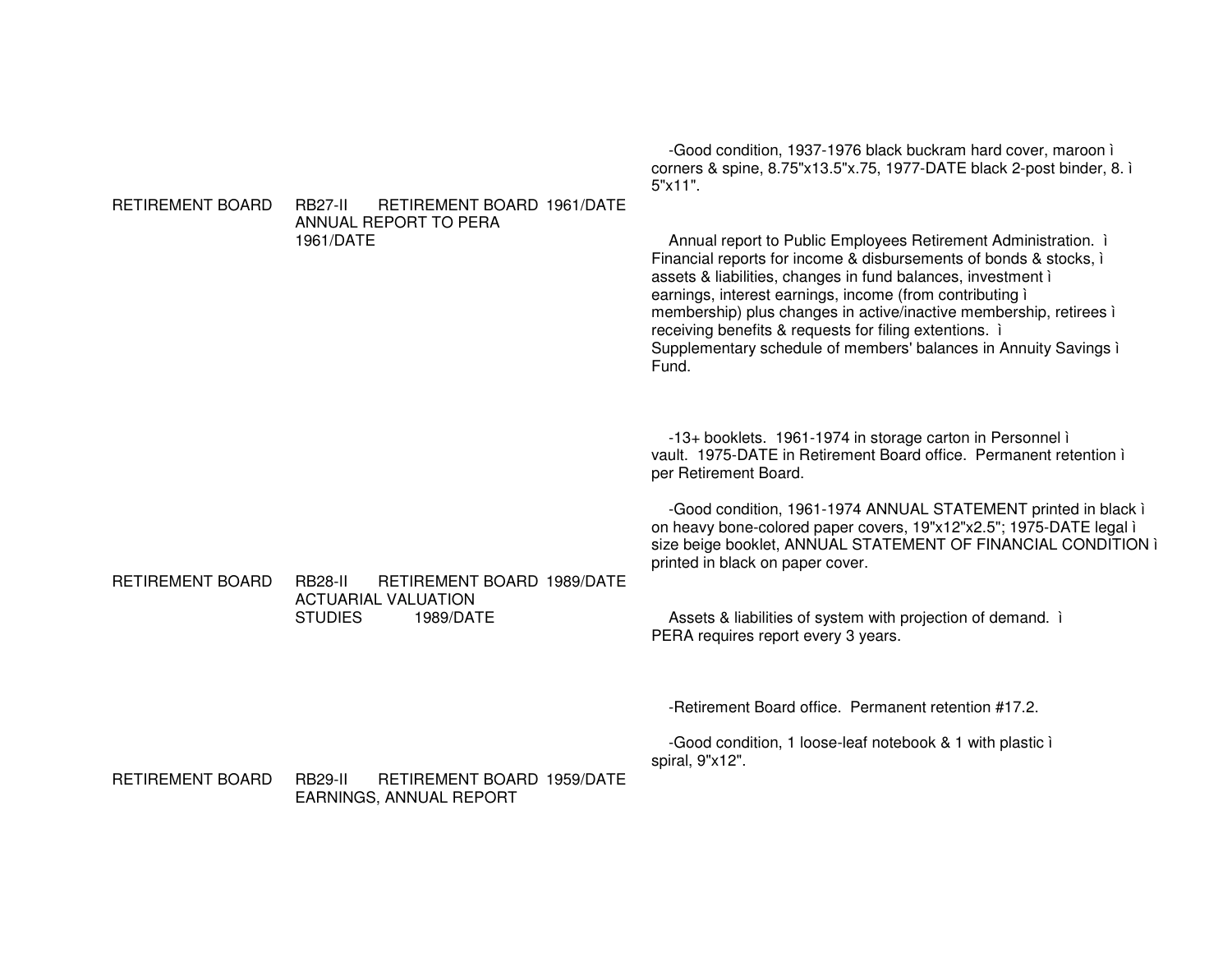|                         | 1959/DATE                                                                               | Statement of earnings from members receiving disability payments. i<br>Includes some forms 1099, W-2; name & address, employment & i<br>money earned. 1986 missing.                                                                                                                                                                                                                                                                                                                                                   |
|-------------------------|-----------------------------------------------------------------------------------------|-----------------------------------------------------------------------------------------------------------------------------------------------------------------------------------------------------------------------------------------------------------------------------------------------------------------------------------------------------------------------------------------------------------------------------------------------------------------------------------------------------------------------|
| <b>RETIREMENT BOARD</b> | RETIREMENT BOARD 1937/DATE<br><b>RB30-II</b><br><b>GENERAL LEDGER</b><br>1937/DATE      | -2 document boxes. Personnel vault. Permanent retention i<br>#17.69 per Retirement Board.<br>-Good condition, loose folders & packages.<br>Pension Fund revenue & expenses summarized monthly in some or i<br>all of following categories: Annuity Savings, Accumulated i<br>Deductions, Refunds, Redeposits, Annuity Reserve, Annuities Paid, i<br>Pension Fund, Pensions Paid, Special Military Fund, Expense Total i<br>& Expenses, Cash, Investments, Investment Income, Withholding & i<br>Annuity Savings Fund. |
| RETIREMENT BOARD        | RETIREMENT BOARD 1937/DATE<br><b>RB31-II</b><br><b>MINUTES OF MEETINGS</b><br>1937/DATE | -Acid-free storage carton in Personnel vault. i<br>Permanent retention #17.15.<br>-Good condition, 1937/1962 pre-formatted pages from Reynolds Trial i<br>Balance, 1937/1957 loose pages with brown cover & 1963/1989 loose i<br>in file folders.<br>Clerk's record of actions by Retirement Board.<br>-5+ index books & loose-leaf folders. Retirement Board i<br>office. Permanent retention #17.19.                                                                                                                |

-Good condition, 8.5"x11".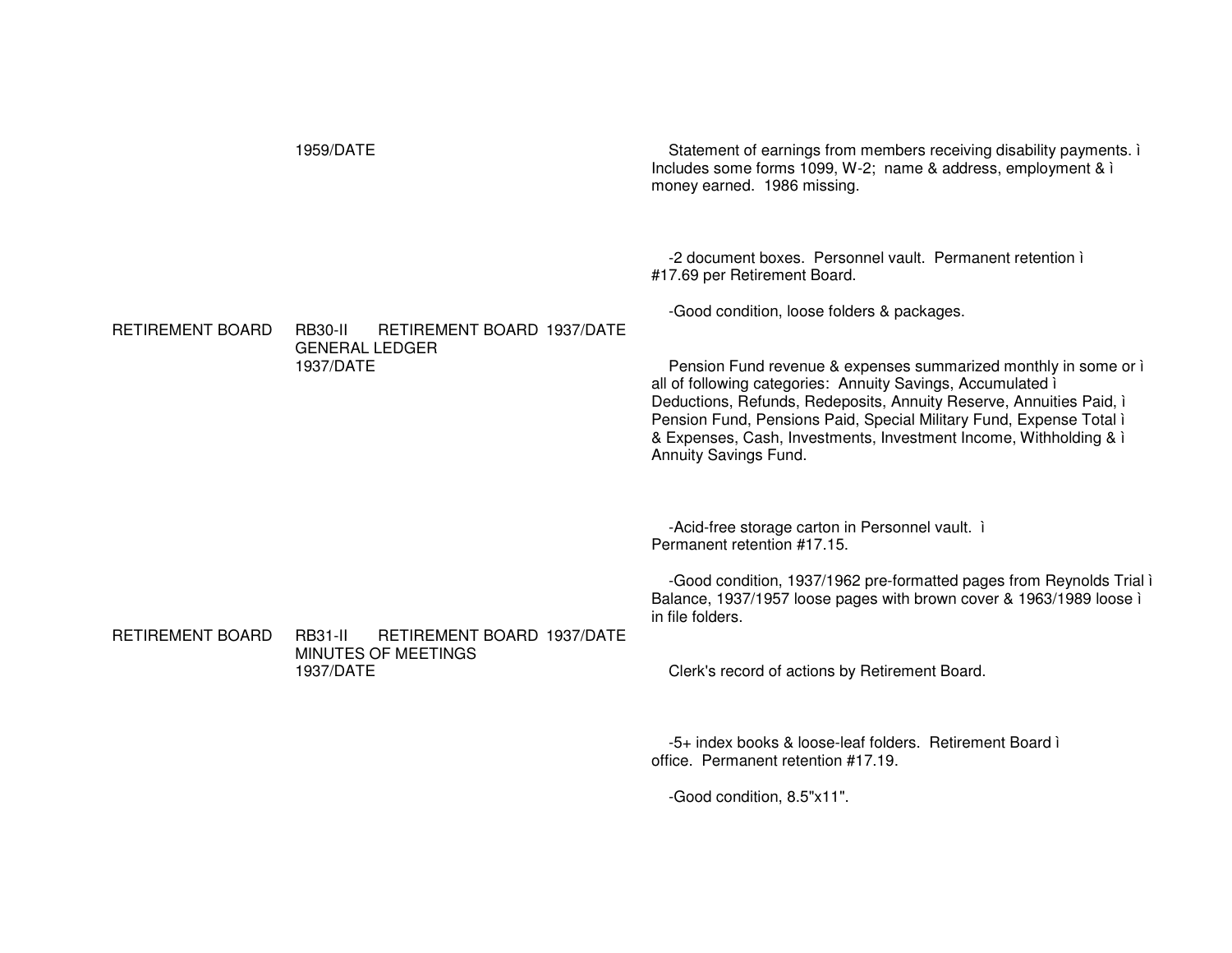SCHOOL DEPARTMENT SD145-II SCHOOL COMMITTEE1881/1987

1899/1987

SCHOOL COMMITTEE MINUTES OF MEETINGS 1899-1987. Missing years Aug. ì

1975-1977. Later years in Superintendent's secretary office. ì Note overlapping time period of earlier volumes.

-9 volumes & 1 storage carton. Fuller School storeroom #2. ì Permanent retention #20.6.

-Jan.2, 1899/Jul 2, 1917, 1 bound vol. hard ì covers, black buckram, red spine & corners, gold embossing, ì handwritten, 15.5"x13"x2.5". Aug.24, 1915/May 10, 1972, 7 bound vols. ì hard covers, beige leather, red trim, typewritten, 14.5"x9.5"x2". ì Jun. 13, 1972/Sep. 23, 1975, 1 bound vol. hard covers, red leather, gold ì embossing, typewritten. Feb. 15, 1979/Dec. 16, 1987, 1 dark brown storage carton with ì

loose papers in file folders, poor condition, should be bound.

RULES & REGULATIONS OF THE SCHOOL COMMITTEE 1881 & 1916.

-2 volumes in storage carton. Fuller School storeroom #2. ì Permanent retention. Historic value.

-1881 published vol. thin, paper covers, 6"x9". 1916 published ì vol. thin, black buckram hard covers, gold embossing, 6"x9".

SCHOOL DEPARTMENT SD146-II SCHOOL COUNCIL OF PARENT-TEACHER ASSOC. 1947/1958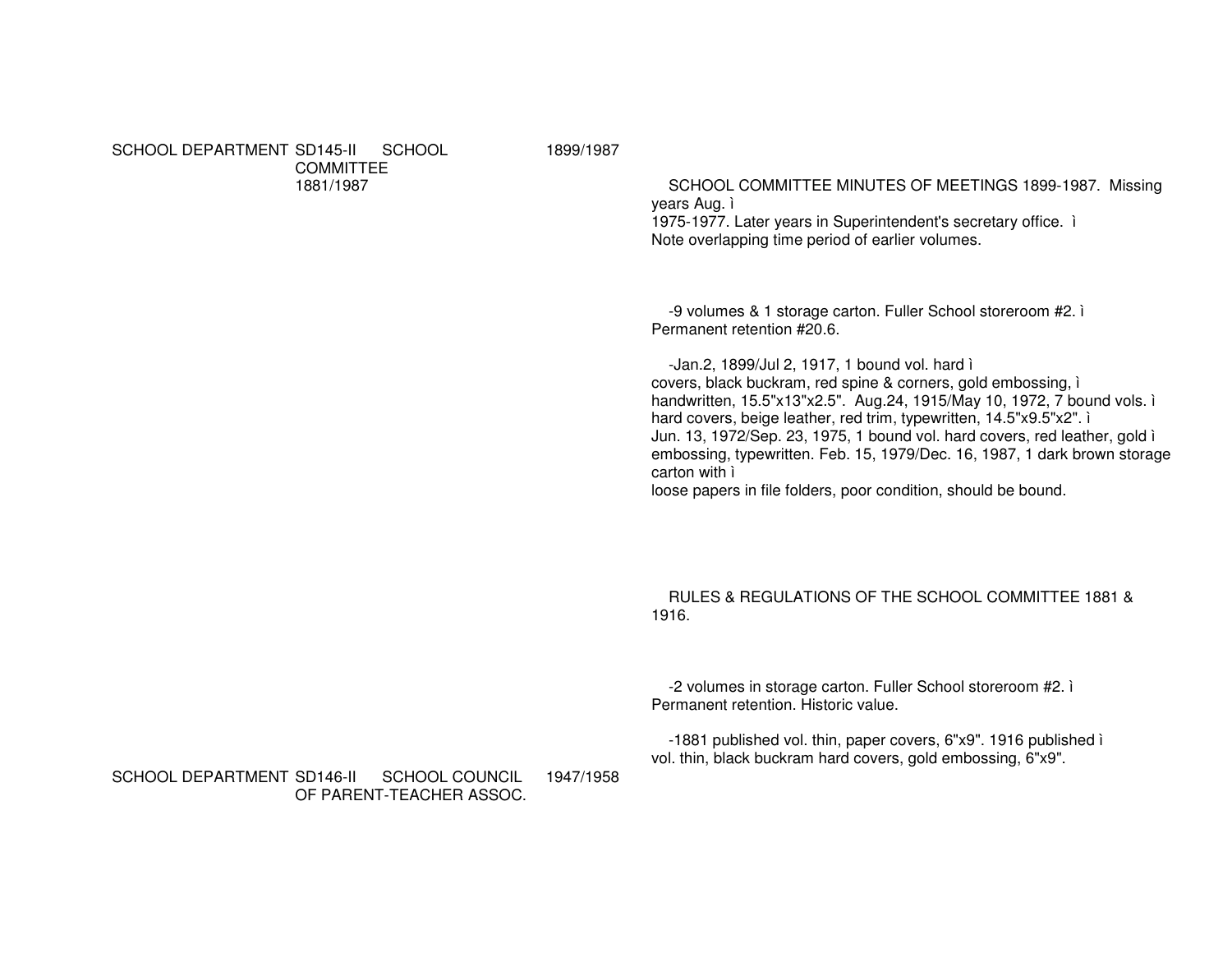| 1947/1958                                                               |           | History of Gloucester Council of Parent-Teacher i<br>Association. Included are bylaws, guidelines, policies, i<br>mementos, educational pamphlets & newspaper clippings.                                                                                                                                                                                                                                                                         |
|-------------------------------------------------------------------------|-----------|--------------------------------------------------------------------------------------------------------------------------------------------------------------------------------------------------------------------------------------------------------------------------------------------------------------------------------------------------------------------------------------------------------------------------------------------------|
|                                                                         |           | -6 scrapbooks in one storage carton. Fuller School store room i<br>#2. Permanent retention. Historic value.                                                                                                                                                                                                                                                                                                                                      |
| SCHOOL DEPARTMENT SD147-II<br><b>SCHOOL ANNUAL</b><br><b>REPORTS</b>    | 1865/1975 | -Poor quality paper, hard covers with lace bindings. 12"x14.5"x~.5".                                                                                                                                                                                                                                                                                                                                                                             |
| 1865/1975                                                               |           | Titles on covers or title pages include REPORT OF SCHOOL i<br>COMMITTEE or ANNUAL REPORT PUBLIC SCHOOLS.                                                                                                                                                                                                                                                                                                                                         |
|                                                                         |           | Some or all of following information included: school i<br>calendar, School Committee members, visiting Committees, i<br>Superintendent's report, school population, general statistics, i<br>resignations & changes, regular schools & evening schools, i<br>departmental reports, graduations with names of graduates, i<br>athletics, memorials, teachers & other personnel with salaries & i<br>addresses, names on honor rolls & personnel. |
|                                                                         |           | Missing years: 1866, 1868/870, 1872/877, 1888, 1894, 1930, i<br>1944, 1952, 1958, 1962, 1974.                                                                                                                                                                                                                                                                                                                                                    |
|                                                                         |           | -~58 volumes in storage cartons. Fuller i<br>School storeroom #2. Permanent retention #20.11.                                                                                                                                                                                                                                                                                                                                                    |
|                                                                         |           | $-1865/1904$ , 1956/1975 ~53 published vols. paper covers, thin, 6"x9". i<br>1905/1955 5 published vols.: 3 vols.tan buckram hard covers, i<br>red leather spines & corners; 2 vols. red buckram hard covers & spine, i<br>SCHOOL REPORTS embossed in gold on spines, 6"x9"x~2".                                                                                                                                                                 |
| <b>SCHOOL DEPARTMENT SD148-II</b><br><b>SCHOOL</b><br>PERSONNEL RECORDS | 1998 pre  |                                                                                                                                                                                                                                                                                                                                                                                                                                                  |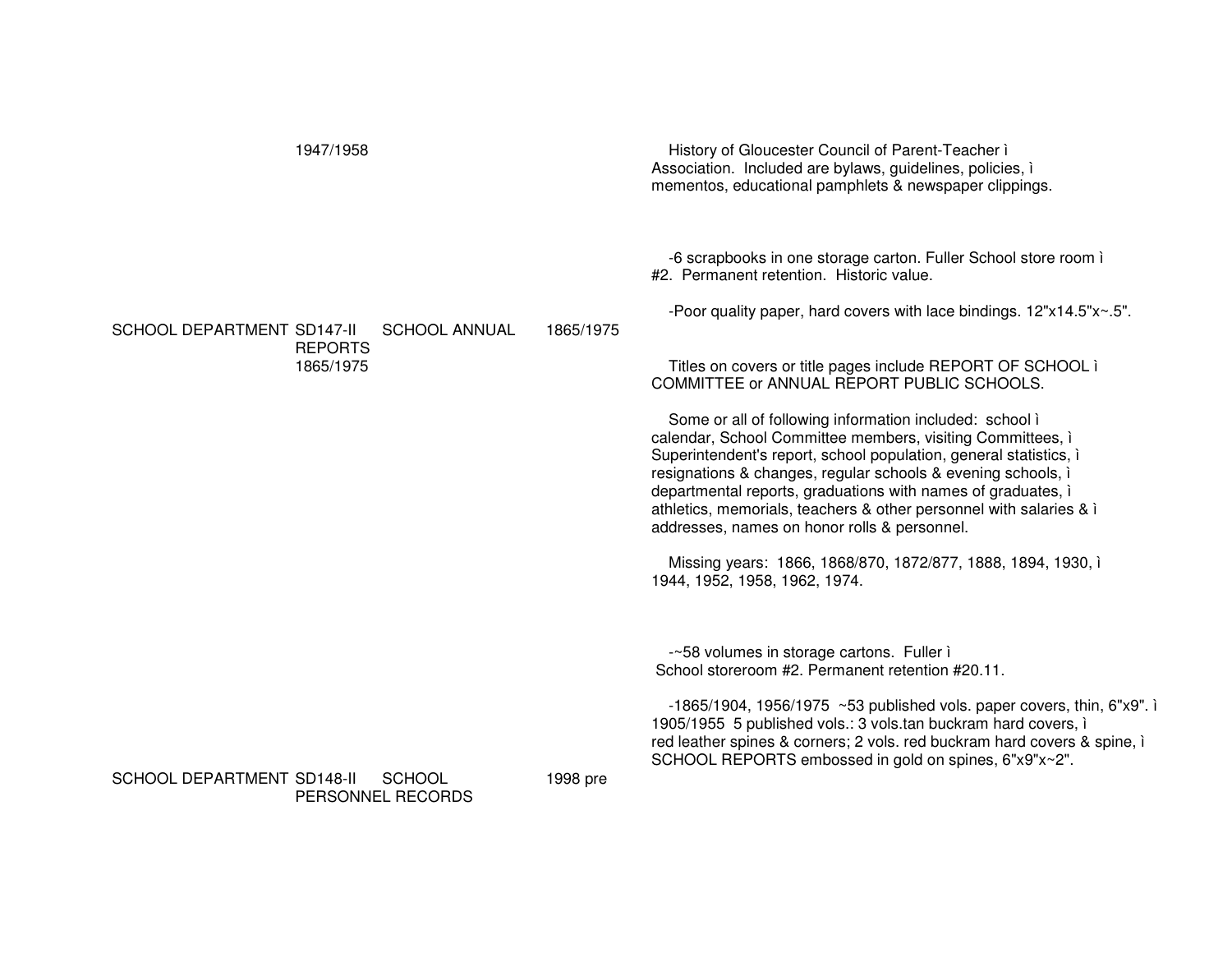| Pre June 1998                                                                                                                 | Personnel records include administration, teachers, i<br>maintenance & custodial persons, lunch workers, etc.                                                                                                                                                                                                 |
|-------------------------------------------------------------------------------------------------------------------------------|---------------------------------------------------------------------------------------------------------------------------------------------------------------------------------------------------------------------------------------------------------------------------------------------------------------|
| SCHOOL DEPARTMENT SD149-II<br><b>SCHOOL STUDENT</b><br>1969/1998<br><b>RECORDS - SPECIAL</b><br><b>EDUCATION</b><br>1969/1998 | -11 file cabinets containing file folders. Fuller School i<br>store room #1. Personnel files, other than earnings records, i<br>retention 20 years after termination of employment #20.62.<br>For general information on student transcripts & retention i<br>schedules, see SD150-II SCHOOL STUDENT RECORDS. |
|                                                                                                                               | Special education student records are in storage cartons, in file folders i<br>arranged alphabetically by student name. There are 3 SPED series i<br>with overlapping time periods:                                                                                                                           |
|                                                                                                                               | SERIES   87 storage cartons                                                                                                                                                                                                                                                                                   |
|                                                                                                                               | SERIES II 16 storage cartons                                                                                                                                                                                                                                                                                  |
|                                                                                                                               | SERIES III 13 storage cartons                                                                                                                                                                                                                                                                                 |
|                                                                                                                               | Some student records include student photographs. Missing student i<br>records may be found in SCHOOL STUDENT RECORDS SD150-II.                                                                                                                                                                               |
| <b>SCHOOL DEPARTMENT SD150-II</b><br><b>SCHOOL STUDENT</b><br>1998 pre                                                        | -116 storage cartons of file folders. Fuller School store i<br>room $#1$ .                                                                                                                                                                                                                                    |
| <b>RECORDS</b><br>Pre June 1998                                                                                               | The Board of Education divides student records into 2 parts:                                                                                                                                                                                                                                                  |
|                                                                                                                               | 1) Transcript with minimal information necessary to i<br>reflect student's educational progress including name, address, i<br>course titles, grades, credits, & grade level completed.                                                                                                                        |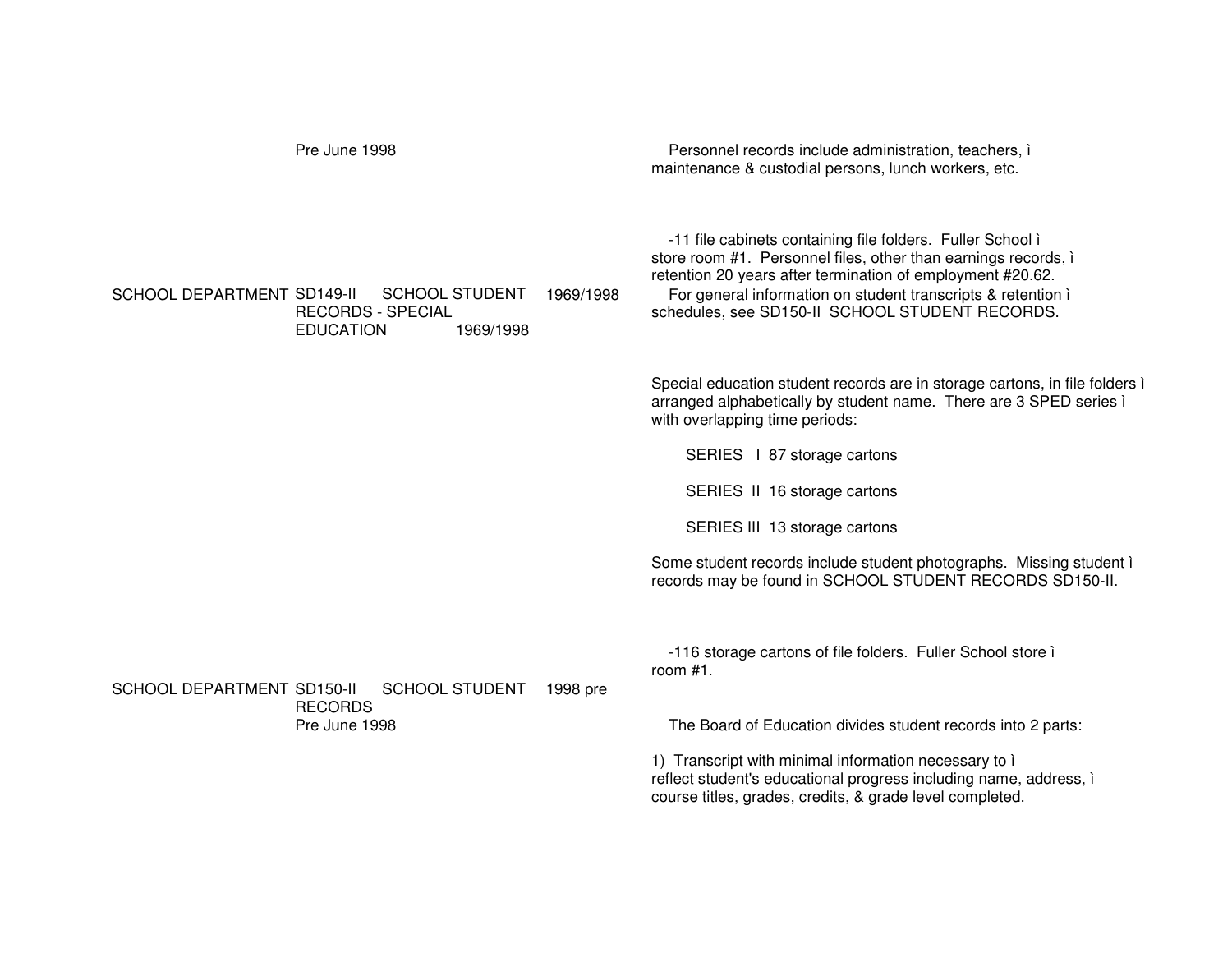-Retention: at least 60 years after student leaves system.

2) Temporary record containing majority of information ì maintained by school about student including standardized ì test results, class rank, school-sponsored extracurricular ì activities, evaluations & comments by teachers, counselors & ì other persons, disciplinary records, etc.

-Retention: destroy within 5 years after student leaves system.

Some student records include student photographs. Missing student ì records may be found in STUDENTS - SPECIAL EDUCATION (SPED) SD149.II.

-8 file cabinets with file folders, 2 file cabinets with ì permanent record cards. Fuller School store room #1.

SCHOOL DEPARTMENT SD151-II SCHOOL ATTENDANCE RECORDS 1857/1995

1857/1995

Titles on covers: 1857-1861 RECORD OF ATTENDANCE FOR 1ST & 4TH ì CLASSES IN COLLINS SCHOOL, 1909-1995 MASSACHUSETTS SCHOOL REGISTERS. ì Included are chronological attendance records in alphabetical order of ì pupils' names, birthdates, addresses, sometimes parent.

Missing years:1862/1908, 1917.

-417+ volumes. Fuller School storeroom #2. Permanent ì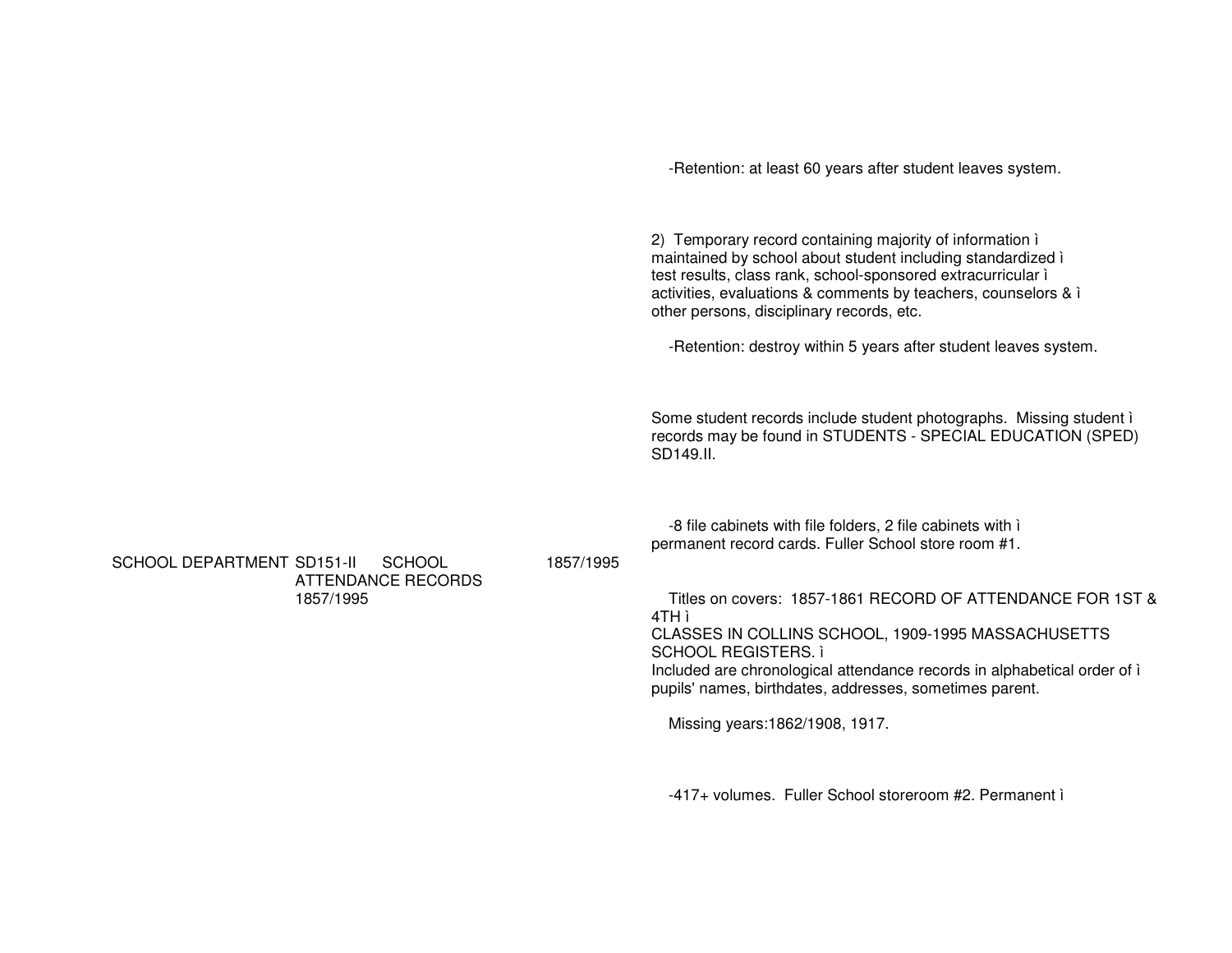retention per Administration. -1857/1861 1 bound vol. green hard covers, 10.75"x8.75"x.5". 1909/1916, 1918/1919 7 thin unbound brown vols. 1921/1986 ~350 bound vols. green hard covers, various sizes ì ~12"x10"x2.5". 1986/1995 ~59 computer print-outs, bound, 12"x15"x2-3", some ì loose thin brown unbound. SCHOOL DEPARTMENT SD152-II SCHOOL EXAMINATIONS & REPORTS 1882/19151882/1915ANNUAL EXAMINATIONS & REPORTS or RECORDS on spines. Pupil ì records from schools including Riggs Primary, Forbes, Washington ì St., Mount Vernon, Beacon St., Rogers, Bray Grammar, Bray Primary, ì Haskell Grammar, Haskell Primary, Parsons Grammar, Parsons Primary, ì Blynman Grammar, Blynman Primary, High, Collins, Babson, Sawyer, ì Point Grammar, Point Primary, Wonson Grammar, Wonson Primary, ì Lane Grammar, Lane Primary, Leonard Grammar, Leonard Primary, ì Bradstreet Grammar, Bradstreet Primary & Riggs Grammar. -34 volumes. Fuller School store room #2. Permanent retention. ì Historic value. -Good condition, black buckram hard covers, red ì leather spines & corners, gold embossing, 15"x11"x~1.5". SCHOOL DEPARTMENT SD153-II SCHOOL PAYROLL 1940/19981940/1998Payroll records contain some or all of following ì information: name, address, salary, date, year-to-date earnings, ì taxes, deductions, dept., position, Social Security #, employee # ì & Workmen's Compensation. Payroll records at City Hall may contain school employee ì records for missing time periods listed below.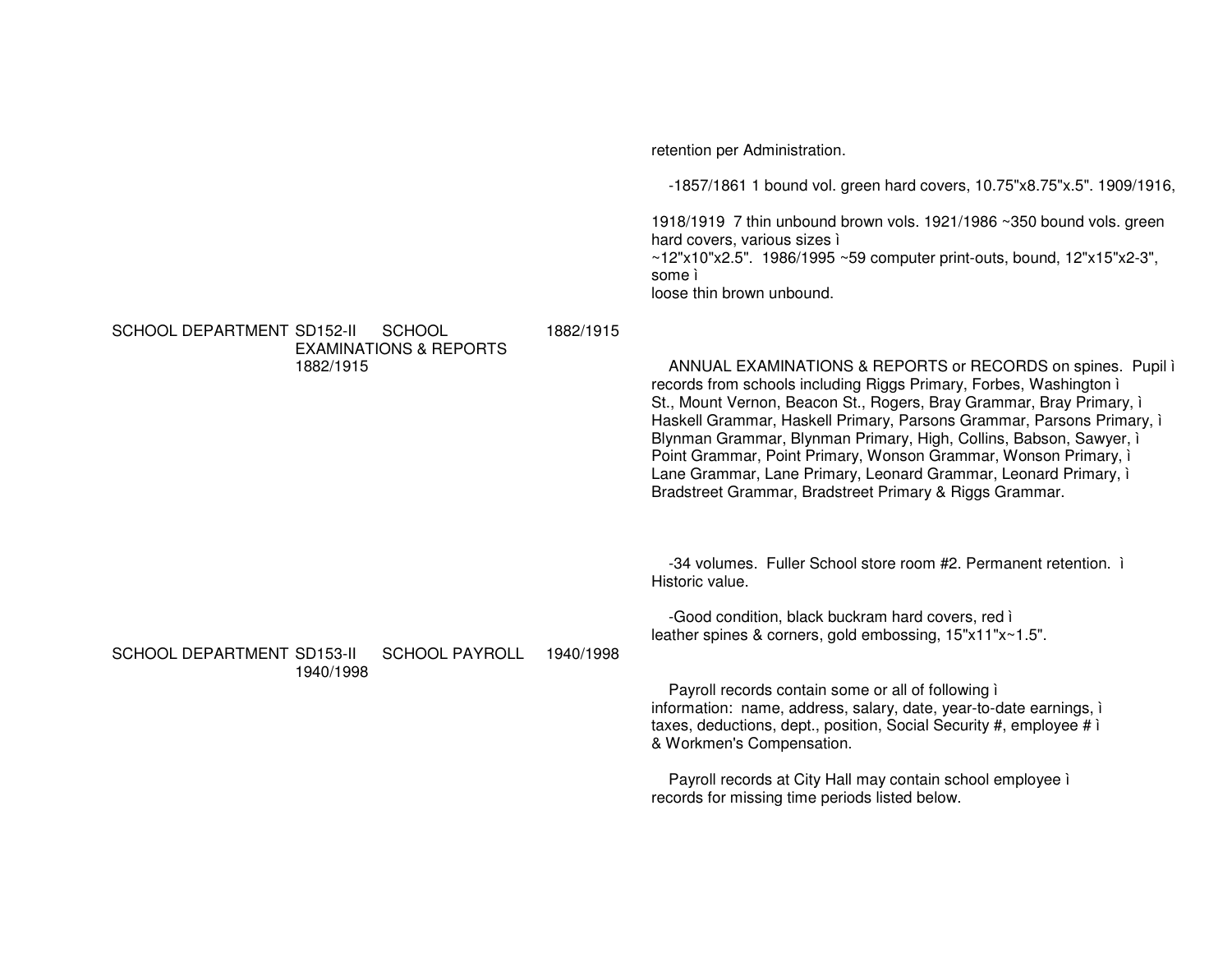-128 volumes & 2 storage cartons. Fuller School storeroom. ì Permanent retention #20.51, 20.52 & 20.59. -1940s/1970s Earnings cards in alphabetical order by employee ì name, incomplete series, 2 storage cartons. 1968/1977 Payroll ì journals, (missing Jul./Dec. 1968, Jan./Jun. 1970), 18 volumes 17"x26". 1978/1997 Payroll registers by week or month, (missing Sep./Nov. 1979, Apr. ì 1985), 110 volumes, computer print-outs, 15"x12", various ì thicknesses.SCHOOL DEPARTMENT SD154-II SCHOOL RETIREMENT RECORDS1978/19921978/192Employee retirement records arranged by payroll #, not ì alphabetical. Missing years 1984/1987. -13 volumes. Fuller School. Permanent retention #20.54. -Computer print-outs, bound in red or blue plastic covers, 1 <sup>v</sup> ì ol. 8.5"x11" & 12 vols. 12"x15", various thicknesses. SCHOOL DEPARTMENT SD155-II SCHOOL DIRECTORIES1881/19891881/1989Titles on front covers: BOARD OF SCHOOL COMMITTEE, MANUAL OF ìTHE PUBLIC SCHOOLS, & DIRECTORY OF GLOUCESTER SCHOOLS. ì Information includes School Committee members, Sub-committees, ì Visiting Committees, schools, teachers & salaries, & school ì calendars. Also school signals & Engineer's signals such as Fire ì Dept., Anchor Works, Net & Twine factory fire signals.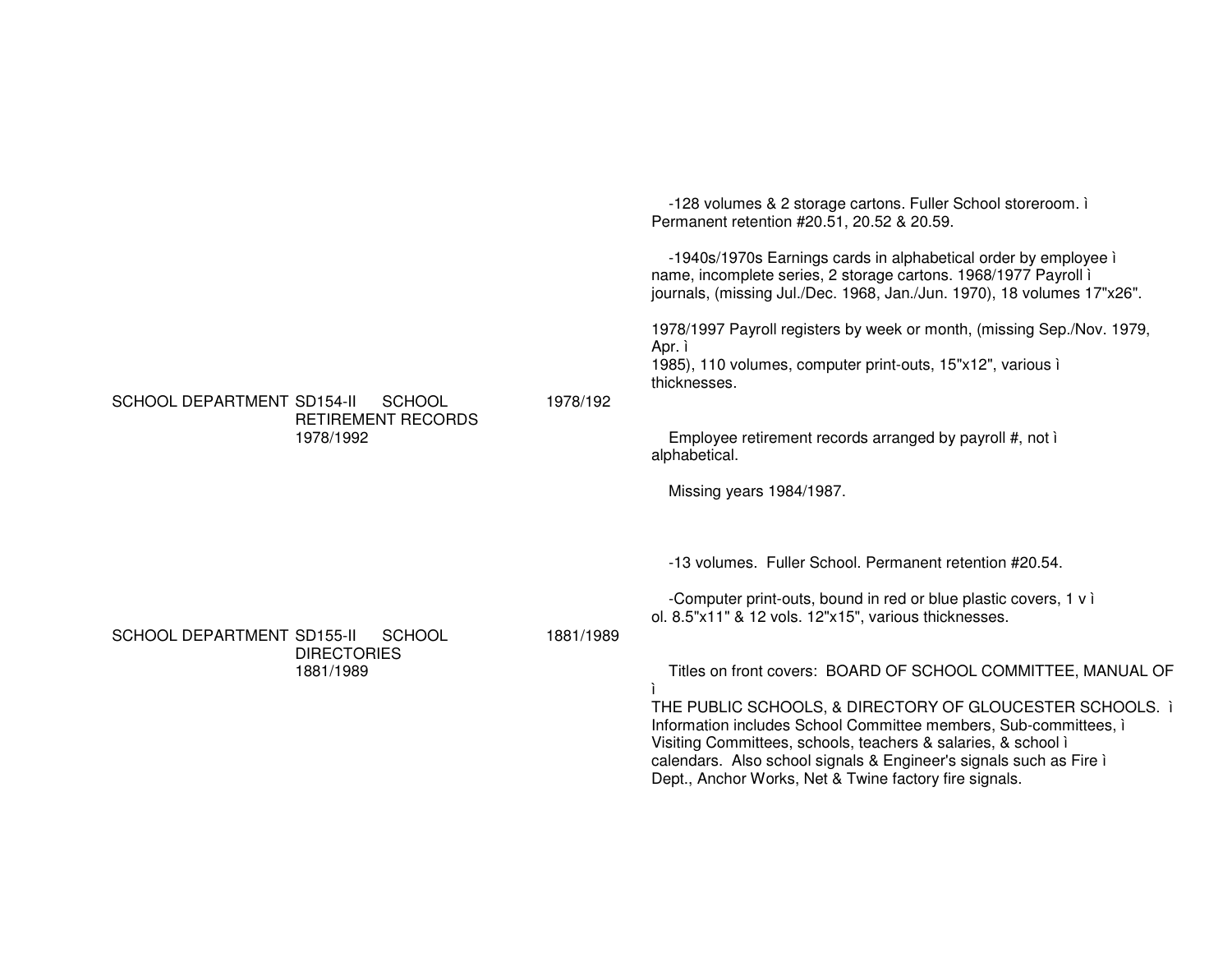Missing years: 1883/1891, 1897/1901, 1918, 1920/1921, ì 1924/1932, 1974, 1983/1987. -62 published volumes. Fuller School storeroom #2. Permanent retention. ìHistoric & administrative value. -Good condition, thin paper pamphlets, 53 vols.: ~4"x6", 1 ì vol.: 5.5"x9", 8 vols.: 8.5"x11". SCHOOL DEPARTMENT SD156-II SCHOOL TEACHERS1942/1985HANDBOOKS1942/1984Teachers handbooks include details of schools' organization, ì activities, procedures, faculty, curricula, testing, athletics, ì clubs, awards & medals, publications, contest & ROTC for High ì School, O'Maley & elementary schools. ì -Fuller School storeroom #2. Permanent retention. Historic ì value.-High School 1942/1943, 1 vol. paper covers, 80 pp., 4"x6.5". High School 1978/1980, O'Maley School 1978/1979, 1984/1985, ì Elementary Schools 1976/1977, 1980/1981, 2/1984, Rev. 12/1984, 8 vols. ì maroon hard covers, 8.5"x11". SCHOOL DEPARTMENT SD186-II STUDENT TRANSCRIPTS - HIGH SCHOOL 1917/DATE1902/DATE Transcripts of Gloucester High School students, graduates and ì non-graduates, boys and girls, from the class of 1921 to DATE. 1921/1970 interfiled:Transcripts on 5"x8" yellow card stock, ì single or folded double, divided into 4 categories: i Boys/Graduates (10 drawers); Boys/Non-Graduates (6 drawers); ì Girls/Graduates (11 drawers); Girls/Non-Graduates (5 drawers). ì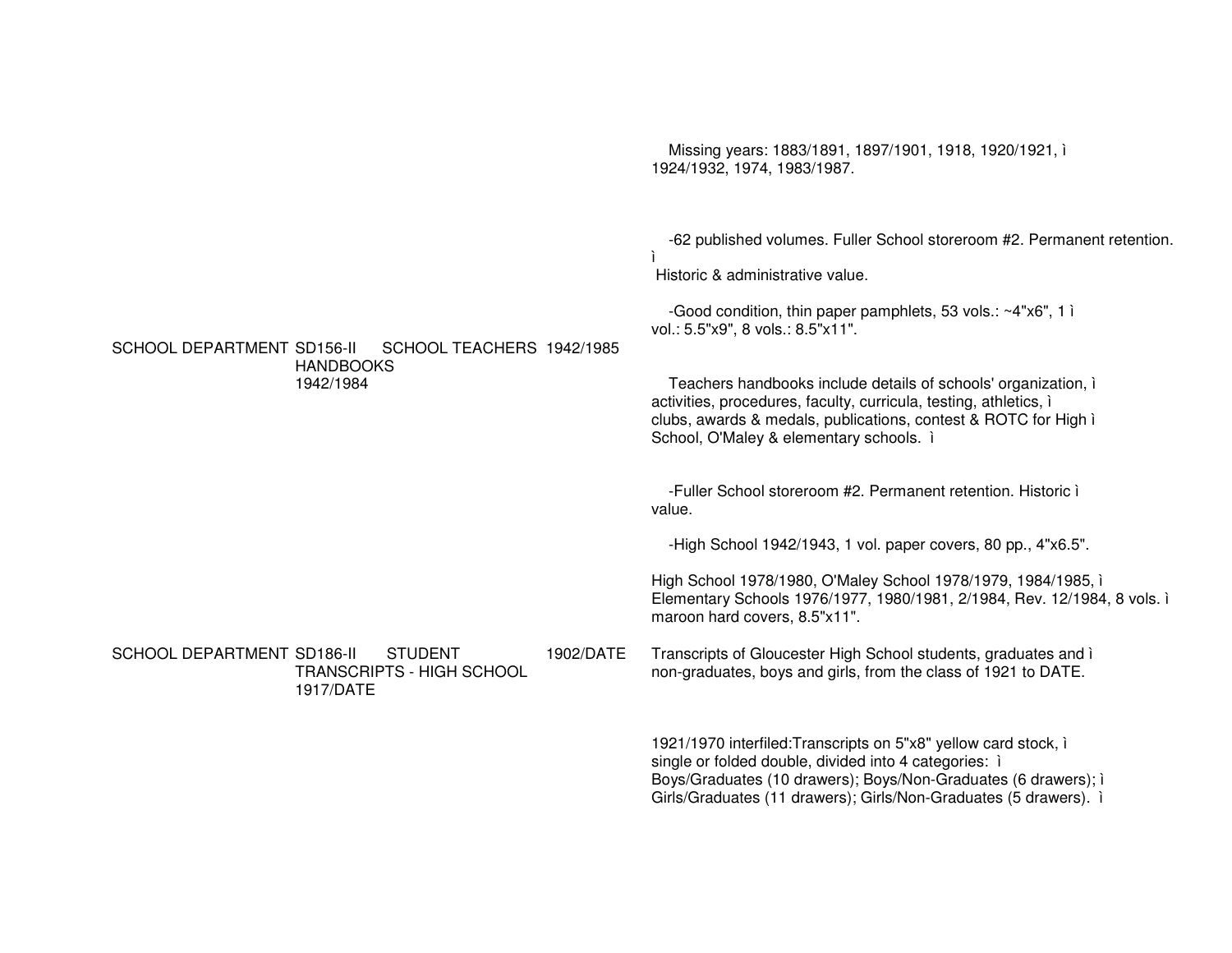Preprinted forms on cards ask for following information: Name, ì parents or guardian, address, birthdate, tel.no., occupation of ì parent/guardian, place of birth, medals, awards, test scores, ì extracurricular activities, other schools that have received ì transcript, grades for 4 years, date of graduation or leaving, ì suspensions & reason for leaving school (work, service, fishing, ì lack of interest, moving, poor health, changing school, ran away,ì marriage, death, etc.). Most have 9th grade & yearbook photos ì of student pasted to card.

1971/1972 Boys/Girls Graduates interfiled (1 drawer each year); ì Boys/Girls Non-Graduates interfiled (1 drawer each year); years ì separate. Folded yellow cards with same information as above.

1973/1974 Graduates: same as 1971/1972, but on unfolded white ì cars, 8"x11"

1973/1985 Withdrawals: boys/girls & years, green or white cards ì folded to 6"x8", interfiled alphabetically in 3 drawers.

1975/1982 Graduates: boys/girls interfiled, each year separate, ì green cards folded to 6"x8".

1982/1983/1984 Graduates: years separate; white 8"x12" cards ì with little information, some with full transcripts, no photos.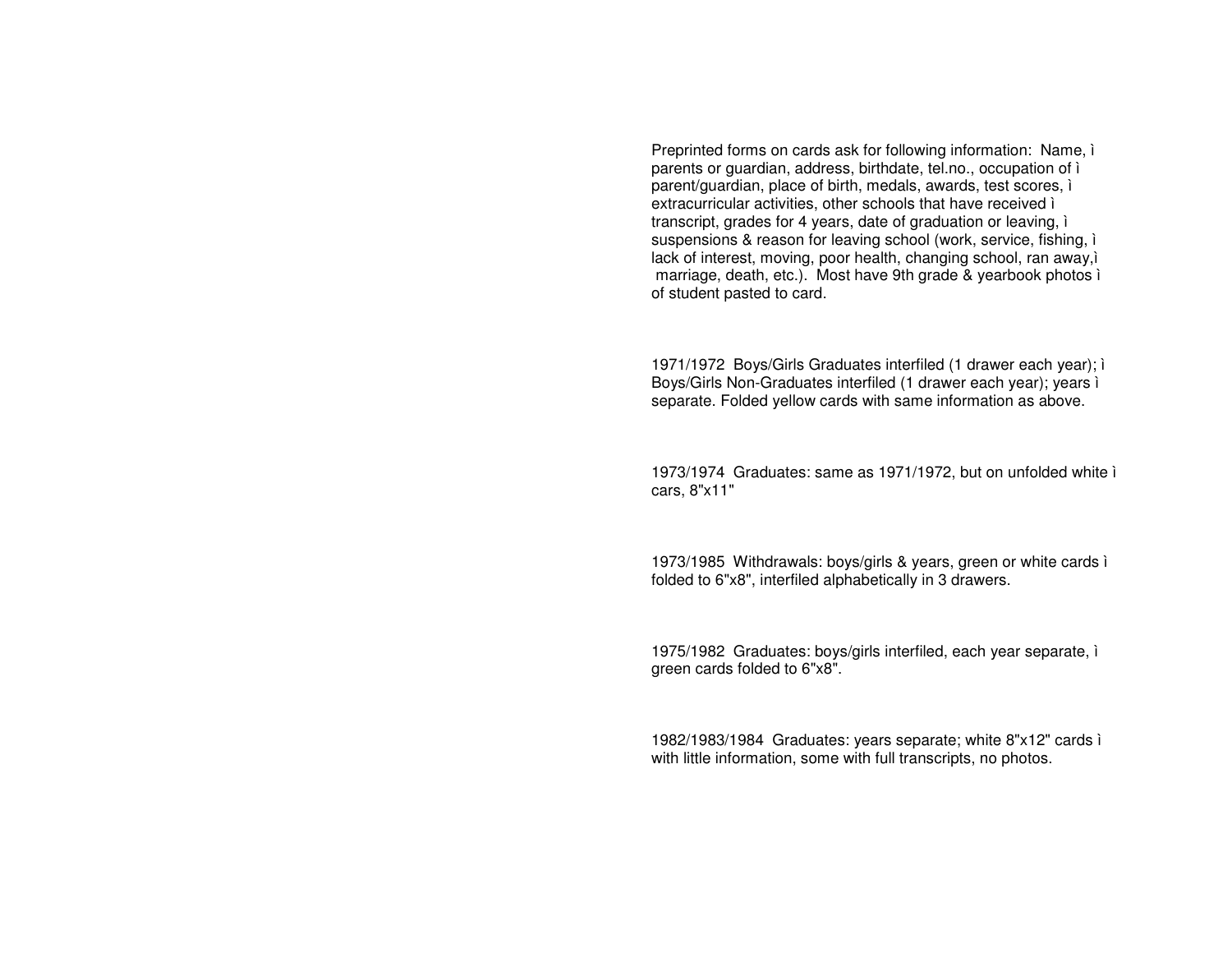1985/1991 Graduates: years interfiled; white 8"x12" cares. i little information, no photos.

1986/1992 NonGraduates: interfiled years, 8"x11" white cards.

1992 + Graduates ----???

1993 Non-Graduates ----???

**SCHOOL DEPARTMENT SD187-II INDEX TO** MICROFILM OF ??? 1903/1976

1903/1983 1903/1976: 13 drawers of 3"x5" index cards with name of student,i birthdate, date of graduation or not, & reel no. of i on microfilm. Microfilm stored in GHS ì storeroom??

1976/1983 3 drawers of 3"x5" index cards filed invarious ways

CAN THESE ALL BE INTERFILED????

**SURVEYING & MAPPING CITY**  CC158-110-II CORRESPONDENCE 1832

1832/1832

Letter from John Mason to Town in which he proposes to survey & map of Gloucester. See also SURVEYING & MAPPING i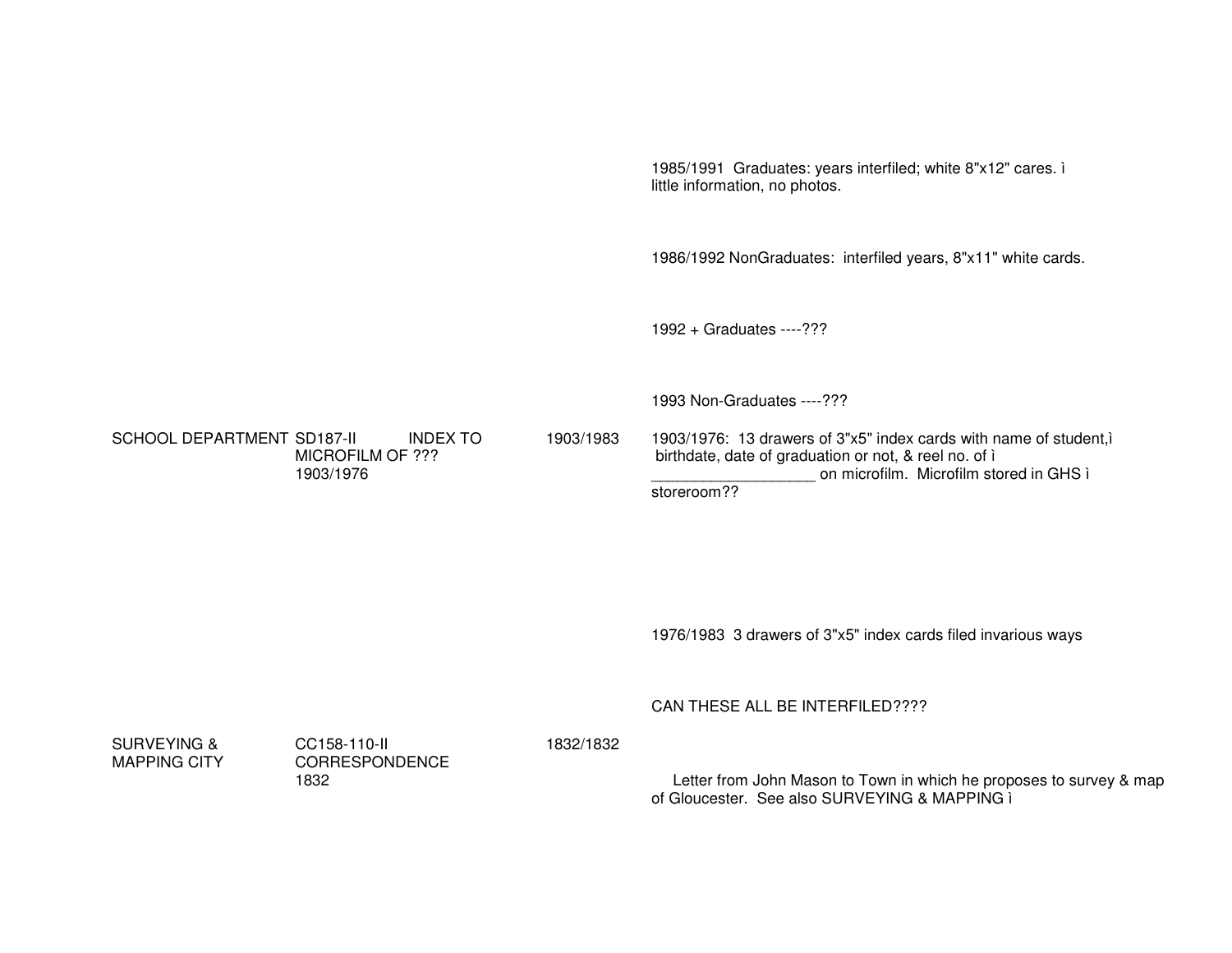#### CITY 1642/1904 CC158 in GLOUCESTER TOWN & CITY RECORD GUIDE Vol. I.

-City Clerk basement vault #3, document box #58, file folder #1. i Permanent retention Historic value -Good condition, 1 sheet. 1915/DATE Annual lists of recorded sales or takings to be set up as TAX i TITLE accounts for parcels of land purchased or taken for i non-payment of taxes, as well as Certificates of subsequent i taxes to be added to Tax Title accounts, covered by deeds or i instruments of taking filed for record or registration in Registry i

of Deeds.

1915/1945 4 FFs. Typewritten lists include name & i address of person assessed with brief description of land, i sometimes special assessments, interest, costs, etc.

1943/DATE 3 volumes include full name & address of person assessed, i location & brief description of parcel of land,  $#$  & street, lot  $#$ , i block, plan, real estate tax or unpaid balance, assessments or i liens added to tax bill, district taxes, interest to date of sale i or taking, charges & fees, original sum for which land was sold or i taken, fees & TAX TITLE account.

-3 volumes & 1 document box TC1. Tax Collector's vault. i Permanent retention #4.32 & 4.33.

-Good condition, 1 bound vol. & 2 two-post binders, hard i covers. 18"x12"x2-4".

**TAX COLLECTOR** 

**TC21-II TAX TITLES** 1915/DATE

**TAX COLLECTOR** 

**TC22-II** TAX TITLE - 1929/DATE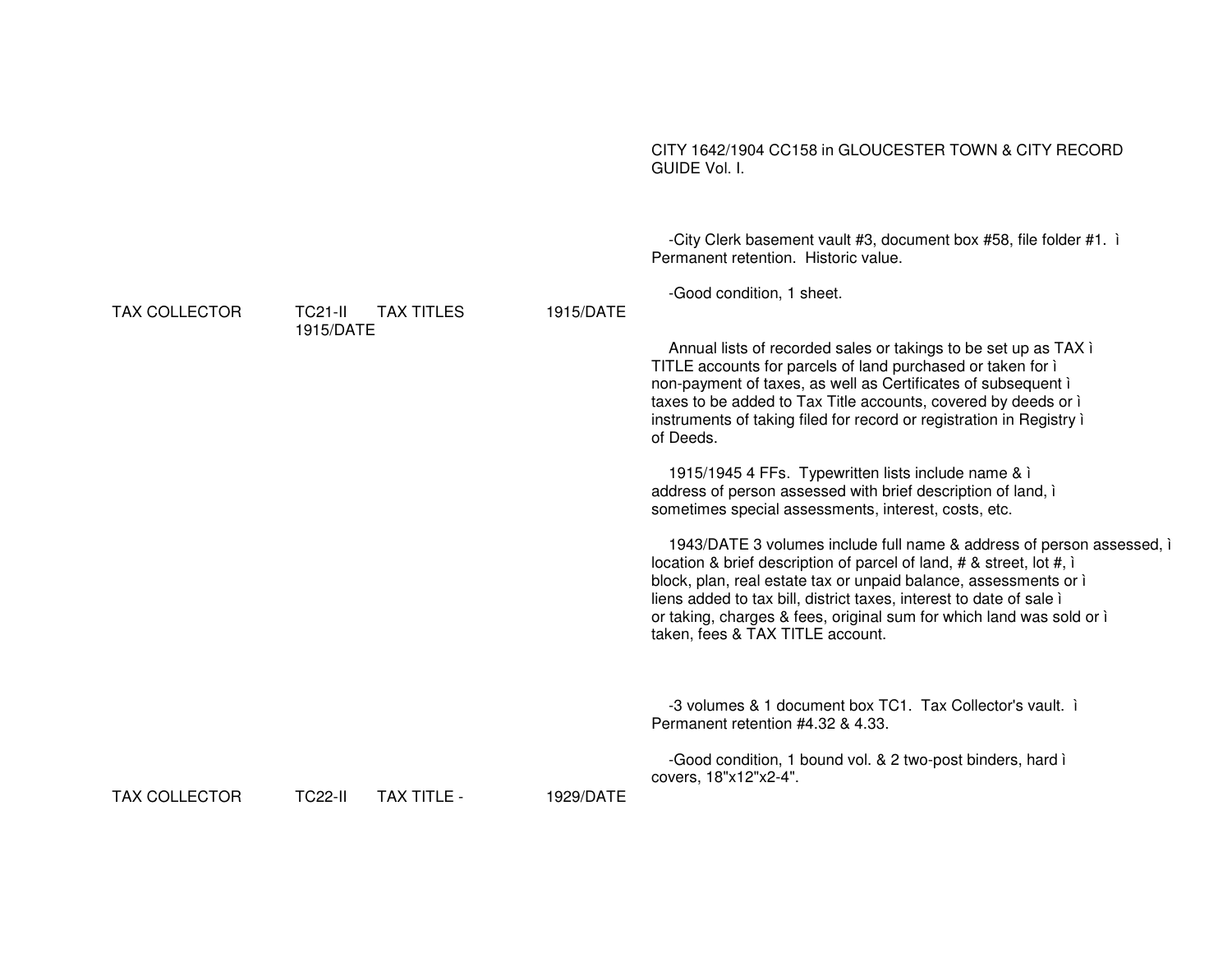|                      | <b>DISCLAIMERS</b><br>1929/DATE                      |           | Disclaimers & releases of invalid TAX TITLES held by City or i<br>Town. Information includes name, date of Instrument of Taking, i<br>date of recording at Registry of Deeds, land description as i<br>appearing in Instrument of Taking or Tax Collector's deed. Also i<br>Disclaimer recording date, book & page Registry of Deeds. Forms i<br>39, 366. Related papers attached to forms. Chronological order. |
|----------------------|------------------------------------------------------|-----------|------------------------------------------------------------------------------------------------------------------------------------------------------------------------------------------------------------------------------------------------------------------------------------------------------------------------------------------------------------------------------------------------------------------|
| <b>TAX COLLECTOR</b> | <b>TC23-II</b><br><b>SEWER</b><br><b>ASSESSMENTS</b> | 1936/1973 | -1 document box TC2. Tax Collector's vault. Permanent retention i<br>#4.38.<br>-Good condition, 87+ items.                                                                                                                                                                                                                                                                                                       |
|                      | 1936/1973                                            |           | Sewer assessments, betterments, abatements, notices, i<br>correspondence & related papers.                                                                                                                                                                                                                                                                                                                       |
|                      |                                                      |           | -3 file folders in document box TC3. Tax Collector's vault. Retention i<br>determined by Tax Collector.                                                                                                                                                                                                                                                                                                          |
| <b>TAX COLLECTOR</b> | TC8-II<br><b>TAX COMMITMENTS</b>                     | 1934/DATE | -Good condition.                                                                                                                                                                                                                                                                                                                                                                                                 |
|                      | 1934/DATE                                            |           | COMMITMENTS are TAX COLLECTOR's annual alphabetical lists by i<br>property owner of taxes due. Taxes based on VALUATIONS made by i<br>ASSESSOR's office. Until 1985, payments recorded on valuation i<br>books in ink by hand. After 1985, payments recorded in PURGE i<br>books (computer printouts of "Satisfied Commitments"). Unpaid i<br>real estate taxes sent to TREASURER as TAX TITLES.                 |
|                      |                                                      |           | REAL ESTATE TAX COMMITMENTS 1938/DATE. 211+ volumes.                                                                                                                                                                                                                                                                                                                                                             |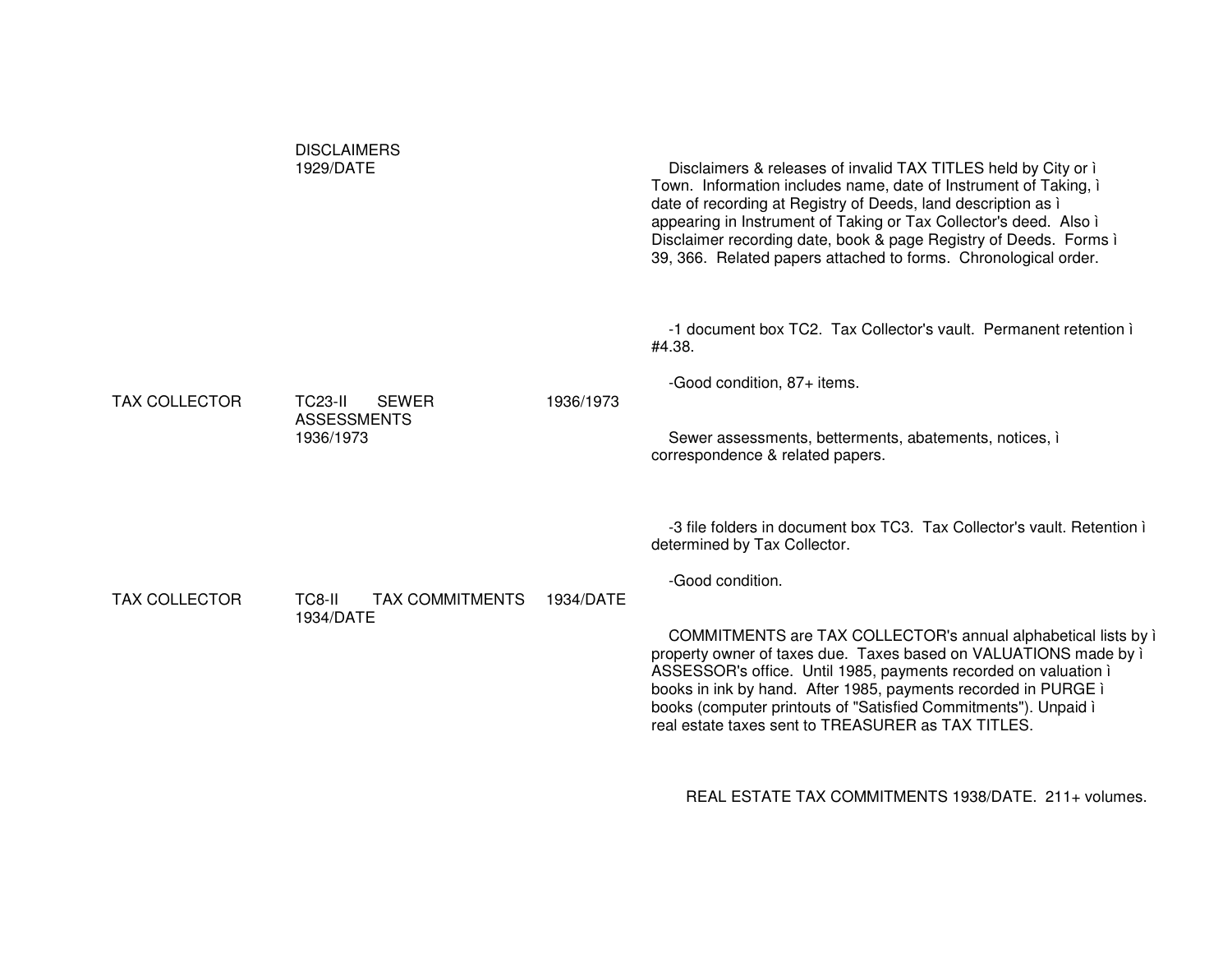Include interest, fees, tax title & abatements. Most volu, es ì have Additional Exempt & Recapitulation sections at end. 4-7 i volumes per year.

1938/1945 Taxes paid, sewer assessments, water liens, i interest, abatements, charges or fees & date paid.

1946/1966 Taxes paid, etc. with brief description of real i estate.

1967/DATE Valuation lists with commitment forms for recordingì payments.

1968/1979 Valuation lists with payments.

1980/1984 Copies of tax bills with valuations & payments.

1985/DATE VALUATIONS only. Payments recorded in PURGES.

Missing: 1941 A-G, all 1949, 1970 M-Z.

## PERSONAL TAX COMMITMENTS 1961/DATE. 34+ volumes.

For livestock, stock in trade, vessels, furniture not in i domicile, etc.

1985/DATE VALUATIONS only. Payments recorded in PURGES.

Missing: 1963/1965, 1968.

-Good condition, 1938/1964 black buckram with red leather i corners & spines except 1941 gray 2-post binder, 1945 & 1957 ì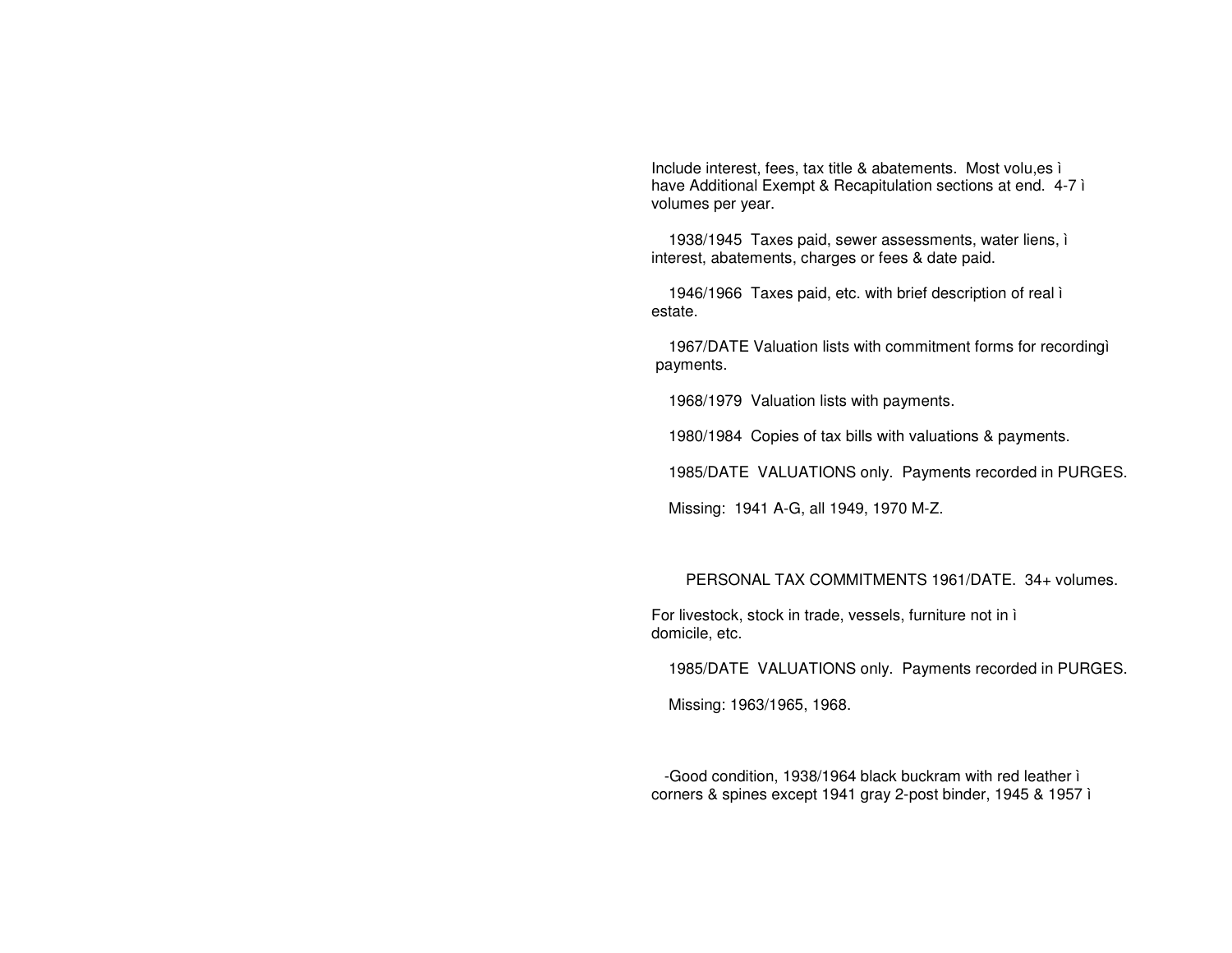khaki 2-post binders, 1959 gray 2-post binder. 1965 gray with redì corners & spines 3-post binder, 1966 blue 2-post binders, ì 1967/1983 black or green 2-post binders, 1984/DATE computer ì printouts, 2-post binders of various colors. Sizes vary ì ~11.5"x18" - ~22.75"x20".

### WATER & SEWER COMMITMENTS 1934/DATE. 96+ volumes.

1934, 1936/1939 SEWER 1 volume COMMITMENTS.

1944/1977 COMMITMENT OF SEWER BETTERMENTS (State tax form ì39). Assessed & apportioned fees organized loosely by date or ì

street, map & lot #. Some payments recorded.

-2-post binders, canvas covered, red leather corners.

1958/1967 WATER & SEWER RENTAL COMMITMENT with YEAR printed ì

on spines. Include payment record & adjustments to Aug 1967.

1968/1985 Taxes are committed two ways - assessed by water ì meter reading or by fixtures (# of faucets, toilets, etc.). ì 1971/1972 3 vols. WATER & SEWER RENTAL COMMITMENT on spines.

1986/DATE Computer printouts labeled DETAILED RECEIVABLE ì REPORT contain PURGES with only payments recorded.

-1958/1967 black bound, 16"x22"x3". 1968/1985 black 2-post ì binders except 1987 green, 1981/1984 blue, all ì ~11.5"x15"-18"x1.5"-2" except 1971/1972 16"x11.5"x1.5". ì 1986/DATE computer printouts with pressboard covers.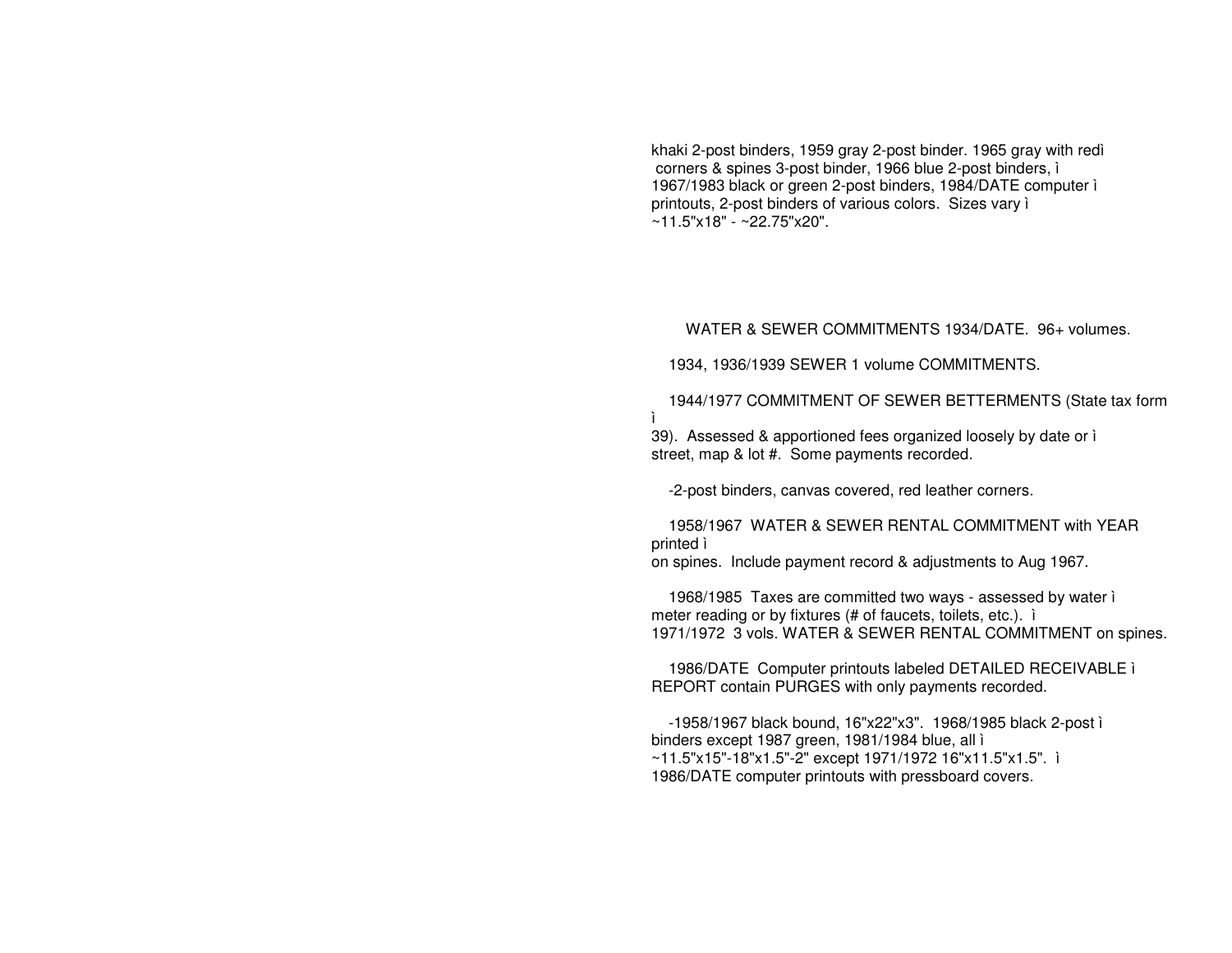MOTOR VEHICLE & TRAILER EXCISE TAX COMMITMENTS 1960/DATE. 52+ volumes.

1960/1984 Include address, excise, interest, refunds, i abatements, amounts paid & date. Up to 16 commitment series each year.

1962/1985 Include year, name, model & type of vehicle, i registration #.

1985/DATE Payments recorded in PURGES with bill #, name, i interest, fees, etc. 3 vols. per year.

Missing 1961.

-Good condition. 1960/1969 black with red spine & corners, i ~18"x14"x2", year & Motor Excise sometimes on spines. 1970/1985 ì 2- post binders, gray or black, metal edges, 18.5"x15"x3.5". i 1985/DATE blue or gray pressboard-covered computer printouts, i 15.25"x11.5"x~5".

BOAT EXCISE TAX COMMITMENTS 1980/DATE, 8+ volumes.

1985/DATE VALUATIONS only. Payments recorded in PURGES.

-Good condition. 1980/1983 black 2-post binders, i 12"x18"x1.5". 1984 red 2-post binder, 11.5"x18"x1.5". 1985/DATE i computer printouts, blue pressboard covers, 15"x12"x1.75".

See TAXES 1776/1963 & also VALUATIONS 1771/DATE in **GLOUCESTERI** TOWN & CITY RECORD GUIDE VOLUME I for duplicate records but i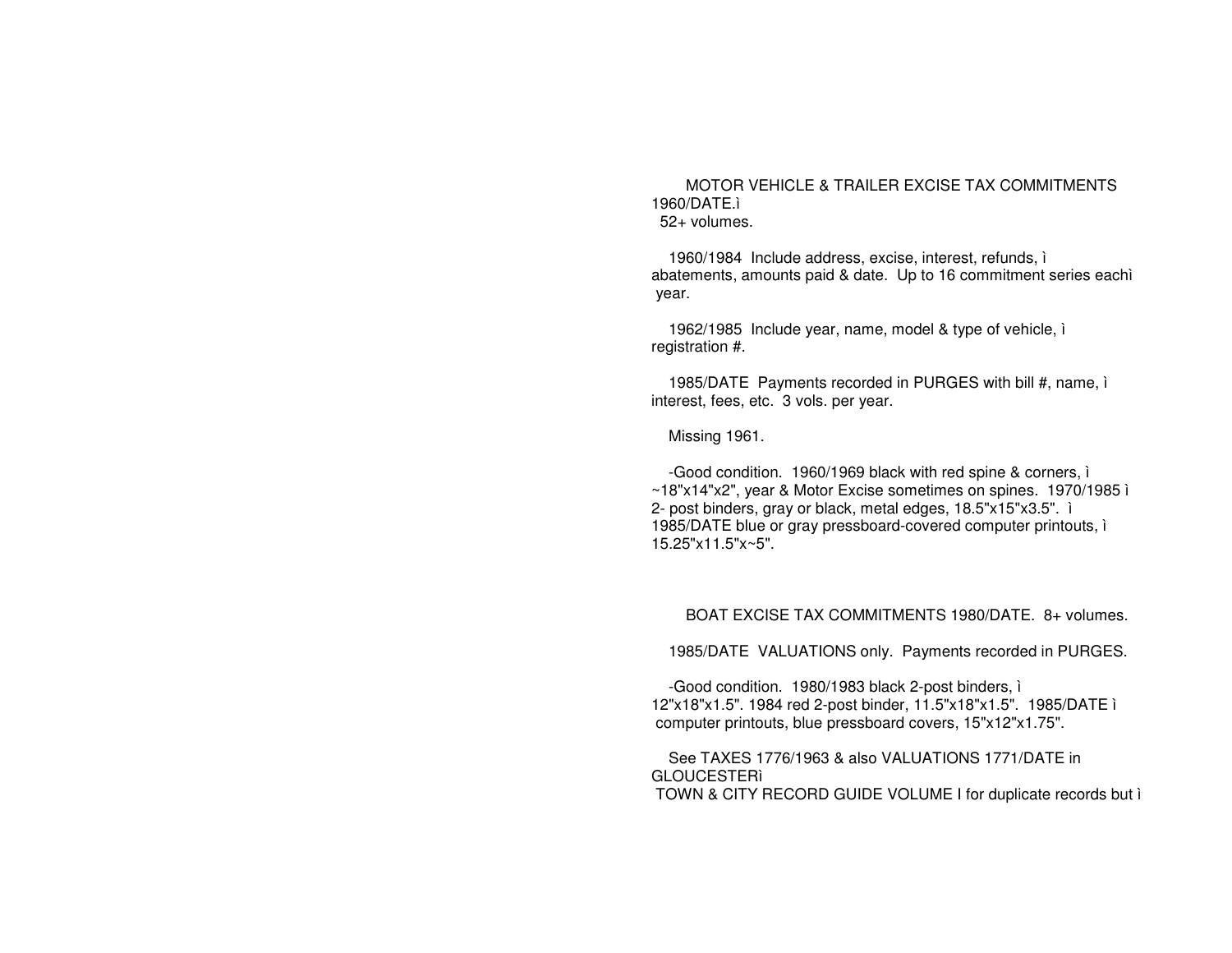without payments recorded. -1934/1974 located in Computer Room vault #1. 1975/DATE i located in Computer Room vault #2 -Permanent retention #4.15. **TAXES** CC134-172-II TAX 1797/1804 FF1.5 TRANSFERRED TAX LISTS 1800/1804 & 1806 covers. Lists of COLLECTIONS, ABATEMENTS. men (delinquent in paying State, County, Workhouse & i Town taxes) to be approached by tax collector Benjamin Stacy. i STOCKHOLDERS, ETC. 1776/1807 1800 booklet contains 1797/1801. Harbor, East & West Wards, i Town Parish & Cape, with names & columns for polls, vessels, real, personal & s i tock in trade. Subsequent booklets contain alphabetical lists i of names & moneys owed. 1803 missing. 1806 covers only. -5 items. City Clerk basement vault #3, Box #59, FF 1.5. Permanent i retention. Historic value. -Poor condition, delicate home-made paper booklets, fragile i & crumbling, in mylar, each ~6.5"x7.5"x.1". **TIME CAPSULE** CC97-II TIME CAPSULE -1790-1939 **GLOUCESTER HIGH SCHOOL** 1939 1790/1939 Items removed from copper box laid in Gloucester High School i foundation during construction on July 26, 1939 & dug up during i 1955, now housed in document box: BOOKS & BOOKLETS Charter & Ordinances of City 1936, i Annual Report of City 1937, Annual School Reports 1923, 1927 & 1938, i School Report 1790/1791, 2 Manuals of Public Schools 1937 & 1939. MAPS Cape Ann Trail, Dogtown 1650-1750. NEWSPAPERS Gloucester Daily Times July 24 & 26, 1939.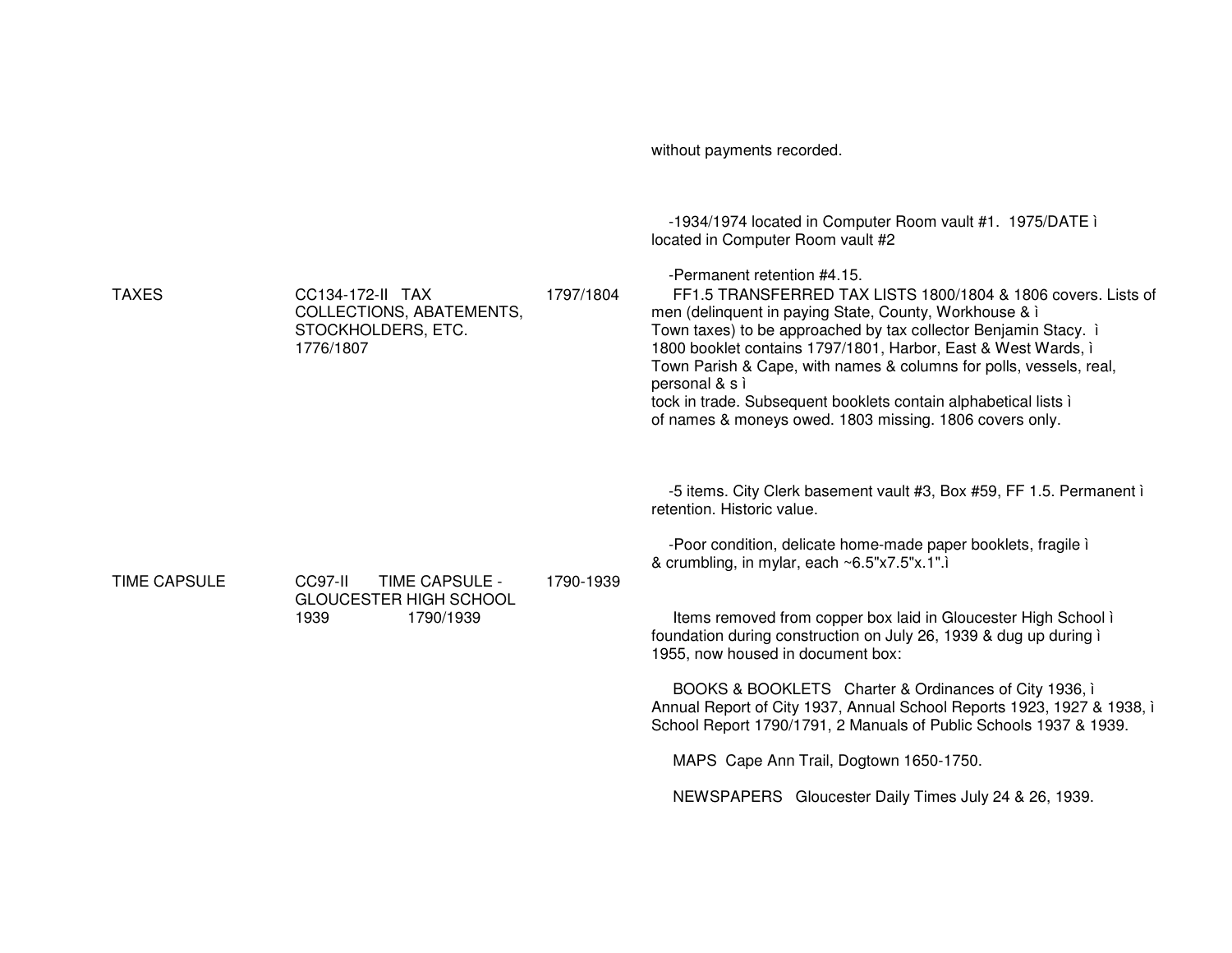PAMPHLETS 2 Chamber of Commerce pamplets, "The Fisheries", i program of GHS football game with Peabody HS Nov. 24, 1938, program i of studies, military drill programs 1936, 1937, 1938 & 1939, ROTC i 50th anniversary GHS 1935, school building program 1920. PAPERS GHS report card, list of invited quests to laying of i GHS cornerstone, unstamped National Airmail Week envelope, Lehigh i Cement stationery with two signatures. -1 document box. City Clerk basement vault #2. Permanent i retention. Historic value. -Good condition, various sizes, .75 cu.ft. **TOWN PAPERS -**CC31-171-II METHODIST 1837/1860 Minutes of Trustees of Methodist Episcopal Church. i **MISCELLANEOUS** EPISCOPAL CHURCH - TRUSTEE Meetings are monthly at first, then less frequent; years with i entries: 1837/1838, 1841, 1846, 1851, 1857/1860. Subjects include ì **RECORDS** 1837/1860 church finances, buildings & property. -1 FF in LDBox #41, City Clerk basement vault #3. Permanent retention. Historic value. -Poor condition, in mylar, blue marbled thin card cover with thin leathe i r spine, pages dry & breaking, booklet half-used, 6.5"x7.35"x2.5". **TOWN RECORDS** CC59-87-II TOWN RECORDS 1642/1715 1642/1714 Photocopy of the TOWN RECORDS, Vol.I, 1642-1714/15, 1850 ì Transcript. This volume contains primarily records of land grants & i transactions, with some lists of selectmen, orders (ordinances) i concerning timber, highways, livestock, bounds, town or church in business, & records of Common Rights.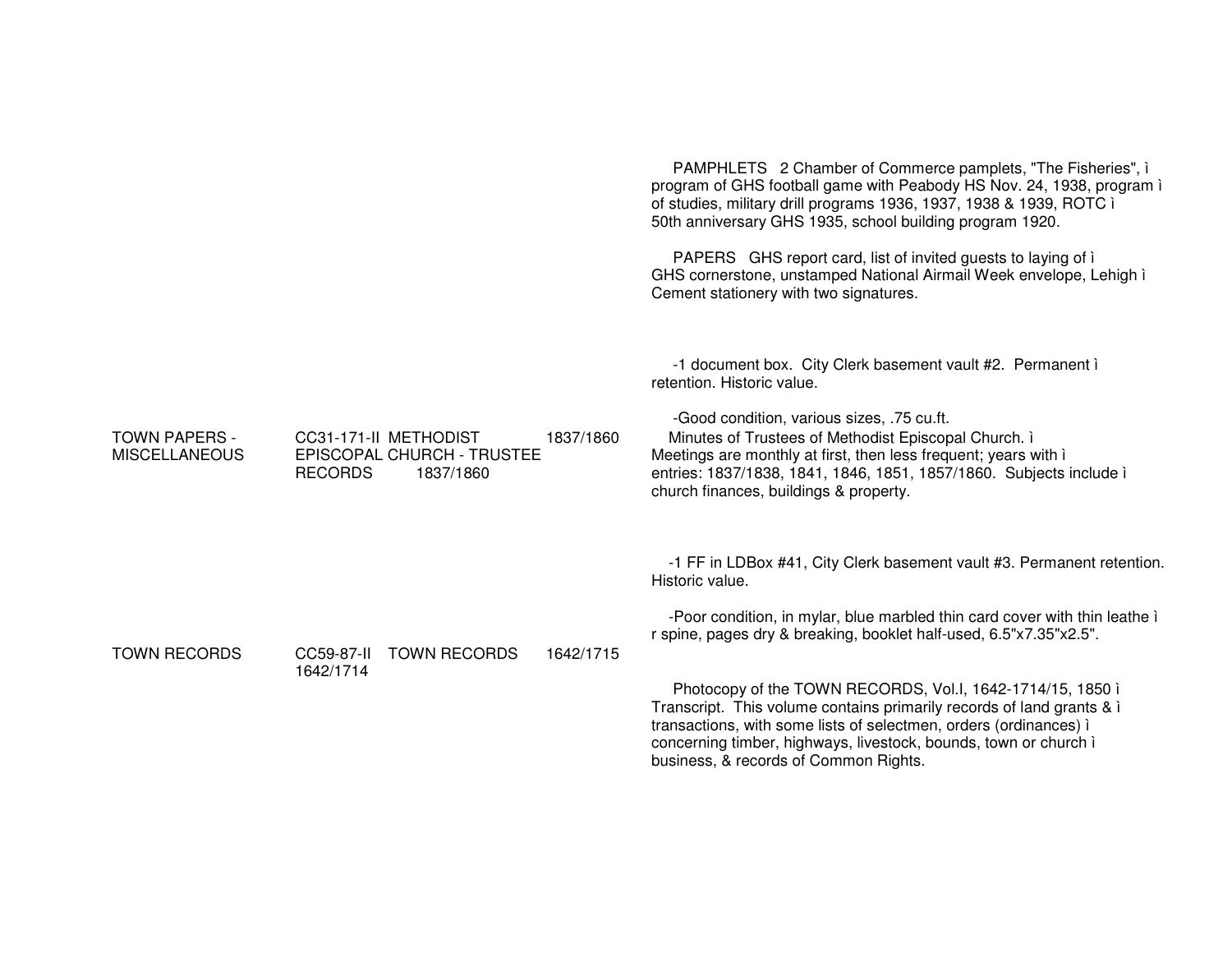-1 volume. Archives office. Copy at SFL.

-Good condition, photocopy in 3-ring binder, 9"x12"x3".

Detailed index of TOWN RECORDS, VOL. I, 1642-1714/15, 1850 ì Transcript, created by Archives Committee. Archives Committee's ì compilation contains 4 sections:

I. alphabetical list of property owners, with date of purchase ì or grant, description of property & page # in Transcript;

II. alphabetical list of locations (area of town) including ì date, names of owners, abutters, previous owners & page # in ì Transcript;

III. alphabetical list of Common Rights owners;

IV. collection of maps to help locate properties.

-1 volume. Archives office. Copy at SFL.

-Good condition, photocopy in 3-ring binder, 9"x12"x1".

Names of early settlers of Kettle Cove & Freshwater Cove, as ì well as property descriptions, compiled by Archives Committee from ì TOWN RECORDS, VOL.I, 1642-1714/5, 1850 Transcript.

Section I: alphabetical list of property owners, including ì date of purchase or grant, description of property & page # in ì Transcript.

**TOWN RECORDS** 

 RECORDS CC59-88-II EARLY SETTLERS - 1642/1715NAMES AND PROPERTY 1642/1715

**TOWN RECORDS**  RECORDS CC59-89-II EARLY SETTLERS - 1642-1715KETTLE & FRESHWATER COVES 1642/1715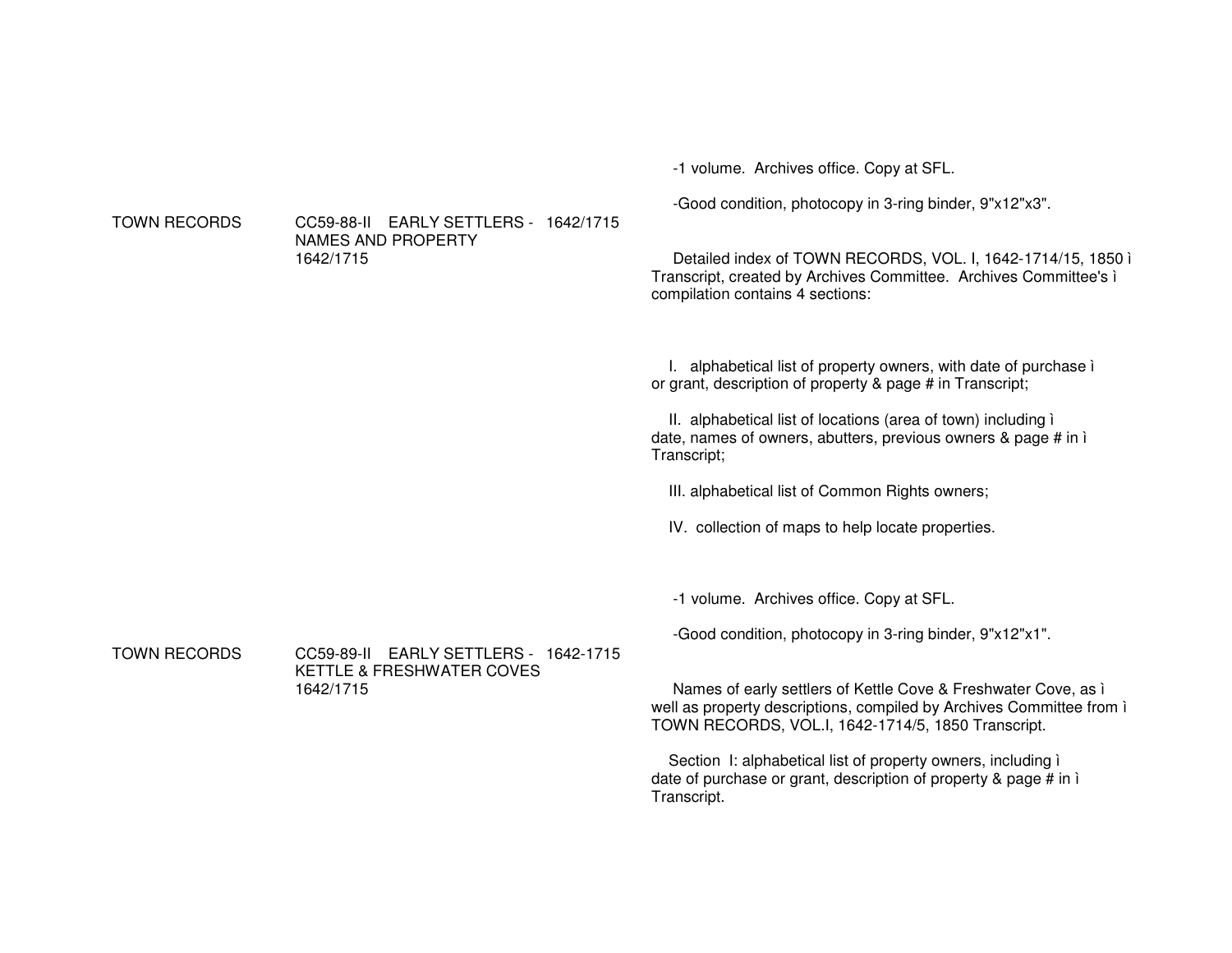Section II: alphabetical list by location & includes ì abutters & previous owners. -1 volume. Archives office. Copy at SFL. -Good condition, photocopy in 3-ring binder, 9"x12"x.25".ì **TOWN RECORDS** CC59-90-II LAND GRANTS -LANES COVE TO SANDY BAY 1687/16881687/1688List of 6-acre parcels of undeveloped land, from Lanes Cove ì to what is now Rockport Harbor, distributed to households & men ì over 21 in 1687/88. Compiled by Archives Committee from TOWN ì RECORDS, Vol. I, 1642-1714/15, 1850 Transcript. Arranged in ì numerical order by lot #, & includes names of grantees, date, ì subsequent land owners, page # of information in both Transcript & *i* original TOWN RECORD. Other Cape land transactions included at ì end.-1 volume. Archives office. Copy at SFL. -Good condition, photocopy in 3-ring binder, 9"x12".25". TREASURER CC15-99-II TREASURER - BONDED INDEBTEDNESS 1948/19651948/1965General ledger NET BONDED INDEBTEDNESS OUTSIDE 1958-1961 on ì cover. Bond indebtedness & individual accounts of borrowing ì capacity & loans for water, school & public works equipment, ì Ward 8 school house, off-street parking area, pavement & ì sidewalk construction, & playground.

-1 file folder in LDBox #60, FF #15. City Clerk basement vault #3.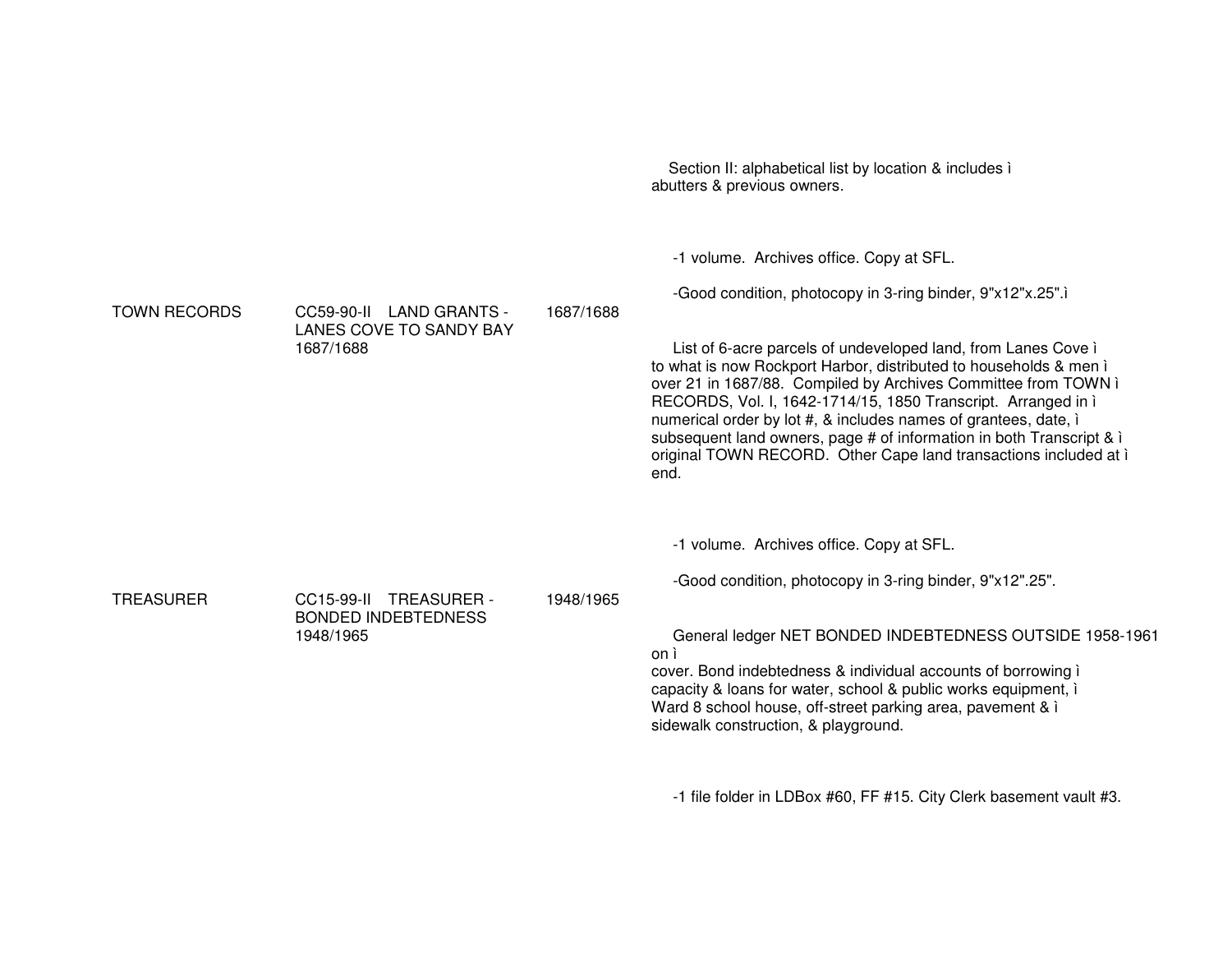|                  |                                                                            |           | -Good condition. Loose ledger sheets found on City Hall i<br>balcony.                                                                                                                                                                                                                                                                                                                                                                                                                                                                                                                                                                                                                                                                                                                                                                                            |
|------------------|----------------------------------------------------------------------------|-----------|------------------------------------------------------------------------------------------------------------------------------------------------------------------------------------------------------------------------------------------------------------------------------------------------------------------------------------------------------------------------------------------------------------------------------------------------------------------------------------------------------------------------------------------------------------------------------------------------------------------------------------------------------------------------------------------------------------------------------------------------------------------------------------------------------------------------------------------------------------------|
| <b>TREASURER</b> | TAX TITLE -<br><b>TR24-II</b><br><b>INSTRUMENTS OF TAKING</b><br>1933/DATE | 1933/DATE | Documents by Office of Collector of Taxes stating taxes are i<br>unpaid for certain property & Collector of Taxes has taken i<br>property for City. Gives date, property owner's i<br>name, amount of taxes, description of land with book & page #s i<br>recorded with Essex Registry of Deeds, South District. Signed by i<br>Collector of Taxes & notarized. Filed by Registry of Deeds date, then i<br>alphabetically by owner's name.                                                                                                                                                                                                                                                                                                                                                                                                                       |
|                  |                                                                            |           | -7+ document boxes. Computer Room vault #1. Permanent i<br>retention #5.60.                                                                                                                                                                                                                                                                                                                                                                                                                                                                                                                                                                                                                                                                                                                                                                                      |
| <b>TREASURER</b> | <b>TR25-II</b><br><b>TAX TITLE -</b><br><b>REDEMPTIONS</b><br>1929/DATE    | 1929/DATE | -Good condition.<br>Information includes name of land owner (assessed to), i<br>address, property description (newspaper advertisement), date of i<br>sale or taking, date of Collector's Deed, recorded date of Essex i<br>Registry of Deeds, South District (book, page, registered land, i<br>document, certificate); levy of REAL ESTATE TAX for year of taking i<br>& subsequent years (includes sewer, sewer interest, water lien, i<br>water, interest on taxes & assessments), cost of taking, i<br>notification of one year's extension (includes REDEMPTION date, i<br>total taxes, assessment & costs, interest, & release with total i<br>paid), date deed recorded. Miscellaneous notes on pertinent actions i<br>sometimes recorded. Also abatement certificates occasionally i<br>attached. Chronological order. Current years in 3-ring binders. |

-33+ volumes & 1 document box. Treasurer's vault. Permanent i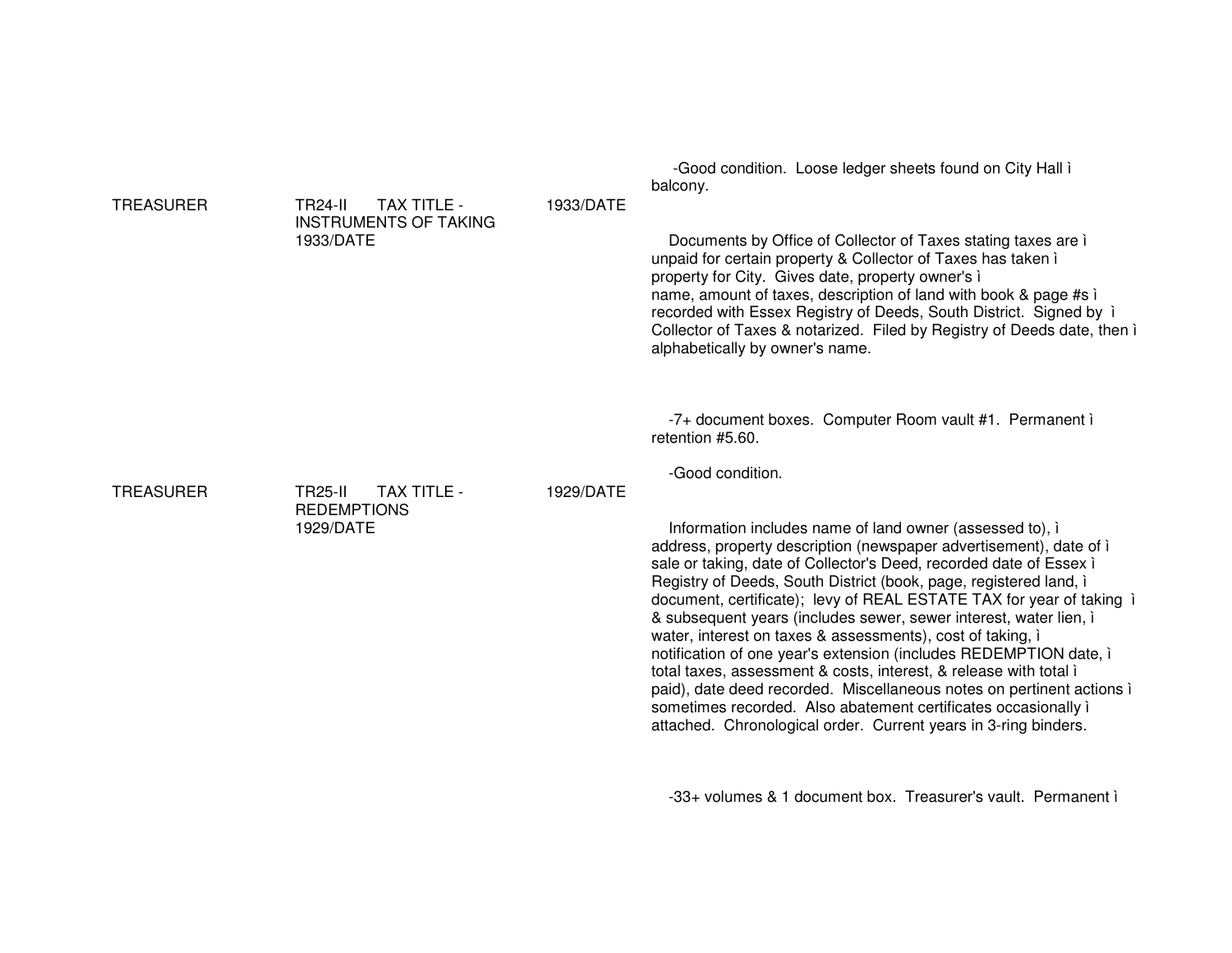#### retention #5.54.

1890/1931

-Good condition, 1933-DATE bound, canvas covers, red leather trim, i 10"x12.5"x~3", 1929-1973 loose in box.

# SALES OR TAKINGS OF REAL ESTATE FOR UNPAID TAXES on cover by ì

Collector of Taxes for City of Gloucester. Record of original i property owner owing taxes, description of property, name of i purchaser or redeemer, & terms of sale or redemption. Indexed. i Chronological order. Information includes some or all of i following:

Name & address to whom assessed, year, ward & precinct, i taxes, street sprinkling, moth suppression, total net taxes, sale i  $#$ .

Description of estate as demanded, advertised & deeded.

Dates of summons, demand, posting, advertising, & medium i of advertising, places of posting.

Name & address to whom sold, date of sale or taking, part i sold or taken, date of deed, total net taxes, interest, costs, & i purchase price.

Deed recorded in Essex Registry of Deeds, South District, i book #, affidavit recorded in Essex Registry book & page #s.

Name & address by whom redeemed, purchase price, i recording deed (price), interest, costs, cost of redemption, see i petty cash book page.

Date redeemed, how redeemed, redemption recorded in Essex i Registry, South District, book & page #s.

**TREASURER** 

**TR32-II** TAX TITLE -**ACCOUNTS** 1890/1931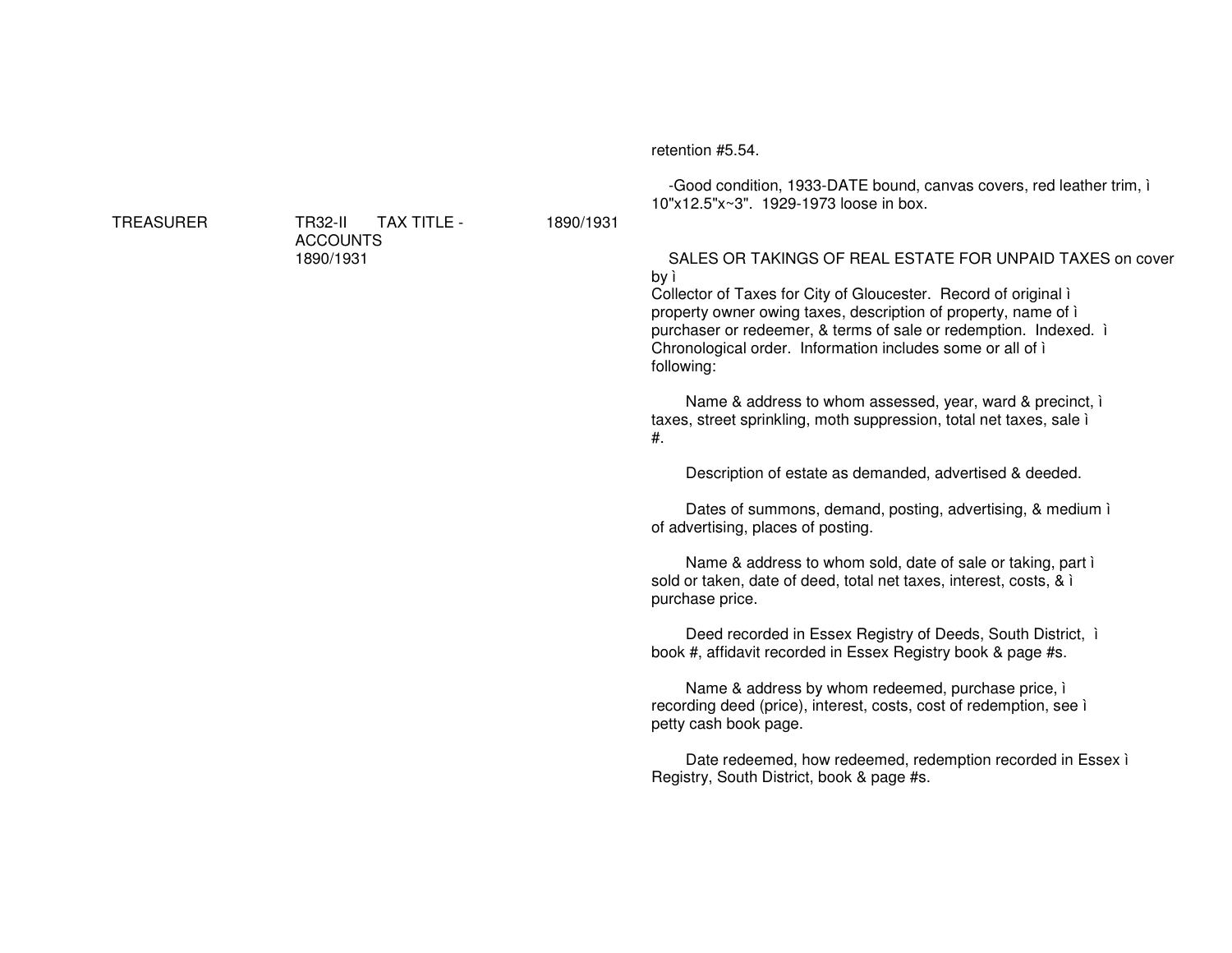|                  |                                                                                   | Remarks.                                                                                                                                                                                                                                                                                                                                                                                                                                                                                                                                                                                                                                                                                                                          |
|------------------|-----------------------------------------------------------------------------------|-----------------------------------------------------------------------------------------------------------------------------------------------------------------------------------------------------------------------------------------------------------------------------------------------------------------------------------------------------------------------------------------------------------------------------------------------------------------------------------------------------------------------------------------------------------------------------------------------------------------------------------------------------------------------------------------------------------------------------------|
| <b>TREASURER</b> | <b>TR33-II</b><br>TAX TITLE - LAND OF 1923/1963<br>LOW VALUE<br>1923/1963         | -1 volume. Computer Room vault #1, top shelf, back left. i<br>Permanent retention #5.42.<br>-Poor condition, end pages loose with brittle & broken edges i<br>(covered with acid-free file folders), black buckram, red leather i<br>spine & corners, gold lettering, 16.5"x14.5"x2".<br>Affidavits to foreclose TAX TITLE include person assessed in i<br>year of tax, land taken or sold, location, book & page #s, sold to i<br>or redeemed. No parcel exceeds \$1000. Treasurer's Deeds to i<br>Municipality. Chronological order.<br>Also included are mail receipts, correspondence re land & i<br>ownership, deed & title to property.<br>Occasional examiner's report includes significant i<br>genealogical information. |
| <b>TREASURER</b> | TAX TITLE - TAX<br>1944/DATE<br><b>TR34-II</b><br><b>POSSESSIONS</b><br>1944/DATE | -1 document box. Treasurer's vault. Permanent retention i<br>#5.48 & 5.49.<br>-Poor condition, paper dry & fragile.<br>7FF TAX TITLES taken by City of Gloucester in alphabetical i<br>order listing land owner, address, advertisement, deliquent taxes, i<br>water & sewer & interest due, & related costs. Notification i<br>letter from City Treasurer to tax payer. Comm. of Mass., Land i<br>Court, Dept. of Trial Court confirming action of City against i<br>property owner, related correspondence re taking. Additional i                                                                                                                                                                                              |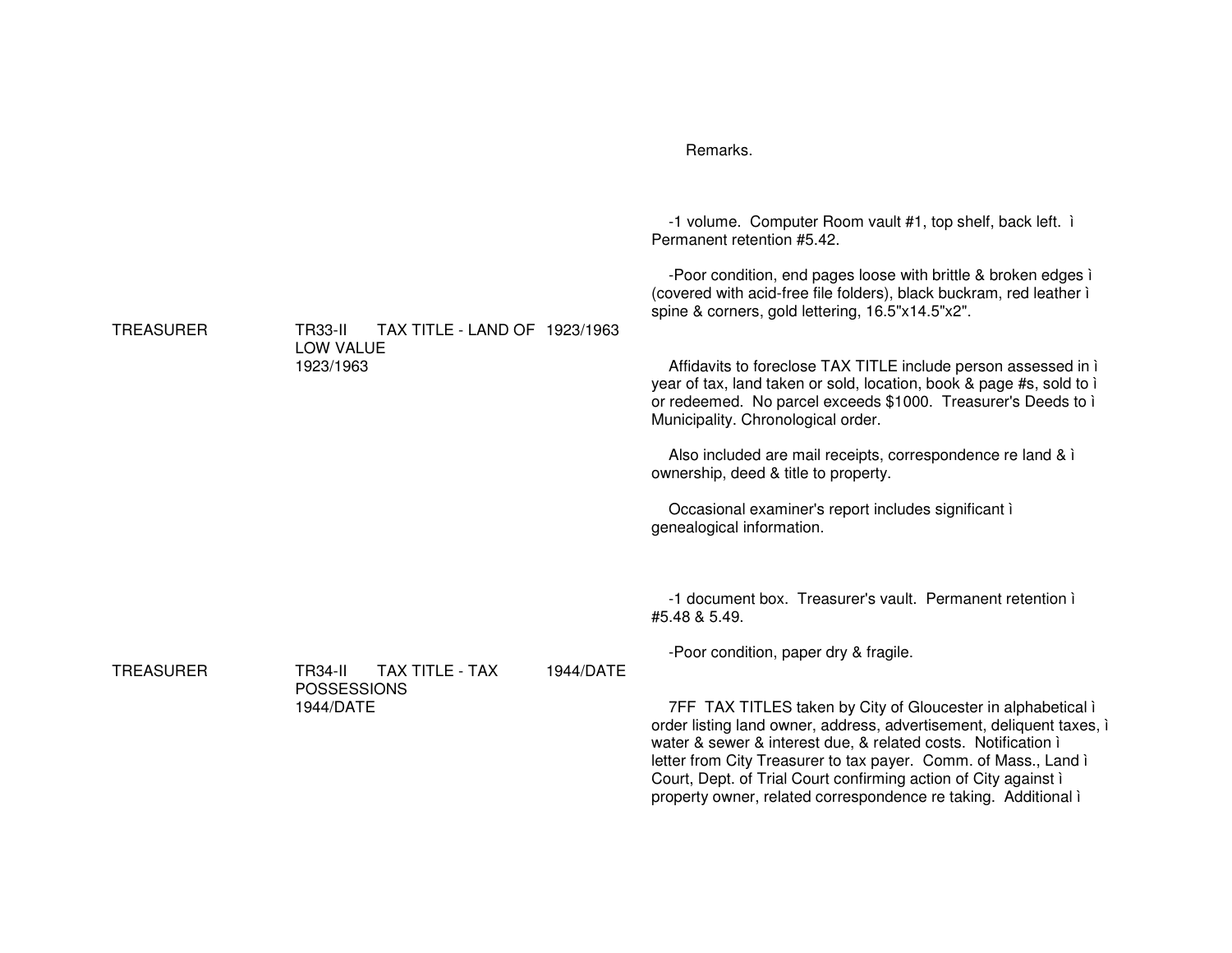information on back of sheets.

Also forms titled: "City Treasurer, Tax Possessions for i LANDS OF LOW VALUE" include name of owner, property description, i date foreclosed, assessed value, real value, & date recorded. i Misc. notes occasionally on back of sheets.

1FF DOGTOWN LAND takings of concern to Conservation i Committee.

1FF WATERSHED takings.

1FF DOGTOWN LAND takings of Doris H. Tasker. Also includes i copy of Agreement of Mass., Environmental Affairs, Conservation i Services, Self Help Program with Gloucester dated Dec. 24, 1984.

1FF Miscellaneous reports from EDIC listing city-owned property for i Ward 1.

1FF TAX POSSESSIONS active, ongoing file.

-1 document box. Treasurer's vault. Permanent retention i #5.57-5.59.

-Good condition.

1944/DATE

TAX TITLES sold, LAND OF LOW VALUE, includes tax title, i property description, assessed value, book value, date recorded, i book & page #s, date reported to Auditor, person sold to with i date & amount paid, date sale recorded with book & page #s, gain i & loss on property & miscellaneous related notes. Alphabetical order.

**TREASURER** 

**TR35-II** TAX TITLE - TAX POSSESSIONS SOLD 1944/DATE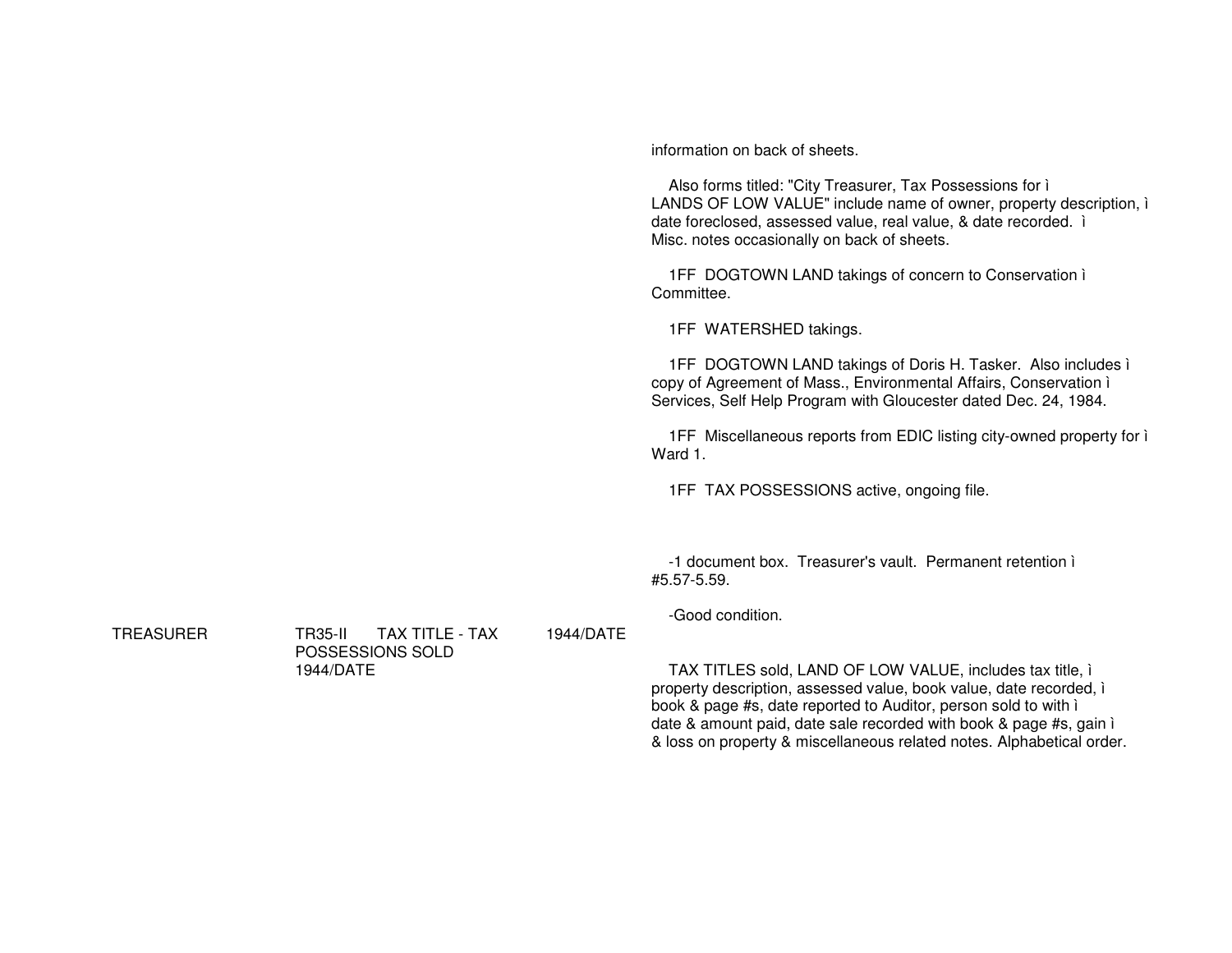**TREASURER** 

**TAX TITLE - CASH** 1913/DATE **TR37-II BOOKS** 1913/DATE

-1 FF & 1 canvas-bound volume in document box. Treasurer's vault. Permanent retention i #5.56-5.59.

-Good condition, vol. with red leather i corners. 8"x1.5"x1.5".

TAX TITLE CASH BOOKS taped on spines. Chronological list of i payments received, corresponding to TAX TITLE REDEMPTIONS. i Includes name of taxed person or entity, perhaps address or i property description, list of yearly taxes owed, liens & other i costs (water, sewer, interest, etc.), payments, abatements & i checks from city to Comm. of Mass. (discontinued 1945), & i running balance.

1913/1935 volume is TAX TITLE Appropriations & Payments to i Treasurer. Debit & credit accounting of redemptions entered i chronologically, giving date, name, taxes, LAND COURT costs, i interest, TAX TITLE (TR32-II) book & page, & remarks.

1932/DATE volumes have columns for Date, Owner & Description, i Payments, Abatement, Disclaimed & Total. Includes LAND OF LOW i VALUE. Foreclosed column lists book value, owners, description i of land, & years of unpaid taxes.

Later volumes also have columns for Taxes in i Litigation, Subsequents & Adjustments.

-6+ volumes. Current volume in Treasurer's vault. Earlier i volumes in Computer Room vault #1, top shelf, back left. i Permanent retention #5.9.

-1913/1935 vol. in poor condition, black cover with red spine i & corners, spine leather dry & brittle, 17"x12.5"x3.5". 1932ì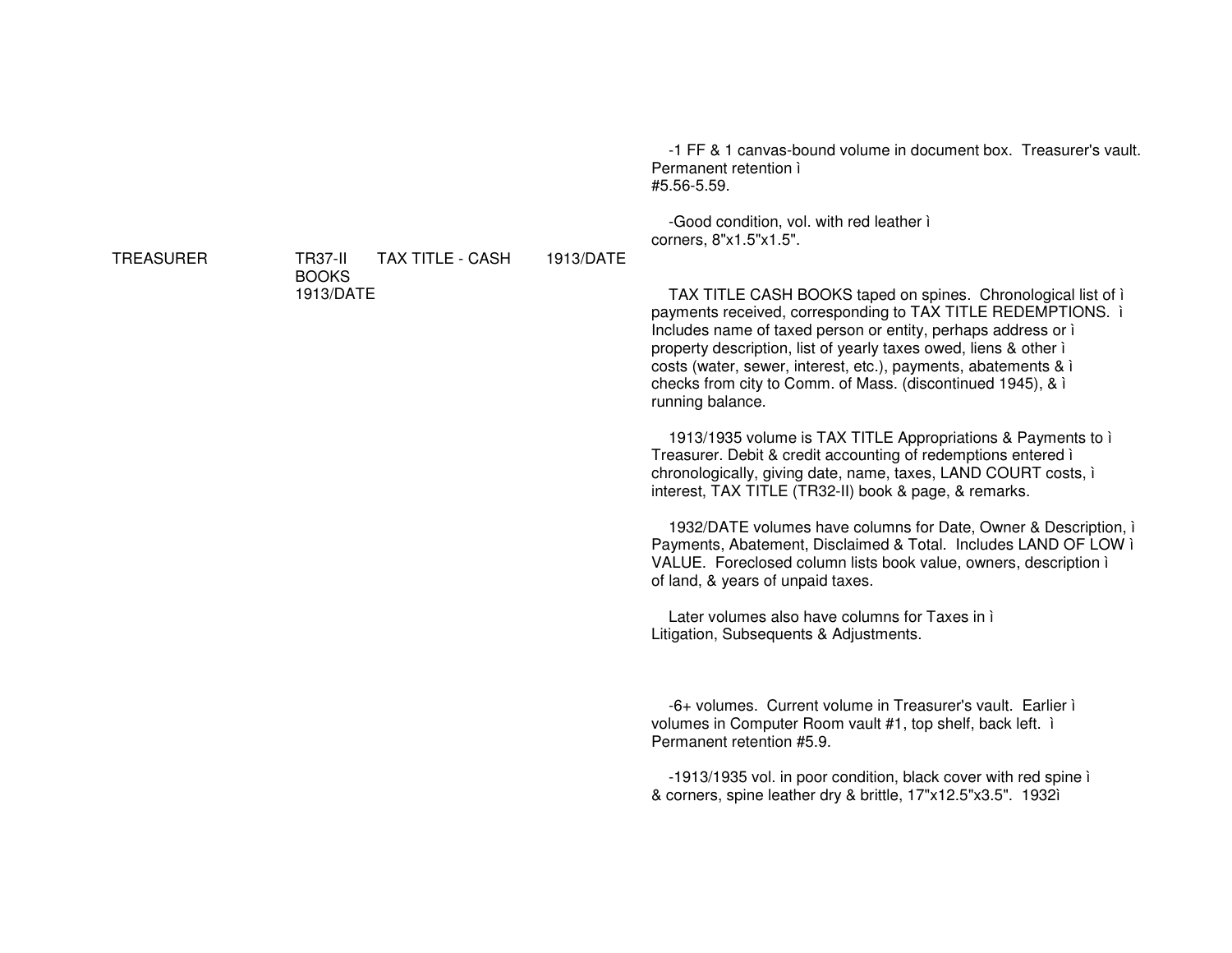| <b>TREASURER</b> | <b>TR38-II</b><br>TREASURER - CASH 1933/DATE<br><b>BOOKS</b><br>1933/DATE                             | /DATE vols. in good condition, red leather spines & corners, 12"x10"x~1.5"<br>to 14.5"x11"x1.5".<br>Information includes date & person, office or organization i<br>collecting, amounts brought forward & running balance. i<br>Chronological order.                                                                                                                                                                                           |
|------------------|-------------------------------------------------------------------------------------------------------|------------------------------------------------------------------------------------------------------------------------------------------------------------------------------------------------------------------------------------------------------------------------------------------------------------------------------------------------------------------------------------------------------------------------------------------------|
| <b>TREASURER</b> | TREASURER - CASH 1961/1979<br><b>TR40-II</b><br>BOOK, GLOUCESTER NATIONAL<br><b>BANK</b><br>1961/1979 | -27+ volumes. Computer Room vault #1. Permanent retention i<br>#5.9.<br>-Good condition, red leather covers, 15.5"x11"x1.25".<br>Running balance of City's account at Gloucester National i<br>Bank, with date of transaction, Warrant # for expenditures, i<br>sources of some deposits, & error adjustments. Internal evidence i<br>implies previous & subsequent volumes, but none has been located.                                        |
| <b>TREASURER</b> | TREASURER - DEBT<br><b>TR41-II</b><br>1947/DATE<br><b>RECORDS</b><br>1947/DATE                        | -1 volume. Treasurer's vault. Permanent retention #5.94.<br>-Good condition, black, red leather corners & spine, 14"x11"x.75".<br>REVENUE NOTES on spine. Revenue loan notes in anticipation i<br>of taxes with name &/or # of note, interest rate, chap. & sec., i<br>date issued & due, & amount; then Bank to whom debt was i<br>sold, rate, time & discount. Subsequent notations indicate loan i<br>paid or renewed. Chronological order. |

-2 volumes. Treasurer's vault. Permanent retention #5.37.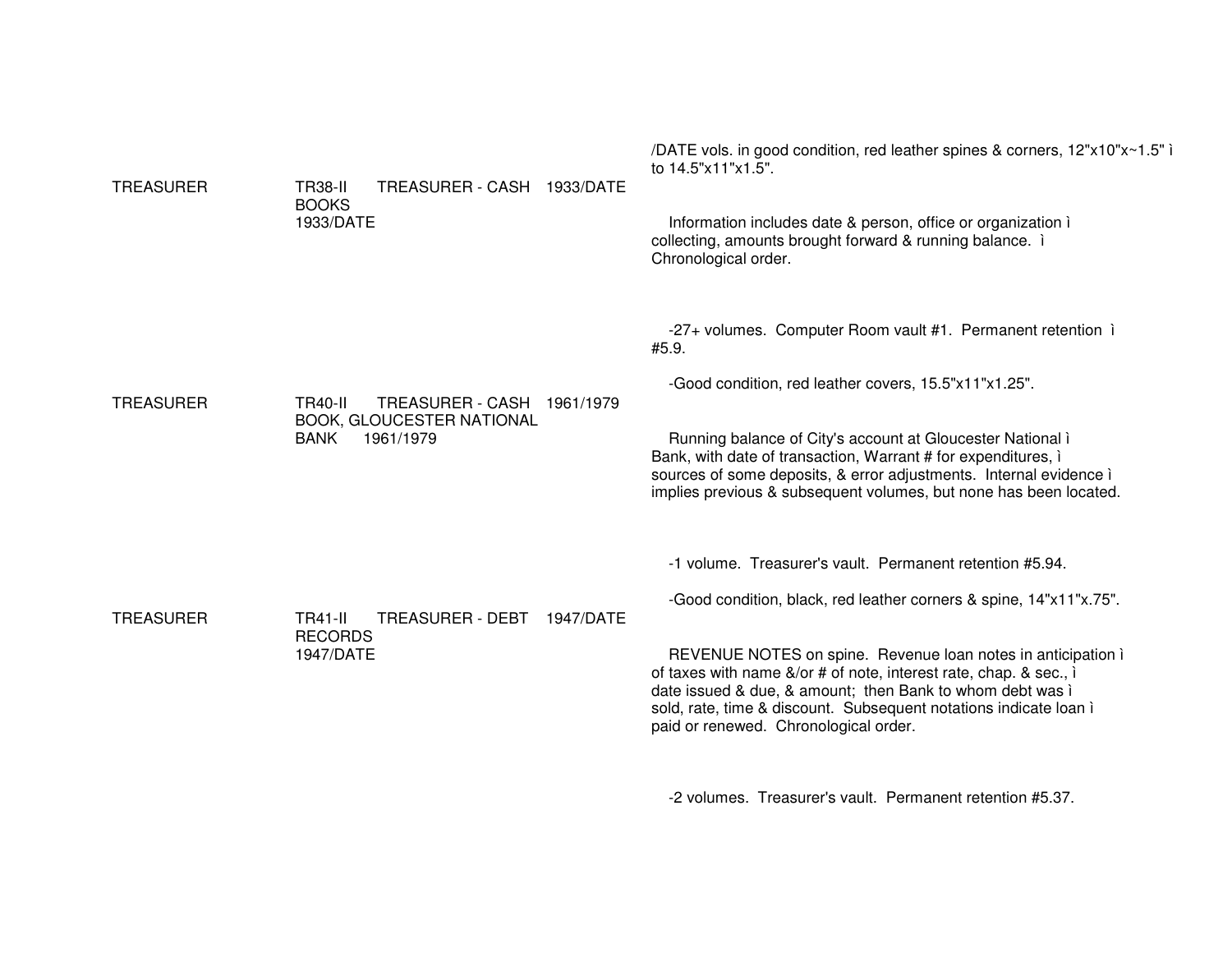**TREASURER** 

**TR42-II TREASURER-**1922/1976 MISCELLANEOUS DOCUMENTS 1922/1976

-Good condition, black covers, red leather corners & spines, i vol.1, 14"x8.5"x1"; vol.2, 14"x9"x2".

BONDS 1936/1950 to City Treasurer to cover money owed i on property & MORTGAGES to City for property discharged. 1 file i folder.

CEMETERY funds 1922/1952. Ordinances in Municipal i Council establishing Perpetual Care. Includes amount, name of i donor, name of deceased, cemetery location & lot #, date of i establishment, date approved, signed by City Clerk. Two burials i in Cherry Hill for unnamed person in special section 1929 & 1932. i Probate action to satisfy will 1938. 1 file folder.

CERTIFIED COPIES of 1957 records in Essex Registry of Deeds, i South District, for land taken for non-payment of taxes. Swinson i estate, E. Gloucester. 1 file folder.

DEEDS, copies of (2) 1946. 1 file folder.

FEDERAL TAX LIENS 1955/1959 under Internal Revenue Laws.

INSTRUMENTS OF REDEMPTION 1940/1973. TAX TITLE abated by i Board of Assessors. 1 file folder.

LAND COURT - NOTICES OF DISPOSITION 1929/1976. WITHDRAWALS, i DISMISSALS & FINAL DECREES in Tax Lien Cases, 3 file folders.

TAX TITLE CORRECTIONS 1939/1943 sent to Treasurer by City i Collector. 1 file folder.

TAX TITLES DISCLAIMED 1929/1980. Office of Collector of Taxes. i 1 file folder.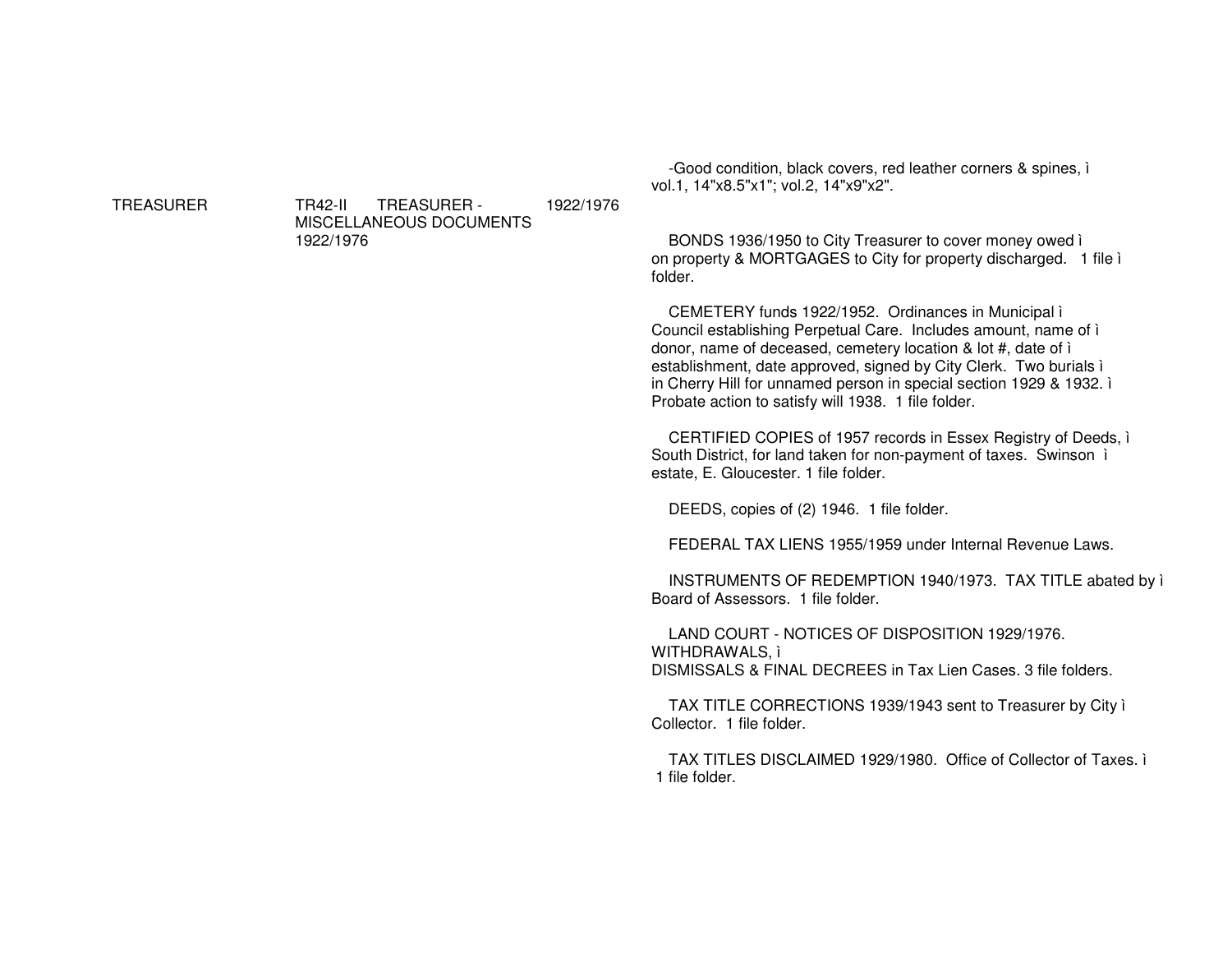|                    |                                                                    |           | TRUSTEE WRITS 1926/1965 & releases of City as Trustee. Also i<br>certificates of title. 1 file folder.                                                                                                                                                                                                                                                                                                                                                                                                            |
|--------------------|--------------------------------------------------------------------|-----------|-------------------------------------------------------------------------------------------------------------------------------------------------------------------------------------------------------------------------------------------------------------------------------------------------------------------------------------------------------------------------------------------------------------------------------------------------------------------------------------------------------------------|
|                    |                                                                    |           | Miscellaneous documents. 1 file folder.                                                                                                                                                                                                                                                                                                                                                                                                                                                                           |
| <b>TREASURER</b>   | <b>TR69-II</b><br>TREASURER -<br><b>MISCELLANEOUS</b><br>1948/1965 | 1948/1965 | -1 document box. Treasurer's vault. Permanent retention.<br>-Good condition.<br>Six sheets listing bonded indebtness 1958/1965, water i<br>1958/1965, borrowing capacity 1958/1961, school equipment loan i<br>1949, school house loan 1948, West Gloucester school 1948, i<br>street & off street parking 1951 & 1957, sewer loan 1952 & 1955, i<br>public works equipment 1956, pavement & sidewalk construction i<br>1956, playground 1957 & water loans 1949/1951.                                            |
| <b>TRUST FUNDS</b> | CC68-100-II TRUST FUNDS -<br><b>LEDGERS</b><br>1951/1965           | 1951/1965 | -1 file folder in LDBox #60. City Clerk basement vault #3. i<br>Permanent retention. Historic value.<br>-Good condition.                                                                                                                                                                                                                                                                                                                                                                                          |
|                    |                                                                    |           | Ledger leaves of accounting records for General Transactions i<br>& following funds: Sarah P. Ayer, James Babson House, Peter A. i<br>Chisholm, Huntress Home, George O. Hovey, Lucy D. Harvey, i<br>Historical marker at Green, E. Glou. Library, Alice V. Kidder, i<br>Clara T. Perkins, Poor Widows, Riverdale Monument, Benjamin M. ì<br>Smith, Tufts Charity, Womens' Centennial Association, Womens' i<br>Centennial Industrial Home Exhibit, & Gloucester Tercentennial Permanent<br>Memorial Association. |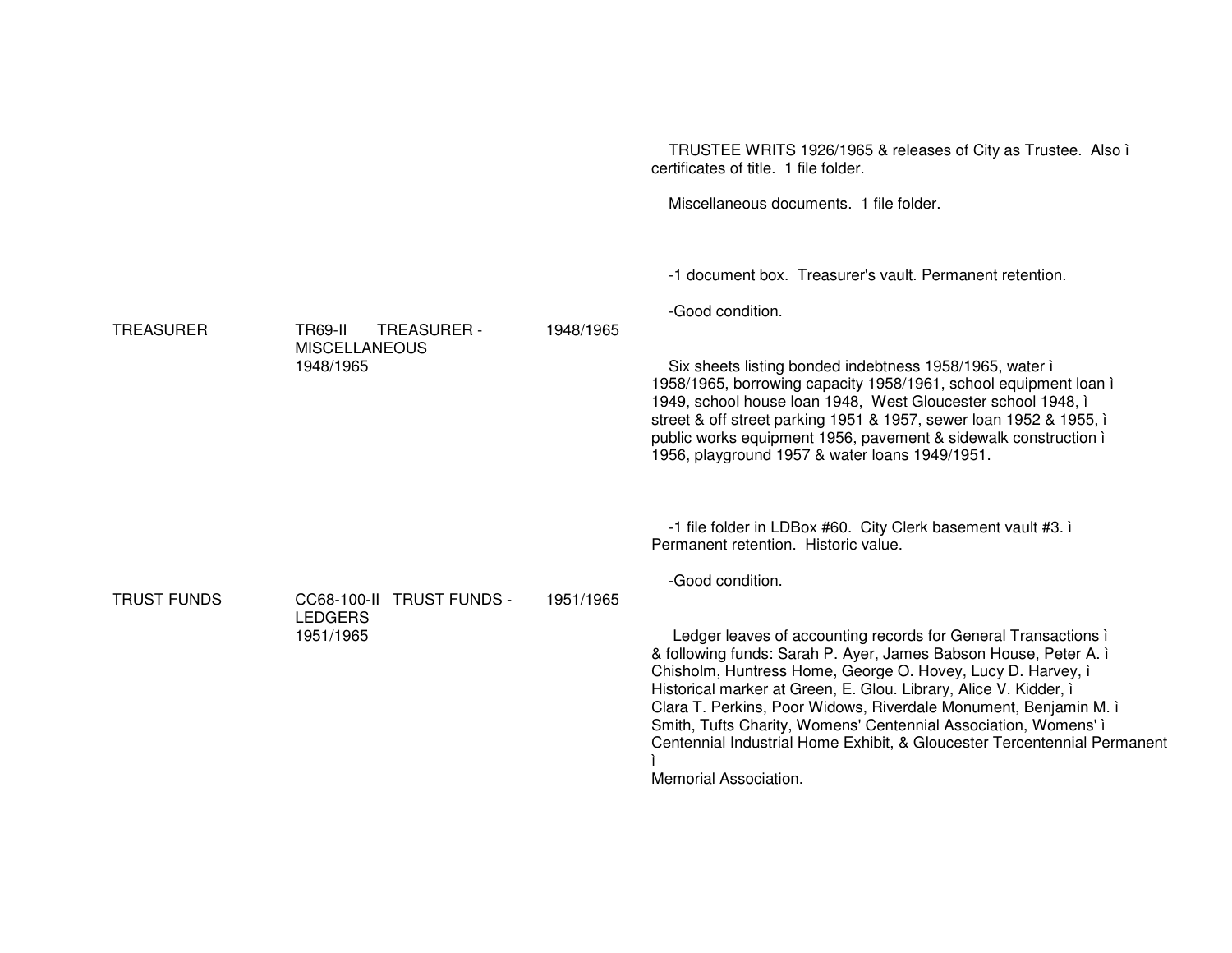Also: Cemetery accounts for Beechbrook Cemetery & Fisherman's Lot, ì Col. Allen Post 45 GAR Cemetery, Cherry Hill, Magnolia, Seaside ì Cemeteries & Perpetual Care funds.

-1 file folder in LDBox #61, FF #1A. City Hall basement vault #3. Historic value.

-Good condition, loose ledger leaves.

RESTRICTED ACCESS

1925/1966

FF1 1925/1951 Travelers Aid letters & telegrams to American Red ì Cross & Associated Charities, 2 files 1915/1946 & 1946/1951, ì valuable social histories of families & runaways, 8.5"x11"x1.5".

FF2 1928/1947 60 individuals on case forms with ì additional commentary, typewritten, 8.5"x11"x2", loose ì sheets.

FF3 1933/1947 Case data on families & some commentary, ì arranged alphabetically, 8/5"x11"x.75", typewritten, loose sheets ì by case, brief family descriptions.

FF4 1946 Ten page typewritten "Case Histories: ì Recommendations Concerning Recipients of Associated Charities". ì Valuable social commentary on available & functioning charities. ì 8.5"x11"x.25.

FF5 1925/1966 Papers re estate of Annie M. Ryan.

1 volume 1941/1949 Record of donations entitled "Office List" with ì alphabetical listing of recipients & items involved (shoes, ì

TRUST FUNDS

 TF65-II ASSOCIATEDCHARITIES - MISC.DONATIONS,CASE HISTS.ETC.1925/1966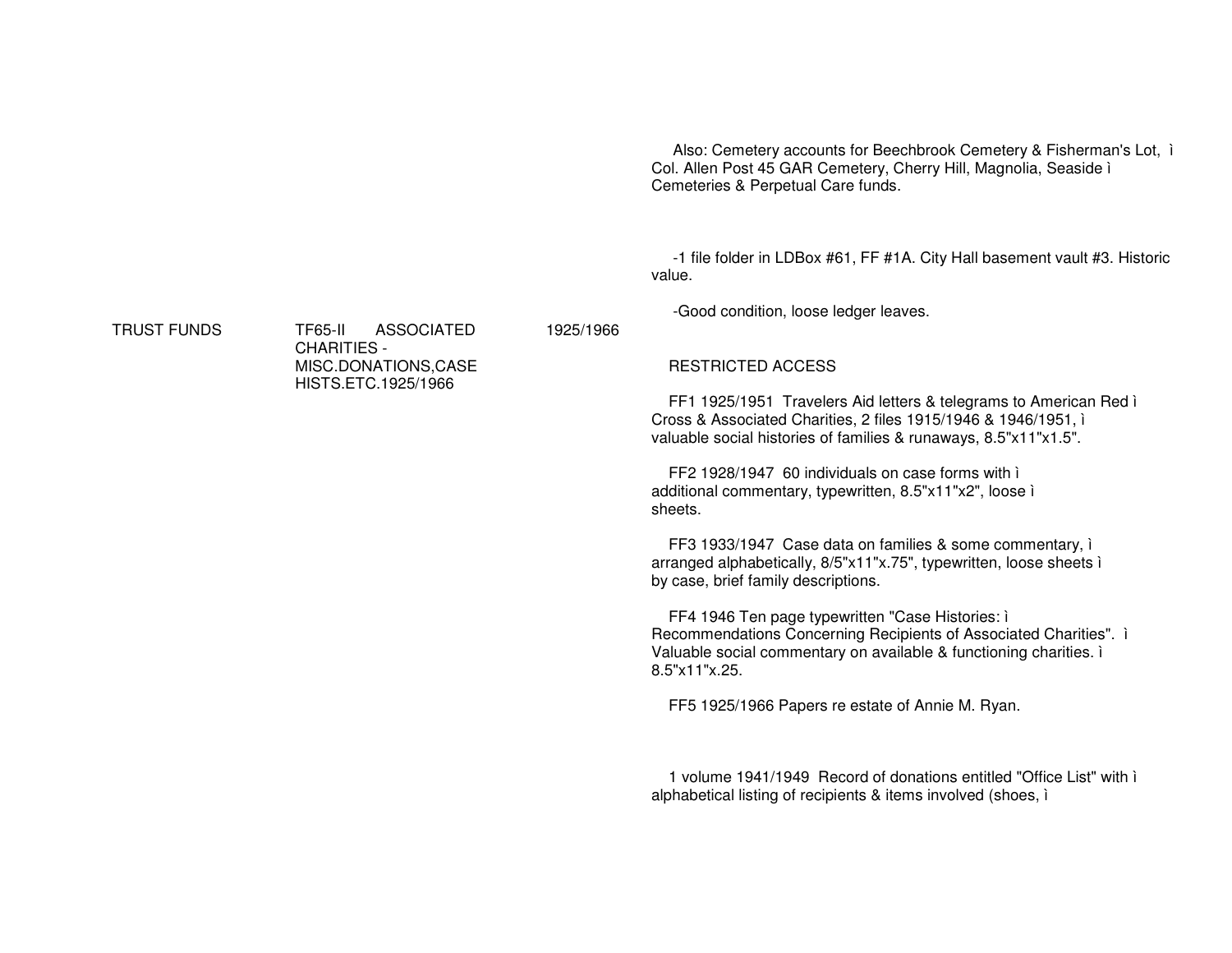|                    |                                            |           | coal, groceries, cash, etc.) & sponsoring charity initialed by eac i<br>h item. 70 of 124 pages used. Included in back of book i<br>from Associated Charities are 24 chits for groceries & shoes dated i<br>1951 & 1953 with some grocery lists on back. 7"x8.5"x.5". |
|--------------------|--------------------------------------------|-----------|-----------------------------------------------------------------------------------------------------------------------------------------------------------------------------------------------------------------------------------------------------------------------|
|                    |                                            |           | See also TRUST FUNDS in GLOUCESTER TOWN & CITY RECORD<br><b>GUIDE VOL.I.</b>                                                                                                                                                                                          |
|                    |                                            | 1946/1953 | -1 volume, 5 file folders, City Clerk basement vault #1, i<br>LDBox #61A. Permanent retention. Historic value.                                                                                                                                                        |
| <b>TRUST FUNDS</b> | <b>TF75-II</b><br><b>FISHERMEN'S &amp;</b> |           | -Poor condition. RESTRICTED ACCESS GL c.4, s.7(26)c.<br><b>RESTRICTED ACCESS</b>                                                                                                                                                                                      |
|                    | SEAMEN'S, ET AL.<br>1946/1953              |           | Investigations & disbursements of Fishermen's, Seaman's and i<br>other charitable trust funds.                                                                                                                                                                        |
|                    |                                            |           | File folder 1946/1948 Names investigated by outside i<br>investigator. Typewritten pages, 74 cases include communicationsì<br>to Miss Betsy Curtis of Associated Charities. Valuable social i<br>commentary, reports of various forms of assistance.                  |
|                    |                                            |           | Volume 1950/1953 Record of disbursements to clients & annual i<br>summaries, Betsy Curtis of Associated Charities is accountant. i<br>16"x10"x1".                                                                                                                     |
|                    |                                            |           | See also TRUST FUNDS in GLOUCESTER TOWN & CITY RECORD<br><b>GUIDE VOL. ì</b>                                                                                                                                                                                          |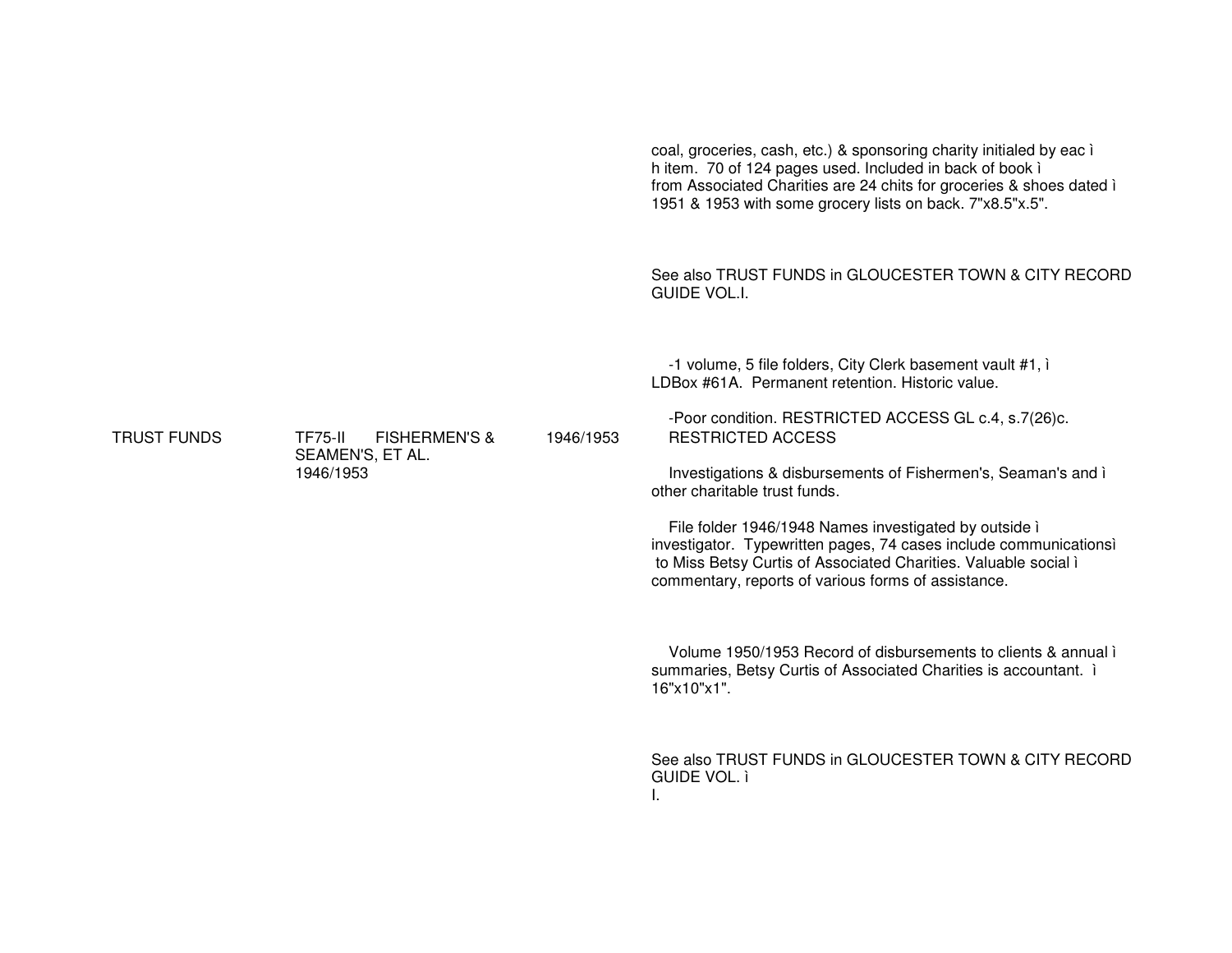|                    |                                                |           | -1 file folder & 1 volume in LDBox #61A. City Clerk basementi<br>vault #2. Permanent retention. Historic value.                                                                                                                                                                                     |
|--------------------|------------------------------------------------|-----------|-----------------------------------------------------------------------------------------------------------------------------------------------------------------------------------------------------------------------------------------------------------------------------------------------------|
| <b>TRUST FUNDS</b> | <b>TF76-II</b><br><b>HUNTRESS HOME -</b>       | 1961/1975 | -Poor condition. RESTRICTED ACCESS GL c.4, s.7(26)c.<br><b>RESTRICTED ACCESS</b>                                                                                                                                                                                                                    |
|                    | <b>LAST PATIENT RECORDS</b><br>1961/1975       |           | Medical records of last patients at Huntress Public Medical i<br>Institute. See also TRUST FUNDS - HUNTRESS HOME CC9 in i<br>GLOUCESTER TOWN & CITY RECORD GUIDE Vol. I.                                                                                                                            |
|                    |                                                |           | -4 volumes, 1 notebook, 6 file folders in Box #61B. City Clerk basement i<br>vault #2. Historic value.                                                                                                                                                                                              |
| <b>VALUATIONS</b>  | CC223-13-II POLLS, REAL &<br>PERSONAL PROPERTY | 1821/1843 | -Good condition. RESTRICTED ACCESS GL c.4, s.7(26)c.                                                                                                                                                                                                                                                |
|                    | <b>VALUATIONS</b><br>1821/1843                 |           | Annual handwritten alphabetical lists of inhabitants i<br>showing VALUATIONS on all property in ANNISQUAM & SANDY BAY. i<br>2 volumes returned to City Hall by Rockport resident March 1993. i<br>1830/1843 volume returned by CAHA.                                                                |
|                    |                                                |           | 1 volume SQUAM PARISH VALUATIONS, SANDY BAY VALUATIONS<br>1821-1829 on i<br>handwritten labels on spine & cover. Lists POLLS, REAL PROPERTY ì                                                                                                                                                       |
|                    |                                                |           | (e.g. houses, land, cow rights, fish houses & flakes, etc.) & i<br>PERSONAL PROPERTY (e.g. cows, swine, boats, shares, etc.) i<br>Recapitulation & totaling of Poll, Real & Personal taxes at end i<br>of each year. ANNISQUAM 1821, 1823, 1825, 1827, 1829. SANDY BAY ì<br>1822, 1824, 1836, 1828. |
|                    |                                                |           | 1 volume VALUATION SANDY BAY 1830 TO 1838 handwritten label on i<br>spine. Information same as above. 1838 gives only total amount, i                                                                                                                                                               |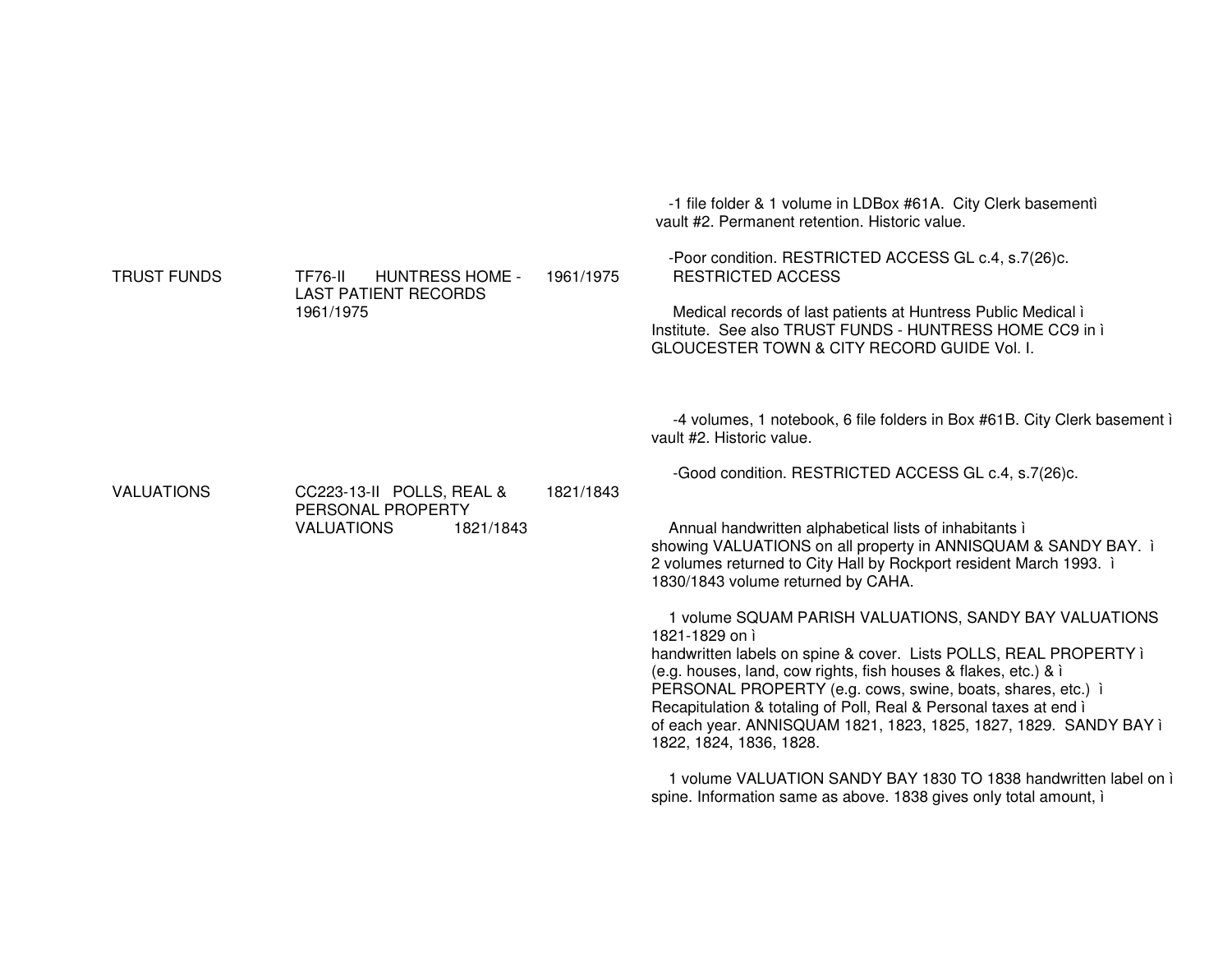|                   |           |                            |           | no property description.                                                                                                                                                                                                                                                                                                                                                                                                                                                                                                            |
|-------------------|-----------|----------------------------|-----------|-------------------------------------------------------------------------------------------------------------------------------------------------------------------------------------------------------------------------------------------------------------------------------------------------------------------------------------------------------------------------------------------------------------------------------------------------------------------------------------------------------------------------------------|
|                   |           |                            |           | 1 volume [ANNI]SQUAM VALUATION 1830 TO 1843. Yearly except<br>1839 & 1841.                                                                                                                                                                                                                                                                                                                                                                                                                                                          |
|                   |           |                            |           | See VALUATIONS CC223 for all Parishes 1771/DATE in GLOUCESTER<br>TOWN & CITY RECORD GUIDE VOL. I, p. 84.                                                                                                                                                                                                                                                                                                                                                                                                                            |
|                   |           |                            |           | -3 volumes. City Clerk basement vault #3. Permanent i<br>retention #1.86 & 1.87.                                                                                                                                                                                                                                                                                                                                                                                                                                                    |
| <b>VALUATIONS</b> | 1788/1811 | CC223-173-II TOWN PARISH   | 1788/1811 | -Good condition, worn beige leather corners & spines, brown paper on<br>cardboard bindings, paper yellow & foxed, acid-free jackets, i<br>13.25"x8.5"x2".<br>Additional VALUATIONS for TOWN PARISH, 1788, 1790, 1799 & i<br>1811, received by City in 2000. 1788, 1790 & 1799 have names & i<br>columns for heads, vessels, real, personal & stock in trade. i<br>1811 contains names & taxable items, covers TOWN & WEST PARISH. i<br>Property listed: buildings, vessels, wharves, traded items, i<br>livestock, lands & marshes. |
|                   |           |                            |           | See VALUATIONS in TOWN & CITY RECORD GUIDE VOL. I.                                                                                                                                                                                                                                                                                                                                                                                                                                                                                  |
|                   |           |                            |           | -File folders in LDBox #64. City Clerk basement vault #3. Permanent<br>retention. Historic value.                                                                                                                                                                                                                                                                                                                                                                                                                                   |
| <b>VALUATIONS</b> | 1798/1799 | CC223-196-II TAX LEVY 1798 | 1798/1799 | -Poor condition, handmade booklets in mylar, 7.5"x12"x.1".<br>On spine: List of Lands, Lots, Buildings, Wharves & i<br>Assessments, District. no.8 in 3rd Division of the State of i<br>Mass., Oct. 1, 1798. Town of Gloucester." Inside: "Register & i<br>Record of valuations of dwelling houses  per act of Congress i                                                                                                                                                                                                           |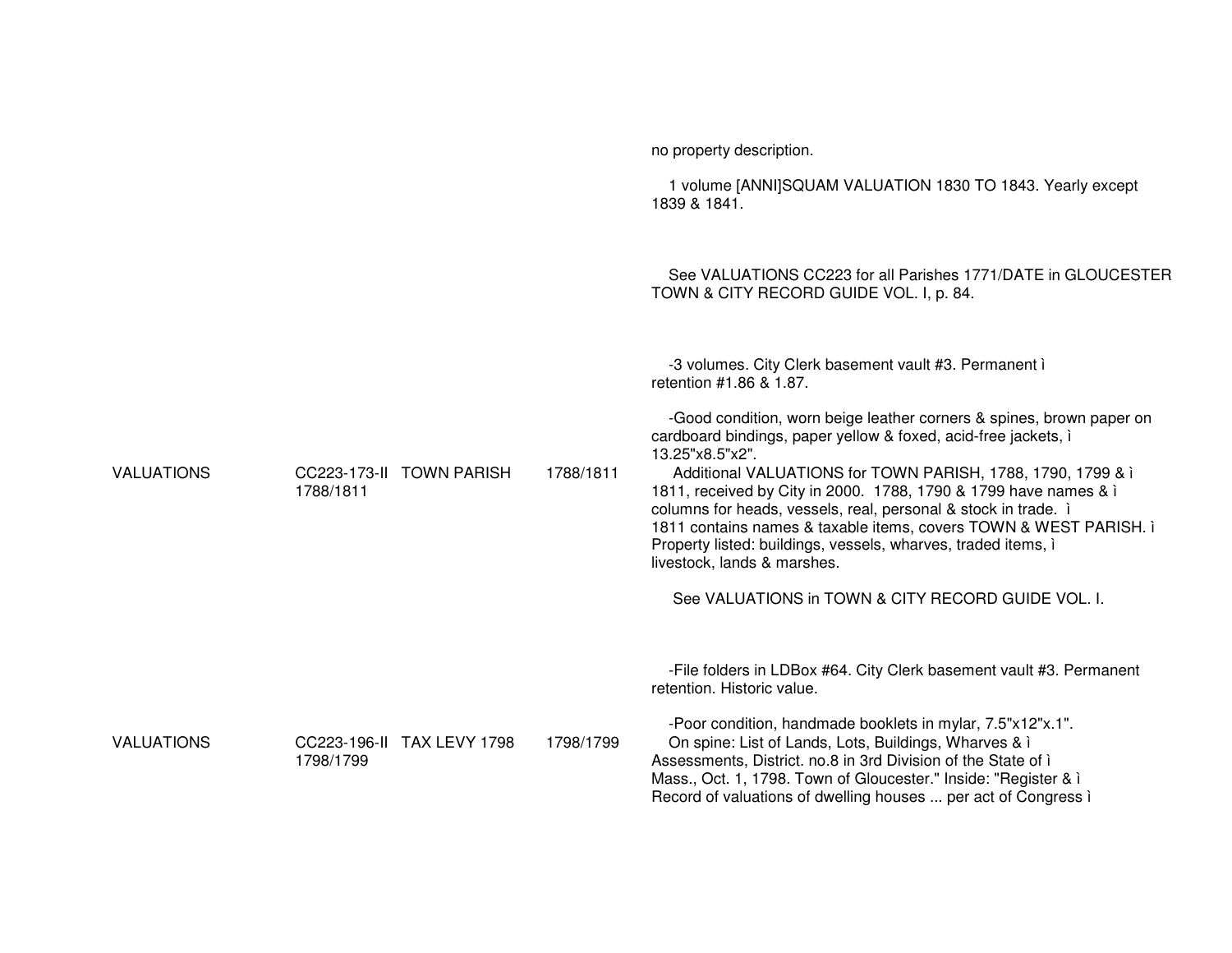of US, an act to provide for the valuation of Lands & Dwelling ì houses & the enumeration of slaves within the United States, ì attested Dec. 12, 1799." Register contains 2 lists:

C: lands, lots, buildings, wharves, less than 2 acres & ì of value less than \$100;

and D: ditto exceeding \$100.

Non-resident owners at end of each list. Arranged ì alphabetically by owner. No slaves listed. Column headings: ì Number of particular lists (enumerator); names of occupants or ì possessors; names of reputed owners; parish or town of property ì (Gloucester parish or Manchester); number of dwelling houses & ì value; acres of lands, exempt or subject to valuation; valuation.ì

History of volume: in City Hall at time of 1869 fire. Found & ì sold by junk dealer to George F. Flint, Esq., Salem. In 1878, ì copy made for Flint of this & "one other" volume; original ì returned to City Clerk.Transferred to Assessor's in 1912. ì Delivered to CAHA at some time, & by CAHA to City again in 2003.

-1 volume.City Clerk basement vault #3. Permanent retention -ì historic value.

-Fair condition, original paper rebound black buckram with ì red spine & corners, gold letters, 18"x11.5"x.5".

VITAL RECORDS - BIRTHS

CC92-II BIRTH RECORDS 1873/1880

1873/1880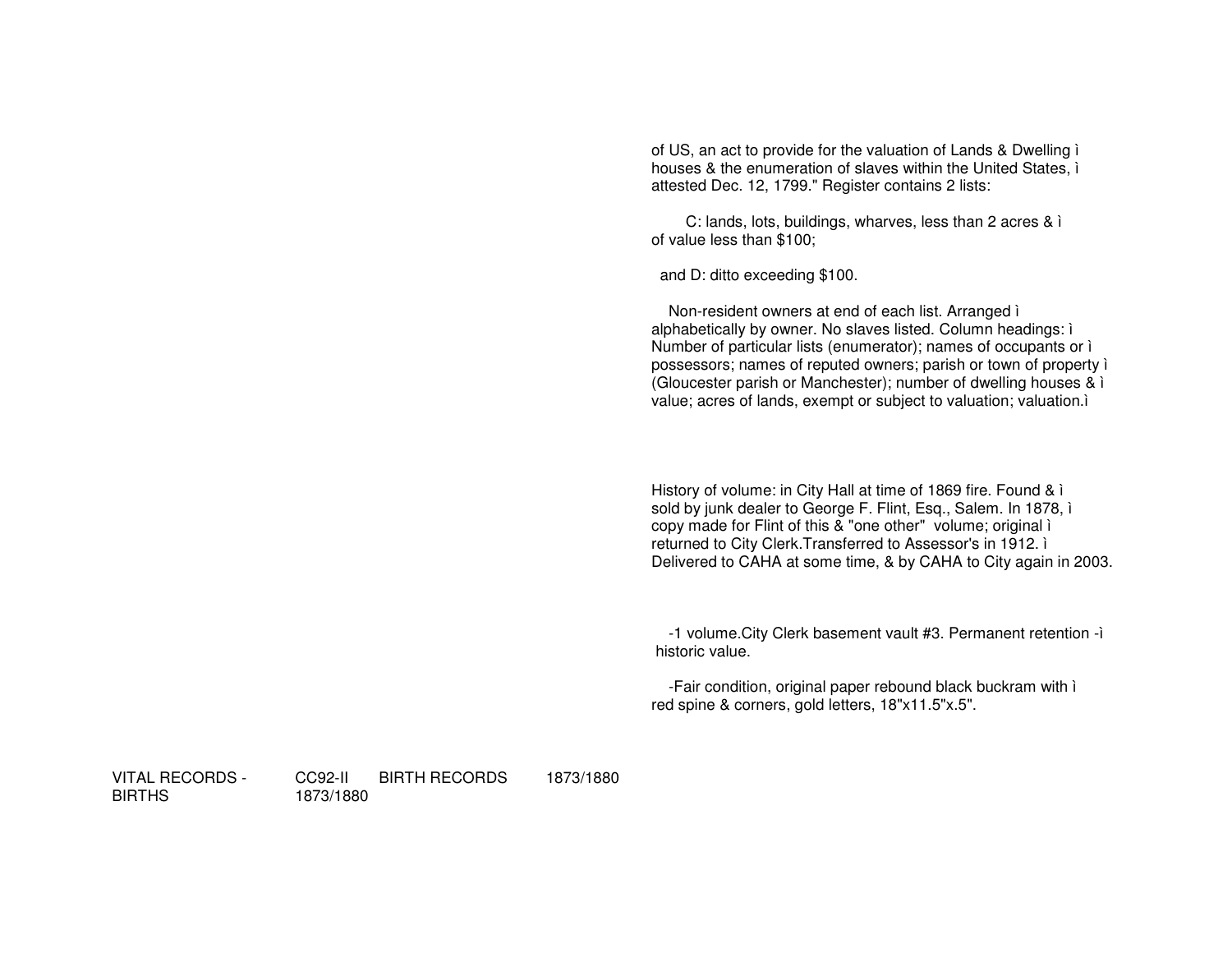|                                         |                                                        |           | Card file of Gloucester births, copied from City Records, i<br>Vol.1, 1873/1880, filed alphabetically giving birth name, date of i<br>birth, volume & page #, name of mother & father with occupation, i<br>birth place, residence, date recorded & miscellaneous comments. See also i<br>GLOUCESTER TOWN & CITY RECORD GUIDE VOL.I.                                                                                                                                                                                                                          |
|-----------------------------------------|--------------------------------------------------------|-----------|---------------------------------------------------------------------------------------------------------------------------------------------------------------------------------------------------------------------------------------------------------------------------------------------------------------------------------------------------------------------------------------------------------------------------------------------------------------------------------------------------------------------------------------------------------------|
|                                         |                                                        |           | -Card file. Archives Office. For use as research tool.                                                                                                                                                                                                                                                                                                                                                                                                                                                                                                        |
|                                         |                                                        |           | -Good condition. A-O in 2-drawer metal file, P-Z in i<br>cardboard box.                                                                                                                                                                                                                                                                                                                                                                                                                                                                                       |
| <b>VITAL RECORDS -</b><br><b>DEATHS</b> | CC171-133-II DEATH<br><b>CERTIFICATES</b><br>1847/DATE |           | Change to GLOUCESTER TOWN & CITY RECORD GUIDE VOL.1,<br>p.95:<br>Vital Records - Death Certificates (CC171, located in City Clerk basement i                                                                                                                                                                                                                                                                                                                                                                                                                  |
| <b>VITAL RECORDS -</b><br><b>DEATHS</b> | <b>DEATHS AT SEA</b><br>CC95-II<br>BEFORE 1873         | 1703/1873 | vault #3) begin 1847 rather than 1849. [CC133-II]                                                                                                                                                                                                                                                                                                                                                                                                                                                                                                             |
|                                         | 1703/1873                                              |           | Addendum to FISHERMAN'S MEMORIAL & RECORD BOOK (in 1876)<br>Time ì<br>Capsule, CC195) listing over 400 additional names culled by John i<br>Reilly of Archives Committee from VITAL RECORDS OF GLOUCESTER, i<br>MASS. TO THE END OF THE YEAR 1849, Vol.III, DEATHS, & from "Notes<br>& Additions to the HISTORY OF GLOUCESTER, John Babson, 1876<br>[CC221]. ì<br>Includes name, date when given, location & cause of death, source of i<br>information, & place of burial when known. See also GLOUCESTER<br><b>TOWN &amp; CITY ì</b><br>RECORD GUIDE Vol.I. |

-1 volume. Archives office.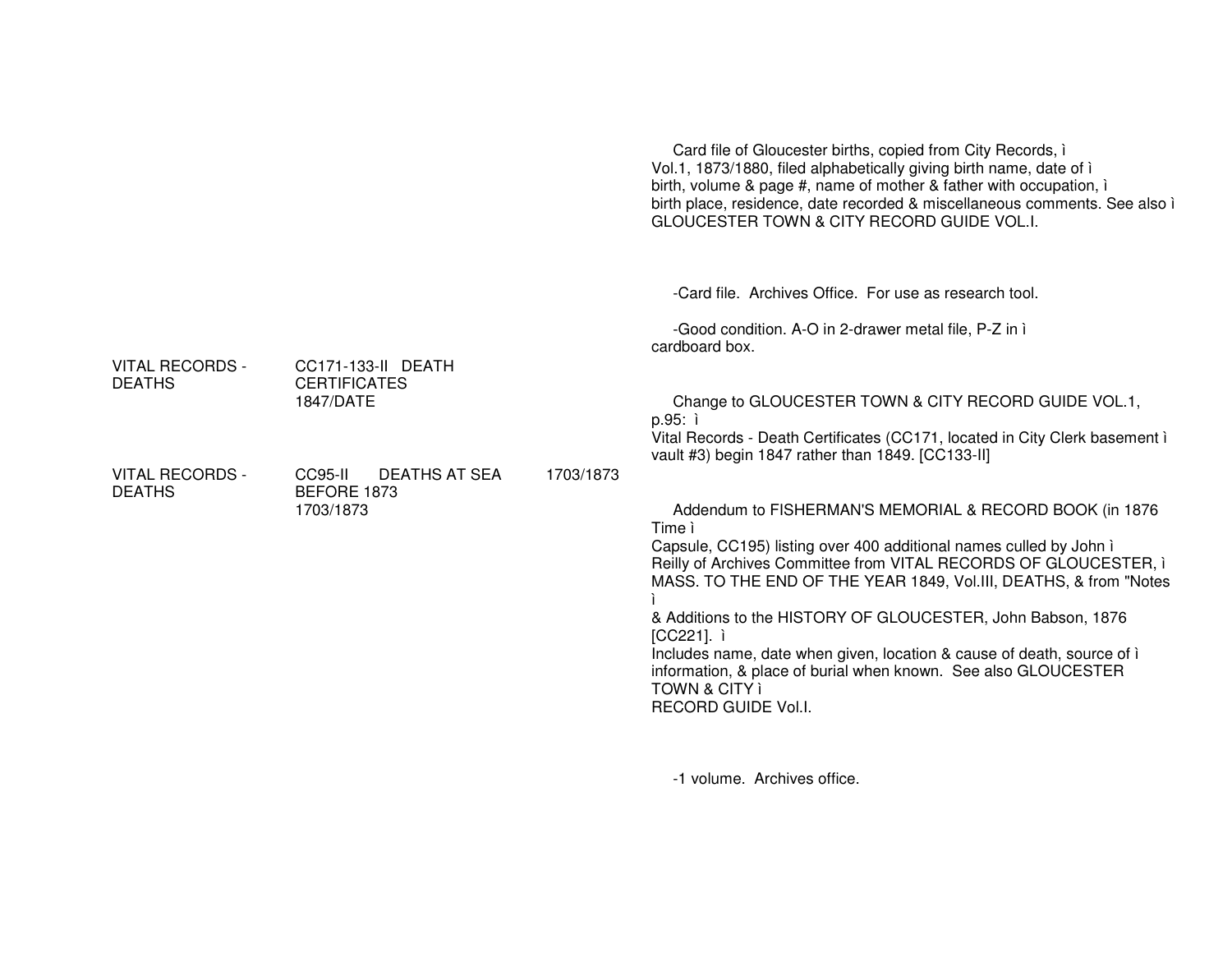| <b>VITAL RECORDS -</b><br><b>DEATHS</b> | CC96-II<br><b>INDEX</b><br>1830/1873 | <b>DEATHS AT SEA</b>                                         | 1830/1873 | -Good condition, photocopy in 3-ring binder, 9"x12"x.5".<br>Photocopy of 1983 INDEX by Walter H. McIntosh to George H. i.<br>Proctor's 1873 "LIST OF VESSELS & THEIR CREWS lost from 1830 to i<br>Oct.1, 1873," which is in FISHERMEN'S MEMORIAL & RECORD i<br>BOOK [CC195, CCBV#2].                                                                                                                                                                                                                                                                                                                                                                                                                 |
|-----------------------------------------|--------------------------------------|--------------------------------------------------------------|-----------|------------------------------------------------------------------------------------------------------------------------------------------------------------------------------------------------------------------------------------------------------------------------------------------------------------------------------------------------------------------------------------------------------------------------------------------------------------------------------------------------------------------------------------------------------------------------------------------------------------------------------------------------------------------------------------------------------|
| <b>WARNINGS OUT</b>                     | <b>CC189-II</b><br>1705/1834         | <b>WARNINGS OUT</b>                                          | 1705/1834 | -1 volume. Archives office.<br>-Good condition, photocopy in 3-ring binder, 9"x12"x.25".<br>Archives Committee-created list of ~550 men, women, children, i<br>Negroes and foreigners who were warned out of Gloucester by i<br>constable between 1705 & 1834. Information given: name; town, i<br>state or country of origin; date of warning; source of i<br>information [Selectmen's Records 1705-1792, Records of Personal i<br>Property 1790-1834 or Warrants]. Also noted, if known: name of i<br>constable who delivered warning, person with whom newcomer was i<br>staying, lists of people arriving in town ('Comings In' or 'Came i<br>Into Town') and who vouched for them ('Taken In'). |
| <b>WATER</b>                            | CC101-II<br><b>MINUTES</b>           | WATER BOARD OF<br><b>COMMISSIONERS MEETINGS</b><br>1895/1955 | 1895/1955 | --1 volume. Archives Office.<br>--Good condition, MSWorks db printout, in plastic report i<br>cover, 9.5"x11.5"x.25".<br>Record of all votes taken by Commissioners; considerations i<br>include issues of policy, contracts, regulations, takings, water i<br>supply (pipe) improvements. Board replaced by DPW in 1955.<br>INDEXES in all but first volume.                                                                                                                                                                                                                                                                                                                                        |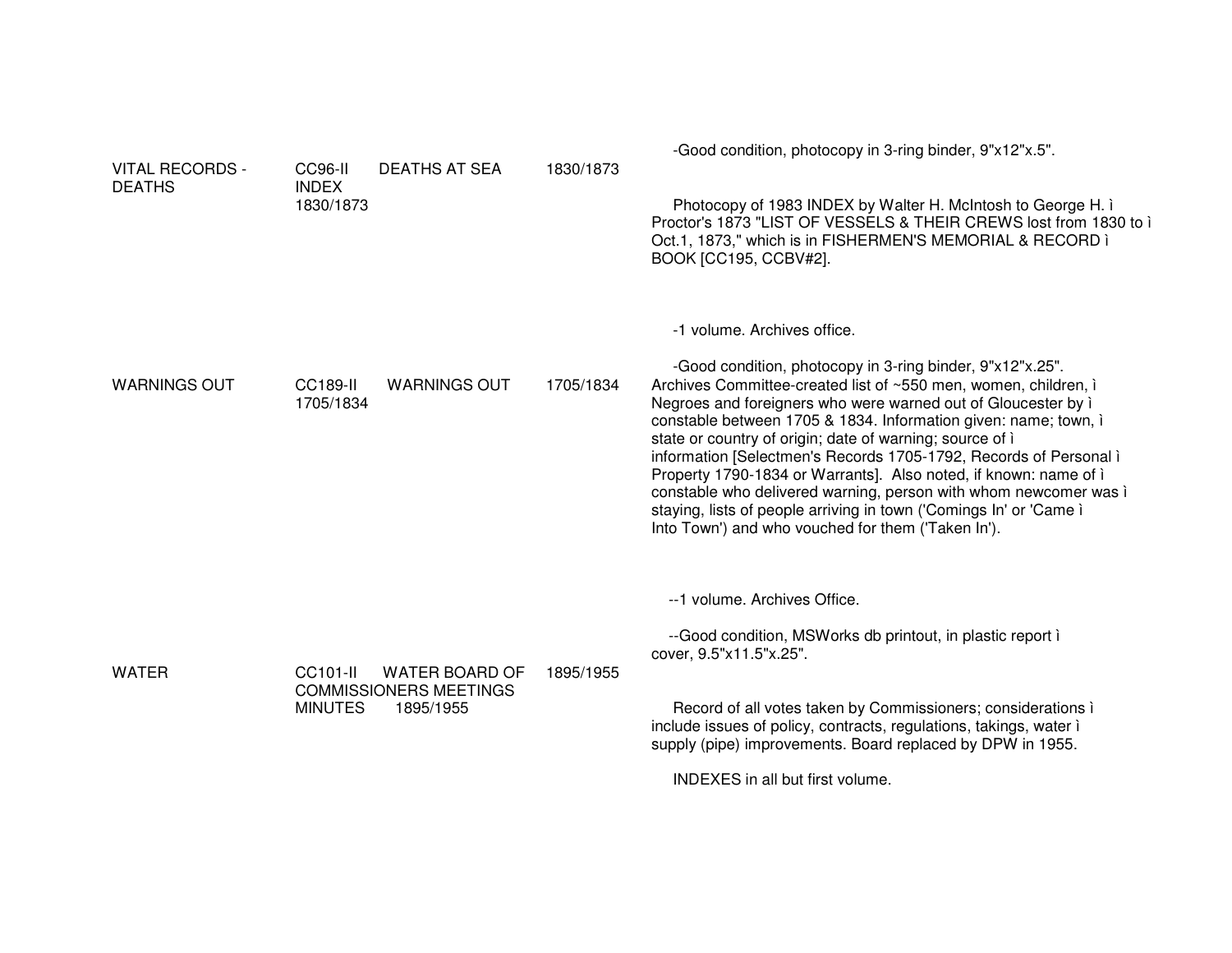|              |                                                         |           | -8 volumes. City Clerk basement vault #2. Permanent retention.<br>Historic value.                                                                                                                                                                               |
|--------------|---------------------------------------------------------|-----------|-----------------------------------------------------------------------------------------------------------------------------------------------------------------------------------------------------------------------------------------------------------------|
| <b>WATER</b> | CC102-II<br>WATER BOARD OF                              | 1901/1957 | -Good condition, bound black buckram with RECORD on red i<br>spines, 14"x9"; except for 1st vol. which is in poor condition, i<br>marbled paper cover, red spine (missing) & corners, 8.5"x7"; & i<br>1943/1949 vol. which is in black 3-ring binder 11.5"x15". |
|              | <b>COMMISSIONERS BONDS &amp;</b><br>INTEREST 1901/1957  |           | Record of interest & principal payments on bonds issued i<br>to develop & maintain water supply, beginning with \$780,000 i<br>bond in payment to Newburyport Co., developers of initial water i<br>supply system in Gloucester.                                |
|              |                                                         |           | -1 volume. City Clerk basement vault #1. Permanent i<br>retention. Historic value.                                                                                                                                                                              |
| <b>WATER</b> | CC103-II<br><b>WATER BOARD OF</b>                       | 1896/1896 | -Poor condition, spine detached, black with maroon ledger, 144 ì<br>pp., 13.5"x8"x.75".                                                                                                                                                                         |
|              | <b>COMMISSIONERS WEEKLY TIME</b><br><b>BOOK</b><br>1896 |           | Time sheets & work orders for 1896 when City assumed i<br>responsibility for maintaining water supply system.                                                                                                                                                   |
|              |                                                         |           | -1 volume. City Clerk basement vault #2. Permanent retention. i<br>Historic value.                                                                                                                                                                              |
| <b>WATER</b> | <b>WATER SERVICE</b><br><b>CC104-II</b>                 | 1884/1964 | -Good condition, marbled brownish cover with black spine, i<br>189 pp., 8.25"x13"x.5".                                                                                                                                                                          |
|              | <b>PIPE</b>                                             |           |                                                                                                                                                                                                                                                                 |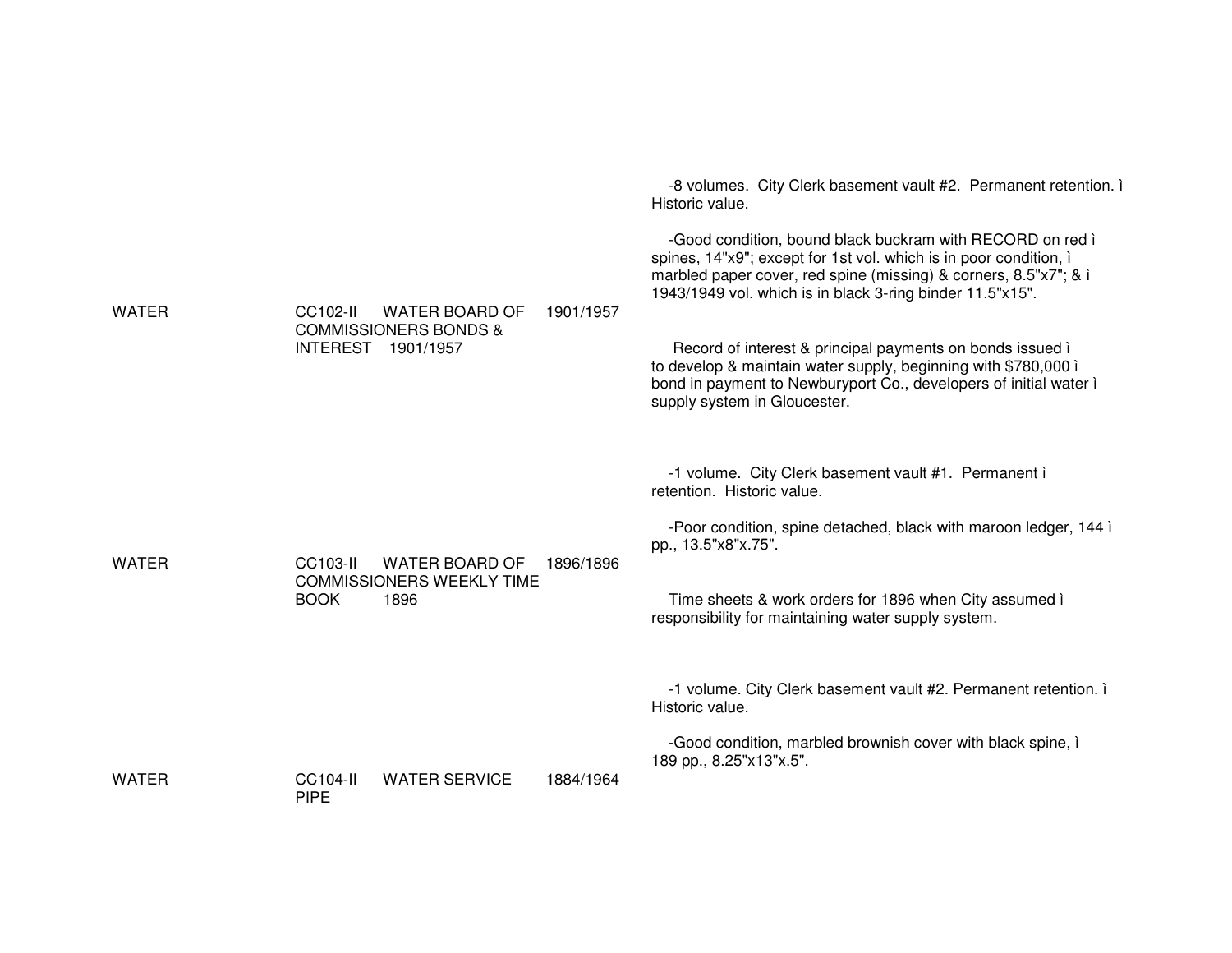|              | 1884/1964                                                                 |           | List of properties receiving water service, relays as well as i<br>new applications, giving date, register #, owner's name & address, i<br>with #, size of pipe & main & stop lines. Includes billing & $\lambda$<br>receipt record.                                                                                                                                                                                                                                                                                                                                     |
|--------------|---------------------------------------------------------------------------|-----------|--------------------------------------------------------------------------------------------------------------------------------------------------------------------------------------------------------------------------------------------------------------------------------------------------------------------------------------------------------------------------------------------------------------------------------------------------------------------------------------------------------------------------------------------------------------------------|
| <b>WATER</b> | <b>WATER SUPPLY</b><br><b>CC108-II</b><br><b>INFORMATION</b><br>1897/1900 | 1897/1900 | -3 volumes. City Clerk Basement Vault #2. Permanent i<br>retention. Historic value.<br>-Poor/good condition, vols. 1 & 2, faded black buckram with red i<br>leather spines & corners, badly deteriorated, 10.75"x16"x1.25"; i<br>vol. 3, black buckram with maroon spine, SERVICE PIPE in gold on i<br>spine, 12"x12.5"x1.5".<br>Supplemental material dealing with maintenance of water i<br>supply including bids submitted to Water Board.<br>See GLOUCESTER TOWN AND CITY RECORD GUIDE, VOL. I, p.100.                                                               |
| <b>WATER</b> | CC77-II<br><b>GLOUCESTER</b><br>WATER SUPPLY CO. vs CITY<br>1897/1899     | 1897/1899 | -1 file folder #9, LDBox #70 City Clerk Basement Vault #3.1<br>Permanent retention. Historic value.<br>-Good condition. Loose papers found in Minutes Book of i<br>Water Board [CC101-II].<br>Massachusetts Supreme Court transcript of hearings. Gloucester i<br>Water Supply Company was incorporated in 1881 (after enabling i<br>legislation, Ch.167) to supply city with water. Work on system, i<br>under George Norman, did not begin until April 1884 & "original i<br>construction" was finished a year later with some extensions i<br>completed by June 1886. |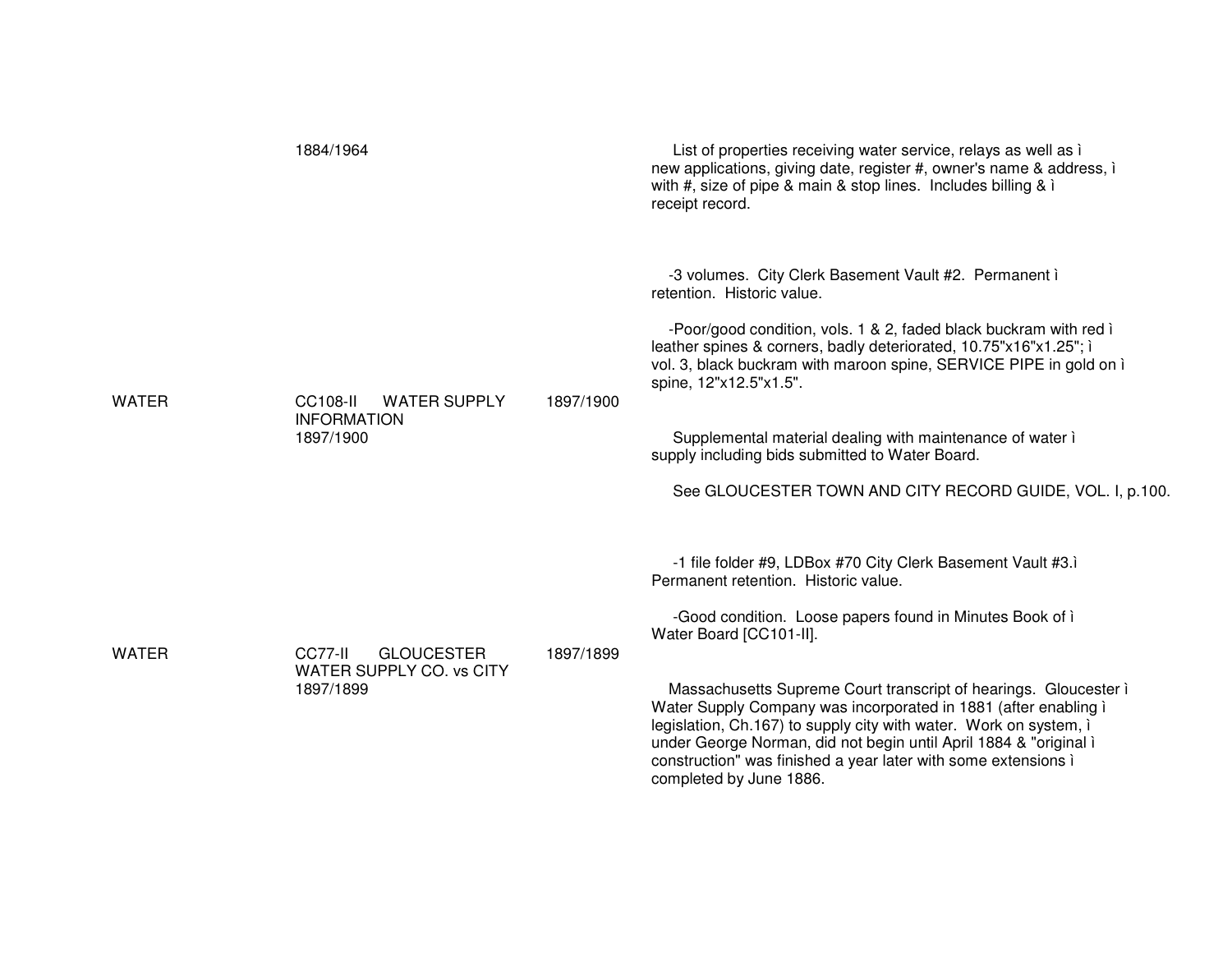|                                   |                                                                       |           | In accordance with terms & conditions of contract, City voted in<br>in 1895 to purchase complete water works from Newburyport company; i<br>purpose of hearings was to determine fair value & resolve disputed i<br>land titles, constructed elements of water supply & unsatisfactory i<br>service.                                                                                                                                                                                                                                                                                                                                                                 |
|-----------------------------------|-----------------------------------------------------------------------|-----------|----------------------------------------------------------------------------------------------------------------------------------------------------------------------------------------------------------------------------------------------------------------------------------------------------------------------------------------------------------------------------------------------------------------------------------------------------------------------------------------------------------------------------------------------------------------------------------------------------------------------------------------------------------------------|
| <b>WATER</b>                      | CE169-II<br><b>GLOUCESTER</b><br>WATER WORKS, PLANS NO.2<br>1909/1915 | 1909/1915 | -8 printed volumes in set. Temporarily in City Clerk basement i<br>vault #1. Permanent retention. Historic value.<br>-Good condition, deteriorating bindings, 11"x7.5"x2".<br>Linen plans of selected water mains & house connections in i<br>central City, Magnolia, Lanesville, showing footprints of i<br>buildings & owner's names. Locations & streets are: Arthur, i<br>Allen, Beach Ct., Belleview, Border, Centennial, Cleveland, Fayalì<br>Ct., Gloucester Net & Twine, Green, Grove, Haskells Pond, i<br>Hesperus, High, Magnolia Sq., Maple, Maplewood, Marshfield, i<br>Norman, Ocean, Pleasant, Russia Cement, Sargent, Souther Est. & i<br>Stanley Ct. |
| ZONING BOARD OF<br><b>APPEALS</b> | ZONING BOARD OF<br>CC54-II<br><b>APPEALS</b><br>1929/1990             | 1929/1993 | -1 volume. City Engineer's Vault, City Hall, Water works i<br>drawer #1. Permanent retention. Historic value.<br>-Poor condition, linens brittle & folded, 2-post heavy binderì<br>with canvas cover, red leather corners & spine, NO. 2 GLOUCESTERI<br>WATER WORKS-PLANS in gold on red leather window, 22"x16"x.75".<br>Decisions, approval or denial of petitions with reasons, with i<br>some minutes of meetings, petitions for changes in zoning, i<br>testimony pro & con. Missing years: 1940/1955, 1959/1963, i<br>1968/1969. See ZONING APPLICATIONS 1928/1977 [CC228] in ì<br>GLOUCESTER TOWN & CITY RECORD GUIDE VOL. I. Also<br>Stenographer's i        |